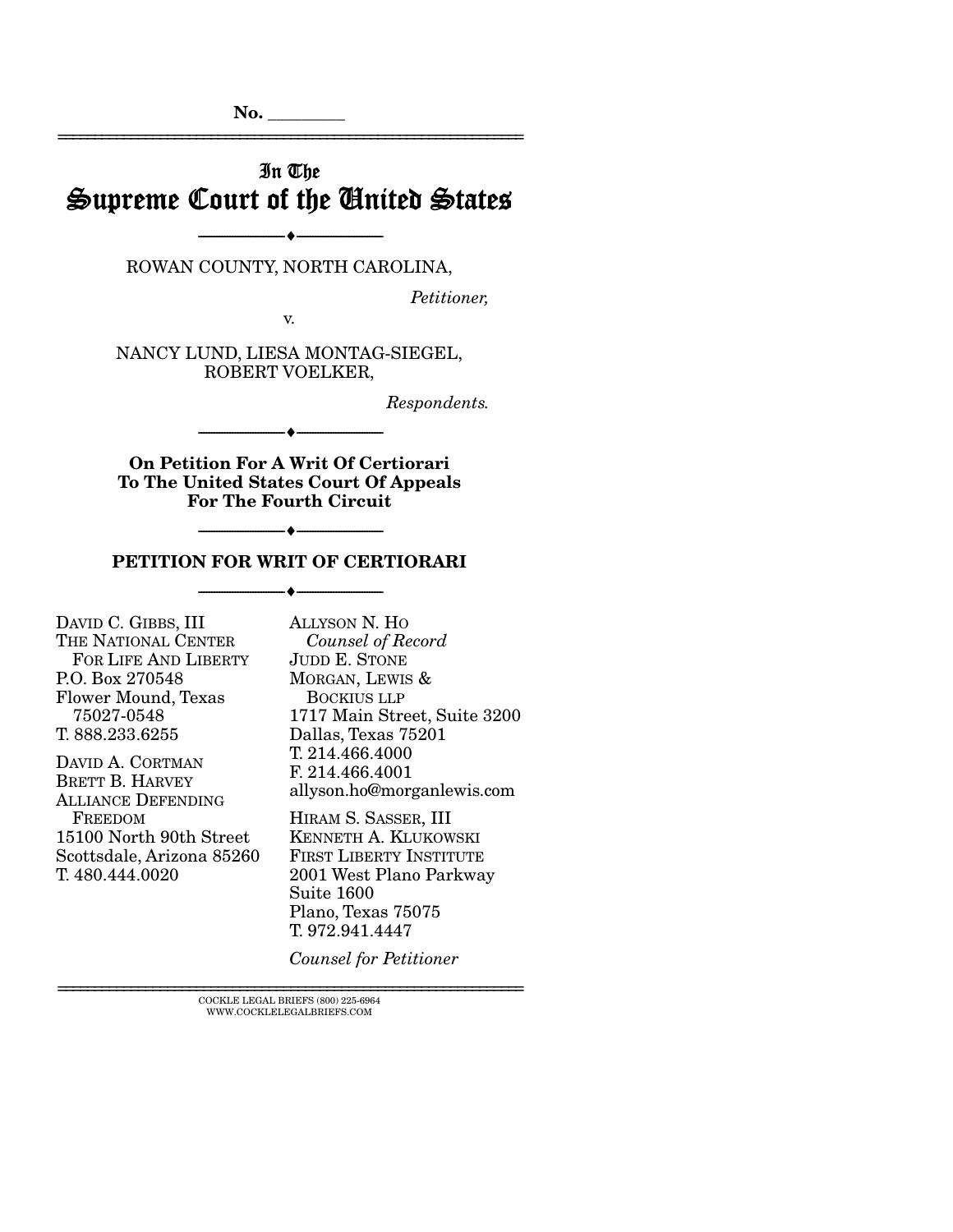## QUESTION PRESENTED

 Whether legislative prayer delivered by legislators comports with this Court's decisions in *Town of Greece* v. *Galloway*, 134 S. Ct. 1811 (2014), and *Marsh* v. *Chambers*, 463 U.S. 783 (1983), as the *en banc* Sixth Circuit has held, or does not, as the *en banc* Fourth Circuit has held.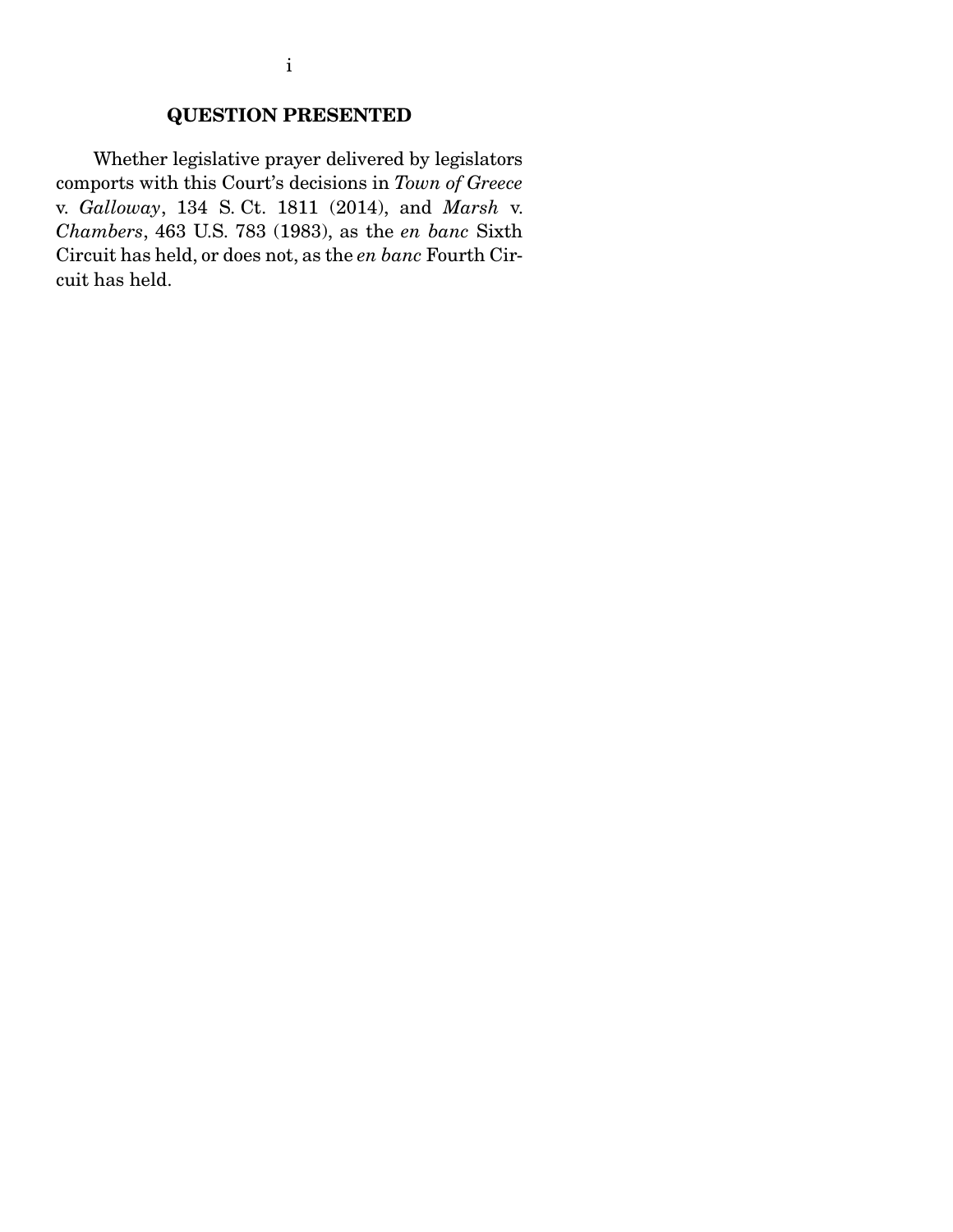## PARTIES TO THE PROCEEDINGS

 The parties to the proceedings include those listed on the cover.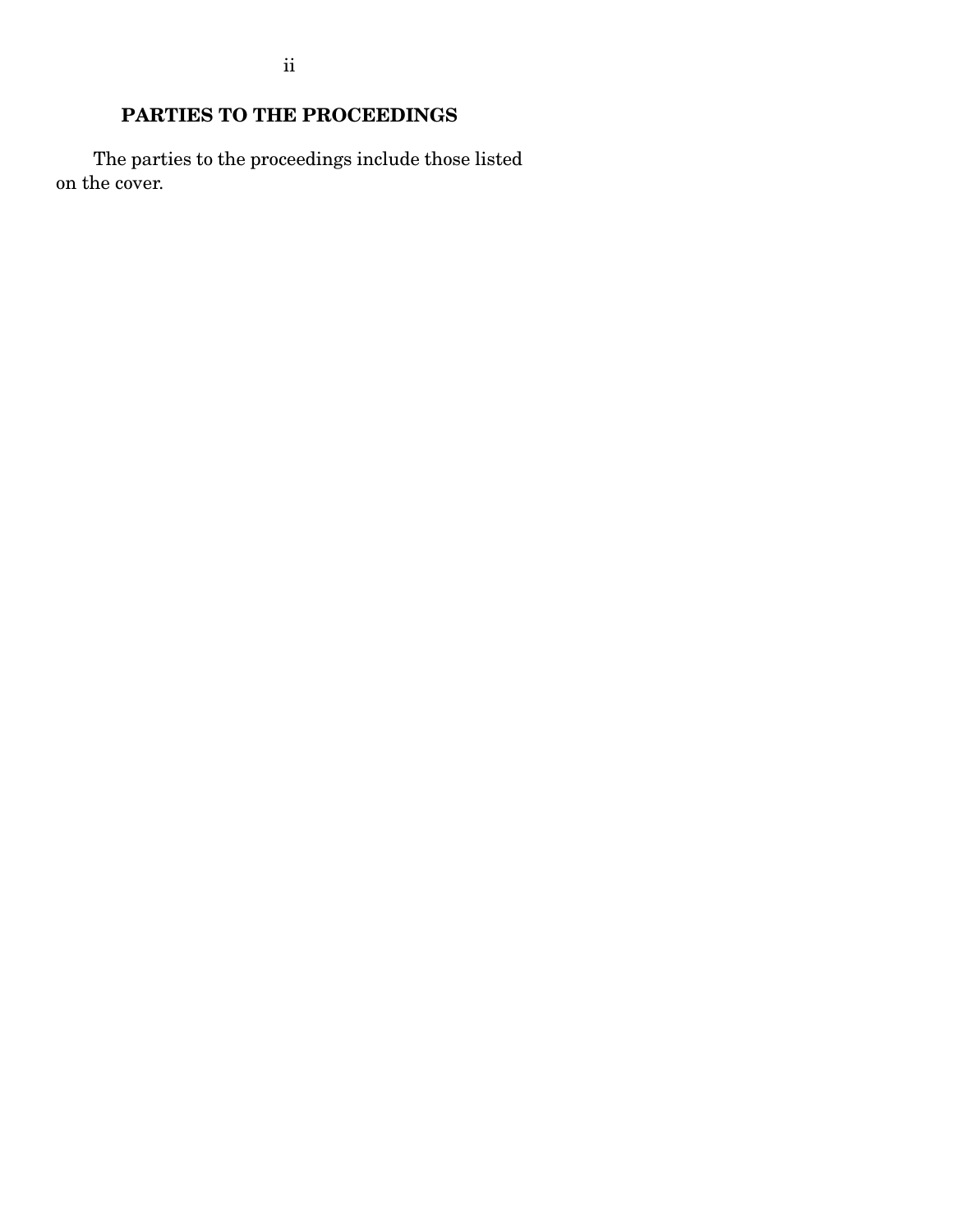## TABLE OF CONTENTS

# Page

|    |    |                                                                                                                                                                              | $\mathbf{i}$   |
|----|----|------------------------------------------------------------------------------------------------------------------------------------------------------------------------------|----------------|
|    |    | PARTIES TO THE PROCEEDINGS                                                                                                                                                   | $\mathbf{ii}$  |
|    |    |                                                                                                                                                                              | iii            |
|    |    |                                                                                                                                                                              | v              |
|    |    | PETITION FOR A WRIT OF CERTIORARI                                                                                                                                            | 1              |
|    |    | OPINIONS AND ORDERS BELOW                                                                                                                                                    | 1              |
|    |    | STATEMENT OF JURISDICTION                                                                                                                                                    | 1              |
|    |    | CONSTITUTIONAL PROVISION INVOLVED                                                                                                                                            | 1              |
|    |    |                                                                                                                                                                              | $\overline{2}$ |
|    |    | REASONS FOR GRANTING THE PETITION                                                                                                                                            | 15             |
| I. |    | The Circuits Are Split On The Exceedingly<br><b>Important, Frequently Recurring Question</b><br>Of Whether Legislator-Led Prayer Com-<br>ports With The Establishment Clause | 15             |
|    |    | A. The Circuits Are Split On Whether<br>Legislative Prayer Delivered By Leg-<br>islators Fits Within The Nation's His-                                                       | 17             |
|    | В. | The Circuits Are Split On Whether<br>Legislative Prayer Delivered By Leg-<br>islators Coerces Nonparticipants                                                                | 23             |
| H. |    | The Fourth Circuit's Decision Conflicts<br>With This Court's Precedent                                                                                                       | 25             |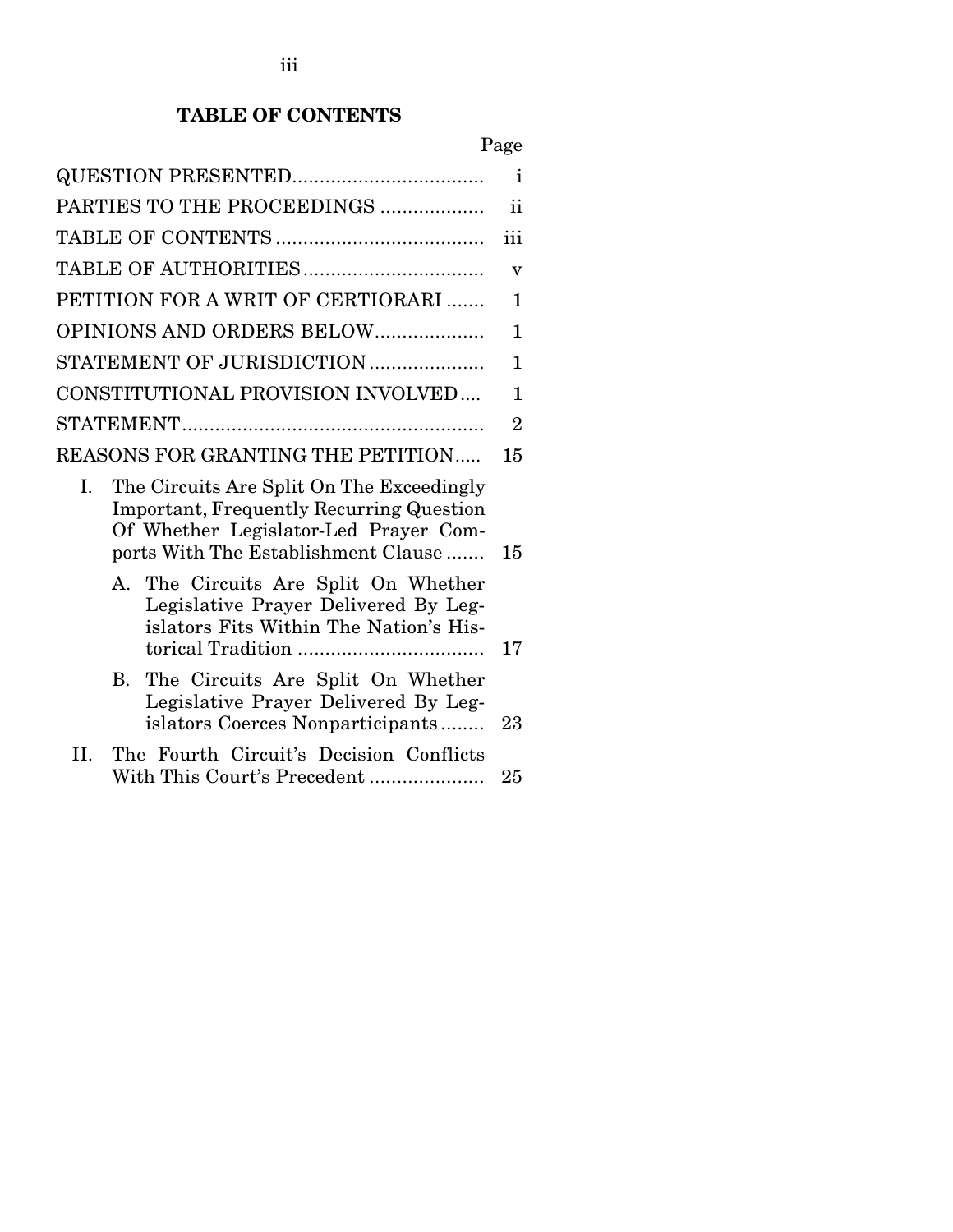## TABLE OF CONTENTS—Continued

|    |                                                                                                                                                                    | Page |
|----|--------------------------------------------------------------------------------------------------------------------------------------------------------------------|------|
|    | A. The Fourth Circuit Disregarded The<br>Dispositive Role That History Plays                                                                                       | 26   |
|    | B. The Fourth Circuit Radically Ex-<br>panded Town Of Greece's Coercion In-<br>quiry To Effectively Abrogate Its<br>History-Based Holding                          | 32   |
| Ш. | Only This Court Can Resolve The Conflict<br>Between Two <i>En Banc</i> Courts Over The<br>Constitutionality Of The Widespread<br>Practice Of Legislator-Led Prayer | 35   |
|    |                                                                                                                                                                    | 38   |

## APPENDIX

| Court of Appeals Opinion filed July 14, 2017 App. 1                                    |
|----------------------------------------------------------------------------------------|
| Court of Appeals Order Granting Rehearing En<br>Banc filed October 31, 2016 App. 127   |
| Court of Appeals Amended Opinion filed Sep-                                            |
| District Court Memorandum Opinion and Order                                            |
| Transcription of Invocations Rowan County<br>Board of Commissioners Meetings (November |

|  | 5, 2007 through March 4, 2013 App. 247 |  |
|--|----------------------------------------|--|

iv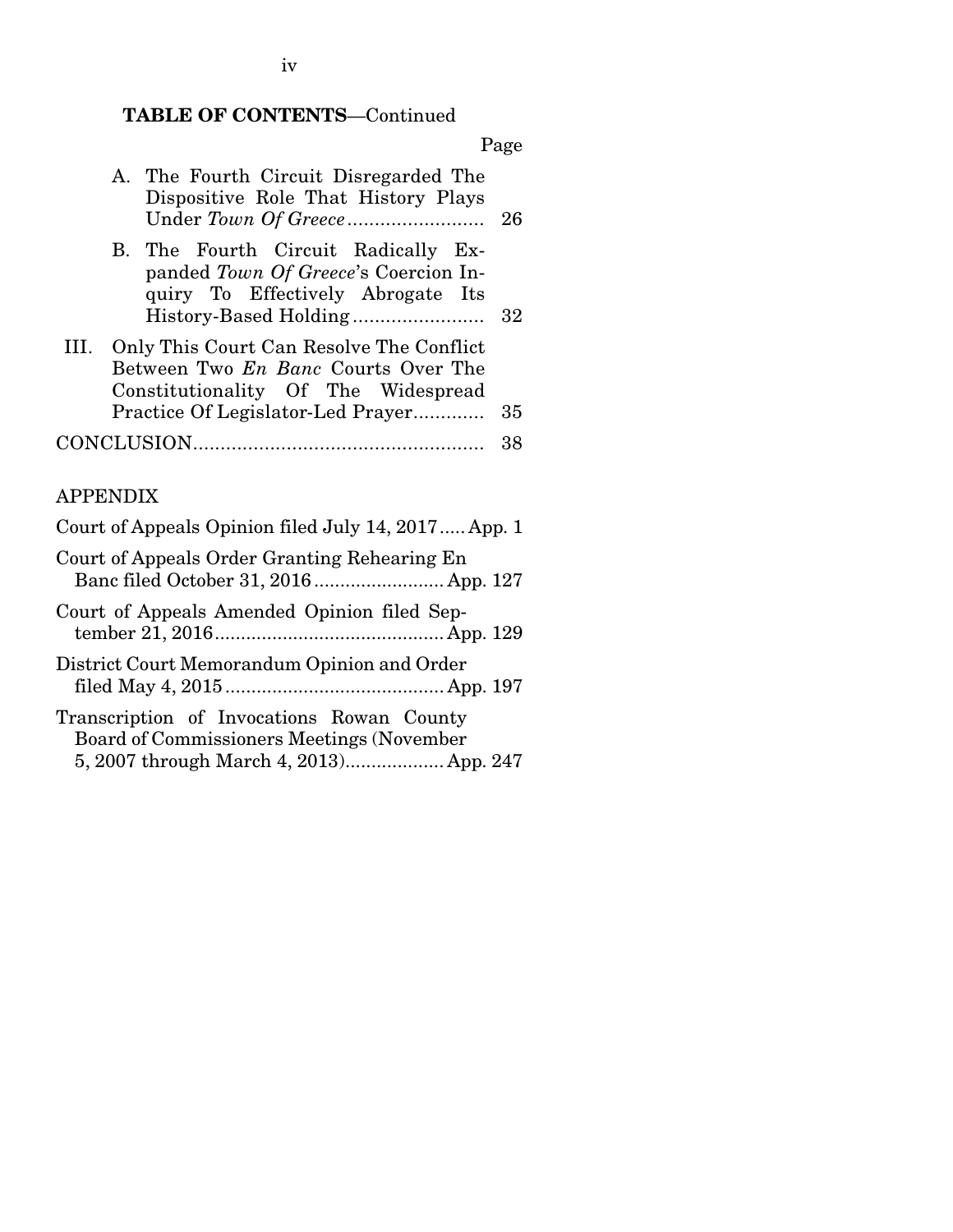## TABLE OF AUTHORITIES

Page

### CASES

| Bormuth v. County of Jackson, 116 F. Supp. 3d     |
|---------------------------------------------------|
| Bormuth v. County of Jackson, 849 F.3d 266 (6th   |
| Bormuth v. County of Jackson, 870 F.3d 494 (6th   |
| County of Allegheny v. Am. Civil Liberties Union, |
| Galloway v. Town of Greece, 681 F.3d 20 (2d Cir.  |
| Joyner v. Forsyth County, 653 F.3d 341 (4th Cir.  |
|                                                   |
| Lemon v. Kurtzman, 403 U.S. 602 (1971)31          |
| Marsh v. Chambers, 463 U.S. 783 (1983)  passim    |
| Simpson v. Chesterfield Cty. Bd. of Supervisors,  |
| Town of Greece v. Galloway, 134 S.Ct. 1811        |
|                                                   |

CONSTITUTIONAL PROVISIONS

U.S. CONST. amend. I ........................................... *passim*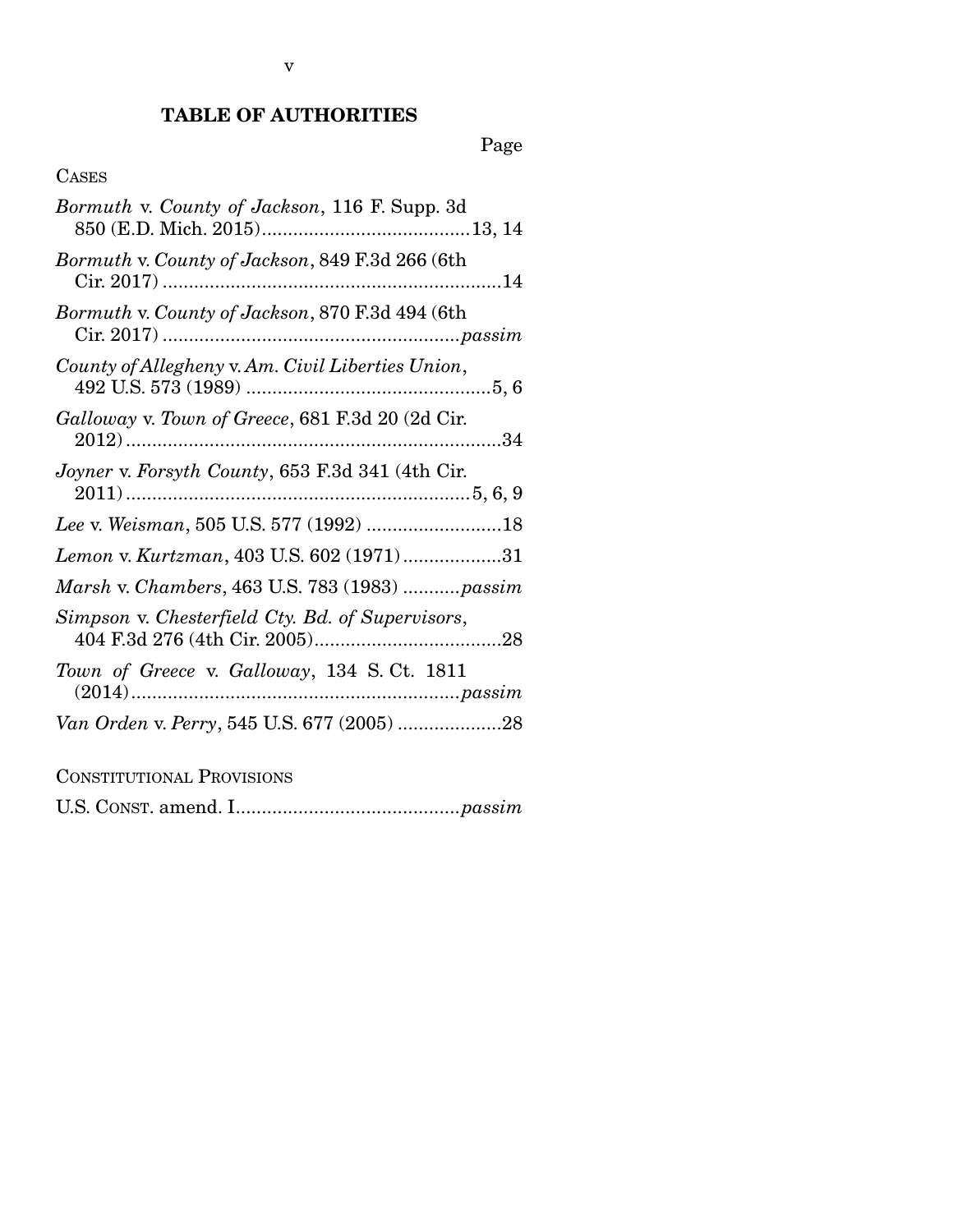## TABLE OF AUTHORITIES—Continued

Page

**STATUTES** 28 U.S.C. § 1254 ............................................................ 1

### OTHER AUTHORITIES

| 1 JOURNAL OF THE PROVINCIAL CONGRESS OF                                                                                               |
|---------------------------------------------------------------------------------------------------------------------------------------|
|                                                                                                                                       |
|                                                                                                                                       |
| 159 CONG. REC. S3915 (daily ed. June 4, 2013) 29                                                                                      |
| 161 CONG. REC. S3313 (daily ed. May 23, 2015)29                                                                                       |
| Sen. Robert C. Byrd, Senate Chaplain, in 2 THE<br>SENATE, 1789-1989: ADDRESSES ON THE HIS-<br>TORY OF THE UNITED STATES SENATE (Wendy |
|                                                                                                                                       |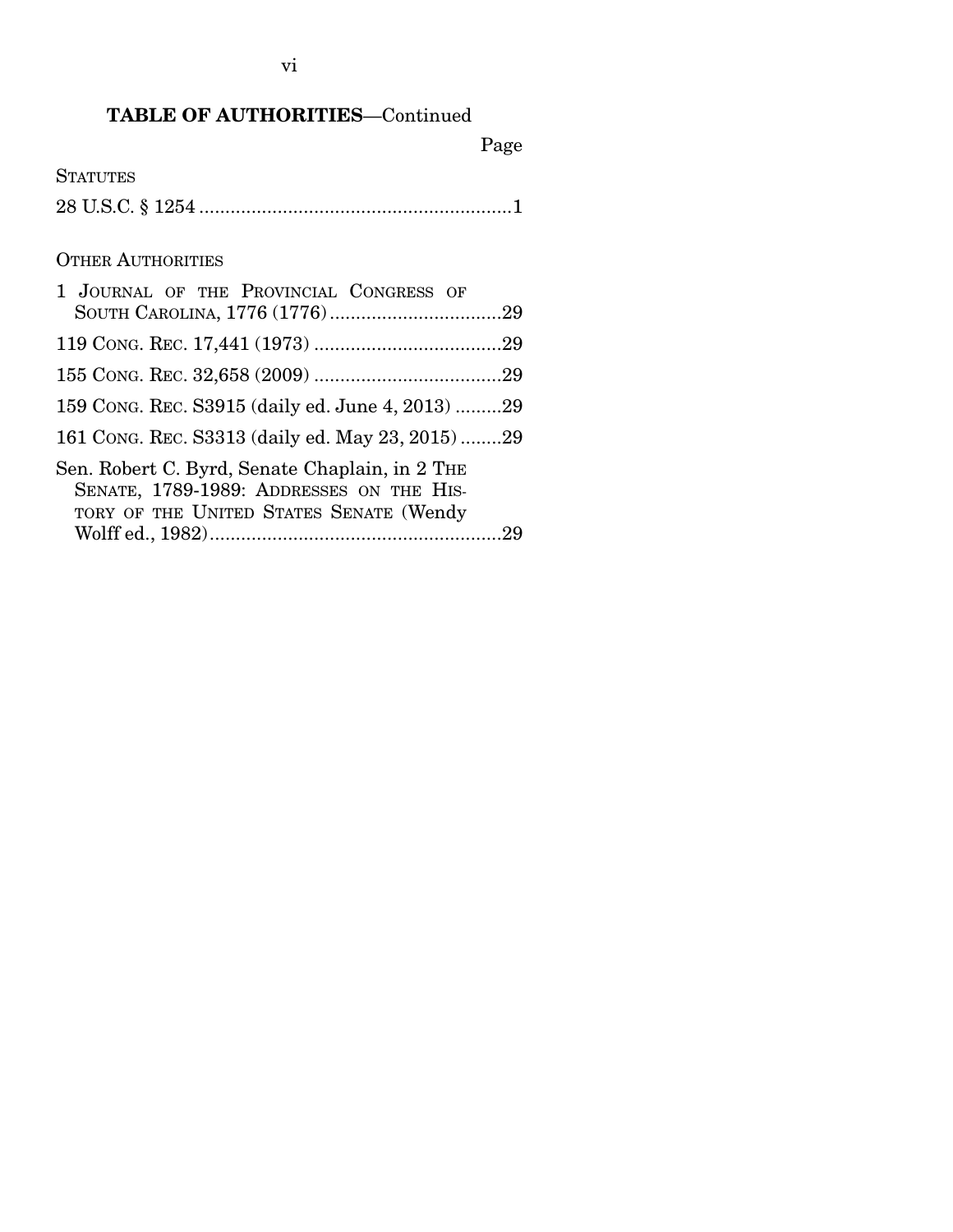#### PETITION FOR A WRIT OF CERTIORARI

 Petitioner Rowan County respectfully submits this petition for a writ of certiorari to review the judgment of the United States Court of Appeals for the Fourth Circuit.

# OPINIONS AND ORDERS BELOW

 $\bullet$   $-$ 

 The *en banc* opinion of the court of appeals is reported at 863 F.3d 268. The panel opinion of the court of appeals is reported at 837 F.3d 407. The district court order granting summary judgment is reported at 103 F. Supp. 3d 712.

 $-\bullet$   $-$ 

#### STATEMENT OF JURISDICTION

 The judgment of the *en banc* court of appeals was entered on July 14, 2017. The jurisdiction of this Court is invoked under 28 U.S.C. § 1254(1).

#### CONSTITUTIONAL PROVISION INVOLVED

--------------------------------- ---------------------------------

 The First Amendment to the United States Constitution provides in relevant part:

Congress shall make no law respecting an establishment of religion, or prohibiting the free exercise thereof[.]

U.S. CONST. amend. I.

--------------------------------- ---------------------------------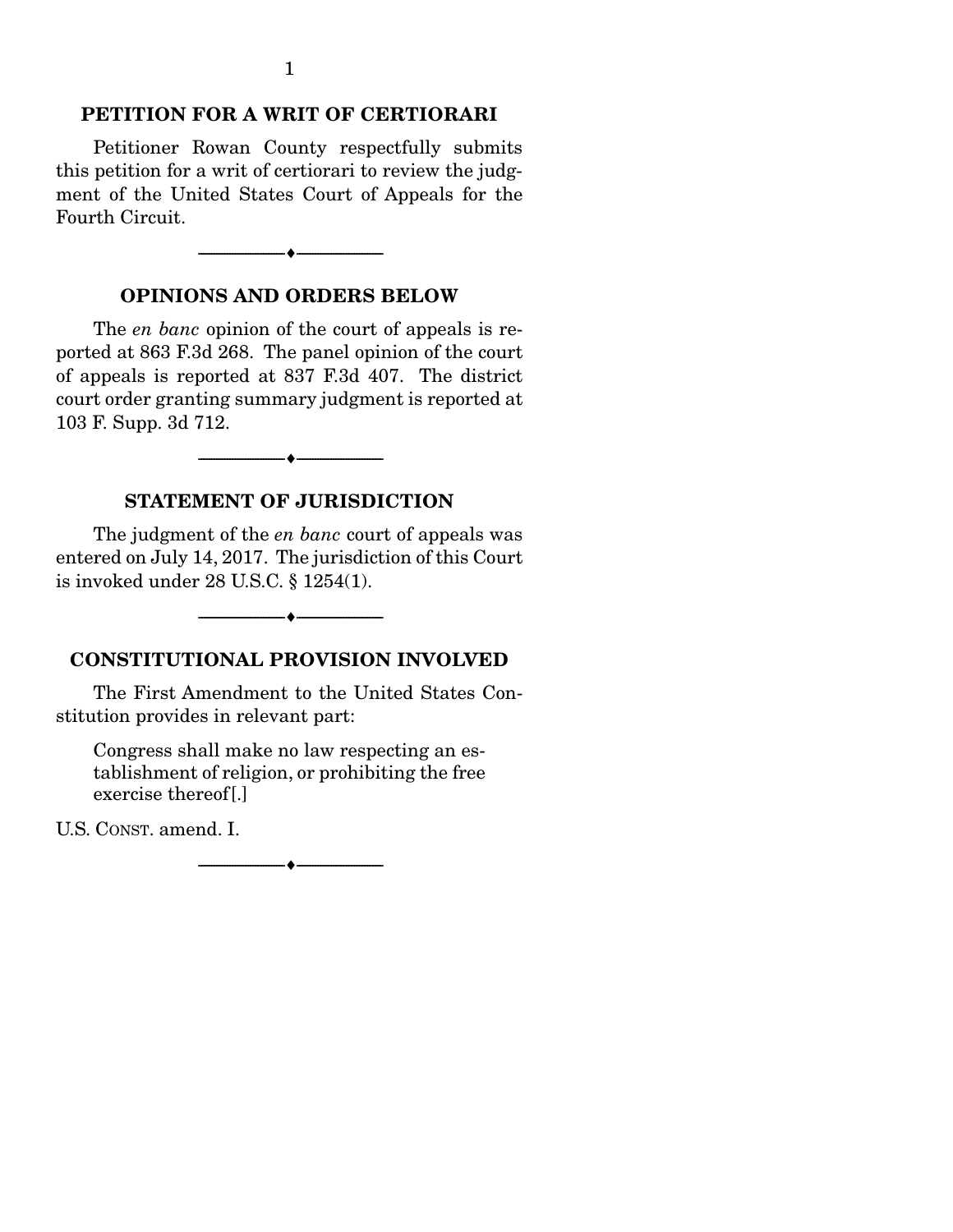#### STATEMENT

 Legislative prayer has been part of the Nation's traditions since the "First Congress made it an early item of business to pay official chaplains" to pray before official proceedings. *Town of Greece* v. *Galloway*, 134 S. Ct. 1811, 1818 (2014). It has remained so ever since, "virtually uninterrupted since that time." *Ibid*. These prayers, "principal[ly]" for "the lawmakers themselves," serve "largely to accommodate the spiritual needs of lawmakers," to set lawmakers' "mind[s] to a higher purpose and thereby ease[ ] the task of governing." *Id*. at 1825, 1826 (Kennedy, J., plurality opinion). Through such prayers, legislators connect the task at hand "to a tradition dating to the time of the Framers" and "reflect the values [that] they hold as private citizens." *Id*. at 1826. A legislative prayer "is an opportunity" for legislators "to show who and what they are without denying the right to dissent by those who disagree." *Ibid*.

 Like numerous federal and state legislatures since the Founding, Rowan County's Board of Commissioners precedes its official business with a short legislative prayer. App. 198-99 & n.2; JA14. The Commissioners—as some of their counterparts have done for centuries—deliver legislative prayers themselves as a way of meeting their "spiritual needs [as] lawmakers," and "reflect[ing] the values they hold as private citizens." *Town of Greece*, 134 S. Ct. at 1826 (Kennedy, J., plurality opinion). The prayers occur before the opening of official business, begin with phrases such as "let us pray," and use faith-specific language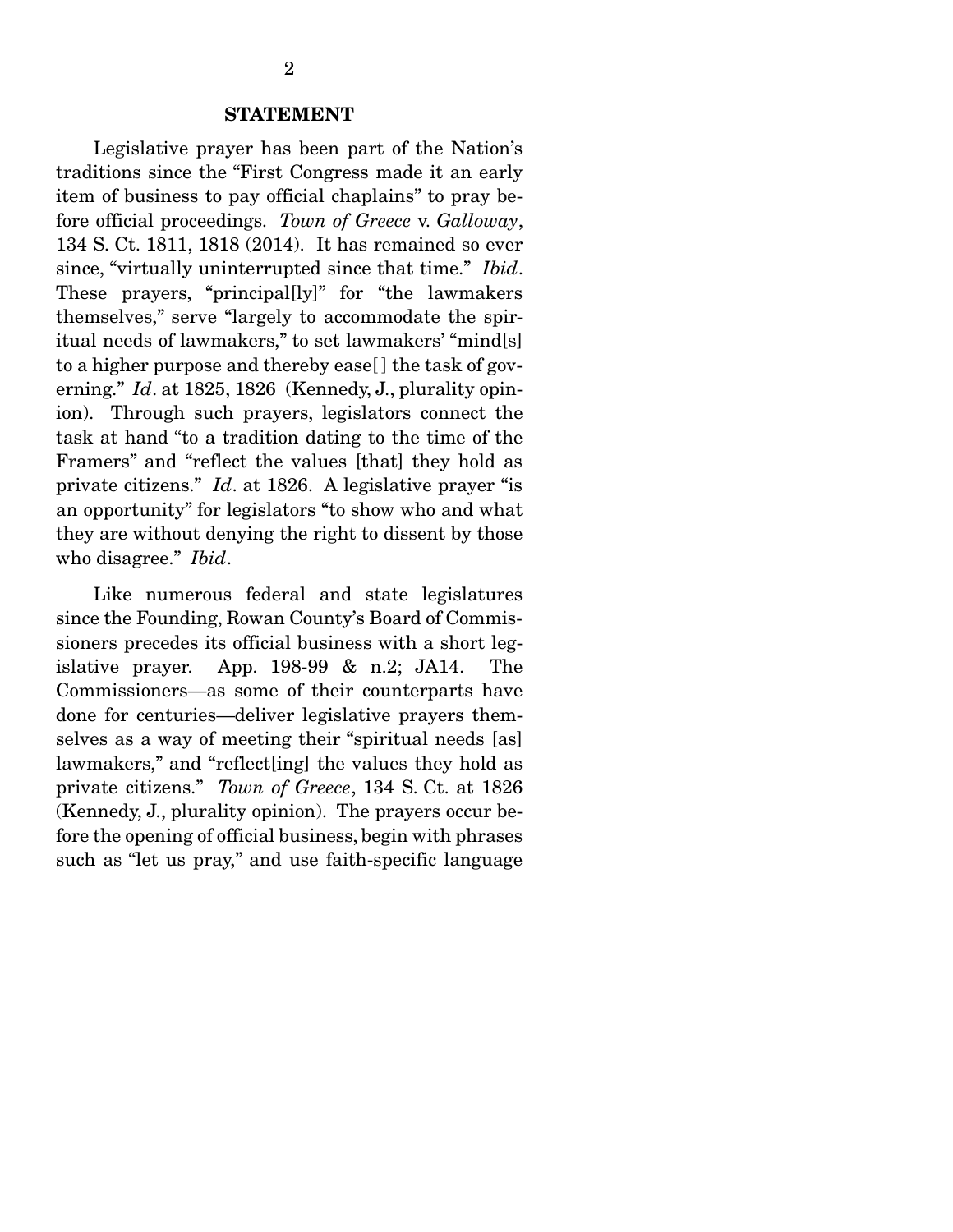that reflects the praying Commissioner's own personal beliefs. JA15-18, 275-77; App. 247-306.

 As this Court held in *Town of Greece*, "prayer practices \* \* \* [that] fit within the tradition long followed in Congress and the state legislatures" necessarily comport with the Establishment Clause. 134 S. Ct. at 1819. As the Sixth Circuit has acknowledged, the *en banc* Fourth and Sixth Circuits irreconcilably disagree as to whether prayers given by legislators themselves fit within that tradition and thus comport with the Establishment Clause. *Bormuth* v. *County of Jackson*, 870 F.3d 494, 509 n.5 (6th Cir. 2017) (en banc).

 As the *en banc* Sixth Circuit recognized, legislators have delivered legislative prayers themselves "in the state capitals for over one hundred fifty years," placing this practice firmly within the Nation's traditions. *Id.* at 510. The *en banc* Fourth Circuit, by contrast, considered four factors—the identity of the prayer-giver, along with the three other factors this Court approved of in *Town of Greece*—to condemn in tandem features that the Fourth Circuit held were unproblematic individually. App. 24-25. This approach certainly resembles an opinion in *Town of Greece*: the dissent. Compare *id.* at 31, with *Town of Greece*, 134 S. Ct. at 1849 (Kagan, J., dissenting).

 Thousands of legislative bodies with tens of thousands of members and millions of citizens across nine States are now subject to conflicting legal regimes regarding one of the Nation's oldest traditions. Legislatures in the remaining States must hazard a guess as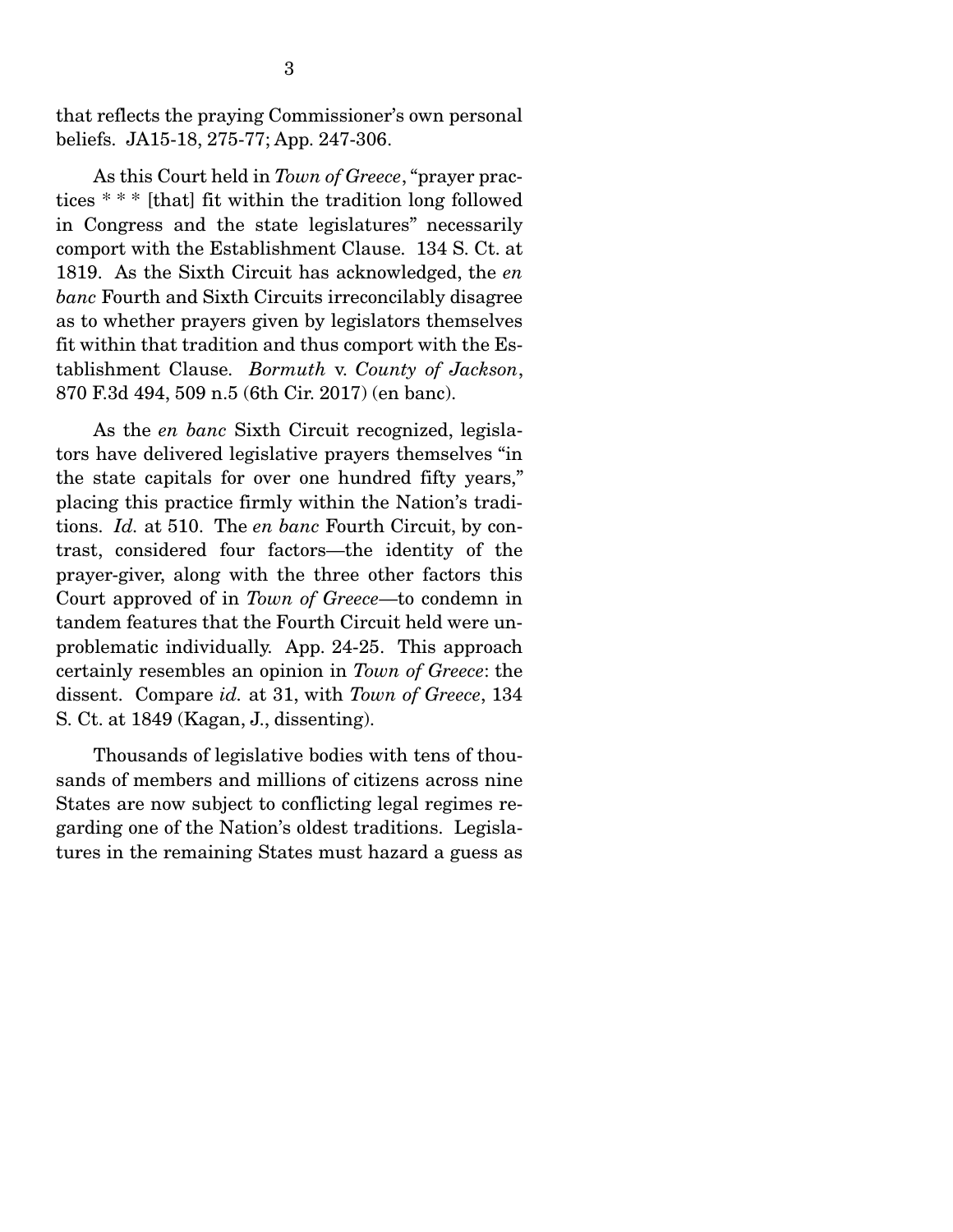to which approach to take. As in *Town of Greece*, this Court's review is required to resolve this intractable conflict on a recurring, exceptionally important issue of First Amendment law.

 1. Rowan County, a political subdivision of North Carolina, is governed by a five-member Board of Commissioners, led by a Chairman. App. 6-7. The Board meets twice monthly to perform typical municipal governmental functions: hearing zoning requests, processing permit applications, and promulgating local ordinances. *Id.* at 6, 43.

 2. Until enjoined by the district court in 2013, the County began its meetings with a brief invocation followed by the Pledge of Allegiance. Commissioners rotated in delivering the invocation. Each Commissioner solely decided according to his own conscience whether to hold a moment of silence or a prayer, or to forgo the prayer opportunity altogether. JA276, 280, 284, 288, 292.

 Each prayer necessarily reflected the Commissioner's personal beliefs, values, and contemporary concerns about the community or world at large. Prayers nonetheless shared some common characteristics. As in *Town of Greece*, they usually began with an introduction such as "let us pray" or "please pray with me," followed immediately by the prayer itself. Likewise as in *Town of Greece*, the prayers typically implored divine guidance for the Commissioners, sought divine protection for the County and its residents, highlighted a recent event or holiday and expressed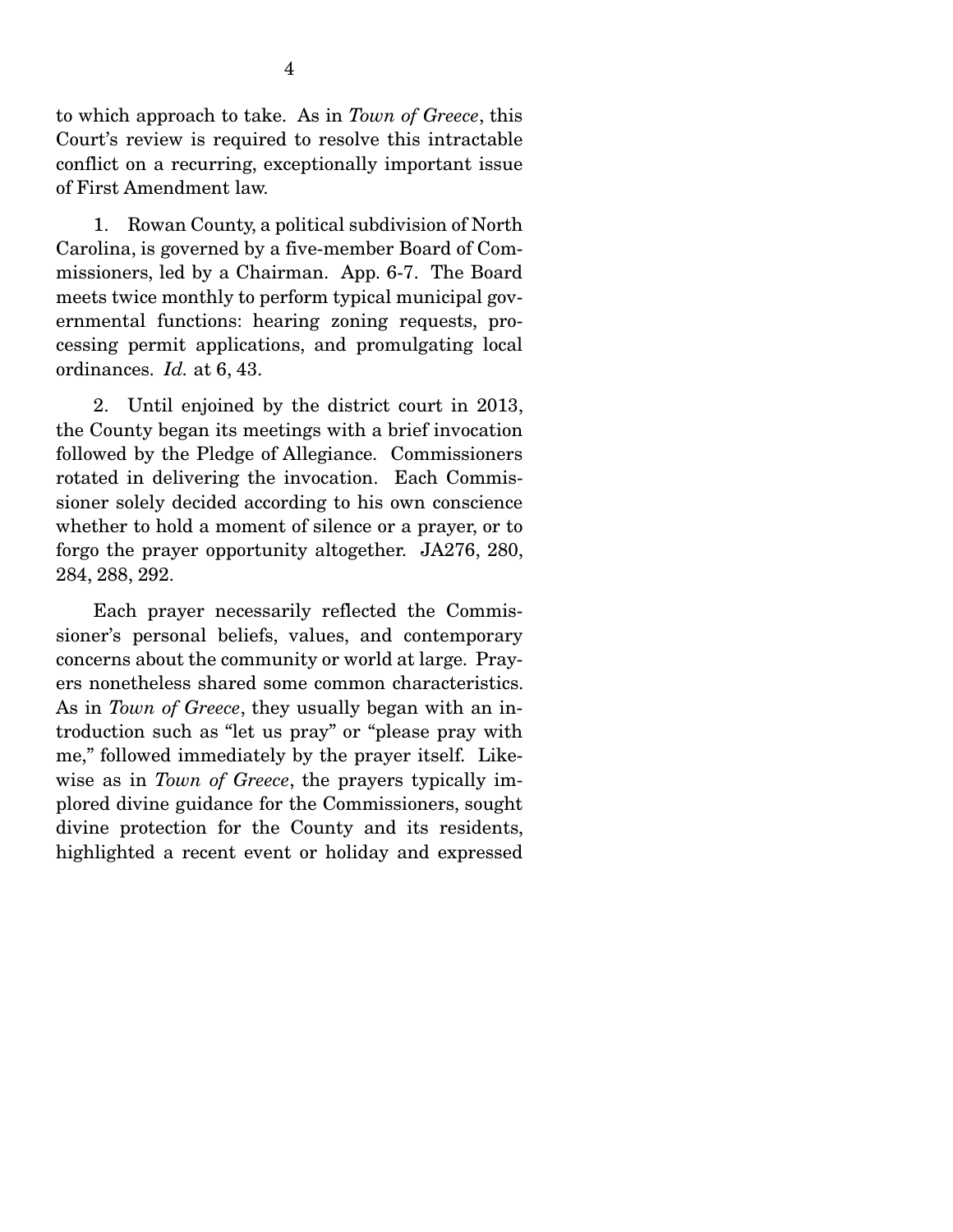concern or gratitude regarding it, or beseeched divine providence for the County or its citizens. Compare Br. of Resp. at \*9-11, *Town of Greece*, 134 S. Ct. 1811 (2014) (No. 12-696), 2013 WL 5230742, with App. 32-33.1

 Citizens arrived both before and after the prayer; some prayed along with the Commissioner, and others did not. Following the invocation, the Commissioner who delivered the invocation usually recited the Pledge of Allegiance, and the Board began its official business. App. 198-99.

 3. Respondents are Rowan County residents who attended the Board's meetings. Each initially objected to the Board's prayer practice based on thengoverning Fourth Circuit precedent requiring legislative prayer to be nonsectarian to comport with the Establishment Clause. See, e.g., *Joyner* v. *Forsyth County*, 653 F.3d 341, 348 (4th Cir. 2011) (Wilkinson, J.) ("Our cases have \* \* \* approv[ed] legislative prayer only when it is nonsectarian in both policy and practice.").<sup>2</sup> Relying on this precedent, respondents insisted that "*Marsh* forbids sectarian legislative prayer,

<sup>&</sup>lt;sup>1</sup> The text of each prayer at issue is included in the appendix at 247-306.

<sup>2</sup> This now-abrogated precedent relied specifically on the gloss on *Marsh* v. *Chambers*, 463 U.S. 783 (1983), rendered in dictum in *County of Allegheny* v. *American Civil Liberties Union*, 492 U.S. 573, 603 (1989), that this Court rebuked in *Town of Greece* as "disputed when written and \* \* \* repudiated by later cases." *Town of Greece*, 134 S. Ct. at 1821; cf. *Joyner*, 653 F.3d at 348 (Wilkinson, J.) ("*Allegheny* underscored the point, clarifying that '[t]he legislative prayers involved in *Marsh* did not violate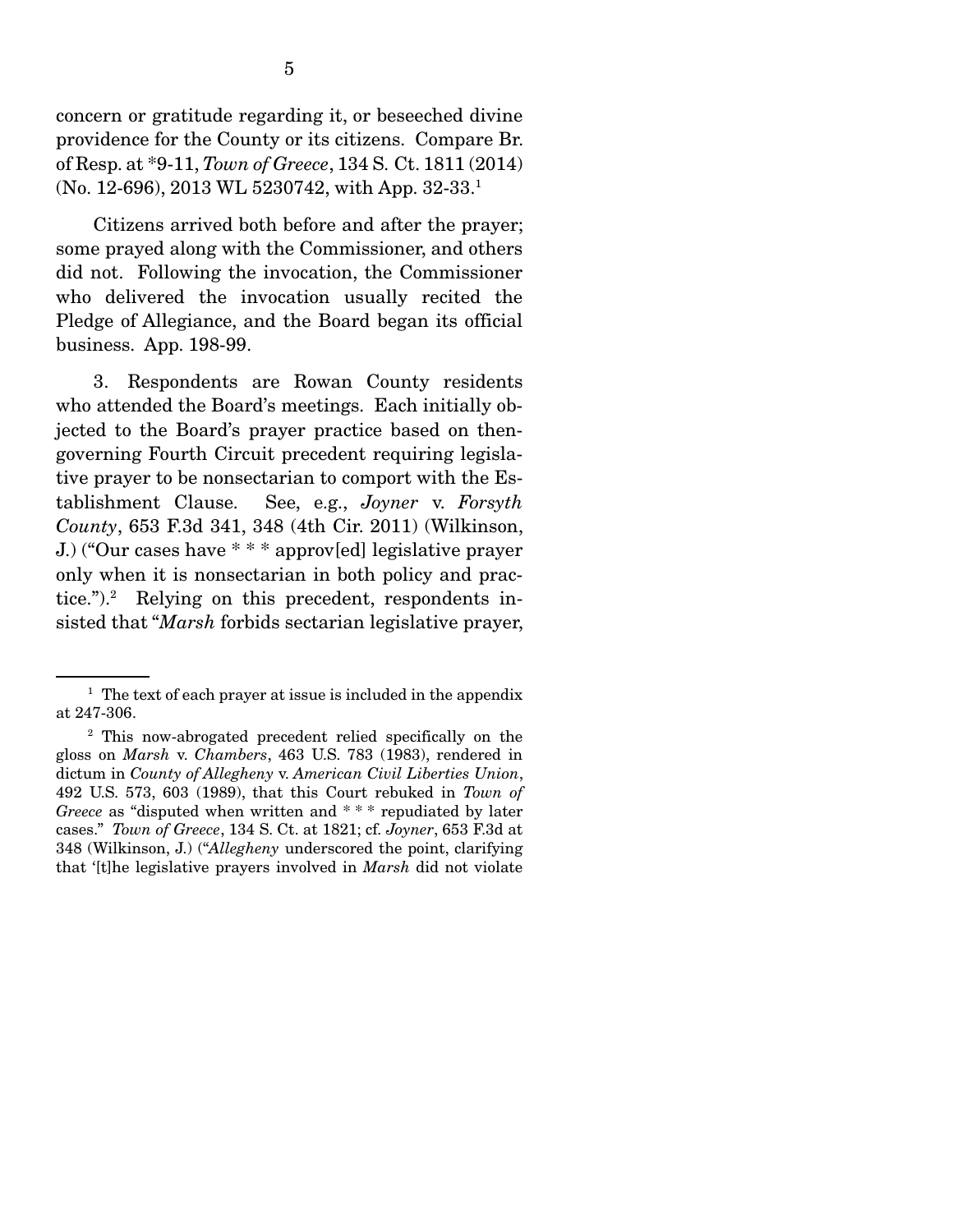whether given by Board members themselves, or by outside prayer-givers invited to give the opening prayer on behalf of the Board." JA272-73 (citing *Joyner*, 653 F.3d at 348).

 The Board disagreed; Commissioners continued to deliver invocations as their consciences dictated without guidance from or review by the Board. Respondents, in turn, sought an injunction prohibiting sectarian invocations before Board meetings along with nominal damages and attorneys' fees. App. 201.

 4. This Court then decided *Town of Greece*, rejecting any "insistence on nonsectarian or ecumenical prayer." 134 S. Ct. at 1820. Instead, this Court cast the critical Establishment Clause question as to whether a challenged practice fits within the Nation's "historical practices and understandings." *Id.* at 1819 (quoting *County of Allegheny*, 492 U.S. at 670 (Kennedy, J., concurring in judgment in part and dissenting in part)). Reviewing its prior cases and the Nation's historical tradition, this Court determined that prayers fit within that tradition when they are "solemn and respectful in tone" and "invite[ ] lawmakers to reflect upon shared ideals and common ends before they embark on the fractious business of governing." *Id*. at 1823. Greece's prayer practice, and the sectarian prayers it produced, fit comfortably into this tradition—and thus comported with the Establishment Clause. *Id*. at 1824.

<sup>[</sup>the Establishment Clause] *because* the particular chaplain had "removed all references to Christ.""".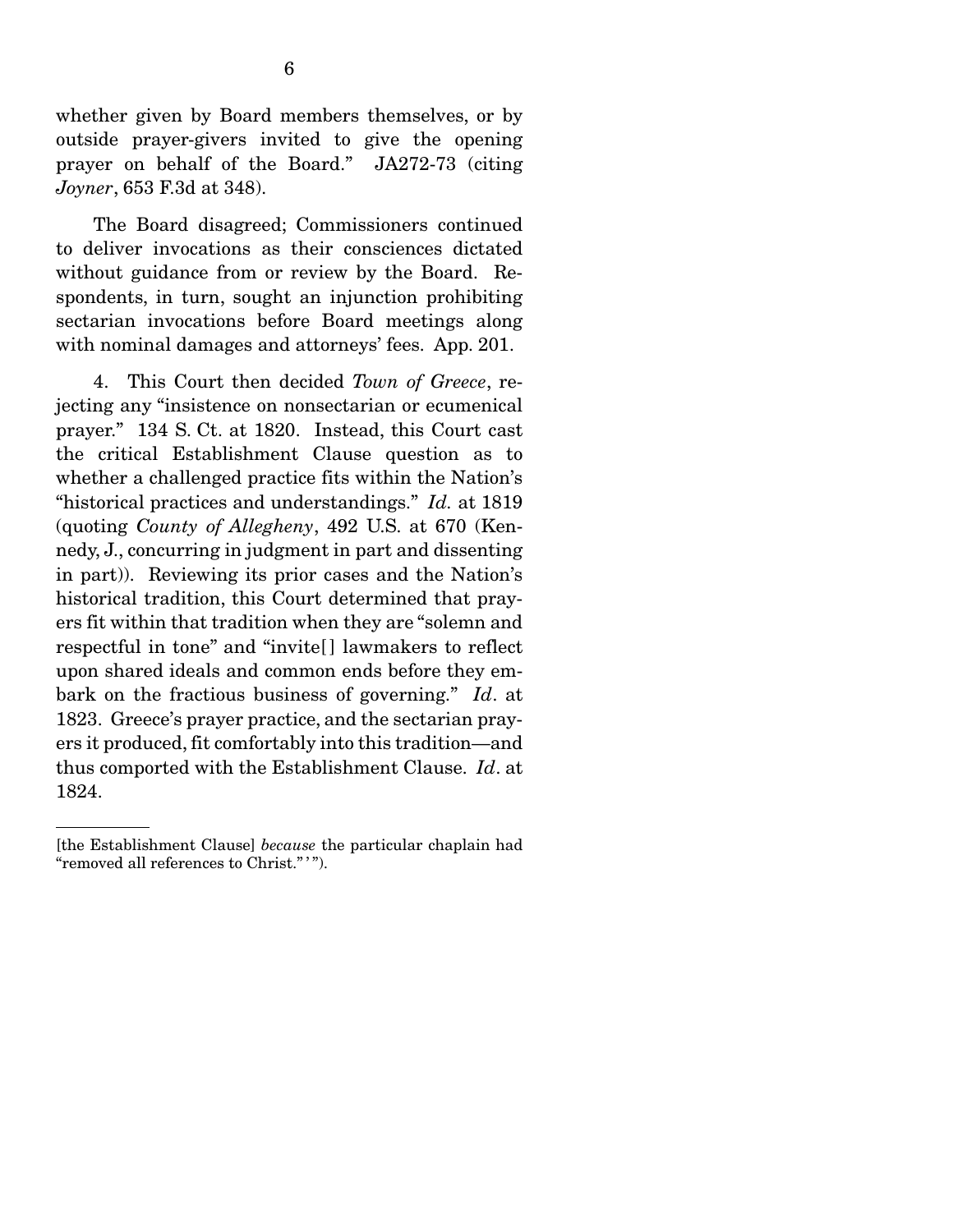A plurality of this Court likewise concluded that Greece's prayer practice did not unconstitutionally coerce listeners. The plurality "presumed that the reasonable observer is acquainted with" the Nation's legislative-prayer "tradition and understands that its purposes are to lend gravity to public proceedings and to acknowledge the place religion holds in the lives of many private citizens." *Id*. at 1825 (Kennedy, J., plurality opinion). The plurality noted that public "apprecialtion of ] these acknowledgments \*\*\* does not suggest that those who disagree are compelled to join" in the legislative prayer. *Ibid*. Greece permitted attendees to come and go as they pleased "during the prayer, arriving late, or even \* \* \* making a later protest." *Id.* at 1827. Thus, "[s]hould nonbelievers choose to exit the room during a prayer they find distasteful, their absence [would] not stand out as disrespectful or even noteworthy"—nor would their presence signal "quiet acquiescence \* \* \* [or] agreement with the words or ideas expressed." *Ibid.* Absent a strong showing that Greece's legislators had "direct[ed] the public to participate in the prayers, singled out dissidents for opprobrium, or indicated that their decisions might be influenced" by prayer participation, *id*. at 1826, the plurality held, a legislative prayer could not unconstitutionally coerce attendees.

 Justice Thomas articulated a narrower view of coercion. *Id*. at 1835, 1838 (Thomas, J., concurring in part and concurring in the judgment). Applying the Court's historical approach to the idea of religious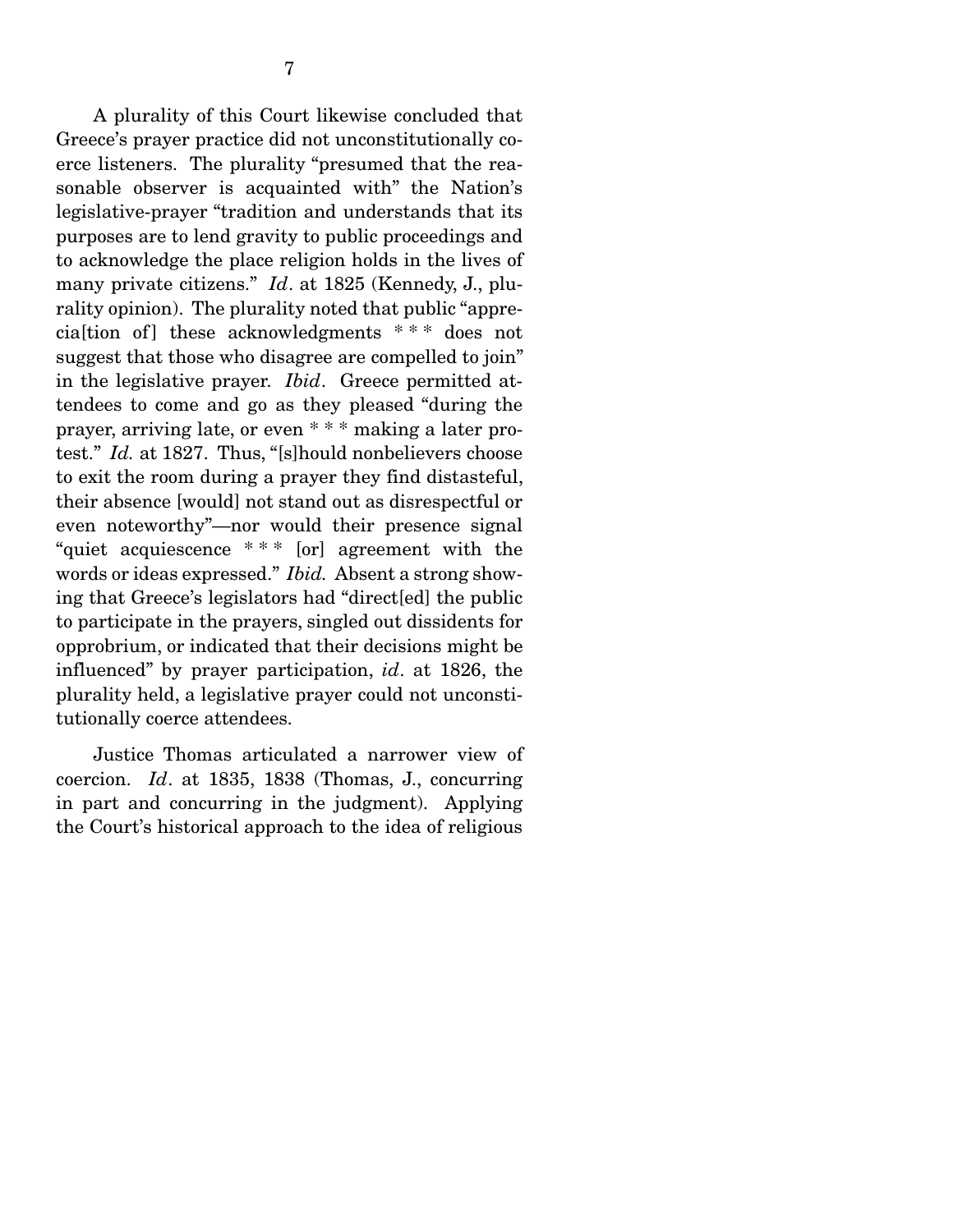coercion itself, Justice Thomas explained that the coercion the Establishment Clause protected against "was coercion of religious orthodoxy and of financial support *by force of law and threat of penalty*." *Id*. at 1837 (citation omitted). Justice Thomas concluded that the "[o]ffense" that the objectors in *Town of Greece* felt "[did] not equate to coercion." *Id*. at 1838 (citation omitted).

 Writing for four Justices, Justice Kagan dissented. *Id*. at 1841 (Kagan, J., dissenting). While agreeing that *Marsh* correctly permitted Nebraska's legislativeprayer practice, the dissent pointed to "three differences [that], taken together, remove[d]" Greece's prayer practice "from the protective ambit of *Marsh*." *Id*. at 1841-42, 1849.

 "First," the public-participatory setting of "Greece's town meetings" necessarily "revolve[d] around ordinary members of the community." *Id*. at 1847. Unlike Congress, where the public does not participate, Greece's local-government setting "both by design and in operation" involved the public. *Ibid.* "Second," Greece's prayers were "directed squarely at the citizens" because they "almost always beg[an] with some version of 'Let us all pray together.'" *Id.* at 1847, 1848. "And third," Greece's prayers were "explicitly Christian—constantly and exclusively so." *Id*. at 1848. The prayers used terms such as "Jesus," "Christ," "Your Son," or "the Holy Spirit," and "contained elaborations of Christian doctrine or recitations of scripture." *Ibid*. The dissent specifically faulted Greece's failure to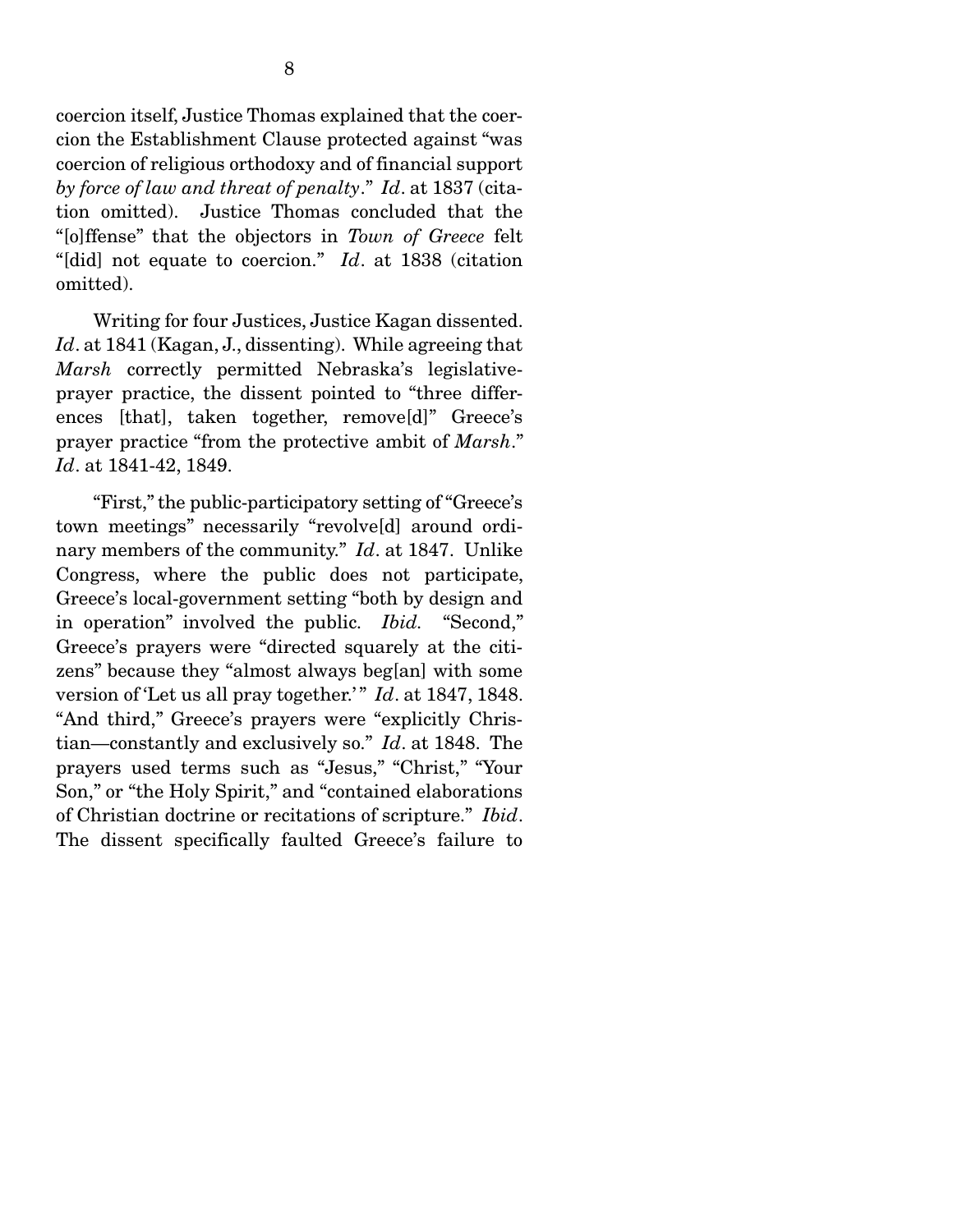"ma[k]e any effort to be inclusive," such as by "assur[ing] attending members  $***$  that they need not participate in the prayer session." *Id*. at 1849. These "three differences, taken together," rendered Greece's prayer practice unconstitutional to the dissent. *Ibid*.

 5. In the wake of *Town of Greece*, respondents and the County each sought summary judgment. App. 204. The County contended that *Town of Greece* defeated respondents' challenge to the County's prayer practices based on their sectarian content. *Id*. at 197- 98. Sectarian prayer by legislators, the County argued, fit comfortably within the Nation's history and traditions as required by *Town of Greece*. Respondents changed theories as to why the County's prayer practice violated the Establishment Clause following *Town of Greece*, arguing instead that it did not protect prayers delivered by legislators. *Id*. at 197-98, 224*.*

 The district court acknowledged that *Town of Greece* abrogated the Fourth Circuit's precedent permitting only nonsectarian prayers, see *Joyner*, 653 F.3d at 349, yet nonetheless concluded that *Town of Greece* applied only to prayers given by chaplains—not legislators. App. 217-18. The court described the "crucial question in comparing the present case with *Town of Greece* [as] the significance of the identity of the prayer-giver." *Id.* at 217. The court agreed that this Court "did not explicitly premise its decision on the fact that [Greece's] Town Council members were not the ones giving the prayers." *Ibid.* Still, it found "telling that throughout its *Town of Greece* opinion and the opinion in *Marsh*," this Court "discussed legislative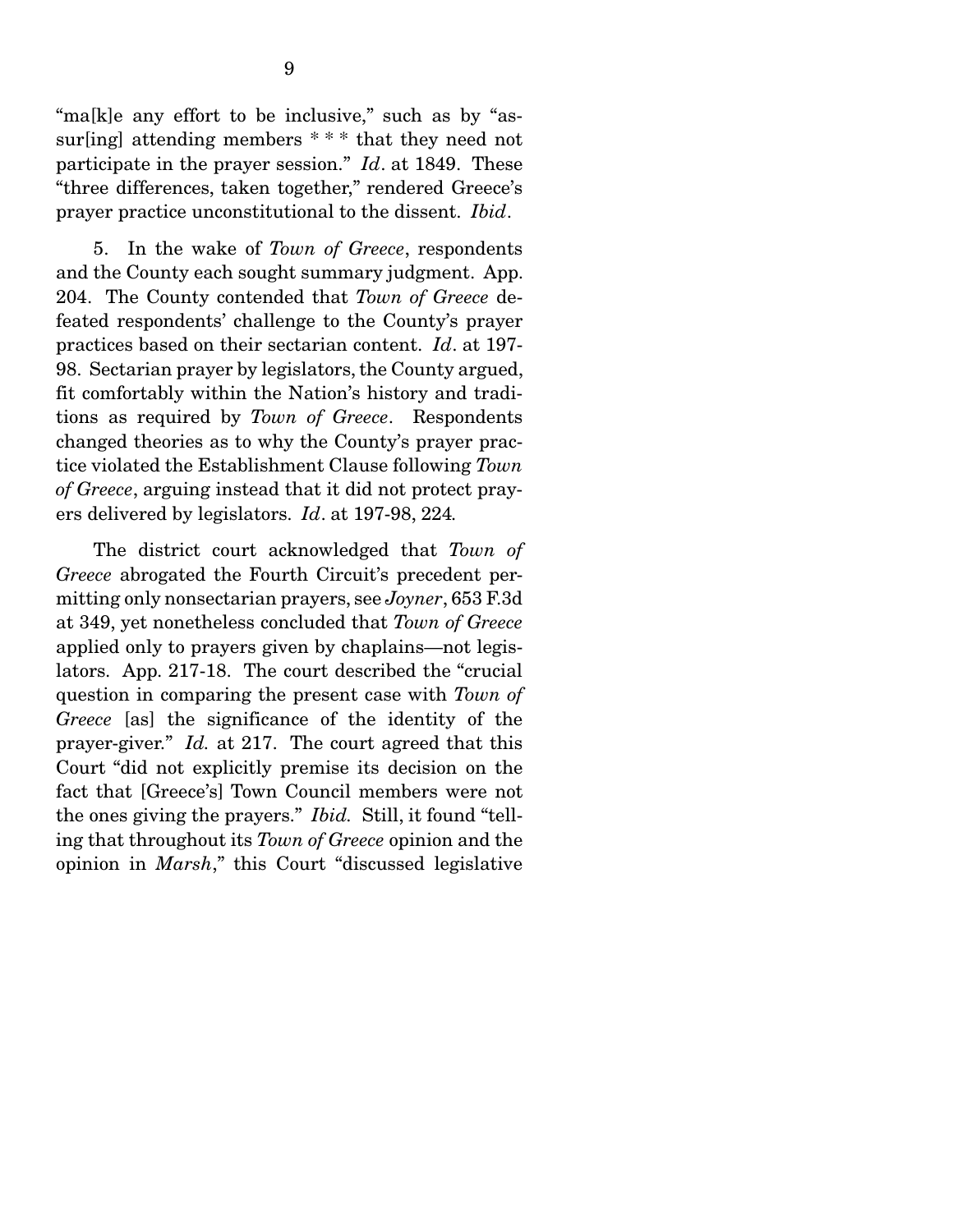prayer practices in terms of invited ministers, clergy, or volunteers"—even though neither *Town of Greece* nor *Marsh* involved prayers by legislators. *Id.* at 217- 18. The district court granted respondents summary judgment and permanently enjoined the County's prayer practice.

 6. A divided panel of the Fourth Circuit reversed. The panel majority agreed with the district court that the essential "dispute" was "whether the Board's practice of the elected commissioners delivering such prayers makes a substantive constitutional difference." App. 147. Yet it disagreed with the district court, instead finding a "long and varied tradition of lawmakerled prayer." *Id*. at 152. The panel observed that this aligned with the Court's observations that the "principal audience for these invocations is \* \* \* lawmakers themselves." *Id.* at 152-53 (quoting *Town of Greece*, 134 S. Ct. at 1825 (Kennedy, J., plurality opinion)). The panel further noted that if "legislative prayer is intended to allow lawmakers to 'show who and what they are' in a public forum, then it stands to reason that they should be able to lead such prayers for the intended audience: themselves." *Id*. at 153 (quoting *Town of Greece*, 134 S. Ct. at 1826 (Kennedy, J., plurality opinion)).

 The panel then surveyed the prayer record, aware of this Court's instruction that "invocations [that] denigrate nonbelievers or religious minorities, threaten damnation, or preach conversion" do not fit within the Nation's legislative-prayer traditions. *Id.* at 156 (quoting *Town of Greece*, 134 S. Ct. at 1823). Reviewing the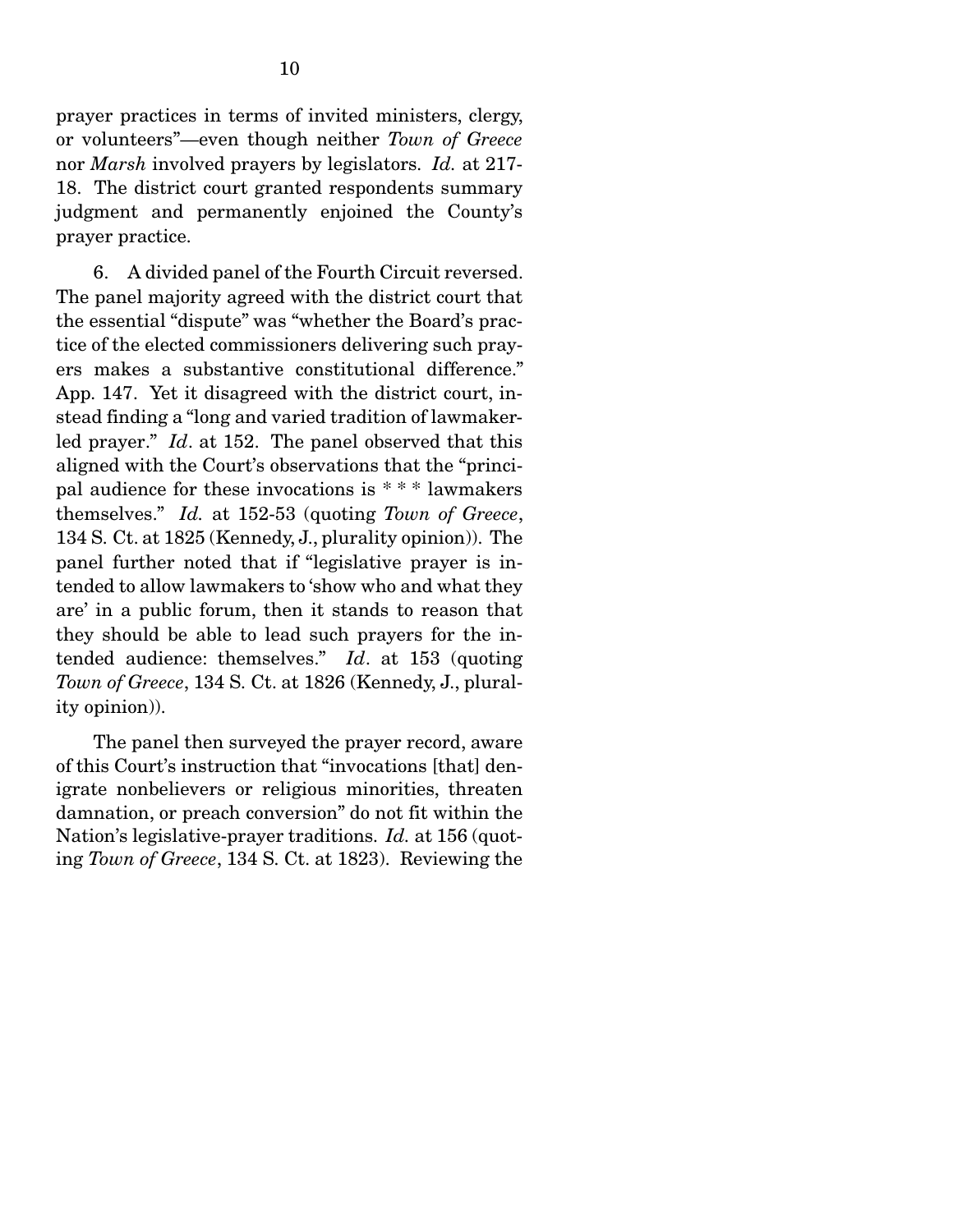"practice \* \* \* on the whole," *Town of Greece*, 134 S. Ct. at 1824, the panel determined that the County's prayers "did not stray across this constitutional line of proselytization or disparagement." App. 157. At most, the panel determined, Respondents called to the court's "attention \* \* \* a few examples that contain[ed] more forceful references to Christianity out of the hundreds of legislative prayers delivered before Board meetings." *Id*. at 159. But even these were "austere and innocuous when measured against invocations upheld in *Marsh*." *Ibid*. Thus, the County's prayer practice satisfied *Town of Greece*, the panel reasoned, and Respondents' Establishment Clause challenge necessarily failed.

 The panel dissent sharply disagreed. *Id.* at 179- 96 (Wilkinson, J., dissenting). The dissent faulted the County's "combination of legislators as the sole prayergivers, official invitation for audience participation" phrases like "let us pray"—"consistently sectarian prayers referencing but a single faith, and the intimacy of a local governmental setting," arguing that the combination violated *Town of Greece*. *Id*. at 180. "Legislator-led prayer, when combined with" the abovementioned "other elements, poses a danger not present" otherwise, *id*. at 185, and the "closed universe" of legislator-led prayers advanced the County "one step closer to a de facto religious litmus test for public office." *Id*. at 188. The dissent exhorted the County to embrace "non-denominational prayers or diverse prayer-givers," or to adopt a suggested "Message of Religious Welcome" set out at the beginning of the dissent. *Id.* at 195.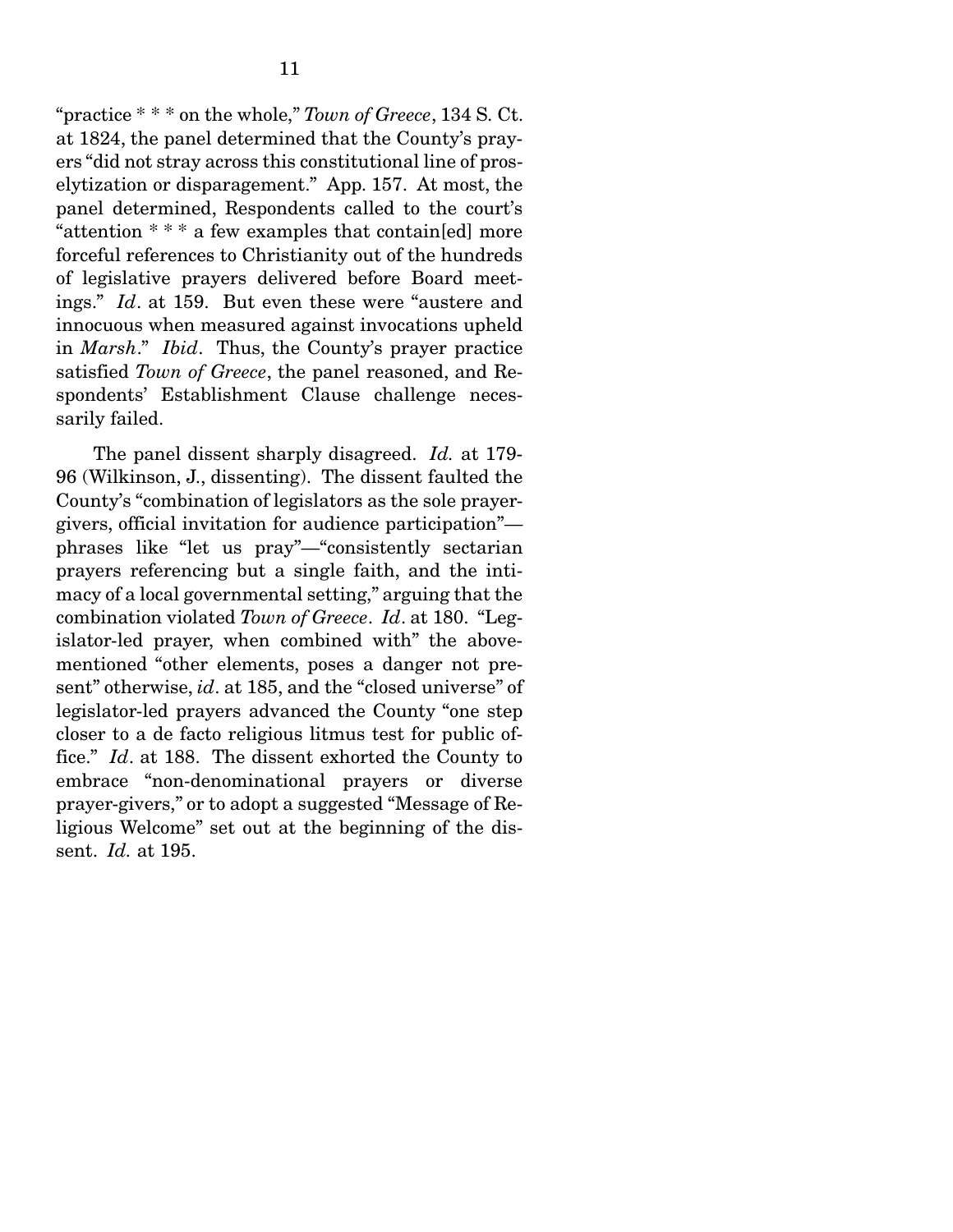7. The Fourth Circuit granted rehearing *en banc* and affirmed the district court on a 10-5 vote. App. 12 (Wilkinson, J.). Agreeing that the critical question was whether "Rowan County's practice of lawmaker-led prayer runs afoul of the Establishment Clause," *id.* at 5, the *en banc* majority determined that the County's exclusively legislator-led prayer, when taken "in combination with the other aspects of the Board's prayers," violated the Establishment Clause. *Id.* at 18. The *en banc* court did not hold that prayers led by lawmakers violated the Clause—but instead that the practice "interact[ed] with other aspects of the county's practice, altering their constitutional significance." *Id*. at 27. When this aspect was joined with a failure to "embrac[e] religious pluralism and the possibility of a correspondingly diverse invocation practice," an "unceasing[] and exclusive[]" invocation of "Christianity," introductions like "Let us pray," and the "intimate setting of a municipal board," the County's practice violates the Establishment Clause. *Id*. at 29, 31, 42.

 As with the panel decision, the *en banc* majority opinion drew sharp dissent. *Id*. at 62-73 (Niemeyer, J., dissenting), 74-126 (Agee, J., dissenting). Judge Agee's principal dissent argued that three of the four factors on which the *en banc* majority relied—"(1) commissioners as the sole prayer-givers; (2) invocations that drew exclusively on Christianity and sometimes served to advance that faith; (3) invitations to attendees to participate; and (4) the local government setting"—had already been addressed and approved by this Court. *Id*.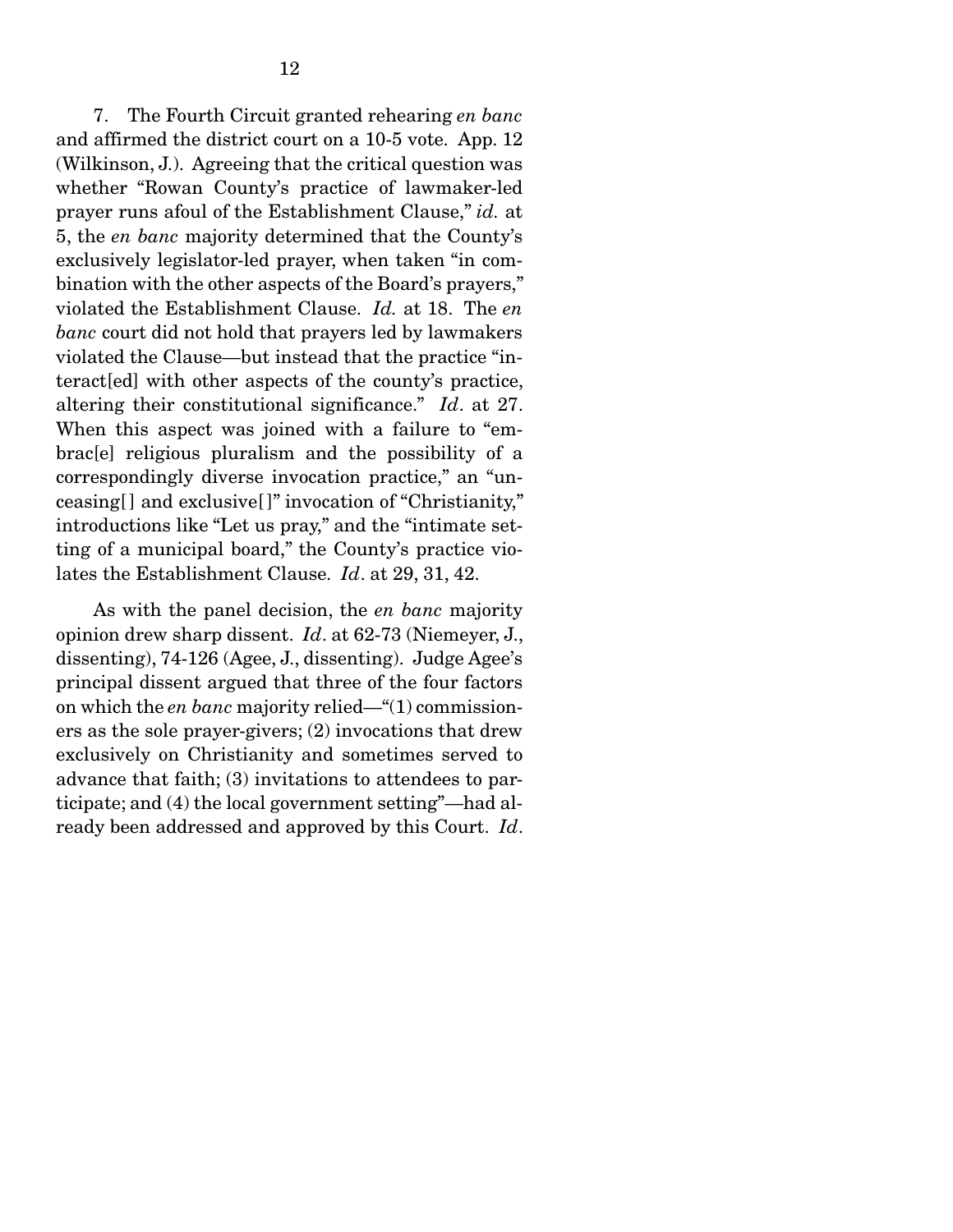at 86-87. Taking *Town of Greece* and *Marsh* as settling the constitutional permissibility of the latter three of these four factors, the dissent concluded that prayer by legislators extended back to the Founding, and thus fit comfortably within the *Town of Greece* framework. *Id*. at 77-78. Judge Niemeyer's dissent agreed, finding the majority's purported distinction a mere "handle" through which the "majority [could] consider[ ] itself absolved of precedent and free to launch its own freestanding analysis." *Id.* at 68.

 8. While *Rowan County* was on appeal in the Fourth Circuit, the Sixth Circuit resolved the same question—the constitutionality of legislative prayer led by legislators—in the opposite way.

 Like Rowan County, Jackson County begins its official meetings with an invocation delivered by commissioners on a rotating, voluntary basis. The prayers begin with statements like "Please bow your heads and let us pray" and often contain faith-specific language like "Lord" and "Heavenly Father," as dictated by the individual commissioner's conscience and "spiritual needs." *Bormuth*, 870 F.3d at 498, 511 (quoting *Town of Greece*, 134 S. Ct. at 1826 (Kennedy, J., plurality opinion)).

 The *Jackson County* district court identified the issue presented as "sectarian legislative prayer delivered by a government official." *Bormuth* v. *County of Jackson*, 116 F. Supp. 3d 850, 856 (E.D. Mich. 2015). But "[c]ontrary to the district court's finding in [*Rowan*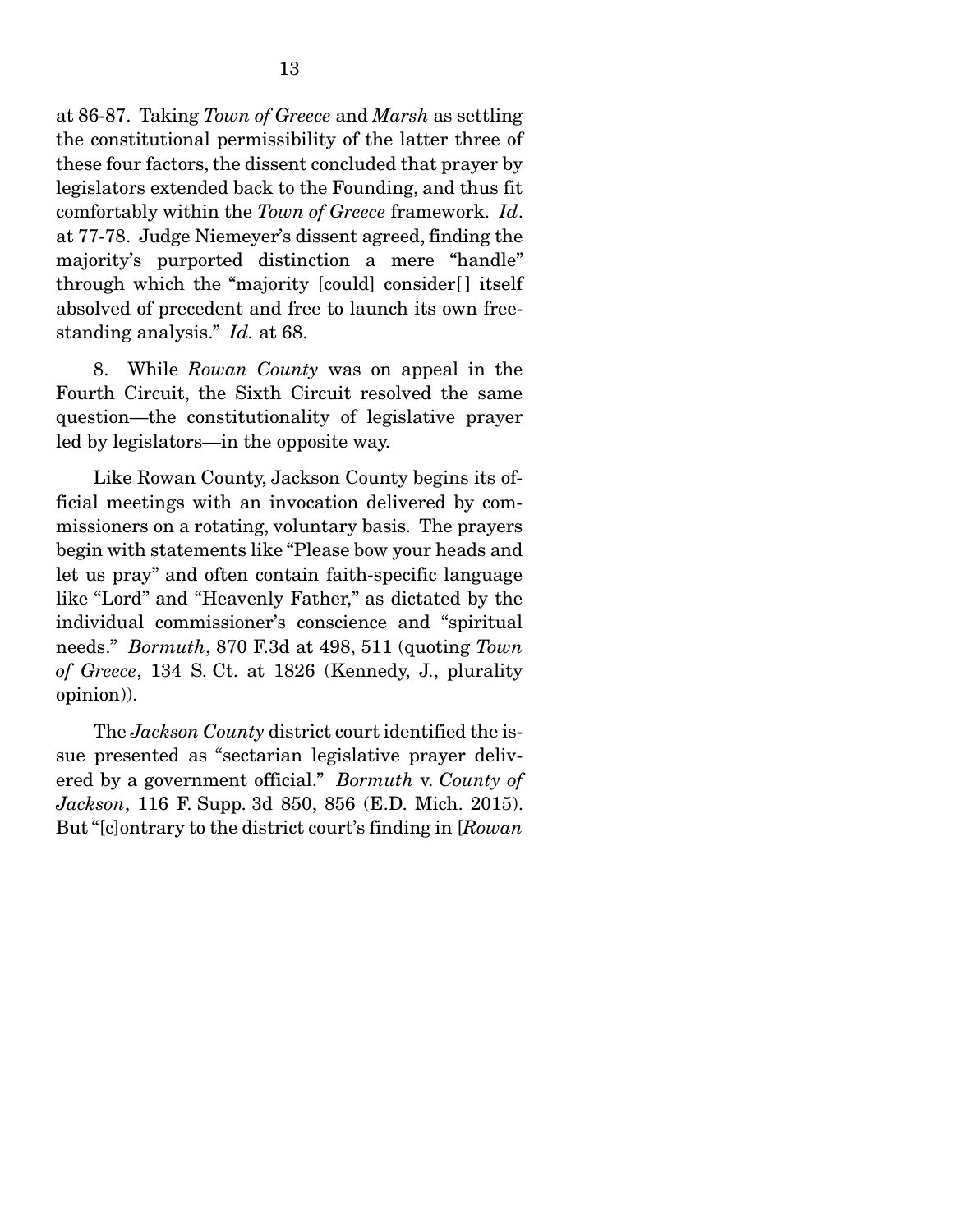*County*], the [c]ourt maintain[ed] that the present factual circumstances fall within" this Court's legislative prayer doctrine. *Id.* at 857.

 A divided panel of the Sixth Circuit reversed, specifically approving the Fourth Circuit panel dissent. *Bormuth* v. *County of Jackson*, 849 F.3d 266, 287-91 (6th Cir. 2017). The Sixth Circuit panel majority determined that "[a] combination of factors" rendered Jackson County's prayer practice unconstitutional, "including one important factor: the identity of the prayer giver." *Id.* at 281.

 Judge Griffin's panel dissent approvingly cited the Fourth Circuit panel majority's approach, *id.* at 311 (Griffin, J., dissenting), concluding that "[o]ur history clearly indicates a role for legislators to give prayers before legislative bodies." *Id.* at 298.

 Twelve days later, the Sixth Circuit voted *sua sponte* to grant rehearing *en banc*. App. 128. Two months after the *en banc* Fourth Circuit prohibited Rowan County's prayer practice based on a "combination of factors," *id.* at 182, the *en banc* Sixth Circuit rejected that approach on a 9-6 vote. *Bormuth*, 870 F.3d at 509 n.5.

 The *en banc* Sixth Circuit observed that the tradition long followed in Congress and the state legislatures "[a]t the heart of this appeal is whether Jackson County's prayer practice falls outside our historically accepted traditions because the Commissioners themselves, not chaplains, or invited community members, lead the invocations." *Id.* at 509. The court noted that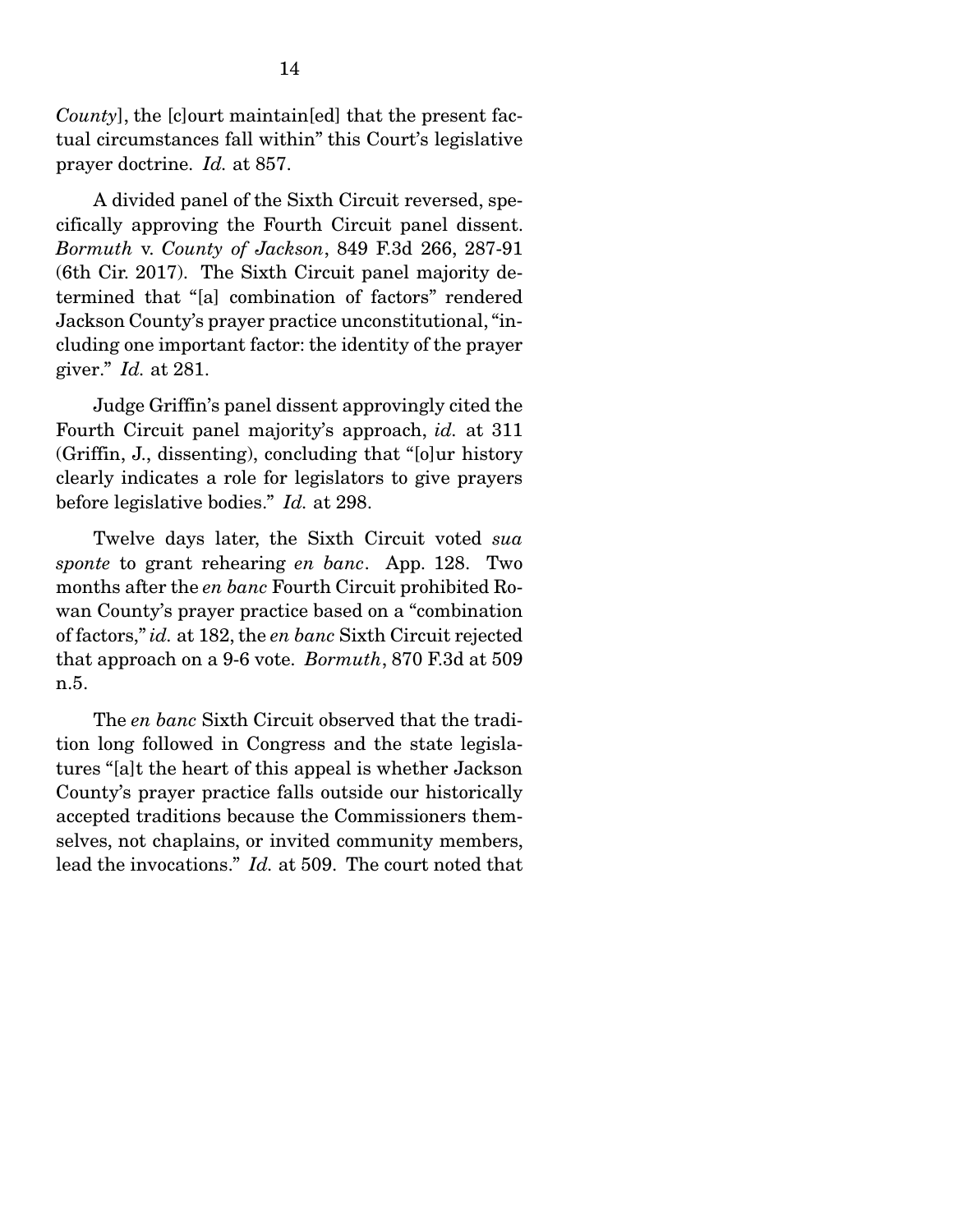"[b]efore the founding of our Republic, legislators offered prayers to commence legislative sessions," and listed multiple historical examples that, it concluded, established that such prayers fit within the Nation's traditions. *Ibid.* It sharply disagreed with the *en banc* Fourth Circuit's contrary conclusion, describing that holding as an "aberration" that could be explained only because the Fourth Circuit "apparently did not consider the numerous examples of such prayers presented to" the Sixth Circuit. *Id.* at 510. The *en banc* Sixth Circuit was divided as to which rationale regarding coercion controlled in *Town of Greece*. *Id.* at 515 n.10. It determined, however, that Jackson County's practice satisfied either analysis. *Id.* at 515-19.

 Judges Moore and White authored separate dissents. Each hewed to the panel majority's (and the *en banc* Fourth Circuit's) "combination of factors" approach. *Id.* at 537 (Moore, J., dissenting); *id.* at 545 (White, J., dissenting).

--------------------------------- ---------------------------------

#### REASONS FOR GRANTING THE PETITION

I. The Circuits Are Split On The Exceedingly Important, Frequently Recurring Question Of Whether Legislator-Led Prayer Comports With The Establishment Clause.

 Whether the identity of a legislative prayergiver is constitutionally significant is an issue that has sharply—and intractably—divided two *en banc* courts of appeals. In the five States that make up the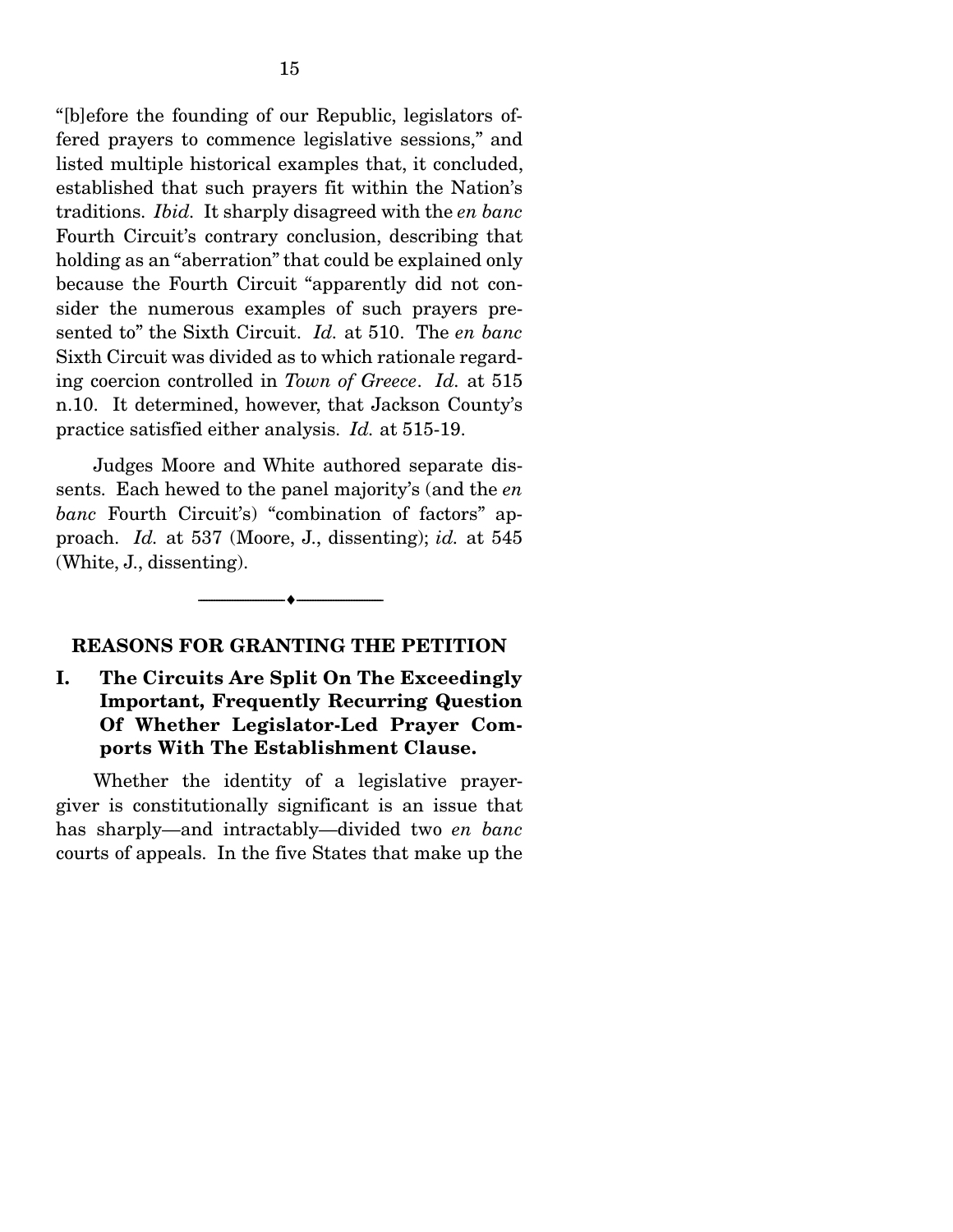Fourth Circuit, when a local government's legislators deliver legislative prayers that contain sectarian language, that practice falls "well outside the confines of *Town of Greece*," App. 25, and is constitutionally prohibited; in the four States that make up the Sixth Circuit, that same practice falls well within "American historical practices" by which courts "determine what the Establishment Clause allows and what it does not." *Bormuth*, 870 F.3d at 521 (Sutton, J., concurring).

 Innumerable cities and counties rely on legislator prayer-givers. This widespread practice has several advantages: it is less expensive than retaining a fulltime chaplain, it is easily available in remote or rural areas where volunteers may be scarce, and it can permit legislators to more authentically express their need for spiritual guidance before embarking upon the difficult task of governance. Hundreds of local governments in the Fourth Circuit must either abandon this practice—or legislative prayer altogether—or risk lawsuits (and hefty attorneys' fees), while hundreds of cities and counties throughout the Sixth Circuit are under no such threat and may continue to engage in a practice that traces its lineage back to the Founding. The conflict on such an important issue is intolerable, and only this Court can resolve it.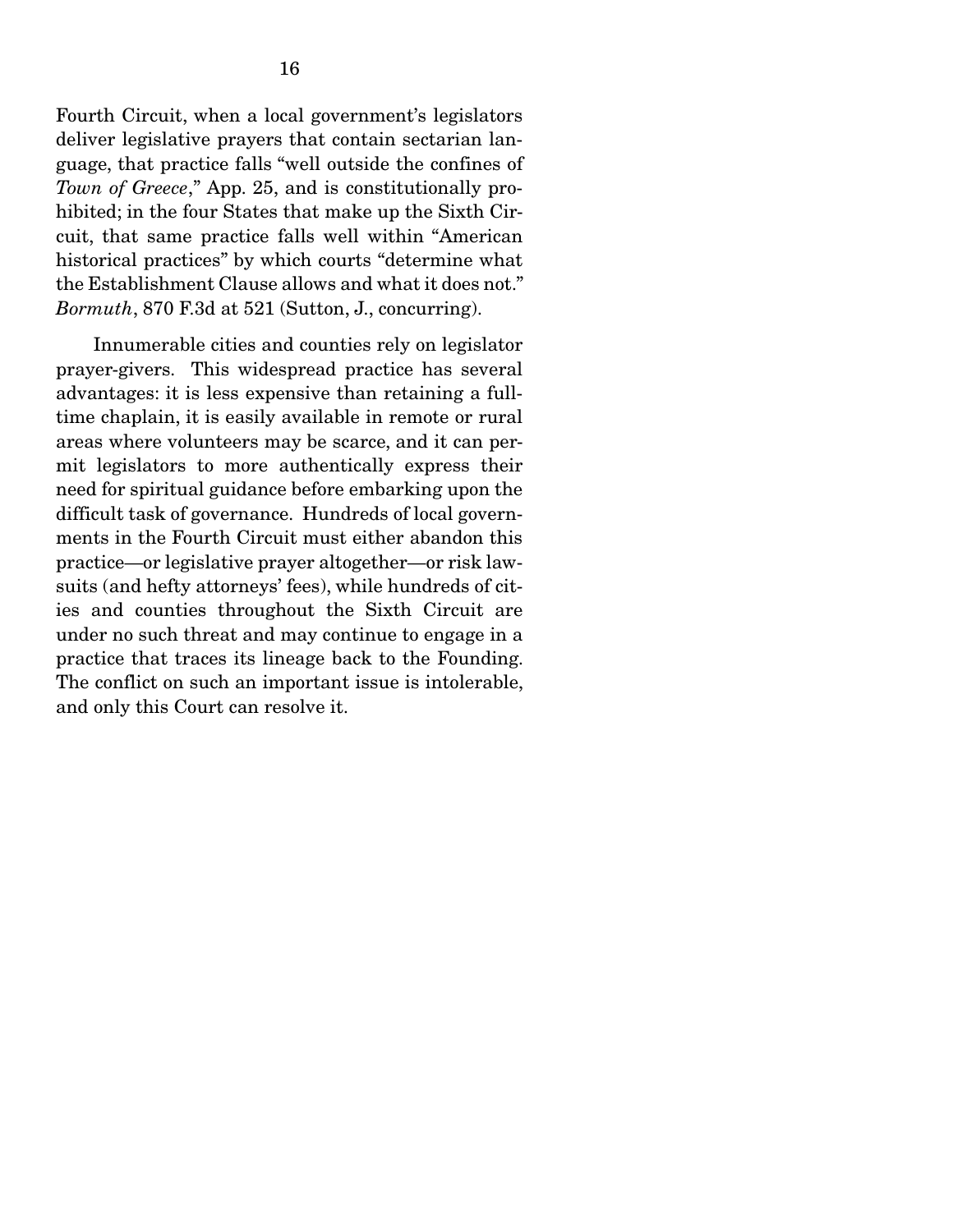### A. The Circuits Are Split On Whether Legislative Prayer Delivered By Legislators Fits Within The Nation's Historical Tradition.

 In *Marsh*, this Court held that the Nebraska legislature's practice of opening sessions with a prayer by a chaplain paid by the State did not violate the Establishment Clause. This Court reaffirmed that central holding in *Town of Greece*, 134 S. Ct. 1811, confirming the constitutional soundness of a local government's legislative prayer before opening meetings with invocations delivered by local, volunteer clergy even though many, if not most, of the prayers were sectarian. This Court reaffirmed that opening public meetings with a prayer does not violate the Establishment Clause. "In light of the unambiguous and unbroken history of more than 200 years, there can be no doubt that the practice of opening legislative sessions with a prayer has become part of the fabric of our society." *Id.* at 1819 (quoting *Marsh*, 463 U.S. at 792).

 Justice Kennedy's majority opinion rejected the argument that sectarian prayers are not part of that "fabric," holding that "[a]n insistence on nonsectarian or ecumenical prayer as a single, fixed standard is not consistent with the tradition of legislative prayer outlined in the Court's cases." *Id.* at 1820. This Court expressly rejected the "proposition" that only nonsectarian legislative prayer can pass constitutional muster as "irreconcilable with the facts of *Marsh* and with its holding and reasoning." *Id.* at 1821. This Court also pointed out that, although the chaplain in *Marsh*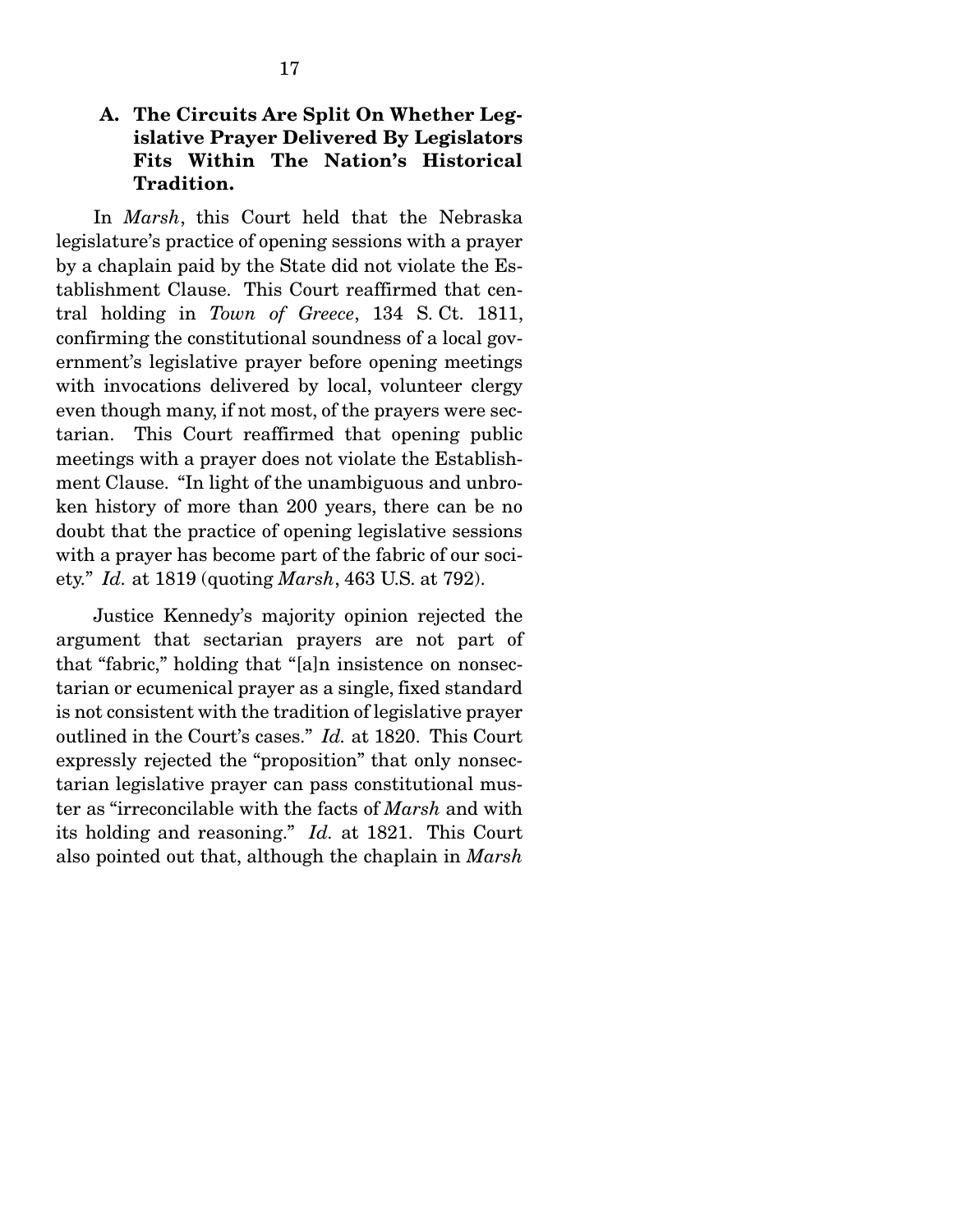"modulated the 'explicitly Christian' nature of his prayer and 'removed all references to Christ' after a Jewish lawmaker complained, \* \* \* *Marsh* did not suggest that Nebraska's prayer practice would have failed had the chaplain not acceded to the legislator's request." *Ibid.* (quoting *Marsh*, 463 U.S. at 793 n.14).

 In *Town of Greece*, the legislative prayer practice involved a rotating group of volunteer clergy from the surrounding community—and this Court emphasized that while "nearly all of the congregations in town turned out to be Christian," that did "not reflect an aversion or bias on the part of town leaders against minority faiths." *Id.* at 1824. Rather, "[s]o long as the town maintains a policy of nondiscrimination, the Constitution does not require it to search beyond its borders for non-Christian prayer givers in an effort to achieve religious balancing." *Ibid.* Any other rule, the Court reasoned, "would require the town 'to make wholly inappropriate judgments about the number of religions [it] should sponsor and the relative frequency with which it should sponsor each,' a form of government entanglement with religion that is far more troublesome than the current approach." *Ibid.* (quoting *Lee*  v. *Weisman*, 505 U.S. 577, 617 (1992) (Souter, J., concurring)).

 Having rejected the argument that the town's legislative prayers violated the Establishment Clause because they were sectarian, this Court next rejected the argument that the prayers violated the Establishment Clause because they were coercive. Justice Kennedy's plurality opinion made clear that mere exposure to a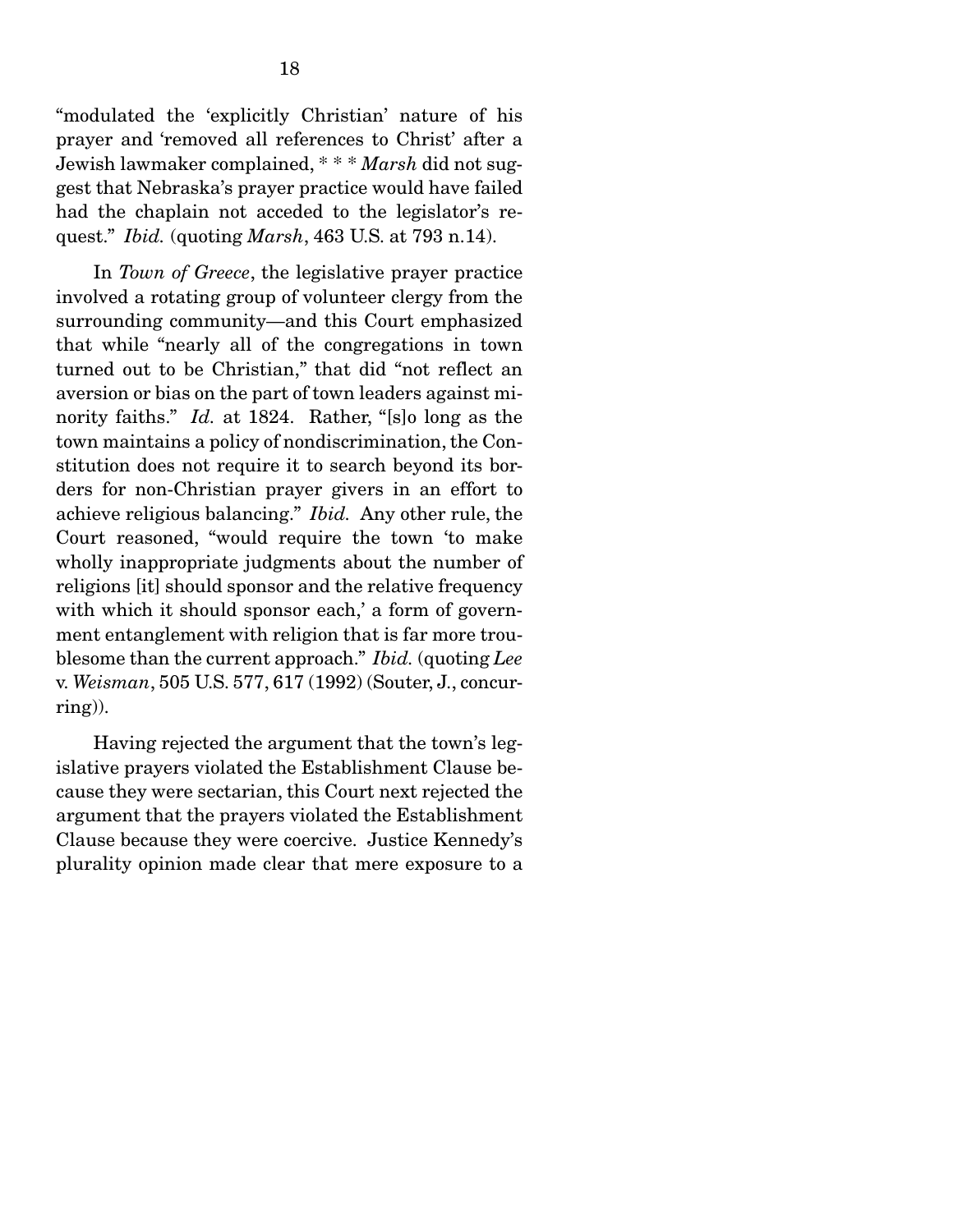prayer (even sectarian prayer) in a public meeting does not constitute unconstitutional coercion, given that legislative prayer's "purposes are to lend gravity to public proceedings and to acknowledge the place religion holds in the lives of many private citizens, not to afford government an opportunity to proselytize or force truant constituents into the pews"—and that because "many appreciate these acknowledgments of the divine in our public institutions does not suggest that those who disagree are compelled to join the expression or approve its content." *Id.* at 1825 (Kennedy, J., plurality opinion) (citations omitted).

 Justice Kennedy acknowledged the argument that some of the invocations at issue "disparaged those who did not accept the town's prayer practice," including "[o]ne guest minister [who] characterized objectors as a 'minority' who are 'ignorant of the history of our country," and "another [who] lamented that other towns did not have 'God-fearing' leaders." *Id.* at 1824. Nonetheless, "[al]though these two remarks strayed from the rationale set out in *Marsh*, they do not despoil a practice that on the whole reflects and embraces our tradition." *Ibid.* "Absent a pattern of prayers that over time denigrate, proselytize, or betray an impermissible government purpose, a challenge based solely on the content of a prayer will not likely establish a constitutional violation." *Ibid.* That is because, Justice Kennedy explained, "*Marsh* \* \* \* requires an inquiry into the prayer opportunity as a whole, rather than into the contents of a single prayer." *Ibid.* (citing *Marsh*, 463 U.S. at 794-95).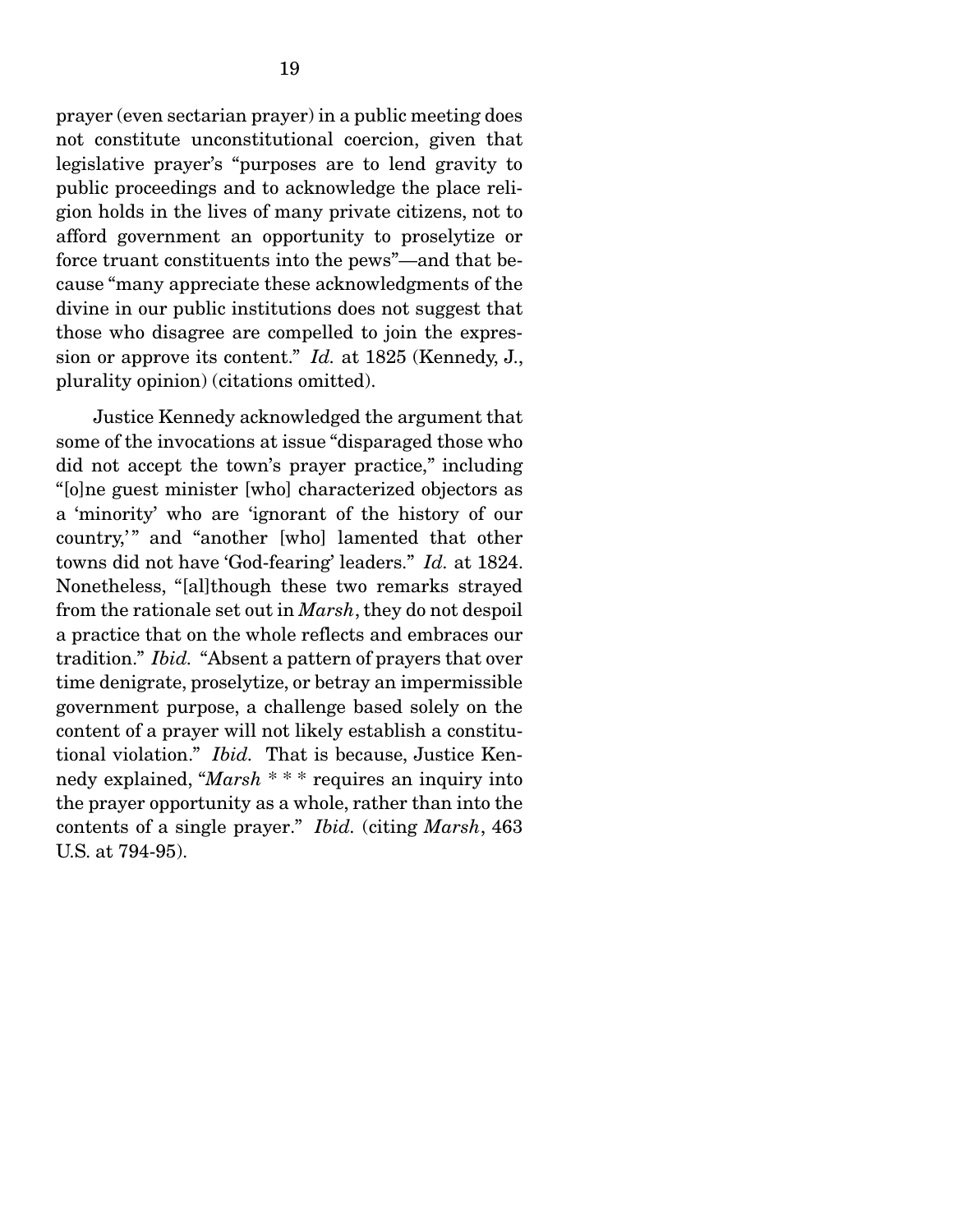Justice Kennedy next rejected the argument that *Marsh* was distinguishable because "prayer conducted in the intimate setting of a town board meeting differs in fundamental ways from the invocations delivered in Congress and state legislatures, where the public remains segregated from legislative activity and may not address the body except by occasional invitation." *Id.* at 1824-25. While the *Town of Greece* plaintiffs argued that "the public may feel subtle pressure to participate in prayers that violate their beliefs in order to please the board members from whom they are about to seek a favorable ruling," *id.* at 1825, Justice Kennedy disagreed: "The principal audience for these invocations is not, indeed, the public but lawmakers themselves, who may find that a moment of prayer or quiet reflection sets the mind to a higher purpose and thereby eases the task of governing." *Ibid.* Thus, while "many members of the public find these prayers meaningful and wish to join them[,]  $***$  their purpose is largely to accommodate the spiritual needs of lawmakers and connect them to a tradition dating to the time of the Framers." *Id.* at 1826.

 Crucially for this case, Justice Kennedy observed that "[f ]or members of town boards and commissions, who often serve part-time and as volunteers, ceremonial prayer may also reflect the values they hold as private citizens. The prayer is an opportunity for them to show who and what they are without denying the right to dissent by those who disagree." *Ibid.*

 Justice Kennedy noted that "[t]he analysis would be different if town board members directed the public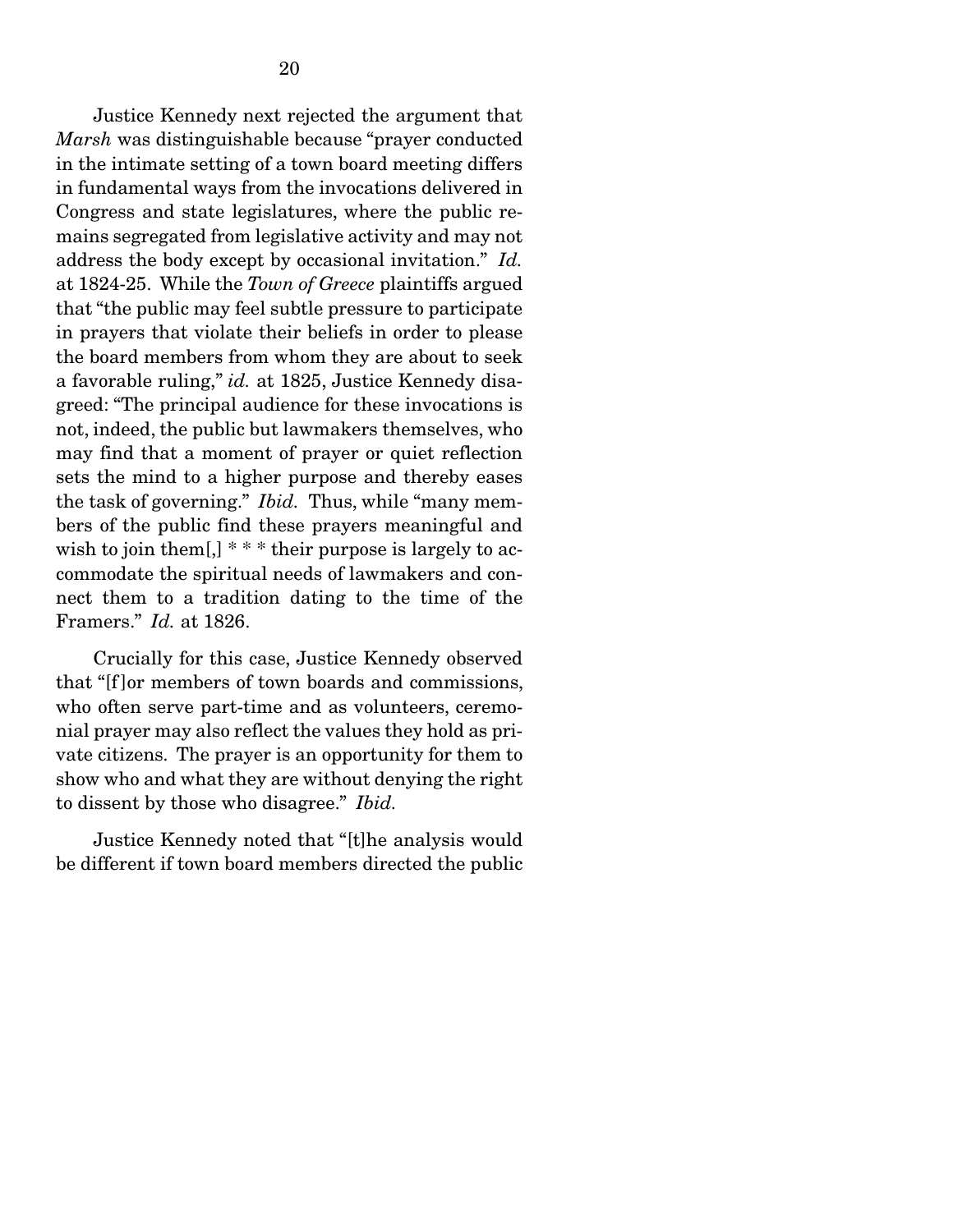to participate in the prayers, singled out dissidents for opprobrium, or indicated that their decisions might be influenced by a person's acquiescence in the prayer opportunity." *Ibid.* But this Court made clear that "offense" and feeling "disrespected" "do[ ] not equate to coercion." *Ibid.* Where "the prayers neither chastised dissenters nor attempted lengthy disquisition on religious dogma," they do not amount to unlawful coercion. *Ibid.* Prayers are "denigrating" and "proselytizing" "if the course and practice over time shows that the invocations denigrate nonbelievers or religious minorities, threaten damnation, or preach conversion." *Id.* at 1823. But "[p]rayer that is solemn and respectful in tone, that invites lawmakers to reflect upon shared ideals and common ends before they embark on the fractious business of governing, serves th[e] legitimate function" approved in *Marsh* of "elevat[ing] the purpose of the occasion and \* \* \* unit[ing] lawmakers in their common effort." *Ibid.*

 In *Town of Greece*, then, this Court set forth a framework for resolving Establishment Clause challenges to legislative prayer: courts first must "determine whether the \* \* \* practice fits within the tradition long followed in Congress and the state legislatures." *Ibid*. Two *en banc* courts of appeals have undertaken that inquiry into materially identical prayer practices—which are widespread throughout the Nation—and reached opposite conclusions.

 Like thousands of other state and local governments throughout the Nation, the municipalities in both cases opened their meetings with a brief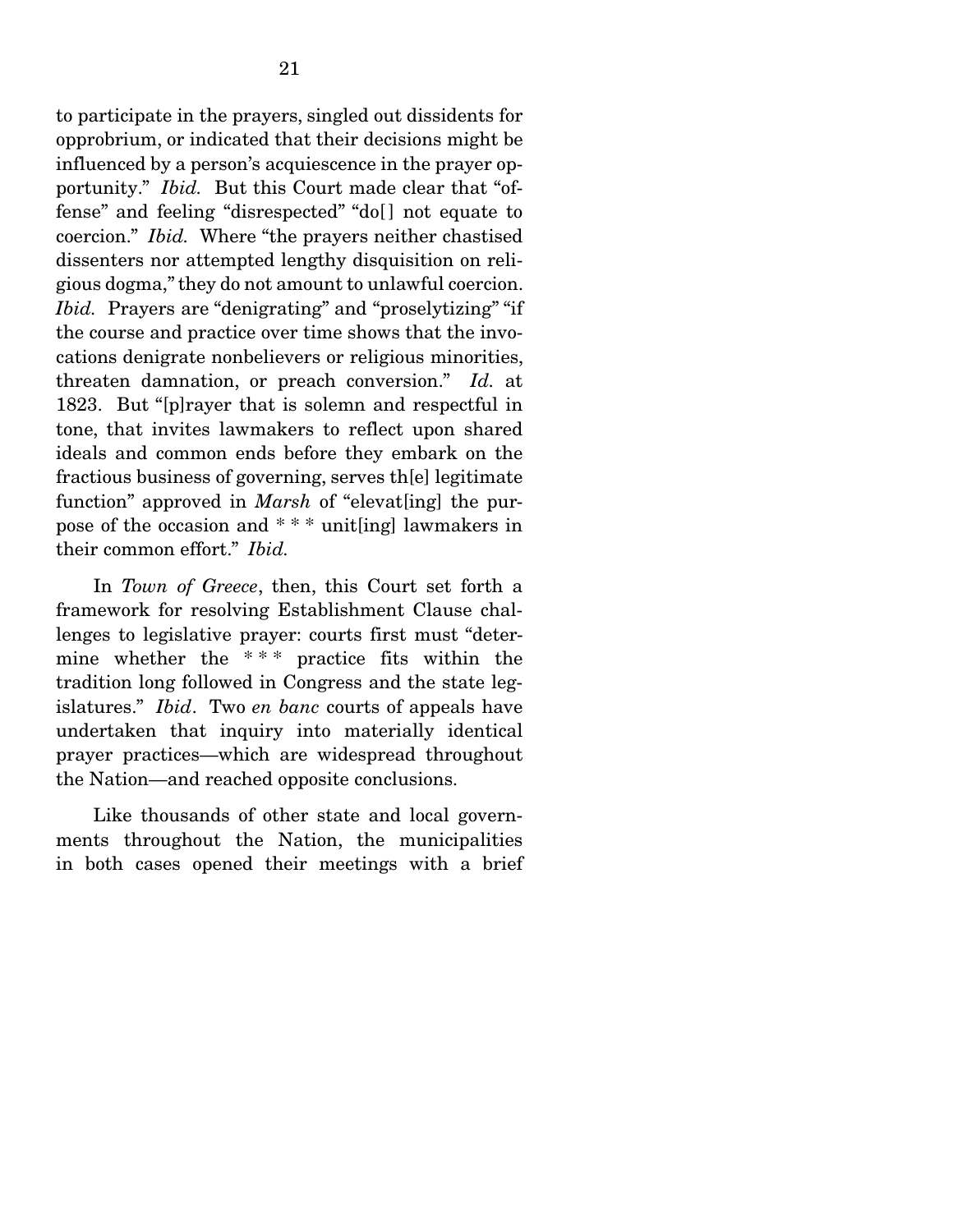invocation. App. 198-99; *Bormuth*, 870 F.3d at 497. Board members have the opportunity to deliver an invocation on a voluntary, rotating basis, as they have for years. App. 198-99; *Bormuth*, 870 F.3d at 497*.* No attempt is made to supervise, dictate, or edit the content of the prayers—and board members remain free to offer a prayer, ask for a moment of silence, or pass on the prayer opportunity altogether, according to the dictates of their own consciences. App. 198-99; *Bormuth*, 870 F.3d at 498.

 As in *Town of Greece*, the invocations typically begin with "Let us pray" or a similar phrase. App. 199; *Bormuth*, 870 F.3d at 498; Joint Appendix at 32a, 35a, 37a, *Town of Greece*, 134 S. Ct. 1811 (2014) (No. 12- 696), 2013 WL 3935056. As in *Town of Greece*, the vast majority of prayers contain faith-specific language and references. App. 7-8; *Bormuth*, 870 F.3d at 498; *Town of Greece* Joint Appendix, *supra*, at 28a, 34a, 114a-115a. And as in *Town of Greece*, the invocations take place in a local-government setting, with official business beginning shortly thereafter. App. 6-7; *Bormuth*, 870 F.3d at 498; *Town of Greece*, 134 S. Ct. at 1816.

 The only difference between the prayer practice upheld in *Town of Greece* and the one at issue here is the identity of the prayer-giver. In the Fourth Circuit, that difference is constitutionally significant, even dispositive; in the Sixth Circuit, it is not. The conflict could hardly be starker. The Fourth Circuit while acknowledging that legislator-led prayer is "far from rare"—nonetheless concluded that legislator-led prayer is an "exception to the rule" of chaplain-led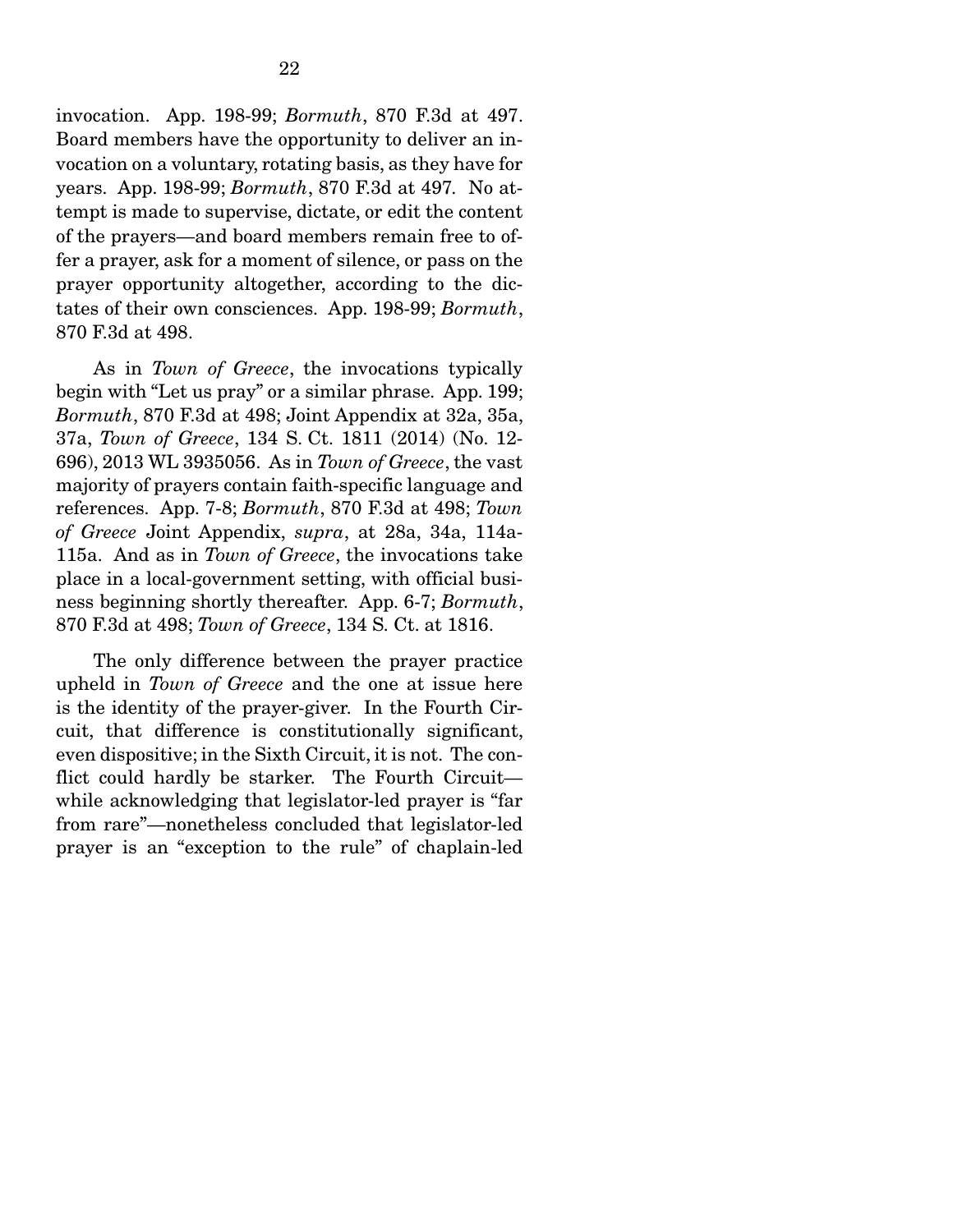prayer and thus "a conceptual world apart" from the prayer practice approved by this Court in *Town of Greece*. App. 18, 22. The Sixth Circuit, expressly disagreeing with the Fourth Circuit, concluded instead that "history shows that legislator-led prayer is a longstanding tradition" that "is uninterrupted and continues in modern time" and thus "is consistent with *Marsh* v. *Chambers* and *Town of Greece* v. *Galloway* and does not violate the Establishment Clause." *Bormuth*, 870 F.3d at 509, 510, 519.

### B. The Circuits Are Split On Whether Legislative Prayer Delivered By Legislators Coerces Nonparticipants.

 The Fourth and Sixth Circuits further disagree as to *Town of Greece*'s coercion analysis. The *en banc* Fourth Circuit listed four features of the County's prayer practice that, taken together, made it impermissibly coercive in that court's view: (1) the prayers' openings; (2) the local-government setting; (3) the prayers' faith-specific contents; and (4) the prayers' delivery by legislators. App. 39-42. The court said "that it [was] the combination of \* \* \* elements—not any particular feature alone—that \* \* \* threaten[ed] to blur the line between church and state to a degree unimaginable in *Town of Greece*." App. 27. But the first three "elements" considered by the Fourth Circuit were expressly approved by this Court in *Town of Greece*—so they cannot possibly justify a finding of coercion. That leaves the prayer-giver's identity as the only salient difference between the prayer practice approved in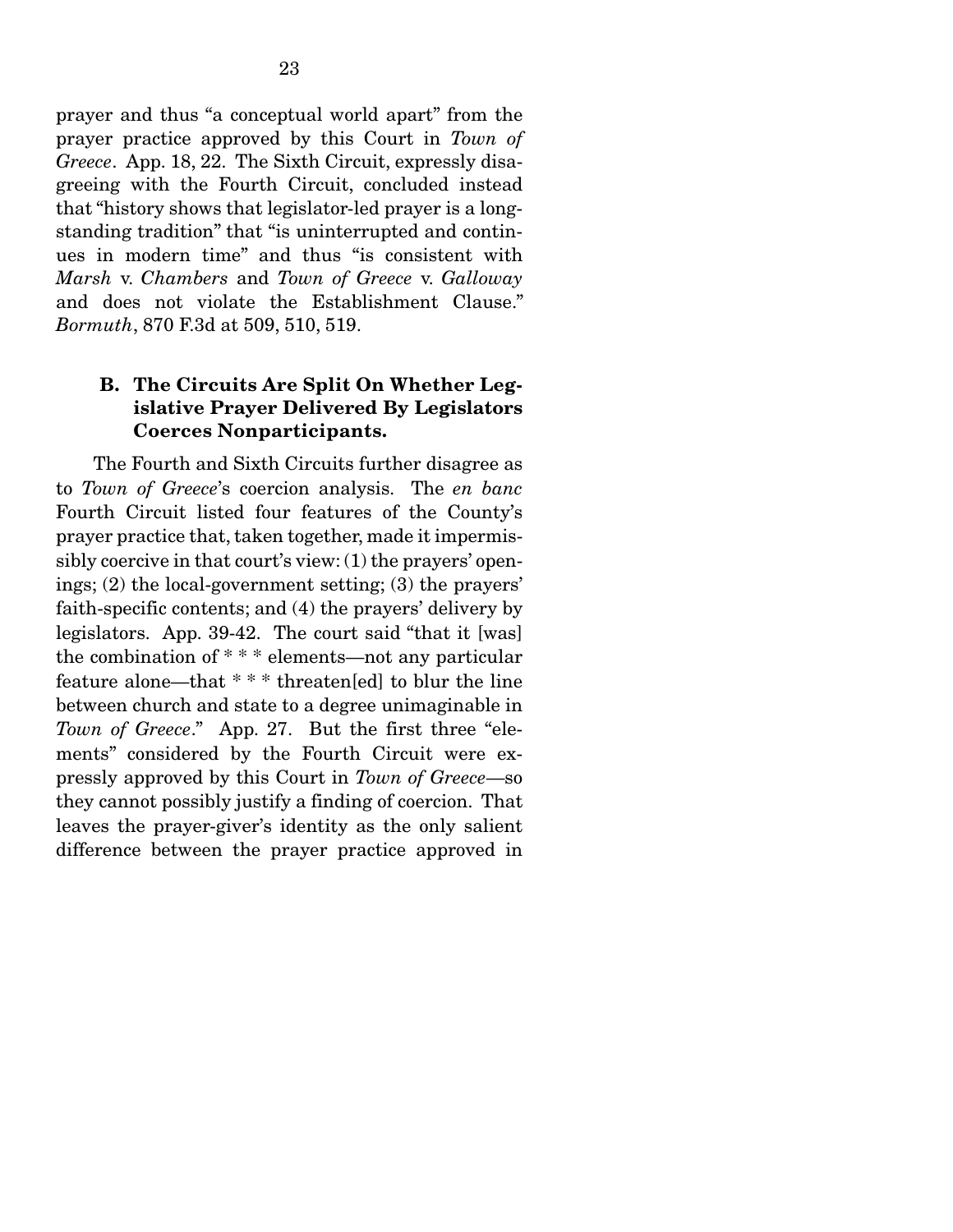*Town of Greece* and the one at issue here. But if, as the Fourth Circuit itself recognized, legislator-led prayer has long been part of the Nation's history and traditions, *id*. at 22-23, then a combination of permissible traits cannot somehow result in an impermissible practice without abandoning *Town of Greece* altogether.

 The Fourth Circuit found each factor troubling precisely *because* of the identity of the prayer-giver as a legislator. *Id.* at 40. Faith-specific prayer, for example, while not coercive standing alone, became "persistent[]" and "relentless[]" when delivered by a lawmaker, *id*. at 32; the phrase "Let us pray," when said by a legislator, became an unconstitutional directive. Id. at 41. Not only is the Fourth Circuit's four-rightsmake-a-wrong rule inconsistent with *Town of Greece*, it is also a mere conduit for the Circuit's fundamental objection to legislative prayer delivered by legislators.

 By contrast, the Sixth Circuit—recognizing that *Town of Greece* had already deemed each challenged feature (save the identity of the prayer-giver) not problematic—rejected the Fourth Circuit's "totality of the circumstances" approach and instead applied the standard set forth by the *Town of Greece* plurality. See, e.g., *Bormuth*, 870 F.3d at 516 n.11 (noting that the options that the Fourth Circuit derided were "options Justice Kennedy's plurality opinion expressly approved"). The Sixth Circuit thus focused on whether the prayer practice, taken as a whole and over time, revealed negative official actions against objectors, or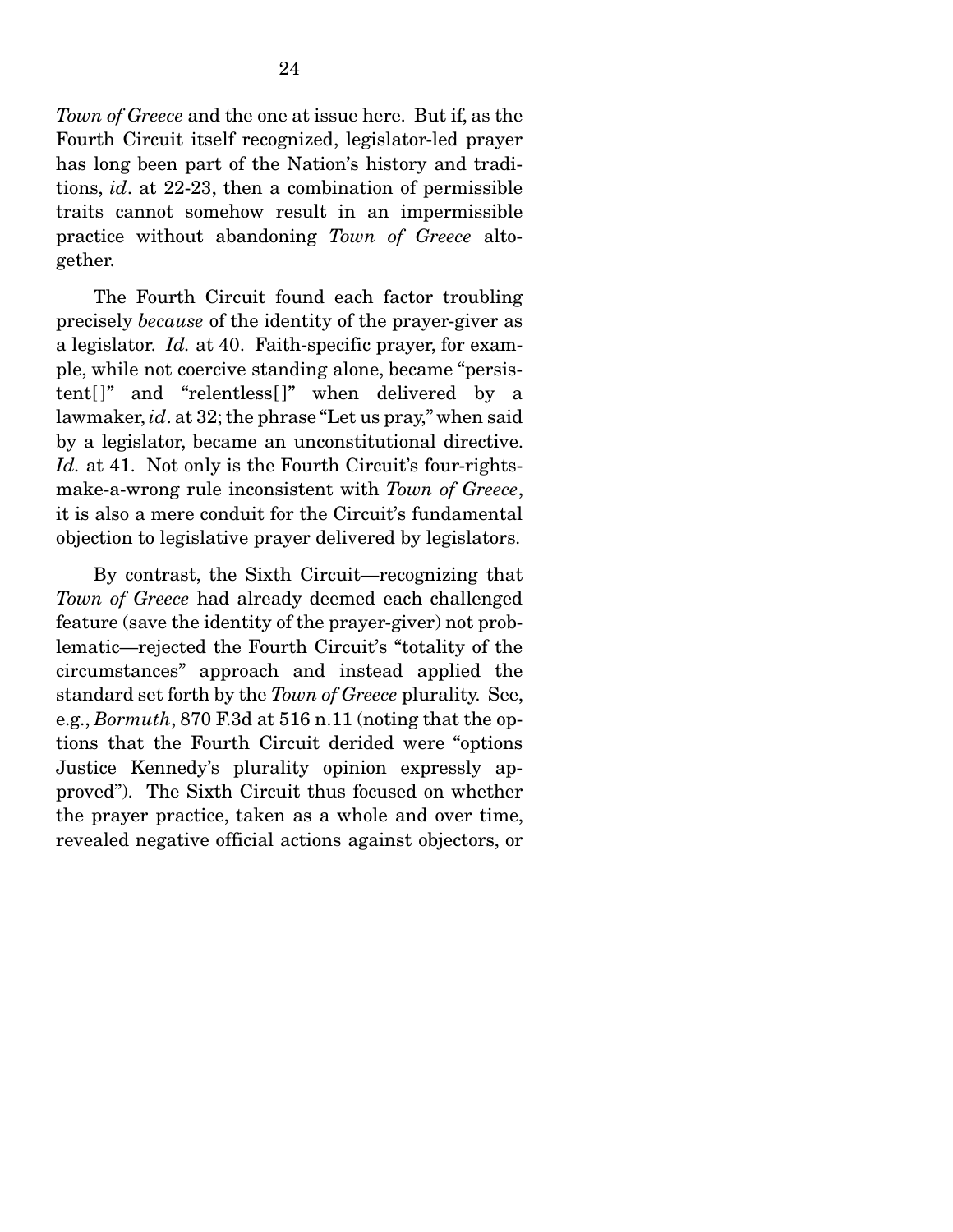otherwise a pattern of denigrating nonbelievers. *Id.* at 516-17.

 The conflict between the Fourth and Sixth Circuits' approaches creates intolerable uncertainty for state and local governments, who will be hard pressed to know when any particular combination of factors including those expressly approved in *Town of Greece*—"blur[s] the line between church and state" and risks exposure to litigation (and attorneys' fees). See App. 189 (Wilkinson, J., dissenting). As demonstrated more fully below, the conflict unsettles precisely what *Town of Greece* settled in the first place. Only this Court can resolve the intractable conflict between two *en banc* courts of appeals and provide state and local officials with much-needed guidance on this important, frequently recurring Establishment Clause question.

### II. The Fourth Circuit's Decision Conflicts With This Court's Precedent.

 The Fourth Circuit's decision in this case also conflicts with this Court's decisions in *Marsh* and *Town of Greece*. It all but disregards the historical analysis held dispositive by this Court in *Town of Greece*, and it effectively nullifies that analysis by radically expanding the coercion inquiry.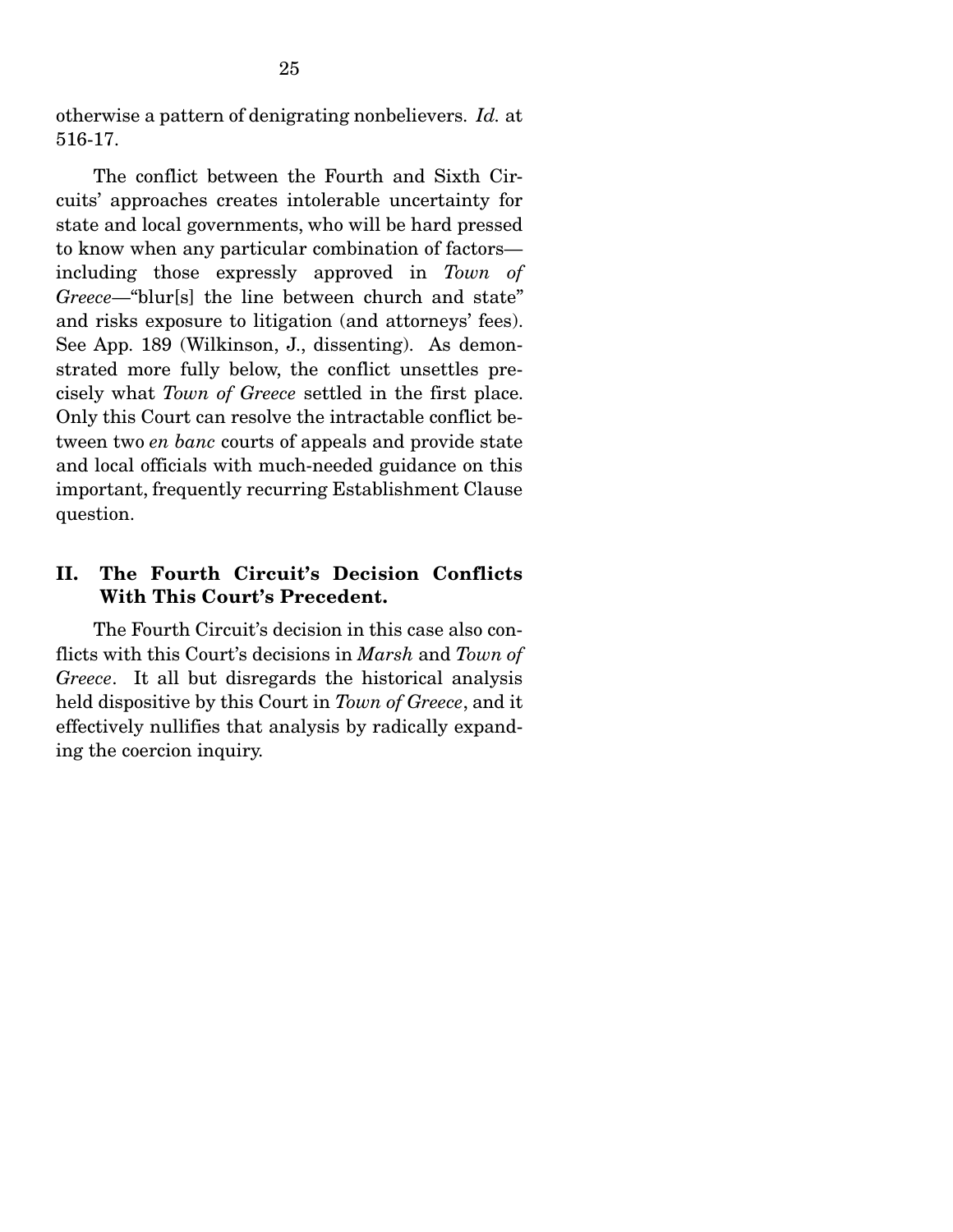### A. The Fourth Circuit Disregarded The Dispositive Role That History Plays Under *Town Of Greece*.

 In *Town of Greece*, this Court directed a straightforward historical inquiry to resolve Establishment Clause challenges to prayer practices: if a practice "fits within the tradition long followed in Congress and the state legislatures," it comports with the Establishment Clause. 134 S. Ct. at 1819. But the Fourth Circuit first analyzed the historical record incorrectly, and then treated this dispositive inquiry as merely one consideration among many. Neither comports with *Town of Greece*.

 The Fourth Circuit's historical analysis departs from this Court's in several key respects. For example, in *Town of Greece*, this Court explained that it need not "define the precise boundary of the Establishment Clause" when analyzing a longstanding practice like legislative prayer—and proved the point by not even mentioning factual differences between the prayer practice before it in *Town of Greece* (multiple volunteer, rotating clergy delivering invocations in a localgovernment setting) and the one approved in *Marsh* (a single paid chaplain delivering invocations in a statelegislature setting). See *id.* at 1851-52 (Kagan, J., dissenting) ("The majority thus gives short shrift to the gap—more like, the chasm—between a legislative floor session involving only elected officials and a town hall revolving around ordinary citizens."). The Fourth Circuit essentially confined *Town of Greece* to its facts and moved on to apply a "totality of the circumstances" test: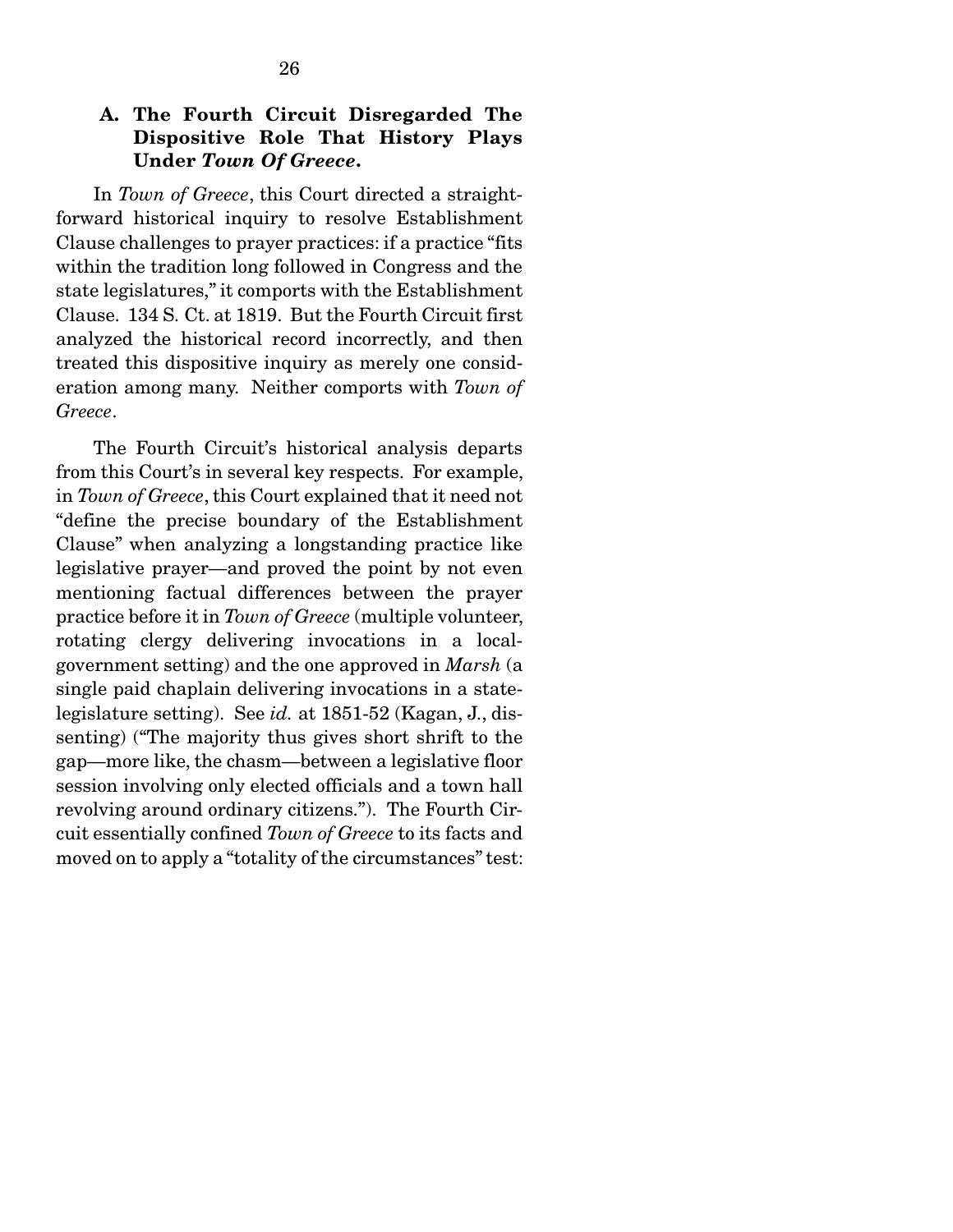"[W]hen the historical principles articulated by the Supreme Court do not direct a particular result, a court must conduct a 'fact-sensitive' review of the prayer practice." App. 15.

 But the "fact-sensitive review" performed by the Fourth Circuit bears little resemblance to the historical analysis performed by the *Town of Greece* majority, although it does share much in common with the preferred approach of the dissent in that case. See, e.g., *Town of Greece*, 134 S. Ct. at 1849 (Kagan, J., dissenting) ("Th[e]se three differences, taken together, remove this case from the protective ambit of *Marsh* and the history on which it relied."). The Fourth Circuit derived from this Court's "historical principles" in *Town of Greece* "that sectarian references are permissible *in the proper context*," so long as prayers do "not get out of hand," and expressed concern that "local government" could "work sectarian practices into public meetings in whatever manner it wishes." App. 15, 18, 21 (emphasis added). But this Court addressed that concern in *Town of Greece*—not by licensing courts to supervise sectarian prayers so they do not "get out of hand," but by explaining that "[t]he relevant constraint derives from [legislative prayer's] place at the opening of legislative sessions, where it is meant to lend gravity to the occasion and reflect values long part of the Nation's heritage." 134 S. Ct. at 1823. The Fourth Circuit was not free to impose additional constraints on legislative prayer that effectively restore that court's prior ban on sectarian legislative prayer.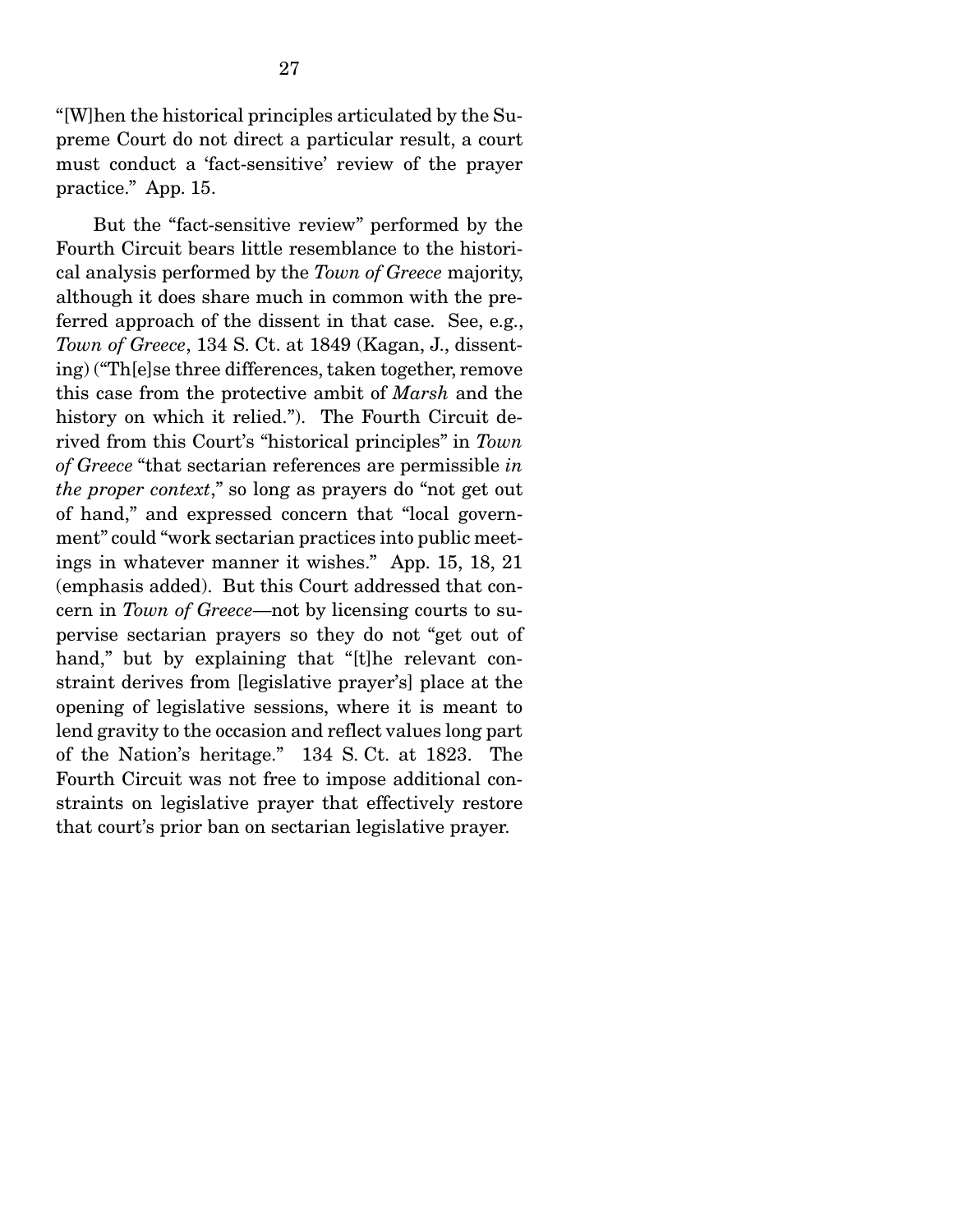The Fourth Circuit's historical analysis also departed from this Court's by focusing not primarily on actual history and tradition, but on what the Fourth Circuit called "[t]he conspicuous absence of case law on lawmaker-led prayer"—which the Fourth Circuit speculated is "likely no accident." App. 20. But that gets the analysis exactly backwards: if anything, that a practice has survived for decades without legal challenge suggests its soundness, not its weakness. After all, the passage of only "40 years \* \* \* suggest[ed] more strongly than can any set of formulaic tests that few individuals, whatever their system of beliefs, are likely to have understood" legislative prayer delivered by legislators "as amounting, in any significantly detrimental way, to a government effort to favor a particular religious sect." *Van Orden* v. *Perry*, 545 U.S. 677, 702 (2005) (Breyer, J., concurring in the judgment). All the more so here: legislators have offered legislative prayers unchallenged for centuries longer than that.

 The Fourth Circuit's analysis regarding the significance of the prayer-giver is particularly puzzling given that the court previously *rejected* the argument that the identity of the prayer-giver as a legislator matters to the constitutional analysis. See, e.g., *Simpson* v. *Chesterfield Cty. Bd. of Supervisors*, 404 F.3d 276, 286 (4th Cir. 2005) (Wilkinson, J.) (noting that "neither \* \* \* *Marsh* nor \* \* \* *Allegheny*[ ] held that the identity of the prayer-giver, rather than the content of the prayer," was relevant); see also App. 62 (Niemeyer, J., dissenting) (criticizing the en banc majority for "seek[ing] to avoid [*Town of Greece*] and to reinstate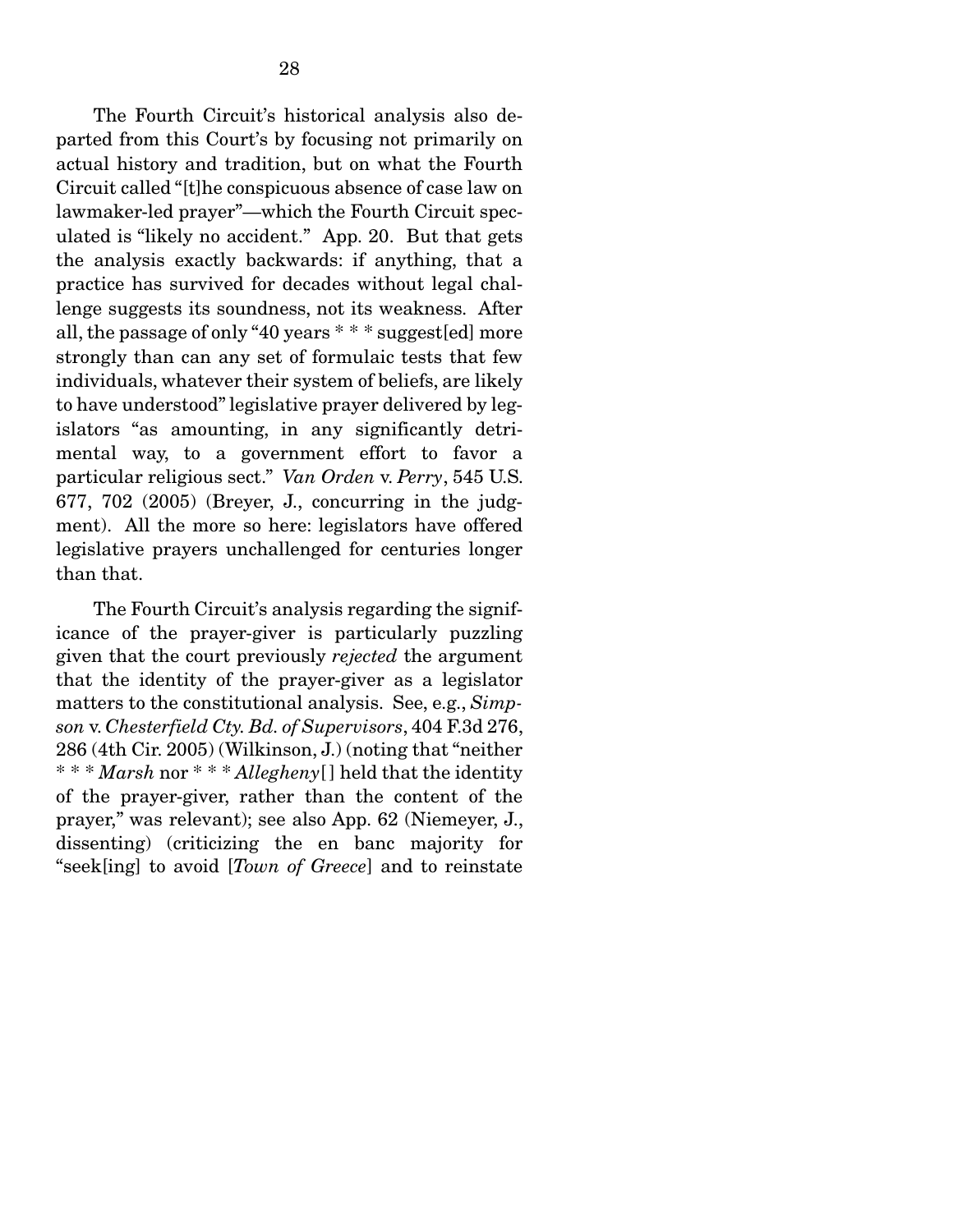instead" its prior precedent prohibiting sectarian prayer). Taken at face value, this doctrinal shift suggests that the Fourth Circuit understands *Town of Greece* as *reducing* constitutional protections for legislators delivering legislative prayers. That cannot be right.

 The Fourth Circuit's historical analysis further departed from this Court's by relying on a comparative analysis that appears nowhere in *Town of Greece*. The Fourth Circuit acknowledged the long tradition of lawmakers delivering invocations at both the federal and state levels, App. 21-22—a recognition that should have settled the historical question in the County's favor. See *Town of Greece*, 134 S. Ct. at 1819 ("The Court's inquiry, then, must be to determine whether the prayer practice in the town of Greece fits within the tradition long followed in Congress and the state legislatures."). Legislator-led prayer indeed extends back to the Founding and forward to the modern day.3

<sup>3</sup> See, e.g., 1 JOURNAL OF THE PROVINCIAL CONGRESS OF SOUTH CAROLINA, 1776, at 75 (1776) (noting prayers led by Reverend Turquand, a Member of the South Carolina legislature); Sen. Robert C. Byrd, Senate Chaplain, in 2 THE SENATE, 1789-1989: ADDRESSES ON THE HISTORY OF THE UNITED STATES SENATE 297, 305 (Wendy Wolff ed., 1982) ("Senators have, from time to time, delivered the prayer."); 119 CONG. REC. 17,441 (1973) (noting prayer offered by Rep. William H. Hudnut III); 161 CONG. REC. S3313 (daily ed. May 23, 2015) (Senator Lankford offering a prayer "[i]n the Name of Jesus"); 159 CONG. REC. S3915 (daily ed. June 4, 2013) (Sen. William M. Cowan offering a prayer); 155 CONG. REC. 32,658 (2009) (Sen. John Barrasso offering a prayer).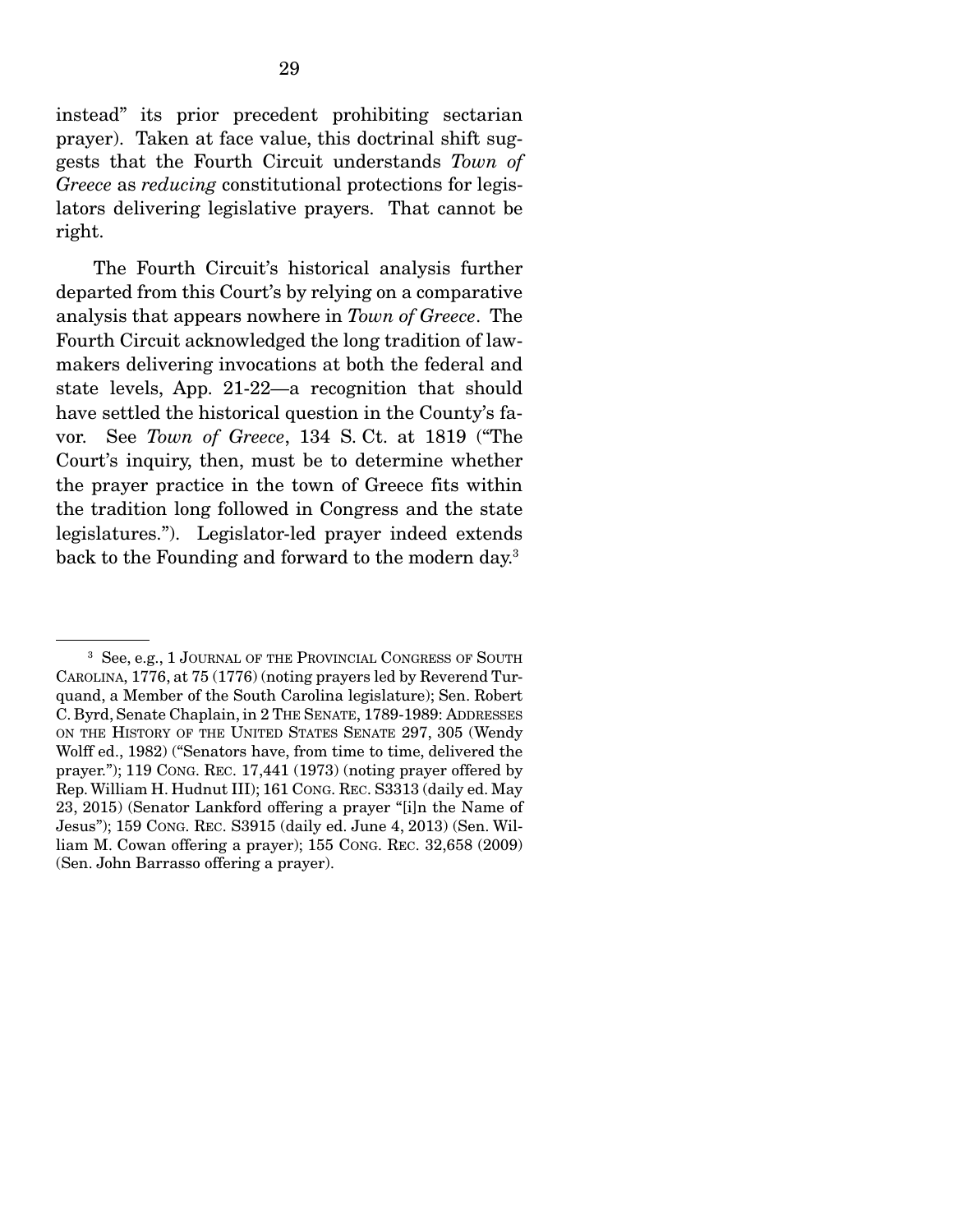The Fourth Circuit's methodological errors aside, its conclusion is perhaps the most puzzling of all that even though "lawmaker-led prayer" is "far from rare," it nonetheless "falls outside the tradition of legislative prayer elaborated in *Marsh* and *Town of Greece*" because chaplain-led prayer was more common. App. 22. But *Town of Greece* does not suggest that the historical analysis of one longstanding practice should turn on whether it is more or less "common" than another iteration of the same practice. If it did, then sectarian prayer would only be constitutional if it were more "common" than nonsectarian prayer. The Fourth Circuit's analysis would constitutionally enshrine through the Establishment Clause the Nation's majority prayer practices—and *only* the majority prayer practice—on the paradoxical ground of promoting inclusiveness. But that is not what *Town of Greece*  held. What matters under *Town of Greece* is whether a particular practice fits within the Nation's history and traditions—and the Fourth Circuit's own historical analysis confirms that lawmaker-led prayer does regardless of whether another prayer practice happens to be more common.

 Under *Town of Greece*, the Fourth Circuit's historical analysis should have stopped there. But pivoting away from history, the court went on to hold that because, in the court's view, legislator-led prayer "poses greater risks under the Establishment Clause," *id.* at 23, it can only be allowed in the right circumstances, with "no \* \* \* *per se* rule." *Id.* at 24. In the Fourth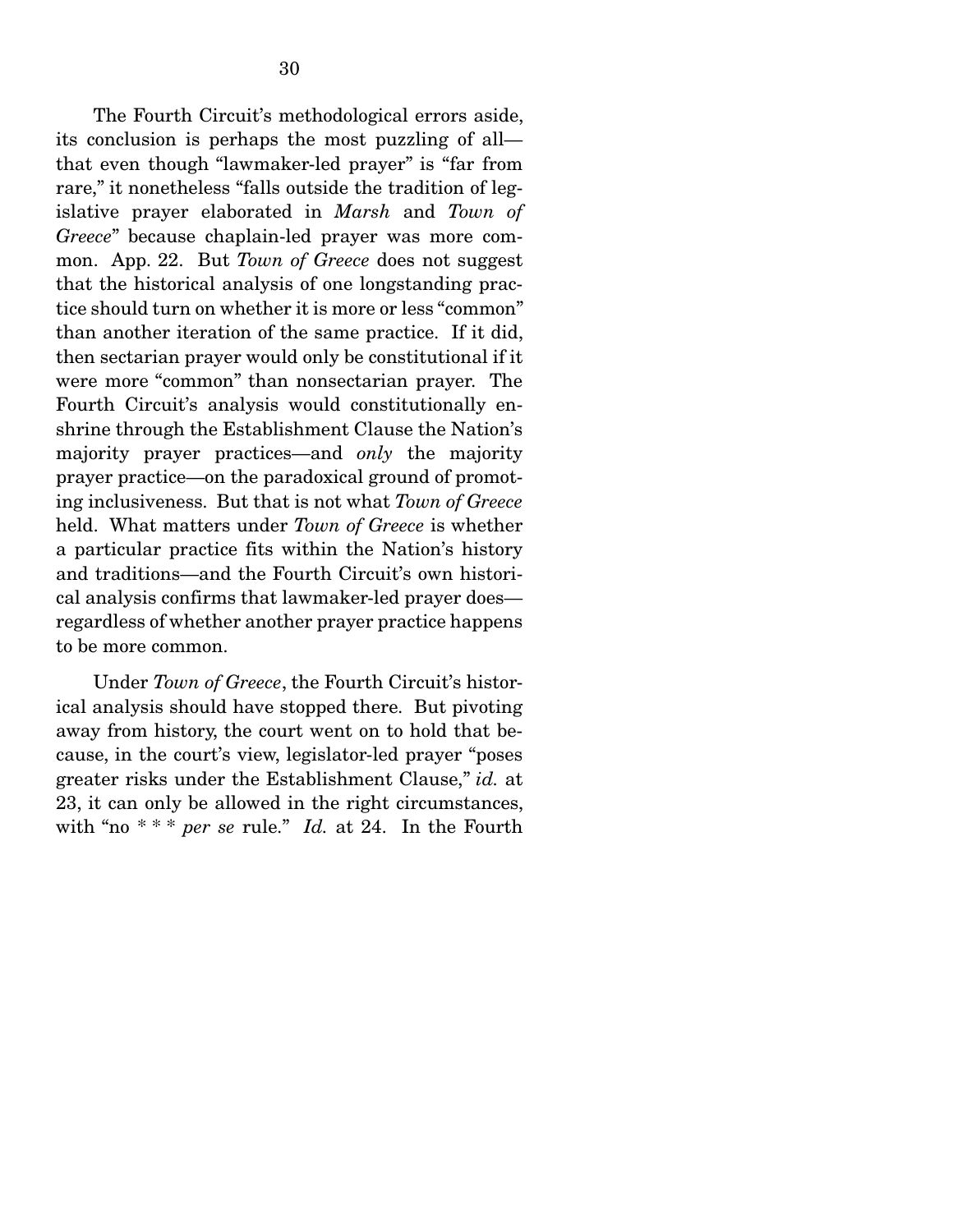Circuit's view, the relevant question is not whether legislator-led prayer fits within the Nation's history and tradition, but whether in any particular instance it "crosse[s] the line," *id.* at 35, when taken with "other aspects of the prayer practice." *Id.* at 24. But that is no historical analysis at all.4

*Town of Greece* directed a straightforward inquiry: if legislator-led prayer fits within the Nation's historical prayer traditions, it satisfies the Establishment Clause. If it does not, then it may be subject to one or more of the other tests propounded by this Court. But this Court left no room for the Fourth Circuit's approach—giving half-credit for legislator-led prayer's "far from rare" historical practice, but then requiring an additional, *ad hoc* analysis of whether a specific legislator-led prayer practice "crosse[s] the line," see App. 35; see also *Bormuth*, 870 F.3d at 521 (Sutton, J., concurring) ("History judges us in this area. We do not judge history.").

<sup>4</sup> The *en banc* majority relied on its assessments that the County's legislator-led prayer practice "served to identify the government with Christianity," App. 5, that it "identifies the [County] with religion more strongly than ordinary invocations," *id.* at 20, and that its practice implied "one true faith \* \* \* of government itself." *Id.* at 34. These concerns about whether the County "identified with" Christianity are barely concealed references to this Court's *Lemon* test. See *Lemon* v. *Kurtzman*, 403 U.S. 602, 622 (1971). That test has no role, however, in analyzing historical practices like legislative prayer. See *Town of Greece*, 134 S. Ct. at 1819-20; see also *Marsh*, 463 U.S. at 790-91.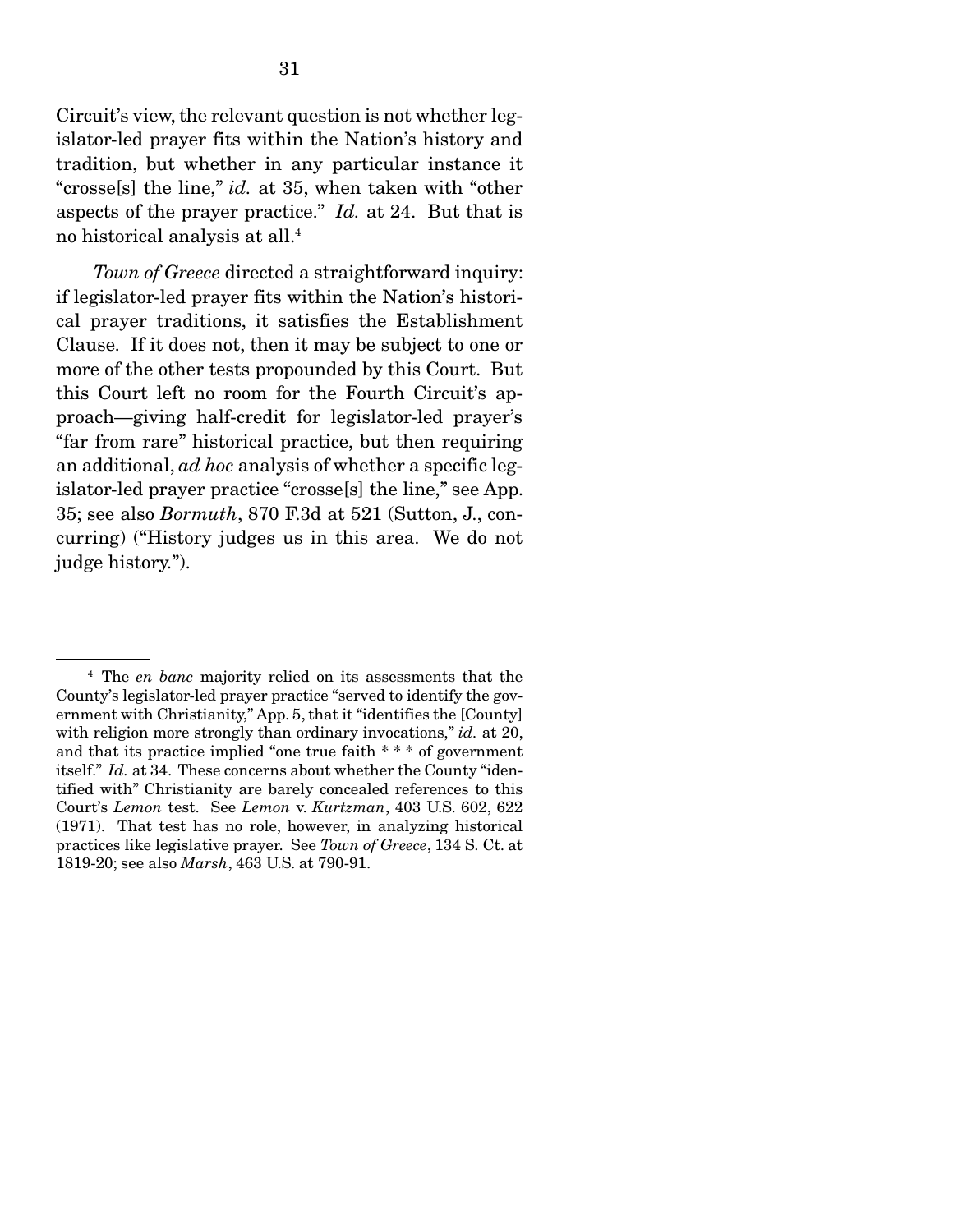# B. The Fourth Circuit Radically Expanded *Town Of Greece*'s Coercion Inquiry To Effectively Abrogate Its History-Based Holding.

 Having brushed aside this Court's instruction regarding history's central role in evaluating challenges to legislative prayer practices, the Fourth Circuit radically expanded *Town of Greece*'s understanding of coercion. The effect is to smuggle back into the Fourth Circuit what *Town of Greece* flatly prohibited: *ad hoc* inquiries into whether a prayer practice is sufficiently ecumenical. Only this Court can resolve the conflict with *Town of Greece* in this regard as well.

 The Fourth Circuit's coercion analysis irreconcilably conflicts with *Town of Greece* (under either Justice Kennedy's plurality or Justice Thomas's concurrence) because it relied almost exclusively on features already deemed unproblematic by a majority of this Court in *Town of Greece*. See App. 39-42. For example, the Fourth Circuit cited three instances of prayer-givers saying "Let's pray together," "Please pray with me," and "Let us pray" as examples of impermissible directions to pray. App. 39-40. But prayers in *Town of Greece* began with the same or substantially similar phrases: "Would you bow your heads with me as we invite the Lord's presence here tonight?" and "Let us join our hearts and minds together in prayer." *Town of Greece*, 134 S. Ct. at 1826 (Kennedy, J., plurality opinion). The Court held that these were "inclusive, not coercive." *Ibid.* Just so here.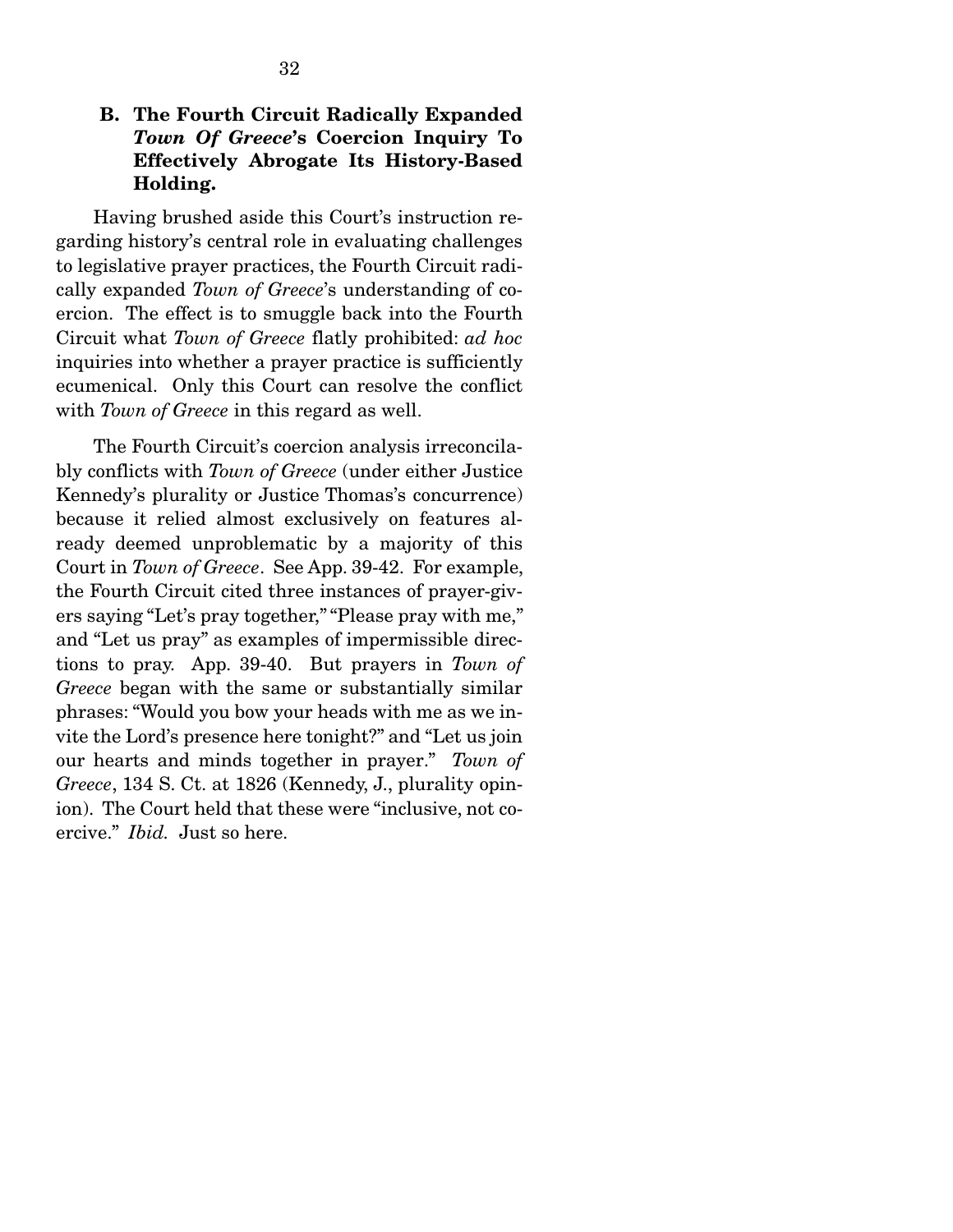The Fourth Circuit also faulted the County's "local government" setting, giving three reasons why in its view that setting is "even more questionable" from an Establishment Clause perspective. App. 42. First, the "intimate setting of a municipal board meeting present[ed] a heightened potential for coercion." *Ibid.*  Second, "the commissioners considered citizen petitions shortly after the invocation." *Id*. at 43.And third, although citizens "could time their arrival at the meeting to come after the prayer, leave the room before the prayer, or simply stay seated," the "intimacy of a town board meeting may push attendees to participate" in the practice to avoid disapproval. *Id.* at 44*.* But the challengers to Greece's prayer practice raised this same argument, and Justice Kennedy's plurality expressly rejected it. See 134 S. Ct. at 1825 (Kennedy, J., plurality opinion).

 Indeed, the Fourth Circuit's discussion of the County's "unceasingly and exclusively \* \* \* Christian[ ]" prayers, App. 31, echoes the *Town of Greece* dissent's description of the prayers there as "constantly and exclusively" Christian. 134 S. Ct. 1848 (Kagan, J., dissenting). And in conflict with this Court's rejection of any "insistence on nonsectarian" prayer, *id.* at 1820, the Fourth Circuit relied heavily on the prayers' sectarian content in holding them coercive, citing "In Jesus' name we pray," "King of Kings," "Lord of Lords," and Jesus and "His Kingdom," App. 32, as proof that "attendees must have come to the inescapable conclusion that the Board 'favors one faith and one faith only.'" *Id.* at 34.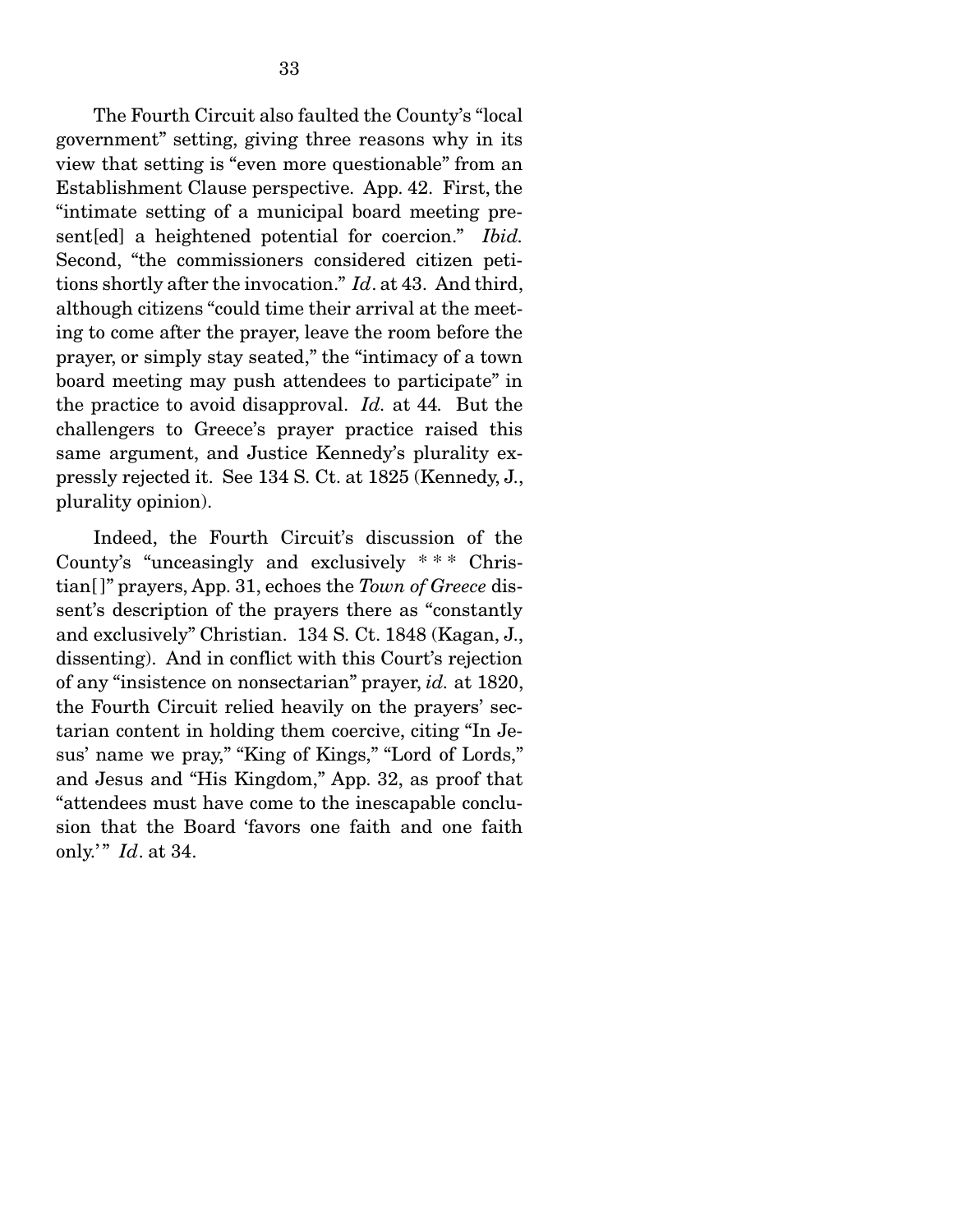Again, nothing here differs meaningfully from *Town of Greece*, where the prayers included references to "your Son and our brother the Lord Jesus Christ," *Town of Greece* Joint Appendix, *supra*, at 32a, the "words of the prophet Isaiah," *id*. at 113a, "Jesus Christ, Thy Son and our Savior," *ibid*., God's "kingdom," *id*. at 128a, and the recitation of a portion of Psalm 127, *id*. at 104a. If anything, the Fourth Circuit's analysis is more akin to that rejected by this Court in reversing the Second Circuit, which had concluded that the " 'steady drumbeat' of Christian prayer, unbroken by invocations from other faith traditions, tended to affiliate the town with Christianity." *Town of Greece*, 134 S. Ct. at 1818 (quoting *Galloway* v. *Town of Greece*, 681 F.3d 20, 32 (2d Cir. 2012)).5

<sup>&</sup>lt;sup>5</sup> The Fourth Circuit identified one prayer (out of 143) that it characterized as "preaching conversion," three prayers that it characterized as "denigrating" other religions, and three prayers that in the Fourth Circuit's view promoted Christianity as a "preferred system of belief." App. 35-37. None of these prayers, however, differs materially from those in *Town of Greece* (or *Marsh*). See, e.g., *Town of Greece* Joint Appendix, *supra*, at 99a-100a, 104a, 110a-111a; Br. of *Amicus Curiae* Rev. Dr. Robert E. Palmer Supporting Petitioner at \*6-8, *Town of Greece*, 134 S. Ct. 1811 (2014) (No. 12-696), 2013 WL 99190 (brief by minister from *Marsh* v. *Chambers* providing prayers issued before the Nebraska Legislature). Even crediting the Fourth Circuit's characterization of these individual prayers, that would only deepen the conflict with *Town of Greece*, which "requires an inquiry into the prayer opportunity as a whole, rather than into the contents of a single prayer," 134 S. Ct. at 1824—a standard that 7 prayers (at most) out of 143 (or roughly 5 percent) cannot meet, and the Fourth Circuit did not conclude otherwise.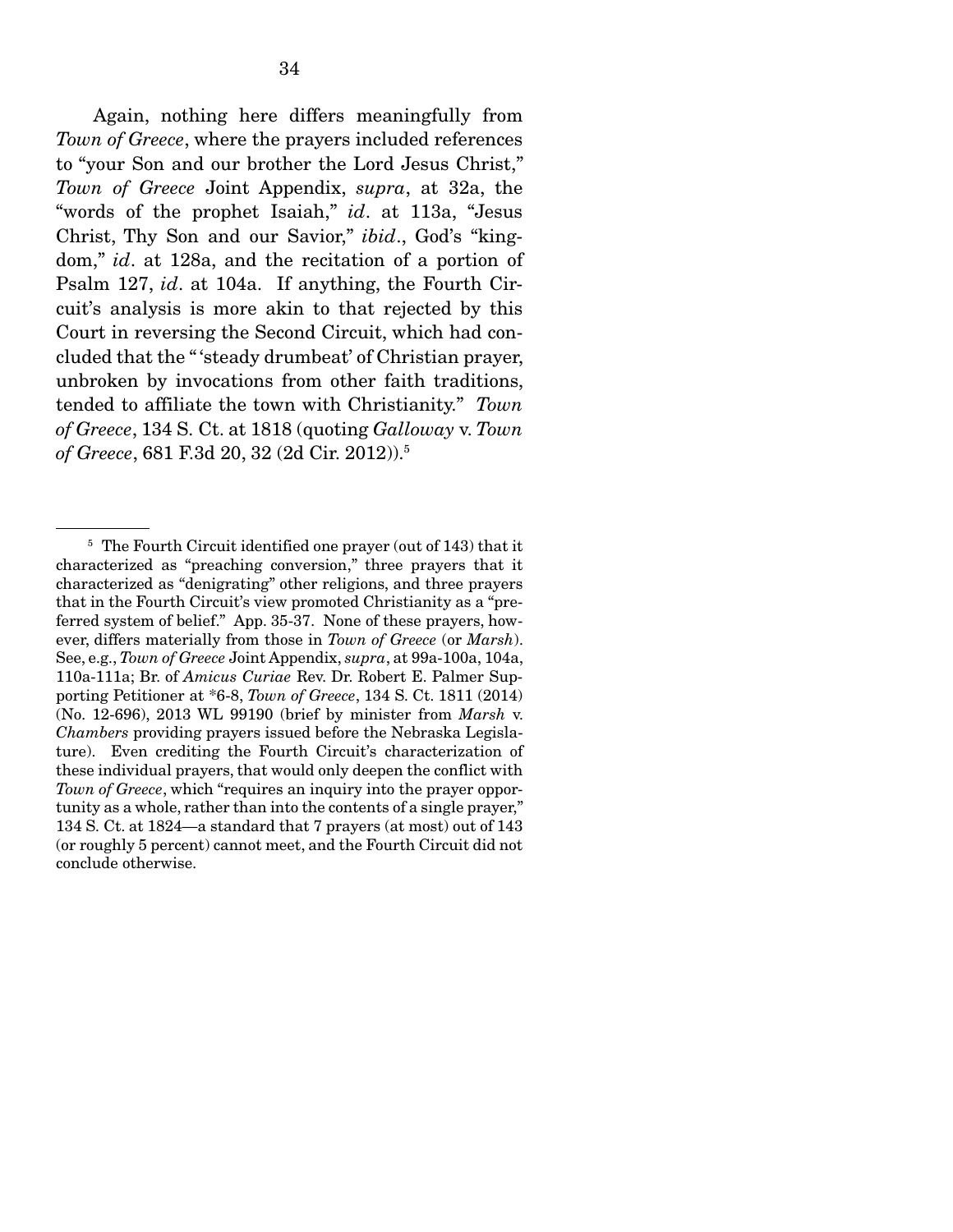In sum, the Fourth Circuit's constitutional analysis cannot be reconciled with *Town of Greece* or *Marsh*. Indeed, the Fourth Circuit's analysis is at odds with the very purpose of legislative prayer articulated in *Town of Greece*. Legislative prayer "accommodate[s] the spiritual needs of lawmakers," first and foremost, 134 S. Ct. at 1826 (Kennedy, J., plurality opinion); the Fourth Circuit condemns the County's prayer practice as coercive because legislators themselves speak to those needs. That cannot be right. Whatever the Fourth Circuit's views on either the seemliness of the County's legislative prayer practice or the soundness of this Court's legislative prayer precedents, it was not free to abandon those precedents in favor of its own preferred approach.

# III. Only This Court Can Resolve The Conflict Between Two *En Banc* Courts Over The Constitutionality Of The Widespread Practice Of Legislator-Led Prayer.

 Whether legislators may offer legislative prayers implicates state and local participation in a practice extending from "colonial times through the Founding of the Republic and ever since." *Marsh*, 463 U.S. at 788. Local governments seek to participate in this "unambiguous and unbroken history of more than 200 years," *id.* at 792, to express "shared ideals and common ends before" legislators "embark on the fractious business of governing." *Town of Greece*, 134 S. Ct. at 1823. Whether local governments may do so through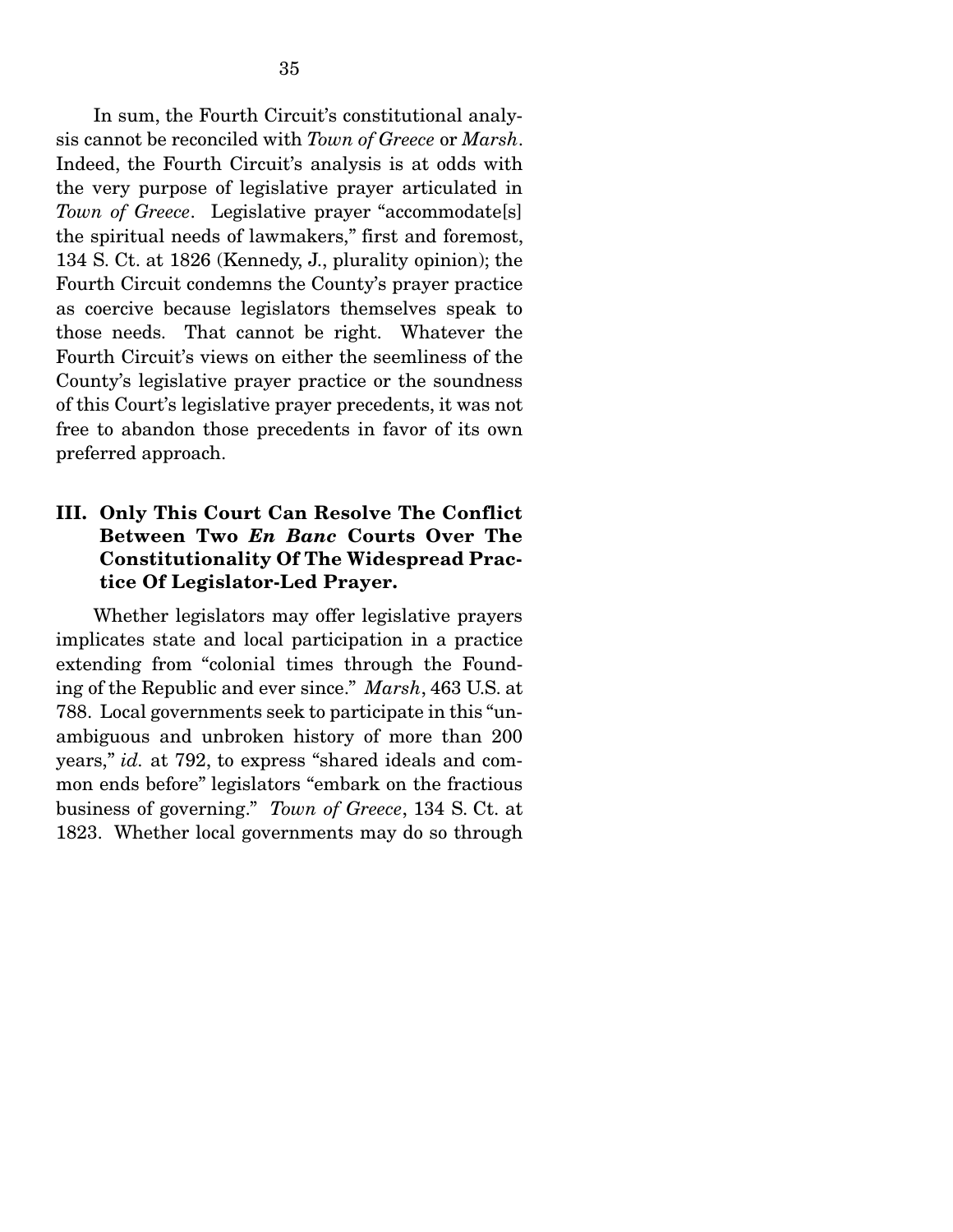legislator-led prayer is unquestionably an issue of substantial importance—as the decisions of two *en banc* courts of appeals demonstrate. That those courts reached opposite conclusions on materially identical facts only heightens the need for this Court's review particularly given that the split cannot resolve itself.

 As things now stand, thousands of state and local governments with tens of thousands of members across nine States are subject to conflicting legal regimes regarding one of the Nation's oldest and most widespread traditions. Legislatures in the remaining States must hazard a guess as to which approach to take—and legislatures in the Fourth Circuit must grapple with a "totality of the circumstances" test that provides little meaningful guidance. Given the prospect of protracted litigation and hefty attorneys' fees, it would hardly be surprising if some local governments decide to forgo legislative prayer altogether—as happened before this Court provided clarity in *Town of Greece*. See Pet. for a Writ of Certiorari at \*27, *Town of Greece*, 134 S. Ct. 1811 (2014) (No. 12-696), 2012 WL 6054799.

 As the petition in *Town of Greece* explained, the Fourth Circuit's gloss narrowing *Marsh* prompted numerous challenges to longstanding prayer practices, necessitating review in *Town of Greece*, *ibid*.; the Fourth Circuit's narrowing of *Town of Greece* warrants this Court's review in just the same fashion. This Court's review is needed now to avoid the chilling of legislative prayer practices, to resolve the acknowledged conflict between the Fourth and Sixth Circuits,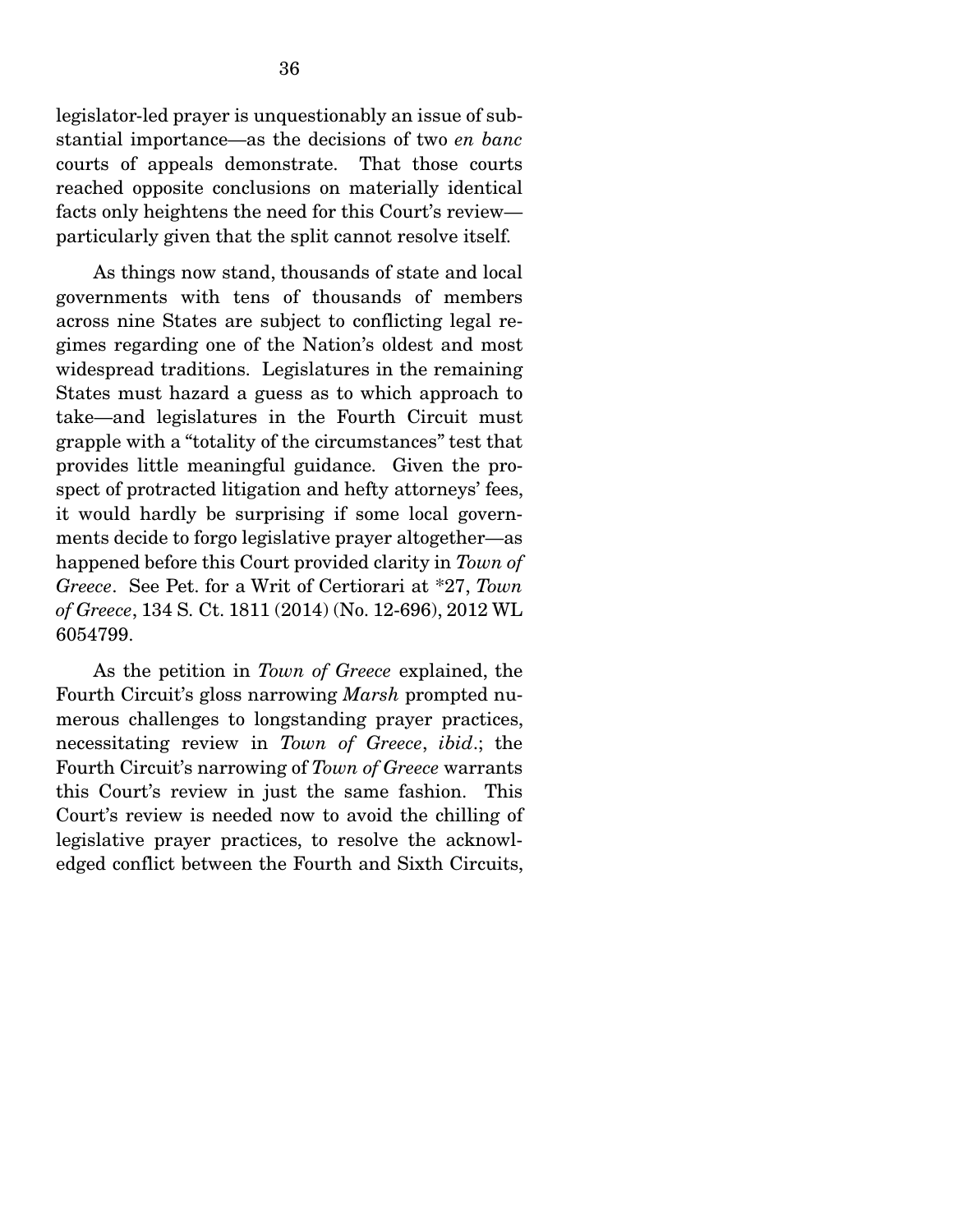and to confirm that this Court meant what it said in *Marsh* and *Town of Greece*.

 This case is the ideal vehicle to resolve this conflict and dispel the confusion. As the *en banc* Sixth Circuit recognized, *Bormuth*, 870 F.3d at 509 & n.5, were Rowan County located in that jurisdiction, its legislative prayer practice would be upheld, not enjoined. The Fourth and Sixth Circuits diverge on purely legal questions. And there is no vehicle problem that would complicate the Court's review of those questions.

 Nor is there any need for further percolation. Two *en banc* courts comprising 30 judges have thoroughly analyzed the issues and rendered multiple, comprehensive opinions. There is no possibility that the conflict will resolve itself over time—while additional delay can only exacerbate the conflict and confusion, with no concomitant benefit. Especially with the interests of state and local governments across the Nation at stake, further delay—like the conflict itself—is intolerable.

--------------------------------- ---------------------------------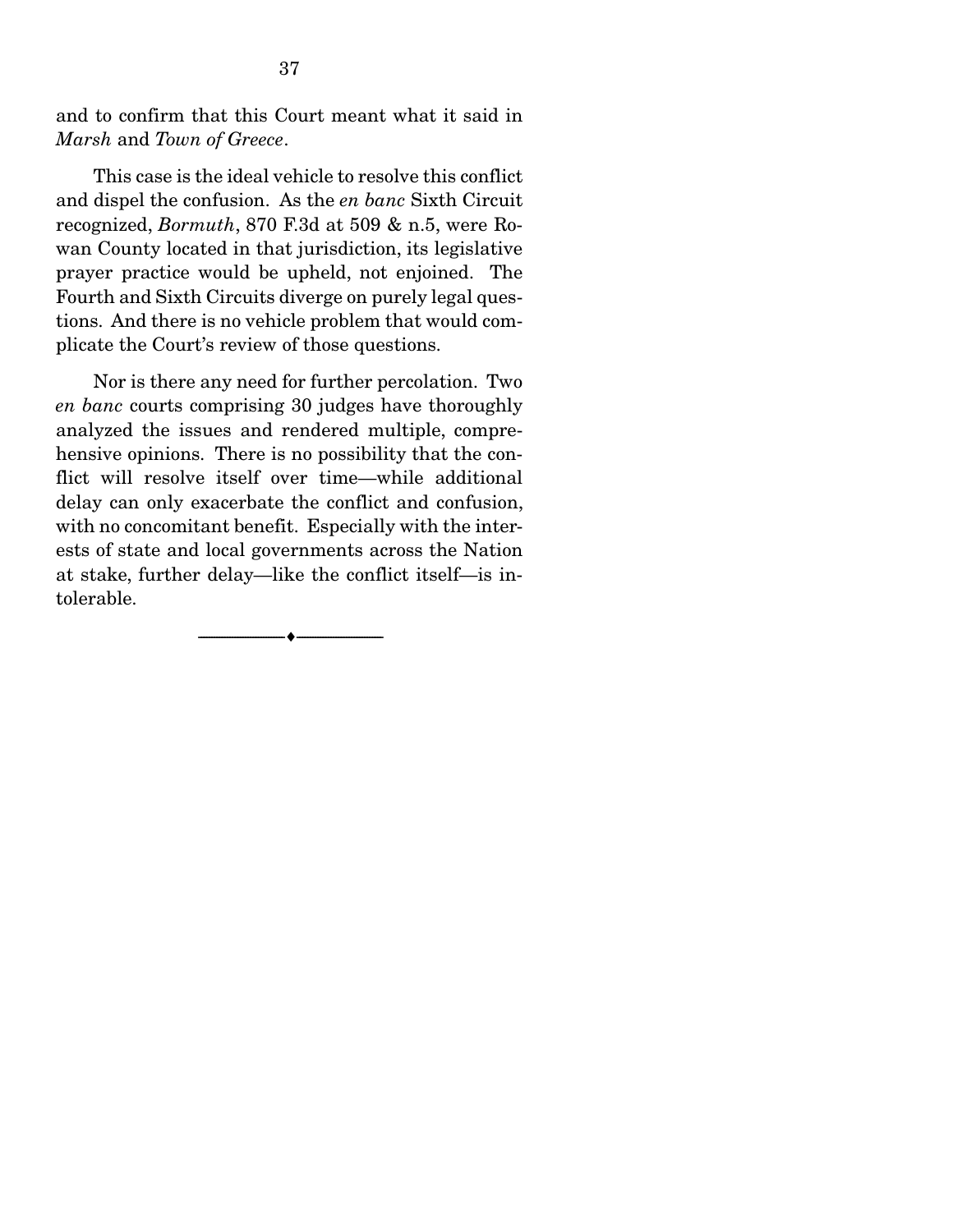38

### **CONCLUSION**

The petition for certiorari should be granted.

Respectfully submitted,

ALLYSON N. HO *Counsel of Record*  JUDD E. STONE MORGAN, LEWIS & BOCKIUS LLP 1717 Main Street, Suite 3200 Dallas, Texas 75201 T. 214.466.4000 F. 214.466.4001 allyson.ho@morganlewis.com

DAVID C. GIBBS, III THE NATIONAL CENTER FOR LIFE AND LIBERTY P.O. Box 270548 Flower Mound, Texas 75027-0548 T. 888.233.6255

DAVID A. CORTMAN BRETT B. HARVEY ALLIANCE DEFENDING FREEDOM 15100 North 90th Street Scottsdale, Arizona 85260 T. 480.444.0020

HIRAM S. SASSER, III KENNETH A. KLUKOWSKI FIRST LIBERTY INSTITUTE 2001 West Plano Parkway Suite 1600 Plano, Texas 75075 T. 972.941.4447

*Counsel for Petitioner*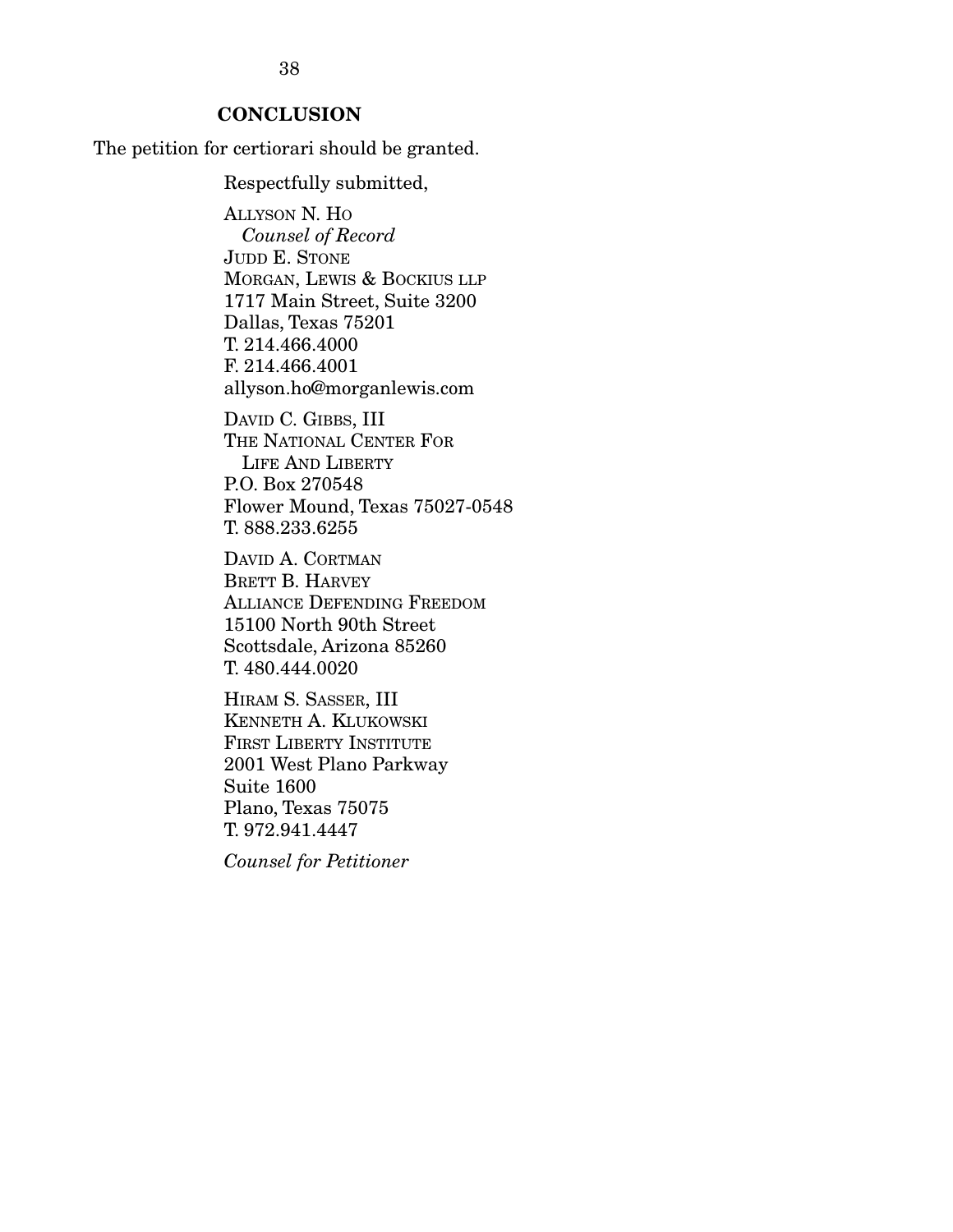## 863 F.3d 268 United States Court of Appeals, Fourth Circuit.

Nancy LUND; Liesa Montag-Siegel; Robert Voelker, Plaintiffs-Appellees,

#### v.

### ROWAN COUNTY, NORTH CAROLINA, Defendant-Appellant.

State of West Virginia; State of Alabama; State of Arizona; State of Arkansas; State of Florida; State of Indiana; State of Michigan; State of Nebraska; State of Nevada; State of Ohio; State of Oklahoma; State of South Carolina; State of Texas; Members of Congress; United States Justice Foundation; Conservative Legal Defense and Education Fund; Citizens United; Citizens United Foundation, Amici Supporting Appellant, Americans United for Separation of Church and State; American Humanist Association; Anti-Defamation League; Center for Inquiry; Freedom From Religion Foundation; Interfaith Alliance Foundation; Sikh Coalition; Union for Reform Judaism; Women of Reform Judaism, Amici Supporting Appellees.

> No. 15-1591 | Argued: March 22, 2017 | Decided: July 14, 2017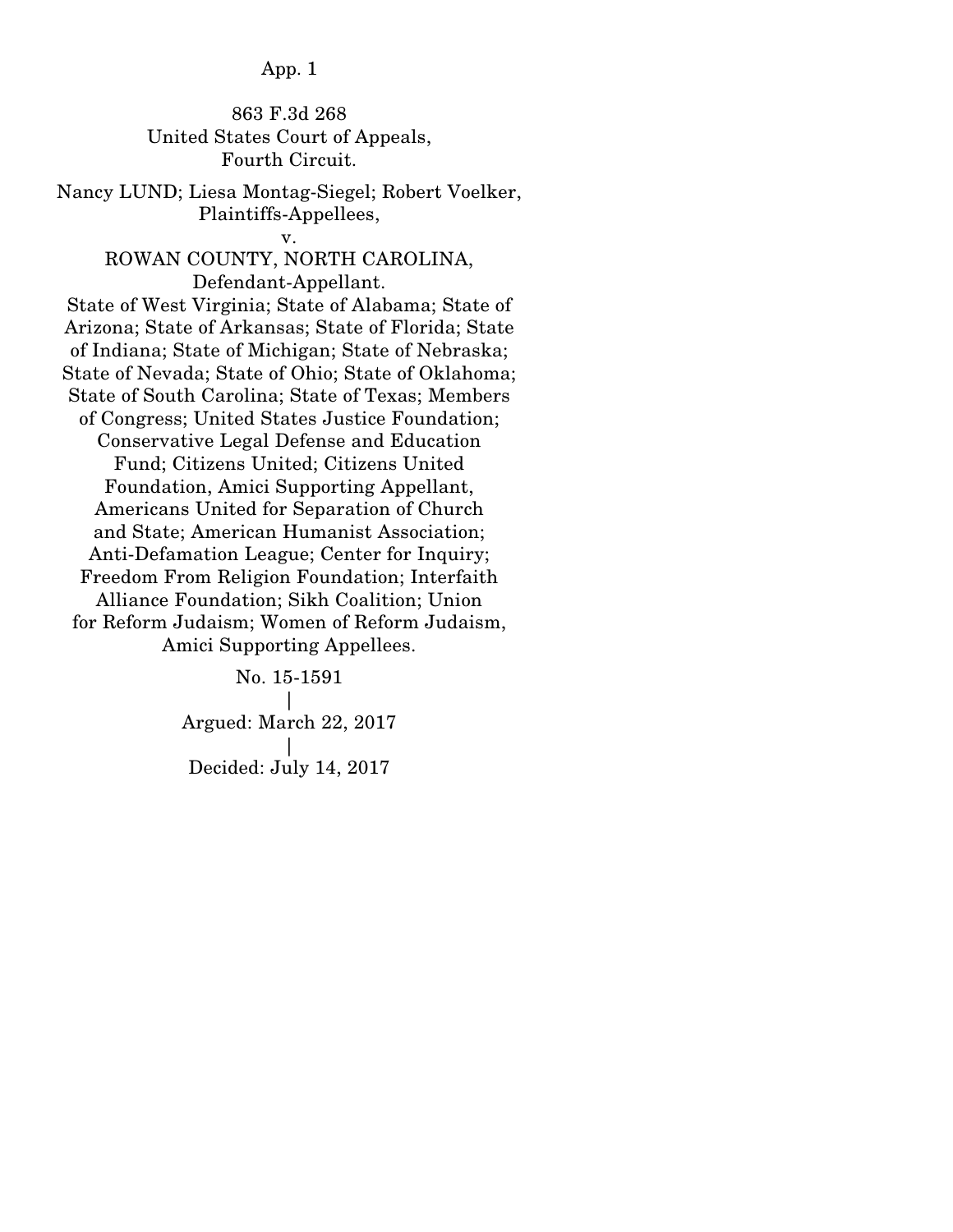# Attorneys and Law Firms

ARGUED: Allyson Newton Ho, MORGAN, LEWIS & BOCKIUS LLP, Dallas, Texas, for Appellant. Christopher Anderson Brook, AMERICAN CIVIL LIBERTIES UNION OF NORTH CAROLINA, Raleigh, North Carolina, for Appellees. Elbert Lin, OFFICE OF THE AT-TORNEY GENERAL OF WEST VIRGINIA, Charleston, West Virginia, for Amici State of West Virginia and 12 Other States. ON BRIEF: David C. Gibbs, III, THE NATIONAL CENTER FOR LIFE AND LIBERTY, Flower Mound, Texas; John C. Sullivan, Dallas, Texas, Judd E. Stone, Michael E. Kenneally, MORGAN, LEWIS & BOCKIUS LLP, Washington, D.C.; David A. Cortman, Brett B. Harvey, ALLIANCE DEFENDING FREEDOM, Scottsdale, Arizona; Hiram S. Sasser, III, Kenneth A. Klukowski, LIBERTY INSTITUTE, Plano, Texas, for Appellant. Daniel Mach, Heather L. Weaver, AMERICAN CIVIL LIBERTIES UNION FOUNDATION, Washington, D.C., for Appellees. Patrick Morrisey, Attorney General, Julie Marie Blake, Christopher W. Carlson, Assistant Attorneys General, OFFICE OF THE ATTORNEY GENERAL OF WEST VIRGINIA, Charleston, West Virginia, for Amicus State of West Virginia; Luther Strange, Attorney General, OFFICE OF THE ATTORNEY GENERAL OF ALABAMA, Montgomery, Alabama, for Amicus State of Alabama; Mark Brnovich, Attorney General, OFFICE OF THE ATTORNEY GENERAL OF ARIZONA, Phoenix, Arizona, for Amicus State of Arizona; Leslie Rutledge, Attorney General, OFFICE OF THE ATTORNEY GENERAL OF ARKANSAS, Little Rock, Arkansas, for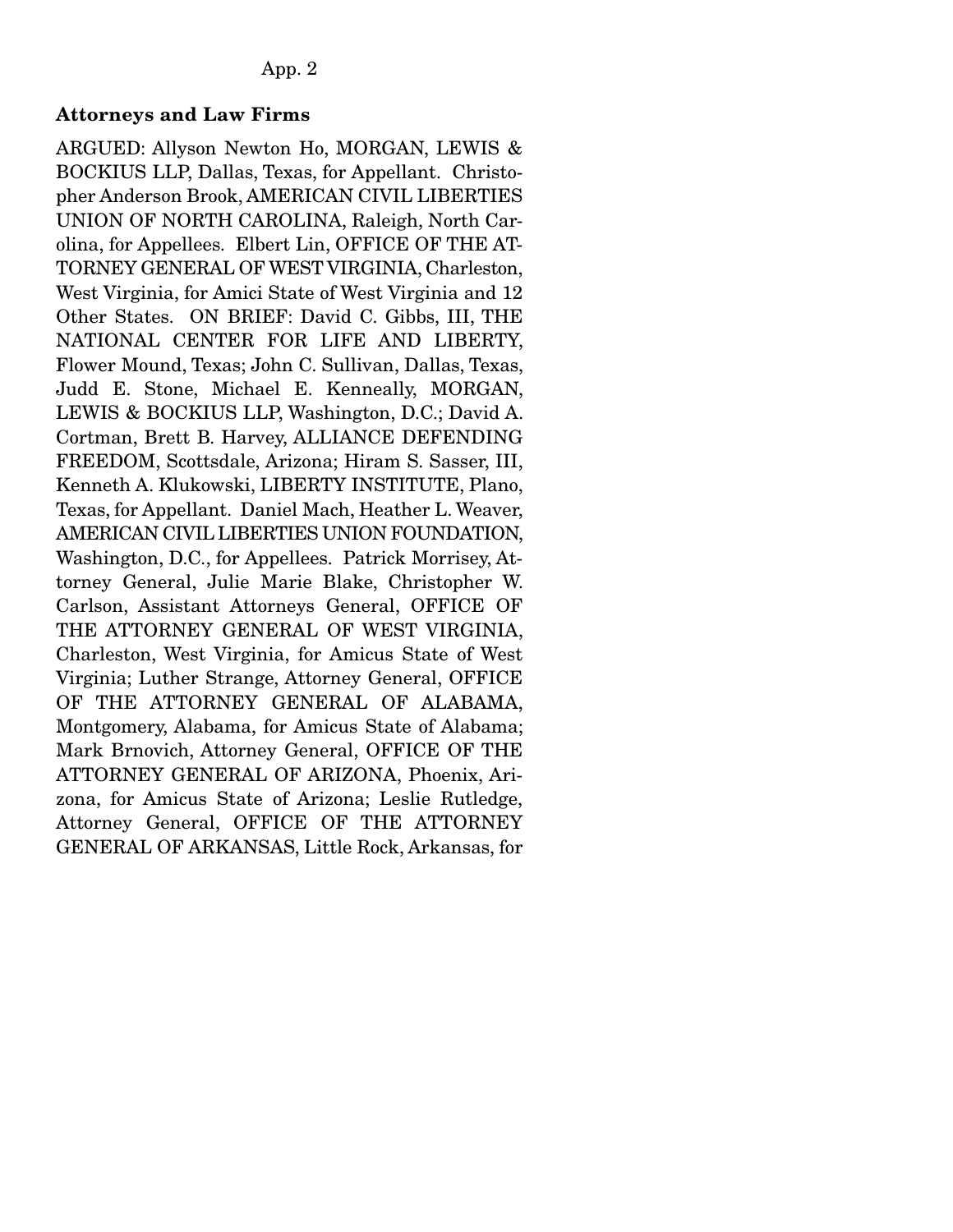Amicus State of Arkansas; Pamela Jo Bondi, Attorney General, OFFICE OF THE ATTORNEY GENERAL OF FLORIDA, Tallahassee, Florida, for Amicus State of Florida; Gregory F. Zoeller, Attorney General, OF-FICE OF THE ATTORNEY GENERAL OF INDIANA, Indianapolis, Indiana, for Amicus State of Indiana; Bill Schuette, Attorney General, OFFICE OF THE ATTORNEY GENERAL OF MICHIGAN, Lansing, Michigan, for Amicus State of Michigan; Douglas J. Peterson, Attorney General, OFFICE OF THE ATTOR-NEY GENERAL OF NEBRASKA, Lincoln, Nebraska, for Amicus State of Nebraska; Adam Paul Laxalt, Attorney General, OFFICE OF THE ATTORNEY GEN-ERAL OF NEVADA, Carson City, Nevada, for Amicus State of Nevada; Michael DeWine, Attorney General, OFFICE OF THE ATTORNEY GENERAL OF OHIO, Columbus, Ohio, for Amicus State of Ohio; E. Scott Pruitt, Attorney General, OFFICE OF THE ATTOR-NEY GENERAL OF OKLAHOMA, Oklahoma City, Oklahoma, for Amicus State of Oklahoma; Alan Wilson, Attorney General, OFFICE OF THE ATTORNEY GENERAL OF SOUTH CAROLINA, Columbia, South Carolina, for Amicus State of South Carolina; Ken Paxton, Attorney General, OFFICE OF THE ATTORNEY GENERAL OF TEXAS, Austin, Texas, for Amicus State of Texas. Sean Sandoloski, Dallas, Texas, Thomas G. Hungar, Douglas R. Cox, Alex Gesch, Lindsay S. See, Russell Balikian, GIBSON, DUNN & CRUTCHER LLP, Washington, D.C., for Amici Members of Congress. Joseph W. Miller, Ramona, California, for Amicus United States Justice Foundation; Michael Boos, Washington, D.C., for Amici Citizens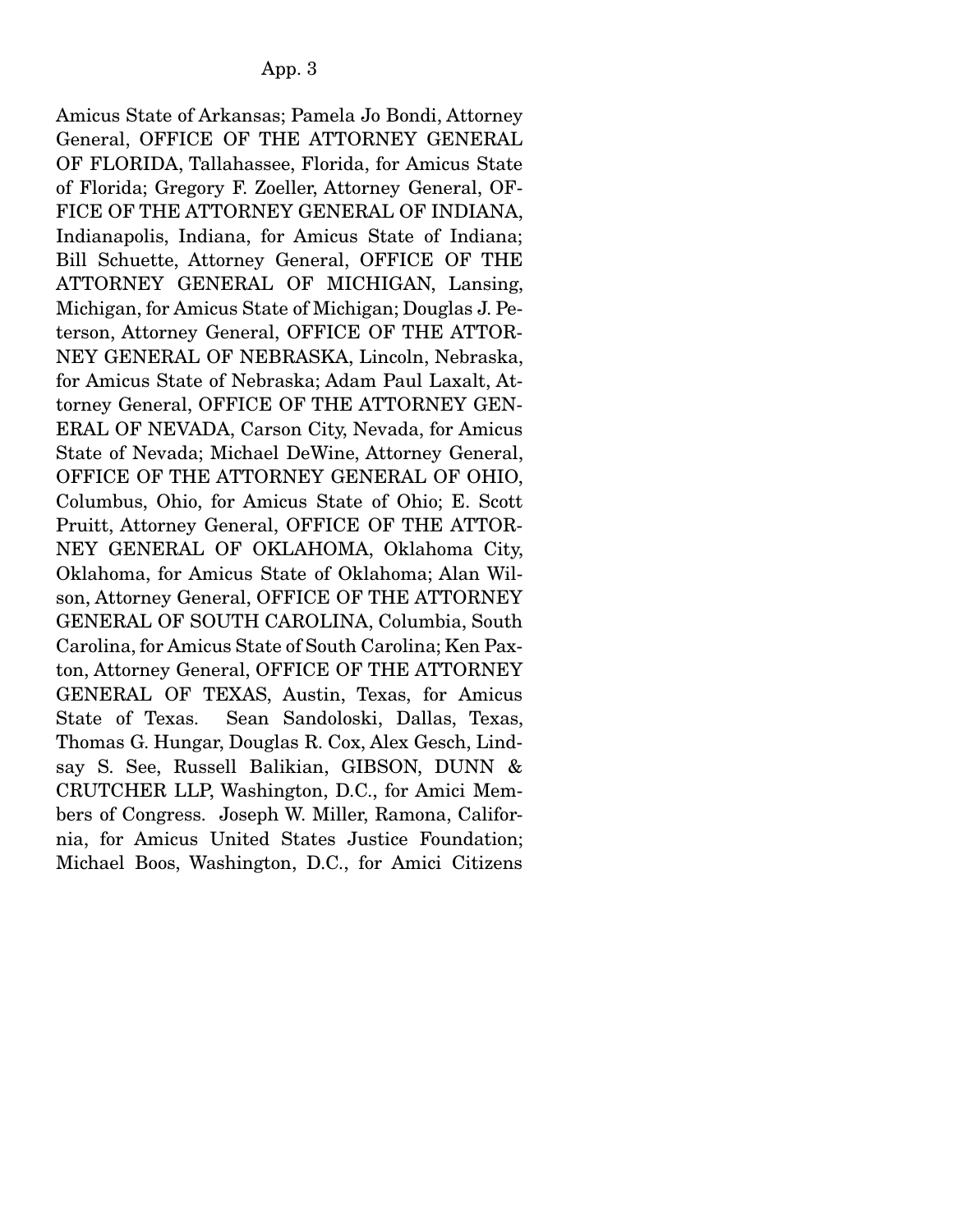United and Citizens United Foundation; William J. Olson, Herbert W. Titus, Jeremiah L. Morgan, Robert J. Olson, John S. Miles, WILLIAM J. OLSON, P.C., Vienna, Virginia, for Amici United States Justice Foundation, Citizens United, Citizens United Foundation, and Conservative Legal Defense and Education Fund. Richard B. Katskee, Gregory M. Lipper, AMERICANS UNITED FOR SEPARATION OF CHURCH AND STATE, Washington, D.C., for Amici Americans United for Separation of Church and State, American Humanist Association, Anti-Defamation League, Center for Inquiry, Freedom From Religion Foundation, Interfaith Alliance Foundation, Sikh Coalition, Union for Reform Judaism, and Women of Reform Judaism.

Before GREGORY, Chief Judge, and WILKINSON, NIEMEYER, MOTZ, TRAXLER, KING, SHEDD, DUNCAN, AGEE, KEENAN, WYNN, DIAZ, FLOYD, THACKER, and HARRIS, Circuit Judges.

 Affirmed by published opinion. Judge Wilkinson wrote the opinion, in which Chief Judge Gregory and Judges Motz, King, Duncan, Keenan, Wynn, Floyd, Thacker, and Harris joined. Judge Motz wrote a concurring opinion in which Judges Keenan and Harris joined. Judge Niemeyer wrote a dissenting opinion in which Judge Shedd joined. Judge Agee wrote a dissenting opinion in which Judges Niemeyer, Traxler, Shedd, and Diaz joined.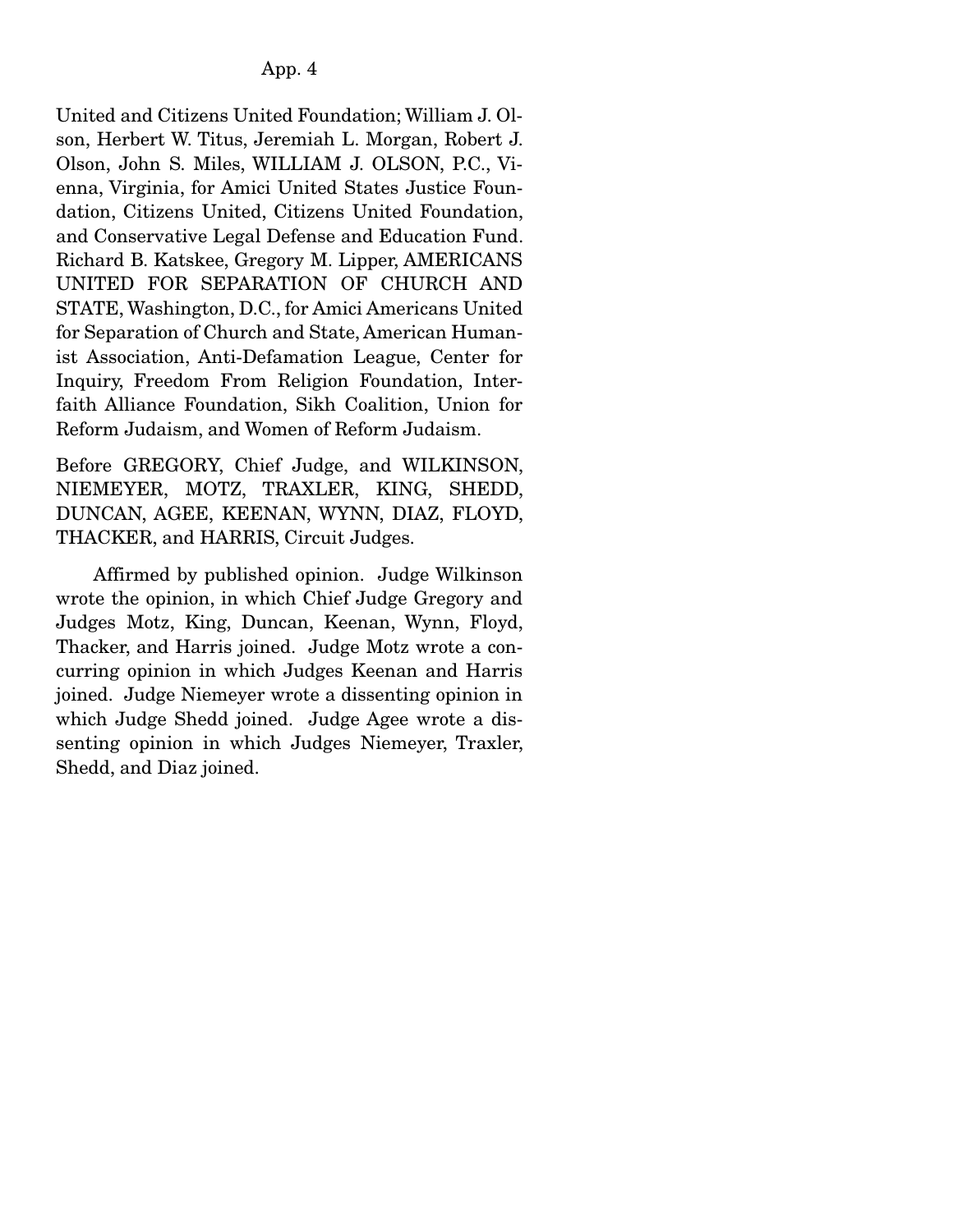#### *ON REHEARING EN BANC*

#### WILKINSON, Circuit Judge:

 This case requires that we decide whether Rowan County's practice of lawmaker-led sectarian prayer runs afoul of the Establishment Clause. For years on end, the elected members of the county's Board of Commissioners composed and delivered pointedly sectarian invocations. They rotated the prayer opportunity amongst themselves; no one else was permitted to offer an invocation. The prayers referenced one and only one faith and veered from time to time into overt proselytization. Before each invocation, attendees were requested to rise and often asked to pray with the commissioners. The prayers served to open meetings of our most basic unit of government and directly preceded the business session of the meeting. The district court, applying the Supreme Court's decision in *Town of Greece* v. *Galloway*, \_\_\_ U.S. \_\_\_, 134 S.Ct. 1811, 188 L.Ed.2d 835 (2014), held the county's prayer practice unconstitutional. A panel of this court reversed. See *Lund* v. *Rowan Cty.*, 837 F.3d 407 (4th Cir. 2016). The full court then granted rehearing en banc.

 We conclude that the Constitution does not allow what happened in Rowan County. The prayer practice served to identify the government with Christianity and risked conveying to citizens of minority faiths a message of exclusion. And because the commissioners were the exclusive prayer-givers, Rowan County's invocation practice falls well outside the more inclusive,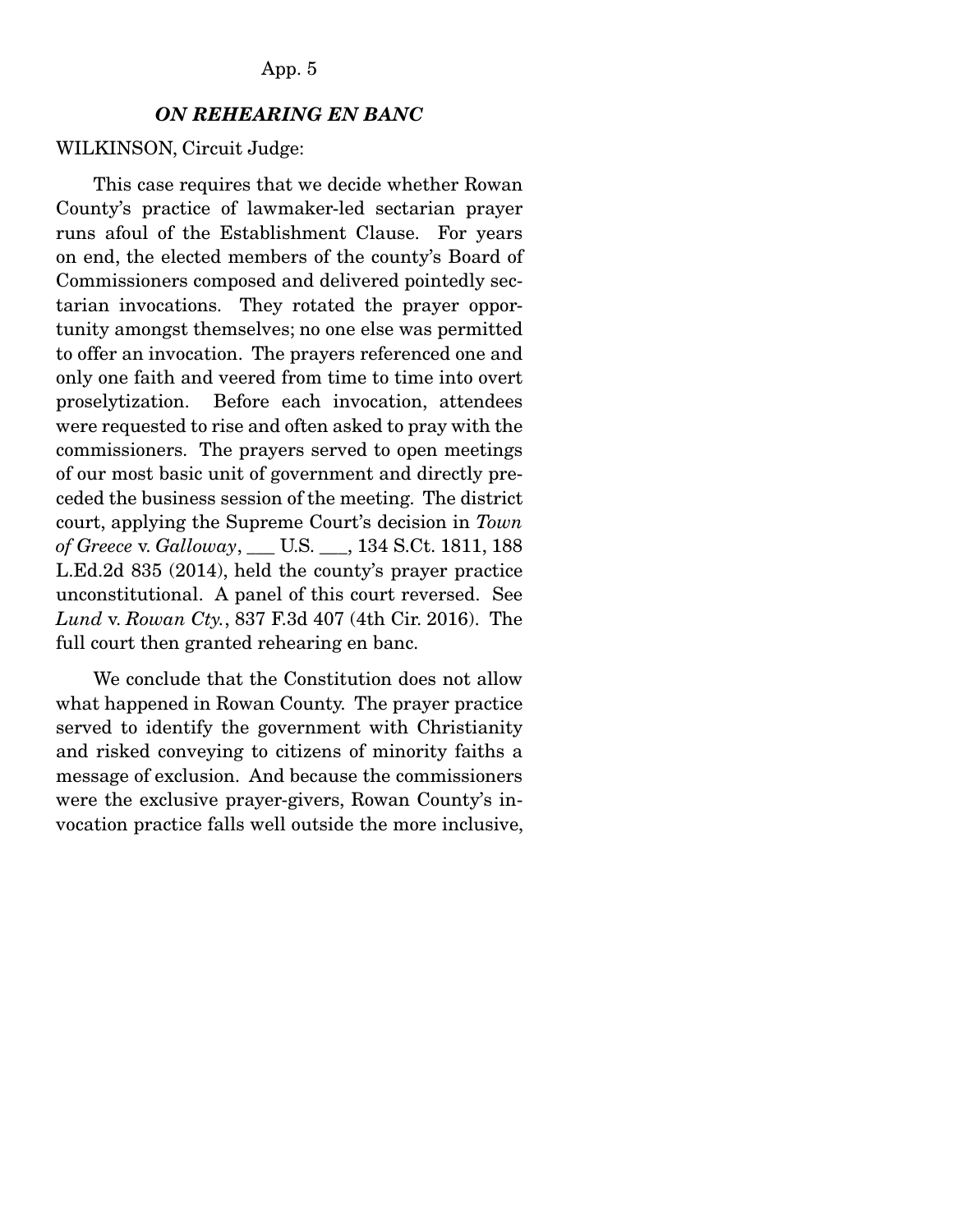minister-oriented practice of legislative prayer described in *Town of Greece*. Indeed, if elected representatives invite their constituents to participate in prayers invoking a single faith for meeting upon meeting, year after year, it is difficult to imagine constitutional limits to sectarian prayer practice.

 The great promise of the Establishment Clause is that religion will not operate as an instrument of division in our nation. Consistent with this principle, there is a time-honored tradition of legislative prayer that reflects the respect of each faith for other faiths and the aspiration, common to so many creeds, of finding higher meaning and deeper purpose in these fleeting moments each of us spends upon this earth. Instead of drawing on this tradition, Rowan County elevated one religion above all others and aligned itself with that faith. It need not be so. As the history of legislative invocations demonstrates, the desire of this good county for prayer at the opening of its public sessions can be realized in many ways that further both religious exercise and religious tolerance.

#### I.

### A.

 We begin by describing the challenged prayer practice itself. Rowan County, North Carolina is governed by an elected body known as the Rowan County Board of Commissioners. The five-member Board convenes twice a month. The commissioners sit at the front of the room facing their constituents.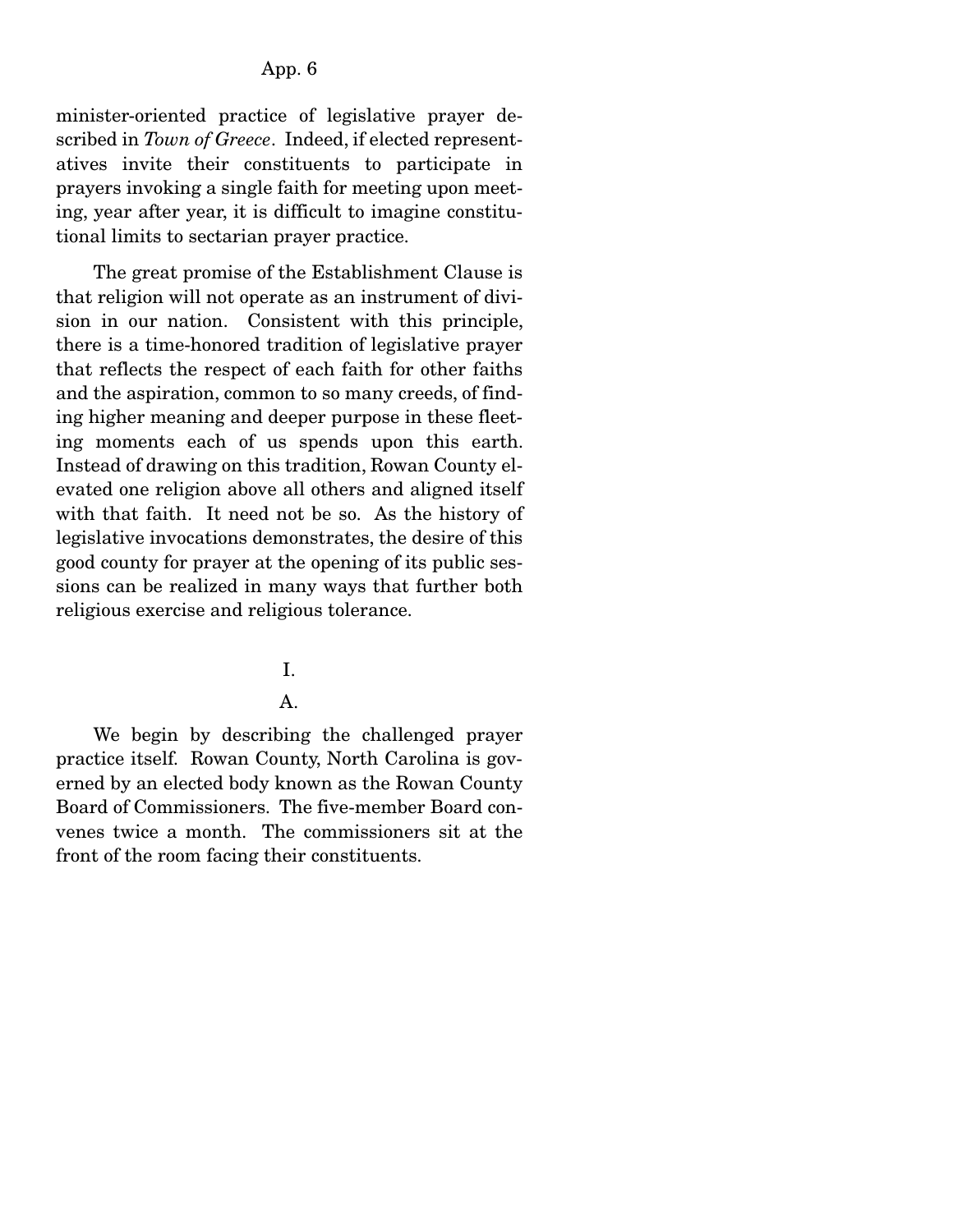Each Board meeting begins in the same way: with a prayer composed and delivered by one of the commissioners. After calling the meeting to order, the chairperson asks everyone in attendance—commissioners and constituents alike—to stand up. All five Board members rise and bow their heads, along with most of the attendees. A commissioner then asks the community to join him in worship, using phrases such as "Let us pray," "Let's pray together," or "Please pray with me." The invocations end with a communal "Amen," and the Pledge of Allegiance follows a moment later. Next, the Board typically approves the previous meeting's minutes, schedules future items of business, and holds a public comment period before continuing on to the day's work.

 Board members rotate the prayer opportunity amongst themselves as a matter of long-standing custom. The content of the prayer is "entirely at the discretion of the commissioner." J.A. 284.1 No one outside the Board is permitted to offer an invocation.

 The prayers are invariably and unmistakably Christian in content. Over the five-and-a-half years for which video recordings are available, 97% of the Board's prayers mentioned "Jesus," "Christ," or the "Savior." See *Lund* v. *Rowan Cty.*, 103 F. Supp. 3d 712, 714 (M.D.N.C. 2015). No religion other than Christianity was represented. Sectarian references often appeared at the conclusion of the prayer. See, e.g., S.A.

<sup>&</sup>lt;sup>1</sup> "J.A." refers to the Joint Appendix; "S.A." refers to the Supplemental Appendix.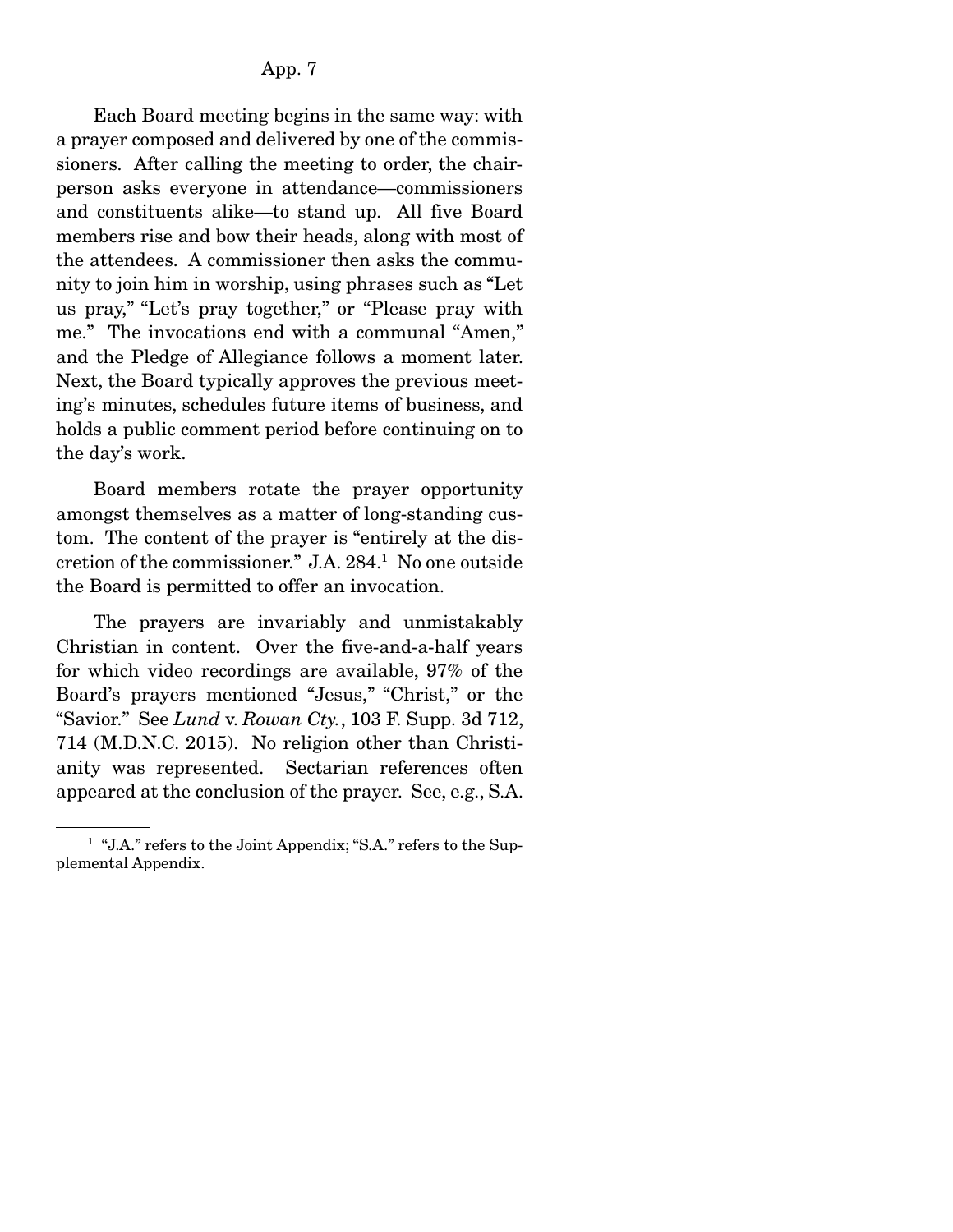14 (prayer of April 21, 2008) ("I ask all these things in the name of Jesus, the King of Kings and the Lord of Lords. Amen."). Several prayers confessed sin and asked for forgiveness on the community's behalf. See, e.g., S.A. 30 (prayer of August 1, 2011) ("Lord, we confess that we have not loved you with all our heart, and mind and strength, and that we have not loved one another as Christ loves us. We have also neglected to follow the guidance of your Holy Spirit, and have allowed sin to enter into our lives."). Other prayers implied that Christianity was superior to other faiths. See, e.g., S.A. 33 (prayer of March 5, 2012) ("[A]s we pick up the Cross, we will proclaim His name above all names, as the only way to eternal life."). On occasion, Board members appeared to implore attendees to accept Christianity. See, e.g., S.A. 21 (prayer of October 5, 2009) ("Father, I pray that all may be one as you, Father, are in Jesus, and He in you. I pray that they may be one in you, that the world may believe that you sent Jesus to save us from our sins.").

 In response to the growing controversy over the prayer practice, a number of commissioners publicly announced that they would continue delivering Christian invocations for the community's benefit. Prior to the filing of this lawsuit, the American Civil Liberties Union of North Carolina Legal Foundation notified the Board that sectarian prayers violated the Establishment Clause under then-applicable Fourth Circuit precedent. The Board did not respond, but several members stated that they would not stop praying in Jesus' name. "[A]sking for guidance for my decisions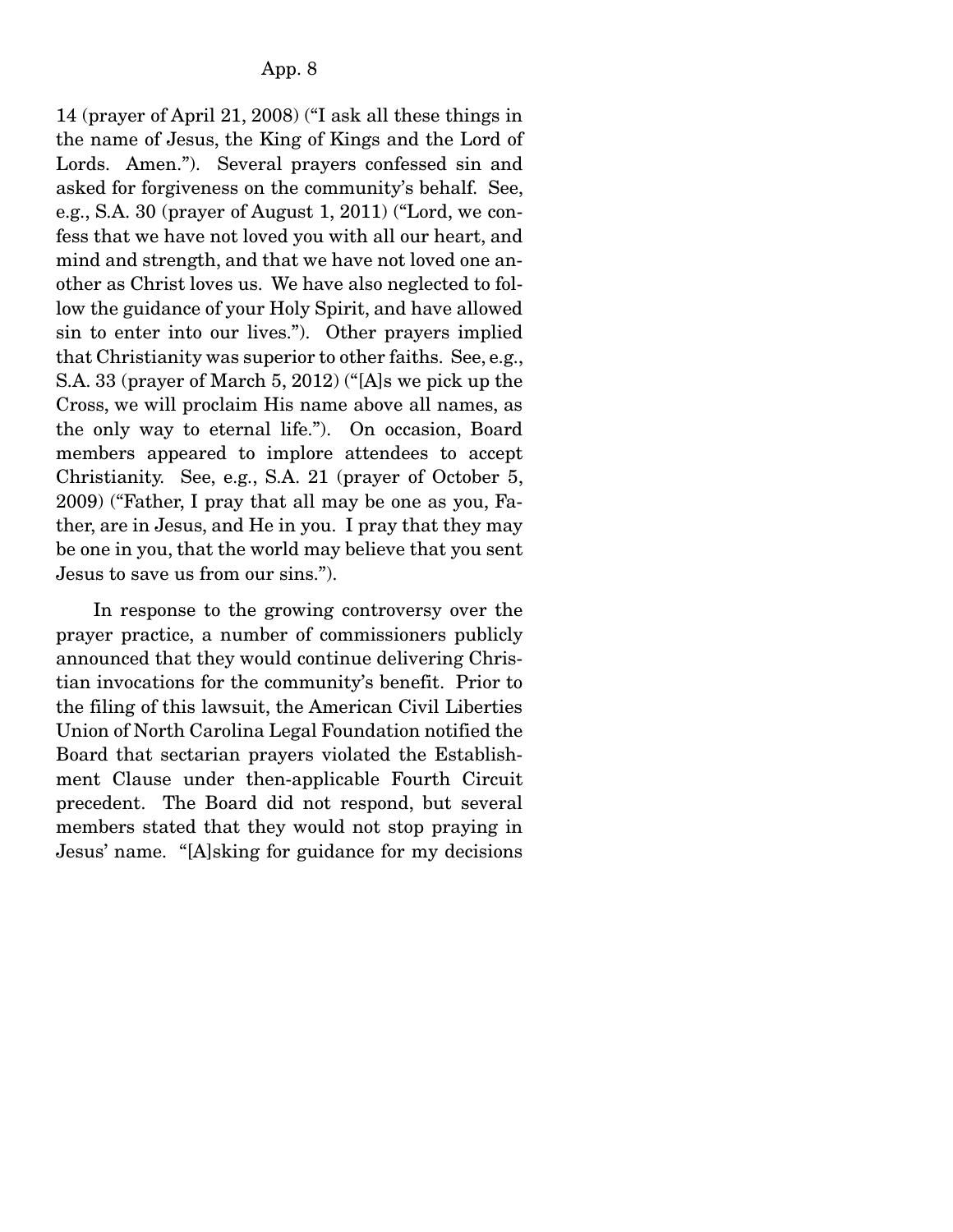from Jesus," one commissioner explained, "is the best I, and Rowan County, can ever hope for." *Lund*, 103 F. Supp. 3d at 715 (quoting Commissioner Ford). Another commissioner remarked, "I volunteer to be the first to go to jail for this cause\* \* \* \*" *Id.* (quoting Commissioner Sides). After the district court enjoined the county prayer practice, a third commissioner issued a statement noting, "I will always pray in the name of Jesus\* \* \* \* God will lead me through this persecution and I will be His instrument." See Pls.' Mem. Law Supp. Mot. Summ. J. at 9 (quoting Commissioner Barber).

#### B.

 The three plaintiffs in this case are long-time residents of Rowan County. Active in the community, each one has attended multiple Board meetings to follow issues of public importance. Nancy Lund, a volunteer tutor, cares about school funding. So does Liesa Montag-Siegel, a retired middle school librarian. Robert Voelker is interested in education policy and the county's provision of social services. The plaintiffs, none of whom identify as Christian, encountered prayers of the sort described above at Board meetings.

 In March 2013, Lund and her co-plaintiffs filed this action against Rowan County, asserting that the Board's prayer practice violated the Establishment Clause. They argued that the Board, by delivering exclusively Christian prayers, affiliated the county with Christianity, advanced Christianity, and coerced the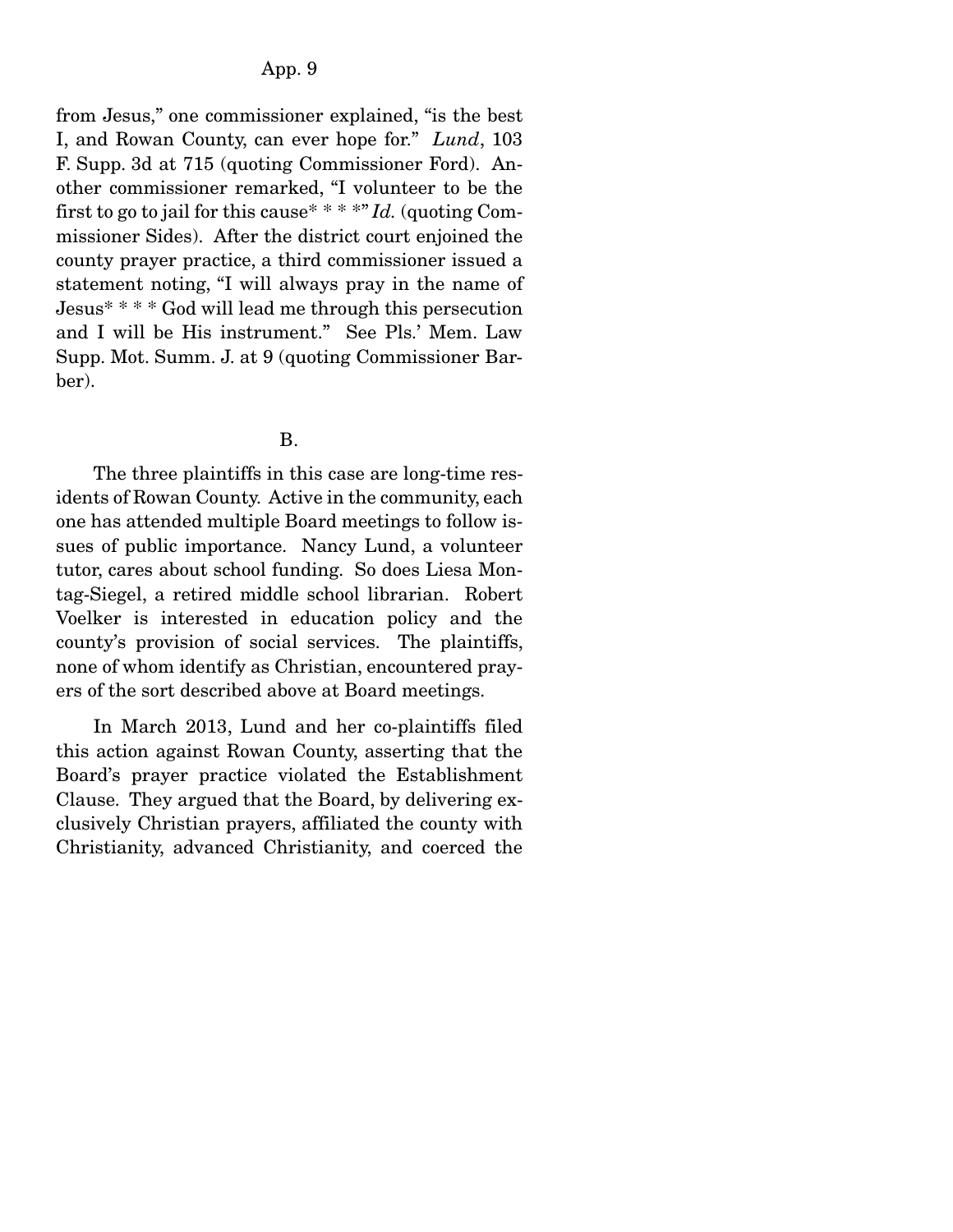plaintiffs into participating in religious exercises. According to the plaintiffs, the prayers "sen[t] a message that the County and the Board favor Christians" and caused the plaintiffs to feel "excluded from the community and the local political process." J.A. 11-12. The plaintiffs also averred that they felt compelled to stand for the invocations to avoid sticking out. Voelker added that he felt pressured to stand because "the invocation is immediately followed by the Pledge of Allegiance, for which [he] feels strongly that he needs to stand." J.A. 12. At one meeting, Voelker proposed a nondenominational prayer and later worried that his "open questioning" of the Board's sectarian invocations would impair his advocacy on other matters. J.A. 13. The plaintiffs sought declaratory and injunctive relief as well as a preliminary injunction against sectarian prayers at Board meetings.

 Rowan County responded with affidavits from each Board member adding new details on the prayer practice. According to these affidavits, the Board has no written policy on the invocations. The commissioners also claimed that the Board has "no expectation \* \* \* regarding the form or content" of the prayers, J.A. 291, which are offered "for the edification and benefit of the commissioners and to solemnize the meeting," J.A. 293. Finally, the affidavits clarified that attendees may leave the room or arrive after the invocation and that the Board "respects the right of any citizen" to remain seated or disregard the invocation. J.A. 277.

 After the district court preliminarily enjoined the Board from delivering sectarian prayers, the Supreme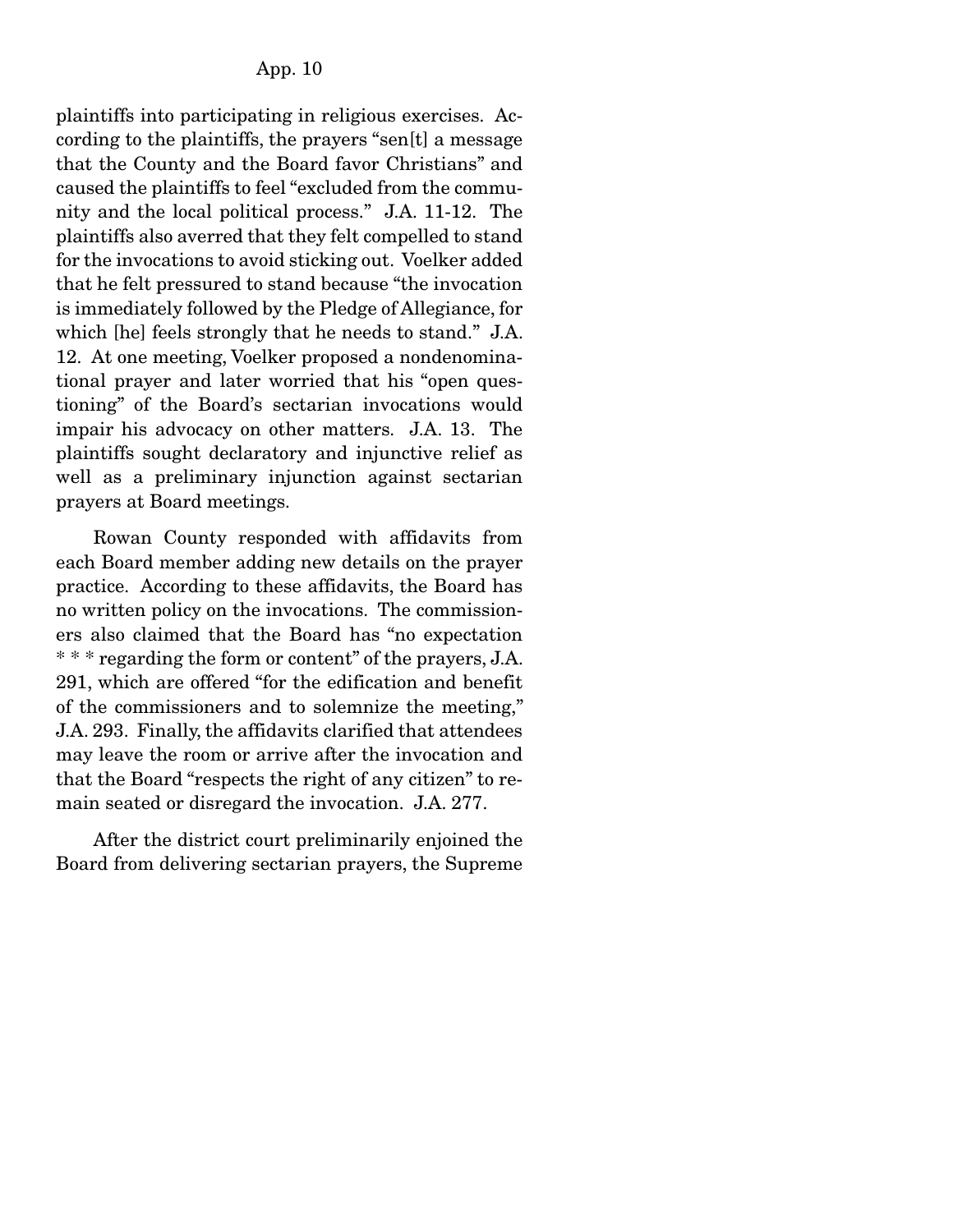Court decided *Town of Greece* v. *Galloway*. The Court upheld the town's practice of opening its legislative sessions with sectarian prayers and ruled that sectarian prayers, while subject to some limits, are constitutional as a general matter.

 In light of *Town of Greece*, both the plaintiffs and Rowan County moved for summary judgment. The district court held that Rowan County's prayer practice remained unconstitutional and issued a permanent injunction. *Lund*, 103 F. Supp. 3d at 733-34. The court found that the practice was unconstitutionally coercive and "deviate[d] from the long-standing history and tradition" of legislative prayer. *Id.* at 723. That tradition, as articulated by the Supreme Court, involved the delivery of prayers by "a chaplain, separate from the legislative body." *Id.* Here, the court reasoned, the prayers were "exclusively prepared and controlled" and delivered by the government, "constituting a much greater and more intimate government involvement in the prayer practice than that at issue in *Town of Greece*." *Id.* Further, restricting the prayer opportunity to the Board resulted in "a closed-universe of prayer-givers \* \* \* who favored religious beliefs believed to be common to the majority of voters in Rowan County." *Id.* The district court noted that although lawmaker-led prayer "is not *per se* unconstitutional," the prayer-giver's identity is relevant to the constitutional inquiry "in relation to the surrounding circumstances." *Id.* at 722 n.4.

 On appeal, this court reversed the district court's judgment and upheld the county's prayer practice.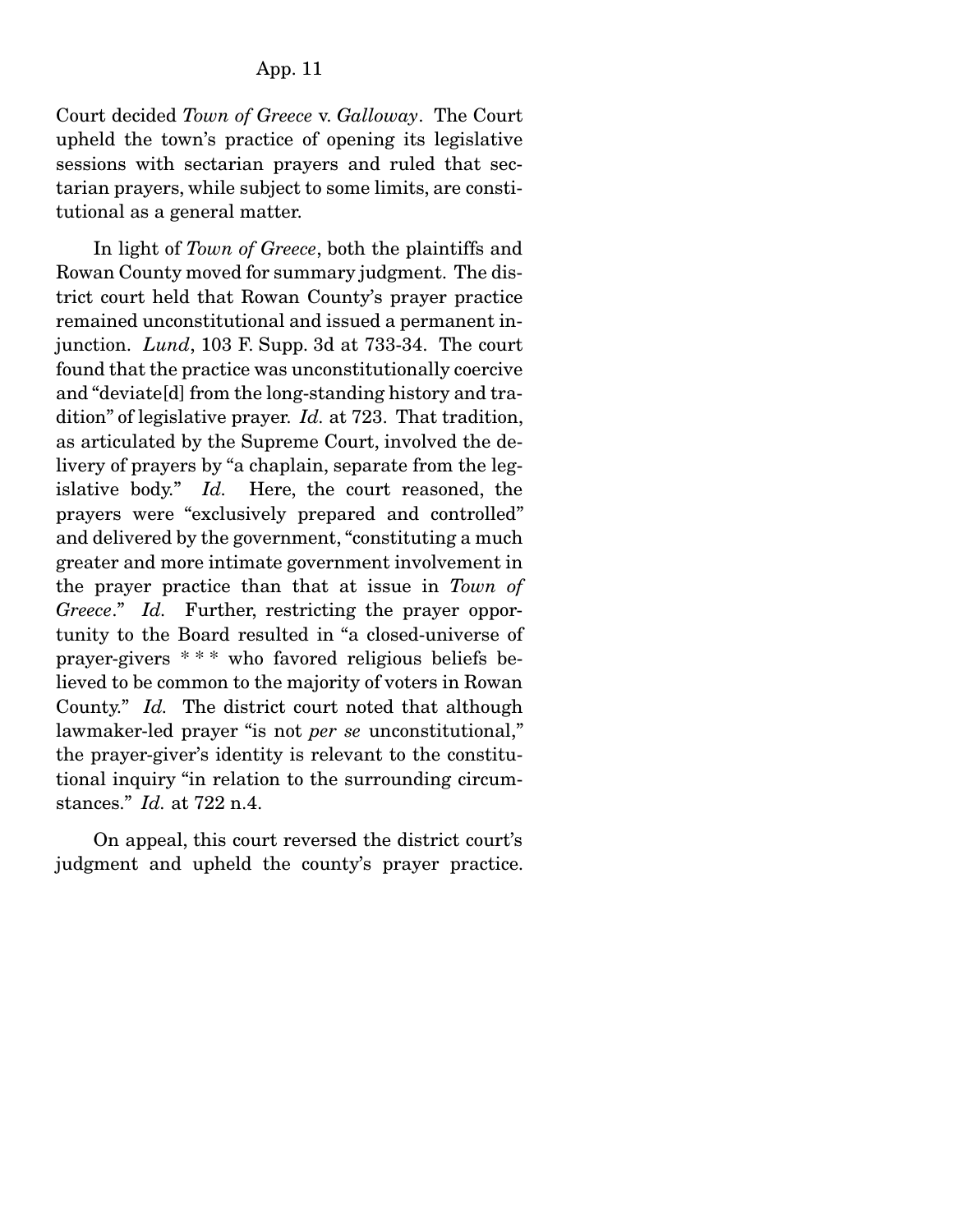*Lund*, 837 F.3d at 411-31. The panel majority recognized that "[t]he five commissioners, all Christian, 'maintain[ed] exclusive and complete control over the content of the prayers.'" *Id.* at 434 (quoting *Lund*, 103) F. Supp. 3d at 733). Nonetheless, the majority held that the identity of the prayer-giver was not "a significant constitutional distinction, at least in the context of this case." *Id.* at 420. Having discounted the source of the prayer as a relevant consideration, the majority next examined the other elements of the Board's practice seriatim. The majority held that the practice was consistent with tradition as outlined in *Town of Greece* and was not coercive. *Id.* at 430.

 Judge Wilkinson dissented. The dissent argued that the "combination of legislators as the sole prayergivers, official invitation for audience participation, consistently sectarian prayers referencing but a single faith, and the intimacy of a local governmental setting exceed[ed] even a broad reading of *Town of Greece*." *Id.* at 431 (Wilkinson, J., dissenting) (hereinafter panel dissent). After examining "the interaction among elements specific to this case," *id.* at 433, the dissent concluded that the county's prayer practice was unconstitutional.

 We granted rehearing en banc, and we now affirm. Reviewing the district court's decision de novo, see *Simpson* v. *Chesterfield Cty. Bd. of Supervisors*, 404 F.3d 276, 280 (4th Cir. 2005), we hold that Rowan County's prayer practice violated the Establishment Clause of the First Amendment.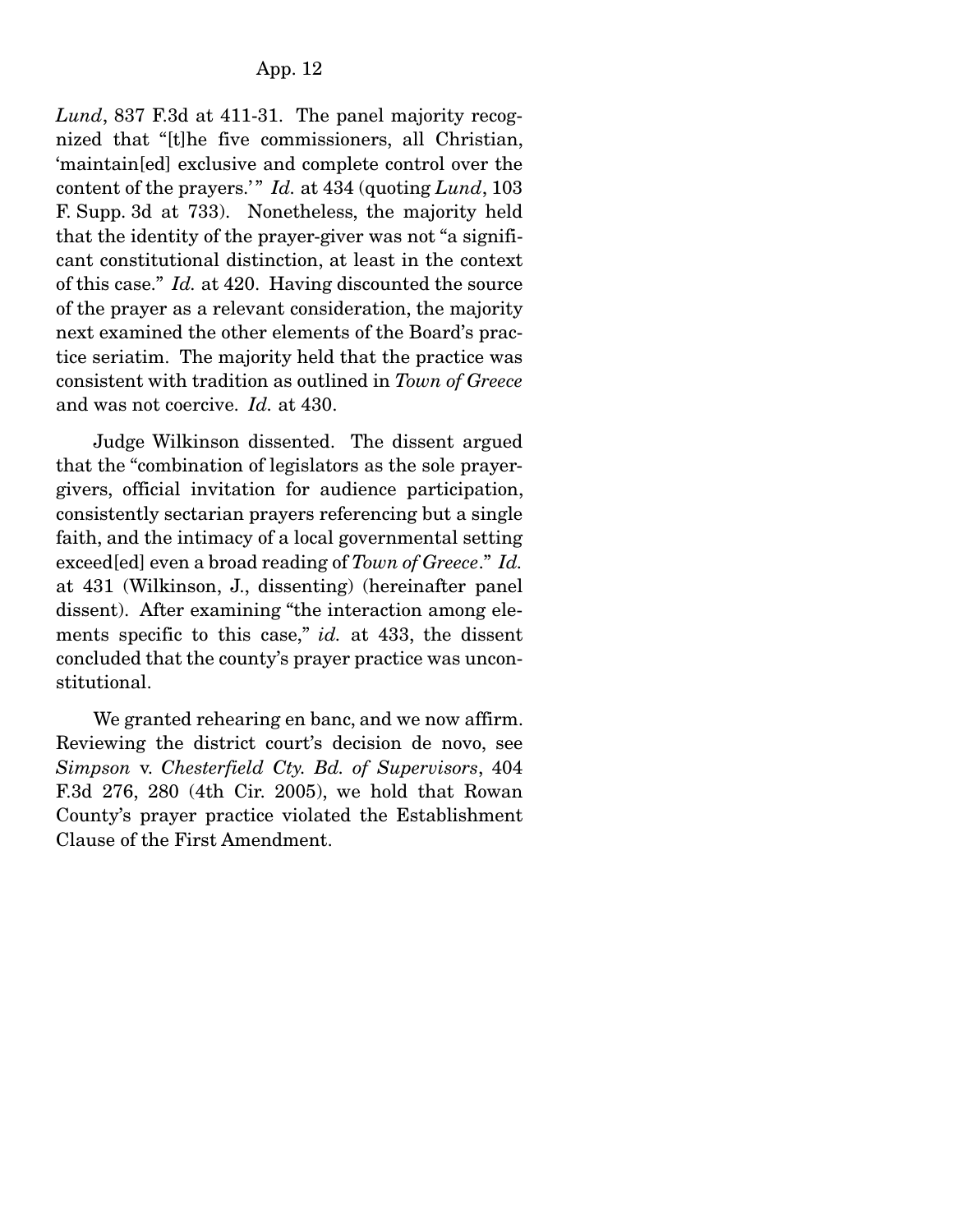## II.

 "[A] moment of prayer or quiet reflection sets the mind[s] [of legislators] to a higher purpose and thereby eases the task of governing." *Town of Greece*, 134 S.Ct. at 1825 (plurality opinion). Legislative prayer "lends gravity to public business, reminds lawmakers to transcend petty differences in pursuit of a higher purpose, and expresses a common aspiration to a just and peaceful society." *Id.* at 1818 (majority opinion). Owing to its unique history and longstanding role in public life, legislative prayer occupies "a field of Establishment Clause jurisprudence with its own set of boundaries and guidelines." *Simpson*, 404 F.3d at 281.2

 But the general principles animating the Establishment Clause remain relevant even in the context of legislative prayer. First, the Constitution "affirmatively mandates accommodation, not merely tolerance, of all religions, and forbids hostility toward any." *Lynch* v. *Donnelly*, 465 U.S. 668, 673, 104 S.Ct. 1355, 79 L.Ed.2d 604 (1984). Second, the government "may not coerce anyone to support or participate in religion or its exercise, or otherwise act in a way which 'establishes a [state] religion or religious faith, or tends to do so.' " *Lee* v. *Weisman*, 505 U.S. 577, 587, 112 S.Ct. 2649, 120 L.Ed.2d 467 (1992) (quoting *Lynch*, 465 U.S. at 678, 104 S.Ct. 1355). By "ensuring governmental neutrality in matters of religion," *Gillette* v. *United States*, 401

<sup>&</sup>lt;sup>2</sup> The term "legislative prayer" refers to offering an invocation to open government meetings, while "lawmaker-led prayer" or "legislator-led prayer" denotes a subset of invocations delivered by members of the legislative body.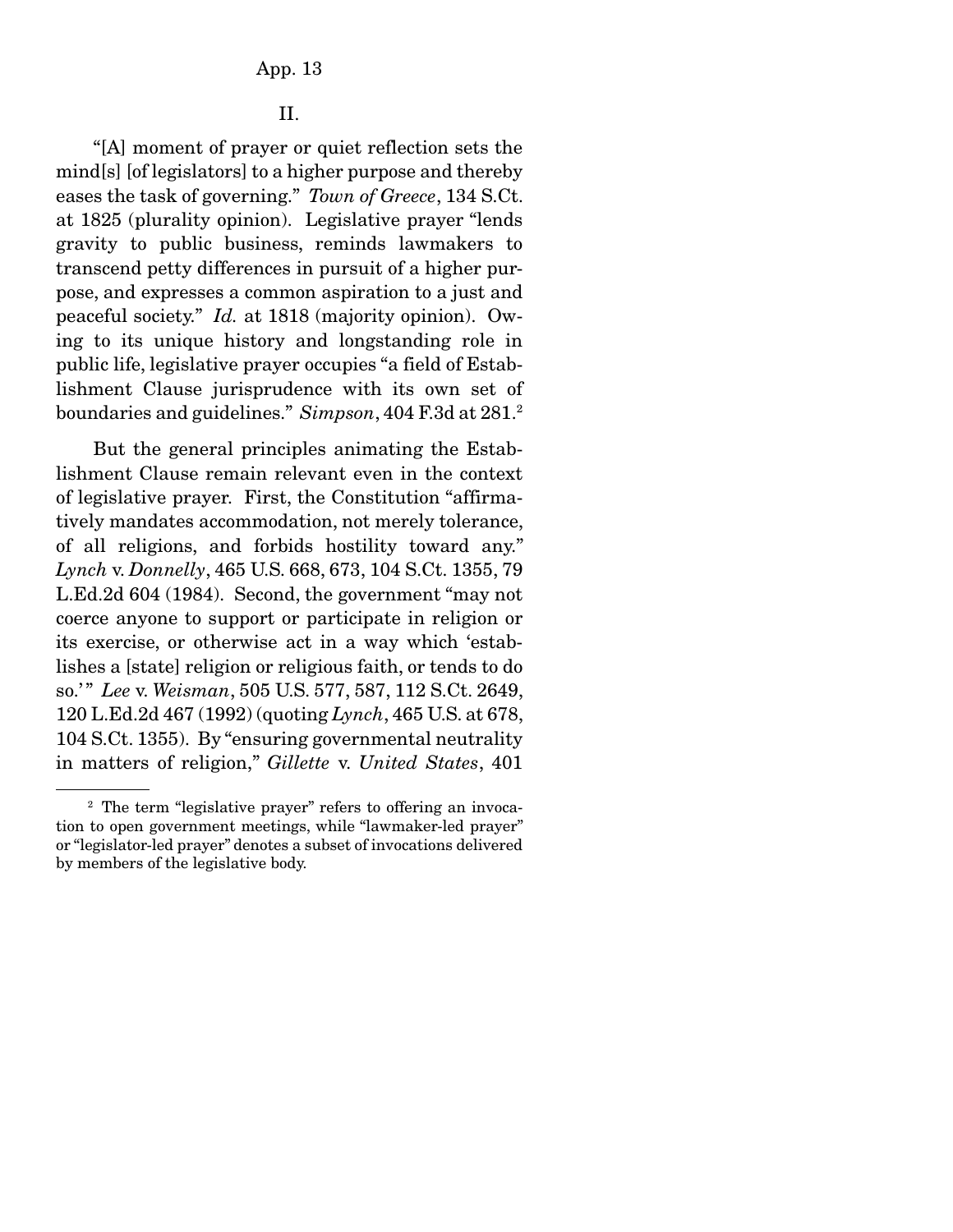U.S. 437, 449, 91 S.Ct. 828, 28 L.Ed.2d 168 (1971), the Establishment Clause safeguards religious liberty and wards off "political division along religious lines," *Lemon* v. *Kurtzman*, 403 U.S. 602, 622, 91 S.Ct. 2105, 29 L.Ed.2d 745 (1971). An instrument of social peace, the Establishment Clause does not become less so when social rancor runs exceptionally high.

 In addition, "[b]y pairing the Free Exercise Clause with the Establishment Clause," the Framers sought to prevent government from choosing sides on matters of faith and to protect religious minorities from exclusion or punishment at the hands of the state. *Lund*, 837 F.3d at 438 (panel dissent). "Americans are encouraged to practice and celebrate their faith but not to establish it through the state." *Id.*

 In the legislative prayer context, the Supreme Court has given meaning to the abstract guarantees of the Establishment Clause by considering "historical practices and understandings." *Town of Greece*, 134 S.Ct. at 1819 (internal quotation marks omitted). This history "shed[s] light on how the Founders viewed the Establishment Clause in relation to legislative prayer." *Lund*, 837 F.3d at 414. The resulting principles, first elucidated in *Marsh* v. *Chambers*, 463 U.S. 783, 103 S.Ct. 3330, 77 L.Ed.2d 1019 (1983), and refined in *Town of Greece*, reflect "what history reveals was the contemporaneous understanding" of the Establishment Clause. *Lynch*, 465 U.S. at 673, 104 S.Ct. 1355.

*Marsh* and *Town of Greece*, however, in no way sought to dictate the outcome of every subsequent case.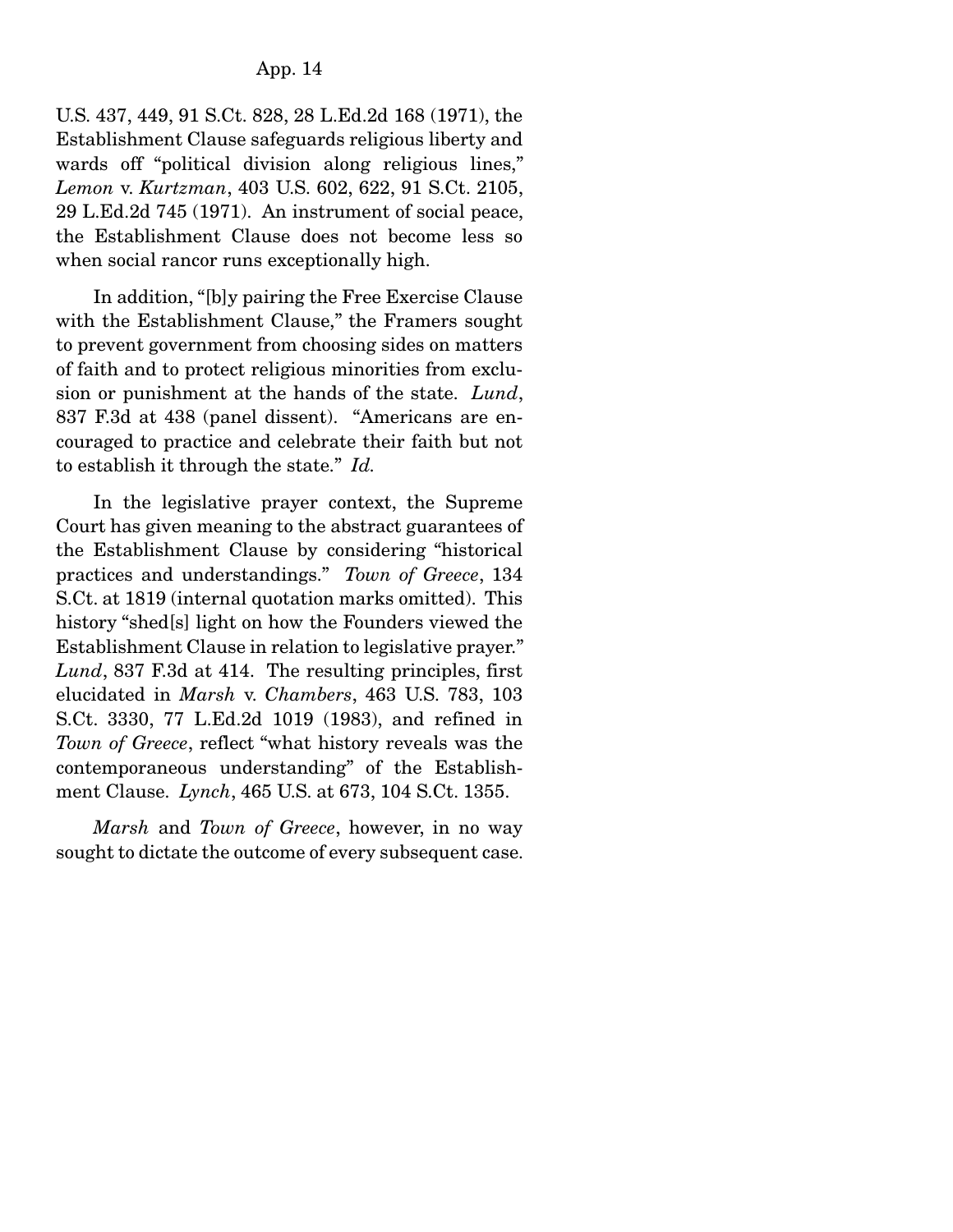The Court acknowledged that it has not "define[d] the precise boundary of the Establishment Clause." *Town of Greece*, 134 S.Ct. at 1819. Accordingly, when the historical principles articulated by the Supreme Court do not direct a particular result, a court must conduct a "fact-sensitive" review of the prayer practice. *Id.* at 1825 (plurality opinion).

*Marsh* and *Town of Greece* do not settle whether Rowan County's prayer practice is constitutional. Those decisions did not concern lawmaker-led prayer, nor did they involve the other unusual aspects of the county's prayer practice. And they certainly did not address the confluence of these elements. That said, *Marsh* and *Town of Greece* provide our doctrinal starting point. We shall begin by describing the principles they developed and then proceed to apply those principles to this case.

### A.

 In *Marsh* v. *Chambers*, the Supreme Court upheld the Nebraska legislature's practice of opening its sessions with nonsectarian prayers delivered by a paid chaplain. 463 U.S. at 793 n. 14, 103 S.Ct. 3330. The Court noted that legislative prayer "has coexisted with the principles of disestablishment and religious freedom" since the colonial period. *Id.* at 786, 103 S.Ct. 3330. In addition, the First Congress "authorized the appointment of paid chaplains" shortly after finalizing language for the First Amendment. *Id.* at 788, 103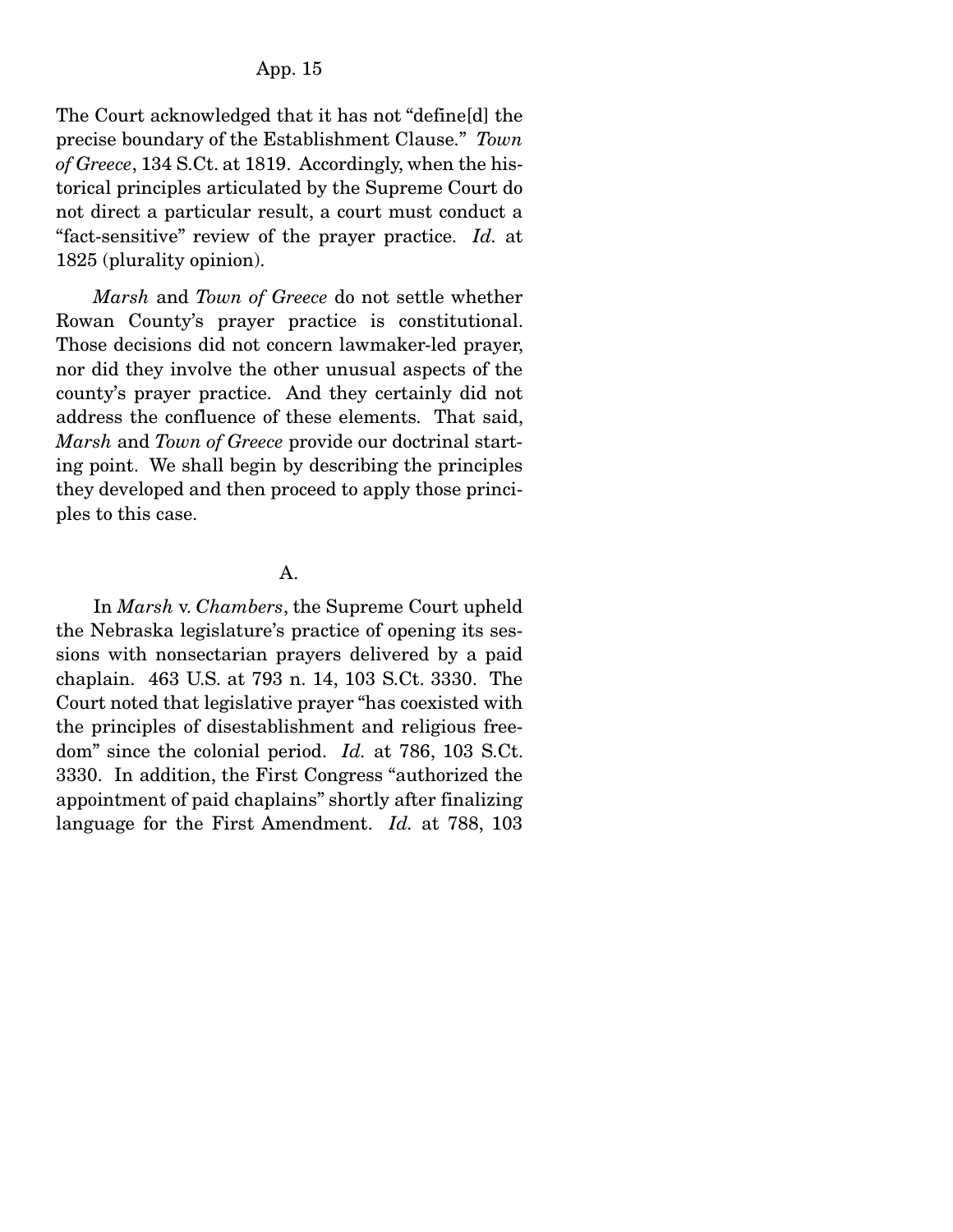S.Ct. 3330. Accordingly, the Court reasoned, the Framers could not have viewed "paid legislative chaplains and opening prayers as a violation of that Amendment." *Id.*

*Marsh*, then, stands for the principle that "legislative prayer, while religious in nature, has long been understood as compatible with the Establishment Clause." *Town of Greece*, 134 S.Ct. at 1818. But even as the Court concluded that legislative prayer is constitutional as a general matter, *Marsh* recognized certain limits on the practice. Namely, the prayer opportunity may not be "exploited to proselytize or advance [a particular faith] or to disparage any other." *Marsh*, 463 U.S. at 794-95, 103 S.Ct. 3330.

 Thirty years later, in *Town of Greece* v. *Galloway*, the Court held that sectarian prayer is not by itself unconstitutional. 134 S.Ct. at 1820. In that case, the town board in Greece, New York began its monthly meetings with sectarian invocations given by volunteer guest ministers. *Id.* at 1816. Because "nearly all of the congregations in town turned out to be Christian," most of the ministers were Christian too. *Id.* at 1824. Nonetheless, the town also invited a Jewish layman and Baha'i practitioner to deliver prayers and granted a Wiccan priestess's request to do so. *Id.* at 1817. The town "neither reviewed the prayers in advance of the meetings nor provided guidance as to their tone or content." *Id.* at 1816.

 Invoking the historical tradition first described in *Marsh*, the Court held that the Establishment Clause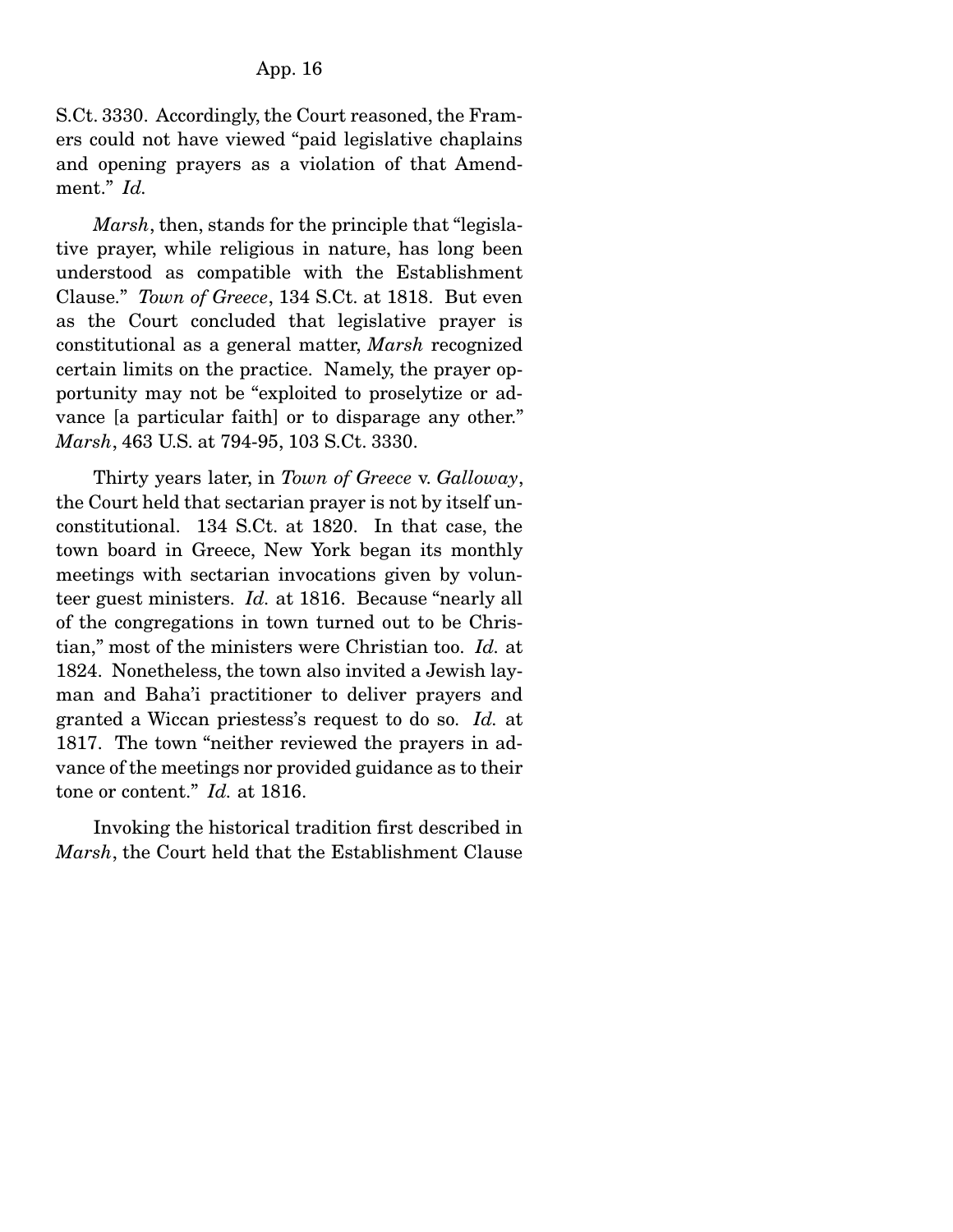does not require "nonsectarian or ecumenical prayer as a single, fixed standard." *Id.* at 1820. As a result, "a challenge based *solely* on the content of a prayer will not likely establish a constitutional violation." *Id.* at 1824 (emphasis added).

 At the same time, the Court was quick to clarify that invocation content is still germane to the constitutionality of a prayer practice. The "relevant constraint" on faith-specific prayer "derives from its place at the opening of legislative sessions, where it is meant to lend gravity to the occasion and reflect values long part of the Nation's heritage." *Id.* at 1823. Prayer that "invites lawmakers to reflect upon shared ideals and common ends before they embark on the fractious business of governing" serves that purpose. *Id.* But the Establishment Clause does not countenance prayers that "denigrate nonbelievers or religious minorities, threaten damnation, or preach conversion" or, per *Marsh*, prayers that proselytize or advance or disparage a particular faith. *Id.*

 Applying these principles, the Court concluded that the sectarian prayers offered by guest ministers fell within the historical tradition outlined in *Marsh*. *Id.* at 1824. The Court also emphasized that Greece selected chaplains without discriminating among faiths and "welcome[d] a prayer by any minister or layman who wished to give one." *Id.*

 Finally, the Court concluded that the town's prayer practice did not coerce participation by meeting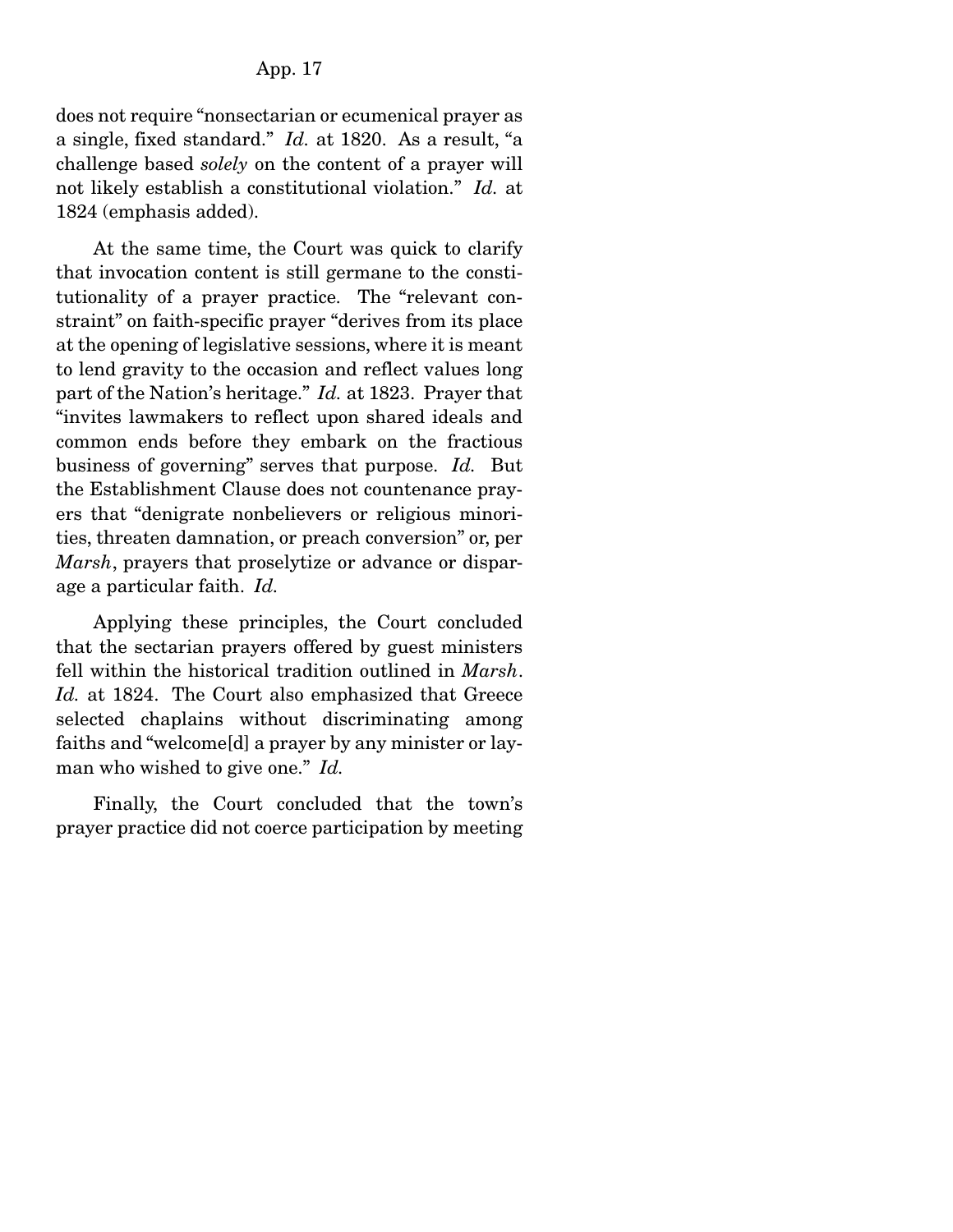attendees. *Id.* at 1828. While no single test commanded a majority, Justice Kennedy's opinion for the plurality explained that "[t]he analysis would be different if town board members directed the public to participate in the prayers, singled out dissidents for opprobrium, or indicated that their decisions might be influenced by a person's acquiescence in the prayer opportunity." *Id.* at 1826.

#### B.

*Marsh* and *Town of Greece* thus show a Court generally supportive of legislative prayer, careful to emphasize that sectarian references are permissible in proper context, but cautioning that the prayer opportunity not get out of hand. This case differs from *Marsh* and *Town of Greece* in two crucial respects that, in combination with other aspects of the Board's prayers, give rise to an unprecedented prayer practice. First, whereas guest ministers delivered the prayers in those cases, the legislators themselves gave the invocations in Rowan County. Second, the prayer opportunity here was exclusively reserved for the commissioners, creating a "closed-universe" of prayergivers. *Lund*, 103 F. Supp. 3d at 723. This case is therefore "more than a factual wrinkle on *Town of Greece*." *Lund*, 837 F.3d at 431 (panel dissent). "It is a conceptual world apart." *Id.*

 To begin, *Town of Greece* simply does not address the constitutionality of lawmaker-led prayer. The Court has "consistently discussed legislative prayer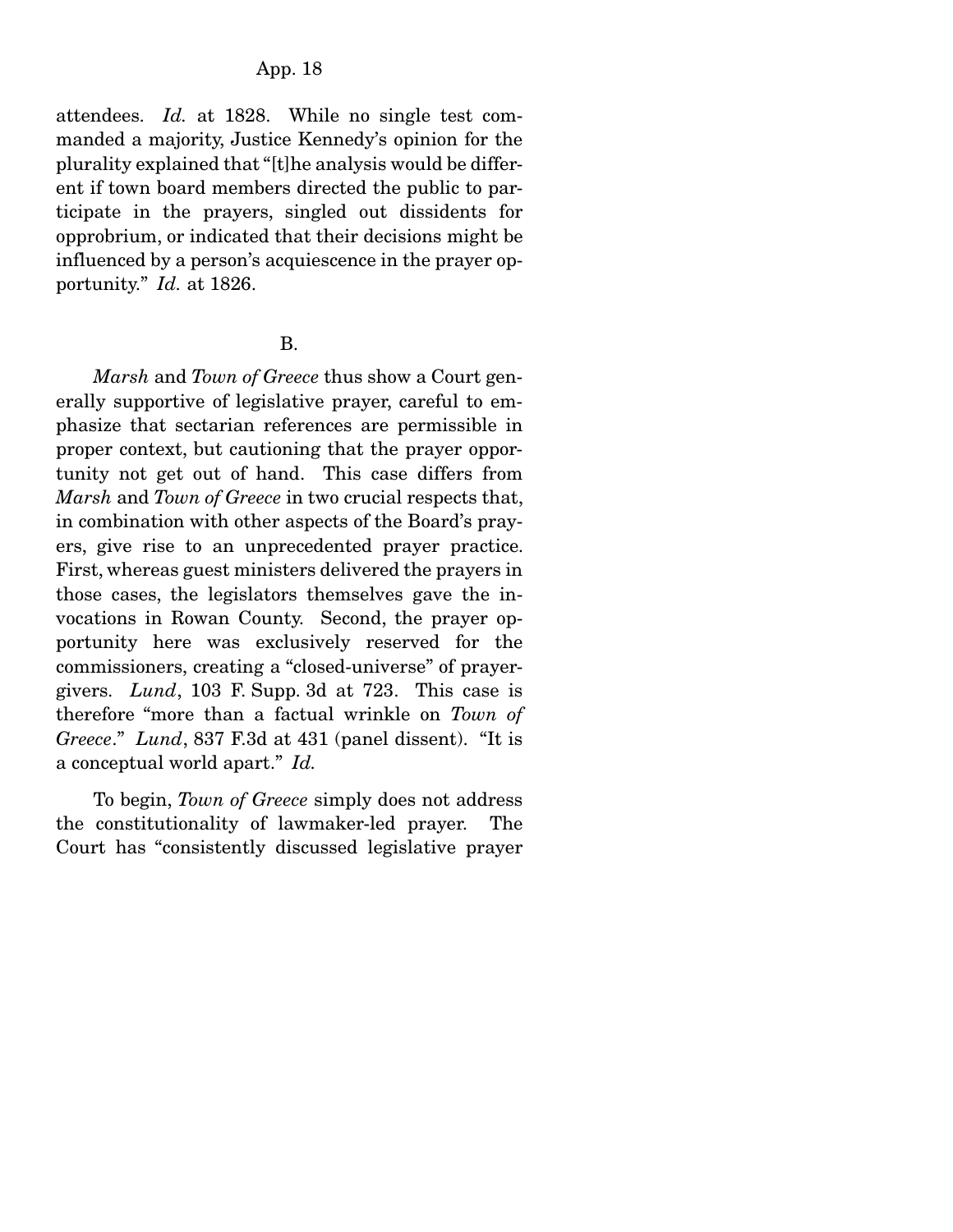practices in terms of invited ministers, clergy, or volunteers providing the prayer." *Lund*, 103 F. Supp. 3d at 722. And in elaborating on our national tradition of legislative prayer—the history informing its interpretation of the Establishment Clause—the Court has "not once described a situation in which the legislators themselves gave the invocation." *Id. Town of Greece* instead recounts how "[t]he First Congress made it an early item of business to appoint and pay official *chaplains*," adding that "both the House and Senate have maintained the office virtually uninterrupted since that time." 134 S.Ct. at 1818 (emphasis added).

 To the extent that *Town of Greece* touches on the constitutional relevance of the prayer-giver's identity, the decision takes for granted the use of outside clergy. The Court emphasized that the town "neither edit[ed] [n]or approv[ed] prayers" offered by the guest ministers. *Id.* at 1822. Addressing the fact that attendees were asked to stand, the plurality reasoned that "[t]hese requests \* \* \* came not from town leaders but from the guest ministers, who presumably are accustomed to directing their congregations in this way." *Id.* at 1826. And "[t]he inclusion of a brief, ceremonial prayer as part of a larger exercise in civic recognition," the plurality explained, "suggests that its purpose and effect are to acknowledge religious leaders and the institutions they represent." *Id.* at 1827.

 Thus the historical "practice of prayer," at least as described by the Supreme Court, is not entirely "similar to that now challenged." *Marsh*, 463 U.S. at 791, 103 S.Ct. 3330. In Rowan County, the commissioners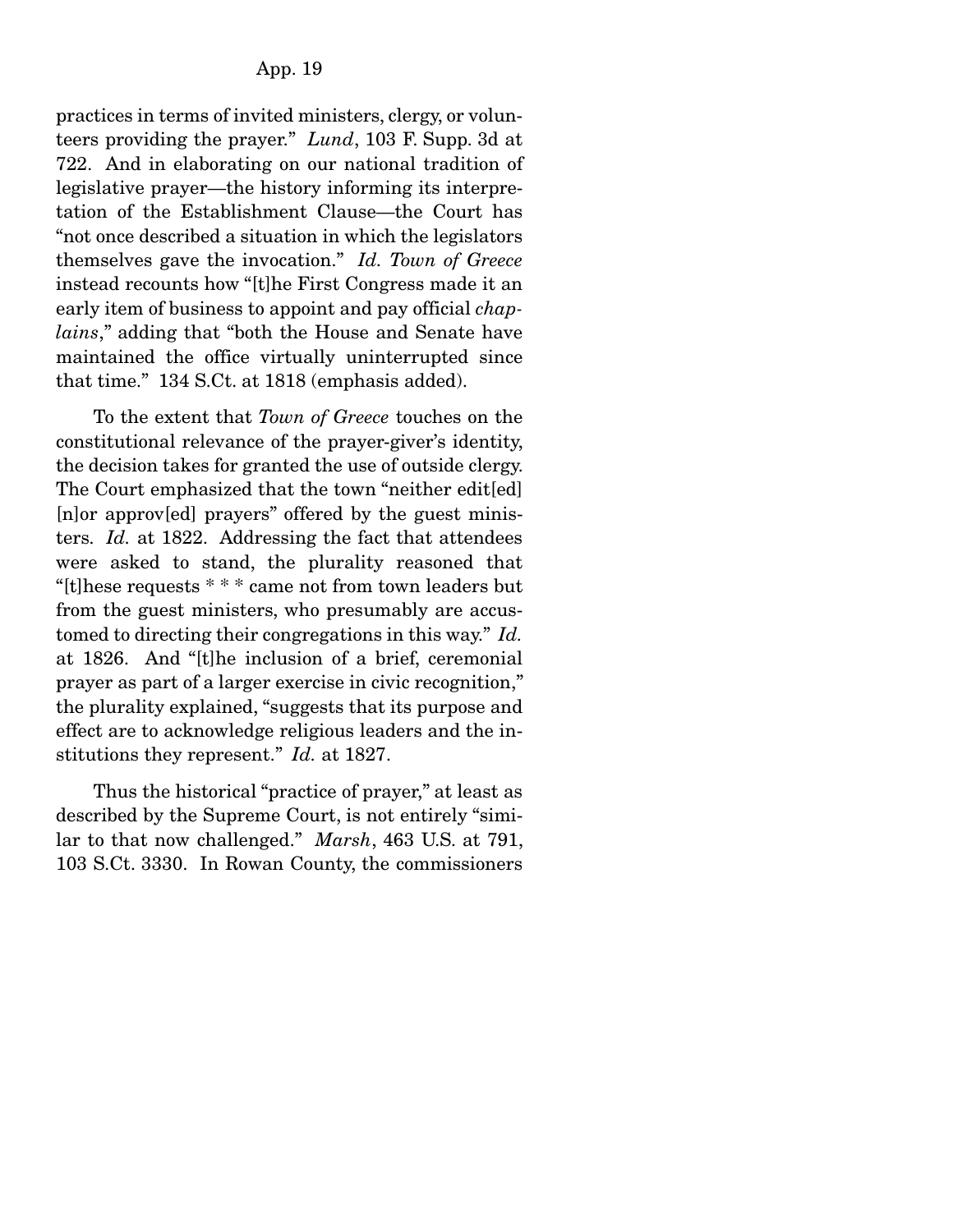themselves, not guest ministers, led the community in prayer, and they composed each invocation "according to their personal faiths." *Lund*, 103 F. Supp. 3d at 724; see J.A. 275-94 (affidavits of the commissioners). Relative to *Town of Greece*, the county's prayer practice featured "much greater and more intimate government involvement." *Lund*, 103 F. Supp. 3d at 723. The conspicuous absence of case law on lawmaker-led prayer is likely no accident. As elaborated below, this type of prayer both identifies the government with religion more strongly than ordinary invocations and heightens the constitutional risks posed by requests to participate and by sectarian prayers.

 This is especially true where legislators are the *only* eligible prayer-givers. Both *Town of Greece* and *Marsh* involved open, inclusive prayer opportunities. In the former case, the town "at no point excluded or denied an opportunity to a would-be prayer giver," and town leaders affirmed that "a minister or layperson of any persuasion, including an atheist, could give the invocation." *Town of Greece*, 134 S.Ct. at 1816. *Marsh* emphasized that the ordinary chaplain "was not the only clergyman heard by the Legislature; guest chaplains \* \* \* officiated at the request of various legislators and as substitutes during [the regular chaplain's] absences." *Marsh*, 463 U.S. at 793, 103 S.Ct. 3330. The openness evinced by these other elected bodies contrasts starkly with Rowan County's policy of restricting the prayer opportunity to the commissioners alone.

*Marsh* and *Town of Greece*, while supportive of legislative prayer, were measured and balanced decisions.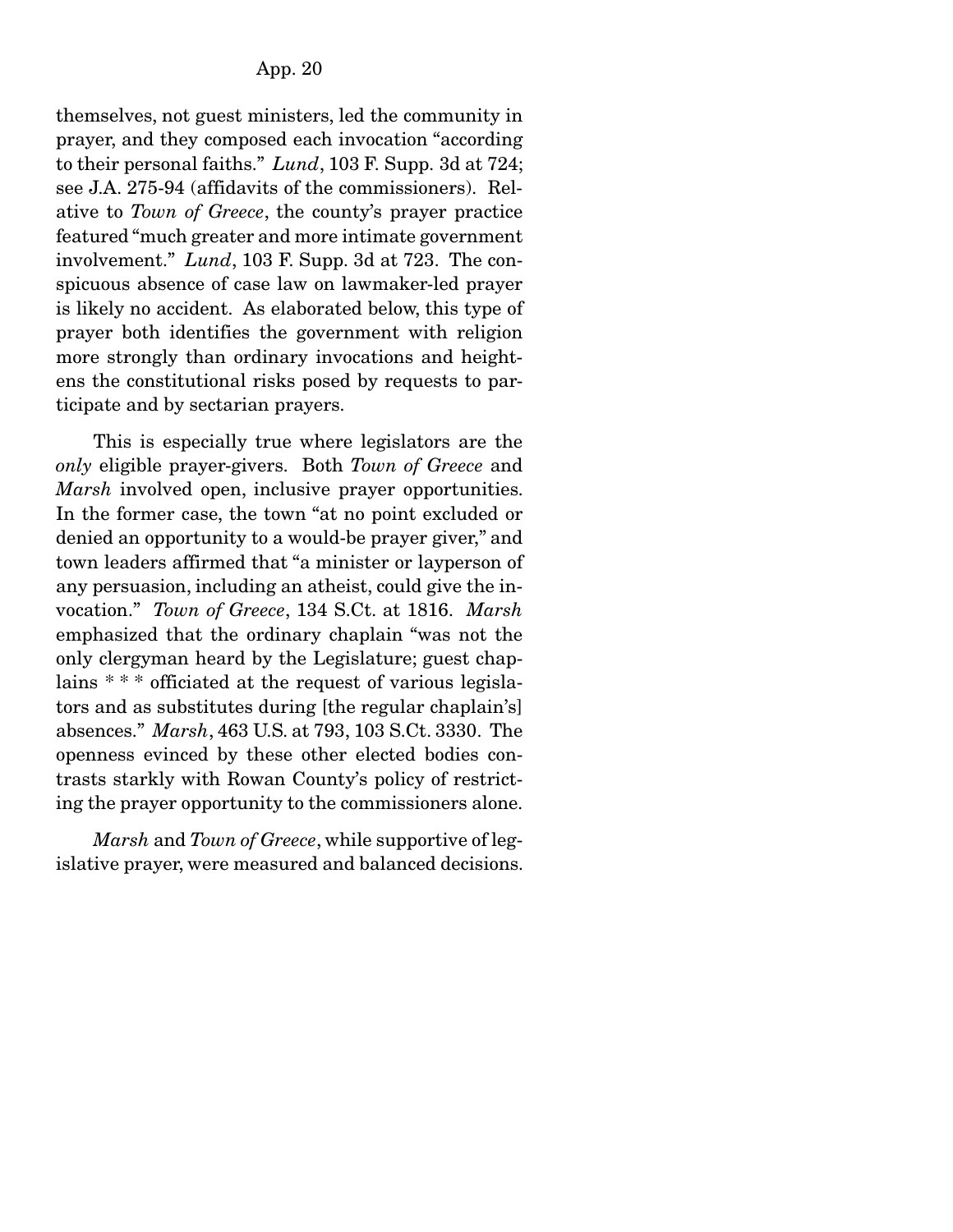See 134 S.Ct. at 1824-25 (describing the proper inquiry as "fact-sensitive" and the analysis as "an inquiry into the prayer opportunity as a whole"). The dissents in this case, by contrast, are wholly bereft of any sense of balance. Any balanced assessment of *Marsh* and *Town of Greece* makes clear the dissents' lack of fidelity to those decisions. The dissents' reading of *Town of Greece* is faithful only to what the dissents wish that opinion would say, not to what it actually said. As *Town of Greece* makes plain, the Court has never approved anything like what has transpired here or anything resembling the dissents' invitation to local government to work sectarian practices into public meetings in whatever manner it wishes. *Id.* at 1826. Rather *Town of Greece* told the inferior federal courts to do exactly what the majority has done here—that is to grant local governments leeway in designing a prayer practice that brings the values of religious solemnity and higher meaning to public meetings, but at the same time to recognize that there remain situations that in their totality exceed what *Town of Greece* identified as permissible bounds. It is the dissents' unwillingness to identify any meaningful limit to any sort of sectarian prayer practice in local governmental functions that draws their fidelity to *Town of Greece* into serious question.

 $C_{\cdot}$ 

 The county, bolstered by amici, argues that there is "a long tradition of opening legislative sessions—at all levels of government—with prayer by legislators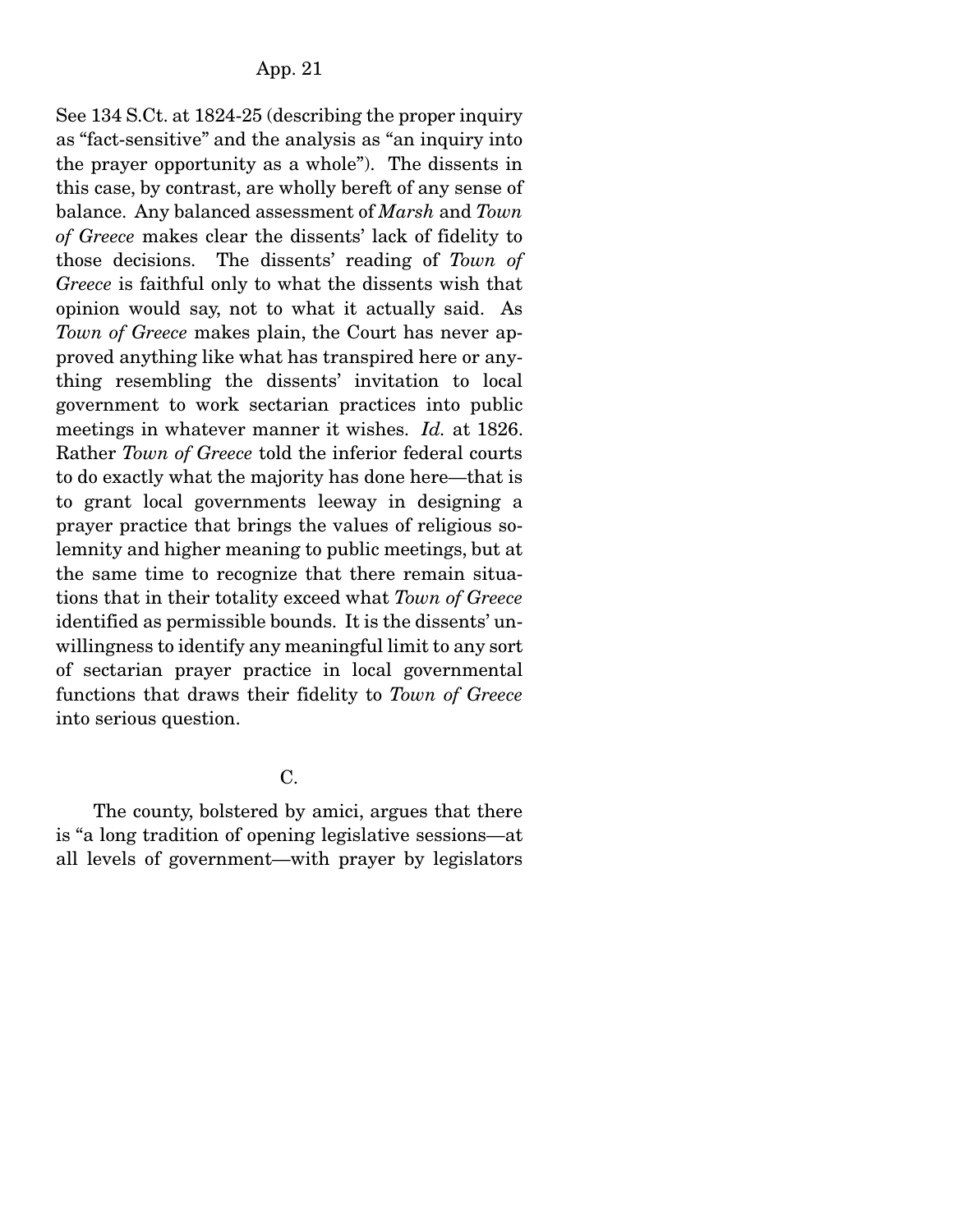themselves." Supp. Br. of Appellant at 3. Members of Congress have occasionally delivered invocations in the Senate and House of Representatives. See Br. of Amici Curiae Members of Congress at 6. The state amici, drawing on a national survey, assert that a majority of state legislatures allow lawmakers to offer invocations "on at least some occasions," including seven of the ten state legislative chambers in the Fourth Circuit. Br. of Amici Curiae State of West Virginia and 12 Other States at 13-14. Many county and city governments also permit elected officials to deliver invocations. *Id.* at 15. Setting aside the question of whether contemporaneous practices provide compelling evidence of historical tradition, it is clear that lawmakerled prayer is far from rare.

 The evidence collected by Rowan County and amici, however, only reinforces our conclusion that the county's prayer practice falls outside the tradition of legislative prayer elaborated in *Marsh* and *Town of Greece*. First, while lawmakers may occasionally lead an invocation, this phenomenon appears to be the exception to the rule, at least at the state and federal levels. Amici members of Congress note that "Senators have, from time to time, delivered the prayer," but that "[m]embers routinely invite guest ministers" to offer the invocation. Br. of Amici Curiae Members of Congress at 6-7 (citations omitted). The survey cited by the state amici clarifies that "it is a tradition for a chaplain to be selected to serve the [legislative] body." National Conference of State Legislatures, *Inside the Legislative Process* 5-147 (2002) (hereinafter NCSL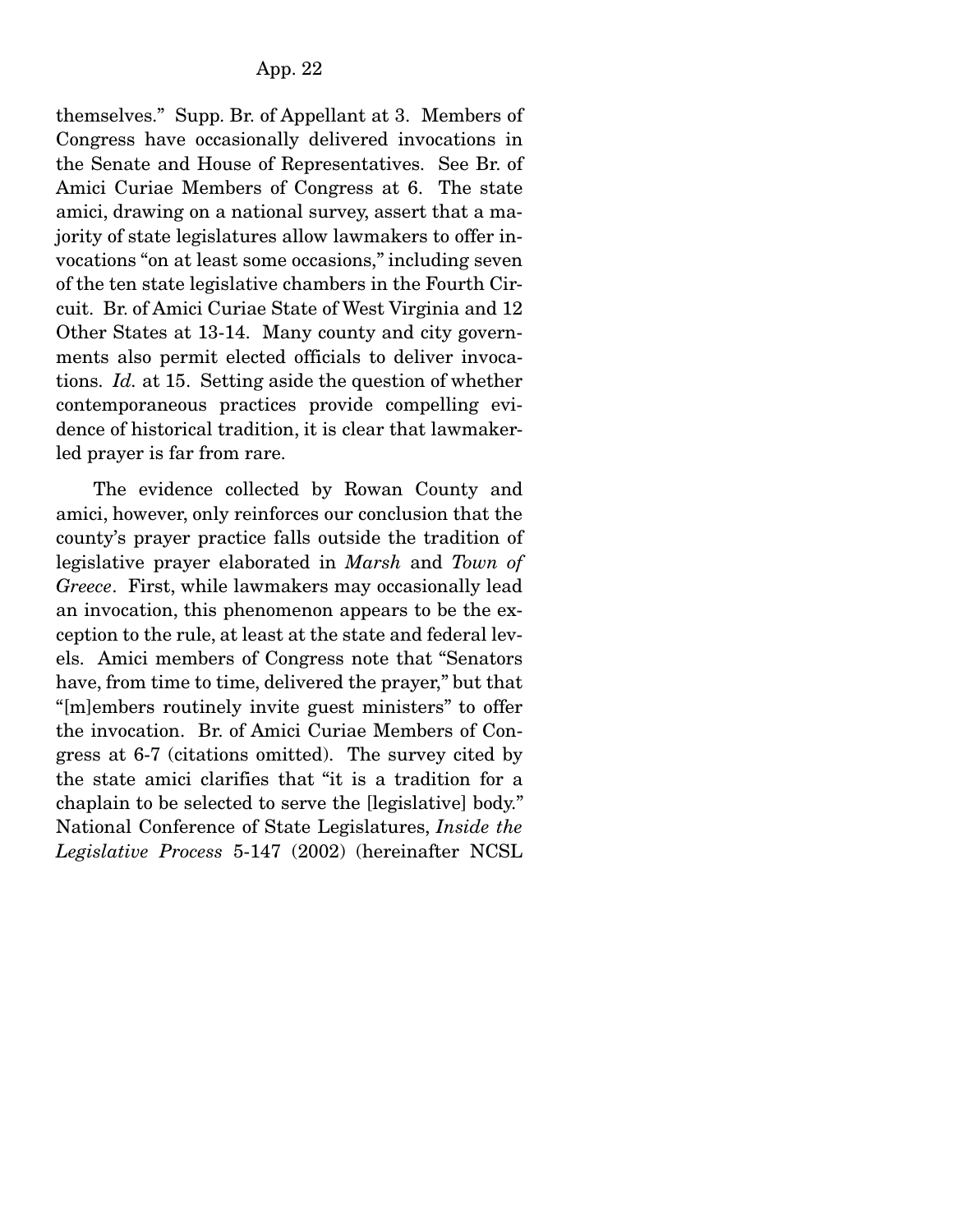Survey). Twenty-seven state legislative chambers designate an official chaplain. *Id.* Seventy-nine invite "visiting chaplains [who] usually rotate among religions." *Id.* Second, Rowan County and amici elide the distinction between extending the prayer opportunity to lawmakers (as many legislatures do) and restricting it to those lawmakers (as Rowan County did here). For the reasons we discuss below, the latter approach poses greater risks under the Establishment Clause.

 In marshaling the historical and contemporaneous evidence of lawmaker-led prayer, Rowan County and its amici are waging war against a phantom. The plaintiffs have never contended that the Establishment Clause prohibits legislators from giving invocations, nor did the district court so conclude. See *Lund*, 103 F. Supp. 3d at 722 n.4 ("[T]he Commissioners' provision of prayers is not *per se* unconstitutional\* \* \* \* Under a different, inclusive prayer practice, Commissioners might be able to provide prayers  $* * * *$ "). Like the plaintiffs and the district court, we "would not for a moment cast all legislator-led prayer as constitutionally suspect." *Lund*, 837 F.3d at 433 (panel dissent). Religious faith is "a source of personal guidance, strength, and comfort." *Id.* at 431. And legislative prayer's "solemnizing effect for lawmakers is likely heightened when they personally utter the prayer." *Id.* at 433. Accordingly, the Establishment Clause indeed allows lawmakers to deliver invocations in appropriate circumstances. Legislator-led prayer is not inherently unconstitutional.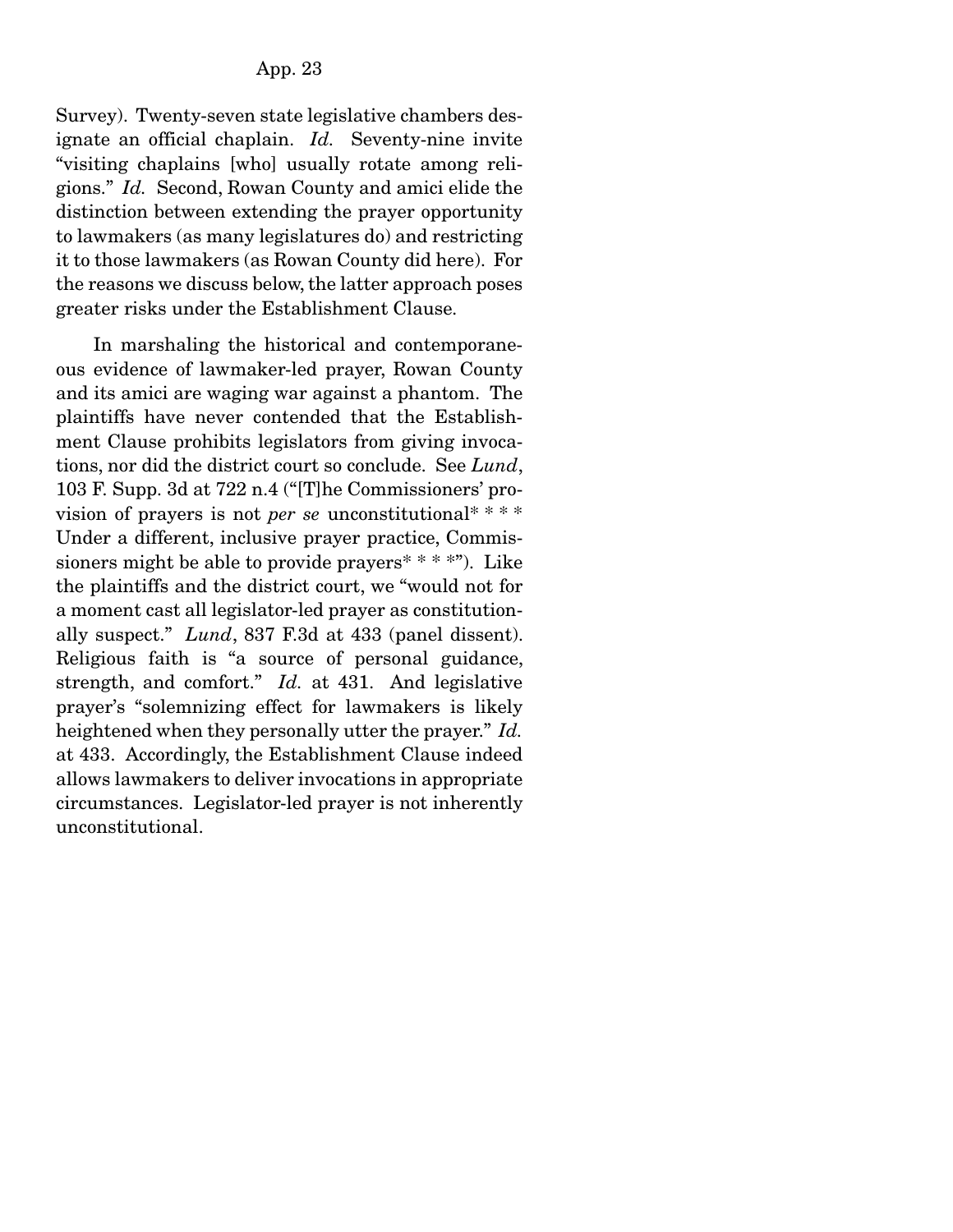We simply conclude, as the district court did, that the identity of the prayer-giver is relevant to the constitutional inquiry. Establishment Clause questions are by their nature "matter[s] of degree," presupposing some acceptable practices and others that cross the line. *Van Orden* v. *Perry*, 545 U.S. 677, 704, 125 S.Ct. 2854, 162 L.Ed.2d 607 (2005) (Breyer, J., concurring in the judgment); see also *Lynch*, 465 U.S. at 678-79, 104 S.Ct. 1355 ("In each case, the inquiry calls for line drawing; no fixed, *per se* rule can be framed\* \* \* \* The line between permissible relationships and those barred by the [Establishment] Clause can no more be straight and unwavering than due process can be defined in a single stroke or phrase or test."). Prayers led by lawmakers, like sectarian prayers, may violate the Establishment Clause in some circumstances. And just as sectarian prayer has its limits, so, too, does legislator-led prayer.

 Within the universe of prayers delivered by legislators, the constitutionality of a particular government's approach ultimately will depend on other aspects of the prayer practice. In fact, the very survey proffered by state amici illustrates the importance of viewing lawmaker-led prayer in context. The survey recommends that the prayer-giver "be especially sensitive to expressions that may be unsuitable to members of some faiths" when "opening and closing the prayer." NCSL Survey at 5-146. Because legislator-led invocations vary so widely, "[w]e cannot discern from the general survey proffered by amici which prayers were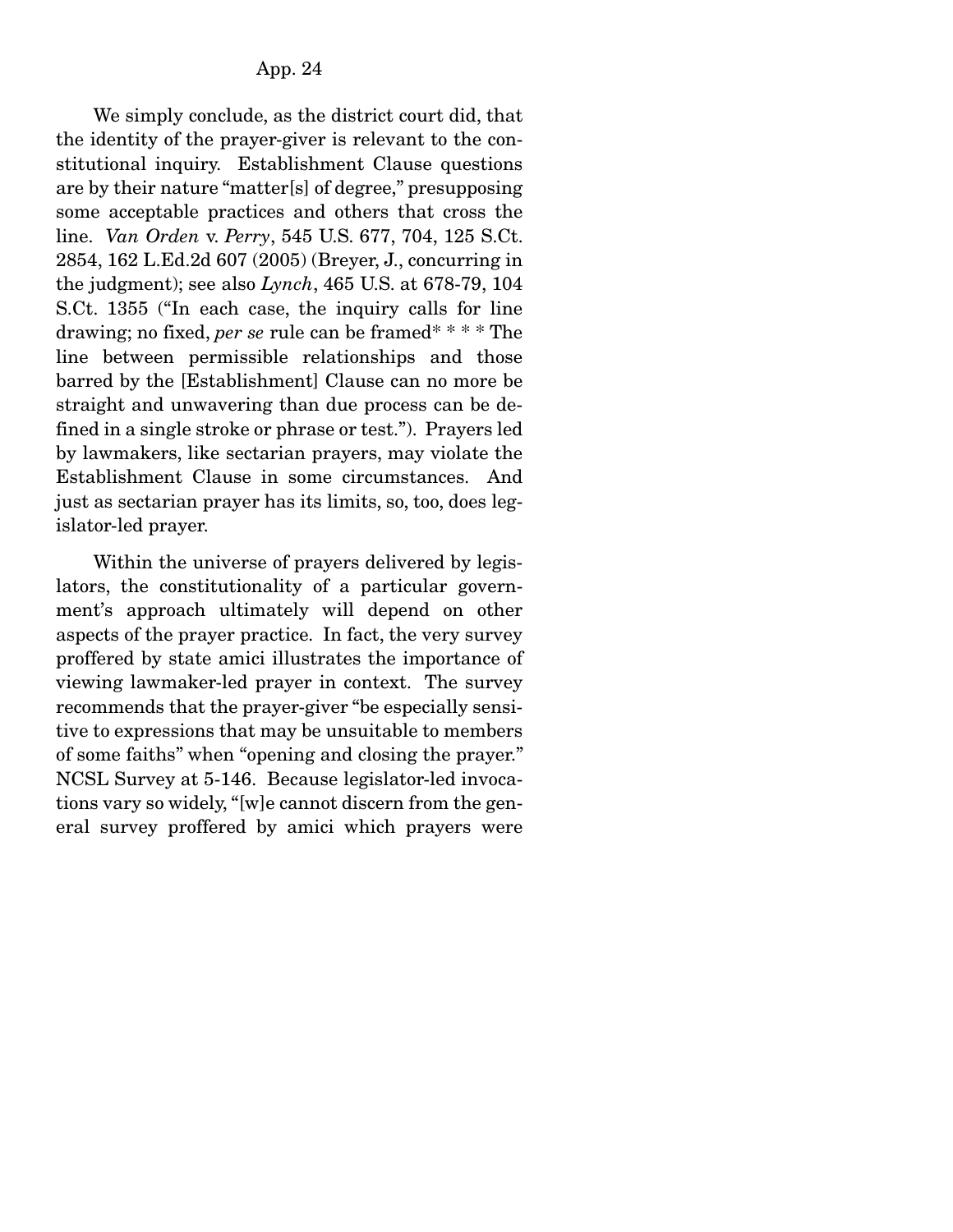primarily for the benefit of legislators or commissioners as in *Town of Greece* and which focused, as the prayers did here, on requesting the citizens at the meeting to pray." *Lund*, 837 F.3d at 433 (panel dissent). "Nor do we know from the survey what percentage of prayers given by elected officials generally contain sectarian references or proselytizing exhortations, or which are non-denominational or delivered by legislators of diverse faiths." *Id.*

 In sum, the elected members of Rowan County's Board of Commissioners composed and delivered their own sectarian prayers featuring but a single faith. They prevented anyone else from offering invocations. The Board's prayer practice thus pushes this case well outside the confines of *Town of Greece* and indeed outside the realm of lawmaker-led prayer itself. To see just how far outside those boundaries the prayer practice was, we must turn to the operation of the practice itself. Because *Town of Greece* does not resolve this challenge, we must decide whether the county's prayer practice, taken as a whole, exceeded constitutional limits on legislative prayer.

#### III.

 "[W]hen a seat of government begins to resemble a house of worship, the values of religious observance are put at risk, and the danger of religious division rises accordingly." *Lund*, 837 F.3d at 431 (panel dissent). That is why "[t]he clearest command of the Establishment Clause is that one religious denomination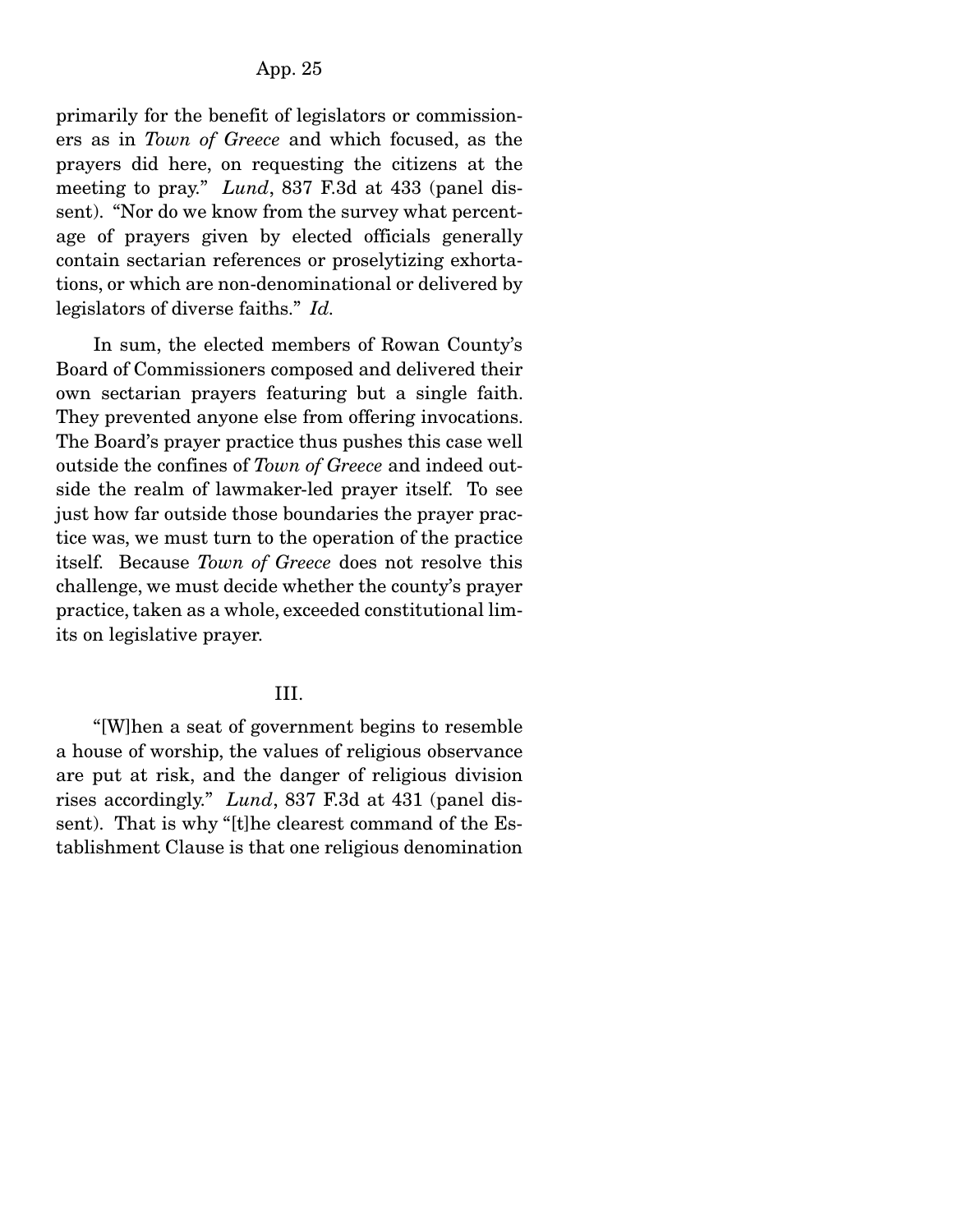cannot be officially preferred over another." *Larson* v. *Valente*, 456 U.S. 228, 244, 102 S.Ct. 1673, 72 L.Ed.2d 33 (1982). Rowan County's prayer practice violated this maxim by so clearly identifying the government with a particular faith.

 Courts adjudicating a challenge to legislative prayer inquire "into the prayer opportunity as a whole, rather than into the contents of a single prayer." *Town of Greece*, 134 S.Ct. at 1824. They must conduct a "factsensitive" review of "the setting in which the prayer arises and the audience to whom it is directed," *id.* at 1825 (plurality opinion), as well as "the pattern of prayers over time," *id.* at 1827.

 As the exclusive prayer-givers, Rowan County's elected representatives—the very embodiment of the state—delivered sectarian invocations referencing one and only one religion. They asked their constituents to join them in worship. They did so at every meeting of a local governing body for many years. We examine each of these features in turn: commissioners as the sole prayer-givers; invocations that drew exclusively on Christianity and sometimes served to advance that faith; invitations to attendees to participate; and the local government setting.

 To respect the Supreme Court's insistence on a fact-sensitive inquiry, we must also pay close attention to the interplay between the various facets of the county's prayer practice. As previously noted, the invocations here were written and given by elected representatives acting in their official capacity. This fact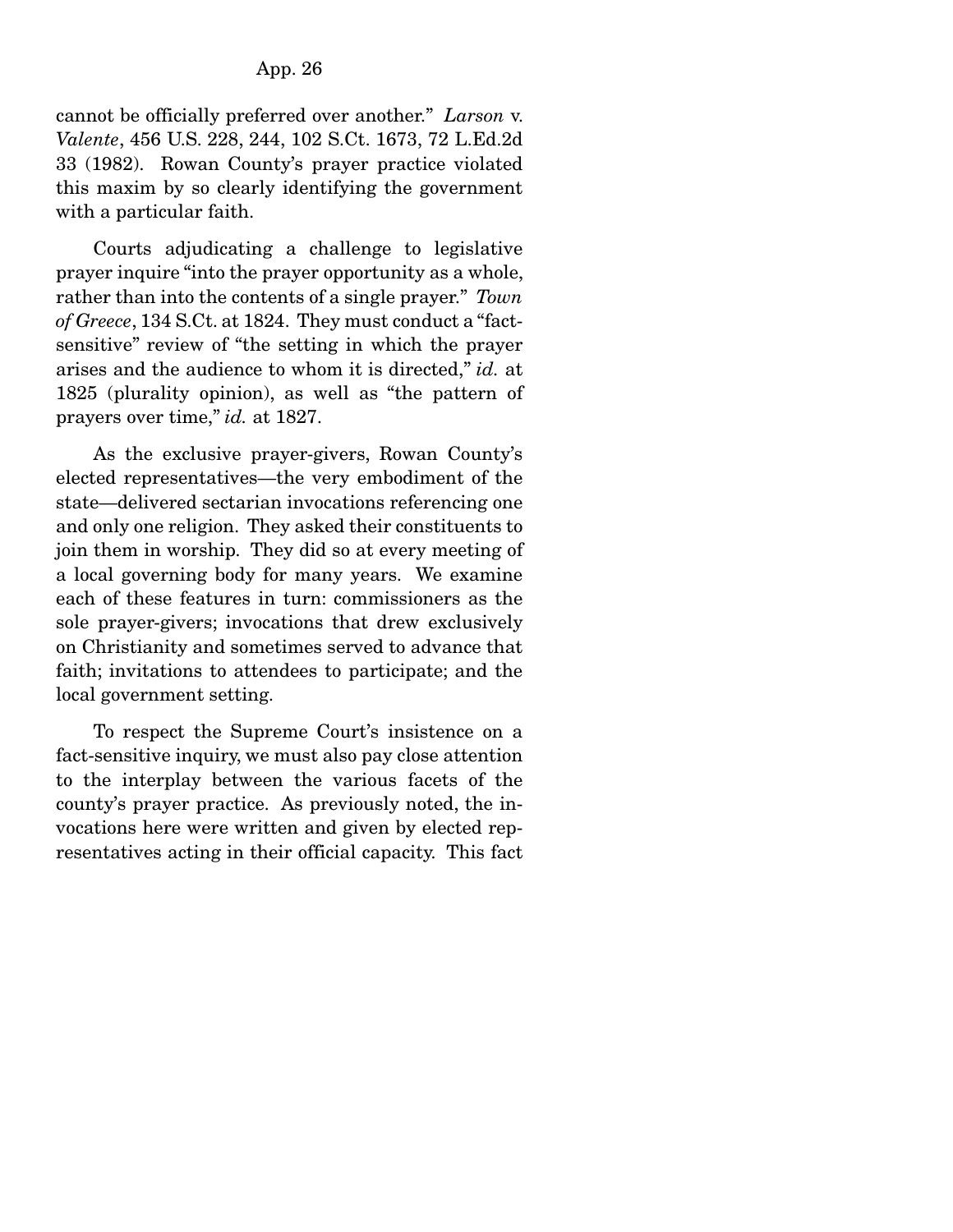interacts with the other aspects of the county's practice, altering their constitutional significance. Accordingly, we must evaluate these other elements through the lens of the prayer-giver's identity. We conclude that it is the combination of these elements—not any particular feature alone—that "threatens to blur the line between church and state to a degree unimaginable in *Town of Greece*." *Lund*, 837 F.3d at 435 (panel dissent).

### A.

 "It is a cornerstone principle of our Establishment Clause jurisprudence that 'it is no part of the business of government to compose official prayers\* \* \* \*' " *Lee*, 505 U.S. at 588, 112 S.Ct. 2649 (quoting *Engel* v. *Vitale*, 370 U.S. 421, 425, 82 S.Ct. 1261, 8 L.Ed.2d 601 (1962)). The government "is without power to prescribe \*\*\* any particular form of prayer which is to be used as an official prayer in carrying on any program of governmentally sponsored religious activity." *Engel*, 370 U.S. at 430, 82 S.Ct. 1261. The Court reiterated this foundational point in *Town of Greece*: "Our Government is prohibited from prescribing prayers to be recited in our public institutions in order to promote a preferred system of belief or code of moral behavior." 134 S.Ct. at 1822.

 But that is precisely what happened in Rowan County, where the five commissioners "maintain[ed] exclusive and complete control over the content of the prayers." *Lund*, 103 F. Supp. 3d at 733. In *Marsh*, the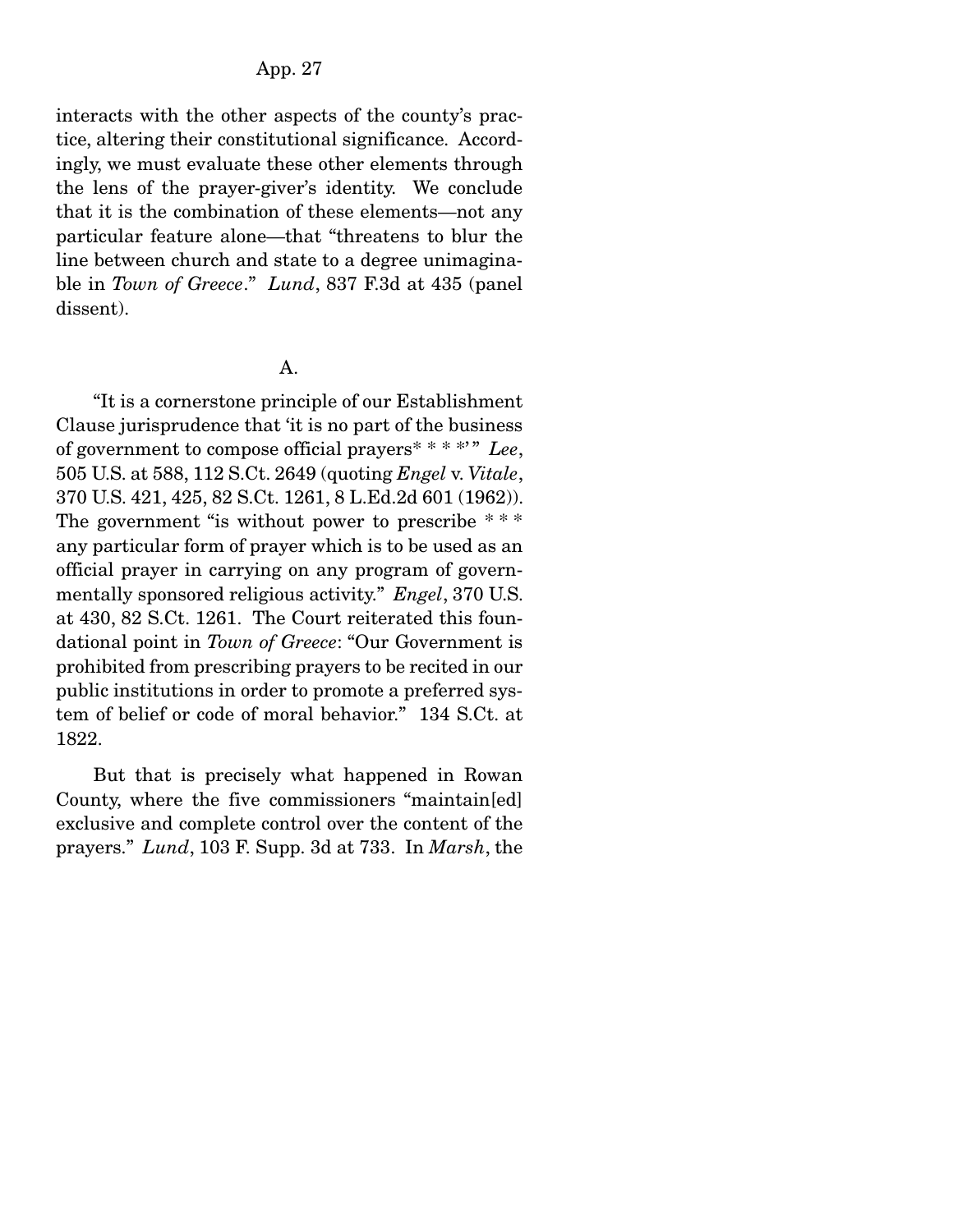prayer-giver was paid by the state. In *Town of Greece*, the prayer-giver was invited by the state. But in Rowan County, the prayer-giver was the state itself. The Board was thus "elbow-deep in the activities banned by the Establishment Clause—selecting and prescribing sectarian prayers." *Lund*, 837 F.3d at 434 (panel dissent).

 By arrogating the prayer opportunity to itself, the Board also restricted the number of faiths that could be referenced at its meetings. When guests are allowed to deliver invocations, as in *Marsh* and *Town of Greece*, legislators can easily expand the religions represented (perhaps in response to requests or on their own initiative). In upholding sectarian prayer, *Town of Greece* emphasized that legislatures are typically able and willing to accommodate diverse faiths. The way to acknowledge "our growing diversity," the Court suggested, is "not by proscribing sectarian content but by welcoming ministers of many creeds." *Town of Greece*, 134 S.Ct. at 1820-21 (citing congressional prayers referencing Buddhism, Hinduism, Islam, and Judaism).

 Compare the county's rigid, restrictive practice with the more flexible, inclusive approach upheld in *Town of Greece.* Greece welcomed adherents of all faiths, allowing "any member of the public [the chance] to offer an invocation reflecting his or her own convictions." *Id.* at 1826 (plurality opinion). Most of the guest ministers were Christian, owing to the fact that "nearly all of the congregations in town turned out to be Christian." *Id.* at 1824 (majority opinion). To address complaints, however, the town "invited a Jewish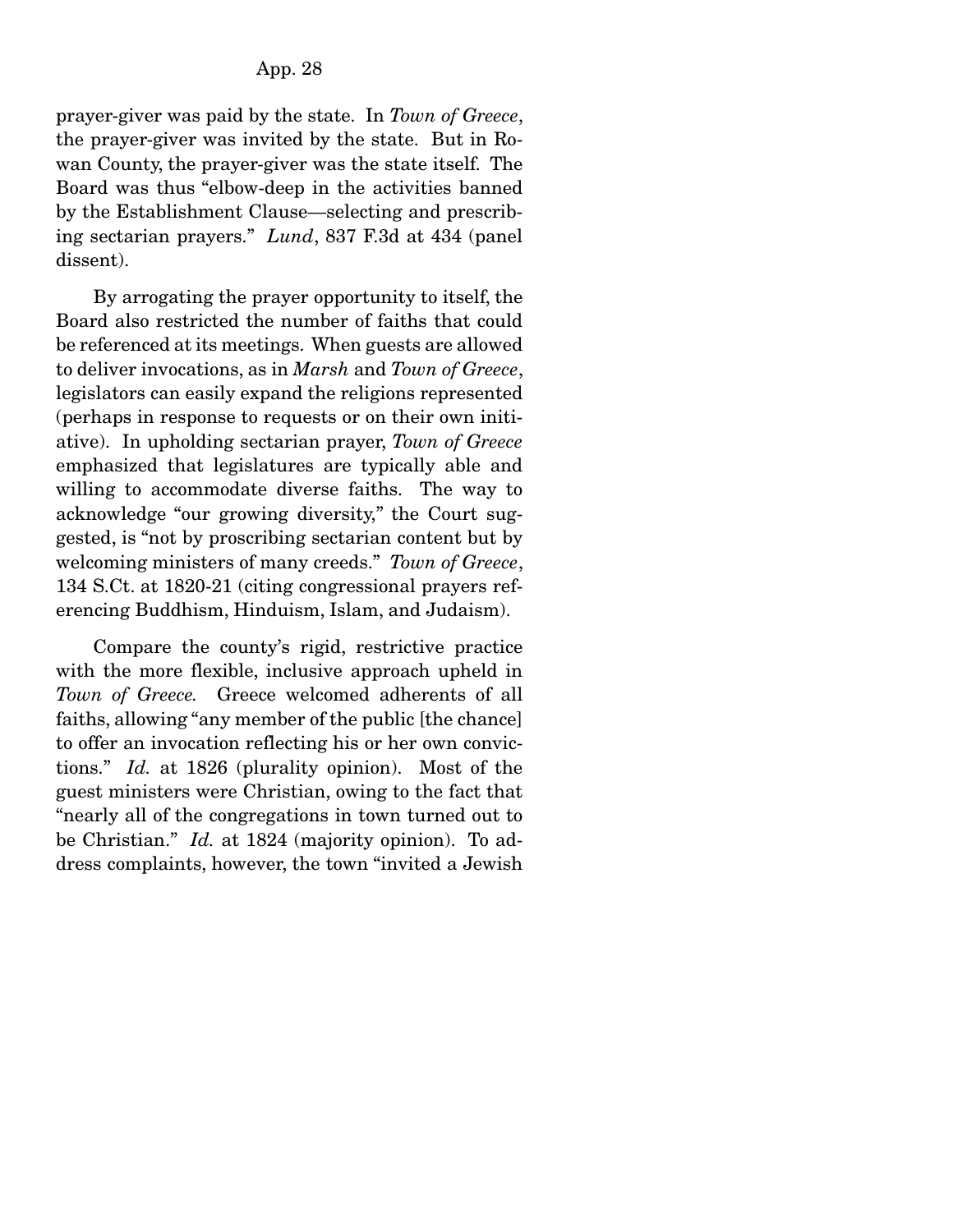layman and the chairman of the local Baha'i temple to deliver prayers" and granted a Wiccan priestess's request to participate. *Id.* at 1817. By opening its prayer opportunity to all comers, the town cultivated an atmosphere of greater tolerance and inclusion.

 Rowan County regrettably sent the opposite message. Instead of embracing religious pluralism and the possibility of a correspondingly diverse invocation practice, Rowan County's commissioners created a "closed-universe" of prayer-givers dependent solely on election outcomes. *Lund*, 103 F. Supp. 3d at 723. The commissioners effectively insulated themselves from requests to diversify prayer content. And we cannot overlook the fact that the decision to restrict the prayer opportunity to the commissioners was not made by the citizens of Rowan County or some disinterested group but perpetuated by the commissioners themselves—all of whom identify as Protestant Christian. See J.A. 275 (United Methodist); J.A. 287 (same); J.A. 279 (Independent Baptist); J.A. 291 (same); J.A. 283 (Southern Baptist).

 For any Buddhists, Hindus, Jews, Muslims, Sikhs, or others who sought some modest place for their own faith or at least some less insistent invocation of the majority faith, the only recourse available was to elect a commissioner with similar religious views. See Br. of Appellant at 26. We find this point troubling. "[V]oters may wonder what kind of prayer a candidate of a minority religious persuasion would select if elected. Failure to pray in the name of the prevailing faith risks becoming a campaign issue or a tacit political debit,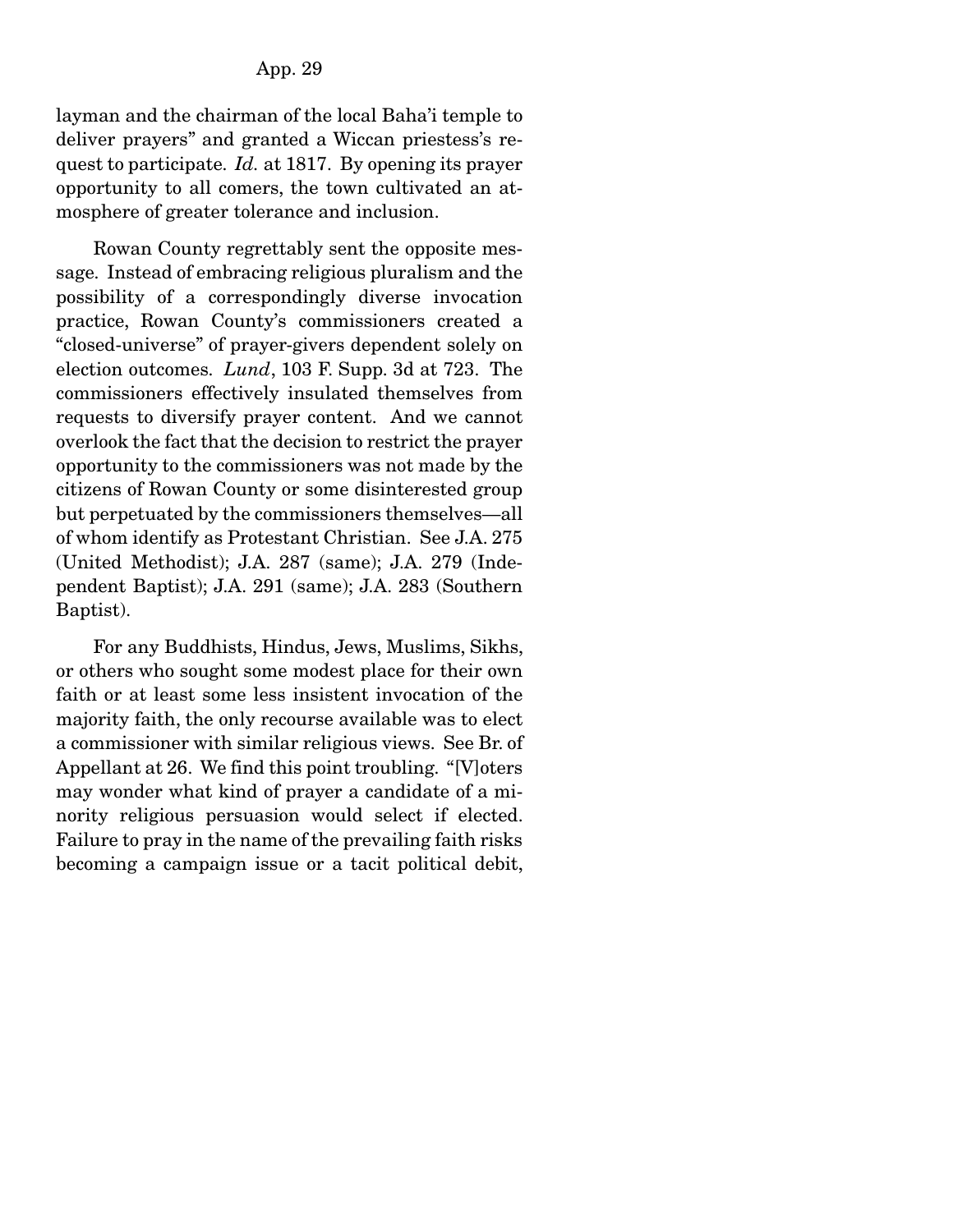which in turn deters those of minority faiths from seeking office." *Lund*, 837 F.3d at 435 (panel dissent). Further, allowing the county to restrict to one the number of faiths represented at Board meetings would warp our inclusive tradition of legislative prayer into a zerosum game of competing religious factions. Our Constitution safeguards religious pluralism; it does not sanction activity which would take us "one step closer to a de facto religious litmus test for public office." *Id.*

 Finally, we note that the risk of political division stemming from prayer practice conflict is no mere abstract matter. At one meeting, an individual who "expressed opposition to the Board's prayer practice" was booed and jeered by the audience. *Lund*, 103 F. Supp. 3d at 729. In addition, the prayer practice became a campaign issue in the 2016 Board elections. The two incumbent commissioners favored continuing the county's defense of the prayer practice, while two challengers opposed it. See Supp. Br. of Appellees at 16 n.6. The incumbents ultimately prevailed. *Id.* Almost four decades ago, the Supreme Court cautioned that "political division along religious lines  $***$  is a threat to the normal political process," and is therefore "one of the principal evils against which the First Amendment was intended to protect." *Lemon*, 403 U.S. at 622, 91 S.Ct. 2105. Time has done nothing to diminish the salience of this warning.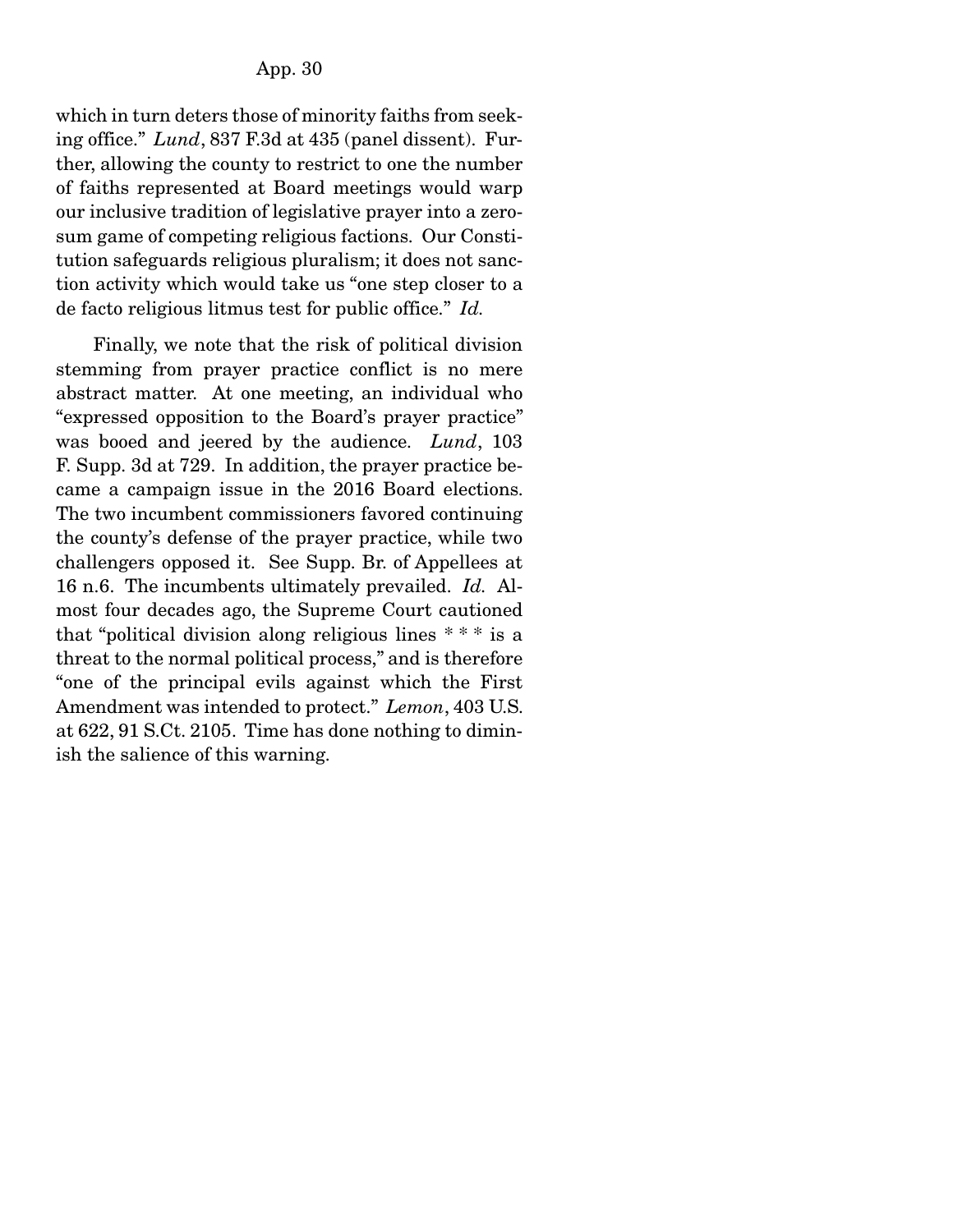B.

 Having structured the prayer opportunity so that Board members alone could give voice to their religious convictions, the commissioners unceasingly and exclusively invoked Christianity. Even more problematic, the prayer practice at times "promote[d]" Christianity, the commissioners' "preferred system of belief." *Town of Greece*, 134 S.Ct. at 1822.

 Rowan County makes the entirely fair point that courts must not become censors of public prayer. The Supreme Court echoed this concern, warning courts away from becoming "supervisors and censors of religious speech." *Id.* A single prayer will thus not "despoil a practice that on the whole reflects and embraces our tradition" of legislative prayer. *Id.* at 1824. At the same time, however, courts must decide the case before them, which cannot be done without "review[ing] the pattern of prayers over time." *Id.* at 1826-27 (plurality opinion). Where even the most cursory look reveals a constitutionally problematic prayer practice, courts have no choice but to examine the entire record, which of course includes the invocations. A proper sensitivity toward the dangers of judicial overreach in this area cannot divest us of a duty which if not performed would grant free rein to governmental sectarian abuse.

 The lead dissent decries this inquiry as "judicial review run amok."3 Infra Lead Dissent at 318. But while judicial review of prayer practices might indeed

<sup>&</sup>lt;sup>3</sup> The lead dissent refers to Judge Agee's dissent.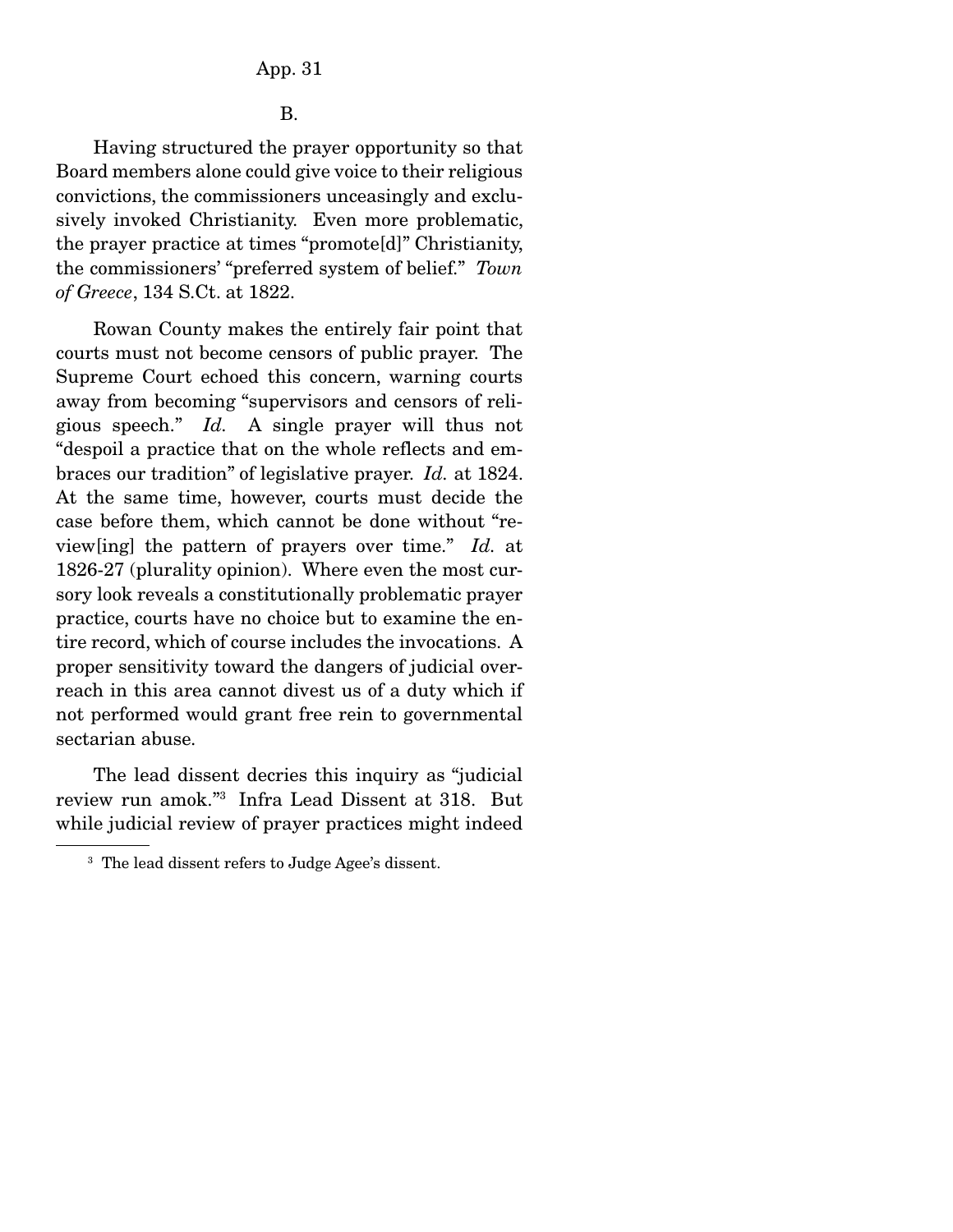pose a danger in some instances, there is no danger here. Every single individual in Rowan County remains free to pray as he or she sees fit and in the individual or collective setting that he or she finds most meaningful. What government is not free to do, however, is link itself persistently and relentlessly to a single faith. See *Larson*, 456 U.S. at 244, 102 S.Ct. 1673 ("The clearest command of the Establishment Clause is that one religious denomination cannot be officially preferred over another."). This evident an identification of the state with one and only one faith is not, we repeat, some marginal or peripheral constitutional violation that we can just shrug off and wish away. For to do so here would wish away the Establishment Clause itself. The overwhelming majority of the Board's invocations referenced tenets of Christianity. Over a period of more than five years, only 4 of 143 prayers were non-sectarian. *Lund*, 103 F. Supp. 3d at 714. The remaining 139 prayers, or 97%, "use[d] ideas or images identified with [Christianity]," *Lee*, 505 U.S. at 588, 112 S.Ct. 2649, such as "Jesus," "Christ," or the "Savior," *Lund*, 103 F. Supp. 3d at 714. No other religion was ever represented in the invocations. *Id.* Sectarian references were especially common at the conclusion of the prayer. To list but a few representative examples: "I ask this in the name of the King of Kings, the Lord of Lords, Jesus Christ," S.A. 33 (prayer of March 5, 2012); "[I] ask these things in the name of Jesus and for the sake of His Kingdom," S.A. 15 (prayer of June 2, 2008); "For the sake of your Son, our Savior, the Lord Jesus Christ," S.A. 31 (prayer of October 3, 2011); and "In Jesus' name we pray," S.A. 22 (prayer of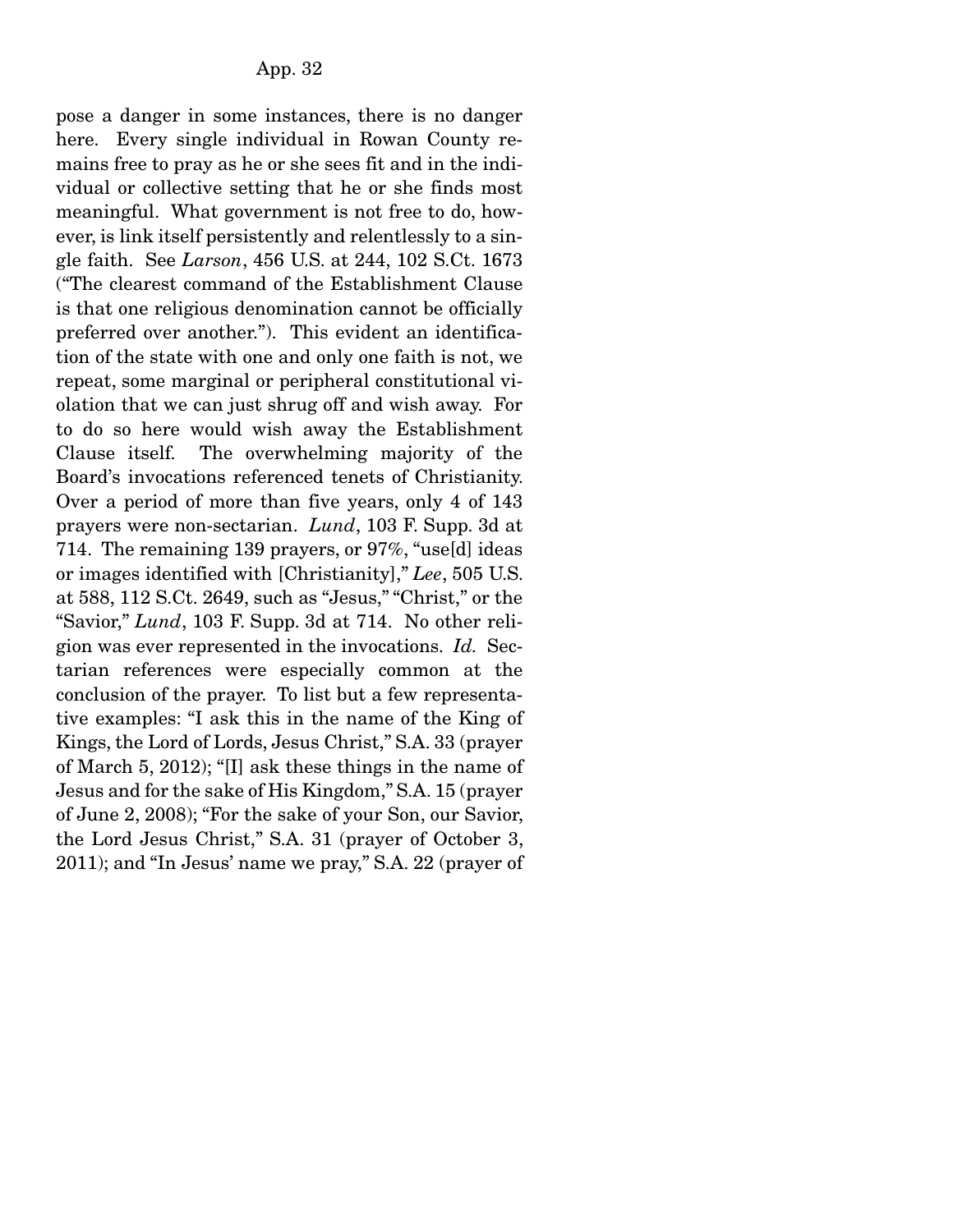November 16, 2009). Several invocations delved into the finer points of Christian theology. One prayer during the holiday season began, "[W]e'd like to thank you for the Virgin Birth, we'd like to thank you for the Cross at Calvary, and we'd like to thank you for the resurrection." S.A. 12 (prayer of December 3, 2007). Another remarked, "Father God, \* \* \* [w]e thank you so much for sending your Son Jesus Christ to this world, and we always remember that this time of year, Lord, and we should remember it always." S.A. 27 (prayer of December 6, 2010).

*Town of Greece* instructs courts to consider a prayer practice from the perspective of the "reasonable observer," who is presumed to be "acquainted with [the] tradition" of legislative prayer. 134 S.Ct. at 1825 (plurality opinion). Although "adult citizens, firm in their own beliefs, can tolerate and perhaps appreciate a ceremonial prayer delivered by a person of a different faith," *id.* at 1823 (majority opinion), the "reasonable observer"—or even the exceptionally well-informed citizen steeped in the Court's legislative prayer jurisprudence—would be surprised to find exclusively sectarian invocations being delivered exclusively by the commissioners because, as noted, the Court has consistently spoken in terms of guest ministers and outside volunteers.

 In addition, as noted, no religion other than Christianity was ever represented at Board meetings. "When the state's representatives so emphatically evoke a single religion in nearly every prayer over a period of many years, that faith comes to be perceived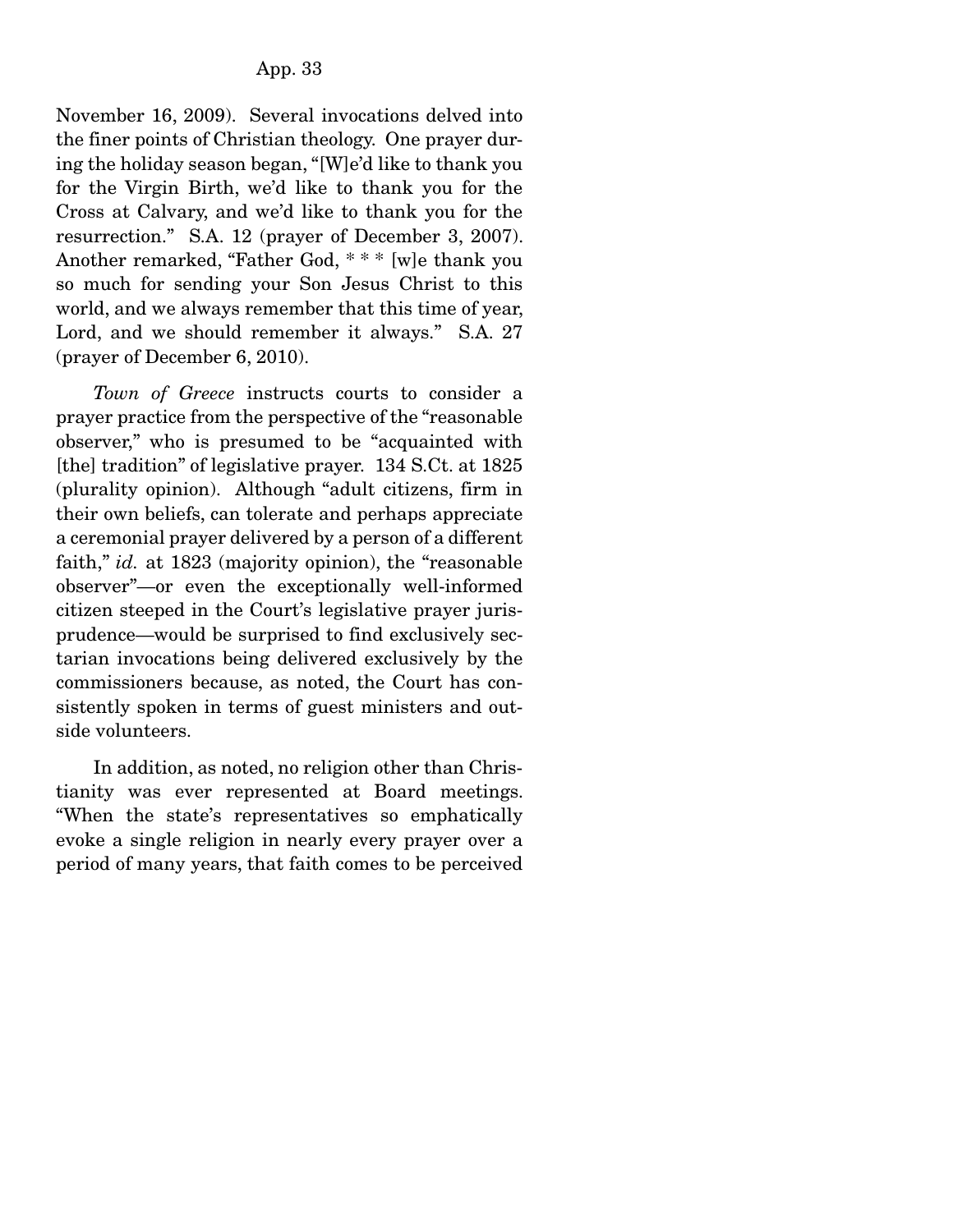as the one true faith, not merely of individual prayergivers, but of government itself." *Lund*, 837 F.3d at 434 (panel dissent). Faced with this unchanging tableau, attendees must have come to the inescapable conclusion that the Board "favors one faith and one faith only." *Id.* at 435. This was the inference drawn by the plaintiffs, who described their sense of separation from their own government and the political process itself. See S.A. 1-10 (affidavits of the plaintiffs).

 It is not necessary, of course, for governments to go out of their way "to achieve religious balancing" in prayer content or to represent some minimum number of faiths. *Town of Greece*, 134 S.Ct. at 1824. But in considering whether government has aligned itself with a particular religion, a tapestry of many faiths lessens that risk whereas invoking only one exacerbates it. Here, the Board's practice created the perception that Rowan County had taken sides on questions of faith.

 Not only did the Board's invocations convey its singular approval of Christianity, the prayer opportunity on occasion served to advance that faith. The tradition of legislative prayer elaborated in *Town of Greece* was composed of prayers that "reflect upon shared ideals and common ends" and that "strive for the idea that people of many faiths may be united in a community of tolerance and devotion," using sectarian "religious themes [as] particular means to [these] universal ends." *Id.* at 1823. In contrast, the Establishment Clause does not condone a prayer practice that "over time is \* \* \* 'exploited to proselytize or advance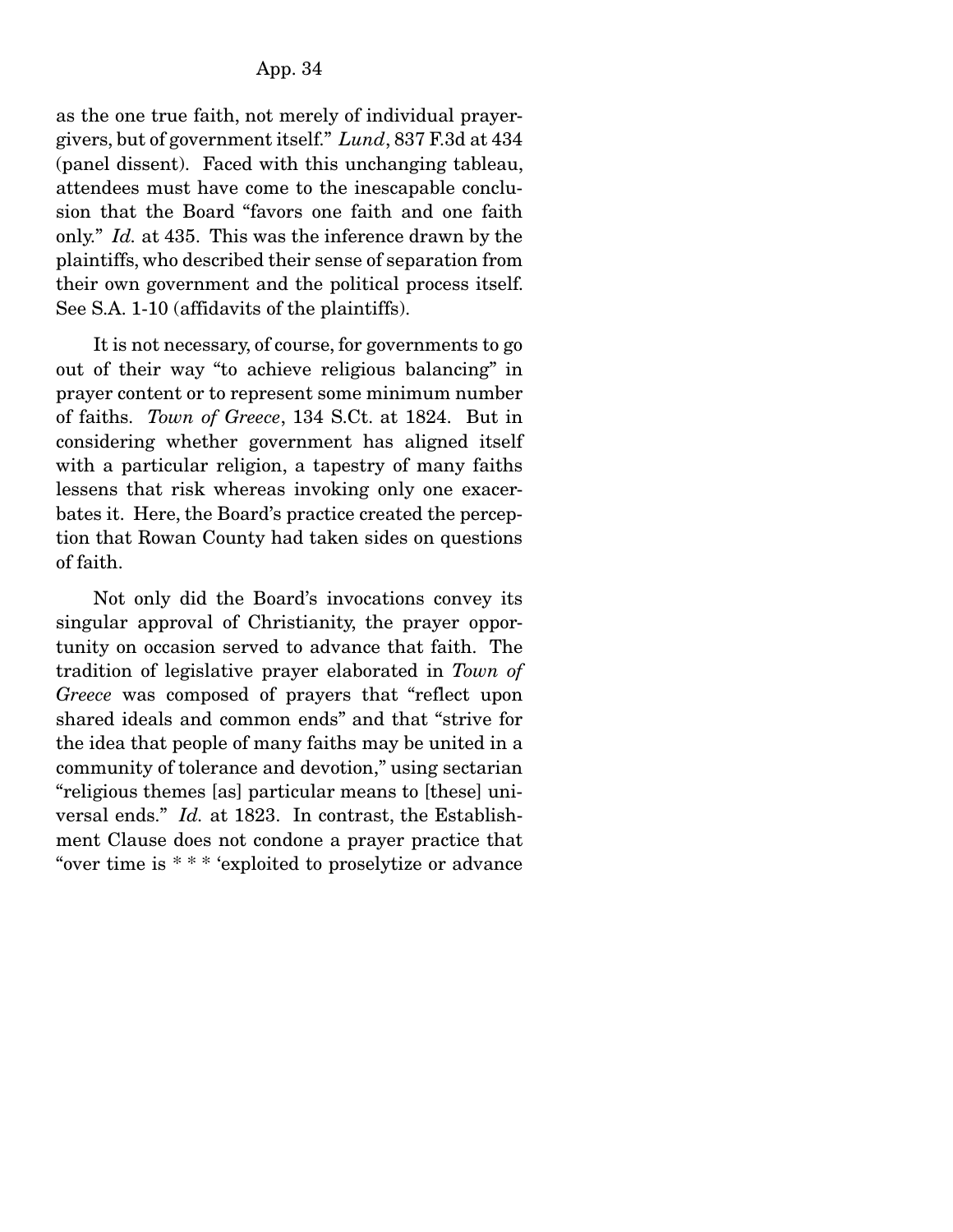# App. 35

any one, or to disparage any other, faith or belief.'" *Id.* (quoting *Marsh*, 463 U.S. at 794-95, 103 S.Ct. 3330).

 On multiple occasions, the invocations crossed the line from "reflect[ing] upon shared ideals and common ends," *id.* at 1823, to "promot [ing] a preferred system of belief," *id.* at 1822. To begin, several prayers purported to confess spiritual shortcomings on the community's behalf. Consider the following examples:

- "Although you sent Jesus to be Savior of the world, we confess that we treat Him as our own personal God. Although you are one, and the body of Christ is one, we fail to display that unity in our worship, our mission, and our fellowship." S.A. 31 (prayer of October 3, 2011).
- "Lord, we confess that we have not loved you with all our heart, and mind and strength, and that we have not loved one another as Christ loves us. We have also neglected to follow the guidance of your Holy Spirit, and have allowed sin to enter into our lives." S.A. 30 (prayer of August 1, 2011).
- "God of healing mercies, we come to you this day confessing that we are an imperfect people\* \* \* \* We acknowledge that we've been given the pathway to peace, in the witness of Jesus Christ\* \* \* \* [But] oftentimes we have failed to witness on Earth." S.A. 26 (prayer of August 16, 2010).

By portraying the failure to love Jesus or follow his teachings as spiritual defects, the prayers implicitly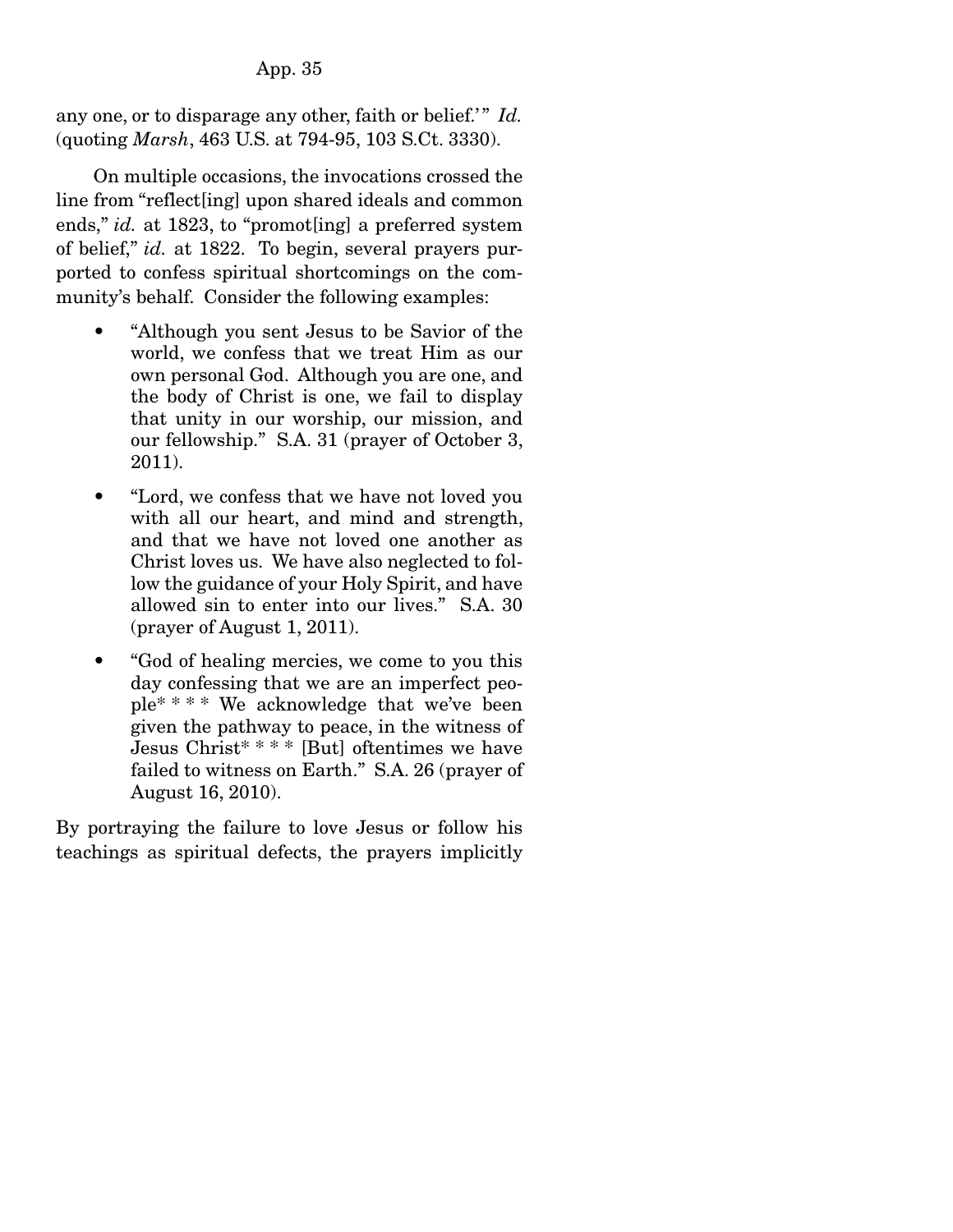### App. 36

"signal[ed] disfavor toward" non-Christians. *Town of Greece*, 134 S.Ct. at 1826 (plurality opinion).

 Multiple prayers characterized Christianity as "the one and only way to salvation," S.A. 15 (prayer of August 18, 2008), thus implying that adherents of other faiths were in some ways condemned. For example, one commissioner unequivocally stated that "we do believe that there is only one way to salvation, and that is Jesus Christ." S.A. 12 (prayer of December 3, 2007); see also S.A. 13 (prayer of February 18, 2008) ("I ask all these things in the name of Jesus, the one and only way to salvation.").

 The record is replete with other invocations proclaiming that Christianity is exceptional and suggesting that other faiths are inferior. This message risks "denigrat[ing] nonbelievers [and] religious minorities." *Town of Greece*, 134 S.Ct. at 1823. Consider the following inexhaustive survey:

- "We have been blessed to be the recipients of your immeasurable grace. We can't be defeated, we can't be destroyed, and we can't be denied because we are going to live forever with you through the salvation of Jesus Christ\* \* \* \* And as we pick up the Cross, we will proclaim His name above all names, as the only way to eternal life." S.A. 33 (prayer of March 5, 2012).
- "We can't be defeated, we can't be destroyed, and we won't be denied, because of our salvation through the Lord Jesus Christ." S.A. 19 (prayer of May 18, 2009).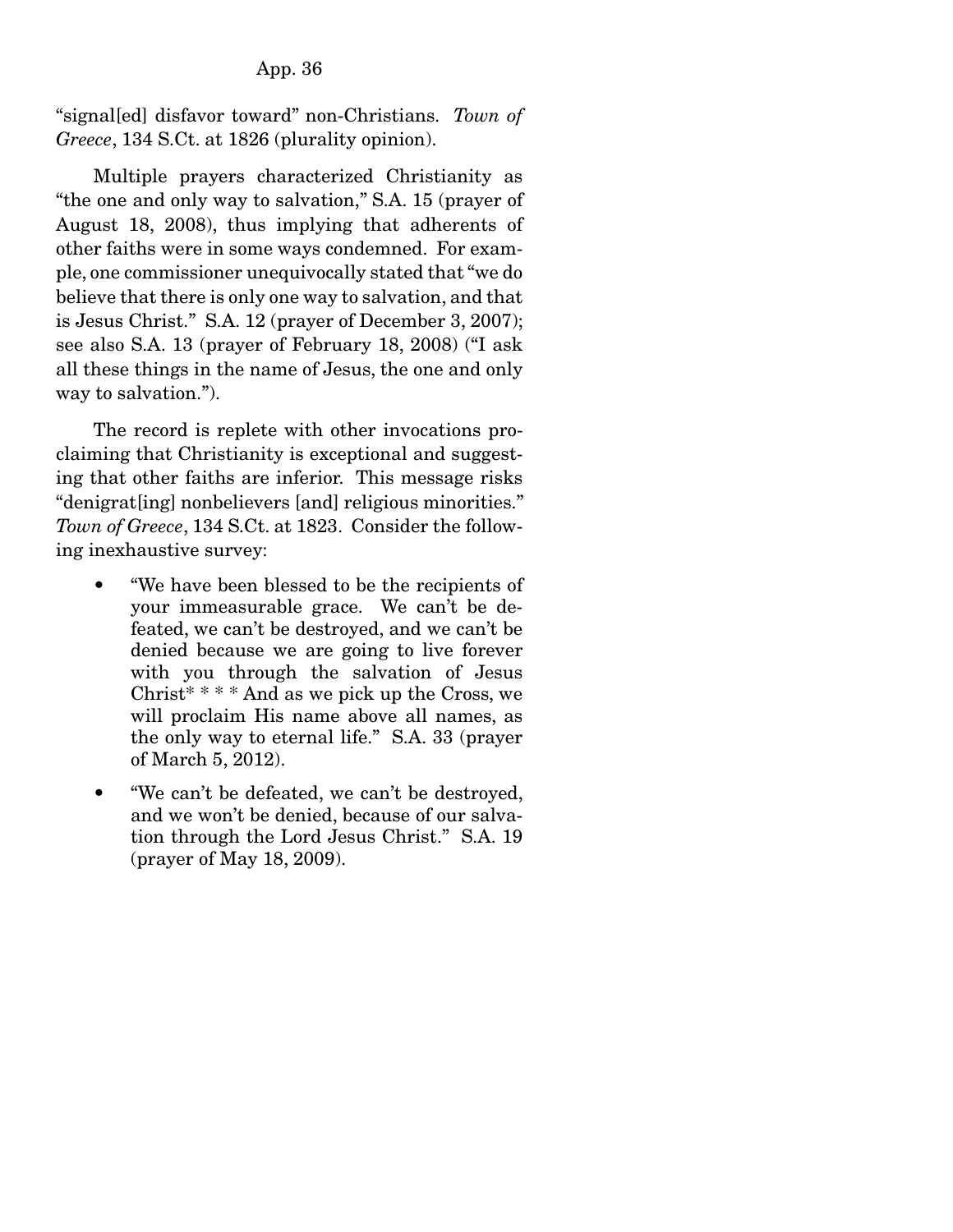• "You saved us and you call us with the holy calling. We are the recipients of your immeasurable grace and glory. We are the richest people in the world\* \* \* \* [W]e're going to live forever with Him." S.A. 15 (prayer of June 2, 2008).

Finally, several prayers urged attendees to embrace Christianity, thereby "preach[ing] conversion." *Town of Greece*, 134 S.Ct. at 1823. One invocation advocated that the community take up the Christian faith:

Father, I pray that all may be one as you, Father, are in Jesus, and He in you. I pray that they may be one in you, that the world may believe that you sent Jesus to save us from our sins. May we hunger and thirst for righteousness, be made perfect in holiness, and be preserved, whole and entire, spirit, soul, and body, irreproachable at the coming of our Lord Jesus Christ.

 S.A. 21 (prayer of October 5, 2009). "Holy Spirit," went another prayer, "open our hearts to Christ's teachings, and enable us to spread His message amongst the people we know and love through the applying of the sacred words in our everyday lives." S.A. 28 (prayer of March 7, 2011).

 Religious faith has both doctrinal and ecumenical features. The doctrinal aspects of religion, most often expressed in religious services, signify the ideas and rituals that make religions distinctive. Doctrine can lend strength, cohesion, comfort, and spiritual depth to religious communities. The ecumenical aspects of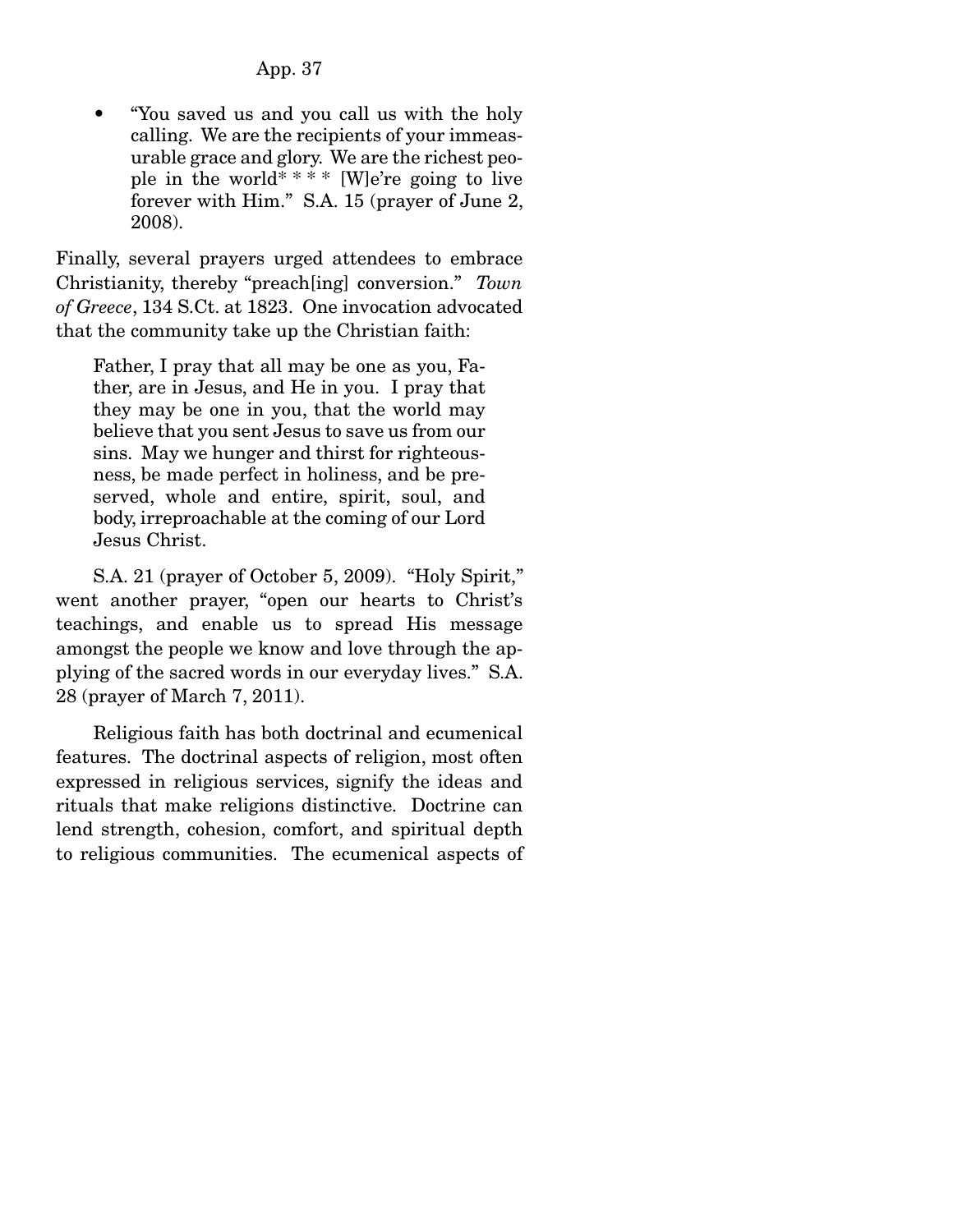faith, by contrast, draw on the beliefs shared by many different creeds and "widely held among the people of this country." *Marsh*, 463 U.S. at 792, 103 S.Ct. 3330. Central among these beliefs is faith in a higher providence that lends meaning and purpose to our life on earth and encourages us to embrace our common humanity and to strive for the best versions of ourselves. At its best, legislative prayer gives voice to the ecumenical dimensions of religious faith. Invocations that, like the above examples, hone too sharply in on doctrinal distinctions, risk "the divisiveness the Establishment Clause seeks rightly to avoid." *Simpson*, 404 F.3d at 284. Prayer that would be welcome and moving to the faithful in so many a setting ought to in some way become welcoming to others where the powers of government are implicated and persons of diverse faiths are involved.

 Two serious harms arise "[w]hen the power [and] prestige \* \* \* of government is placed behind a particular religious belief." *Engel*, 370 U.S. at 431, 82 S.Ct. 1261. One is suffered by the individual. "A state-created orthodoxy puts at grave risk that freedom of belief and conscience which are the sole assurance that religious faith is real, not imposed." *Lee*, 505 U.S. at 592, 112 S.Ct. 2649; see *Engel*, 370 U.S. at 429, 82 S.Ct. 1261 ("[O]ne of the greatest dangers to the freedom of the individual to worship in his own way lay[s] in the Government's placing its official stamp of approval upon one particular kind of prayer<sup>\*</sup>  $*$   $*$   $*$ "). The second injury is to the government itself. A well-founded perception that a government favors citizens subscribing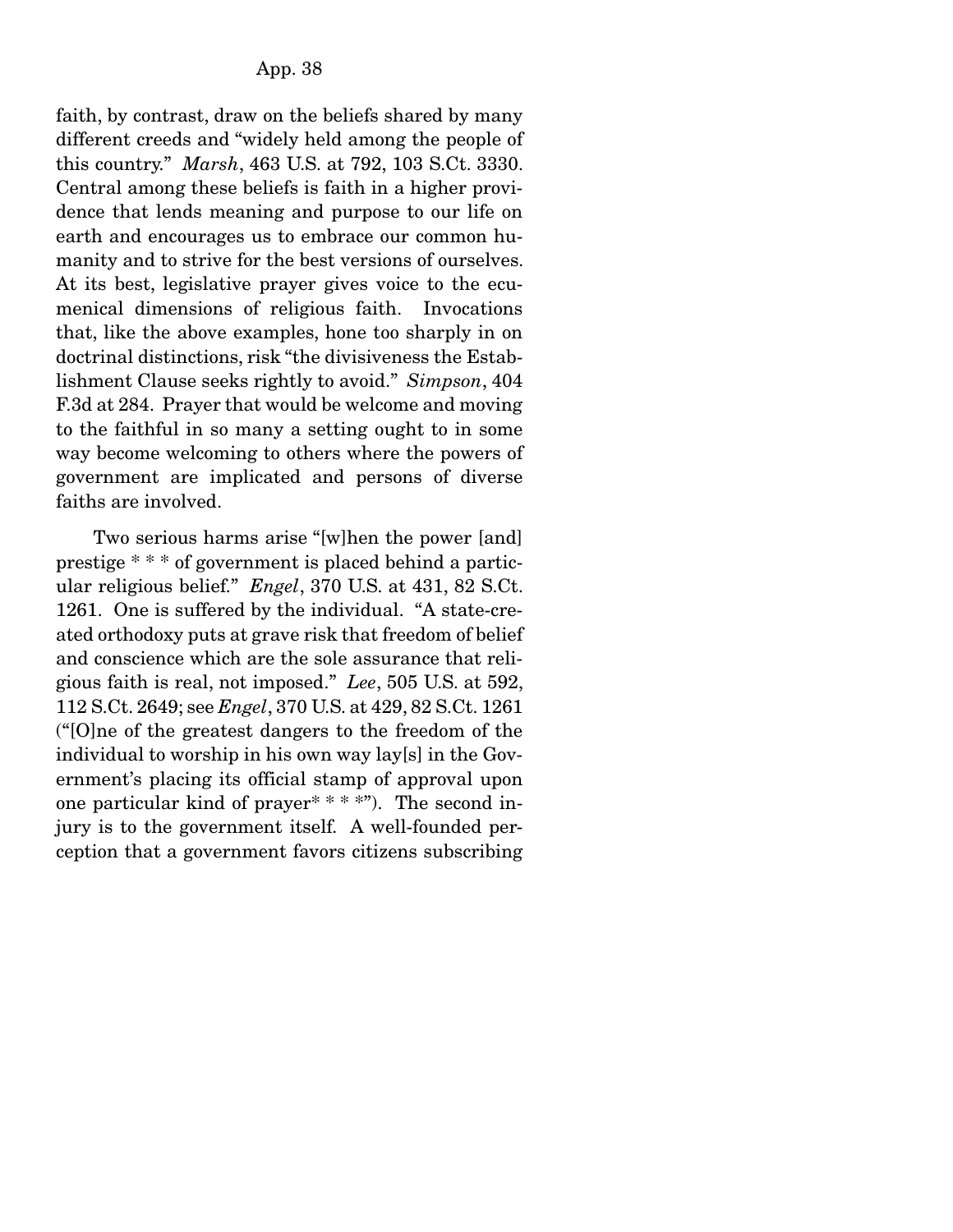to a particular faith would undermine the democratic legitimacy of its actions. See *Engel*, 370 U.S. at 431, 82 S.Ct. 1261 ("[W]henever government had allied itself with one particular form of religion, the inevitable result had been that it had incurred the hatred, disrespect and even contempt of those who held contrary beliefs.").

 By proclaiming the spiritual and moral supremacy of Christianity, characterizing the political community as a Christian one, and urging adherents of other religions to embrace Christianity as the sole path to salvation, the Board in its prayer practice stepped over the line. Concerns of this nature underlay Justice Jackson's enduring distillation of First Amendment values: "If there is any fixed star in our constitutional constellation, it is that no official, high or petty, can prescribe what shall be orthodox in politics, nationalism, religion, or other matters of opinion\* \* \* \*" *W. Va. State Bd. of Educ.* v. *Barnette*, 319 U.S. 624, 642, 63 S.Ct. 1178, 87 L.Ed. 1628 (1943). This is no less true when orthodoxy reflects, as it did here, the most sincere manifestations of the most deeply held convictions.

## C.

 Before delivering their invocations, the commissioners told attendees to rise and often invited them to pray. See, e.g., S.A. 12 (prayer of November 19, 2007) ("Let's pray together."); S.A. 26 (prayer of October 4, 2010) ("Please pray with me."); S.A. 37 (prayer of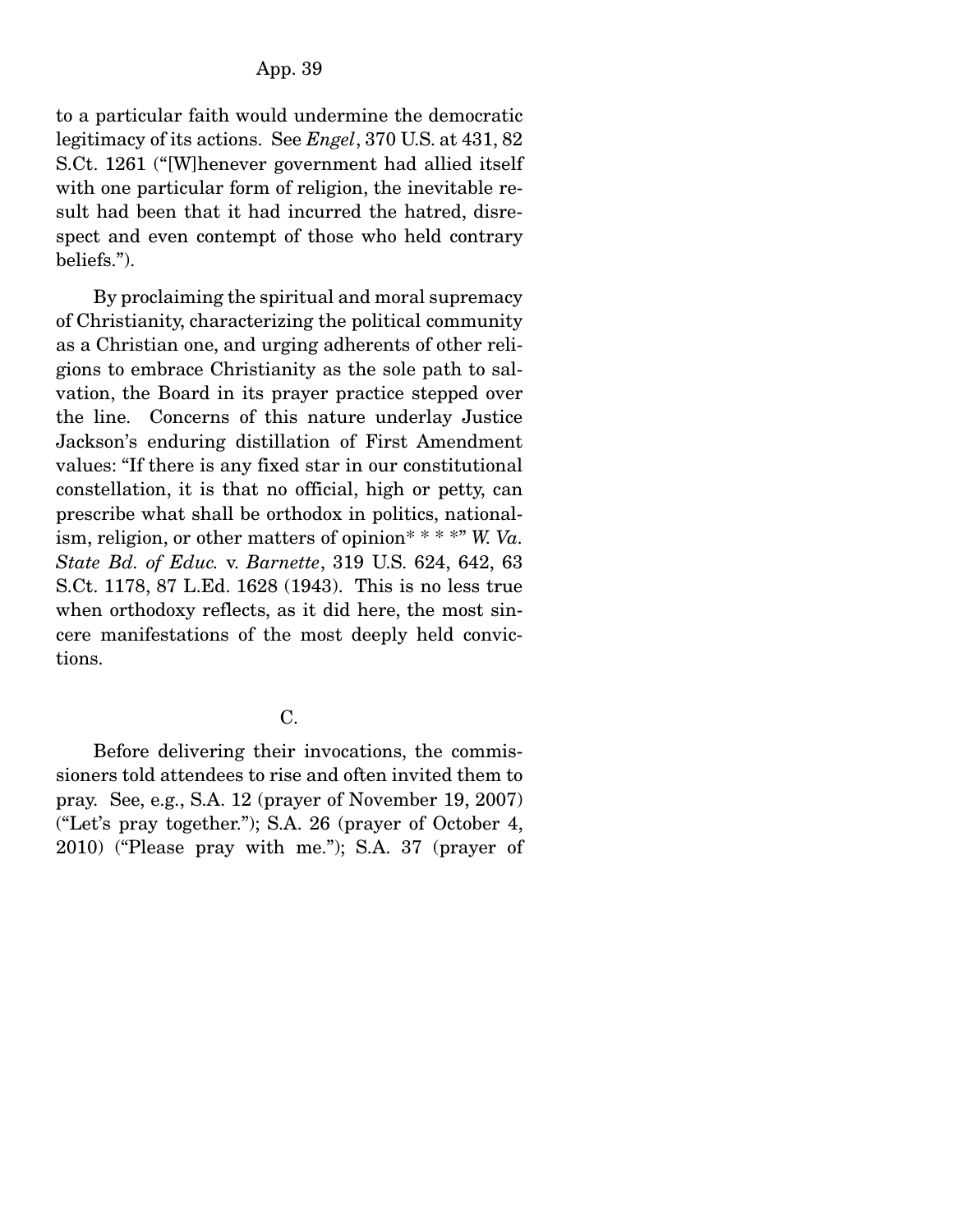February 19, 2013) ("Let us pray."). Through these requests and the proselytizing invocations just discussed, the Board members "press[ed] religious observances upon their citizens." *Van Orden*, 545 U.S. at 683, 125 S.Ct. 2854.

 Justice Kennedy's plurality opinion in *Town of Greece* advises courts to assess whether the "principal audience" for the invocations is the lawmakers or the public. 134 S.Ct. at 1825. An internally-focused prayer practice "accommodate[s] the spiritual needs of lawmakers," *id.* at 1826, while an externally-oriented one attempts "to promote religious observance among the public," *id.* at 1825.

 The invitations here fall "within the realm of soliciting, asking, requesting, or directing \* \* \* of concern to the *Town of Greece* plurality." *Lund*, 103 F. Supp. 3d at 728. The lead dissent insists that the Rowan County "legislators themselves [were] the intended 'congregation' for legislative prayer." Infra Lead Dissent at 312. But the record makes clear that the commissioners were seeking audience involvement, not merely addressing fellow legislators. Indeed, it is difficult to imagine more probative evidence of a government's concern for the community's religiosity than a legislator's request that citizens join him in prayers that, for instance, ask "the world [to] believe that [God] sent Jesus to save us from our sins." S.A. 21 (prayer of October 5, 2009). Because the invocations here placed Christianity on a higher plane than other faiths and urged attendees to embrace that religion, the requests to participate in those prayers are clear indicators of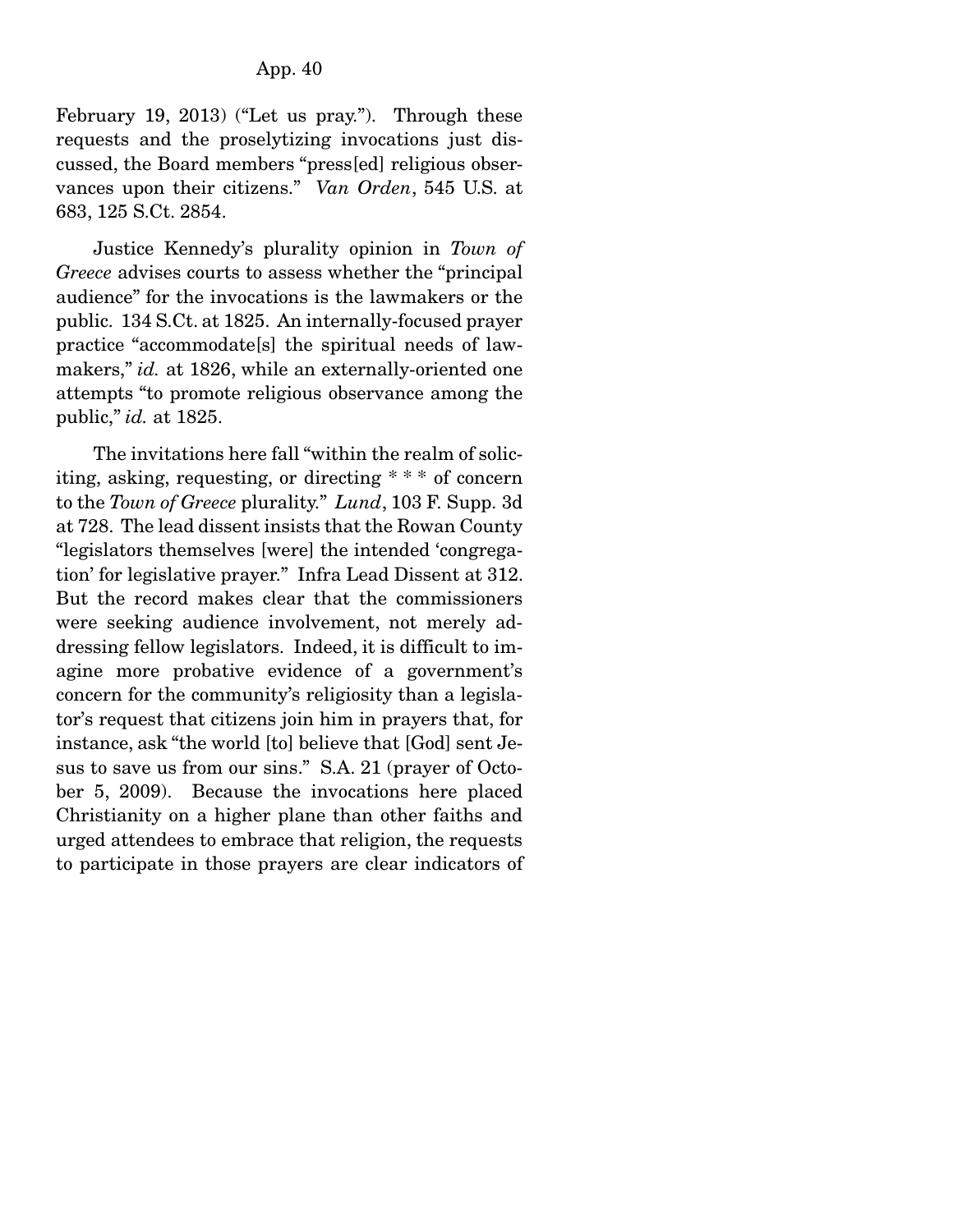an effort "to promote religious observance among the public." *Town of Greece*, 134 S.Ct. at 1825 (plurality opinion).

*Town of Greece* involved similar requests, but the prayers in that case did not approach the degree of proselytization here and—even more important—the invitations "came not from town leaders but from the guest ministers, who presumably are accustomed to directing their congregations in this way." *Id.* at 1826. Justice Kennedy underscored that "[a]lthough board members themselves stood [or] bowed their heads." they "at no point solicited similar gestures by the public." *Id.*

 From the perspective of the reasonable observer, this distinction matters. Such an observer is aware that phrases like "Let us pray" may be "for many clergy \* \* \* almost reflexive." *Id.* at 1832 (Alito, J., concurring). But when these words are uttered by elected representatives acting in their official capacity, they become a request on behalf of the state. The invitations suggest that the lawmaker conceives of the political community as comprised of people who pray as he or she does.

 The *Town of Greece* plurality expressly cautioned that "[t]he analysis would be different if *town board members* directed the public to participate in the prayers." *Id.* at 1826 (emphasis added). Yet Rowan County would have us approve such requests regardless of their source. See Supp. Br. of Appellant at 7 ("The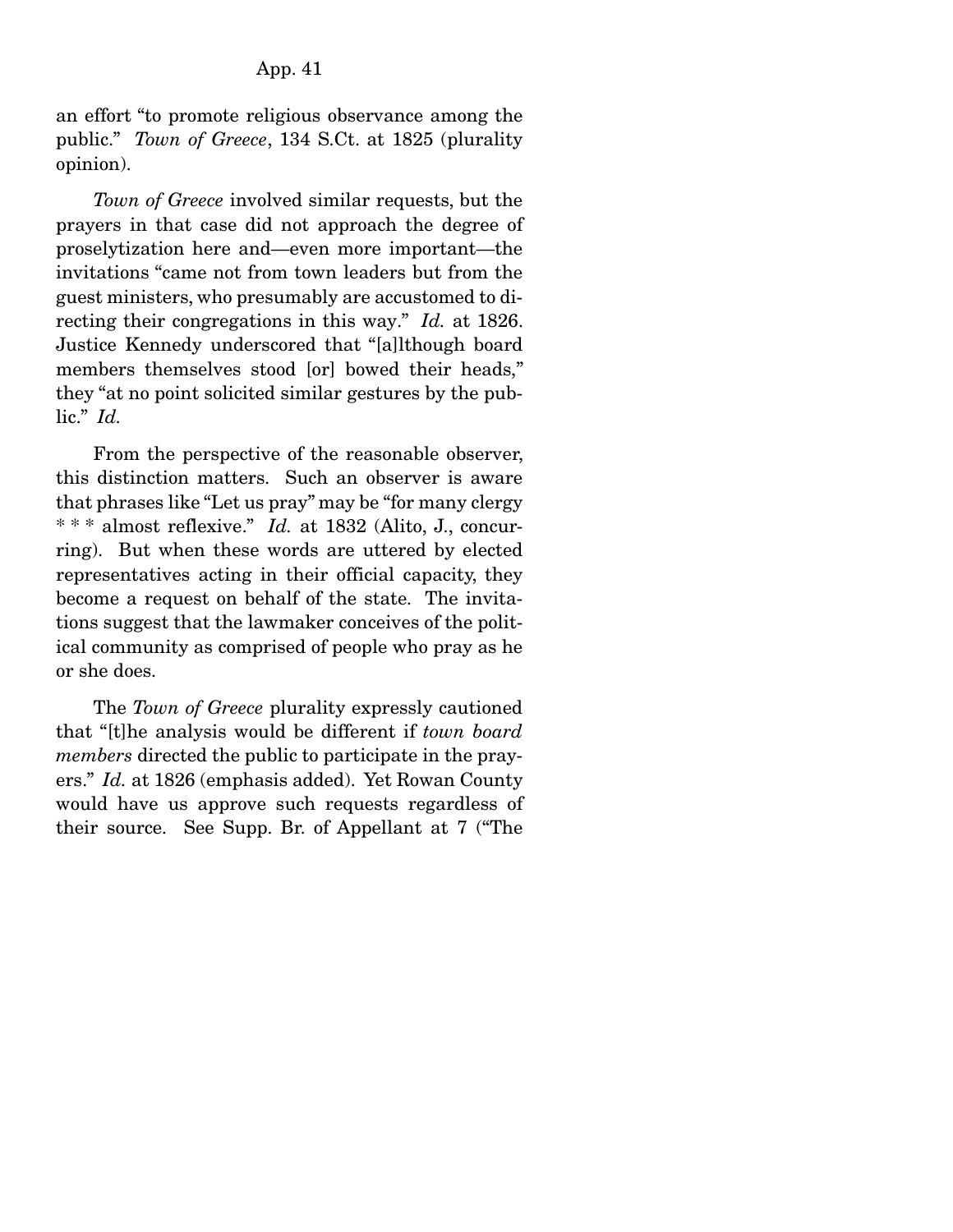Supreme Court saw no conflict between these introductions and the Establishment Clause."). Accepting this argument would require us to blind ourselves to the very fact that the *Town of Greece* plurality regarded as relevant and perhaps even dispositive. In the end, the record speaks for itself: elected officials exhorted their constituents to participate in sectarian and sometimes even proselytizing—religious exercises.

D.

 Justice Kennedy's plurality opinion in *Town of Greece* instructs courts to consider "the setting in which the prayer arises." 134 S.Ct. at 1825. The prayers here were delivered at the public meetings of a local government body, a fact that makes the other aspects of the county's prayer practice even more questionable.

 Relative to sessions of Congress and state legislatures, the intimate setting of a municipal board meeting presents a heightened potential for coercion. Local governments possess the power to directly influence both individual and community interests. As a result, citizens attend meetings to petition for valuable rights and benefits, to advocate on behalf of cherished causes, and to keep tabs on their elected representatives—in short, to participate in democracy. The decision to attend local government meetings may not be wholly voluntary in the same way as the choice to participate in other civic or community functions. Going to one's seat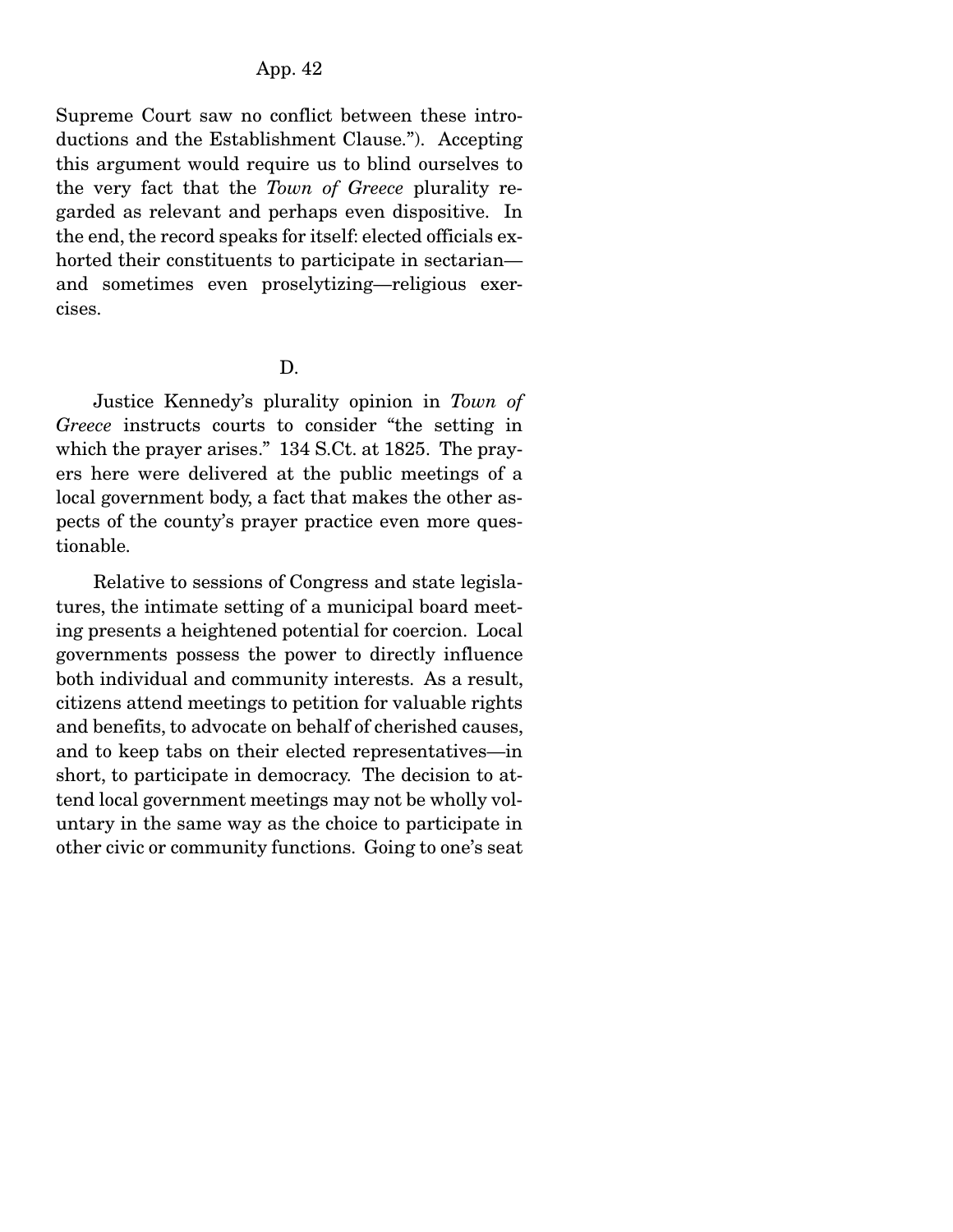of government and going to one's place of worship are "very different forms of attendance." *Lund*, 837 F.3d at 437 (panel dissent).

 In addition, the commissioners considered citizen petitions shortly after the invocation. Like other local governments, the Board exercises both legislative authority over questions of general public importance as well as a quasi-adjudicatory power over such granular issues as zoning petitions, permit applications, and contract awards. In *Town of Greece*, the board apparently bifurcated its meetings into legislative and adjudicative portions. See 134 S.Ct. at 1829 (Alito, J., concurring). As Justice Alito explained in his concurrence, the prayer "preceded only the portion of the town board meeting that [was] essentially legislative." *Id.* Accordingly, the case did not "involve the constitutionality of a prayer prior to what may be characterized as an adjudicatory proceeding." *Id.*

 In the parlance of Justice Alito's concurrence, Rowan County's Board intermingled its legislative and adjudicative business. On numerous occasions, adjudicatory proceedings were the first items up for consideration after the standard opening protocols. See, e.g., J.A. 27 (agenda of November 5, 2007) ("Quasi-Judicial Public Hearing for PCUR 02-07 for Request by Nelson Lingle"); J.A. 105 (agenda of August 17, 2009) ("Quasi-Judicial Hearing for CUP 01-09 for Albert Ray Kepley"); J.A. 163 (agenda of February 21, 2011) ("Quasi-Judicial Hearing for SUP 01-11").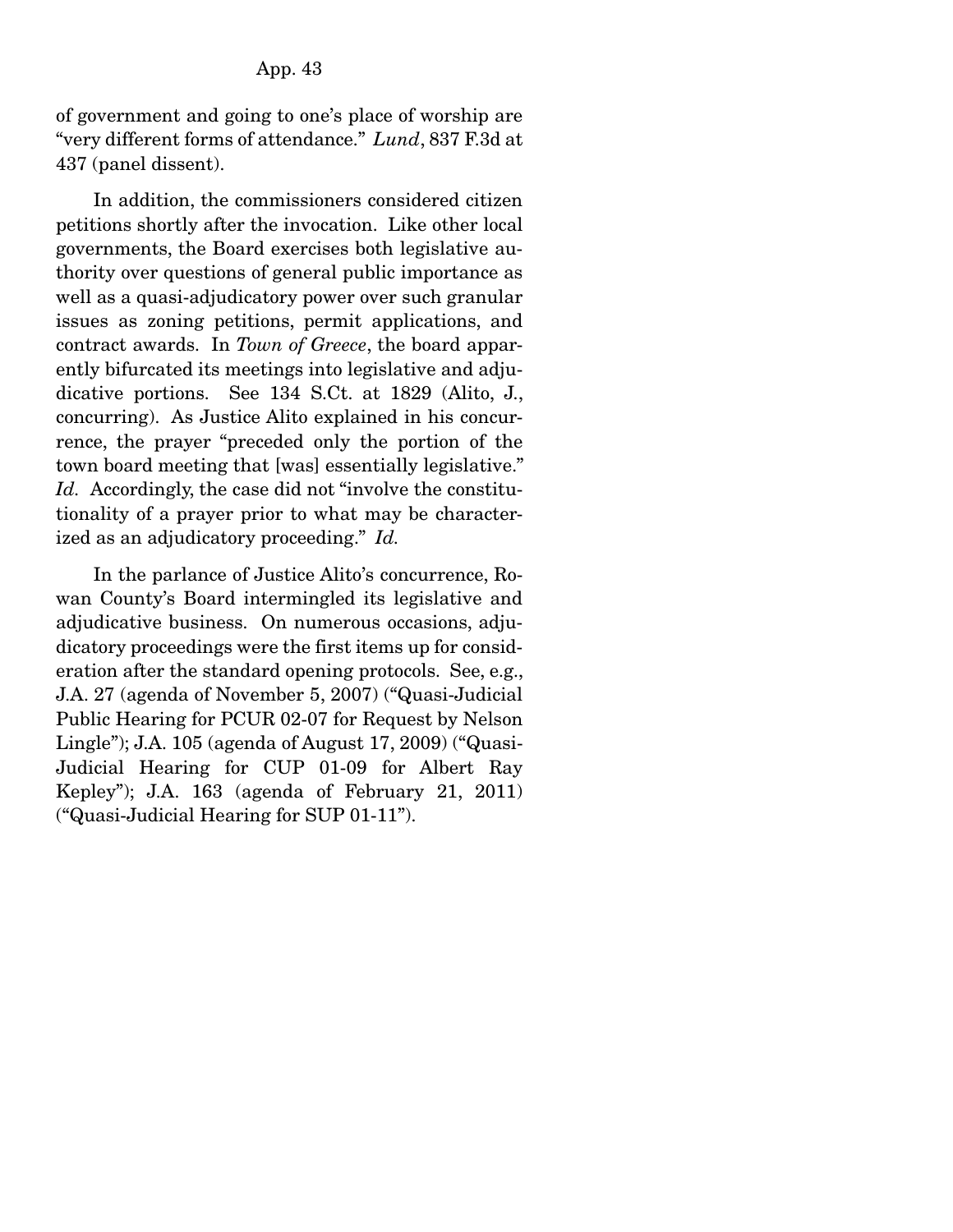The "close proximity" between a board's sectarian exercises and its consideration of specific individual petitions "presents, to say the least, the opportunity for abuse." *Lund*, 837 F.3d at 436 (panel dissent). The plurality in *Town of Greece* recognized as much in advising courts to consider whether "town board members directed the public to participate in the prayers." 134 S.Ct. at 1826. This is not to suggest that the commissioners made decisions based on whether an attendee participated in the prayers. But the fact remains that the Board considered individual petitions on the heels of the commissioners' prayers.

 Finally, the intimacy of a town board meeting may push attendees to participate in the prayer practice in order to avoid the community's disapproval. This is especially true where, as here, the government has aligned itself with the faith that dominates the electorate. Rowan County's commissioners always stood up and bowed their heads, as did most of the audience. Due to the Board's requests, the plaintiffs also felt compelled to stand so that they would not stand out. And as we noted, one person who spoke out against the Board's prayer practice was booed and jeered by her fellow citizens.

 To be sure, citizens could time their arrival at the meeting to come after the prayer, leave the room before the prayer, or simply stay seated. But these options, such as they were, served only to marginalize. It is simply wrong to attribute discomfort with the situation here to hyper-sensitivity. Plaintiffs were placed in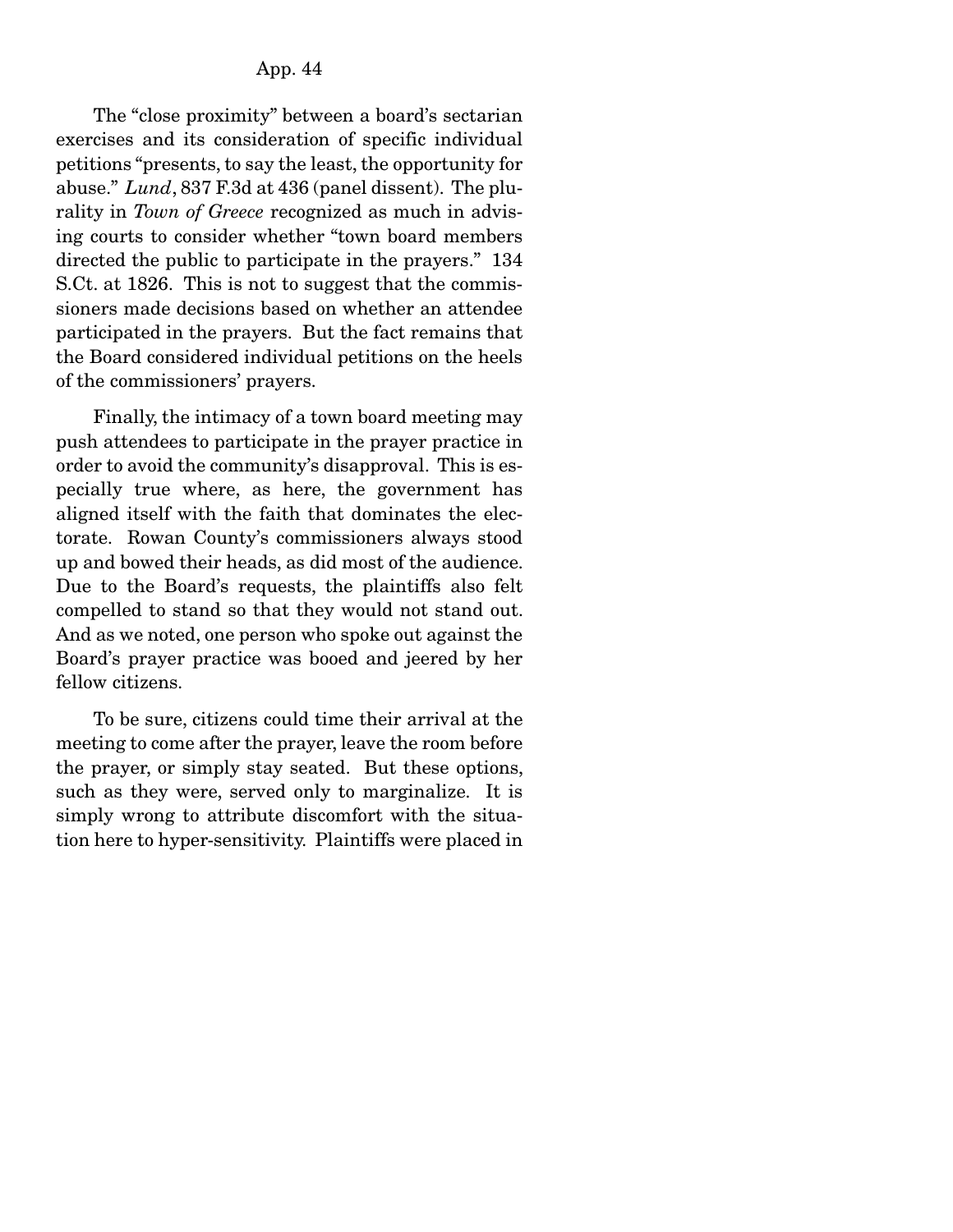a situation that required them to decide "between staying seated and unobservant, or acquiescing to the prayer practice." *Lund*, 103 F. Supp. 3d at 732. What was forced upon plaintiffs at these meetings was "no trivial choice, involving, as it does, the pressures of civic life and the intimate precincts of the spirit." *Lund*, 837 F.3d at 437 (panel dissent).

 There remains the question of what prayer practice in Rowan County would be a permissible one. We decline, however, to select one from among the various options available to defendant. Any future course of action is, and certainly would be in the first instance, for Rowan County to decide. The problematic features of the present practice noted in our decision should provide substantial guidance for whatever future steps the county may wish to take. The ultimate criterion is simply one of conveying a message of respect and welcome for persons of all beliefs and adopting a prayer practice that advances "the core idea behind legislative prayer, 'that people of many faiths may be united in a community of tolerance and devotion.'" *Id.* at 438 (quoting *Town of Greece*, 134 S.Ct. at 1823).

## IV.

 We finally find unavailing the two primary arguments advanced in Rowan County's favor. To begin, the county urges this court to conduct a blinkered review of its prayer practice. The county first reduces the practice to its constituent elements, then finds that each element is not dispositive, and finally concludes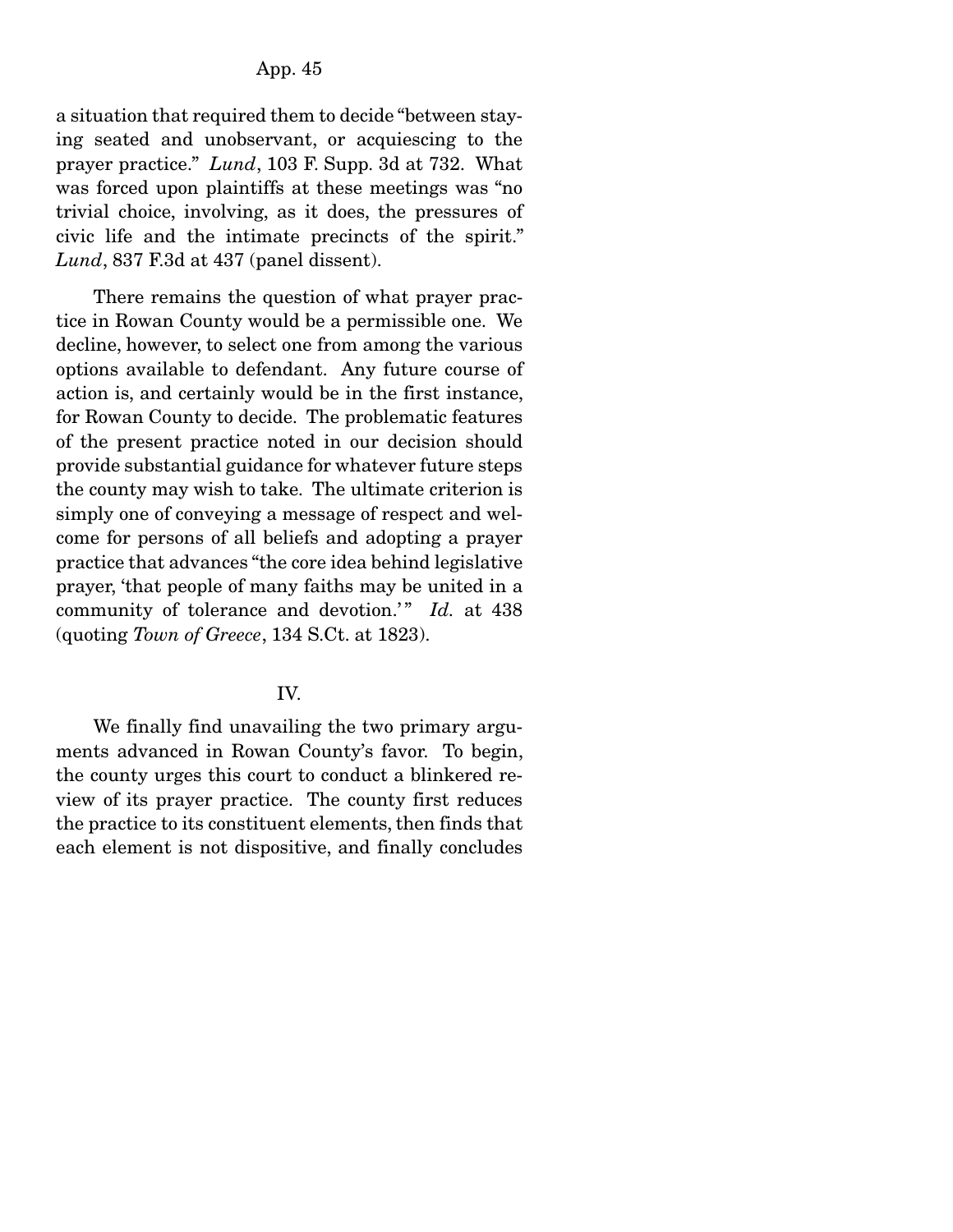that each element is therefore immaterial. See, e.g., Supp. Br. of Appellant at 9 ("[F]our rights do not make a wrong\* \* \* \* [E]ach feature enumerated by plaintiffs is common to prayer practices observed in [other] legislatures $* * * *$ ").

 But when a court looks to the totality of the circumstances to assess the constitutionality of a prayer practice, as the Supreme Court says we must, a fact may be relevant to the court's inquiry while not outcome-determinative. And by dissecting the prayer practice and subjecting each piece to an independent constitutional evaluation, the county's approach overlooks the crucial interaction between the elements. This mode of analysis simply fails to heed the Supreme Court's instruction that we examine "the prayer opportunity as a whole." *Town of Greece*, 134 S.Ct. at 1824.

 The dissents do not even begin to consider the prayer practice here holistically. They address it piece by piece by piece. Unsurprisingly, they find each piece "standing alone [is] undoubtedly constitutional." Infra Lead Dissent at 306. Be that as it may, the citizens of Rowan County are not experiencing the prayer practice piece by piece by piece. It comes at them whole. It would seem elementary that a thing may be innocuous in isolation and impermissible in combination. In fact, the lead dissent's tired "divide and conquer" strategy has been frowned upon by the Supreme Court itself. See, e.g., *United States* v. *Arvizu*, 534 U.S. 266, 274, 122 S.Ct. 744, 151 L.Ed.2d 740 (2002) ("The court's evaluation and rejection of seven of the listed factors in isolation from each other does not take into account the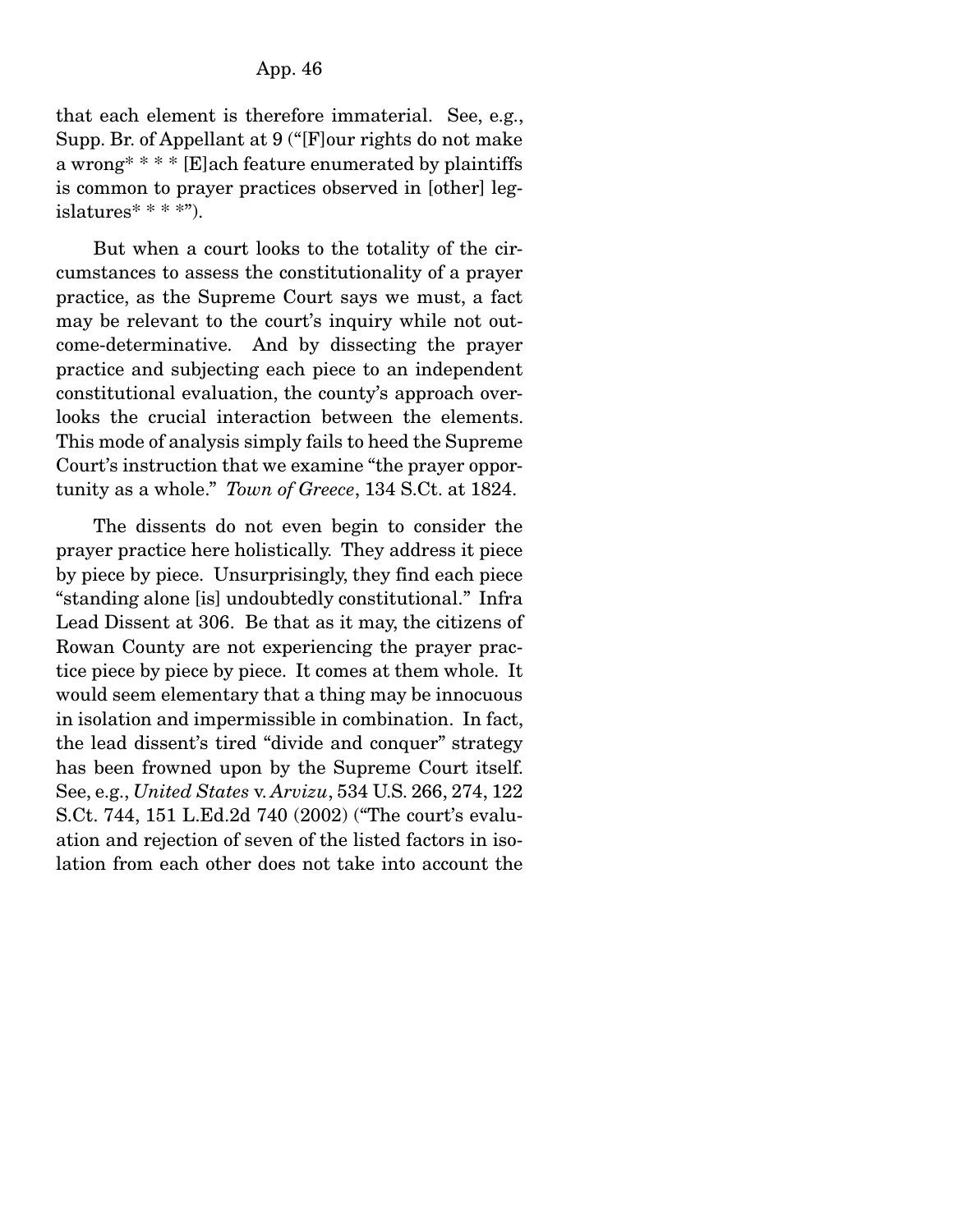'totality of the circumstances,' as our cases have understood that phrase\* \* \* \* [Precedent] precludes this sort of divide-and-conquer analysis.").

 Second, we cannot discern any meaningful distinction between the commissioners and the Board. The lead dissent argues that "[t]here is no evidence that the Board, as a Board, had any role in any of the prayers given by any of the individual commissioners," who are "free agent[s] no different from the ministers in *Town of Greece* or the paid chaplain in *Marsh*." Infra Lead Dissent at 312. On this view, "it is only through [the] act of the deliberative body writing or editing religious speech that government would impermissibly seek 'to promote a preferred system of belief or code of moral behavior' with selected content." *Lund*, 837 F.3d at 421. (quoting *Town of Greece*, 134 S.Ct. at 1822). This reasoning proves too much. Such an approach would create a constitutional safe harbor for all prayers delivered by legislators "no matter how proselytizing, disparaging of other faiths, or coercive" so long as the legislature itself did not collectively compose the prayers. Supp. Br. of Appellees at 13-14 n.5.

 Further, the attempted distinction between the members of the Board and the Board itself rests on a formalism that cannot withstand scrutiny. When one of Rowan County's commissioners leads his constituents in prayer, he is not just another private citizen. He is the representative of the state, and he gives the invocation in his official capacity as a commissioner. His power to offer a prayer derives from this status; were he not a member of the Board, he would be barred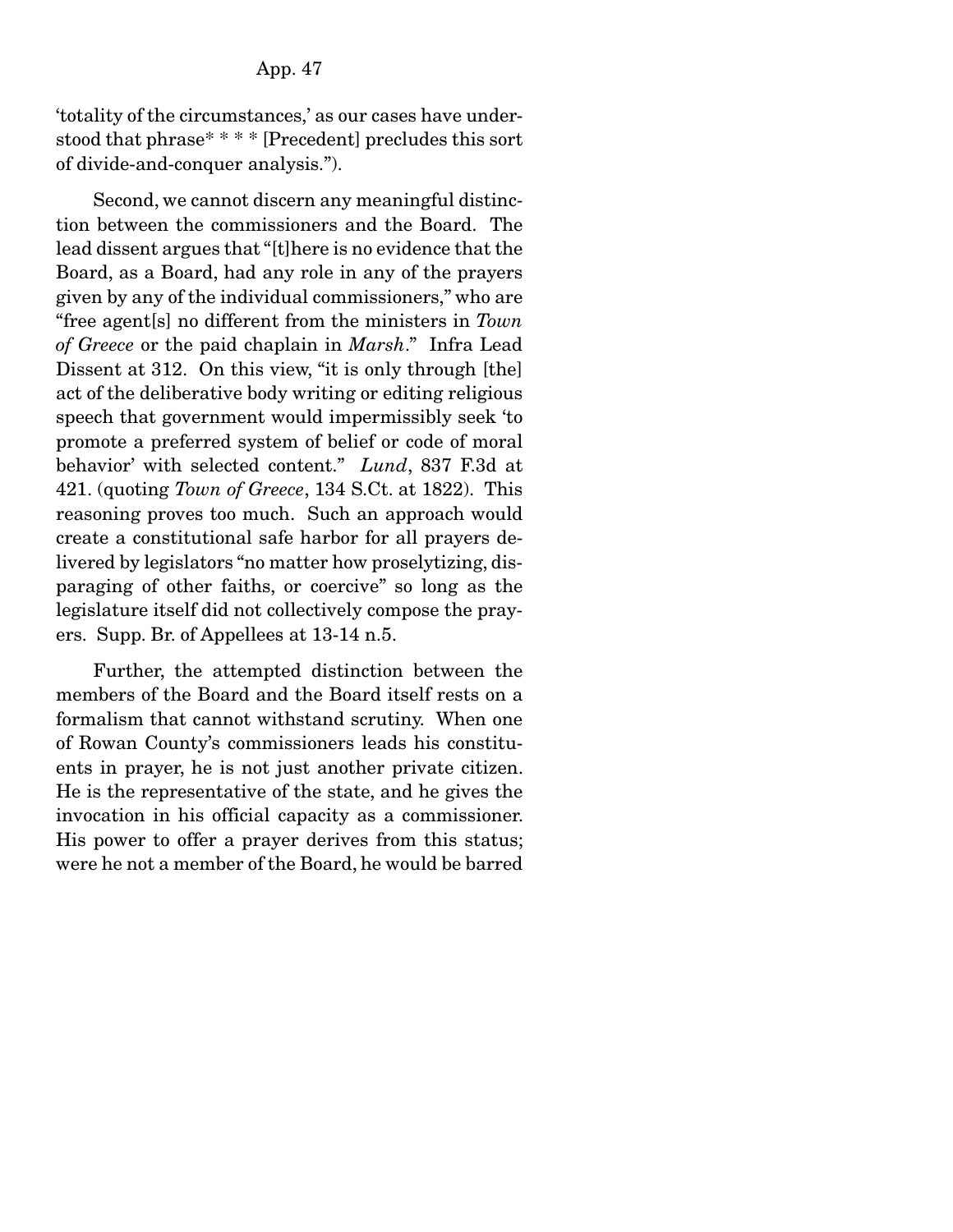from doing so. The commissioners themselves recognized as much. Invoking a recurrent theme in the prayer practice, one Board member observed: "[W]e're not here representing ourselves. Lord, we represent you and we represent the taxpayers of Rowan County." S.A. 16 (prayer of October 6, 2008). And unlike a guest minister, the commissioner remains on the scene to participate in the Board's decision-making. Finally, "it is hard to believe that a practice observed so uniformly over so many years was not by any practical yardstick reflective of board policy." *Lund*, 837 F.3d at 434 (panel dissent). In the context of Rowan County's prayer practice, there is no daylight between the individual commissioners and the Board of Commissioners.

#### V.

 The principle at stake here may be a profound one, but it is also simple. The Establishment Clause does not permit a seat of government to wrap itself in a single faith. But here elected officials took up a ministerial function and led the political community in prayers that communicated exclusivity, leaving members of minority faiths unwilling participants or discomforted observers to the sectarian exercises of a religion to which they did not subscribe. The solemn invocation of a single faith in so many meetings over so many years distanced adherents of other faiths from that representative government which affects the lives of all citizens and which Americans of every spiritual persuasion have every right to call their own.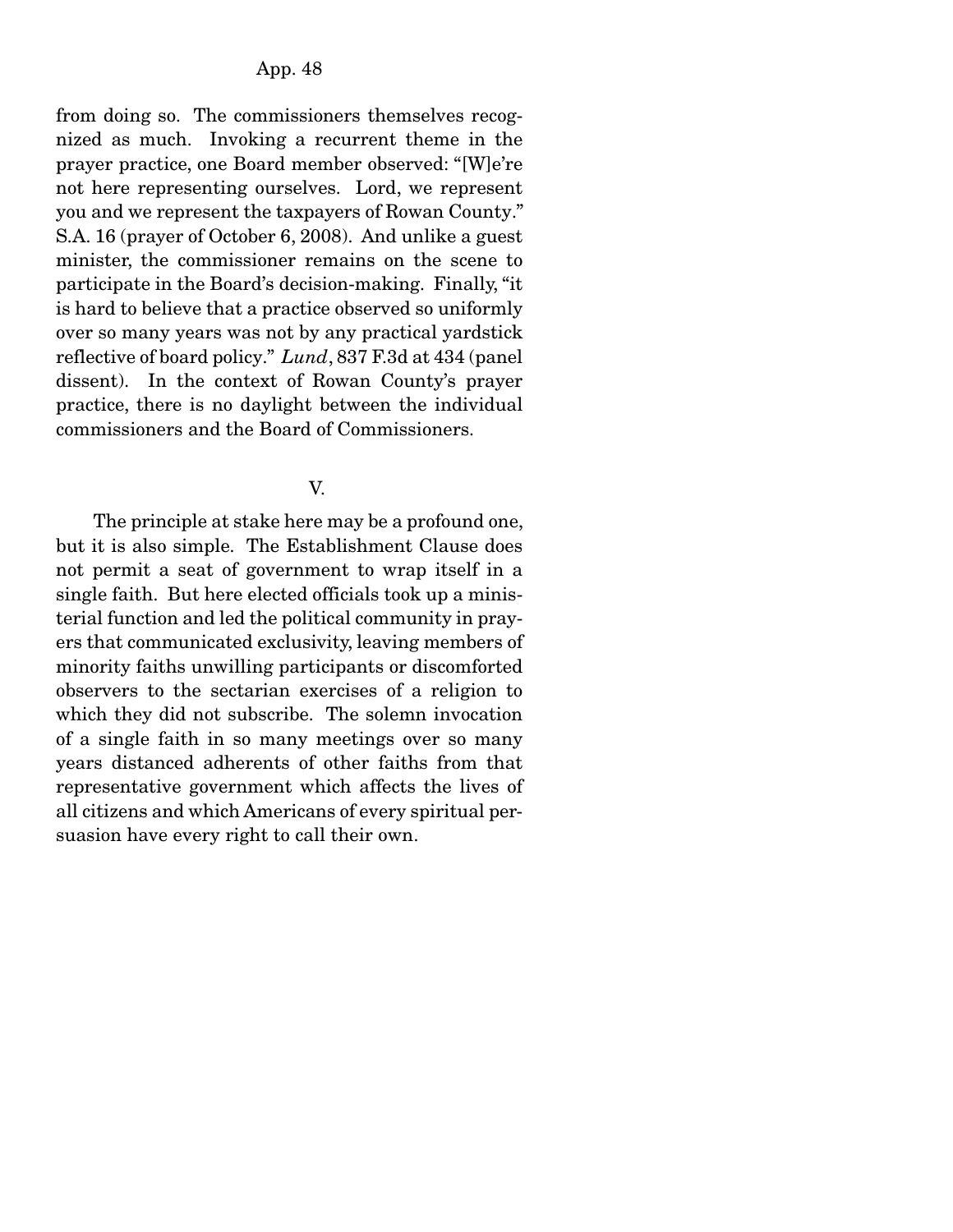If the prayer practice here were to pass constitutional muster, we would be hard-pressed to identify any constitutional limitations on legislative prayer. In arguing that the Establishment Clause would still retain vitality, the lead dissent writes that the Board members would still not be permitted to offer "prayers that implored the audience to attend a particular church" or to issue "official decisions based on whether a member of the public participated in, or voiced opposition to, the legislative prayer practice." Infra Lead Dissent at 318. Well of course such things would be wholly out of bounds. In setting such criteria however, the dissent unwittingly reveals it recognizes few realistic limits on public sectarian practice at all.

 We recognize that dissents by their nature attempt to broaden majority opinions and portray them as doomsday propositions. But these dissents go well beyond even that. The lead dissent writes that the majority restricts all lawmakers to "only a generic prayer to a generic god." Infra Lead Dissent at 323. That assertion is incorrect. Any reading of the majority opinion reveals it as a straw man. This case involves one specific practice in one specific setting with one specific history and one specific confluence of circumstances. To extract global significance from such specificity is beyond a stretch.

 In concluding that Rowan County's prayer practice is constitutionally infirm, we reiterate that legislatorled prayer can operate meaningfully within constitutional bounds. And "[n]othing about the constitutional drawbacks of Rowan County's prayer practice should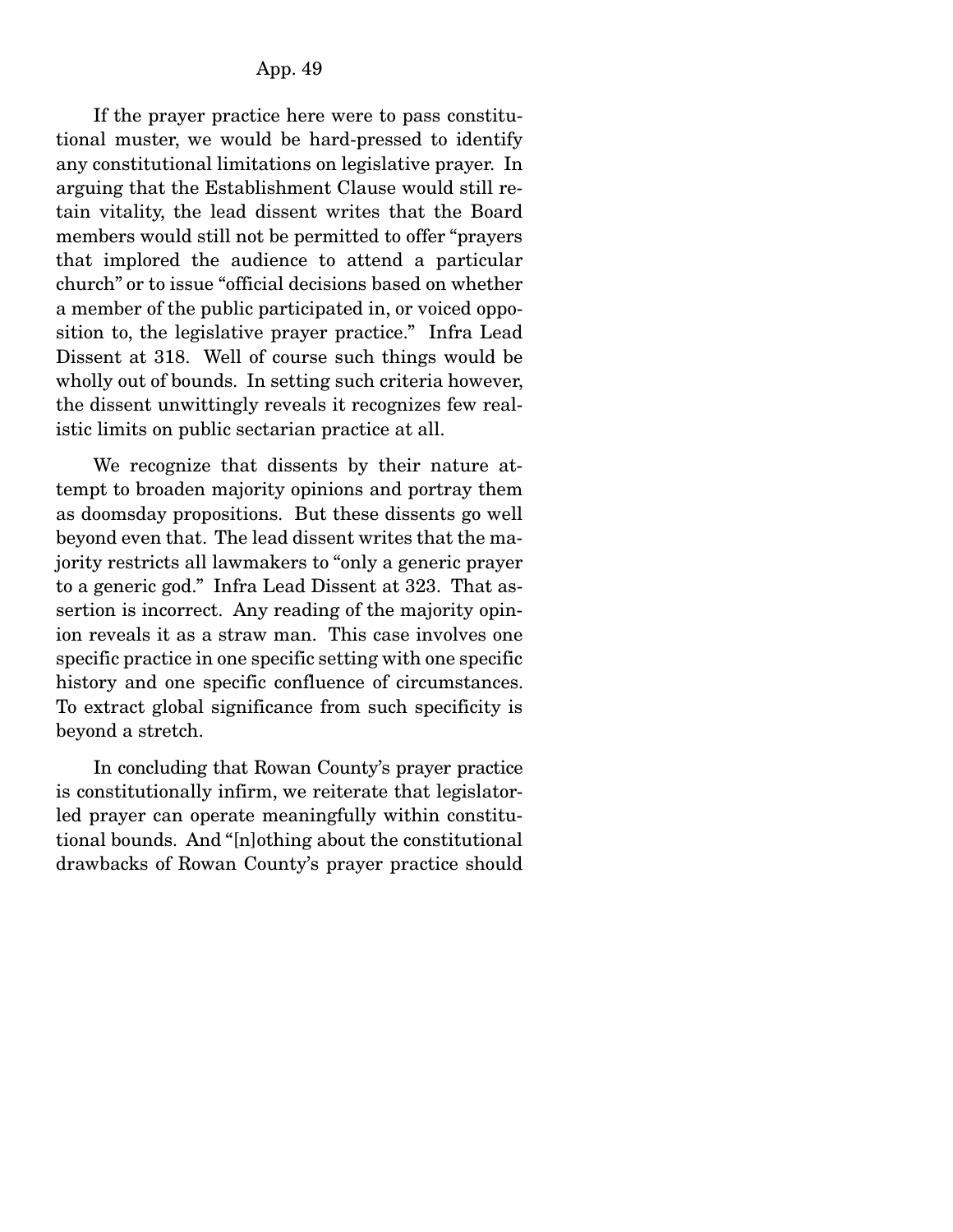be construed as disparaging the prayers themselves, which were moving and beautiful on many levels." *Lund*, 837 F.3d at 436 (panel dissent). But ruling in the county's favor would send us down a rancorous road. It would bear "unfortunate consequences for American pluralism, for a nation whose very penny envisions one out of many, a nation whose surpassing orthodoxy belongs in its constitutional respect for all beliefs and faiths, a nation which enshrined in the First and Fourteenth Amendments the conviction that diversity in all of its dimensions is our abiding strength." *Id.* at 432.

 A final word as to our two friends and valued colleagues in dissent. Judge Niemeyer's dissent seeks to characterize the majority opinion as anti-religious. See infra Niemeyer Dissent at 296 ("[T]he majority opinion's reasoning strikes at the very trunk of religion\* \* \* \*"); *id*. at 55 ("The majority's most basic error is its underlying assumption that the Establishment Clause is an *anti-religion* clause\* \* \* \*"). This suggestion may be easily dismissed. To reject the establishment of a single religious faith by the state is not to reject religion itself. See *Engel* v. *Vitale*, 370 U.S. 421, 435, 82 S.Ct. 1261, 8 L.Ed.2d 601 (1962) ("It is neither sacrilegious nor antireligious to say that each separate government in this country should stay out of the business of writing or sanctioning official prayers and leave that purely religious function to the people themselves and to those the people choose to look to for religious guidance."). The Founders were able to distinguish between the importance of religion (the Free Exercise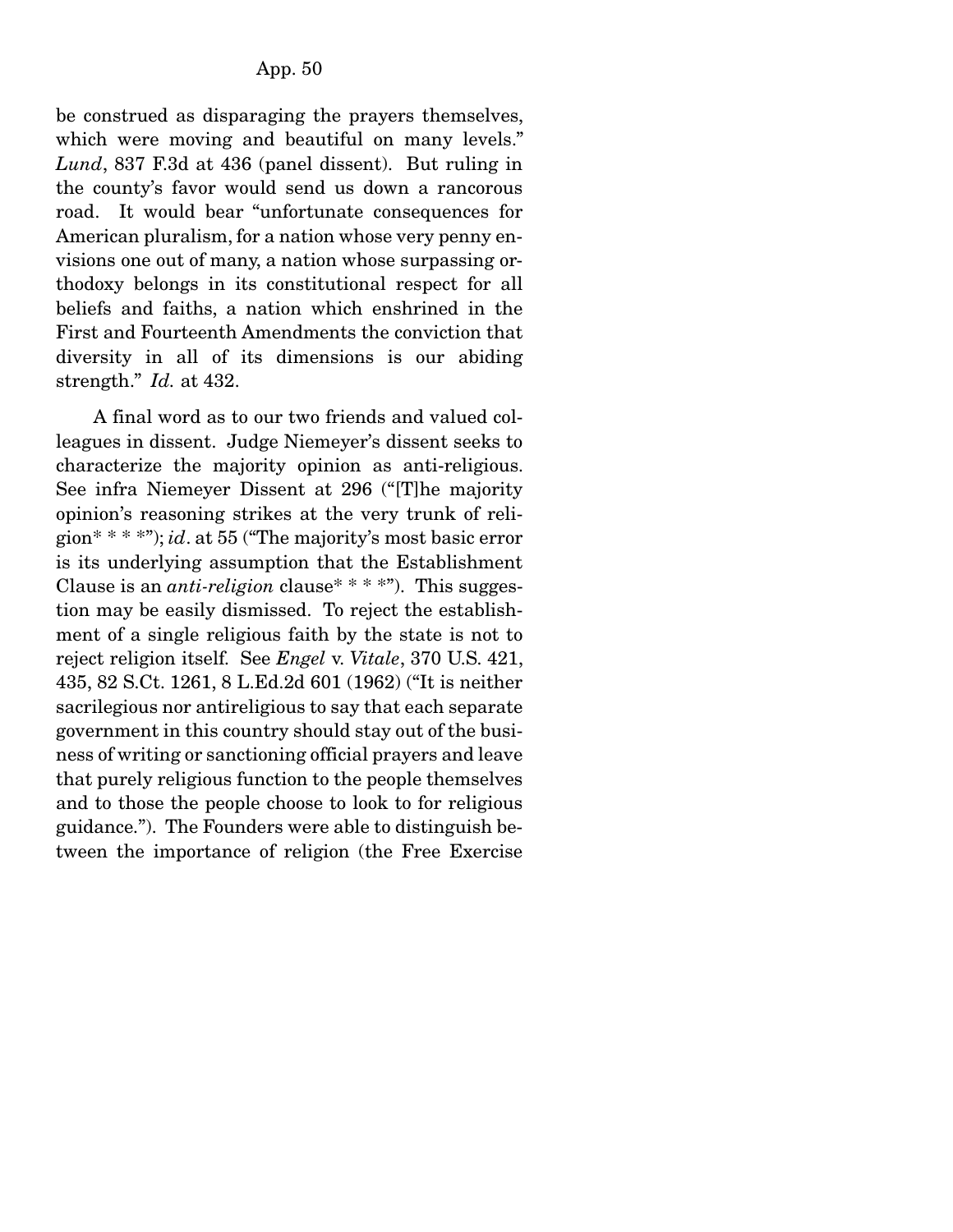Clause) and the establishment of religion in a way that Judge Niemeyer refuses to do.4

 The lead dissent, meanwhile, disparages the majority for its belief in an "ecumenical utopia" and its respect for the pluralistic nature of religious faith in our country. See infra Lead Dissent at 317. If that be our sin, we shall gladly confess it. Localities enjoy wide discretion in designing a prayer practice, but those that do aspire to an ecumenical and pluralistic prayer opportunity should not have to suffer the scarcely concealed aspersions of "ecumenical utopias" and "generic gods" that some may cast upon them. In its eager acceptance of state-entwined religious orthodoxy, the lead dissent evokes an America that is not ours and never has been. It was in simple recognition of religious pluralism that the Founders adopted the Establishment Clause. See James Madison, Speech at the Virginia Ratifying Convention (June 12, 1788), in 11 The Papers of James Madison 130 (Robert Rutland et al. eds., 1977) ("[The] freedom [of religion] arises from that multiplicity of sects, which pervades America, and which is the best and only security for religious liberty in any society."). Had America been a monolithic religious entity, there would have been no need for the protection of religious diversity at all. Any thought that ecumenism and respect for religious pluralism would become disfavored in judicial quarters would have left

<sup>4</sup> We do note that our colleague has flatly mischaracterized the majority opinion. Nowhere does it say or hold that "Rowan County's prayer practice [is] unconstitutional, essentially because the prayers were sectarian." Infra Niemeyer Dissent at 296.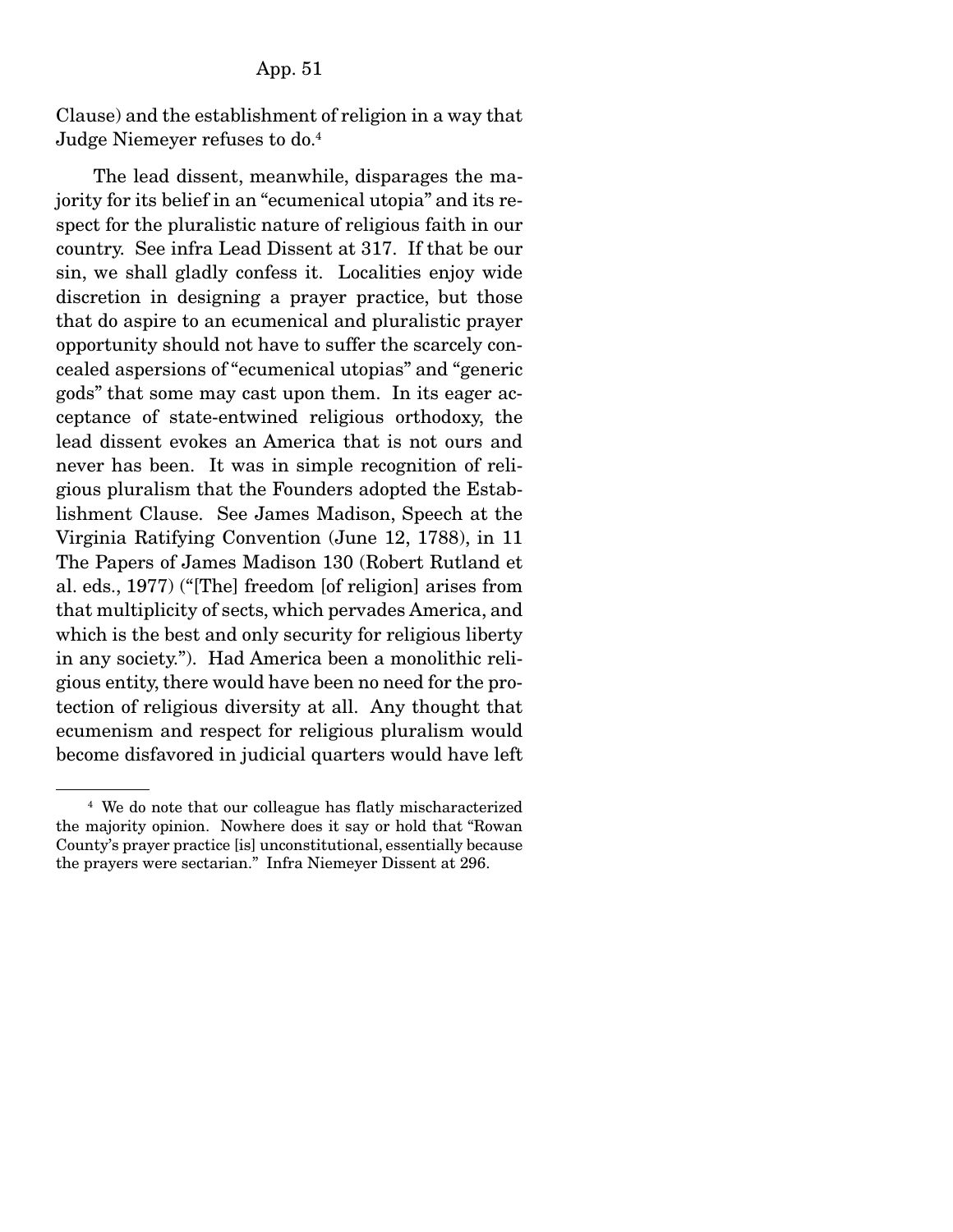the Founders saddened at what their First Amendment had become.

 Our Constitution seeks to preserve religious liberty without courting religious animosity. In this quest, our two religion clauses have been a great success, helping to spare Americans the depth of religious strife that so many societies have had to suffer and endure. And yet free religious exercise can only remain free if not influenced and directed by the hand of the state. On this score, the county simply went too far. The First Amendment in the end is not either/or, but both/and. Believing that free religious exercise in Rowan County may likewise further the values of religious welcome and inclusion, we affirm the judgment of the district court.

*AFFIRMED* 

DIANA GRIBBON MOTZ, Circuit Judge, concurring:

 I concur in full with the majority opinion. I write separately to emphasize that our decision today fully comports with *Marsh* v. *Chambers*, 463 U.S. 783, 103 S.Ct. 3330, 77 L.Ed.2d 1019 (1983), *Town of Greece* v. *Galloway*, \_\_\_U.S. \_\_\_, 134 S.Ct. 1811, 188 L.Ed.2d 835 (2014), and the history of the Establishment Clause itself.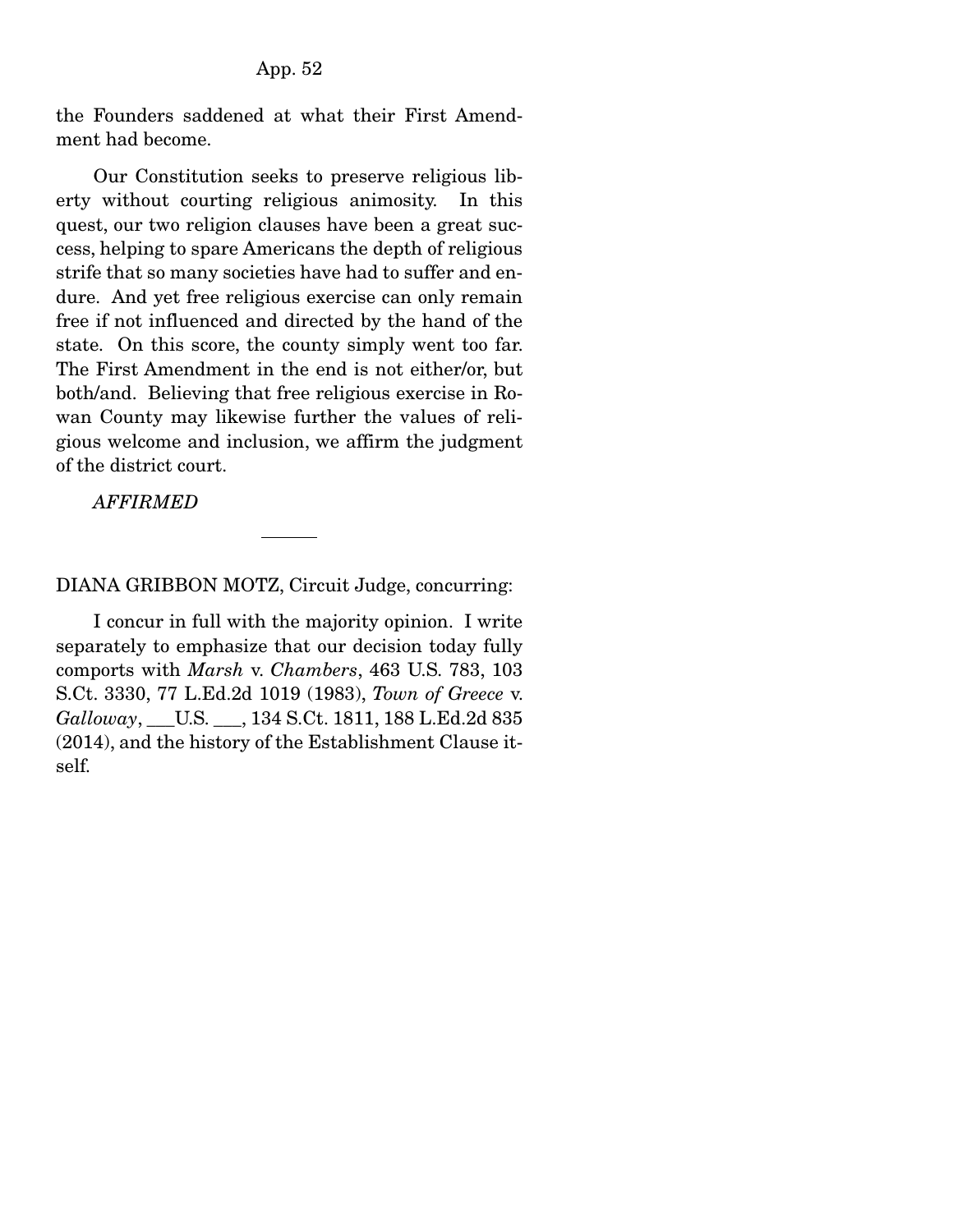I.

 The Constitution forbids a legislative body from using its prayer opportunity to advance one religion or set of religious beliefs to the exclusion of others. See *Town of Greece*, 134 S.Ct. at 1823; *Marsh*, 463 U.S. at 794-95, 103 S.Ct. 3330. This rule derives from "[t]he clearest command of the Establishment Clause," namely, "that one religious denomination cannot be officially preferred over another." *Larson* v. *Valente*, 456 U.S. 228, 244, 102 S.Ct. 1673, 72 L.Ed.2d 33 (1982). The most obvious way to show a preference for one religion is publicly to profess faith in its teachings. The Constitution fiercely protects this type of expression by individual citizens. But for the government, the Constitution absolutely forbids it. See, e.g., *Epperson* v. *Arkansas*, 393 U.S. 97, 103-04, 89 S.Ct. 266, 21 L.Ed.2d 228 (1968).

 This remains the law, and neither *Marsh* nor *Town of Greece* exempts prayer made before a legislative body from this rule. Rather, those cases simply hold that a legislative body may participate in some limited forms of religious activity without officially taking sides or appearing to do so.

 In *Marsh*, the Supreme Court concluded that the Nebraska Legislature did not abandon official neutrality by employing a chaplain of one particular religious denomination to invoke divine guidance before a legislative session. See 463 U.S. at 793-95, 103 S.Ct. 3330. In so holding, the Court rightly deferred to the Framers' judgment about this type of government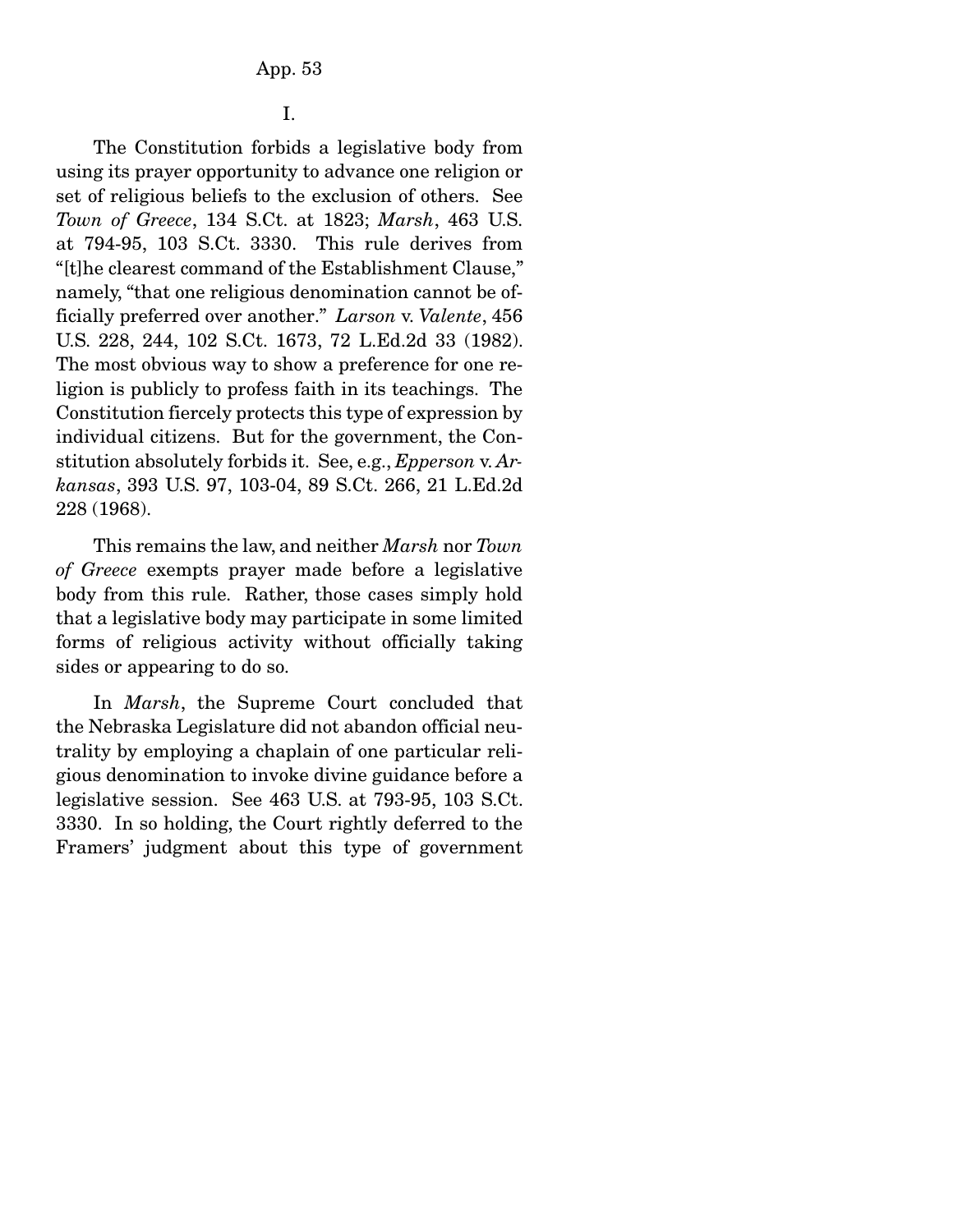involvement with religion. See *id.* at 790-91, 103 S.Ct. 3330. However, the *Marsh* Court plainly did not abandon or make an exception to the Establishment Clause's basic commitment to neutrality. Instead, the Court ultimately approved the Legislature's practice because it found "no indication that the prayer opportunity has been exploited to proselytize or advance any one, or to disparage any other, faith or belief." *Id.* at 794-95, 103 S.Ct. 3330.

 In *Town of Greece*, the Court held that a legislative body's chaplain-led prayer could include sectarian content. 134 S.Ct. at 1823. Thus, the town board in that case did not impermissibly prefer one religion over another simply because volunteer chaplains spoke in a particular religious idiom. To hold otherwise, the Court reasoned, would require legislatures and courts to "act as supervisors and censors of religious speech," which would entangle government with religion far more than a rule allowing a prayer-giver to draw on his private religious beliefs. *Id.* at 1822. Reviewing the town's practice as a whole, the Court concluded that no other features of the town's rotating system of volunteer chaplains, all recruited in a non-discriminatory manner from local congregations, advanced one religion to the exclusion of others. See *id.* at 1824.

 Thus, *Marsh* and *Town of Greece* provide a guidepost for resolving the case at hand. If the Board's practice sends the message that it prefers or accepts the teachings of one religion over others, it violates the Constitution. If the practice simply allows a prayergiver to espouse his own private religious beliefs when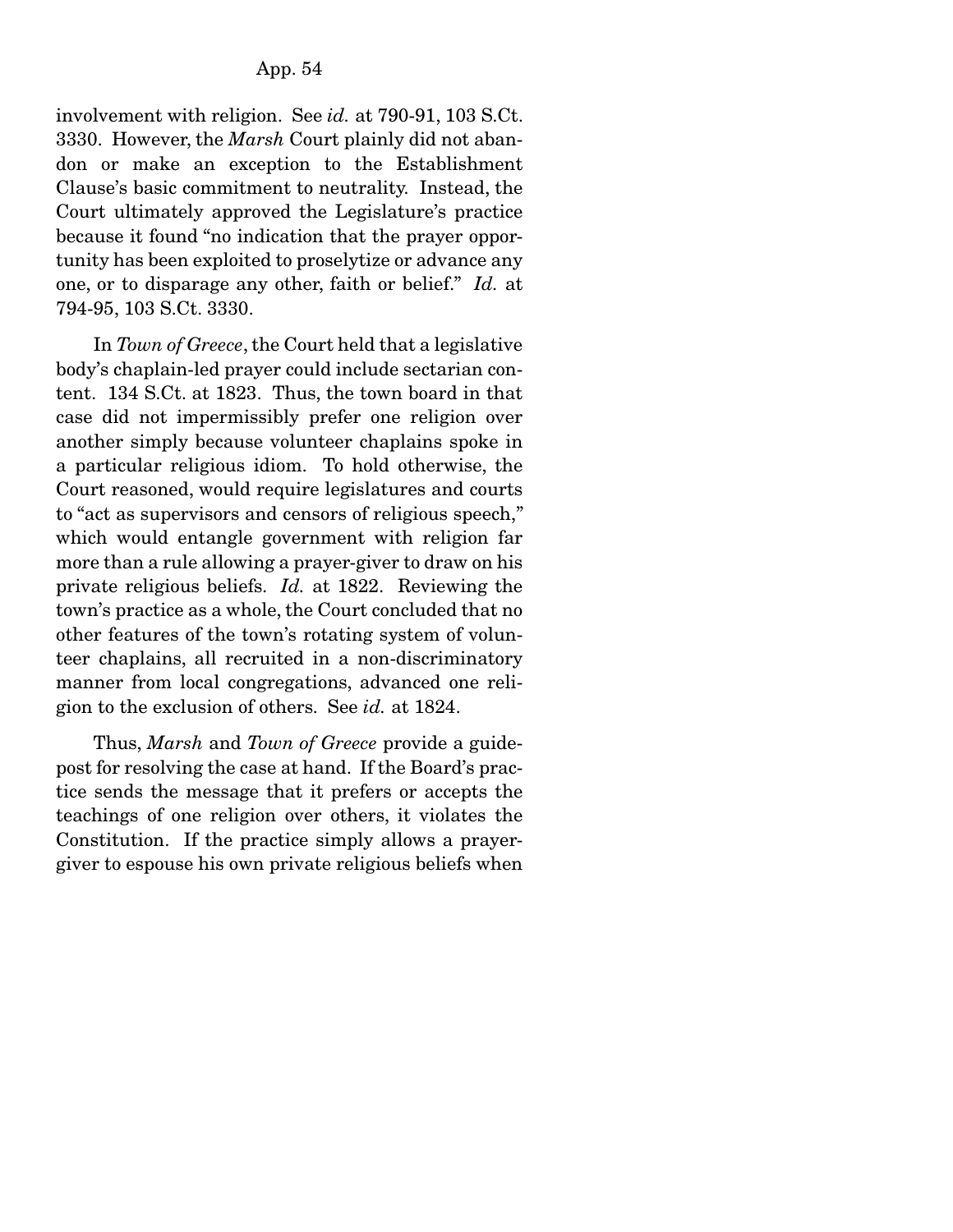helping to solemnize the Board's meetings, it does not.

 Of course, resolving whether a given practice violates the Establishment Clause requires us to engage in a sensitive "interpretation of social facts." *Santa Fe Indep. Sch. Dist.* v. *Doe*, 530 U.S. 290, 315, 120 S.Ct. 2266, 147 L.Ed.2d 295 (2000) (quoting *Lynch* v. *Donnelly*, 465 U.S. 668, 694, 104 S.Ct. 1355, 79 L.Ed.2d 604 (1984) (O'Connor, J., concurring)). Yet some clear boundaries exist. For example, neither *Marsh*, nor *Town of Greece*, nor any other case suggests that a legislative body may begin each and every one of its meetings by reciting a particular religion's creed. It does not matter whether that creed is the *Shahada* of Islam, the Triple Gem of Buddhism, a recitation from the Vedas or other *shruti* sacred to Hinduism, the Wiccan Rede, the *Shema Yisrael* of Judaism—or the Apostle's Creed of Christianity.

 If members of a legislative body recited one religion's creed month after month, year after year, allowing no opportunity for members of any other religion to lead a prayer, a reasonable observer could only conclude that the legislative body preferred that religion over all others. See *Engel* v. *Vitale*, 370 U.S. 421, 430, 82 S.Ct. 1261, 8 L.Ed.2d 601 (1962) ("There can be no doubt that New York's state prayer program officially establishes the religious beliefs embodied in the Regents' prayer," even though the prayers were optional for students.). If a practice like this does not violate the Establishment Clause, nothing would prevent that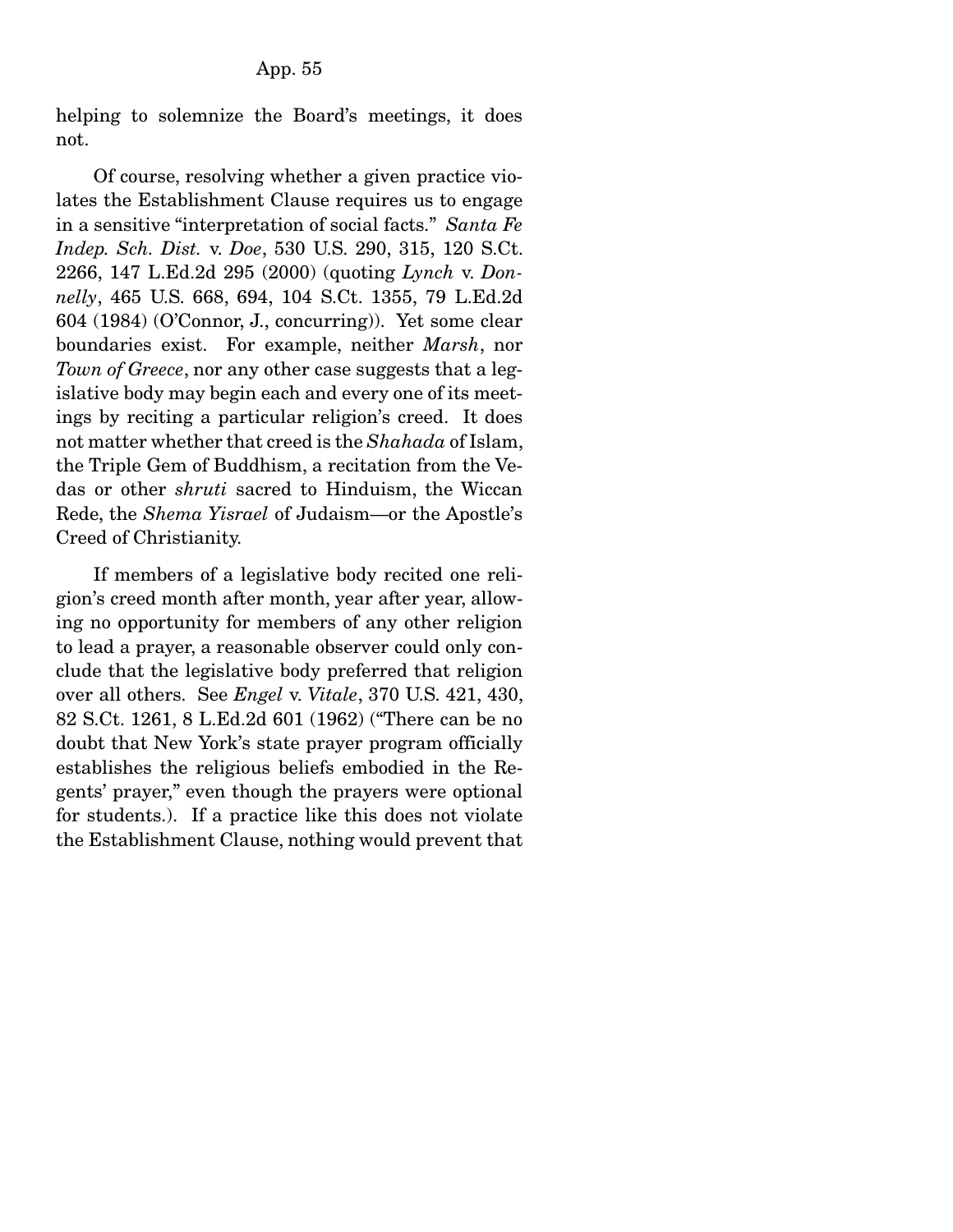legislature from passing a statute, ordinance, or resolution declaring a particular faith the true religion. No principled distinction exists between a legislative body's proclaiming, for example, Christianity's status as the one true religion in a written instrument and professing that it is so—over and over again with no room for an alternative viewpoint—during public meetings. Both constitute state action. See *Turner* v. *City Council of Fredericksburg*, 534 F.3d 352, 354-55 (4th Cir. 2008) (O'Connor, J.). And both convey the message of government preference for one religion over all others.

 In this case, for all the reasons set forth in the majority opinion, the Board's practice sends the same message as the Apostle's Creed. The undisputed record evidence renders untenable Rowan County's contention that the Commissioners were simply espousing their own personal religious beliefs. In over five years, the Board made no disclaimers and adopted no official policies to that effect. Moreover, the prayers themselves were typically phrased using first-person plural pronouns like "we" and "our," undermining any suggestion that the prayers were simply personal petitions. Nor is the conclusion Rowan County would have us draw apparent from the overall context of the prayers. In sum, nothing about the Board's practice would lead a reasonable observer to conclude that the Commissioners spoke only as individuals, rather than speaking for the legislative body representing the people of Rowan County. Cf. *Joyner* v. *Forsyth Cty.*, 653 F.3d 341, 344 (4th Cir. 2011) (noting the board's formal written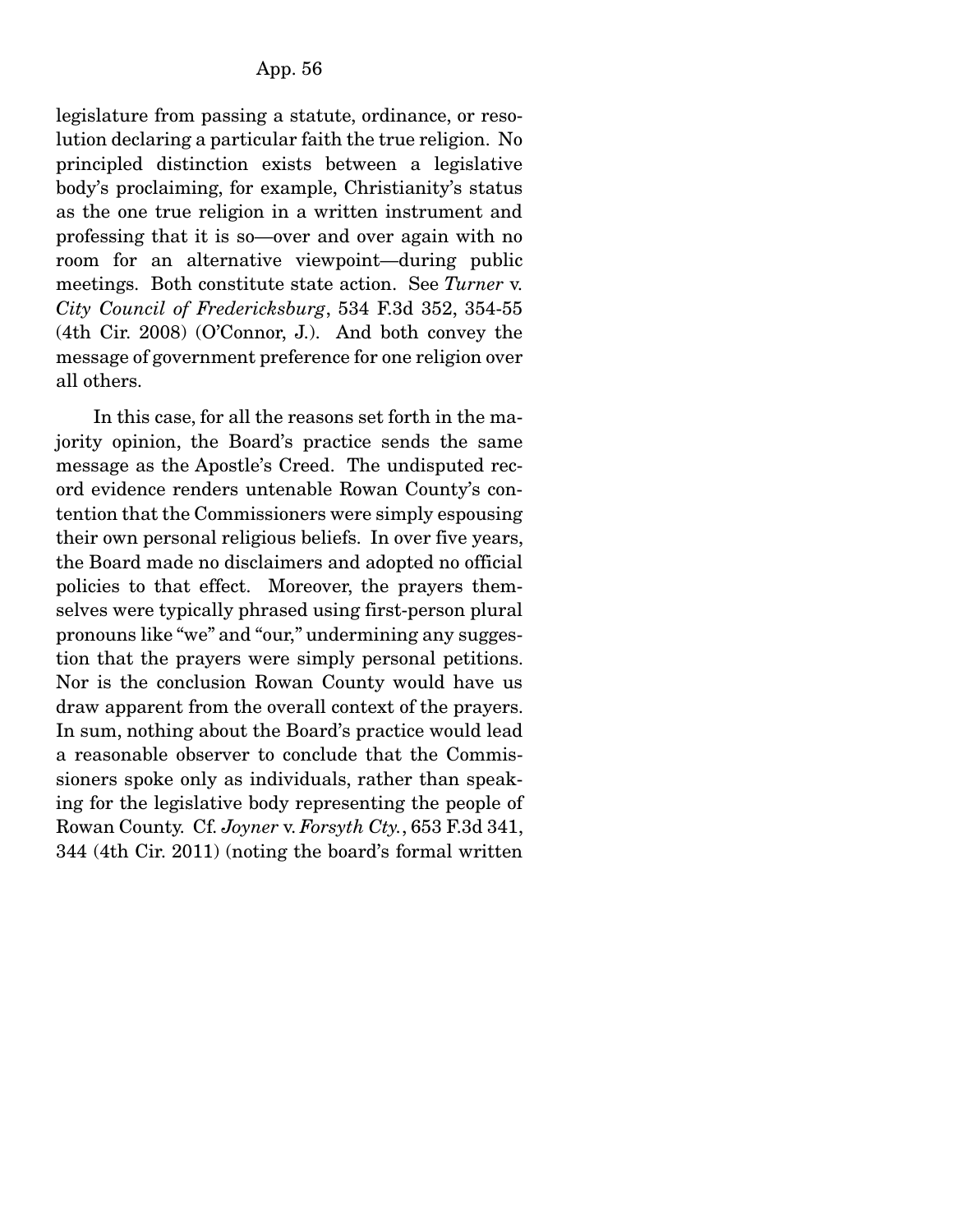#### App. 57

policy that its prayers were "not intended \* \* \* to affiliate the Board with, nor express the Board's preference for, any faith or religious denomination").

 Given the Commissioners' role in the prayer practice, the exclusivity of those prayers, the uniformity of the Christian message found in nearly every prayer, the frequency of these sectarian prayers, the degree of sectarian content in the prayers, the long duration of the prayer practice, and the reactions to the objections of non-Christian residents, a reasonable observer would conclude that the Board had placed its imprimatur on Christianity. In fact, a reasonable observer could not conclude otherwise.

#### II.

 Nor can the historical practice of the First Congress save the Board's practice. Of course, to the extent we can discern it, the Framers' understanding of what constitutes permissible religious activity by the government serves as highly probative evidence of what the Establishment Clause allows and what it forbids. See *Marsh*, 463 U.S. at 790-91, 103 S.Ct. 3330. Courts consider the Framers' understanding probative because they drafted the First Amendment and sent it on to the states for ratification. As such, it is unlikely that the Establishment Clause forbids a practice the First Congress engaged in or permits a practice it eschewed. For this very reason, the *Marsh* Court found it significant that the First Congress employed chaplains to deliver opening prayers, explaining that "[i]t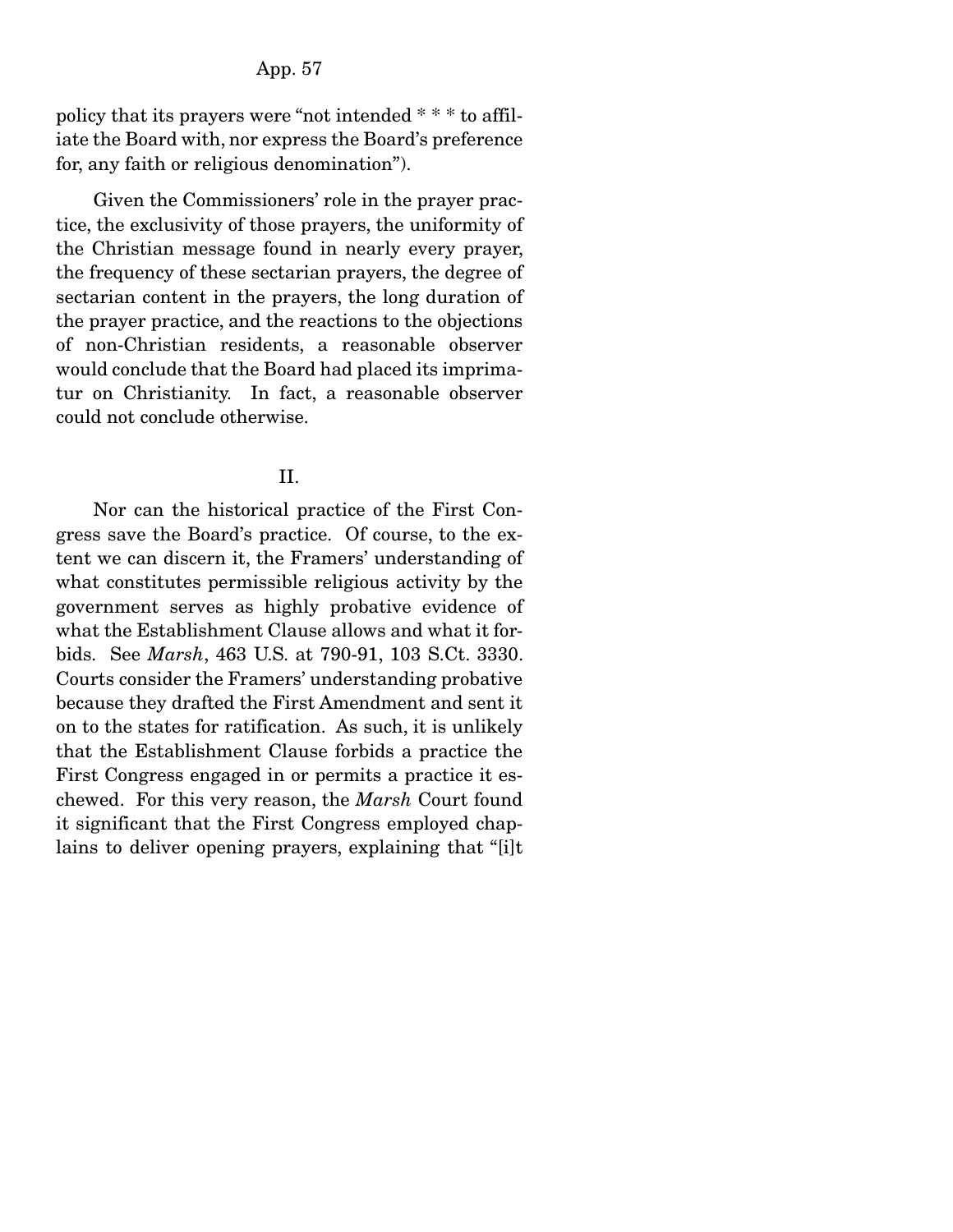can hardly be thought" the Framers "intended the Establishment Clause of the Amendment to forbid what they had just declared acceptable." *Id.* at 790, 103 S.Ct. 3330.

 Study of the practice of the First Congress thus serves as a useful interpretive tool in legislative prayer cases, but this tool can easily be misused. One way to misuse it is to claim that a practice dating back to the First Congress justifies a significantly different modern practice. That is precisely what Rowan County and its supporting amici attempt to do here. They shoehorn the legislator-led prayer at issue in this case into the tradition begun by the First Congress. But examination of the practice of the First Congress shows that it provides no support at all for the Board's prayer practice. Rowan County and its supporting amici do not cite a single authority suggesting that the First Congress engaged in a practice similar to the one at issue—that is, having one of its own members deliver the opening prayer. Perhaps most notably, my dissenting colleagues cannot cite any such authority either.

 This stands to reason. A search of the Journals of House and Senate from 1789 to 1791, the official contemporaneous records of the proceedings in the First Congress, and the Annals of Congress, which were compiled later from the best available sources from that time period, does not yield even one example of legislator-led prayer during the First Congress. The Framers apparently relied exclusively on chaplain-led prayer to solemnize their proceedings. Of course,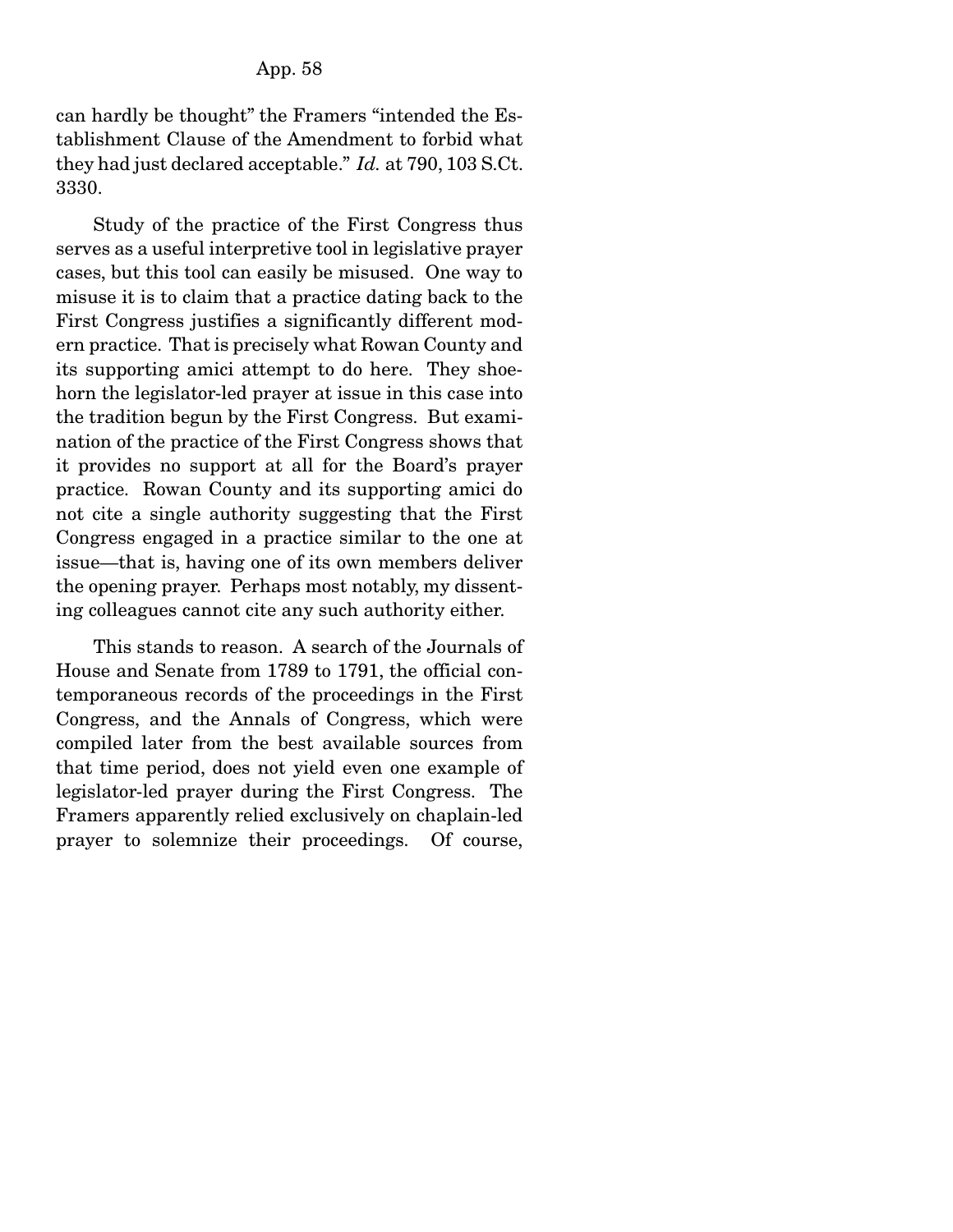this does not establish that legislator-led prayer is unconstitutional, but it does preclude any argument that legislator-led prayer must be constitutional because the First Congress approved of it.

 Rather than cite historical evidence that is truly probative of the meaning of the Establishment Clause, the principal dissent relies on recent instances of legislator-led prayer in Congress, none of which occurred before 1973; the contemporary practices of state and local legislatures; the practice of the South Carolina Provincial Congress; and a vague, citation-free statement from the late Senator Robert C. Byrd that senators have given the opening prayer "from time to time." See 2 Robert C. Byrd, *The Senate 1789-1989: Addresses on the History of the United States Senate* 305 & 647 n.17 (Wendy Wolff ed., 1991) (citing two resolutions as support for a different proposition). In the historical analysis endorsed by the *Marsh* Court, this is very thin gruel. And it is certainly no substitute for the Framers' own practice and understandings.

 Furthermore, the limits the Framers imposed on their own practice of chaplain-led prayer provide significant evidence of what they believed to be the dividing line between permissible and impermissible legislative prayer. By the standards of an overwhelmingly Protestant society, the First Congress took pains to ensure that its own legislative prayer practice remained religiously neutral, both in appearance and in practice. As one of its very first orders of business, the House and Senate formed committees "to take under consideration the manner of electing Chaplains." S.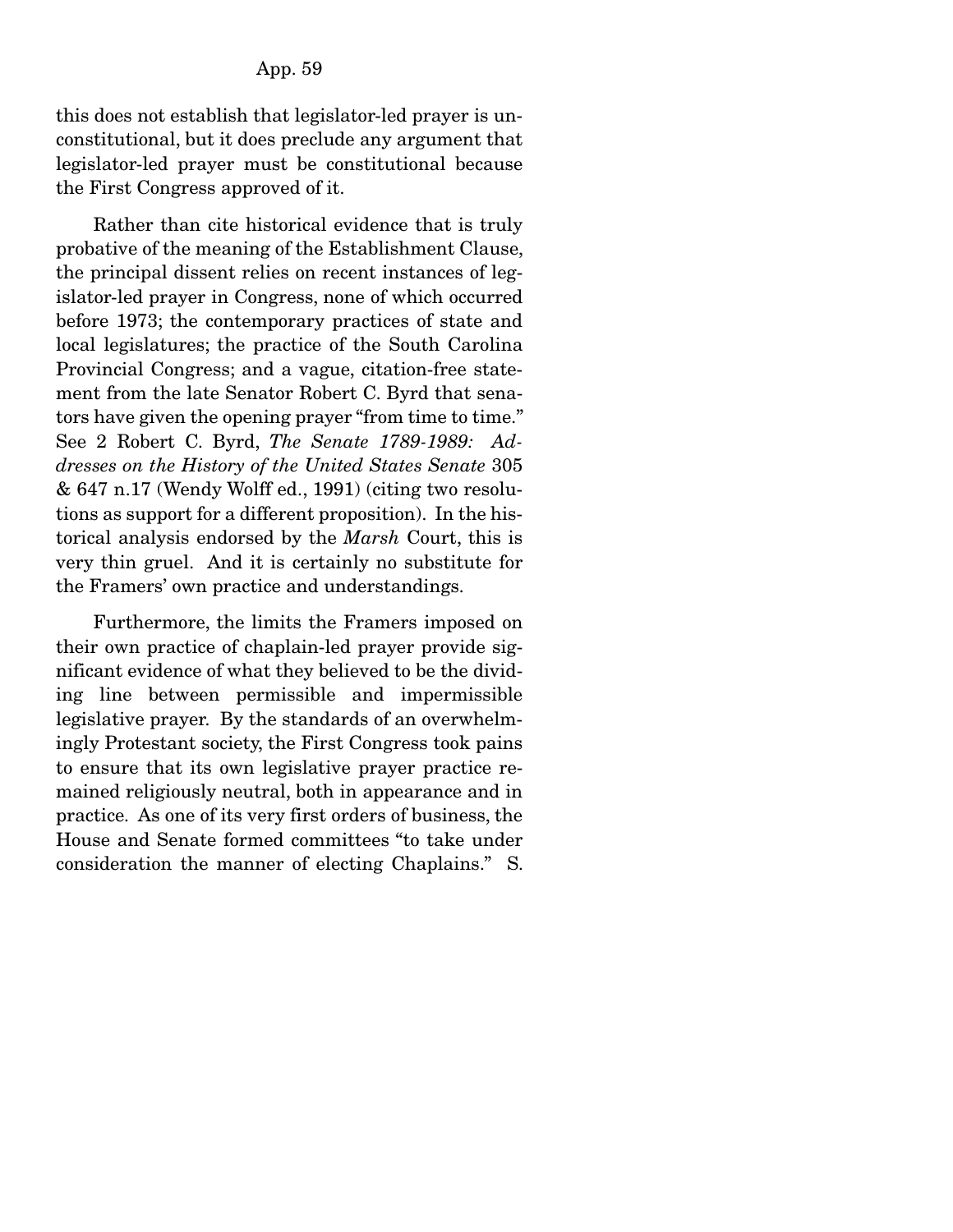### App. 60

Journal, 1st Cong., 1st Sess. 10 (1789). On April 15, 1789, the Senate committee reported back with a proposed resolution:

That two Chaplains, *of different denominations*, be appointed to Congress, for the present session, the Senate to appoint one, and give notice thereof to the House of Representatives, who shall, thereupon, appoint the other; which Chaplains shall commence their services in the Houses that appoint them, *but shall interchange weekly*.

*Id.* at 12 (emphases added); see also *Marsh*, 463 U.S. at 793 n.13, 103 S.Ct. 3330. The Senate adopted the resolution, S. Journal, 1st Cong., 1st Sess. 12 (1789), and the House concurred two days later, H.R. Journal, 1st Cong., 1st Sess. 16 (1789). The Senate went on to elect Samuel Provoost, an Episcopalian bishop, as its first chaplain, and the House in turn elected William Linn, a Presbyterian minister. S. Journal, 1st Cong., 1st Sess. 16 (1789); H.R. Journal, 1st Cong., 1st Sess. 26 (1789).\*

 This history surely reflects the Framers' concern with avoiding even a suggestion that Congress subscribed to the tenets of a single religion. I can discern

 <sup>\*</sup> This rule stood without interruption for the next sixty-one years. Along the way, Congress rejected proposals that would have omitted or specifically struck the "of different denominations" language in 1800, 1810, 1845, 1846, and 1847. S. Journal, 6th Cong., 2d Sess. 109 (1800); S. Journal, 11th Cong., 3d Sess. 526 (1810); H.R. Journal, 11th Cong., 3d Sess. 441 (1810); H.R. Journal, 29th Cong., 1st Sess. 72 (1845); H.R. Journal, 29th Cong., 2d Sess. 52 (1846); H.R. Journal, 30th Cong., 1st Sess. 59 (1847).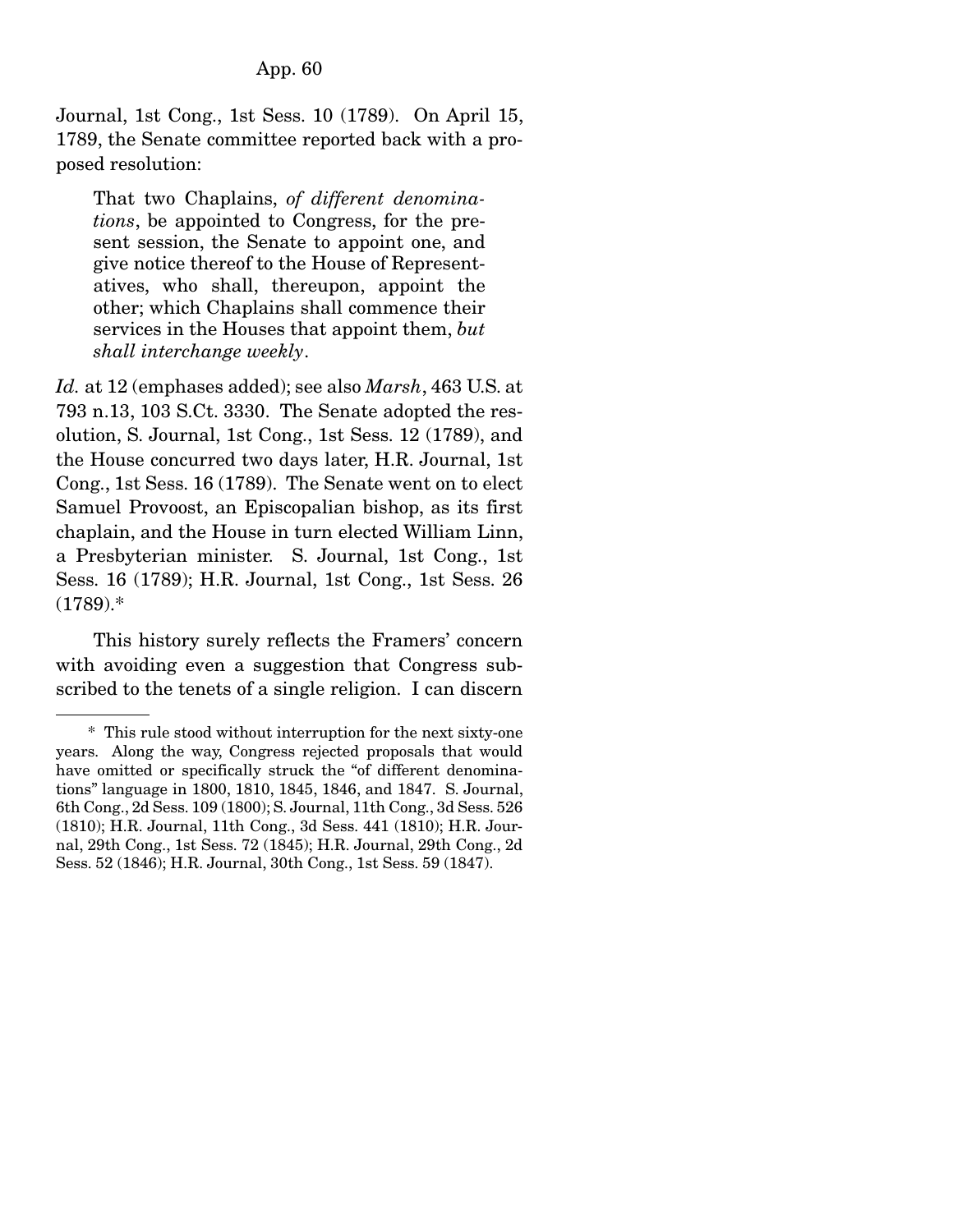### App. 61

no other reason why the House and Senate would have bound themselves to select chaplains of different denominations *and* to rotate their chaplains so often. The Framers understood that legislative prayer, even when led exclusively by chaplains, can be just as dangerous as other forms of government-sponsored religious activity unless measures are taken to avoid a sectarian preference, or even the appearance of one.

 The Board's practice in the case at hand simply does not fit the tradition of legislative prayer the First Congress began. In the aggregate, the Board's practice amounts to an advancement of the tenets of a preferred religion. The members of the First Congress, who were far less acquainted with religious diversity than we are today, managed to avoid this, and they fashioned their own prayer practice to do so. Surely, Rowan County can do the same.

#### III.

 The Supreme Court has not disavowed the fundamental rule that a legislative body may not use its prayer opportunity to promote or affiliate itself with one religion to the exclusion of others. If the Board's practice does not violate this rule, then I cannot imagine what does.

 Judge Keenan and Judge Harris have authorized me to indicate that they join in this concurring opinion.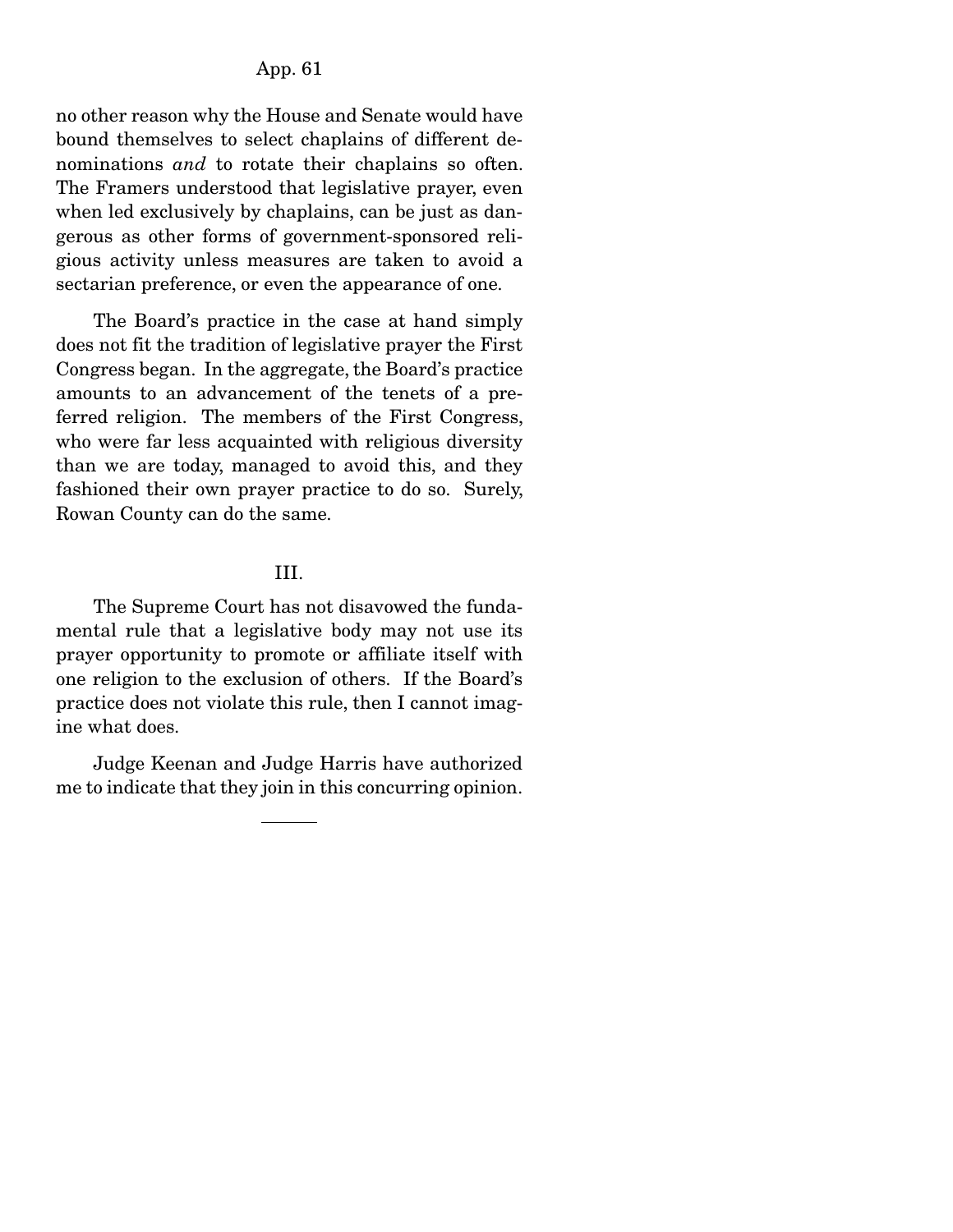NIEMEYER, Circuit Judge, with whom Judge SHEDD joins, dissenting:

 I am pleased to concur in Judge Agee's fine opinion, which carefully and faithfully applies the Supreme Court's recent decision in *Town of Greece* v. *Galloway*, \_\_\_ U.S. \_\_\_, 134 S.Ct. 1811, 188 L.Ed.2d 835 (2014). I write separately to focus on how the majority opinion, beyond simply sidestepping *Town of Greece*, actively undermines the appropriate role of prayer in American civic life. While it pays lip service to controlling law, it nonetheless seeks to avoid it and to reinstate instead the holding in *Joyner* v. *Forsyth County*, 653 F.3d 341 (4th Cir. 2011), which was squarely overturned by *Town of Greece*.

I

 In finding Rowan County's prayer practice unconstitutional, essentially because the prayers were sectarian, the majority opinion's reasoning strikes at the very trunk of religion, seeking to outlaw most prayer given in governmental assemblies, even though such prayer has always been an important part of the fabric of our democracy and civic life.

 The history of prayer practice in governmental assemblies is well documented both by the Supreme Court in its decisions in *Marsh* v. *Chambers*, 463 U.S. 783, 103 S.Ct. 3330, 77 L.Ed.2d 1019 (1983), and *Town of Greece* and by the amicus brief submitted in this case by several States, which demonstrates that the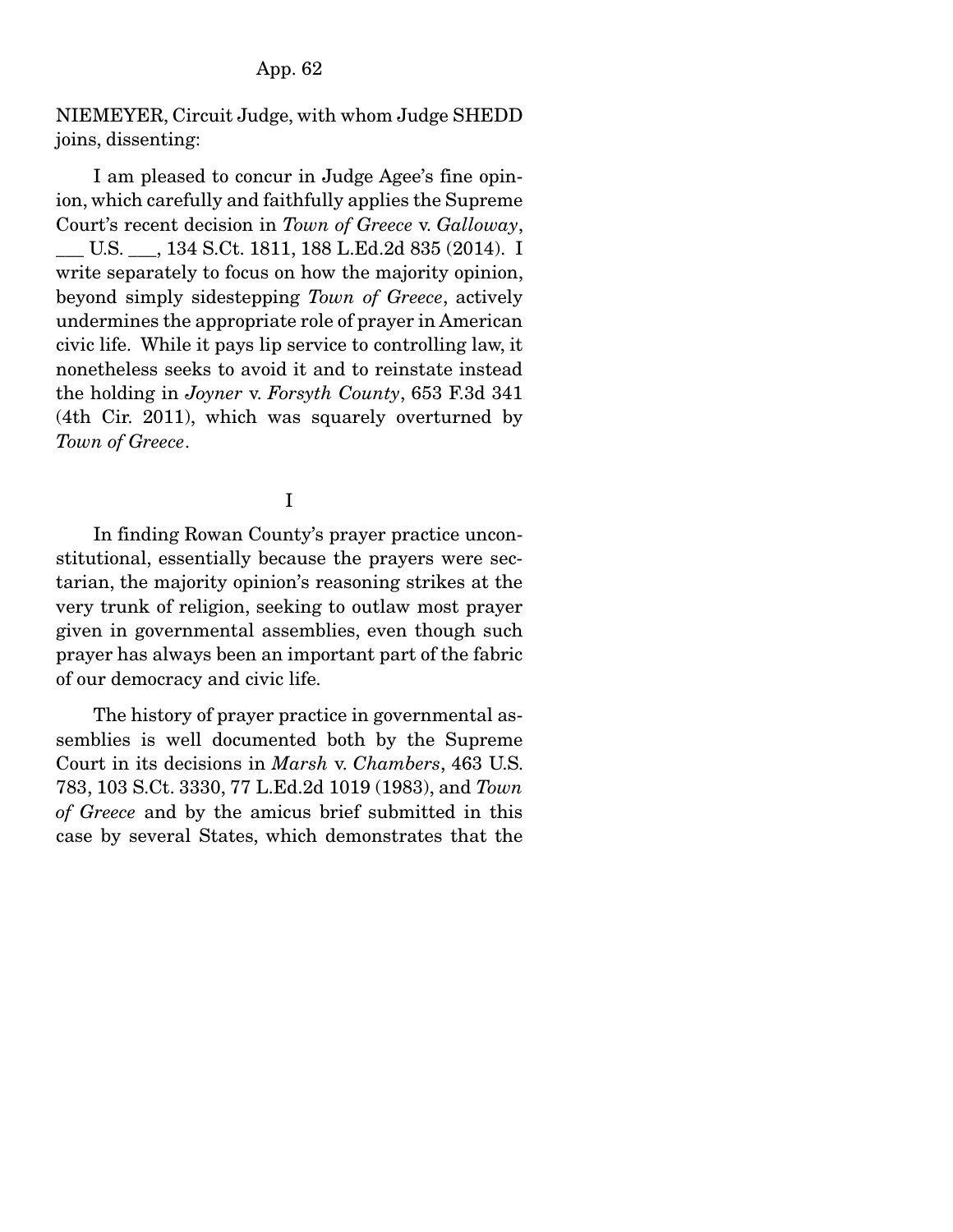practice is an important reflection of the values underlying both the Free Exercise and Establishment Clauses of the U.S. Constitution. By ignoring these values, the majority is able to mischaracterize and thus misapply those constitutional provisions.

 The majority's most basic error is its underlying assumption that the Establishment Clause is an *antireligion* clause that exists in tension with the Free Exercise Clause. This, however, misunderstands the Establishment Clause's role. In his seminal book on the subject, Philip Hamburger details how the Establishment Clause was actually included in the Constitution *to enhance* the free exercise of religion by prohibiting establishments that favored one religion to the detriment of others:

These established churches (Episcopal in the southern states and Congregationalist in most New England states) were established through state laws that, most notably, gave government salaries to ministers on account of their religion. Whereas the religious liberty demanded by most dissenters was a freedom from the laws that created these establishments, the separation of church and state was an old, anticlerical, and, increasingly, antiecclesiastical conception of the relationship between church and state. As might be expected, therefore, separation was not something desired by most religious dissenters or guaranteed by the First Amendment. Indeed, it was quite distinct from the religious liberty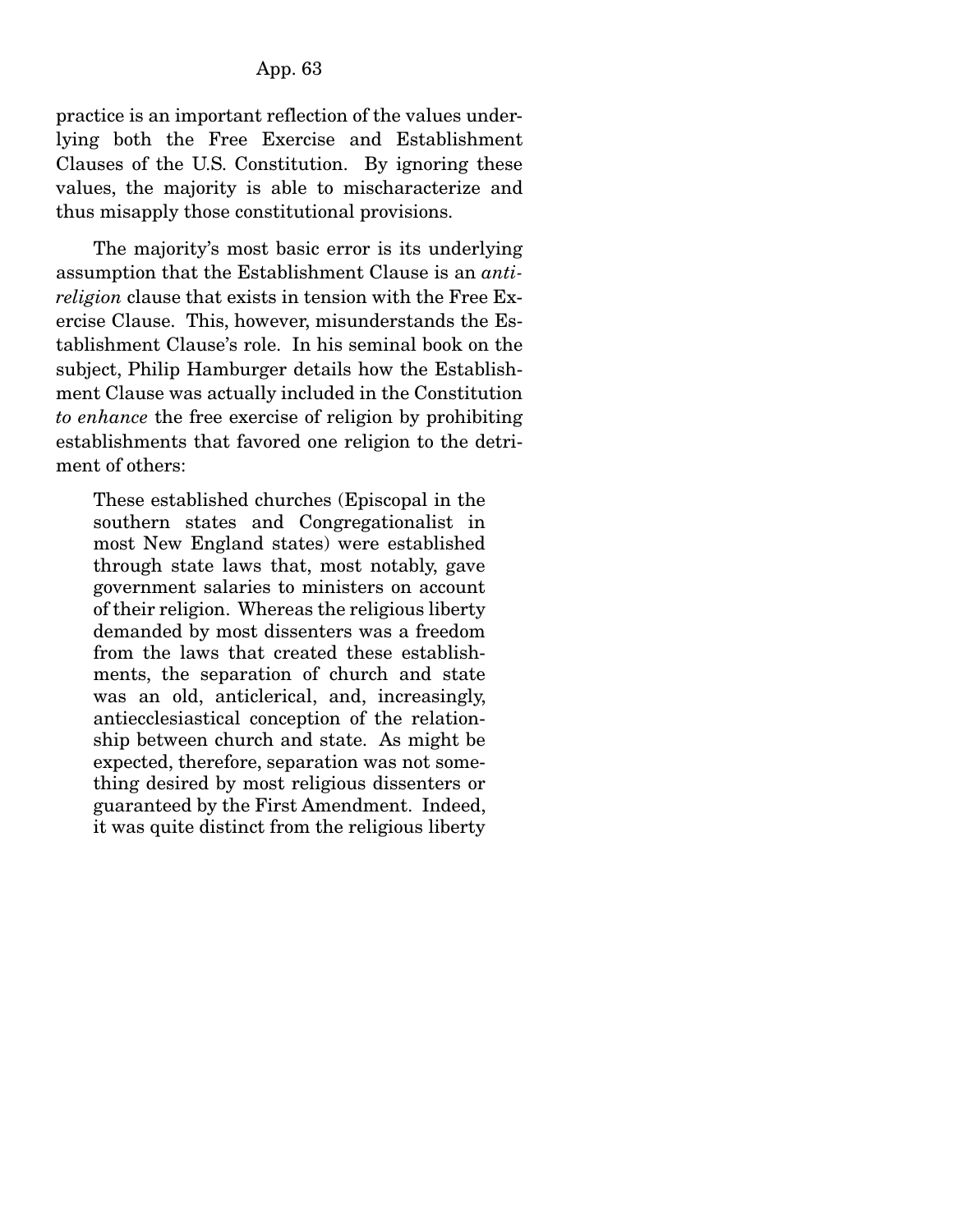protected in any clause of an American constitution, whether that of the federal government or that of any state.

\* \* \*

The religious dissenters who participated in the campaign against establishments and whose claims seem to have affected the wording of the constitutional guarantees against establishments made demands for a religious liberty that limited civil government, especially civil legislation, rather than for a religious liberty conceived as a separation of church and state. Moreover, in attempting to prohibit the civil legislation that would establish religion, they sought to preserve the power of government to legislate on religion in other ways.

Philip Hamburger, *Separation of Church and State* 10, 107 (2002).

 Hamburger thus details how the Establishment Clause was designed to enable the presence of religion in civic life without impairing the religious diversity central to the Republic. This is a far different understanding than that assumed by the majority, in which the Establishment Clause is designed to erect barriers around public life through which expressions of faith are not allowed. The majority seems to understand religious freedom as freedom *from* religion, not as the freedom to practice religion openly in all aspects of American life.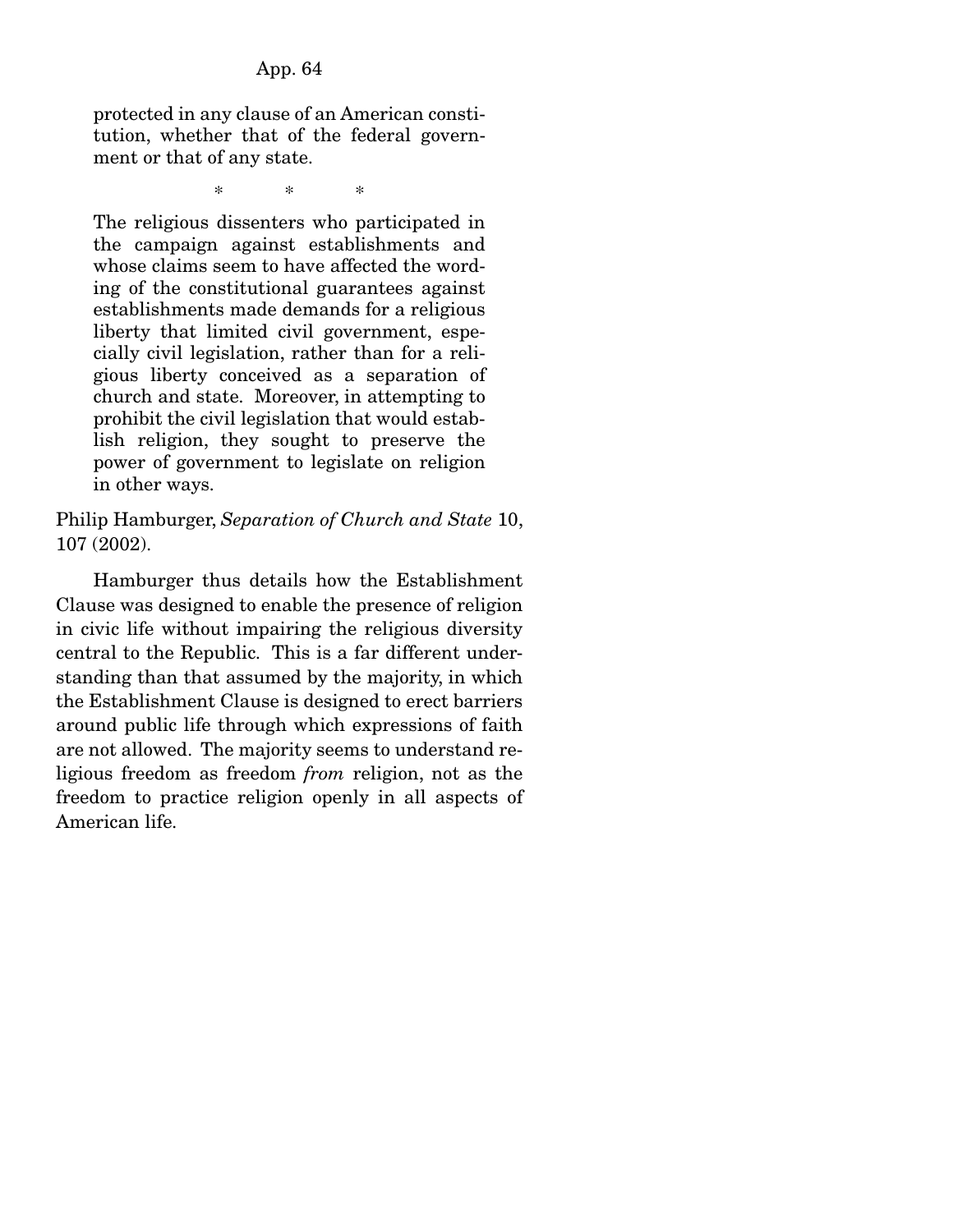# App. 65

 The free exercise of religion, including prayer practice, as *enhanced* by the prohibition of establishments, has been recognized as profoundly important to the vitality of American democracy and liberty—an important aspect of the Founders' genius. In his magnum opus *Democracy in America*, Alexis de Tocqueville observed about America in the 1830s:

[A] democratic and republican religion \* \* \* contributed powerfully to the establishment of a republic and a democracy in public affairs; and from the beginning, *politics and religion contracted an alliance* which has never been dissolved.

1 Alexis de Tocqueville, *Democracy in America* at 311 (Henry Reeve trans., Vintage Books 1960) (emphasis added). Tocqueville explained the benefit of the relationship, observing that "despotism may govern without faith, but liberty cannot. Religion is much more necessary in the republic \* \* \* than in the monarchy." *Id*. at 318. The theoretical basis underpinning this observation was that "religion sustains a successful struggle with that spirit of individual independence which is her most dangerous opponent." 2 *id*. at 29.

 And this deeply grounded balance of democracy, religion, and freedom is well recognized in our jurisprudence, as eloquently and unambiguously related in Supreme Court cases. For instance, in *Marsh* v. *Chambers*, when the Court evaluated the practice of legislative prayer, its analysis was rooted in the Founders' recognition of the practice's value. The Court observed,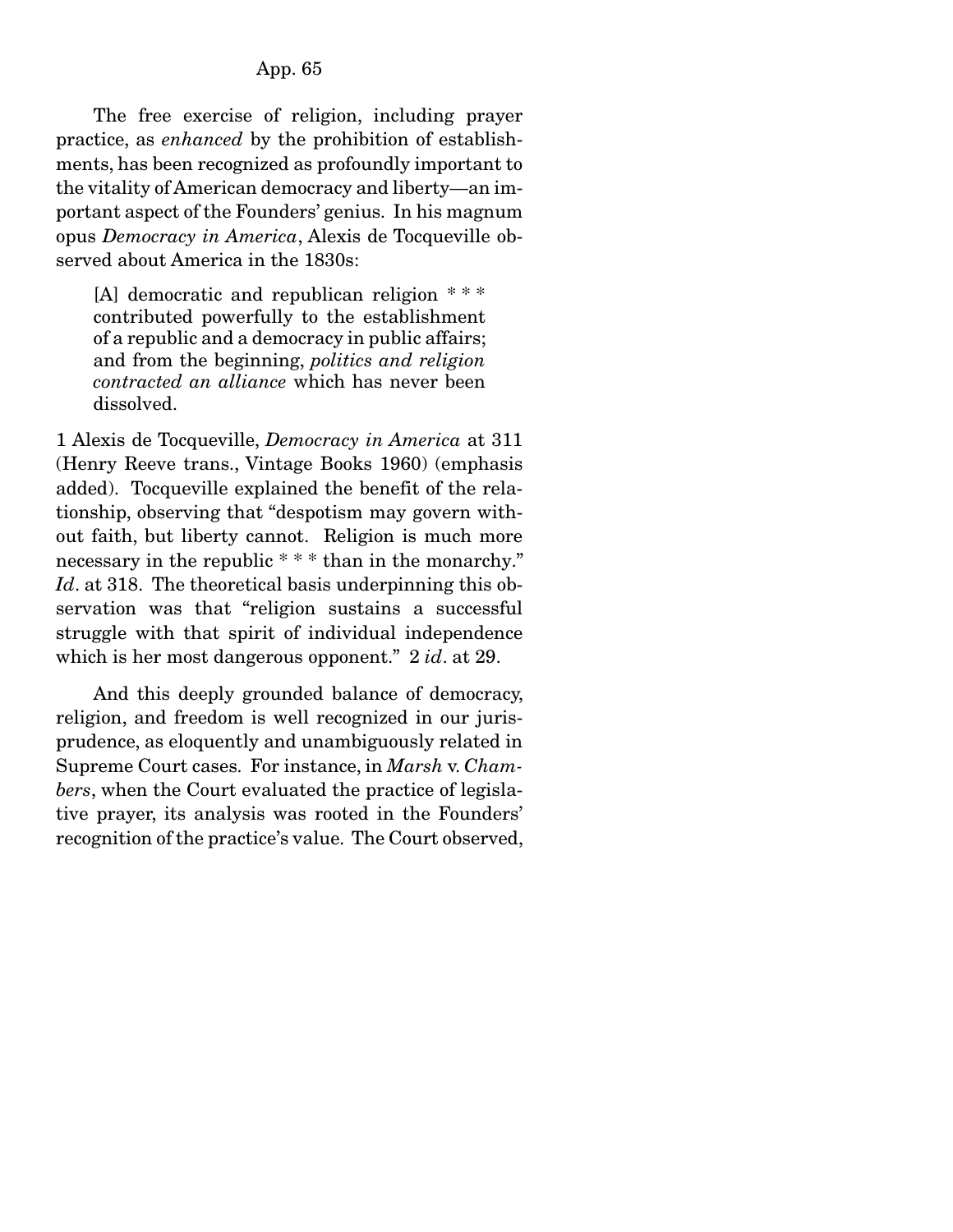"The opening of sessions of legislative and other deliberative public bodies with prayer is *deeply embedded* in the history and tradition of this country. From colonial times through the founding of the Republic and ever since, *the practice of legislative prayer has coexisted with the principles of disestablishment and religious freedom*." *Marsh*, 463 U.S. at 786, 103 S.Ct. 3330 (emphasis added). In light of this history, the Court accepted "the interpretation of the First Amendment draftsmen who saw no real threat to the Establishment Clause arising from a practice of prayer." *Id.* at 791, 103 S.Ct. 3330. It concluded that "there can be no doubt that the practice of opening legislative sessions with prayer has become part of *the fabric of our society*." *Id.* at 792, 103 S.Ct. 3330 (emphasis added).

 In *Town of Greece*, the Court echoed these sentiments, stressing the value of faith expression in public life. As the Court recognized, "That the First Congress provided for the appointment of chaplains only days after approving language for the First Amendment demonstrates that the Framers considered legislative prayer *a benign acknowledgment of religion's role in society*." *Town of Greece*, 134 S.Ct. at 1819 (emphasis added). The Court stated that any test under the Establishment Clause "must acknowledge a practice that was accepted by the Framers and has withstood the critical scrutiny of time and political change." *Id.* After all, any "test that would sweep away what has so long been settled would create new controversy and begin anew the very divisions along religious lines that the Establishment Clause seeks to prevent." *Id.*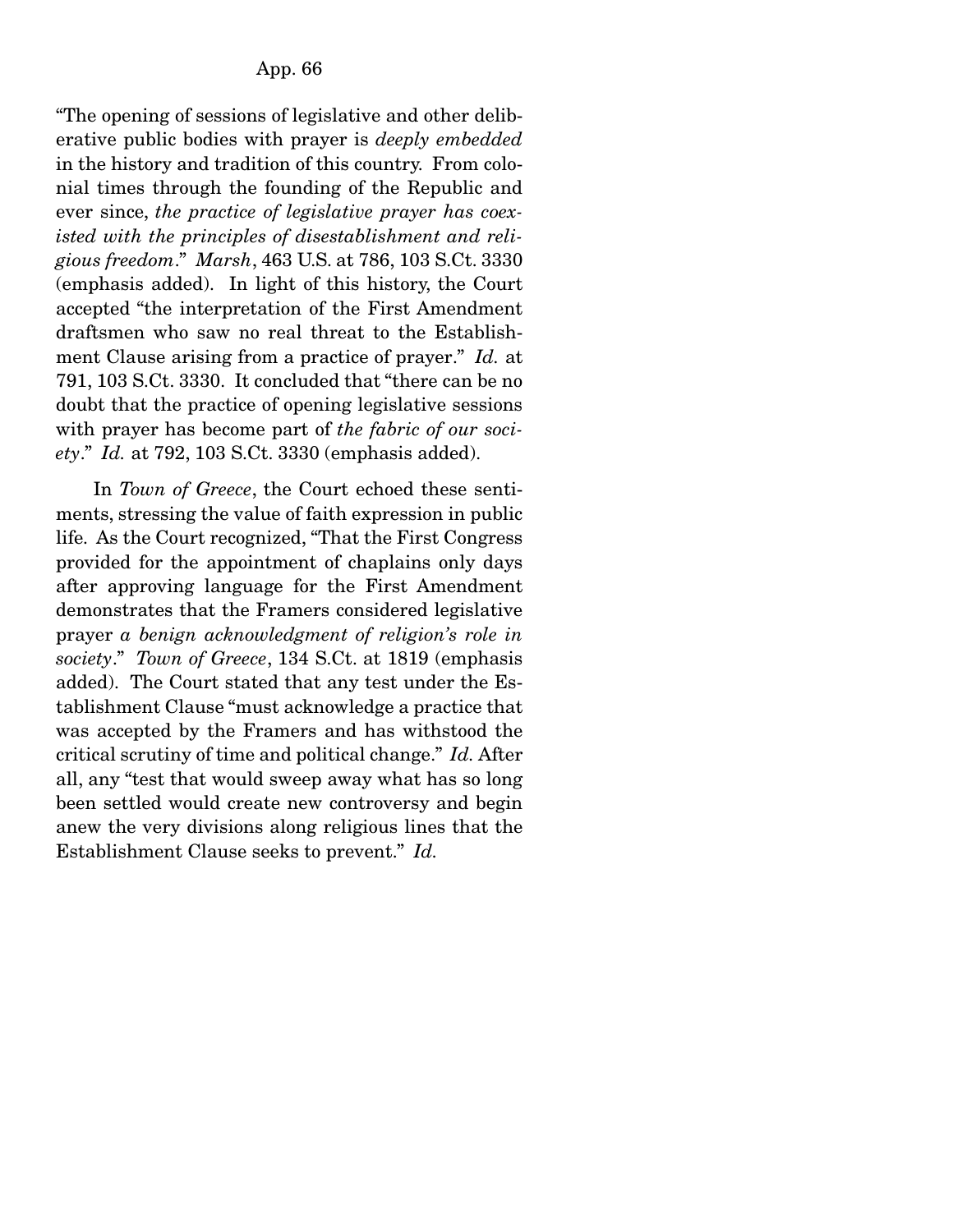Simply put, there is no ambiguity in the historical role and importance of legislative prayer in civic life. In both *Marsh* and *Town of Greece*, the Court was entirely clear about this. And, in each case, the Court took pains to mention that the Establishment Clause was intended to protect, rather than constrain, public expression of religious faith.

 The majority refuses to recognize the importance of religion—and of legislative prayer in particular—to democracy and American civic life. And its decision to "pay close attention to the interplay between the various facets of the County's prayer practice" to assess whether it is too sectarian, ante at 281, unwisely inserts government into the role of regulating faith expression in precisely the way the Establishment Clause was intended to forbid. To be sure, prayer practice can be misused, rendering it unprotected, when it denigrates or interferes with the religious practice of others. But short of those abuses, it ought not to be subject to the scrutiny and skepticism with which it is met by the majority. The proper respect for a practice so venerated and important to our democratic order does not include the niggling of civil courts assessing whether the practice "pointedly" invokes a particular name of the Divine to bless and solemnize the governmental proceeding. Ante at 271-72. In carrying out its self-assigned mission to police Rowan County's prayer practice, the majority turns its back on the historical role and values of religion and prayer, as well as the principles of *Town of Greece*, and recasts the law and facts to serve its mission.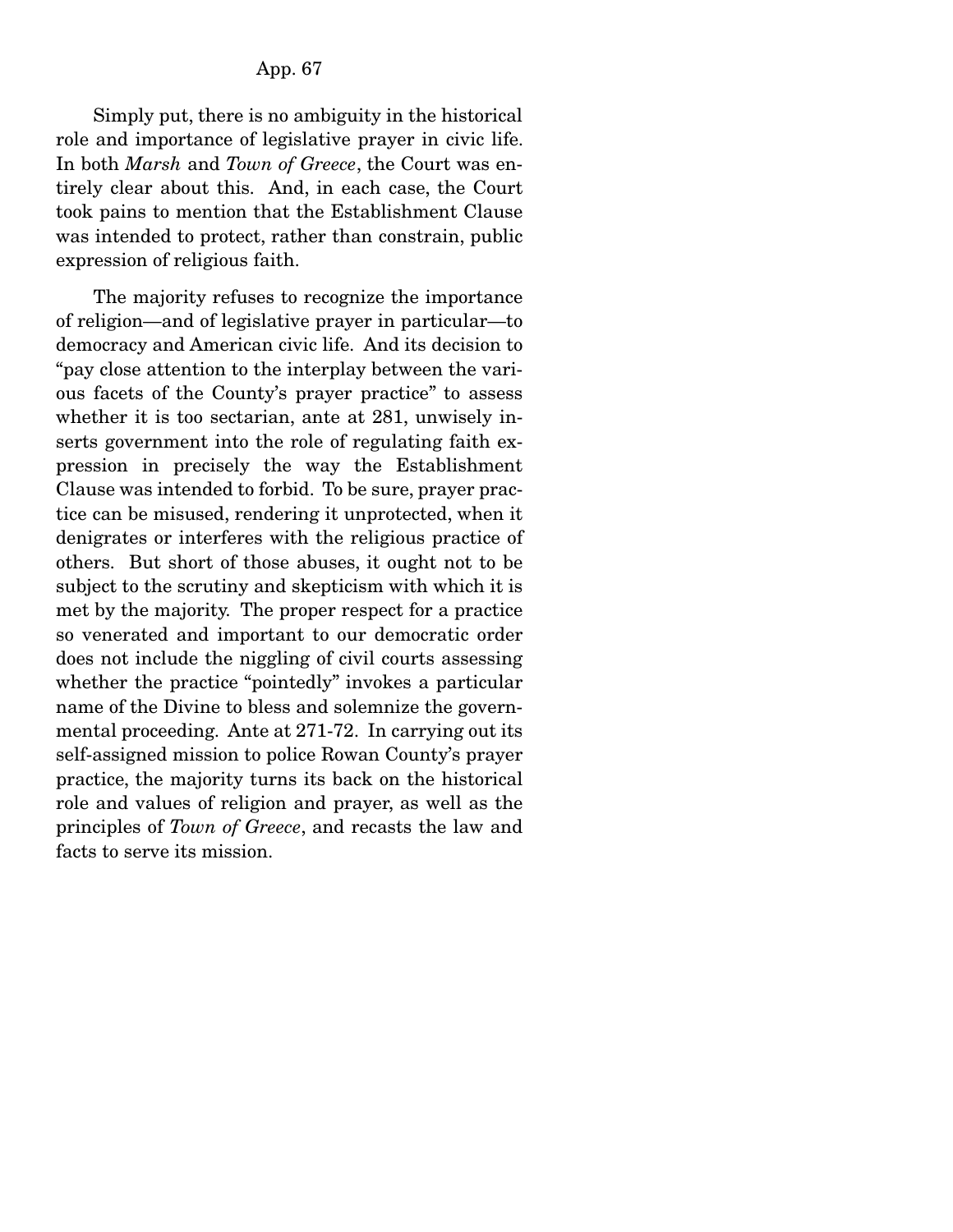II

 In order to advance its theory of the Establishment Clause, the majority opinion brushes past *Town of Greece* through an attempt to distinguish it. This effort relies on the distinction that the case before us involves invocations given by the legislators, while *Town of Greece* involved prayers given by chaplains, and then concludes casually that this difference takes this case "well outside the confines of *Town of Greece.*" Ante at 280. Having found that handle, the majority then considers itself absolved of precedent and free to launch its own freestanding analysis.

 A closer look at the distinction of which the majority makes so much, however, demonstrates that its analysis is nothing but a loosely disguised rationalization adopted to open the way to its new approach. The fact that the prayer-giver in Rowan County was a commissioner, not a minister designated or hired by the Board of Commissioners, resonates with nothing in *Town of Greece*, nor has anything outside of the majority opinion itself ever suggested that the status of the person giving an invocation is material to the constitutional analysis. Indeed, the Court has never specified which individuals are allowed to pray publicly. On the contrary, both *Marsh* and *Town of Greece* teach that the purpose of legislative prayer "is largely to accommodate the spiritual needs of lawmakers," *Town of Greece*, 134 S.Ct. at 1826. It is thus not surprising that the historical facts of the long-standing tradition of prayer practice at governmental assemblies show that prayer-givers can include governmental officials or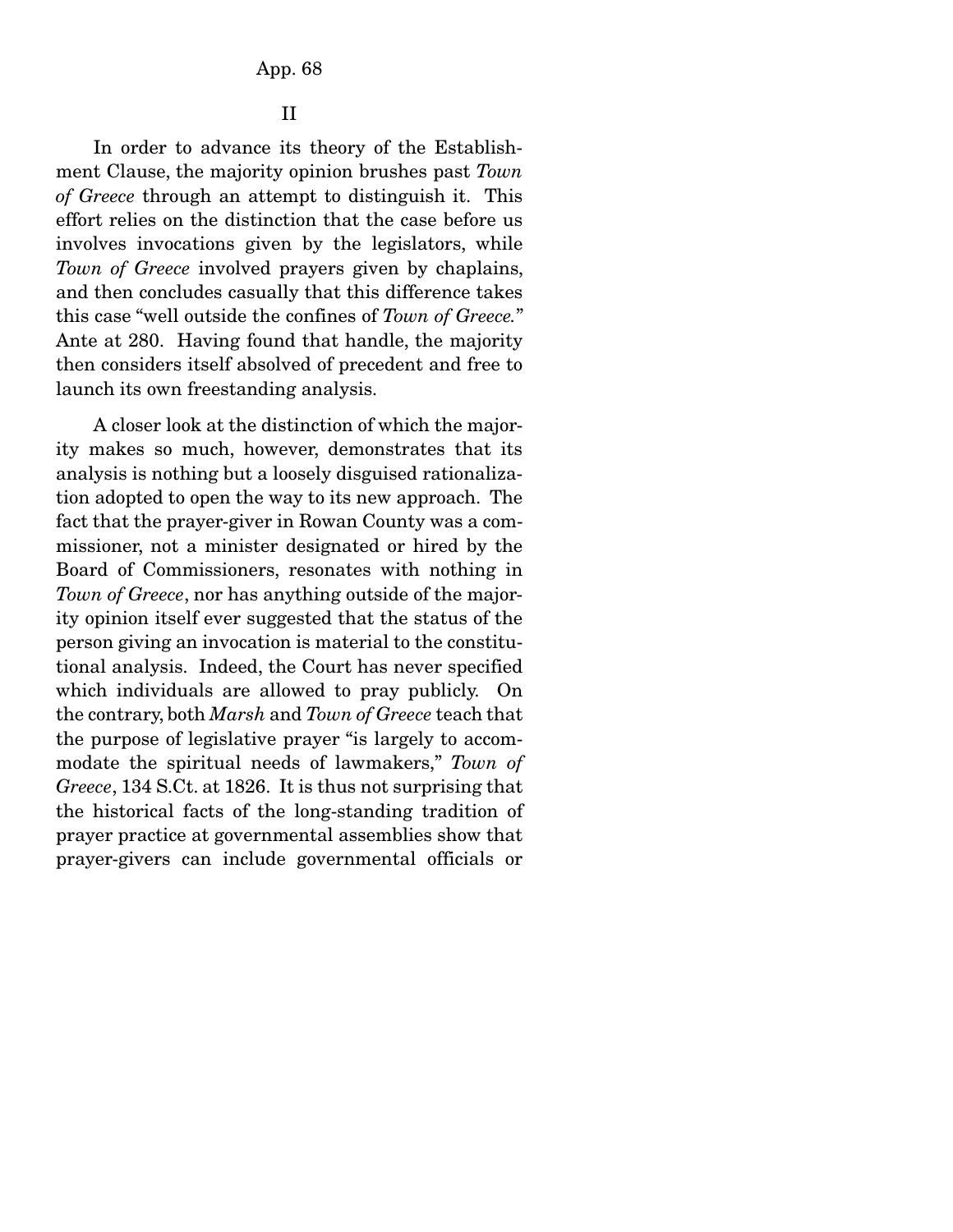members of the assembly. In the U.S. Congress, for example, prayers have been given not only by the hired Chaplain, but also by Members of Congress. Similarly, the amicus brief filed by the States shows that a *majority* of state and territorial legislators rely on *lawmaker-led* invocations. And they show the same is true for local governments, where the practice of government officials giving the invocations is widespread.

 The majority's pro forma distinction of *Town of Greece* can only be driven by its desire to reach a different end, because the nature of Rowan County's prayer practice is, in all aspects of plaintiffs' complaints, virtually indistinguishable from the practice upheld by the Supreme Court in *Town of Greece*. As Judge Agee shows in detail, *Town of Greece* upheld the prayer practice in the context of a small local political assembly, as is the case here; *Town of Greece* upheld prayers primarily invoking Jesus and other Christian elements, as is the case here; *Town of Greece* upheld the request to stand for prayer, as is the case here; and *Town of Greece* rejected the complaints about the prayers being "offensive, intolerable, and an affront to a diverse community," 134 S.Ct. at 1817 (internal quotation marks omitted), as made by the plaintiffs here. The *Town of Greece* Court also rejected the argument, which the majority embraces here, that it was the totality of these elements that offended the Establishment Clause.

 To advance its mission under the banner of the Establishment Clause, the majority opinion also spins the facts to suggest that Rowan County is, through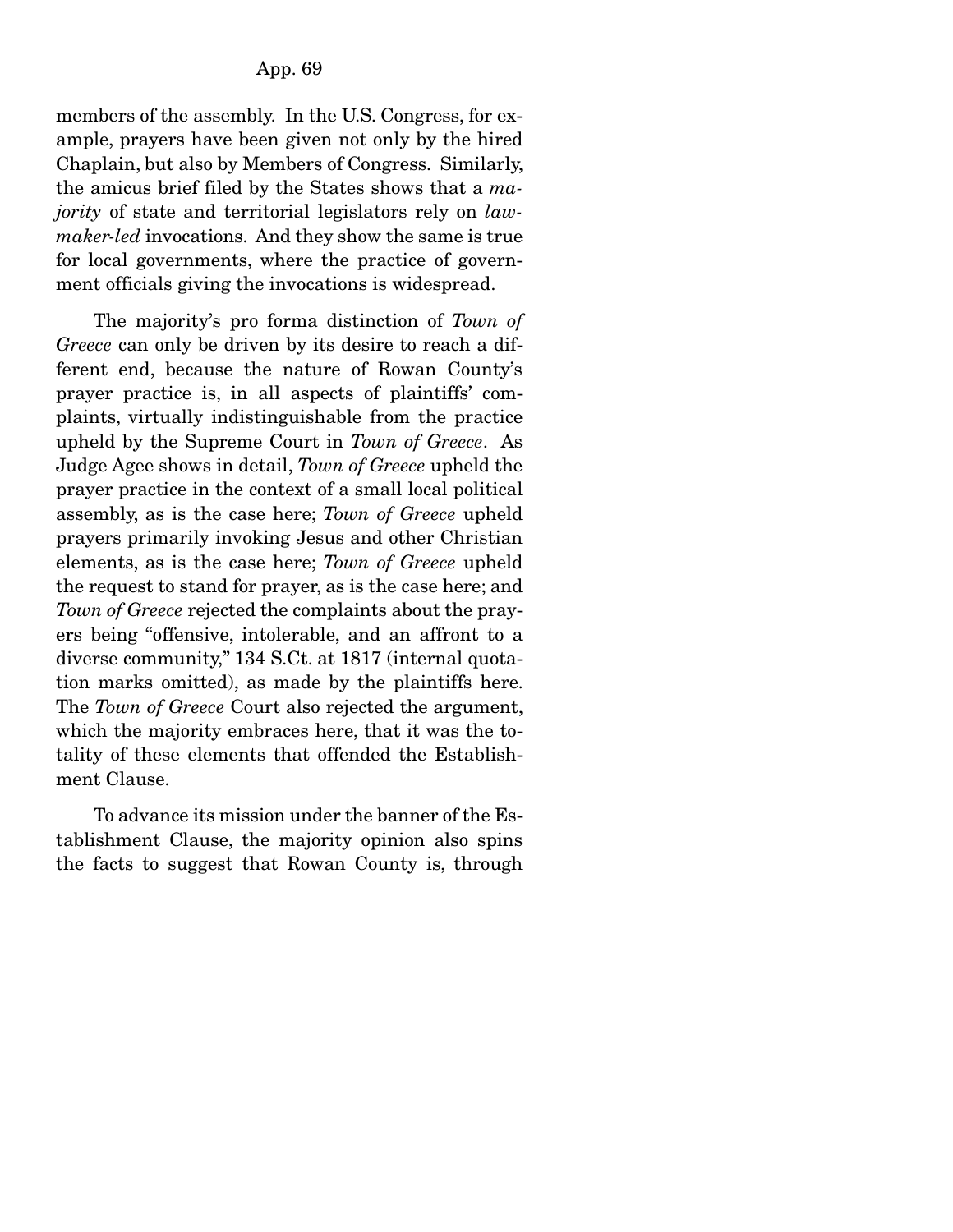some unwritten agreement of its Commissioners, coercing its citizens to pray Christian prayers. It states that the prayer practice *was designed* "to identify the government with Christianity"; that the five Commissioners "maintained *exclusive and complete control* over the content of prayers"; that the Commissioners *agreed* on the prayer "featuring but a single faith"; and that the prayer was "*pointedly* sectarian." Ante at 272, 274, 280, 272 (emphasis added and citations omitted). The record, however, simply does not support any such suggestion of coercion, exclusion, or agreement.

 Rather, under the practice of Rowan County, as set forth in the record, one of the five Commissioners, in rotation, gives a brief invocation according to that Commissioner's individual discretion, without any prestanding instruction or understanding about the content or nature of the invocation. Each Commissioner has affirmed by affidavit that the nature and composition of the invocation—or indeed a moment of silence—is left entirely to the discretion of the Commissioner and that there is no policy—written or unwritten—"regarding the form or content of any commissioner's Invocation." And each has stated that the invocation is given "for the edification and benefit of the commissioners and to solemnize the meeting." The fact that the prayers were Christian in nature only reflected each prayer-giver's religion, not some design, policy, or agreement of the Commissioners.

 Thus, evading the lessons of *Town of Greece* and armed with recharacterized facts, the majority conducts its own analysis, based in large part on isolated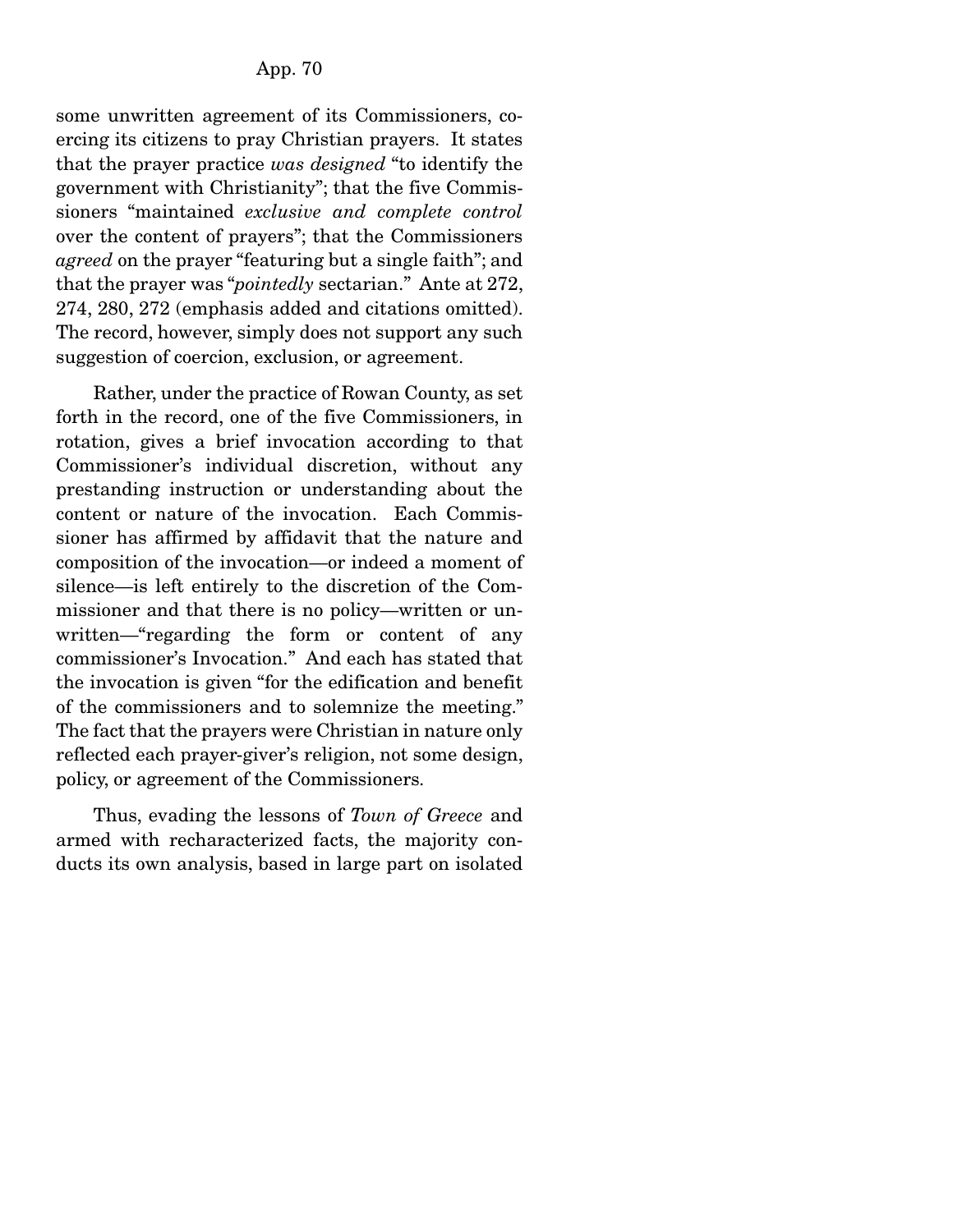## App. 71

quotations from the author's own opinions, either in dissent or overruled, or from the very district court opinion it is reviewing in this case. This approach amounts simply to a barely disguised disagreement with the Supreme Court's support of sectarian legislative prayer in *Town of Greece*.

#### III

 The reason behind the majority's wayward approach is not a total mystery. Judge Wilkinson, writing for the majority, and the ACLU, representing the plaintiffs, have acted with harmonious parallelism, both having sought to circumvent the application of *Town of Greece*, and to return to the principles of *Joyner* v. *Forsyth County*, which *Town of Greece* overruled.

 In February 2012, the ACLU complained to the Rowan County Commissioners about the "practice of convening Board meetings with *sectarian prayer*, *particularly Christian prayers*," (emphasis added), and, to support its position, quoted Judge Wilkinson's opinion in *Joyner*, which held that legislative prayer is appropriate "only when it is nonsectarian," 653 F.3d at 345, and that, in order to embrace a nonsectarian ideal, States and local governmental entities must be "proactive in discouraging *sectarian prayer* in public settings," *id*. at 353 (emphasis added). Then, shortly after the decision in *Town of Greece* was handed down, the ACLU announced, "This morning, the Supreme Court issued a *disappointing and troubling decision* upholding a town board's practice of opening its meetings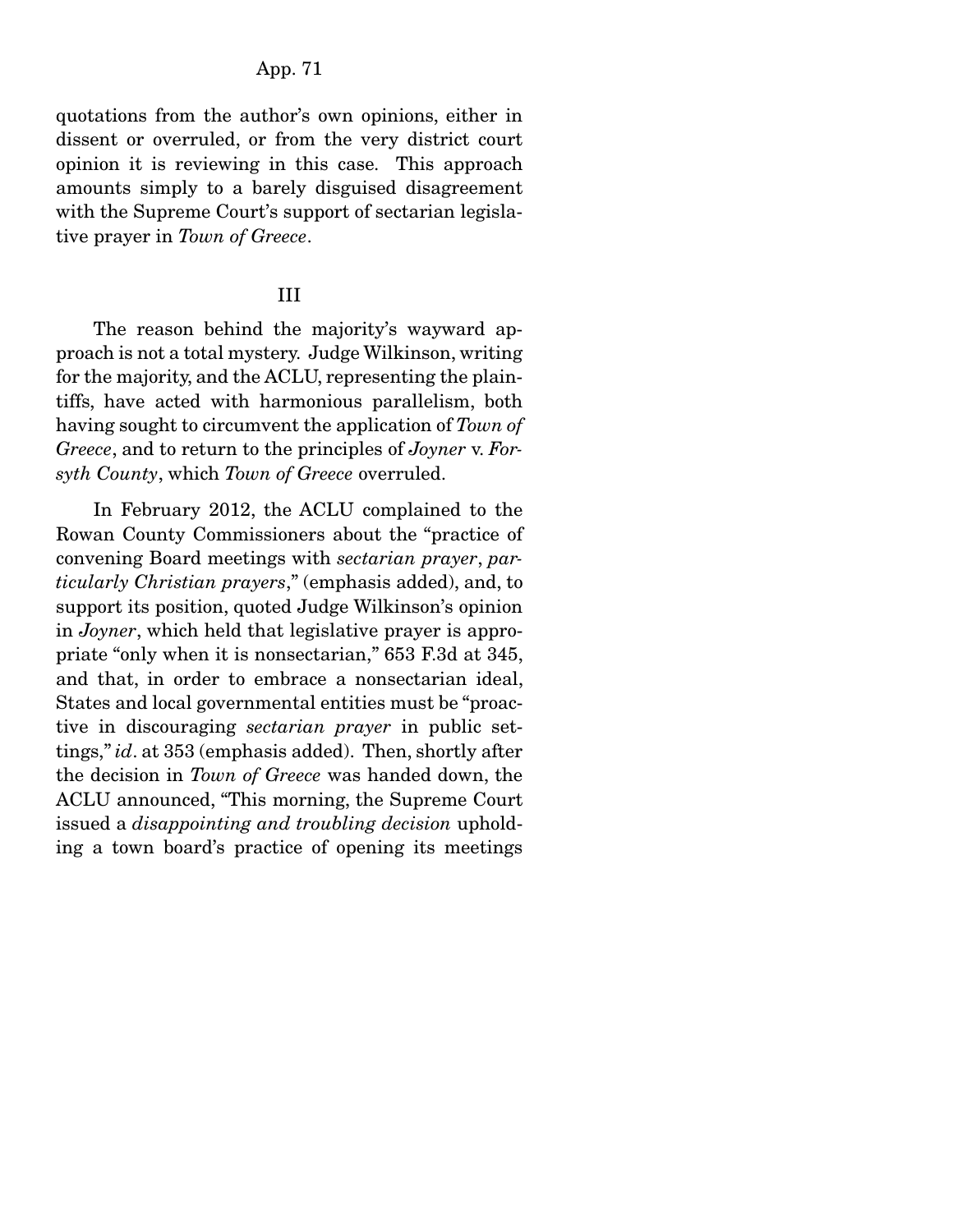with Christian prayers." Heather L. Weaver, *Supreme Court Turns Blind Eye to Exclusionary Prayers at Government Meetings*, ACLU (May 5, 2014, 2:57 PM), https://perma.cc/2UGE-5TNL.

 Similarly, in his dissent in this case from the panel's application of *Town of Greece* to uphold Rowan County's prayer practice, Judge Wilkinson lamented that the prayers in this case were "*uniformly sectarian*, referencing one and only one faith." 837 F.3d 407, 431 (4th Cir. 2013) (Wilkinson, J., dissenting) (emphasis added). He continued, "I have seen nothing like it," *id*., even though *Town of Greece* explicitly upheld uniformly sectarian prayer made in the tradition of only one faith. In this dissenting opinion, Judge Wilkinson essentially sought to return to his own earlier opinion in *Joyner*, where he had held that opening a meeting with *sectarian* prayer violated the Establishment Clause because the prayers "referred to Jesus, Jesus Christ, Christ, or Savior with overwhelming frequency." *Joyner*, 653 F.3d at 349 (internal quotation marks omitted). His panel dissent thus concluded that, "[t]he desire of this fine county for prayer at the opening of its public sessions can be realized in *nondenominational* prayer." *Lund*, 837 F.3d at 437 (Wilkinson, J., dissenting) (emphasis added) (adopting the ACLU's position that *sectarian* prayer was unconstitutional). But again, these very conclusions were overruled in *Town of Greece*, which upheld *uniformly sectarian* prayer given at similar local governmental meetings.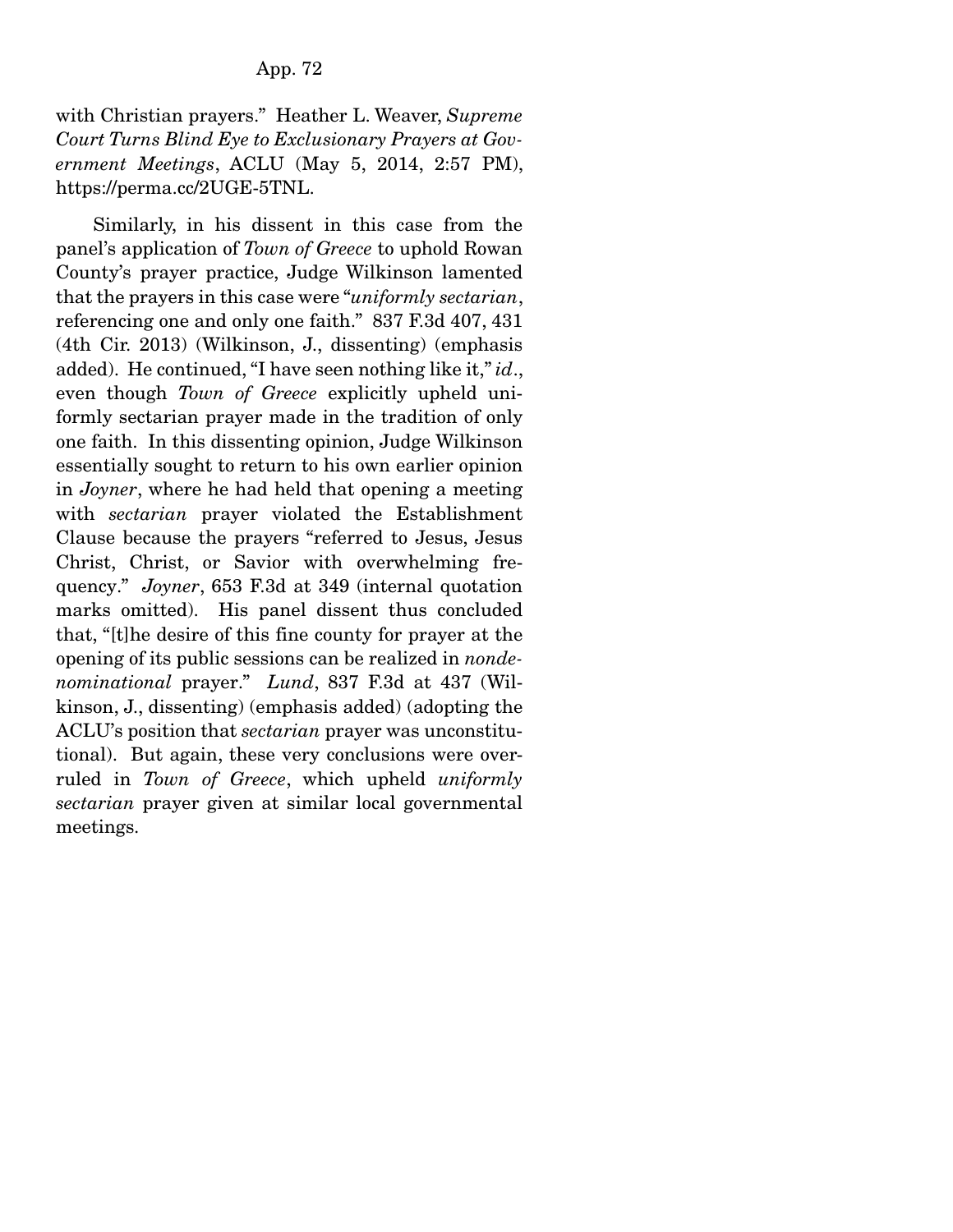The positions taken by the ACLU and Judge Wilkinson, while uncannily harmonious with each other, are starkly at odds with *Town of Greece*, *relying on the very arguments rejected* by the Supreme Court in both *Marsh* and *Town of Greece*. In *Marsh*, the Court rejected arguments based on the facts (1) that the legislative prayer was given by a clergyman of only one denomination for 16 years; (2) that public funds were used to pay for the services of the prayer-giver; and (3) that the prayers were in a single faith tradition. And in *Town of Greece*, the Court rejected arguments based on the facts (1) that the prayers were given disproportionately by Christians; (2) that this disparity effectively sponsored sectarian prayers, given predominantly in the name of Jesus; (3) that the prayer givers began by asking the audience to stand and by saying, "Let us pray"; and (4) that the totality of the circumstances "conveyed the message that Greece was endorsing Christianity." 134 S.Ct. at 1818. Reading the majority opinion here in light of *Town of Greece*, one could well believe that Justice Kagan's dissent was in fact controlling.

\* \* \*

 At bottom, there simply is no constitutional defect in the prayer practice followed by Rowan County, and the majority's effort to find it unconstitutional, despite *Town of Greece*, is, I respectfully suggest, aberrational.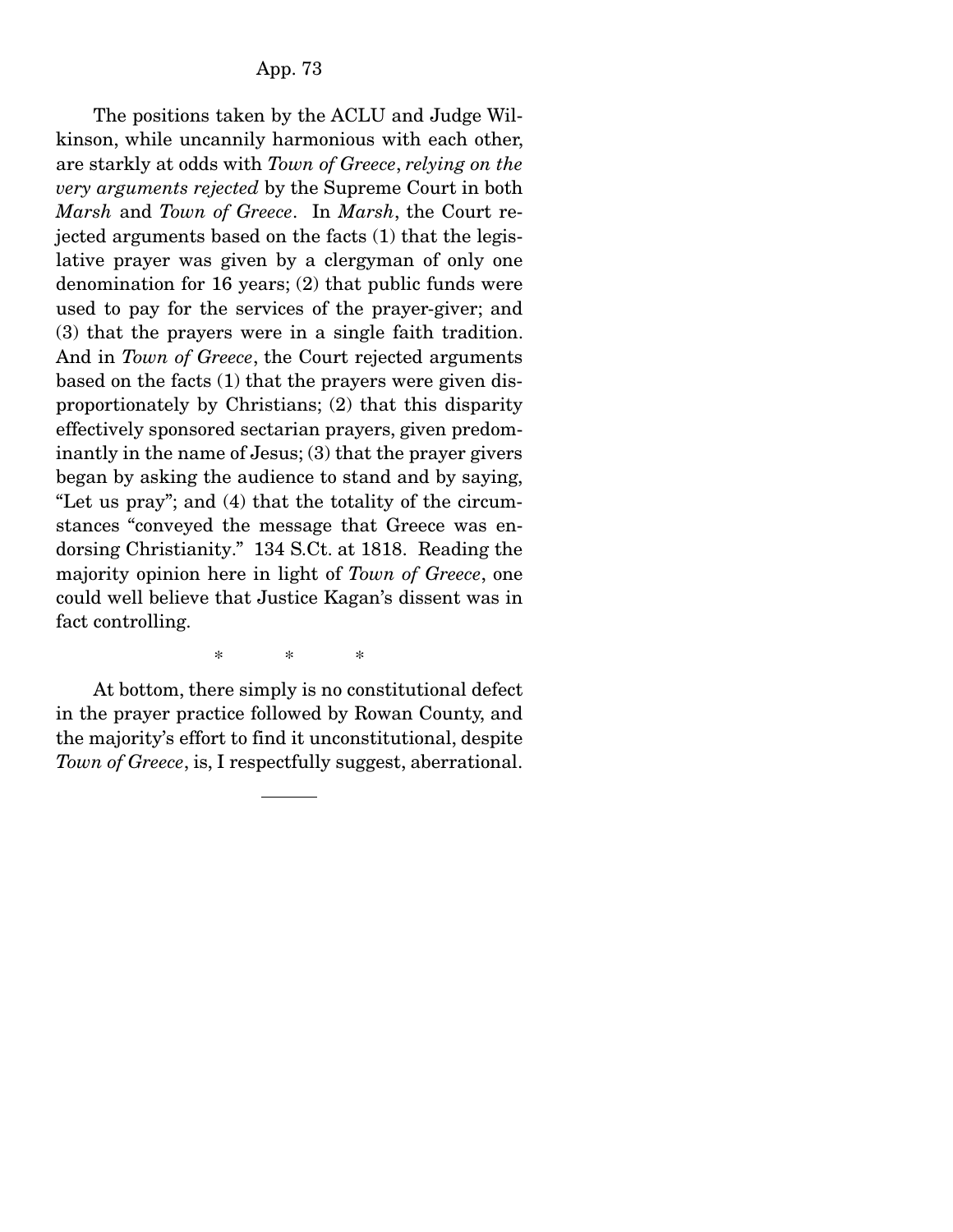### App. 74

AGEE, Circuit Judge, with whom Judge Niemeyer, Judge Traxler, Judge Shedd, and Judge Diaz join, dissenting:

 The majority holds that the Rowan County Board of Commissioners' practice of opening its public meetings with a commissioner-led invocation violates the Establishment Clause. That decision is irreconcilable with *Marsh* v. *Chambers*, 463 U.S. 783, 103 S.Ct. 3330, 77 L.Ed.2d 1019 (1983), and *Town of Greece* v. *Galloway*, 572 U.S. \_\_\_, 134 S.Ct. 1811, 188 L.Ed.2d 835 (2014). Therefore, I respectfully dissent.

# $I<sup>1</sup>$

 Rowan County, North Carolina, exercises its municipal power through an elected Board of Commissioners ("the Board"), which typically holds public meetings twice a month. For many years, the Board has permitted each commissioner, on a rotating basis, to offer an invocation before the meetings.<sup>2</sup>

 Typically, the Board chair would call the meeting to order and invite the other commissioners and public audience to stand for the ceremonial opening. A designated commissioner would then offer an invocation of

<sup>&</sup>lt;sup>1</sup> At times, this opinion parallels language used in the nowwithdrawn panel majority opinion. *Lund* v. *Rowan Cty.*, 837 F.3d 407 (4th Cir. 2016), reh'g en banc granted, 670 Fed.Appx. 106 (4th Cir. 2016).

<sup>&</sup>lt;sup>2</sup> The record does not reflect that the Board adopted a written policy regarding the invocations, but it followed a relatively routine practice.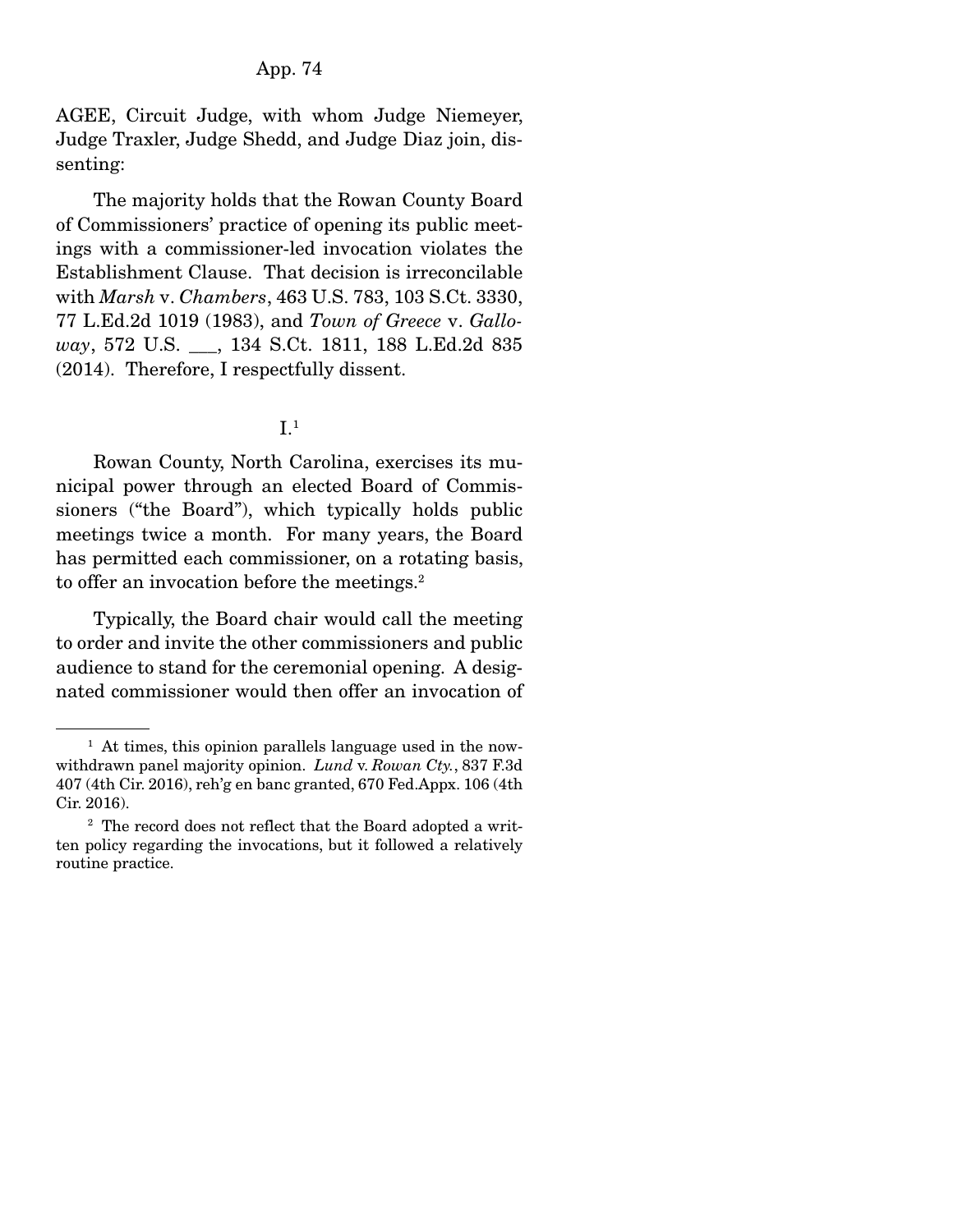his or her choosing followed by the Pledge of Allegiance. The content of each invocation was entirely in the discretion of the respective commissioner; the Board neither composed the prayer nor policed its content. The prayers frequently, though not invariably, invoked the Christian faith. For example, after beginning the prayers with some variant of "let us pray" or "please pray with me," the prayer givers often referred to "Jesus," "Christ," and "Lord." E.g., Suppl. J.A. 36- 37.3 Although not required to do so, most of the public audience joined the commissioners in standing for the invocation and the Pledge of Allegiance. Once this ceremonial part of the meeting concluded, the Board turned to its public business.

 Rowan County residents Nancy Lund, Liesa Montag-Siegel, and Robert Voelker (collectively, "Plaintiffs") filed a complaint in the U.S. District Court for the Middle District of North Carolina "to challenge the constitutionality of [the Board's] practice of delivering sectarian prayer at meetings." J.A. 10. Plaintiffs alleged that the prayer practice unconstitutionally affiliated the Board with one particular faith and caused them to feel excluded as "outsiders." J.A. 12. In addition, they alleged that the overall atmosphere was coercive, requiring them to participate so they "would not stand out," Suppl. J.A. 2, or otherwise be singled out in a manner they speculated might negatively affect business before the Board.

<sup>3</sup> This opinion omits internal marks, alterations, citations, emphasis, and footnotes from quotations unless otherwise noted.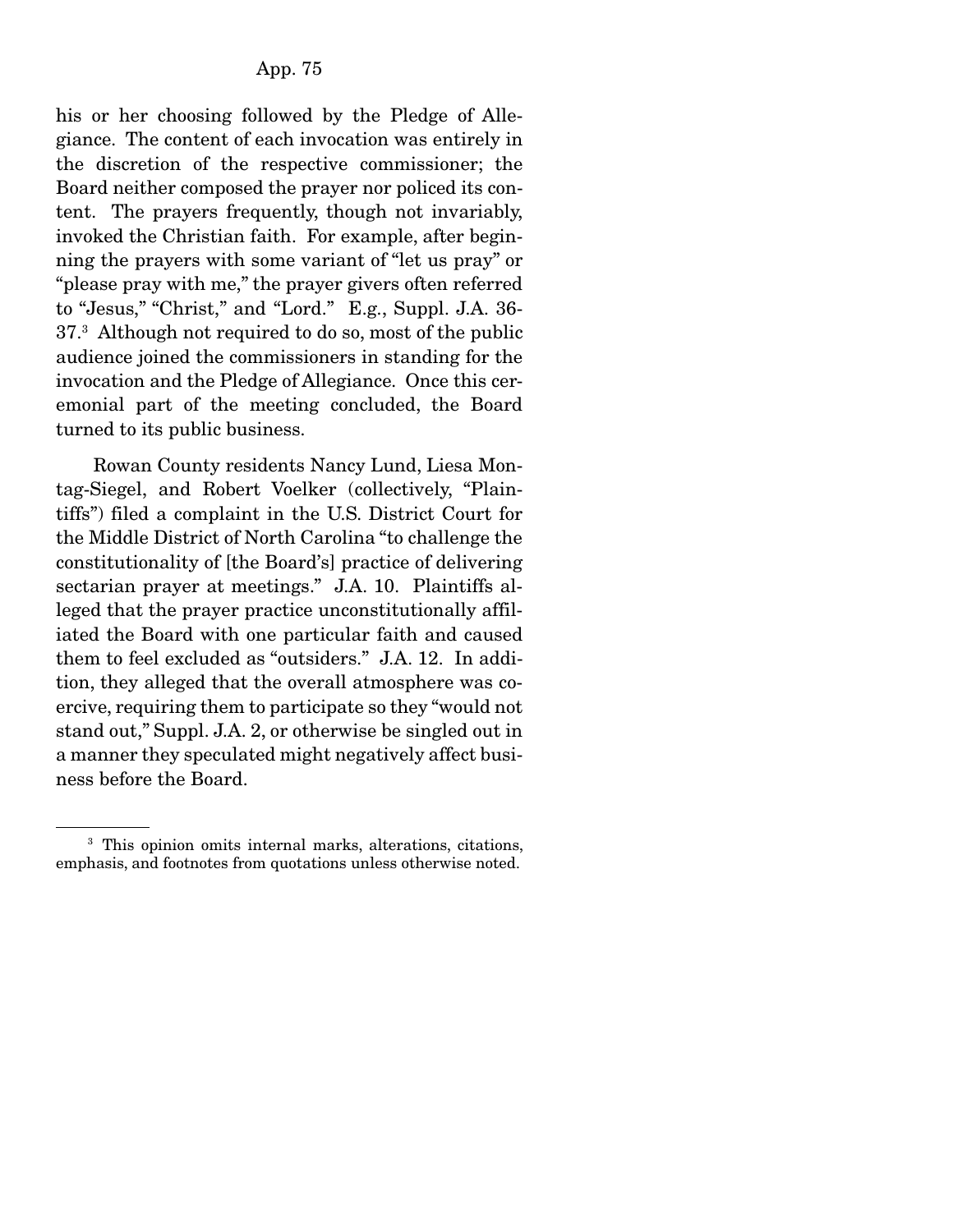Plaintiffs sought a declaratory judgment that the Board's prayer practice violated the Establishment Clause, along with an injunction preventing any similar future prayers. Plaintiffs successfully obtained a preliminary injunction based on now-abrogated case law from this Court which had held that sectarian legislative prayer violated the Establishment Clause. See *Joyner* v. *Forsyth Cty.*, 653 F.3d 341, 348 (4th Cir. 2011) (explaining that our decisions "hewed to [the] approach [of ] approving legislative prayer only when it is nonsectarian in both policy and practice"), abrogated by *Town of Greece*, 134 S.Ct. 1811. The Supreme Court then issued its decision in *Town of Greece*, which held that sectarian legislative prayer was constitutional. 134 S.Ct. at 1815, 1820, 1824.

 In the wake of *Town of Greece*, the parties filed cross-motions for summary judgment. Although the district court granted the Plaintiffs' motion, it first recognized that *Town of Greece* "repudiated" and "dismantl[ed] the Fourth Circuit's legislative prayer doctrine [that had] developed around the core understanding that the sectarian nature of legislative prayers was largely dispositive" of its constitutionality. *Lund* v. *Rowan Cty.*, 103 F. Supp. 3d 712, 719, 721 (M.D.N.C. 2015). Nonetheless, the district court concluded that "[s]everal significant differences" between *Town of Greece* and this case—including the identity of the prayer givers and the invitation to the public to stand—rendered the Board's practice unconstitutional. *Id.* at 724.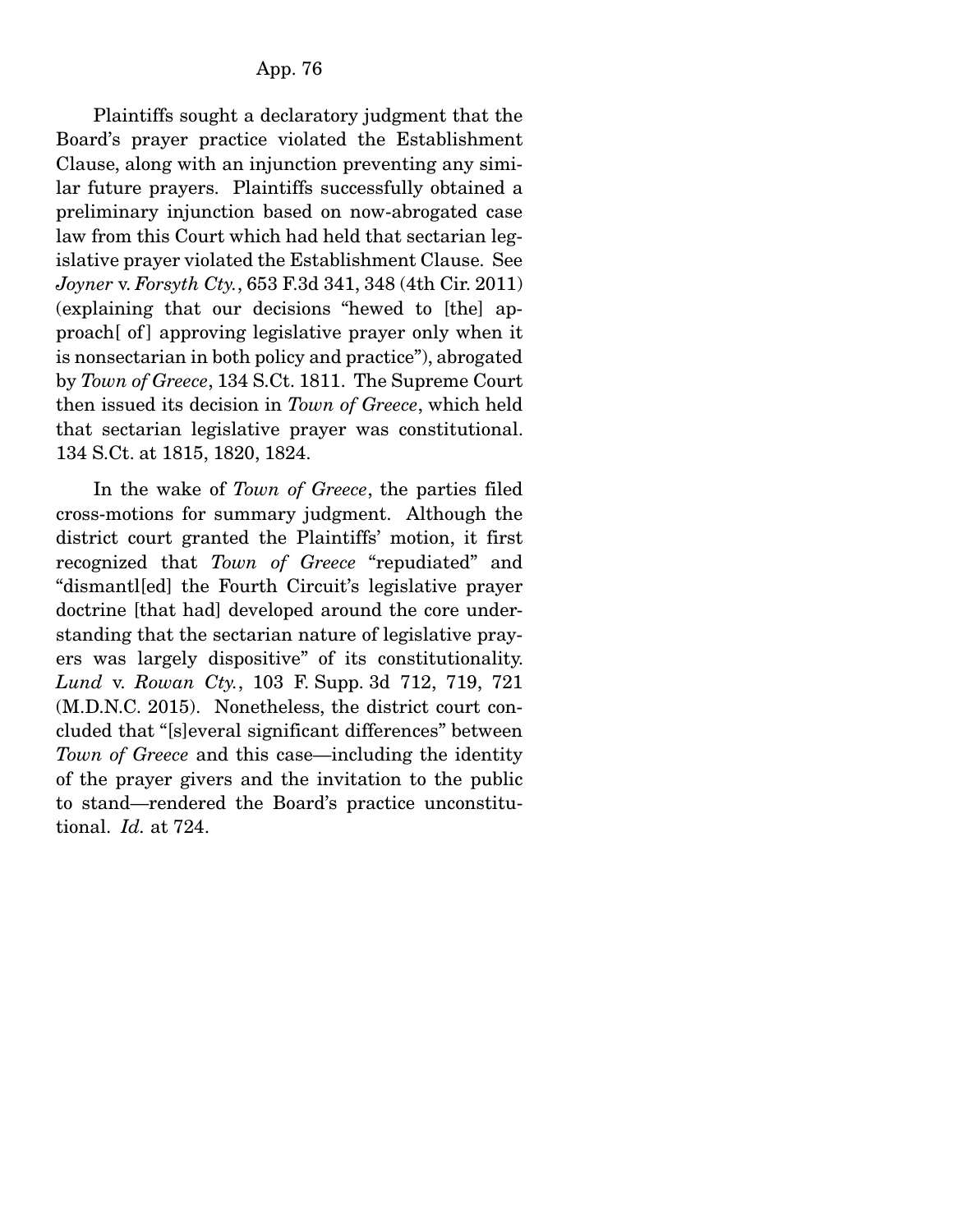#### App. 77

# II.

 As the majority acknowledges, this case requires a case-specific evaluation of all the facts and circumstances. See *Lynch* v. *Donnelly*, 465 U.S. 668, 678-79, 104 S.Ct. 1355, 79 L.Ed.2d 604 (1984) (observing that the Establishment Clause cannot be applied mechanistically to draw unwavering, universal lines for the varying contexts of public life). Those facts and circumstances must be viewed through the lens of the Supreme Court's prior legislative prayer decisions, including both its broader explications of what legislative prayer practices are permissible and its narrower applications of those principles to the facts presented in those cases. So, before turning to the facts and circumstances of this case, it's important to review the first principles from *Marsh* and *Town of Greece*.

 Though legislative prayer is government speech touching on religion, *Turner* v. *City Council of Fredericksburg*, 534 F.3d 352, 354 (4th Cir. 2008), the Supreme Court has not relied on traditional Establishment Clause analysis to assess its constitutionality. See *Marsh*, 463 U.S. at 792, 103 S.Ct. 3330. Legislative prayer is its own genre of Establishment Clause jurisprudence, assessed under a different framework that takes the unique circumstances of its historical practice and acceptance into account. See *Town of Greece*, 134 S.Ct. at 1818 ("*Marsh* is sometimes described as 'carving out an exception' to the Court's Establishment Clause jurisprudence, because it sustained legislative prayer without subjecting the practice to any of the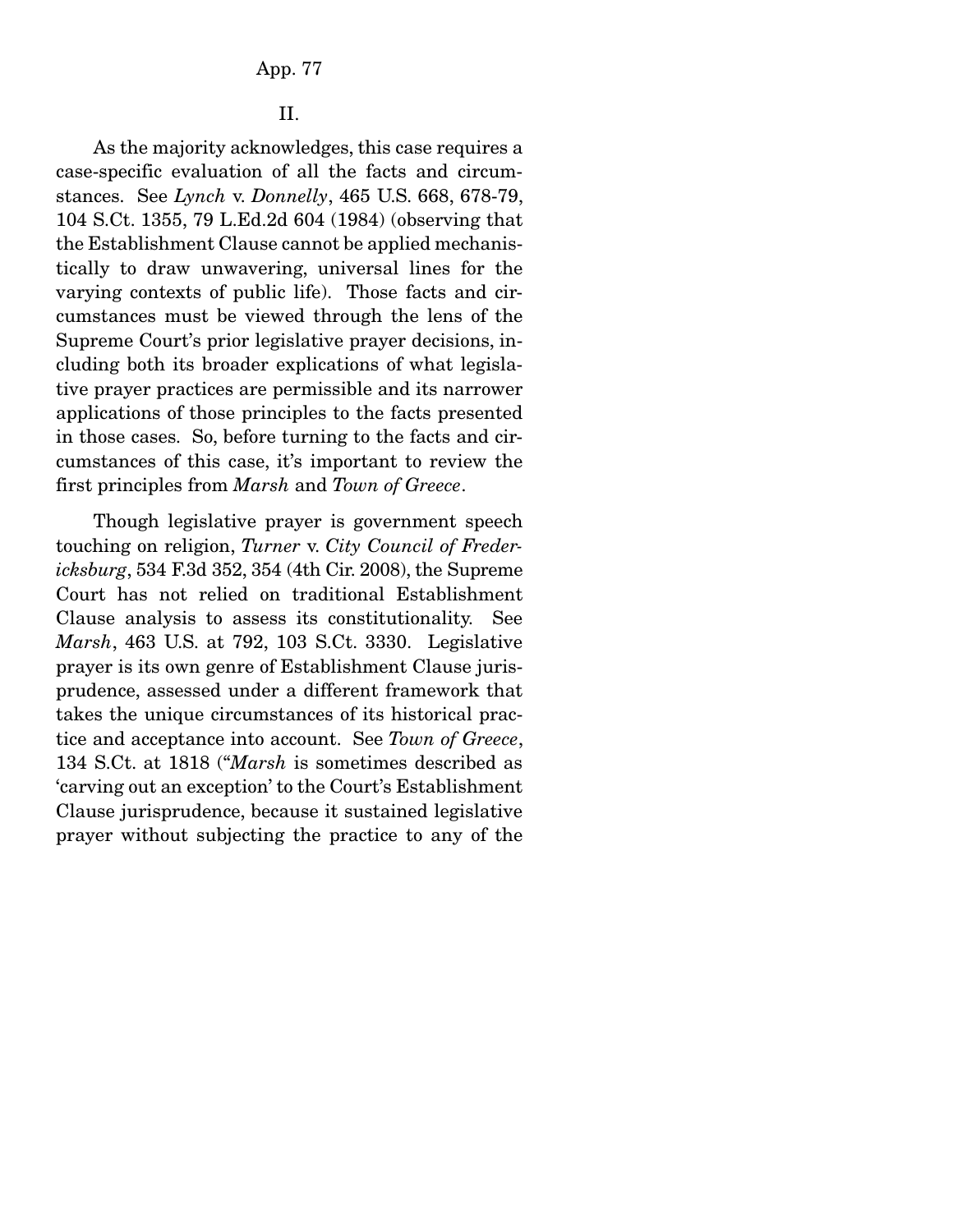formal tests that have traditionally structured this inquiry.").

 The Supreme Court first articulated this approach in *Marsh*, which involved a challenge to the constitutionality of the Nebraska legislature's practice of having a paid chaplain offer a prayer to open each legislative session. Recounting the long-standing American tradition of opening legislative sessions with prayer, the Supreme Court traced the history of legislative prayer "[f ]rom colonial times through the founding of the Republic and ever since." *Marsh*, 463 U.S. at 786, 103 S.Ct. 3330.

 The Court ascribed particular significance to the views of the First Congress, which, "as one of its early items of business, adopted the policy of selecting a chaplain to open each session with prayer." *Id.* at 787- 88, 103 S.Ct. 3330. The Senate and House, in turn, appointed official chaplains in 1789. *Id.* at 788, 103 S.Ct. 3330. Placing great significance on these events, the Court explained those acts reflected how legislative prayer fit into the Founders' understanding of the Establishment Clause: "It can hardly be thought that \*\*\* they intended the Establishment Clause \*\*\* to forbid what they had just declared acceptable." *Id.* at 790, 103 S.Ct. 3330. "This unique history [led the Court] to accept the interpretation of the First Amendment draftsmen who saw no real threat to the Establishment Clause arising from [the] practice of [legislative] prayer[.]" *Id.* at 791, 103 S.Ct. 3330.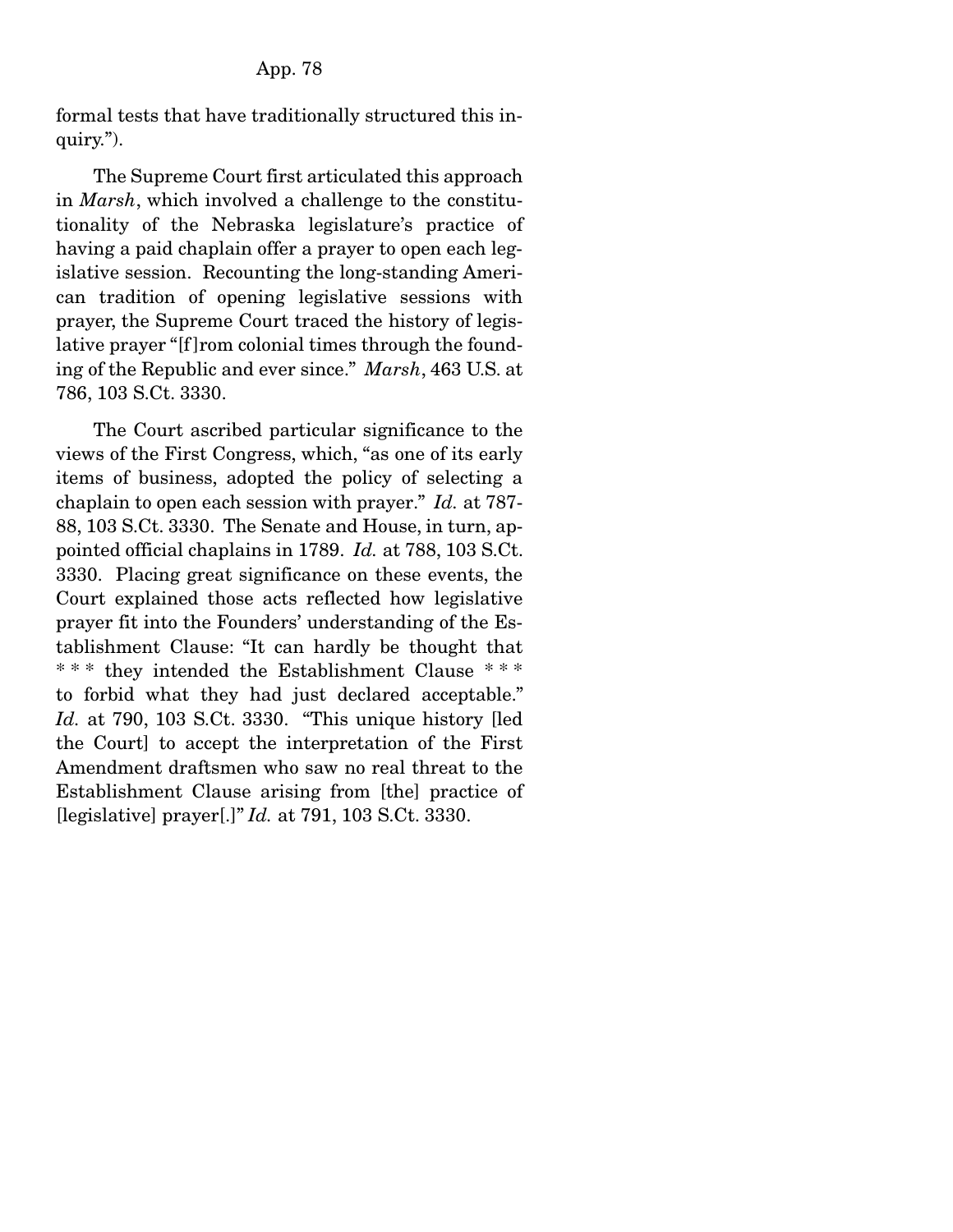Having upheld the constitutionality of legislative prayer in general, the *Marsh* Court next considered whether Nebraska's practice fell within the bounds of the First Amendment. In particular, the Court considered the plaintiff 's specific challenges to three characteristics of Nebraska's legislative prayer practice: (1) the State had selected a representative of "only one denomination" for sixteen years; (2) the chaplain was a paid state employee; and (3) his prayers were offered "in the Judeo-Christian tradition." *Id.* at 792-93, 103 S.Ct. 3330.

 The Court rejected each claim. First, the Court observed that the First Congress "did not consider opening prayers as a proselytizing activity or as symbolically placing the government's official seal of approval on one religious view." *Id.* at 792, 103 S.Ct. 3330. Next, it noted that there was no evidence that the chaplain's long tenure "stemmed from an impermissible motive," and thus his continuous appointment did "not in itself conflict with the Establishment Clause." *Id.* at 793-94, 103 S.Ct. 3330. That the chaplain was paid from public funds was similarly "grounded in historic practice" and thus not prohibited. *Id.* at 794, 103 S.Ct. 3330. Lastly, as for the content of the prayers, the Court explained it was "not of concern" because "there is no indication that the prayer opportunity has been exploited to proselytize or advance any one, or to disparage any other, faith or belief." *Id.* at 794-95, 103 S.Ct. 3330. Accordingly, the Court declined "to parse the [prayer] content." *Id.* at 795, 103 S.Ct. 3330.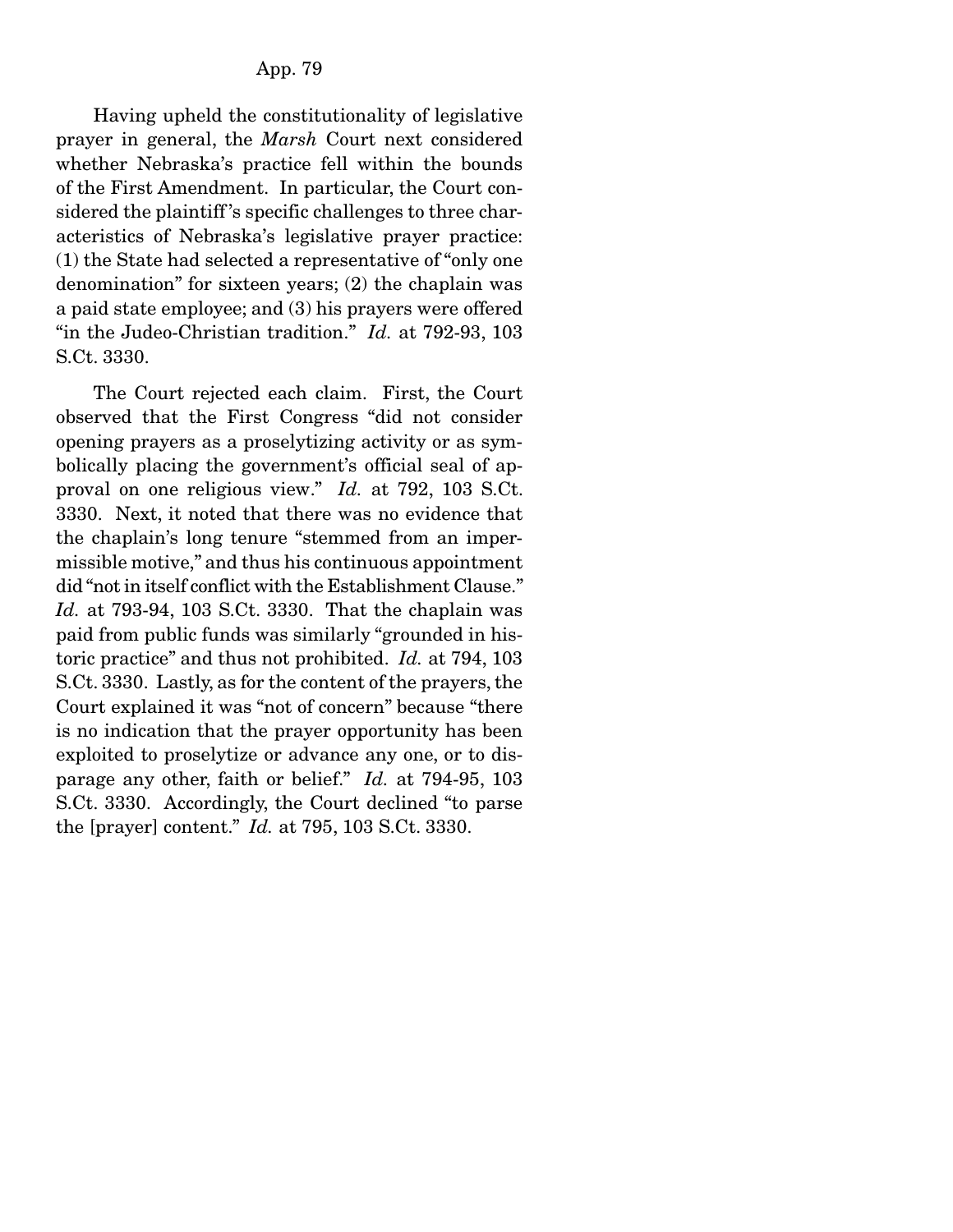In *County of Allegheny* v. *ACLU Greater Pittsburgh Chapter*, 492 U.S. 573, 578-79, 602, 109 S.Ct. 3086, 106 L.Ed.2d 472 (1989), a case about the constitutionality of two religious holiday displays located on public property, the Court referred in dicta to its prior holding in *Marsh*, observing that "[t]he legislative prayers involved in *Marsh* did not violate [the Establishment Clause] because the particular chaplain had removed all references to Christ." *Id.* at 603, 109 S.Ct. 3086. In additional dicta, the Court observed that "not even the unique history of legislative prayer can justify contemporary legislative prayers that have the effect of affiliating the government with any one specific faith or belief." *Id.*

 Whatever fleeting persuasiveness that dicta merited, the Supreme Court unequivocally rejected it in *Town of Greece*. There, the Court explicitly disavowed any constitutional requirement that legislative prayers be nonsectarian to comply with the Establishment Clause: "An insistence on nonsectarian or ecumenical prayer as a single, fixed standard is not consistent with the tradition of legislative prayer outlined in [our] cases." *Town of Greece*, 134 S.Ct. at 1820.

 The Town of Greece, New York, Board opened its monthly legislative meetings with an invocation delivered by volunteer clergy. Guest chaplains were found by placing calls to congregations listed in a local directory. *Id.* at 1816. Nearly all of these churches were Christian, as were the guest clergy. Most of the invocations referenced the Christian faith, but the Town Board was not aware of the prayer content beforehand,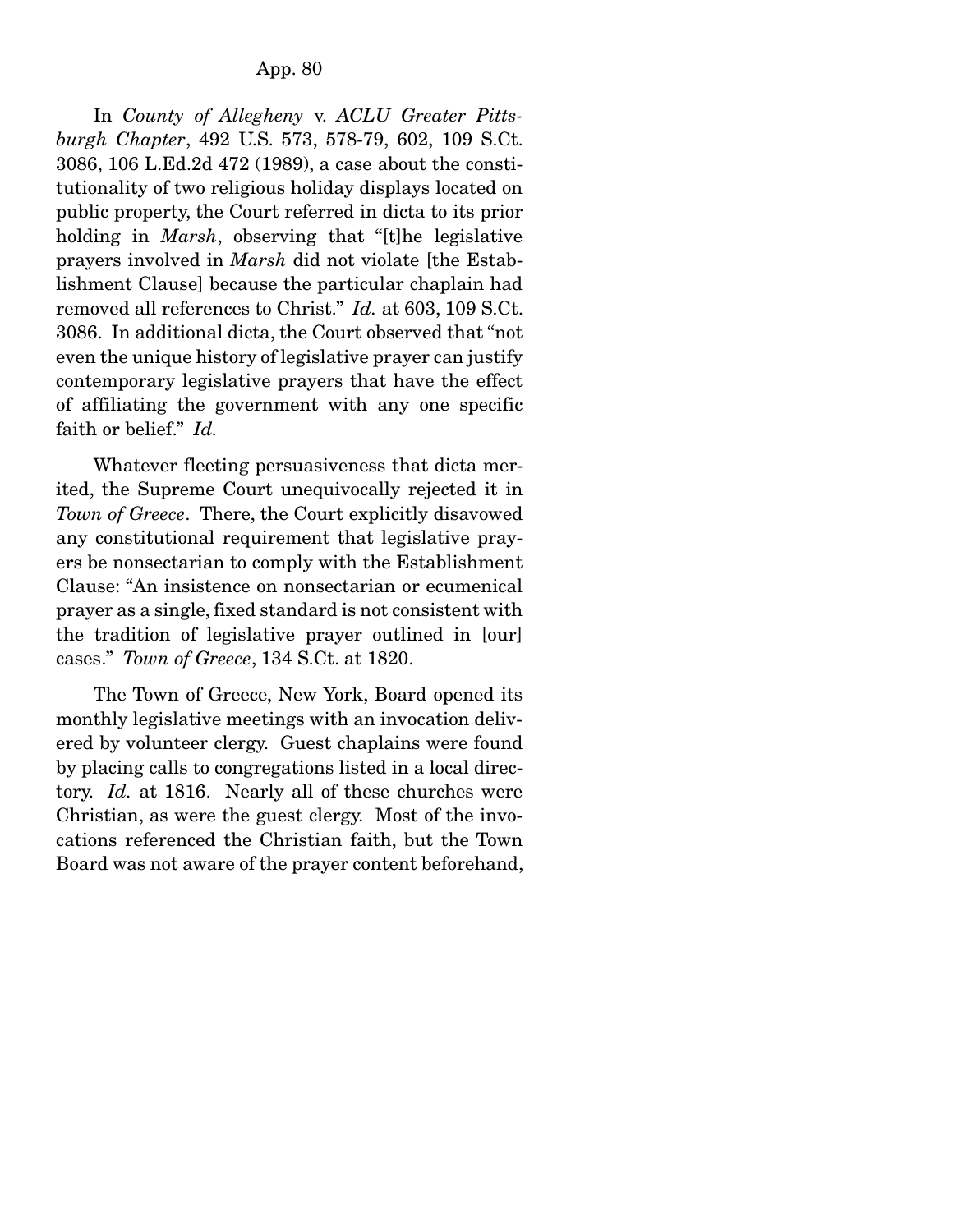nor did it attempt to edit the content of the prayer or otherwise instruct the prayer giver on what to say. *Id.* Though the Second Circuit concluded that this "steady drumbeat of Christian prayer \* \* \* tended to affiliate the town with Christianity," in violation of the Establishment Clause, the Supreme Court disagreed. *Id.* at 1818.

 The Supreme Court explained that *Marsh* instructed that the constitutionality of a legislative prayer practice must be considered in light of "historical practices and understandings." *Id.* at 1819; accord *id.* at 1818-19. A practice is constitutional so long as it "fits within the tradition long followed in Congress and the state legislatures" because "[a]ny test [we] adopt[ for analyzing invocations] must acknowledge a practice that was accepted by the Framers and has withstood the critical scrutiny of time and political change." *Id.*

 The Court rejected the plaintiffs' argument that legislative prayer must be to a generic god or otherwise nonsectarian to pass muster under the Establishment Clause by focusing on three principles: the Framer's understanding of legislative prayer, the historical place legislative prayer occupies in society, and avoiding official government entanglement in crafting the content of prayers. In addition, the Court recognized that legislative prayer historically served a ceremonial function "at the opening of legislative sessions, where it is meant to lend gravity to the occasion and reflect values long part of the Nation's heritage." *Id.* at 1823. Observing first that legislative invocations containing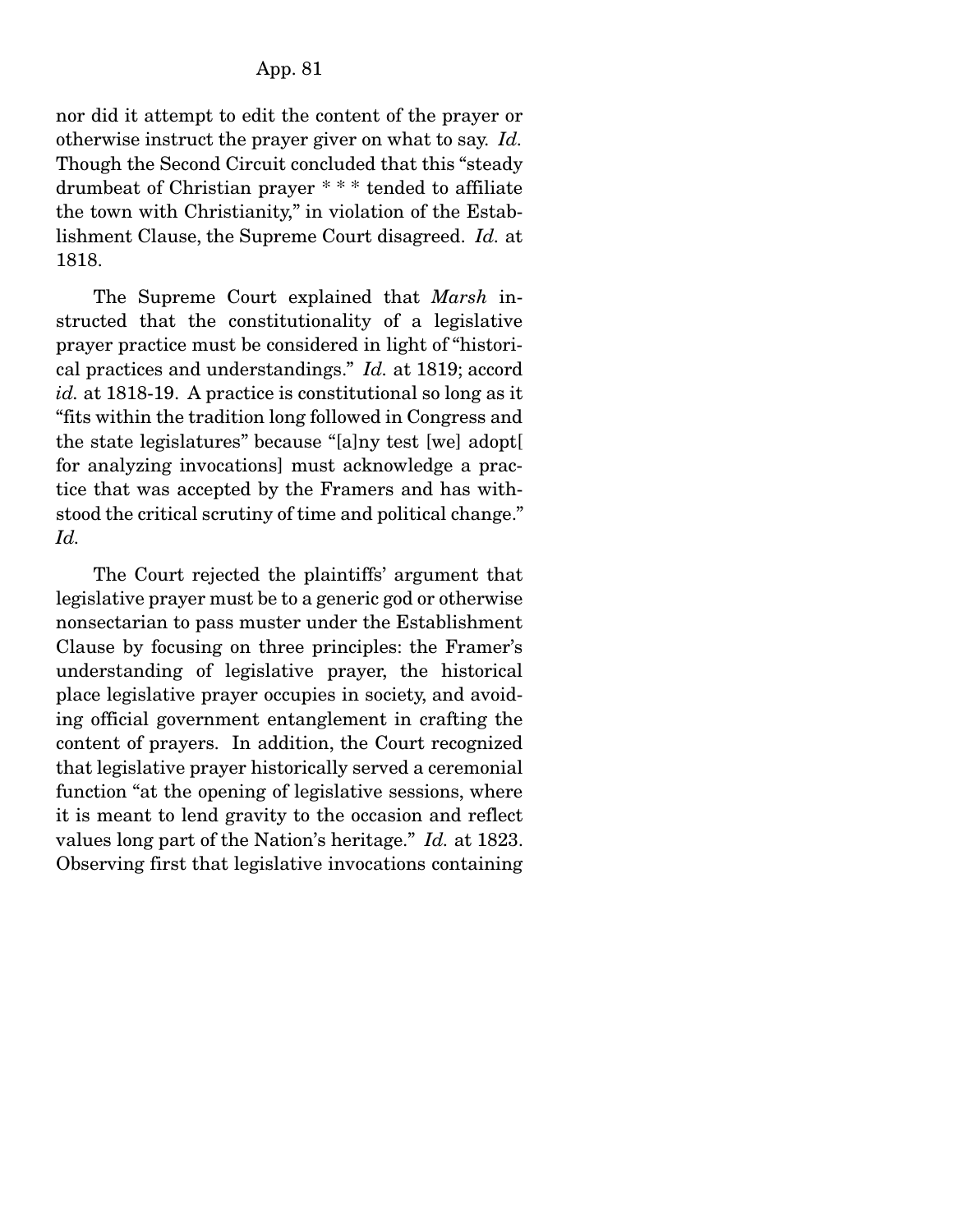explicitly religious themes were accepted at the time of the First Congress and remained vibrant throughout American history to modern times, the Court concluded, "[a]n insistence on nonsectarian or ecumenical prayer as a single, fixed standard is not consistent with [our accepted] tradition of legislative prayer." *Id.* at 1820. On this point, the Court specifically disavowed *Allegheny*'s "nonsectarian" interpretation of *Marsh* as dictum "that was disputed when written and has been repudiated by later cases." *Id.* at 1821; see also *id.* ("*Marsh* nowhere suggested that the constitutionality of legislative prayer turns on the neutrality of its content.").

 The Court further observed that a content-based rule "would force the legislatures that sponsor prayers and the courts that are asked to decide these cases to act as supervisors and censors of religious speech." *Id.* at 1822. Enforcing specific content restrictions would "involve government in religious matters to a far greater degree than is the case under the town's current practice of neither editing or approving prayers in advance nor criticizing their content after the fact." *Id.* "Once it invites prayer into the public sphere," the Court stated, "government must permit a prayer giver to address his or her own God or gods as conscience dictates, unfettered by what an administrator or judge considers to be nonsectarian." *Id.* at 1822-23.

 Synthesizing these factors, the Court fashioned three distinct, but related, holdings. First, the Court held that the years of prayers offered on behalf of the Town of Greece, although almost exclusively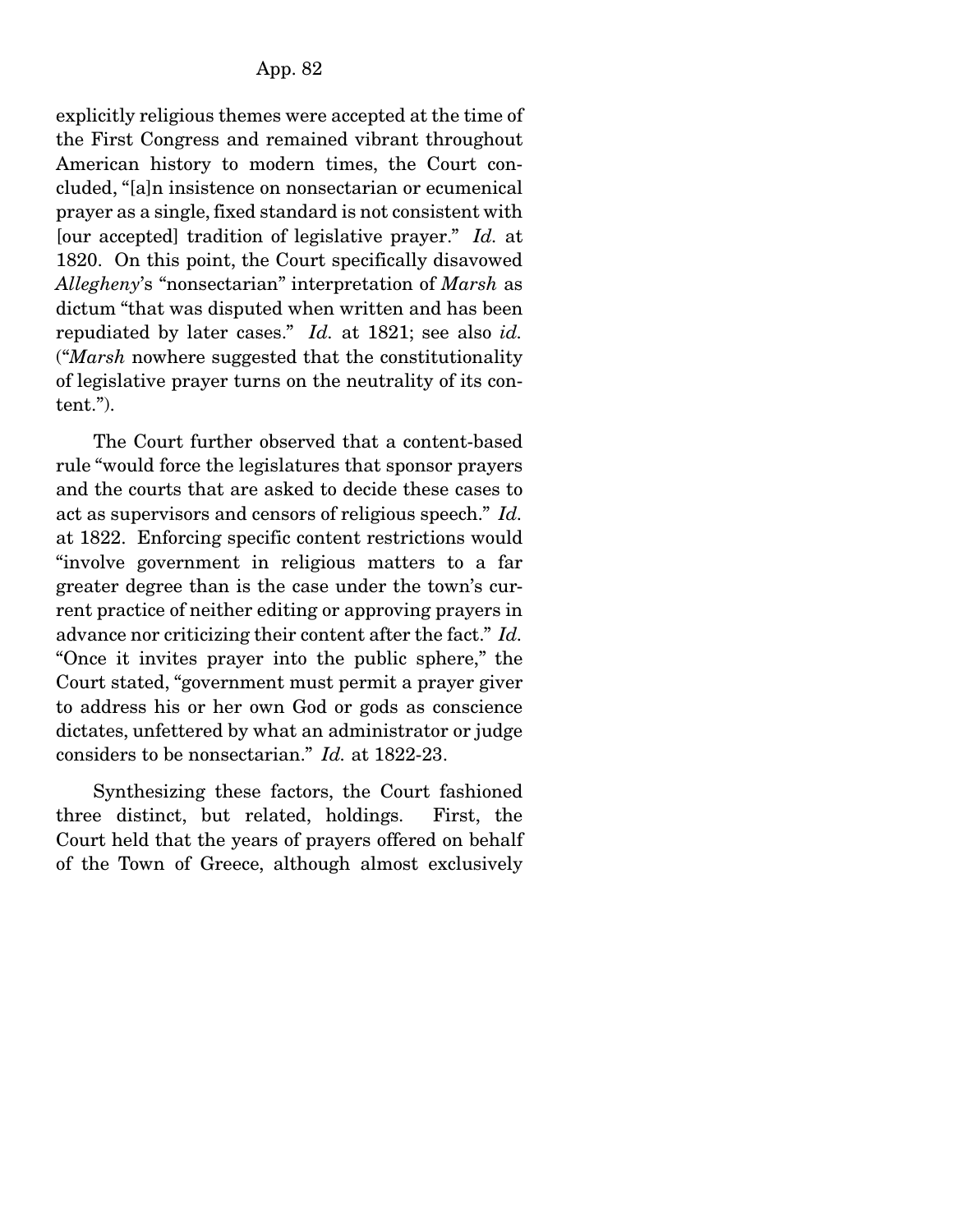Christian, did not evince a pattern of denigration (of non-Christian faiths) or proselytization (to bolster Christianity). Although some prayers arguably contained proselytizing or disparaging content, the Court concluded that the practice as a whole served only to solemnize the board meetings. In other words, a few questionable prayers were of no constitutional consequence. *Id.* at 1824.

 Second, the Court determined to be of no moment the fact that the invited prayer givers were predominantly Christian: "[s]o long as the town maintains a policy of nondiscrimination, the Constitution does not require it to search beyond its borders for non-Christian prayer givers in an effort to achieve religious balancing." *Id.* Continuing, the Court observed

[t]he quest to promote a diversity of religious views would require the town to make wholly inappropriate judgments about the number of religions it should sponsor and the relative frequency with which it should sponsor each, a form of government entanglement with religion that is far more troublesome than the current approach.

# *Id.*

 Third, the Court rebuffed the plaintiffs' contention that the prayers unconstitutionally "coerce[ ] participation by nonadherents." *Id.* (Kennedy, J., plurality opinion). The Court acknowledged that "coercion" could render legislative prayer beyond constitutional protection in some outlying circumstances, such as "[i]f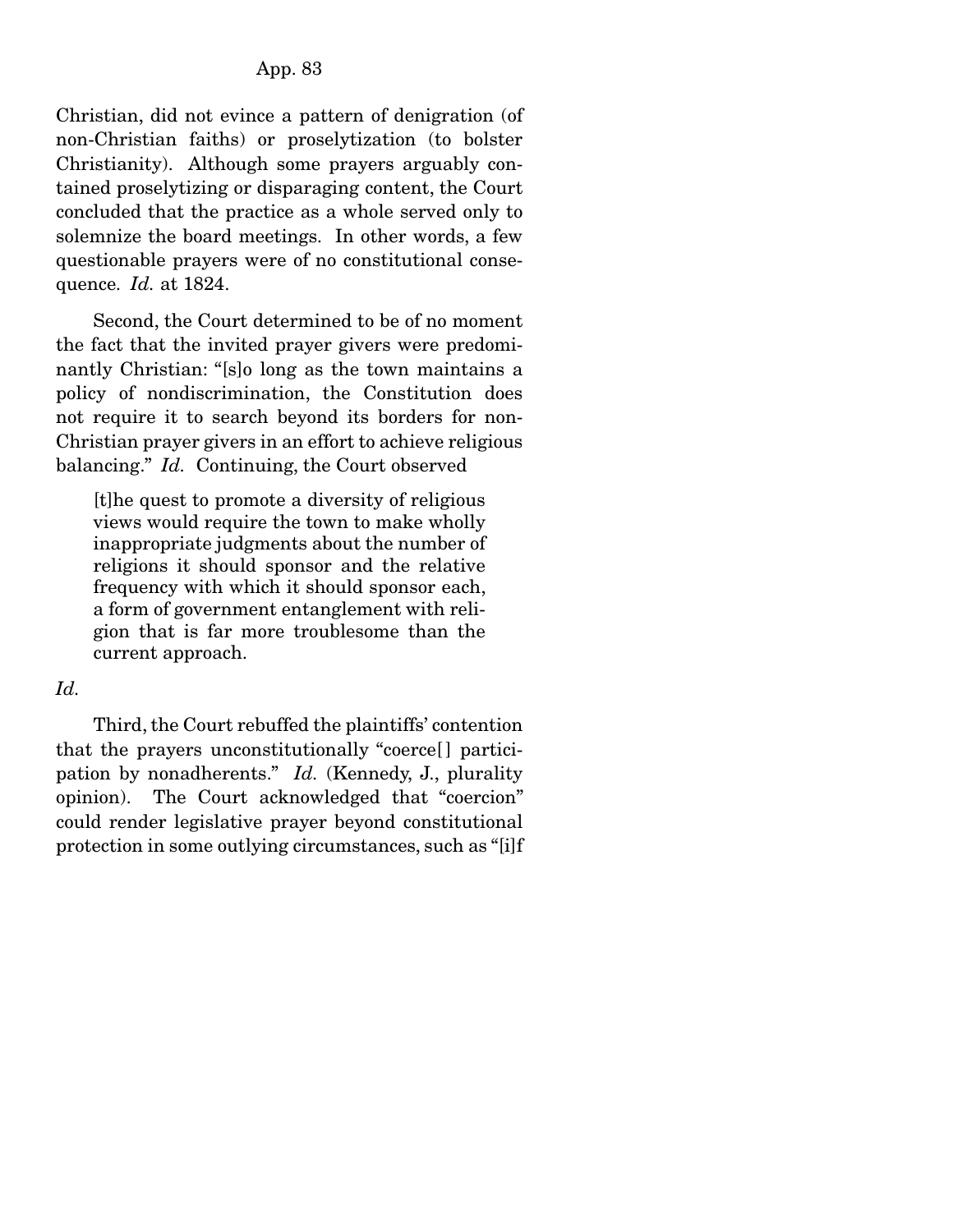the course and practice over time shows that the invocations denigrate nonbelievers or religious minorities, threaten damnation, or preach conversion." *Id.* at 1823 (majority opinion). And although Justices in the majority differed in their approaches, the Court nonetheless rejected the plaintiffs' argument that coercion arose from either the context of a local municipal government meeting, or the prayer givers' invitation that others could stand or join in the prayer. Compare *id.* at 1824-28 (Sec. II.B of Justice Kennedy's plurality opinion), with *id.* at 1837-38 (Sec. II of Justice Thomas's concurring opinion).

 Justice Kennedy, joined by Chief Justice Roberts and Justice Alito, framed the coercion inquiry as "a fact-sensitive one that considers both the setting in which the prayer arises and the audience to whom it is directed." *Id.* at 1825 (plurality opinion). These Justices found no coercion in Greece's prayer practice, relying heavily on the historical approach of *Marsh*. They presumed that reasonable observers are aware of the multiple traditions acknowledging God in this country, including legislative prayer, the Pledge of Allegiance, and presidential prayers. They concluded that, because of these traditions, citizens could appreciate the Town's prayer practice without being compelled to participate. *Id.* Further, they observed that the prayers served a non-religious purpose: putting legislators in a contemplative state of mind and connecting them to the historical tradition of their forerunners. *Id.* at 1826. Justice Kennedy made clear that "[o]ffense \* \* \* does not equate to coercion." *Id.* He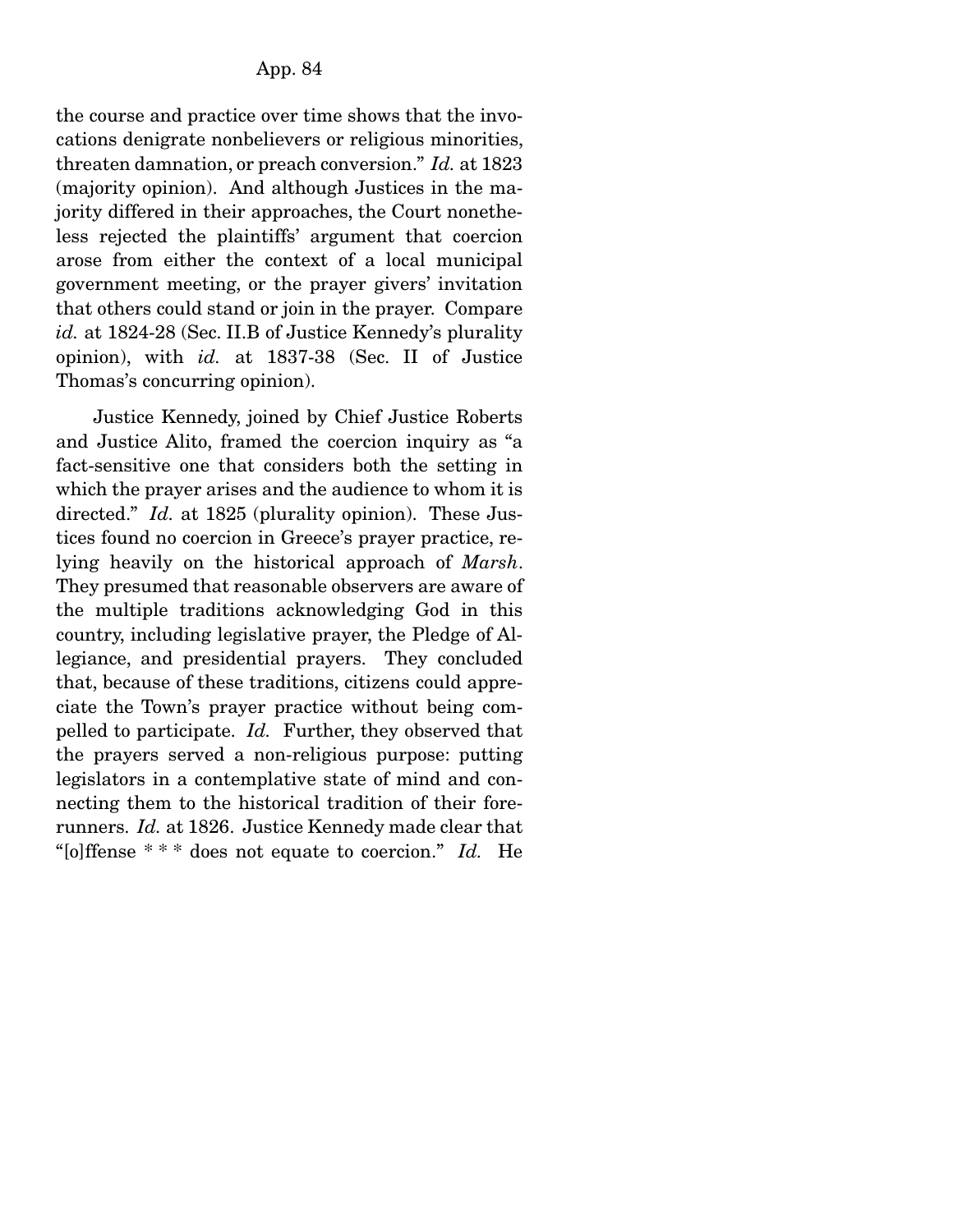observed that "[a]dults often encounter speech they find disagreeable," even in a legislative forum, but that does not give rise to an Establishment Clause violation. *Id.* Instead, the historical acceptance of legislative prayer recognizes that "citizens, firm in their own beliefs, can tolerate and perhaps appreciate a ceremonial prayer delivered by a person of a different faith." *Id.* at 1823 (majority opinion).

 Justice Thomas, joined by Justice Scalia, interpreted the Establishment Clause to prohibit only "actual legal coercion," which they defined as the exercise of "government power in order to exact financial support of the church, compel religious observance, or control religious doctrine." *Id.* at 1837 (Thomas, J., concurring in part and concurring in the judgment). As no evidence of actual legal coercion existed in this case, they concurred in the Court's judgment. *Id.* at 1837- 38.

 As this review of *Marsh* and *Town of Greece* confirms, our nation's long historical tradition of welcoming and encouraging legislative prayer gives the practice a unique place in Establishment Clause jurisprudence. It requires a different legal analysis than other types of government conduct touching on religion. The majority muddies the distinct analysis required in this type of Establishment Clause case, relying on more general principles applicable in other Establishment Clause contexts to avoid the clear legal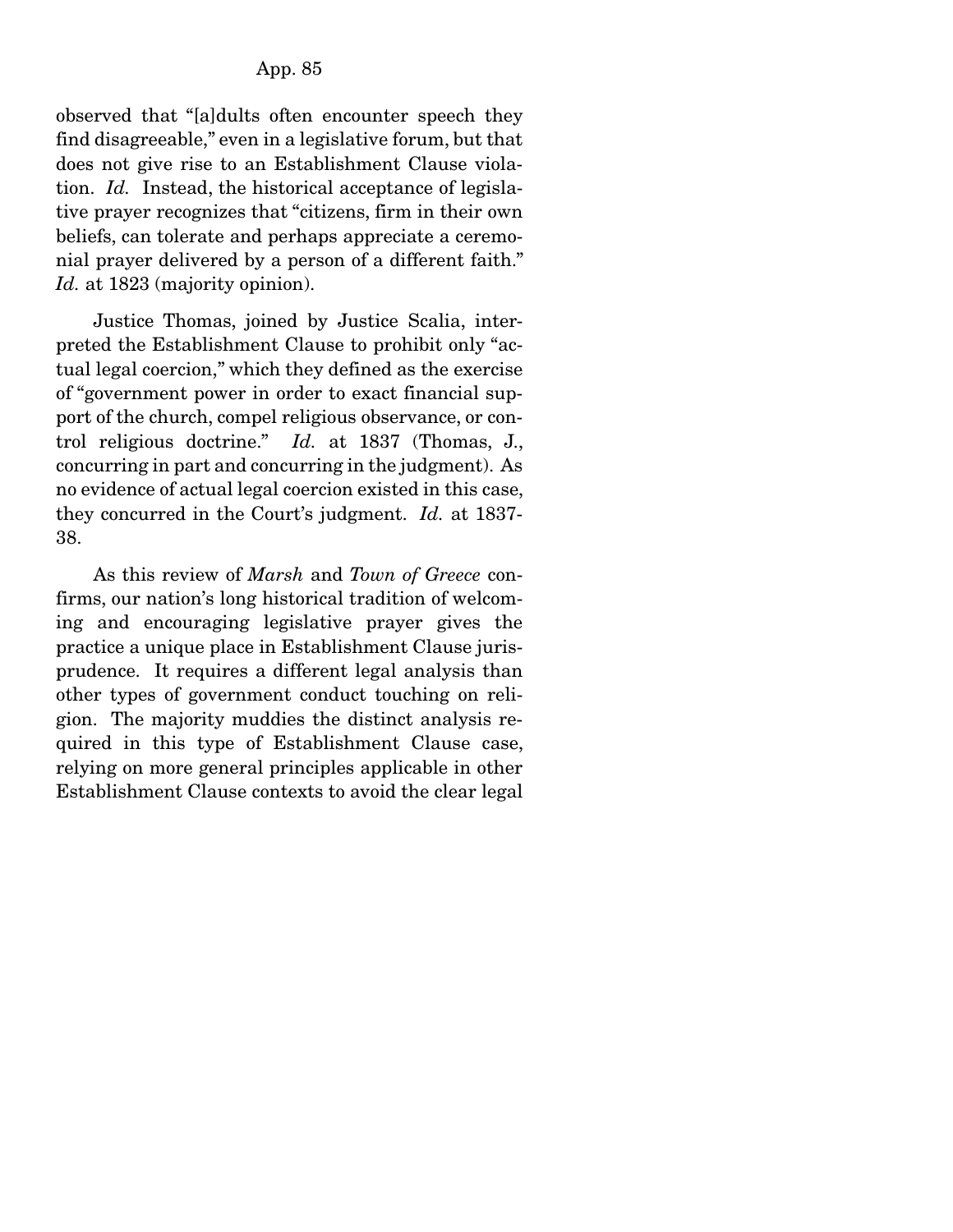principles set out in *Marsh* and *Town of Greece*. 4 While lower court judges may personally disagree with the principles the Supreme Court pronounces, they are not at liberty to ignore or dilute them. *DIRECTV, Inc.* v. *Imburgia*, 577 U.S. \_\_\_, 136 S.Ct. 463, 468, 193 L.Ed.2d 365 (2015) (reiterating that although "[l]ower court judges are certainly free to note their disagreement with a decision of this Court," they are nonetheless bound to follow those decisions); *United States* v. *Taylor*, 754 F.3d 217, 223 (4th Cir. 2014) (Wilkinson, J.) ("[W]e shall follow the plain lessons of Supreme Court cases \* \* \* , which must of necessity govern our disposition of this case.").

# III.

The majority points to "the combination of [four] elements" that render the Board's prayer practice unconstitutional: (1) "commissioners as the sole prayergivers"; (2) "invocations that drew exclusively on Christianity and sometimes served to advance that

<sup>4</sup> For example, the majority relies on *Engel* v. *Vitale*, 370 U.S. 421, 82 S.Ct. 1261, 8 L.Ed.2d 601 (1962) (striking down structured prayers in public schools), for several general principles regarding why government should not become too affiliated with any religion. Majority Op. 286. These principles are valid insofar as they go. But taken at face value, they would also lead to the conclusion that sectarian legislative prayers violate the Establishment Clause. See *McCreary Cty.* v. *ACLU*, 545 U.S. 844, 859 n.10, 125 S.Ct. 2722, 162 L.Ed.2d 729 (2005) (citing *Marsh* as an example of a permissible governmental action whose "manifest purpose was presumably religious"). Because *Marsh* and *Town of Greece* demand otherwise, their principles in this particular context must govern instead.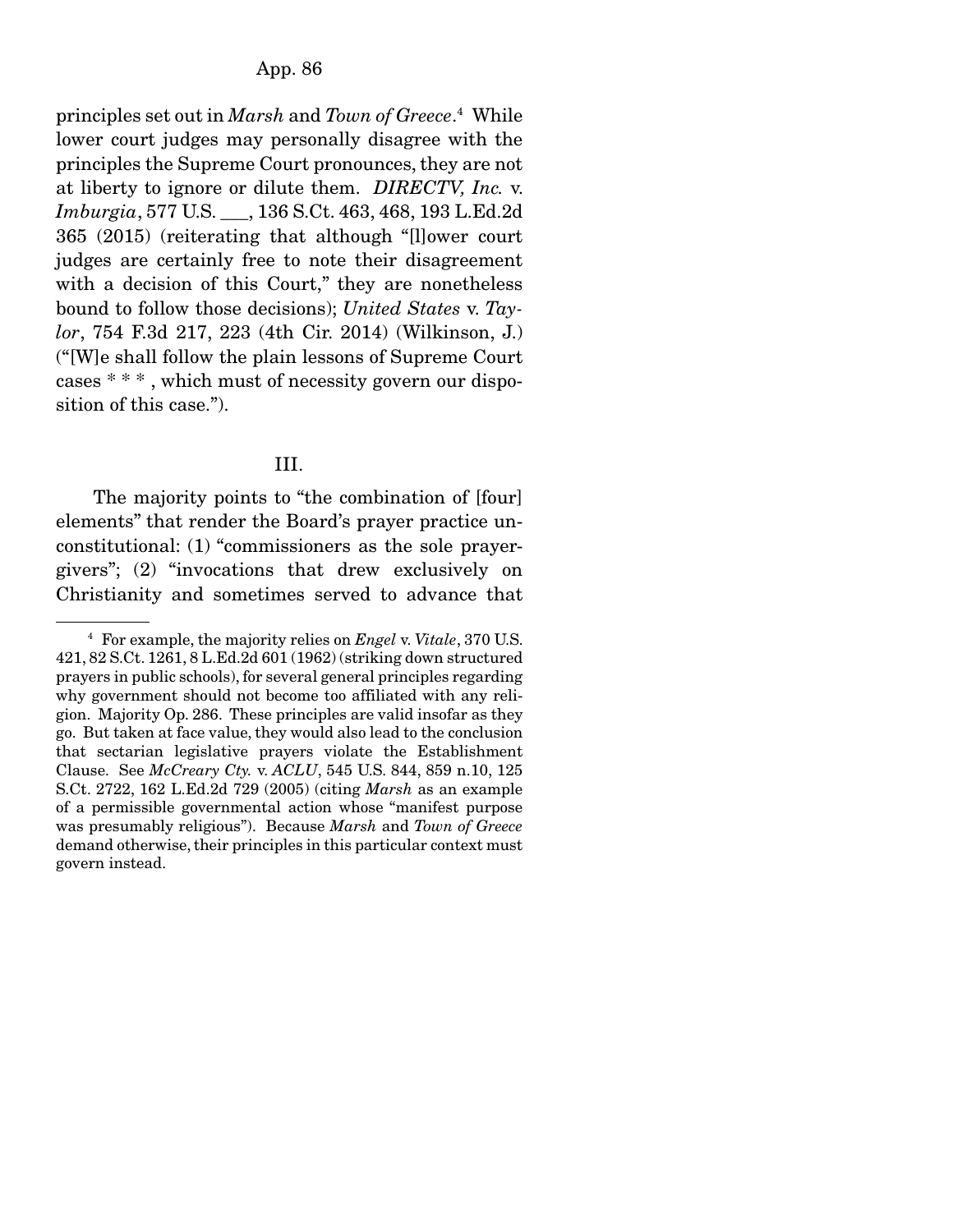faith"; (3) "invitations to attendees to participate"; and (4) "the local government setting." Majority Op. 280- 81. But a proper application of the principles of *Marsh* and *Town of Greece* to the Board's prayer practices leads to the opposite conclusion. Indeed, the Supreme Court has already addressed three of the four factors the majority relies on, and has explained why they do not serve as a basis for an Establishment Clause violation. The only new feature in this case is the identity of the prayer giver. But—for the reasons explained below—that single characteristic does not remove the Board's practice from the protected scope of *Marsh* and *Town of Greece*. In short, the majority wrongly concludes that the sum of the parts is greater than the whole—that is, that the four factors they present, which standing alone are undoubtedly constitutional, somehow combine to render the Board's legislative prayer practice unconstitutional.

 Curiously, the majority accuses the dissents of lacking "any sense of balance." Majority Op. 278. Even more curiously, it suggests we fail to "consider the prayer practice \* \* \* holistically." Majority Op. 289. However, the majority's invocation of balancing factors and viewing otherwise valid principles "holistically" in order to reach a preferred result is no camouflage for its lack of merit. In short, the majority misapplies *Town of Greece*'s assessment of how the factors are to be evaluated both individually and in tandem.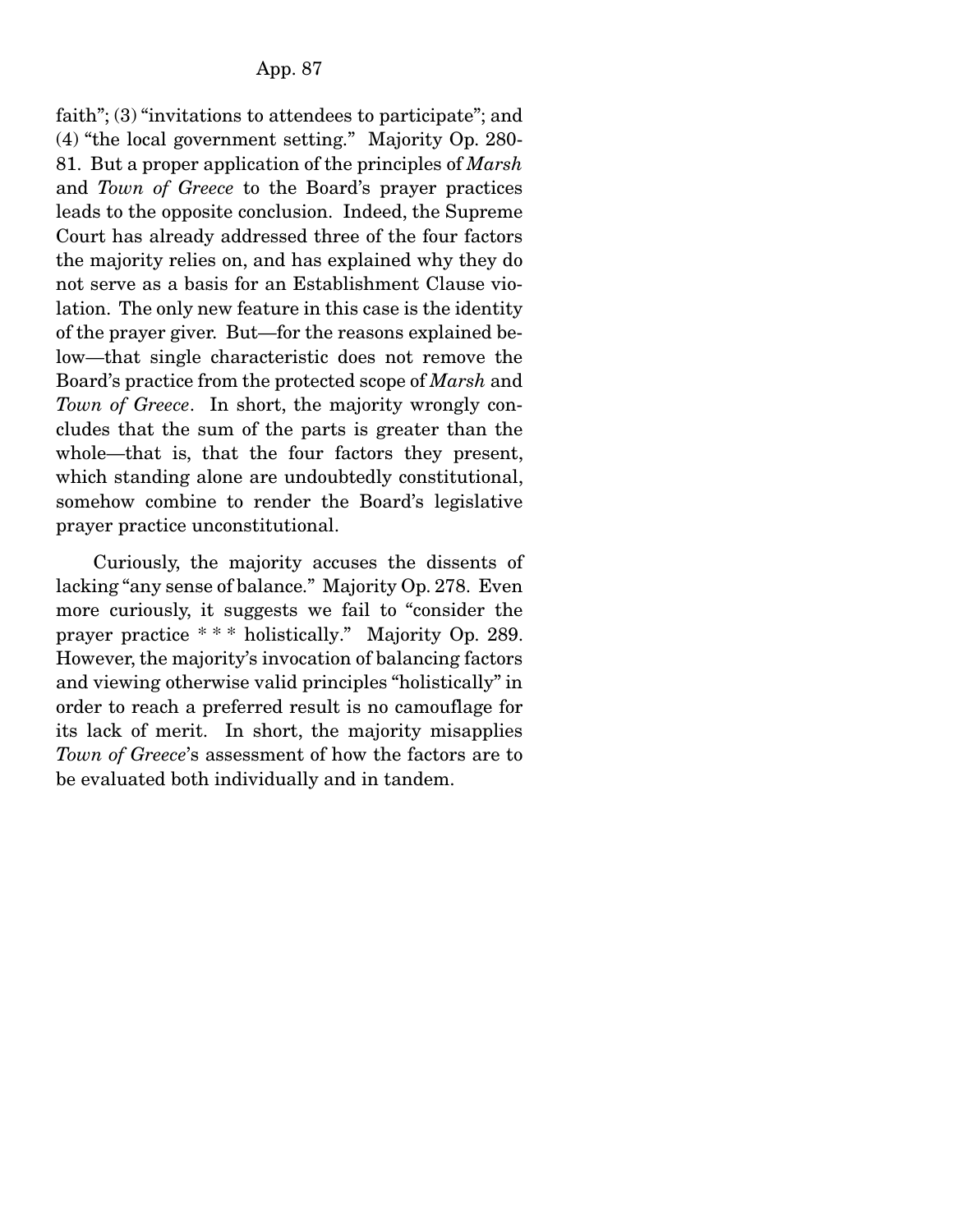As we've set out at great length, the only factor that distinguishes this case from *Marsh* or *Town of Greece* is that, here, an individual commissioner gives a prayer on a rotating basis. We conclude that factor does not skew the totality of the circumstances to make Rowan County's practice unconstitutional. We then recount why the remaining aspects of the County's practice align with the practices previously approved of in the aggregate—in *Marsh* and *Town of Greece*. That is precisely the sort of analysis *Marsh* and *Town of Greece* require.

A.

*Town of Greece* instructs that the constitutionality of legislative prayer hinges on its historical roots. Because legislative prayer has been a constant and recognized part of civic life for more than two centuries, it "has become part of the fabric of our society." *Town of Greece*, 134 S.Ct. at 1819. Hence, if a prayer practice has long been "followed in Congress and the state legislatures," courts must view it as "a tolerable acknowledgement of beliefs widely held" by people in the United States. *Id.* at 1818-19; see also *id.* at 1819 (observing that prayer practices "accepted by the Framers and [which have] withstood the critical scrutiny of time and political change" must not be "swe[pt] away" because doing so "would create new controversy and begin anew the very divisions along religious lines that the Establishment Clause seeks to prevent").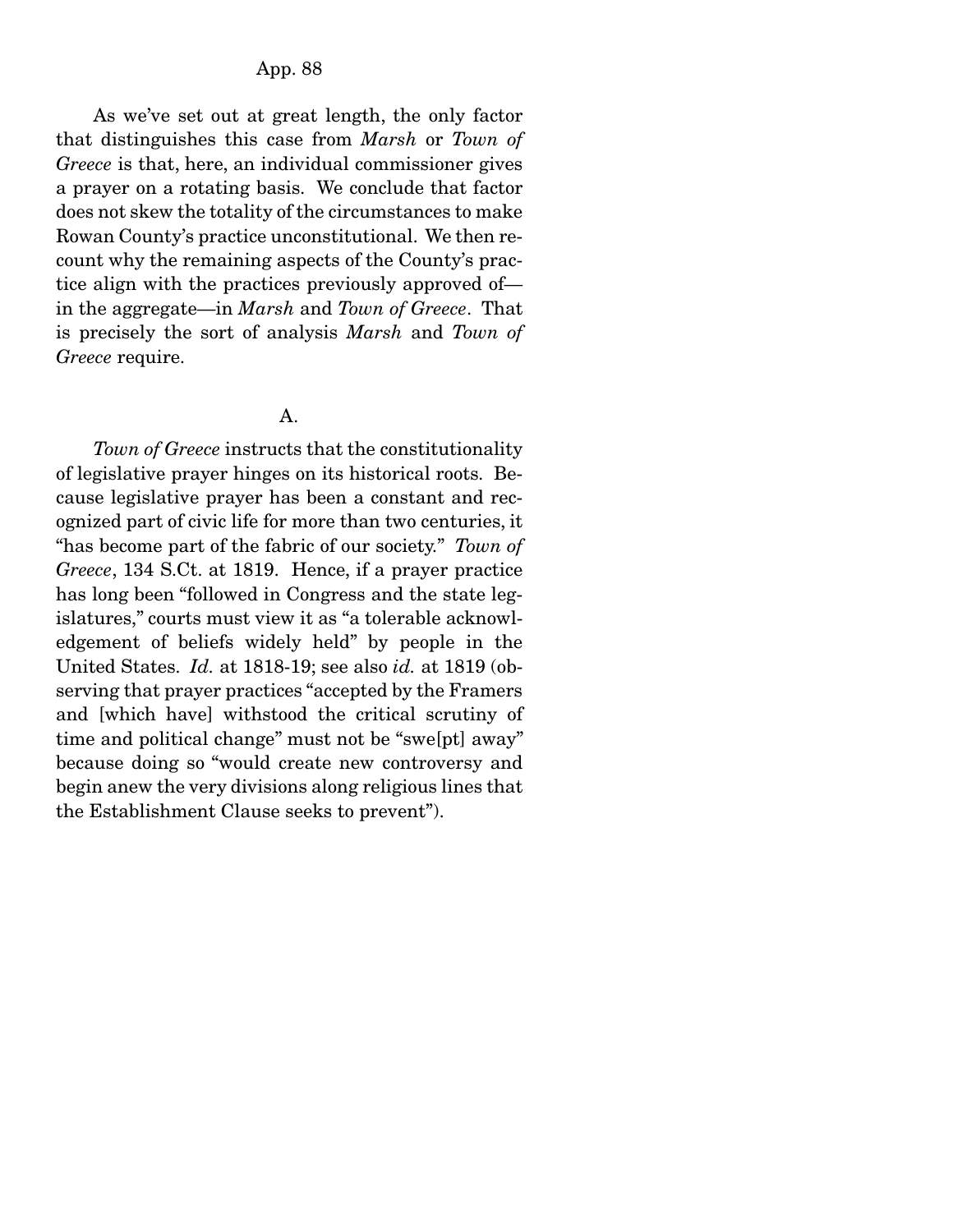### App. 89

 The majority gives this principle only a curt nod before decrying the Board's practice of lawmaker-led legislative prayer as "unprecedented." Majority Op. 277. That conclusion cannot withstand review.

#### 1.

 Straightaway—and without any legal support for doing so—the majority attaches near-dispositive meaning to the fact that lawmakers, as opposed to clergy, gave the legislative prayers at issue in this case. While both *Marsh* and *Town of Greece* considered prayers given by clergy, the distinction between stateselected clergy prayer, on the one hand, and lawmakerled prayer, on the other, is a distinction without a difference. Neither *Marsh* nor *Town of Greece* attached particular significance to the identity of the speakers. Moreover, the tradition and history of lawmaker-led prayers is as prevalent as that of other legislative prayer givers. Thus, contrary to the majority's suggestion, the fact that the Supreme Court has not specifically addressed lawmaker-led prayer signifies nothing. Could it simply be that until recently, no one since 1788 had conceived that legislators leading legislative prayers for legislators was outside the historical tradition "followed in Congress and the state legislatures"? *Town of Greece*, 134 S.Ct. at 1819. Contra Majority Op. 278 ("The conspicuous absence of case law on lawmaker-led prayer is likely no accident.").<sup>5</sup>

<sup>5</sup> Neither *Marsh* nor *Town of Greece* specifically put into issue lawmaker-led legislative prayers as their focus was the issue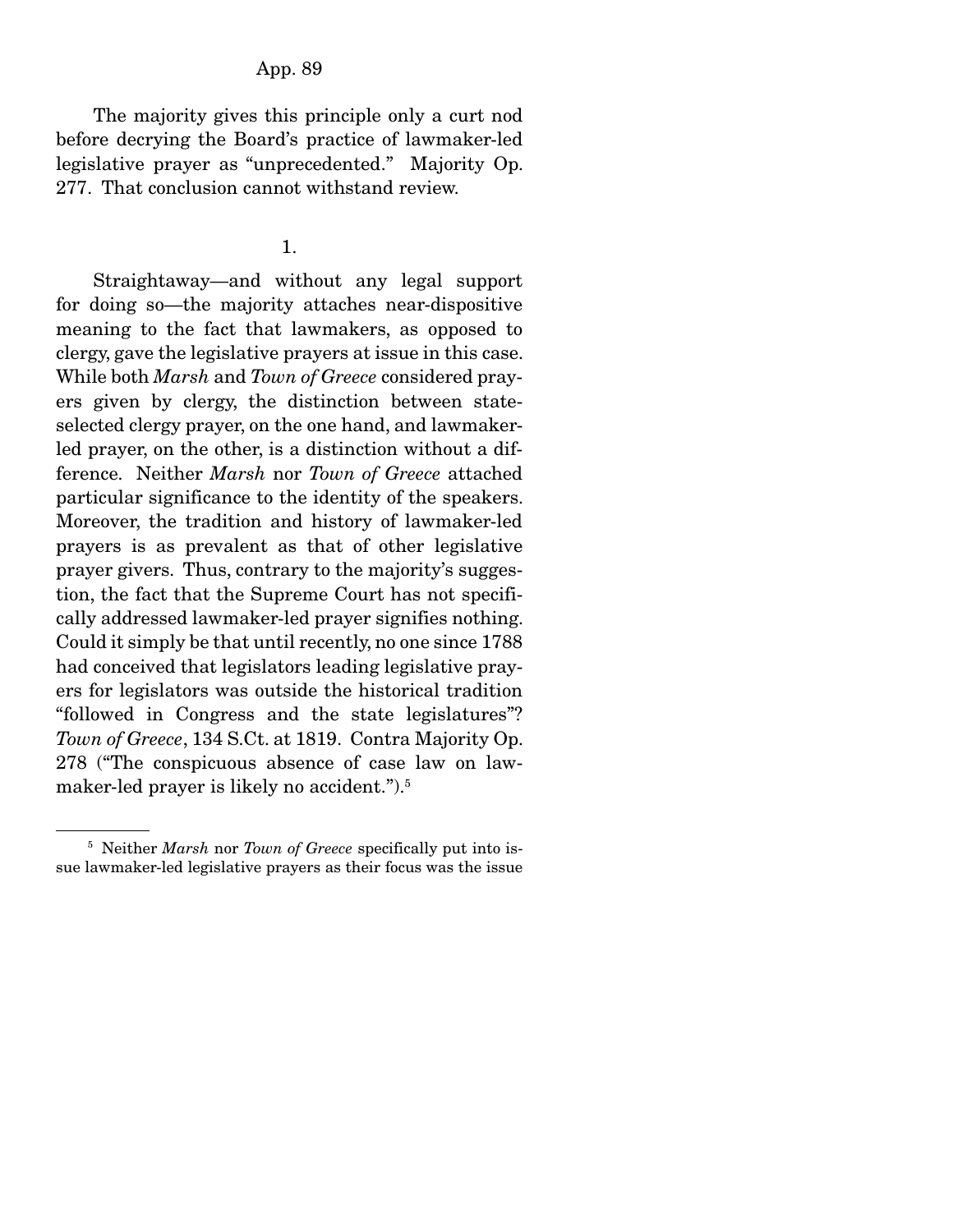The Supreme Court's analysis of legislative prayer in *Marsh* and *Town of Greece* did not look to the speakers' identities; instead, the Court confined its discussion to the circumstances of the prayer practices before it. See *Town of Greece*, 134 S.Ct. at 1820-28; *Marsh*, 463 U.S. at 786-95, 103 S.Ct. 3330. Nowhere did the Court say anything that could reasonably be construed as a requirement that outside or retained clergy are the only constitutional source of legislative prayer. Quite the opposite, *Town of Greece* specifically directs courts' focus to what has been done in "Congress and the state legislatures" without limitation regarding the officiant. 134 S.Ct. at 1819. Far from suggesting that this case falls outside the scope of *Marsh* or *Town of Greece*, the Supreme Court's silence on the issue of lawmaker-led prayer is simply that: silence. See *United States* v. *Stewart*, 650 F.2d 178, 180 (9th Cir. 1981) (remarking it would be improper to draw any inference from the Supreme Court's silence on an issue not placed before it).

 Nor has this Court previously assigned weight to the identity of the prayer giver. To the contrary, we have suggested that the speaker's identity is irrelevant. For example, in *Wynne* v. *Town of Great Falls*, 376 F.3d 292 (4th Cir. 2004), we remarked that "[p]ublic officials' brief invocations of the Almighty before

of legislative prayer as a whole. That said, the record in *Town of Greece* shows that on at least one occasion a councilman offered a prayer during the ceremonial opening. See Joint Appendix, *Town of Greece* v. *Galloway*, 134 S.Ct. 1811 (2014) (No. 12-696), 2013 U.S. S. Ct. Briefs LEXIS 3132, at \*62-63.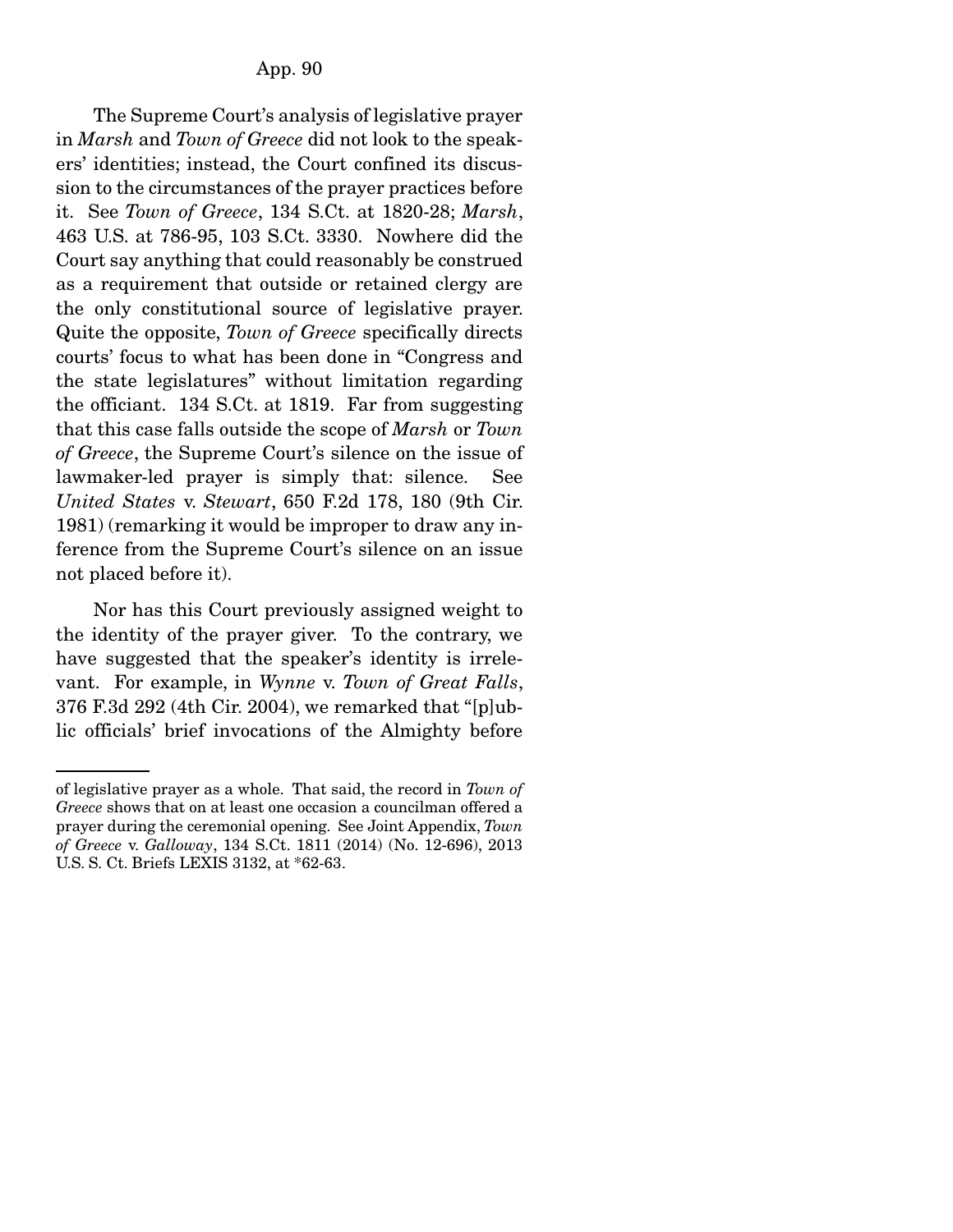engaging in public business have always, as the *Marsh* Court so carefully explained, been part of our Nation's history." *Id.* at 302. Similarly, *Joyner* v. *Forsyth County*, 653 F.3d 341 (4th Cir. 2011), observed that "[i]t [is] the governmental setting for the delivery of sectarian prayers that courted constitutional difficulty, not those who actually gave the invocation." *Id.* at 350; see also *id.* at 351 ("Once again, the important factor was the nonsectarian nature of the prayer, not the identity of the particular speaker."). And in *Simpson* v. *Chesterfield County Board of Supervisors*, 404 F.3d 276 (4th Cir. 2005), we noted that the Supreme Court, "neither in *Marsh* nor in *Allegheny*, held that the identity of the prayer-giver, rather than the content of the prayer, was what would affiliate the government with any one specific faith or belief." *Id.* at 286. Although these cases ultimately turned on the now-rejected position that sectarian prayer was constitutionally invalid, none made the prayer giver's identity a factor in, let alone dispositive of, its analysis.

 That conclusion makes sense given that legislative prayer constitutes a form of government speech regardless of the identity of the speaker; otherwise, it would not implicate the Establishment Clause at all. See, e.g., *Snyder* v. *Murray City Corp.*, 159 F.3d 1227, 1238 (10th Cir. 1998) (Lucero, J., concurring in the judgment) (recognizing that "chaplains speak for the legislature"). Practically speaking, the public is unlikely to draw any meaningful distinction between a state-paid chaplain (*Marsh*) or state-invited cleric (*Town of Greece*) and members of the legislative body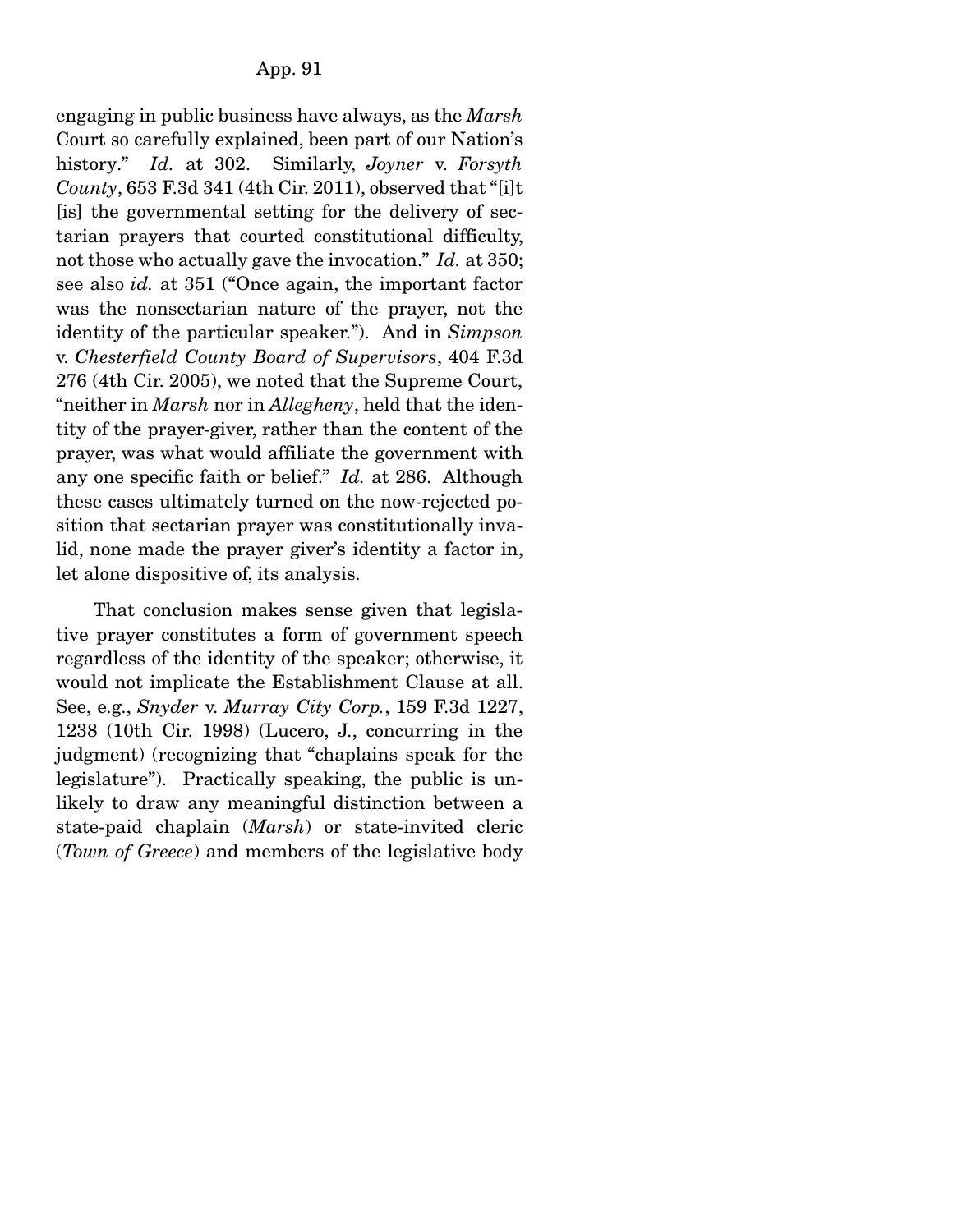that appoints him. These invited officiants are in essence "deputized" to speak on behalf of the governing body. Cf. *Town of Greece*, 134 S.Ct. at 1850 (Kagan, J., dissenting). Yet the practice was constitutional, even when those officiants aligned with a particular religion and were paid with state funds. Because a paid or invited officiant stands on the same footing as the legislators, it follows that elected representatives may also be their own prayer givers. And when they take on that role, their religious preference in the ceremonial invocation is no different than the state-sponsored clergy in *Marsh* and *Town of Greece*. The Supreme Court directly observed in *Town of Greece* that a purpose of legislative prayer was to allow legislators to "show who and what they are" through their prayers. *Id.* at 1826 (plurality opinion). It thus makes abundant common and constitutional sense that legislators are ideally suited to offer meaningful, heartfelt prayer to the audience of those prayers: their fellow legislators. *Id.* at 1825.

 On a broader level, the very "history and tradition" anchoring *Town of Greece* underscores a long-standing national practice of legislative prayer generally and lawmaker-led prayer specifically. Opening invocations offered by elected legislators have long been accepted as both a mainstay of civic life and a permissible form of religious observance. See S. Rep. No. 32-376, at 4 (1853) (commenting that the authors of the Establishment Clause "did not intend to prohibit a just expression of religious devotion *by the legislators of the nation, even in their public character as legislators*"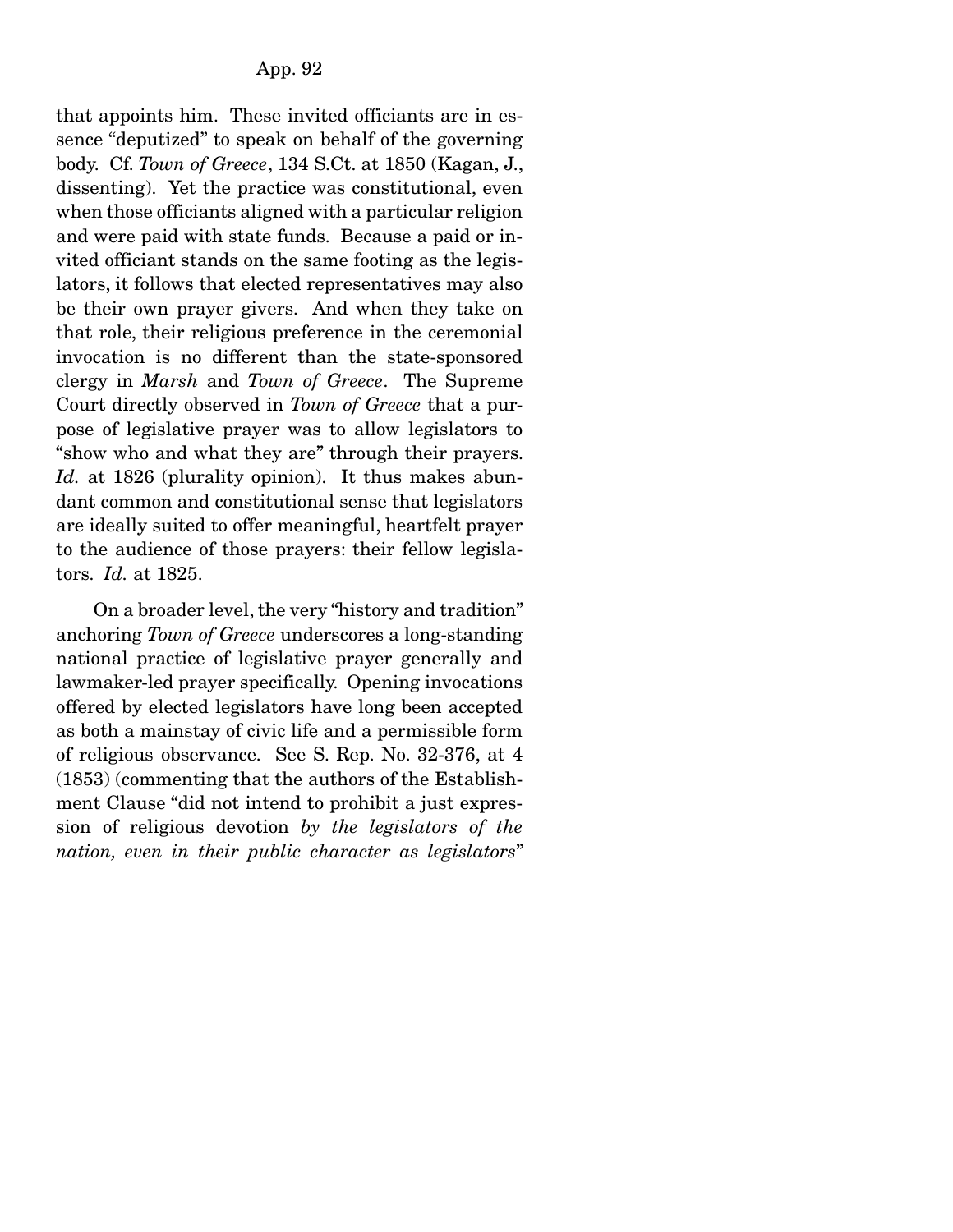(emphasis added)); see also *Lynch*, 465 U.S. at 674, 104 S.Ct. 1355 ("There is an unbroken history of official acknowledgment by all three branches of government of the role of religion in American life from at least 1789."). As just one example, the South Carolina Provincial Congress—South Carolina's first independent legislature—routinely welcomed an elected member to deliver invocations. See, e.g., South Carolina Provincial Congress, Thanks to the Continental Congress (Jan. 11, 1775), http://amarch.lib.niu.edu/islandora/object/ niu-amarch̋ 94077 (last visited May 23, 2017) (saved as ECF opinion attachment). These early public pronouncements are important evidence demonstrating that lawmaker-led legislative prayer was viewed no differently from legislative prayer as a whole. To conclude otherwise is to impugn the practical wisdom of the Framers—a factor that weighed heavily in *Town of Greece*—and to suggest "the founders of the United States were unable to understand their own handiwork." *Myers* v. *Loudoun Cty. Pub. Sch.*, 418 F.3d 395, 404 (4th Cir. 2005).

 Equally troubling, the majority turns a blind eye to the prevalence of lawmaker-led legislative prayer. A majority of states and territories honor requests from individual legislators to give an opening invocation. See Nat'l Conference of State Legislatures, *Inside the Legislative Process* 5-151 to -152 (2002), http:// www.ncsl.org/documents/legismgt/ILP/02Tab5Pt7.pdf (observing legislators may offer an opening prayer in at least thirty-one states). Lawmaker-led prayer is especially prevalent in the states under our jurisdiction,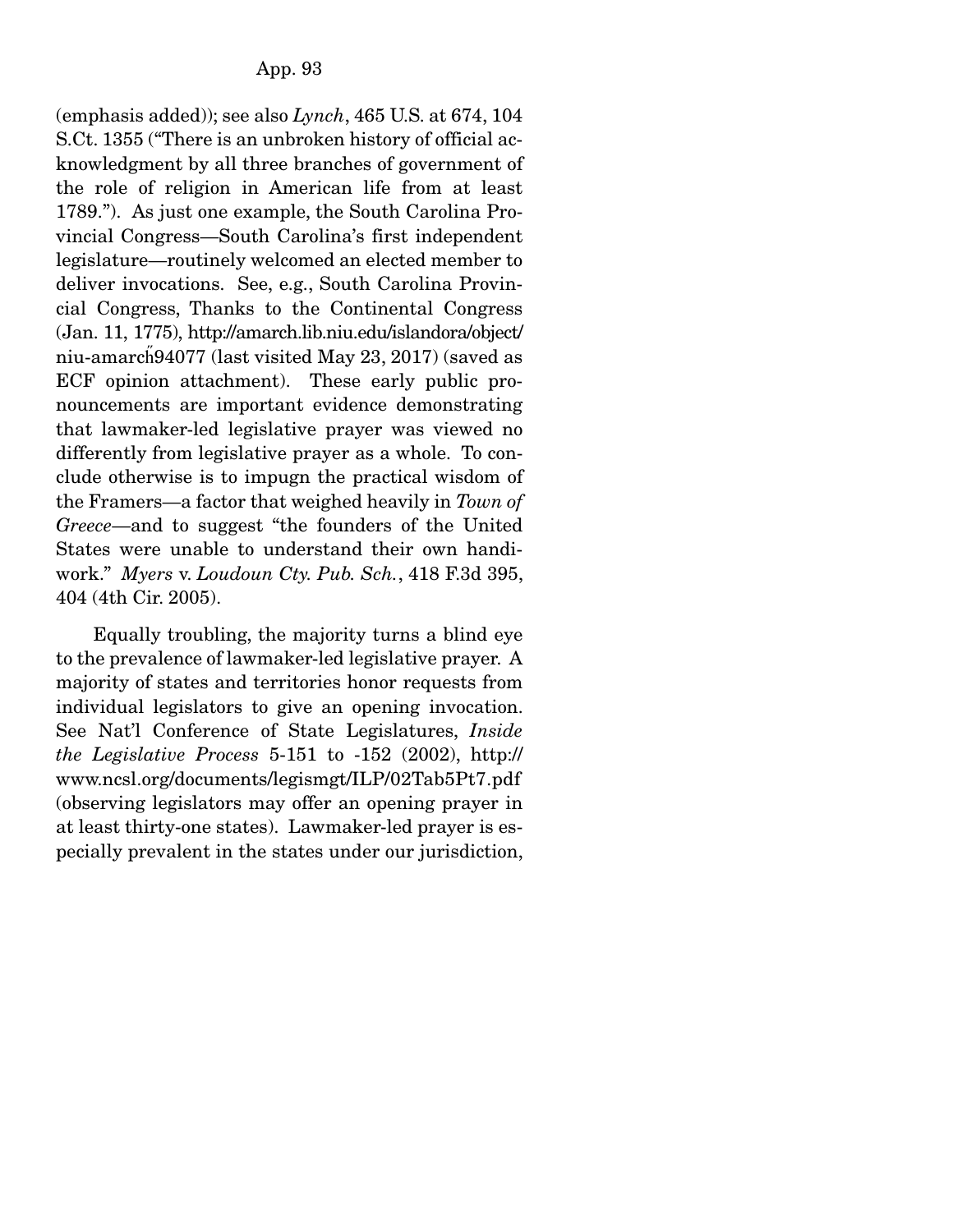where seven of the ten legislative chambers utilize elected members for this purpose. See *id.*; Br. of Amici Curiae State of West Virginia et al. Supporting Def.- Appellant at 14 & Add. 2-8; see also Office of Speaker Pro Tem Paul Stam, *Prayers Offered in the North Carolina House of Representatives: 2011-2014*, http://nchouse speaker.com/docs/opening-prayers-nchouse-2011-2014.pdf (last visited May 23, 2017). Several of these states have enacted legislation recognizing and protecting the historical practice of lawmaker-led prayer. For example, a Virginia statute protects legislators who deliver a sectarian prayer during deliberative sessions. See Va. Code Ann. § 15.2-1416.1. And South Carolina expressly authorizes its elected officials to open meetings with prayer. See S.C. Code Ann. § 6-1-160(B)(1). Other states inside and outside our jurisdiction rely exclusively on lawmaker-led prayers. See, e.g., Mich. H.R. Rule 16 (requiring the clerk of the Michigan House of Representatives to "arrange for a Member to offer an invocation" at the beginning of each session); Nat'l Conference of State Legislatures, supra, at 5-152 (the Rhode Island Senate); Kate Havard, *In delegates they trust: Md. House members lead secular prayer*, Wash. Post (Mar. 9, 2013), https://www.washington post.com/local/md-politics/in-delegates-they-trust-mdhouse-members-lead-secular-prayer/2013/03/09/571fef8e -810a-11e2-8074b26a871b165a\_story.html.

 Lawmaker-led prayer finds contemporary validation in the federal government as well. Both houses of Congress allow members to deliver an opening invocation. The congressional record is replete with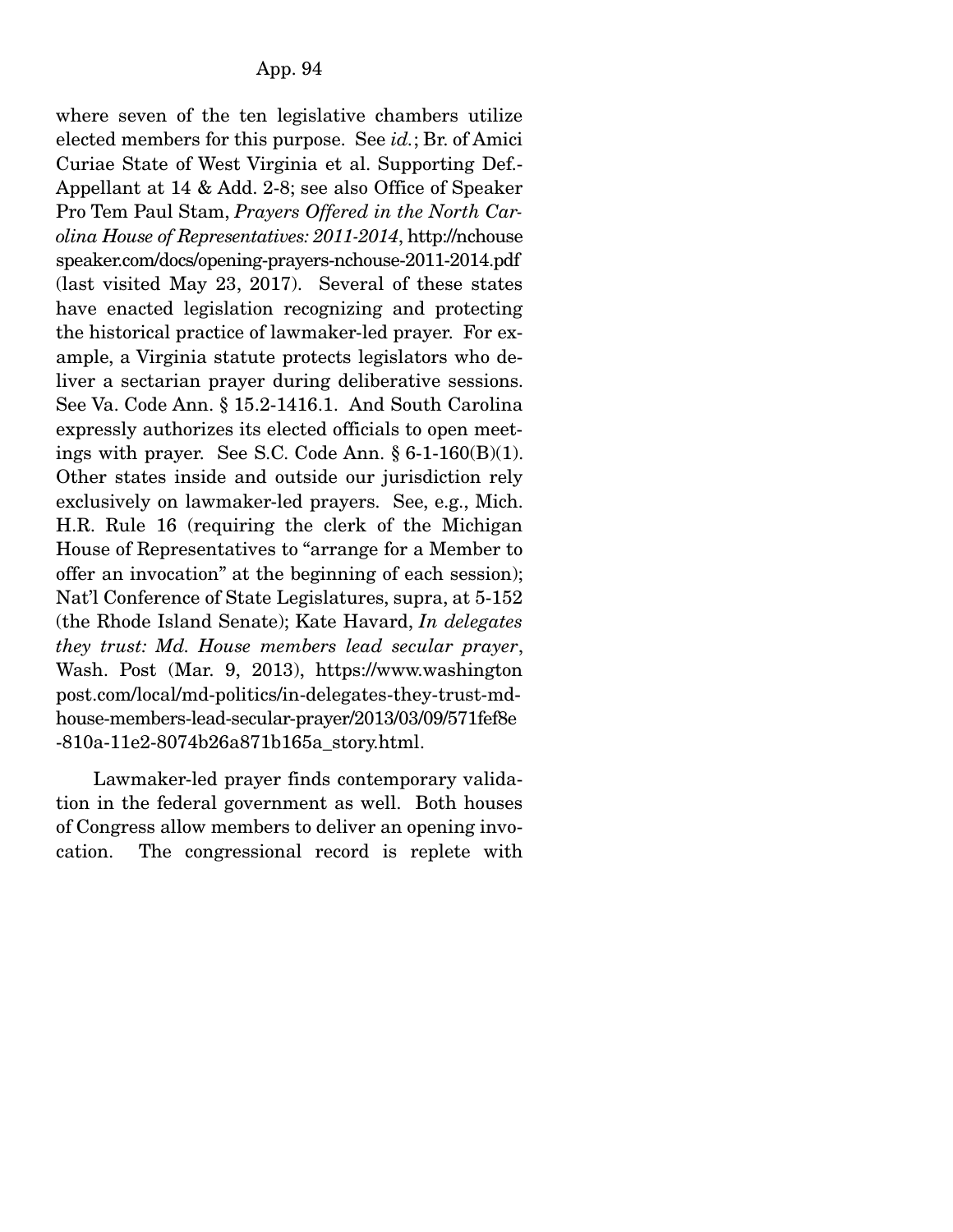examples of legislators commencing legislative business with a prayer. See, e.g., 161 Cong. Rec. S3313 (daily ed. May 23, 2015) (prayer by Sen. James Lankford); 159 Cong. Rec. S3915 (daily ed. June 4, 2013) (prayer by Sen. William M. Cowan); 155 Cong. Rec. S13401 (daily ed. Dec. 18, 2009) (prayer by Sen. John Barrasso); 119 Cong. Rec. 17,441 (1973) (prayer by Rep. William H. Hudnut III); see also 2 Robert C. Byrd, *The Senate 1789-1989: Addresses on the History of the United States Senate* 305 (Wendy Wolff ed., 1990) ("Senators have, from time to time, delivered the prayer.").

 Particularly relevant to this case, lawmaker-led prayers frequently accompany the opening of local governmental meetings. See, e.g., Br. of Amici Curiae State of West Virginia et al. Supporting Def.-Appellant at 24-26 & Add. 11-43. In many localities, those prayers are exclusively lawmaker-led. See *id.*; see also Suppl. Br. of Amici Curiae State of West Virginia et al. Supporting Def.-Appellant Seeking Reversal at 9-10 & A10-A54.

 In view of this long and varied tradition of lawmaker-led prayer, any wall barring elected legislators from religious invocations runs headlong into the Supreme Court's acknowledgement that "[a]ny test [we] adopt[] must acknowledge a practice that was accepted by the Framers and has withstood the critical scrutiny of time and political change." *Town of Greece*, 134 S.Ct. at 1819. As Justice Alito aptly explained, "if there is any inconsistency between any [Establishment Clause] test[ ] and the historic practice of legislative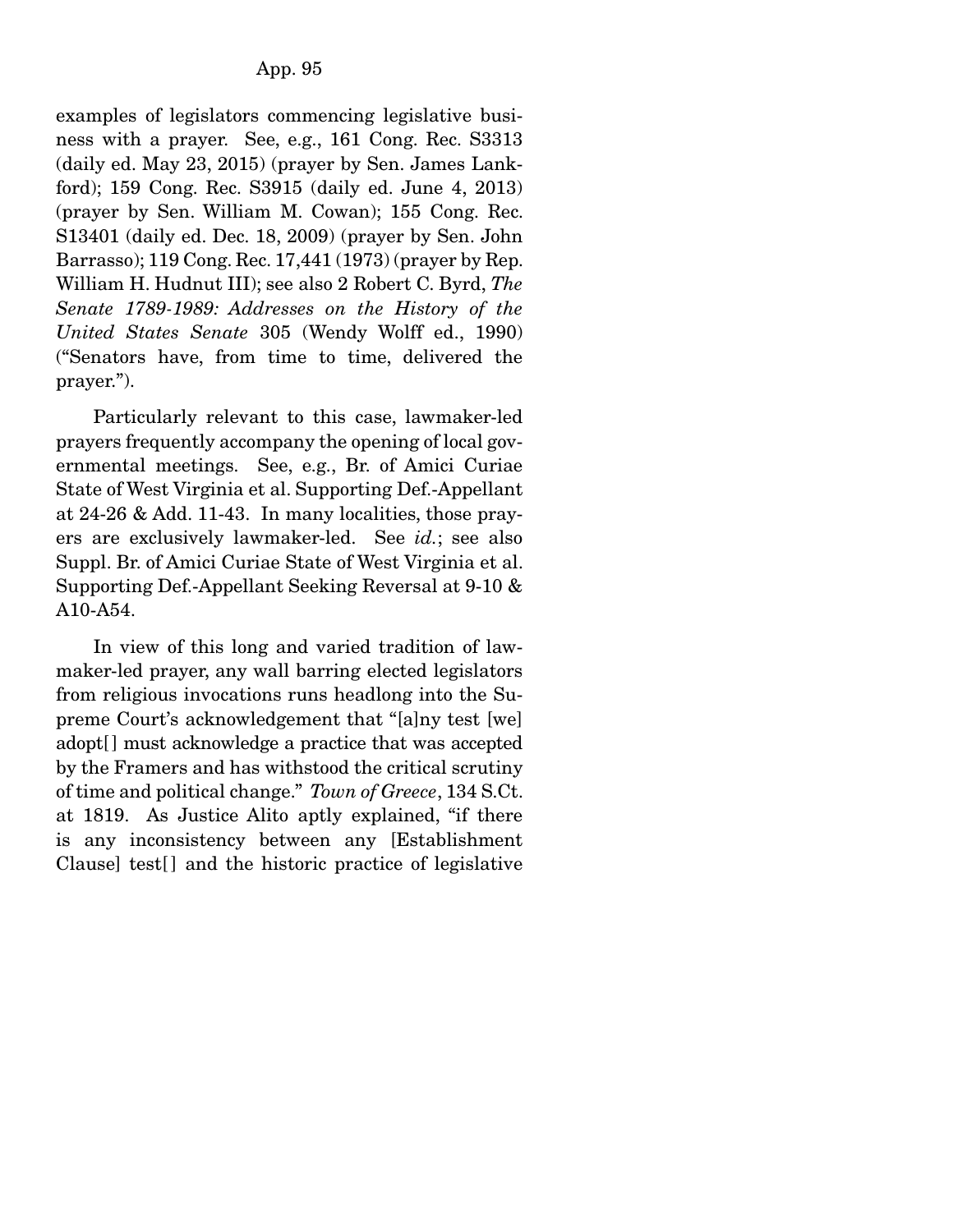prayer, the inconsistency calls into question the validity of the test, not the historic practice." *Id.* at 1834 (Alito, J., concurring). The majority's conclusion strikes down a legislative prayer practice that is "part of the fabric of our society." *Id.* at 1819 (majority opinion).

2.

 The majority couples its angst about the identity of the prayer giver in this case with "legislators [being] the *only* eligible prayer-givers." Majority Op. 278. That again is a fact without constitutional significance. The fact that the overwhelming majority of the prayers represented the Christian faith stems not from any "aversion or bias on the part of town leaders against minority faiths," *Town of Greece*, 134 S.Ct. at 1824, but from the composition of the Board. *Town of Greece* made clear that the Constitution does not require the government actively court religious balance "[s]o long as the town maintains a policy of nondiscrimination." *Id.*; see also *Pelphrey* v. *Cobb Cty.*, 547 F.3d 1263, 1281 (11th Cir. 2008) ("[*Marsh*] does not require that all faiths be allowed the opportunity to pray. The standard instead prohibits purposeful discrimination.").

 There is no indicia of discrimination in this record. None. Nor is there any suggestion that the Board has or would bar any commissioner from offering a prayer faithful to the commissioner's own traditions, regardless of his or her faith. Without such evidence, we cannot conclude that the Board's prayer practice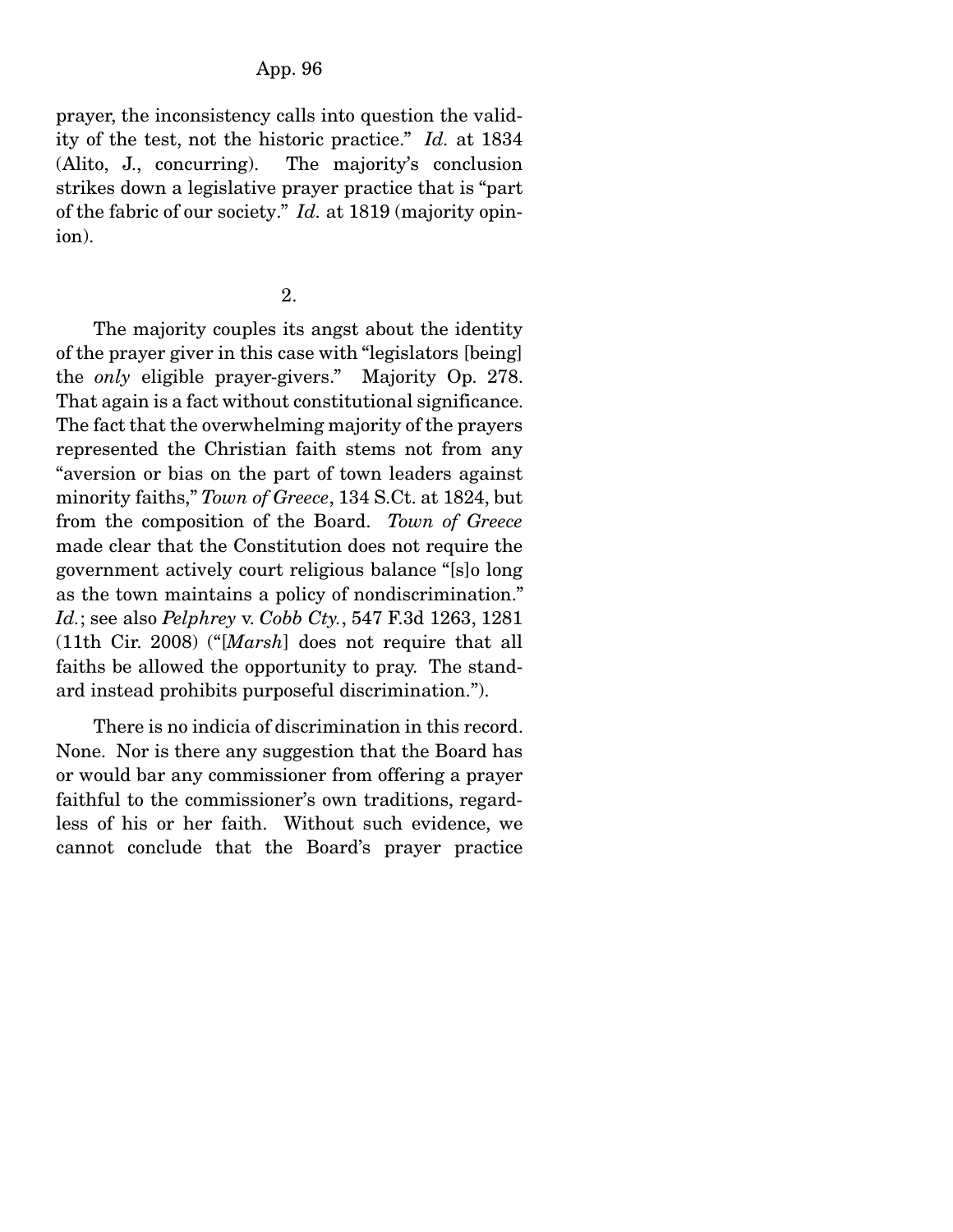### App. 97

unconstitutionally limits the universe of prayer givers in violation of the Establishment Clause.

 The majority implicitly acknowledges the lack of evidence in the record on this point, and so instead faults the Board's "rigid, restrictive" prayer practice as contrasted with the "flexible, inclusive approach upheld in *Town of Greece*." Majority Op. 282. That widely misses the point.

*Marsh* and *Town of Greece* were both acceptable legislative prayer practices, but neither imposed a fixed standard for the nature or number of prayer givers that would be constitutional. Just because the Supreme Court has upheld a more "flexible, inclusive approach" does not mean that other, more structured approaches are thereby unconstitutional. If anything, the prayer practice here is far more "inclusive" and multi-faceted than the one the Supreme Court approved in *Marsh*, with only one prayer giver from one faith tradition. See infra Sec. II. Moreover, while *Town of Greece*'s practice resulted in a larger population of prayer givers, the majority elevates diversity to be the *sine qua non* of constitutionality. See Majority Op. 281- 82 (citing the need for a constitutional practice to "embrac[e] religious pluralism and the possibility of a correspondingly diverse invocation practice," and considering whether a particular prayer practice could be more welcoming or do more to "cultivate<sup>[]</sup> an atmosphere of greater tolerance and inclusion"); see also Majority Op. 286 (expounding that "legislative prayer gives voice to the ecumenical dimensions of religious faith"). But *Marsh* and *Town of Greece* do not require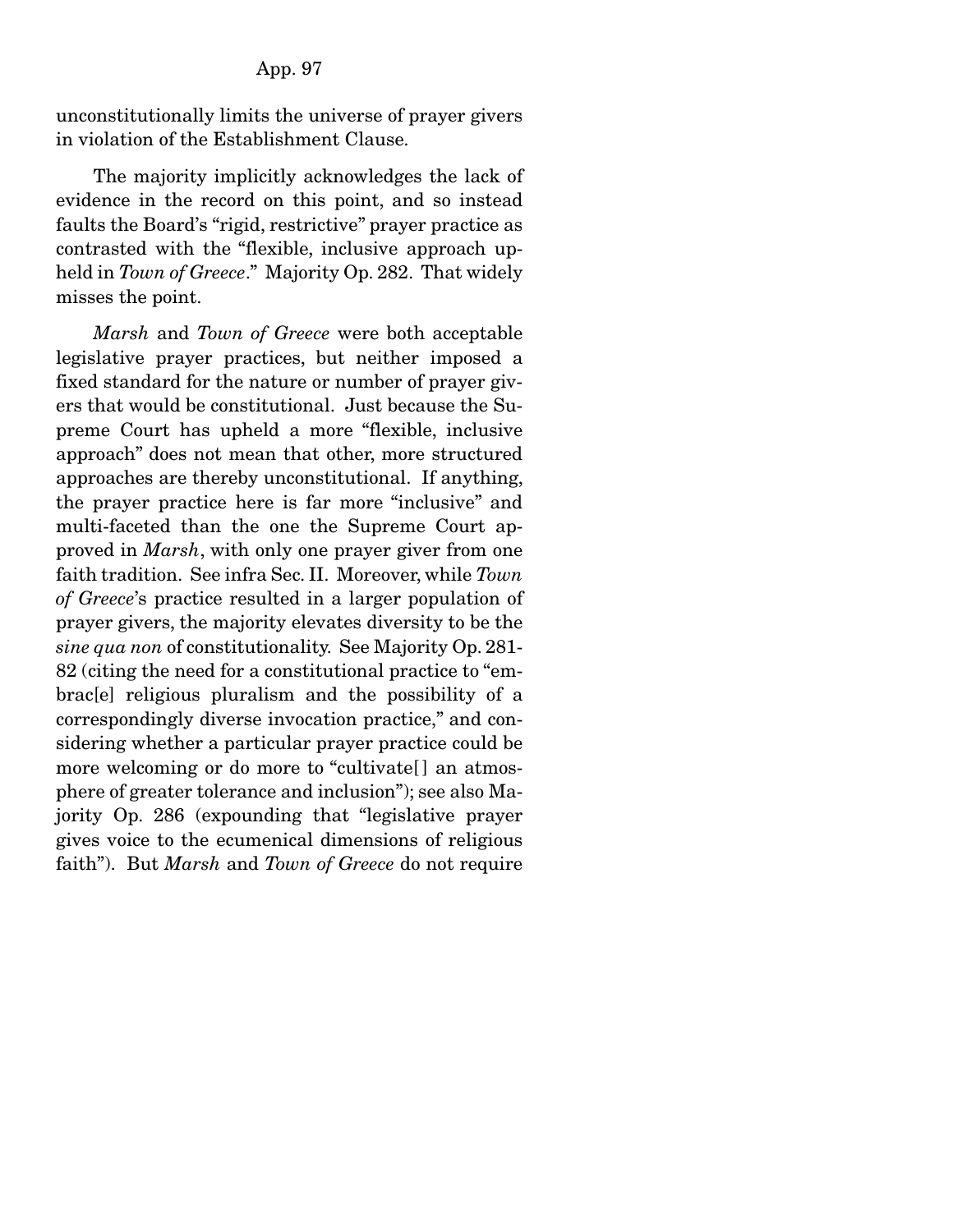enforced ecumenicalism nor do they demand denominational diversity; indeed, the Supreme Court expressly distanced itself from such a requirement. E.g., *Town of Greece*, 134 S.Ct. at 1824 (rejecting the view that lawmaking bodies must "promote a diversity of religious views"). Instead, the Court focused on whether the legislature's practice—whatever that practice might be—evinces an unlawful discriminatory motive. Here, the record reflects none.

 In short, the Supreme Court's prohibition on discrimination in this context is aimed at barring government practices that result from a deliberate choice to favor one religious view to the exclusion of others. As explained in *Town of Greece*, concerns arise only if there is evidence of "an aversion or bias on the part of town leaders against minority faiths" in choosing the prayer giver. *Id.* The *Marsh* Court likewise alluded to this requirement when it cautioned that the selection of a guest chaplain cannot stem from "an impermissible motive." 463 U.S. at 793, 103 S.Ct. 3330. This parameter is directed at the conscious selection of the prayer giver on account of religious affiliation or conscious discrimination against a prayer giver due to a religious affiliation. See *id.* Because there's no evidence of either in this record, the limited-universe of prayer givers does not violate the principles espoused in *Marsh* and *Town of Greece*.

 In another misreading of Supreme Court precedent, the majority contorts *Marsh* to foster its novel rule mandating a broad universe of eligible prayer givers. A contextual review of *Marsh* leads to the opposite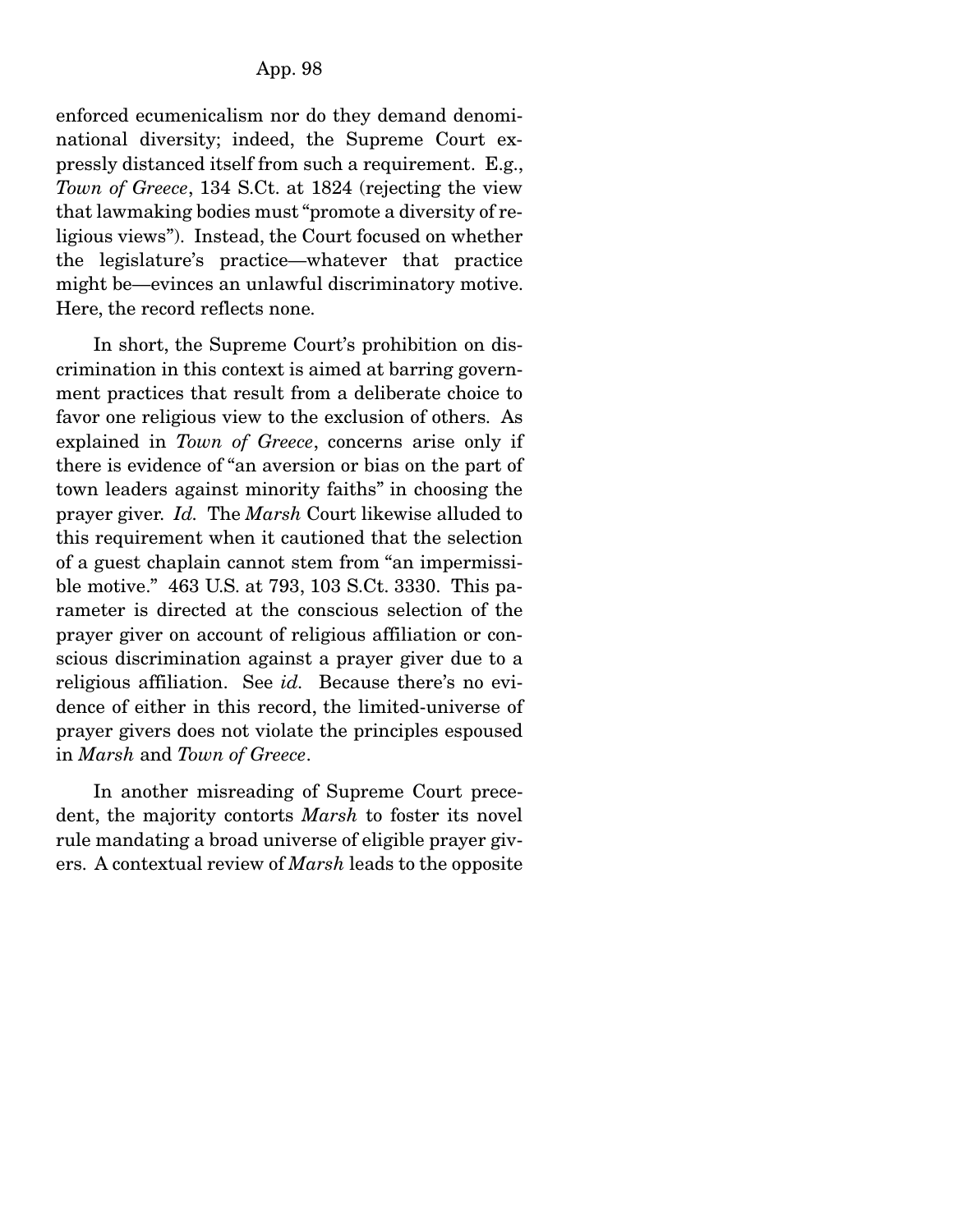conclusion: the Nebraska legislature paid the same Presbyterian minister to offer prayers for sixteen years. 463 U.S. at 785, 793, 103 S.Ct. 3330. In rejecting the argument that this closed universe of prayer givers created a constitutional concern, the Supreme Court observed, "[a]bsent proof that the chaplain's reappointment stemmed from an impermissible motive, we conclude that his long tenure does not in itself conflict with the Establishment Clause." *Id.* at 793-94, 103 S.Ct. 3330. While it is true that other individuals occasionally substituted for the Nebraska chaplain, the fact remained that the overwhelming majority of prayers during that sixteen-year period were given by a single state-paid prayer giver from a single faith tradition. Even so—and entirely consistent with the Court's later statements in *Town of Greece*—that fact did not give rise to a constitutional concern because there was, as here, no evidence of an impermissible motive. 134 S.Ct. at 1824. *Marsh*'s facts and holding stand for the principle that the selection of a single legislative prayer giver, or a limited set of prayer givers, who represent a single religious tradition does not advance any one faith or belief over another. See 463 U.S. at 793, 103 S.Ct. 3330 ("We cannot, any more than Members of the Congresses of this century, perceive any suggestion that choosing a clergyman of one denomination advances the beliefs of a particular church."); *Ctr. for Inquiry, Inc.* v. *Marion Circuit Court Clerk*, 758 F.3d 869, 874 (7th Cir. 2014) ("*Marsh* and *Greece* show that a government may, consistent with the First Amendment, open legislative sessions with Christian prayers while not inviting leaders of other religions[.]").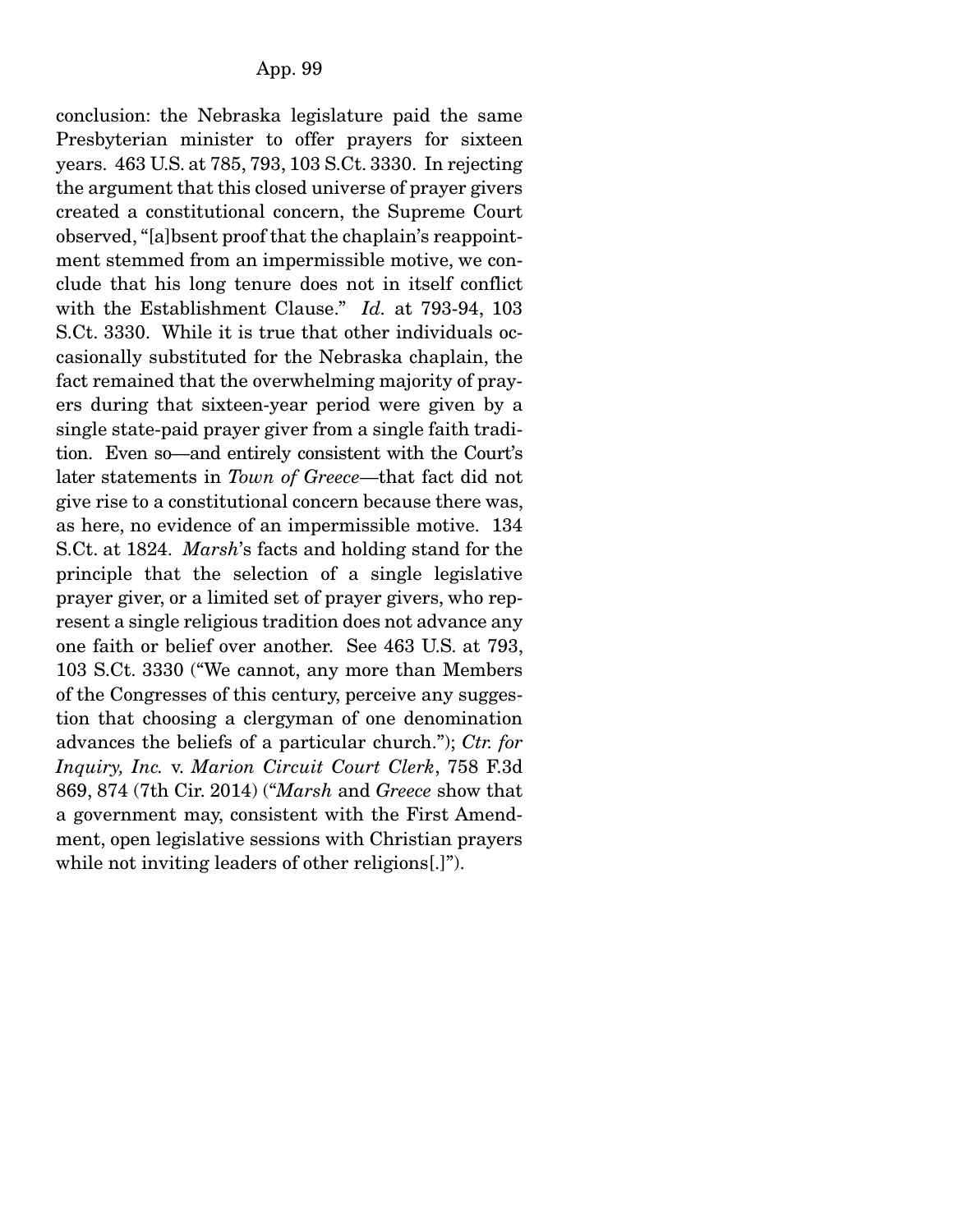A fortiori, *Town of Greece* does not support the majority's expansive view. Not only are the legislators themselves the intended "congregation" for legislative prayer, *Town of Greece*, 134 S.Ct. at 1825 (plurality opinion), but the Supreme Court has recognized that legislative prayer practices carry special meaning to the thousands of local and state "citizen representatives" throughout this country. In fact, the Supreme Court in *Town of Greece* specifically acknowledged "members of town boards and commissions, who often serve part-time and as volunteers," were lawmakers for whom "ceremonial prayer may \* \* \* reflect the values they hold as private citizens." *Id.* at 1826. To repeat an earlier observation, if legislative prayer particularly reflects the values of "citizen representatives," then it stands to reason that these "citizen representatives" should be able to lead prayers in a way that connects with their intended audience: themselves. *Id.* Legislators are uniquely qualified to offer uplifting, heartfelt prayer on matters that concern themselves and their colleagues.

 These precepts also demonstrate why lawmakerled prayer does not, as the majority misconstrues, violate the principle that governments not be in the business of "compos[ing] official prayers." Compare Majority Op. 281 (quoting *Lee* v. *Weisman*, 505 U.S. 577, 588, 112 S.Ct. 2649, 120 L.Ed.2d 467 (1992)), with *Town of Greece*, 134 S.Ct. at 1822 (observing that requiring prayers to be nonsectarian "would involve *government* in religious matters to a far greater degree than is the case under the town's current practice of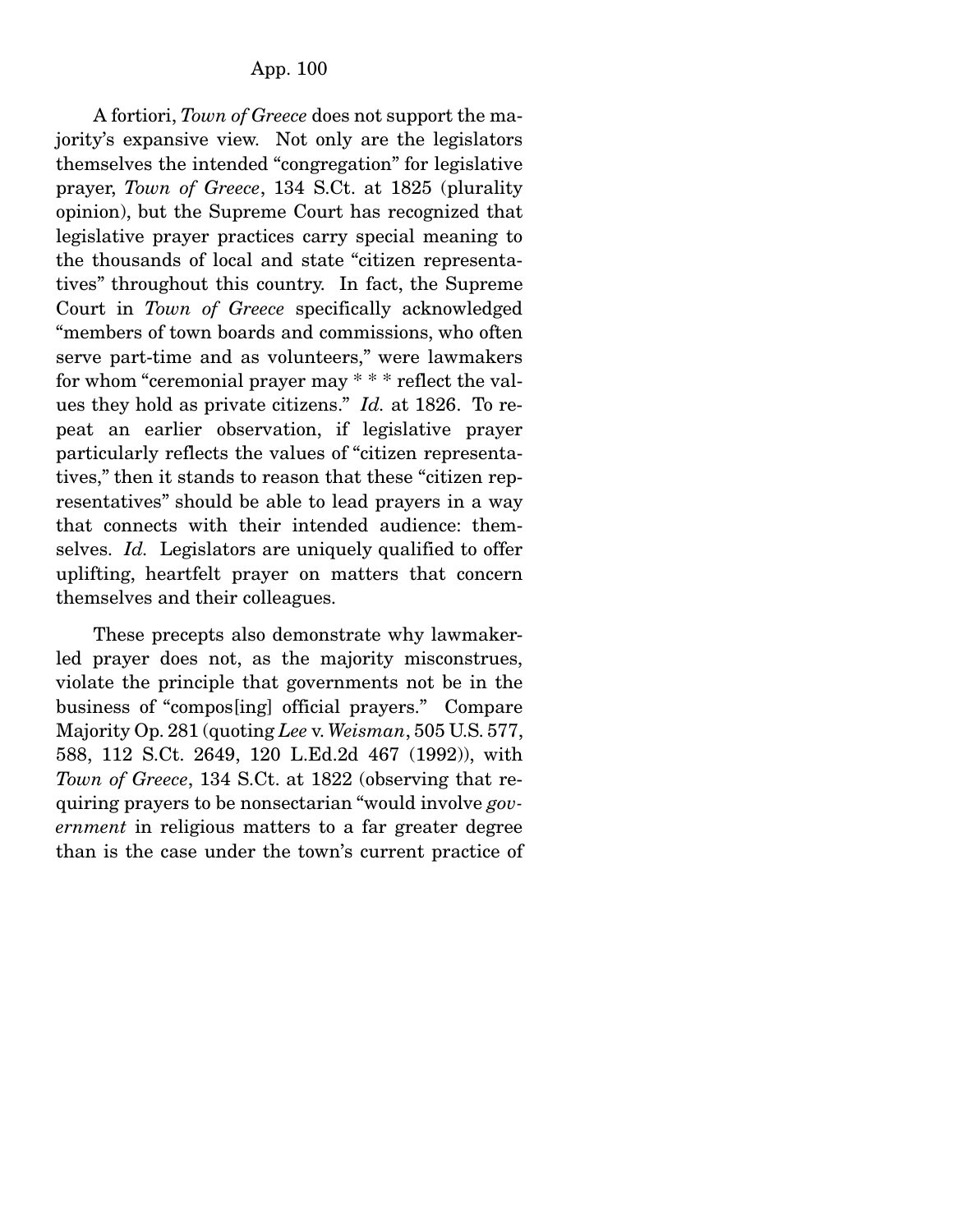neither editing or approving prayers in advance nor criticizing their content after the fact" (emphasis added)).

 Here, the Board's practice does not venture into impermissible writing or editing of religious speech. Rather, each commissioner gives his or her own prayer without oversight, input, or direction from the Board, which does not supervise or censor the speech of its individual commissioners in crafting the prayers. Indeed, there is no evidence that the Board, as a Board, had any role in any of the prayers given by any of the individual commissioners. The record is devoid of any suggestion that any prayer in this case is anything but a personal creation of each commissioner acting in accord with his or her personal views. As a consequence, each commissioner is essentially a free agent no different from the ministers in *Town of Greece* or the paid chaplain in *Marsh*, who gave invocations of their own choosing. Contrary to the majority's conclusion, the Board's practice does not present the same concerns as when the "*government* [attempts] to define permissible categories of religious speech." *Town of Greece*, 134 S.Ct. at 1822 (emphasis added). Instead, the Board's legislative prayer practice amounts to nothing more than an individual commissioner leading a prayer of his or her own choosing.

 For all these reasons, the majority errs in concluding that commissioners delivering the ceremonial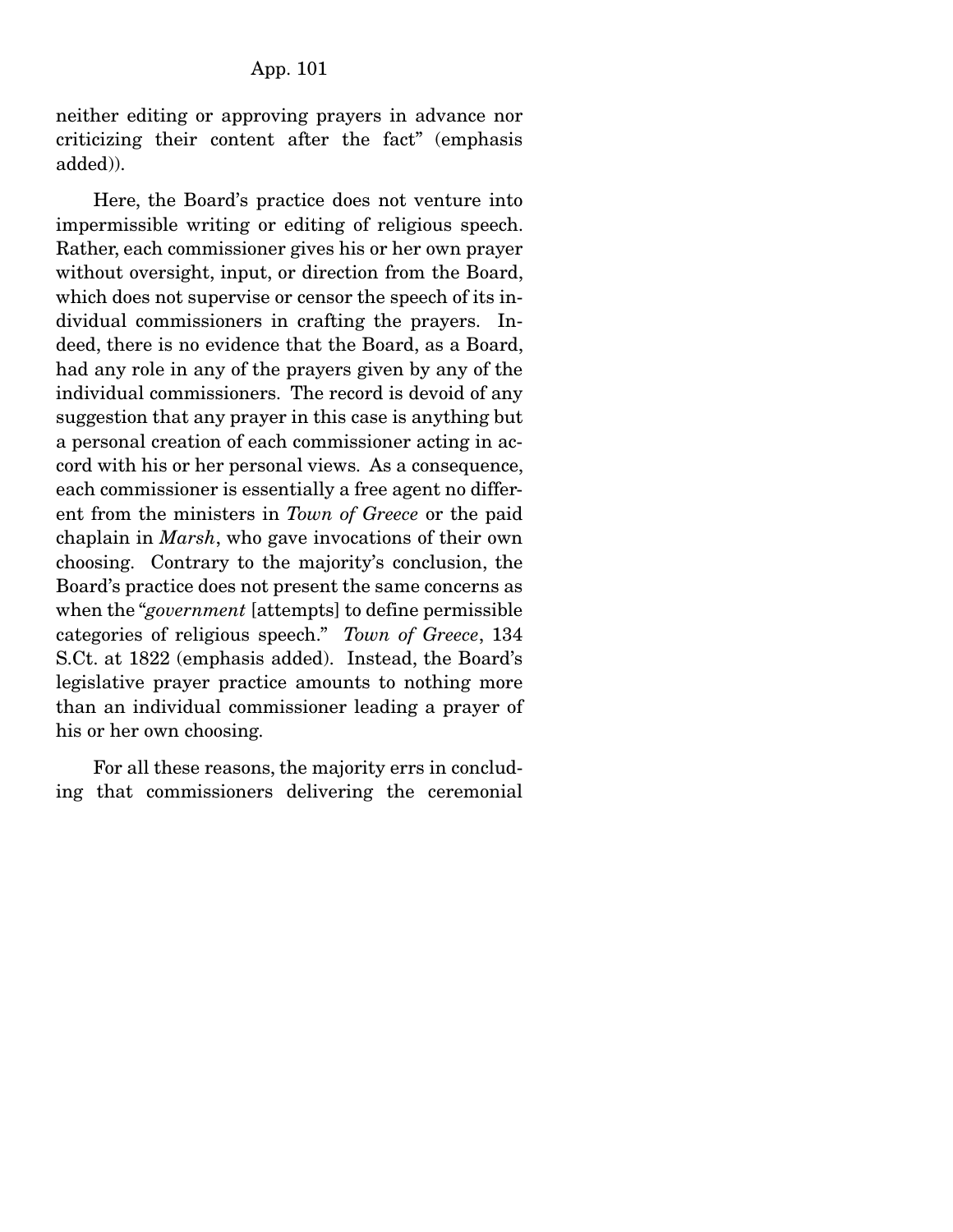prayer to open a Board meeting is a relevant distinguishing feature for the constitutional analysis set out [in] *Marsh* and *Town of Greece*. 6

#### B.

 As the identity of the legislative prayer givers at issue has no cognizable constitutional significance in this case, I turn next to the remaining characteristics of the Board's prayer practice discussed by the majority: content, coercion, and local government setting. Although the Supreme Court has not forged a comprehensive template for all acceptable legislative prayer, its decisions set out guideposts for analyzing whether a particular practice goes beyond constitutional bounds. See *Snyder*, 159 F.3d at 1233 ("*Marsh* implicitly acknowledges some constitutional limits on the scope and selection of legislative prayers[.]").

### 1.

 As the majority points out, one of the guideposts to acceptable legislative prayers is the content of those

<sup>&</sup>lt;sup>6</sup> The majority also conjures up the "risk of political division" arising from alleged conflicts concerning the Board's prayer practice. Majority Op. 282. But neither audience-initiated criticism of those who object to a prayer practice nor election-oriented policy statements by Board candidates are relevant to the issue of law before the Court. Questions concerning the wisdom of the practice of legislative prayer can be rightly debated in many squares, but the judiciary is not one of them. The Court's task is solely to decide whether the Board's practice is lawful under the First Amendment, not whether it is popular or wise.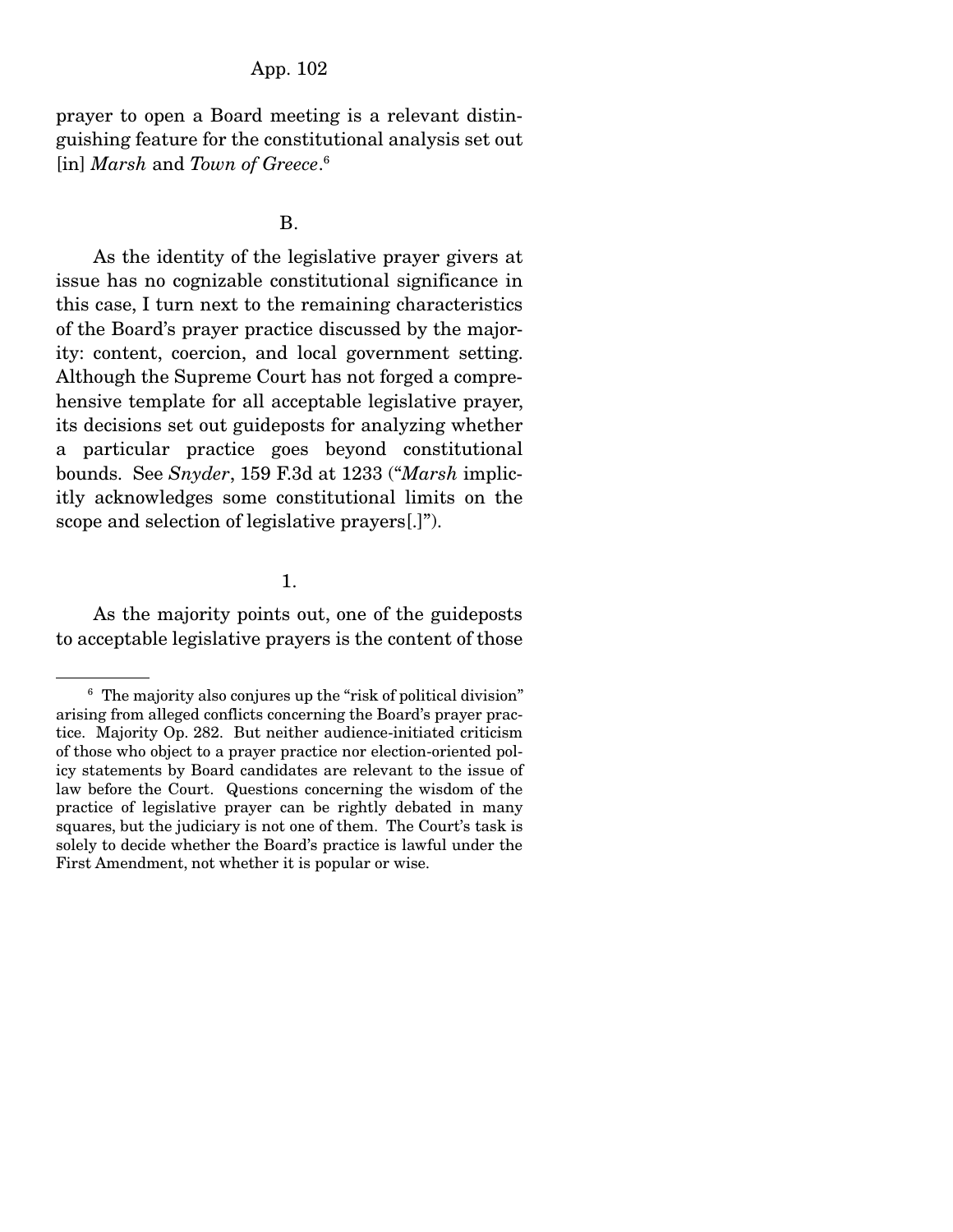prayers. After reaffirming the holding in *Marsh* that lower courts should refrain from becoming embroiled in review of the substance of legislative prayer, *Town of Greece* noted that there could be certain sectarian actions that might cause a legislative prayer practice to fall outside constitutional protection, such as "[i]f the course and practice over time shows that the invocations denigrate nonbelievers or religious minorities, threaten damnation, or preach conversion." 134 S.Ct. at 1823. In that circumstance, the Court observed, "many present may consider the prayer to fall short of the desire to elevate the purpose of the occasion and to unite lawmakers in their common effort." *Id.*

 To this end, courts need only assure themselves that sectarian legislative prayer, viewed from a cumulative perspective, is not being exploited to, inter alia, proselytize or disparage. Less egregious conduct warrants no further review. Indeed, the Supreme Court has disclaimed any interest in the content of legislative invocations, announcing a strong disinclination "to embark on a sensitive evaluation or to parse the content of a particular prayer." *Marsh*, 463 U.S. at 795, 103 S.Ct. 3330. The record in this case demonstrates that the Board's prayer practice did not stray across the constitutional line of advancement, proselytization, or disparagement. In fact, the prayers here are much further from that line than those before the Supreme Court in *Marsh* and *Town of Greece*.

 To reach the opposite conclusion, the majority selectively quotes a handful from the hundreds of prayers offered in Board meetings to demonstrate what it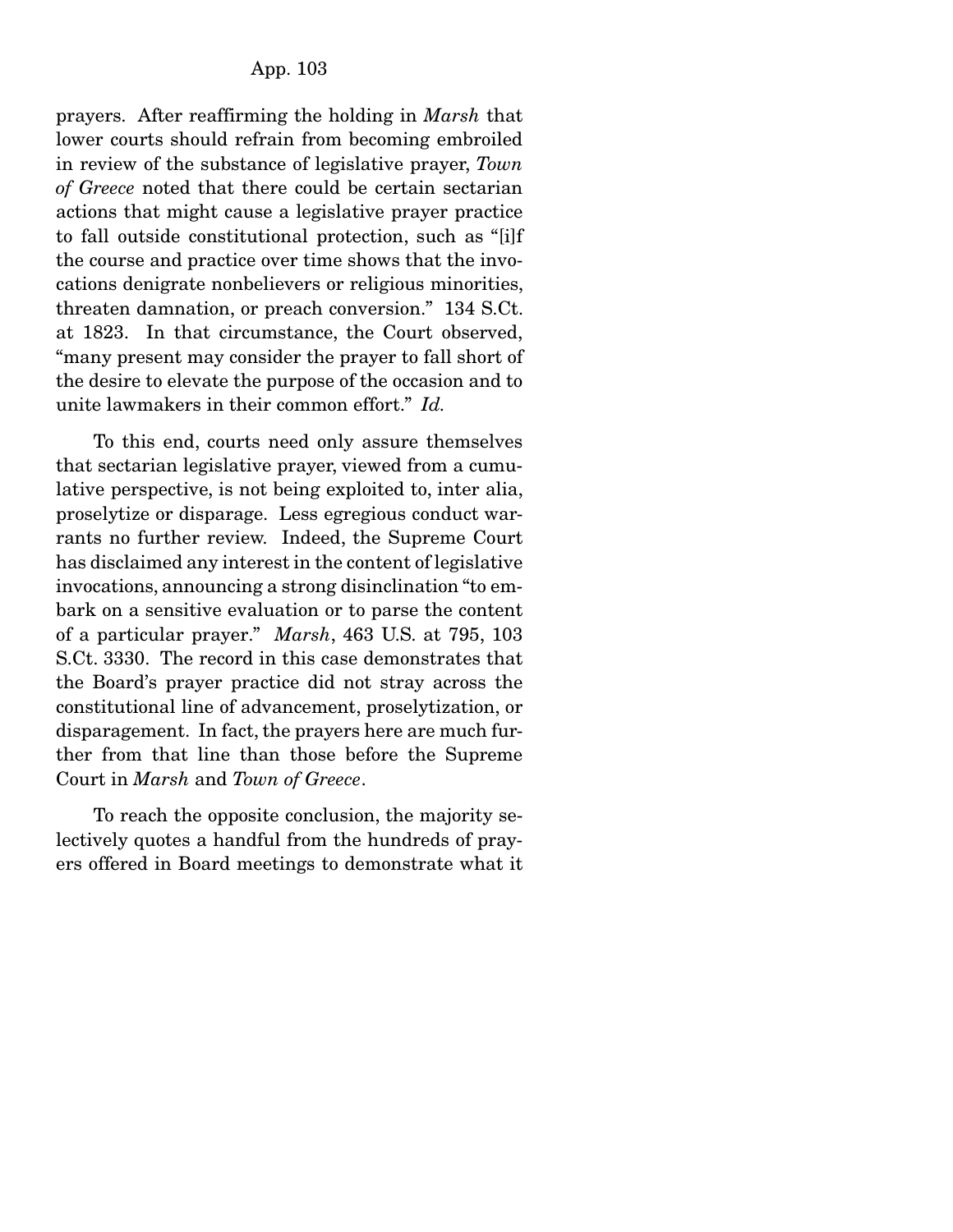perceives to be impermissible "promotion" of Christianity. E.g., Majority Op. 283-86. But in so doing, the majority untethers *Town of Greece*'s broader analysis from the specific prayers at issue in that case which the Supreme Court necessarily found did not cross any constitutional line. Even a cursory comparison shows that the prayers highlighted by the majority have less questionable language than that contained in the prayers upheld in *Marsh* and *Town of Greece*.

 The content of the commissioners' prayers largely encompassed universal themes, such as giving thanks and requesting divine guidance in deliberations, much in line with the prayers challenged in *Town of Greece*. Cf. *Town of Greece*, 134 S.Ct. at 1824 (noting the prayers "invoked universal themes, as by celebrating the changing of the seasons or calling for a 'spirit of cooperation' among town leaders"). References to exclusively Christian concepts typically consisted of the opening or closing line, such as "In Jesus' name. Amen," exactly as in most prayers in *Town of Greece*. Compare Suppl. J.A. 29-31, with *Town of Greece*, 134 S.Ct. at 1824 (noting a "number of the prayers did invoke the name of Jesus, the Heavenly Father, or the Holy Spirit").

 The invocation delivered at the Board's October 17, 2011, meeting illustrates what Board members and the public would typically hear:

Let us pray. Father we do thank you for the privilege of being here tonight. We thank you for the beautiful day you've given us, for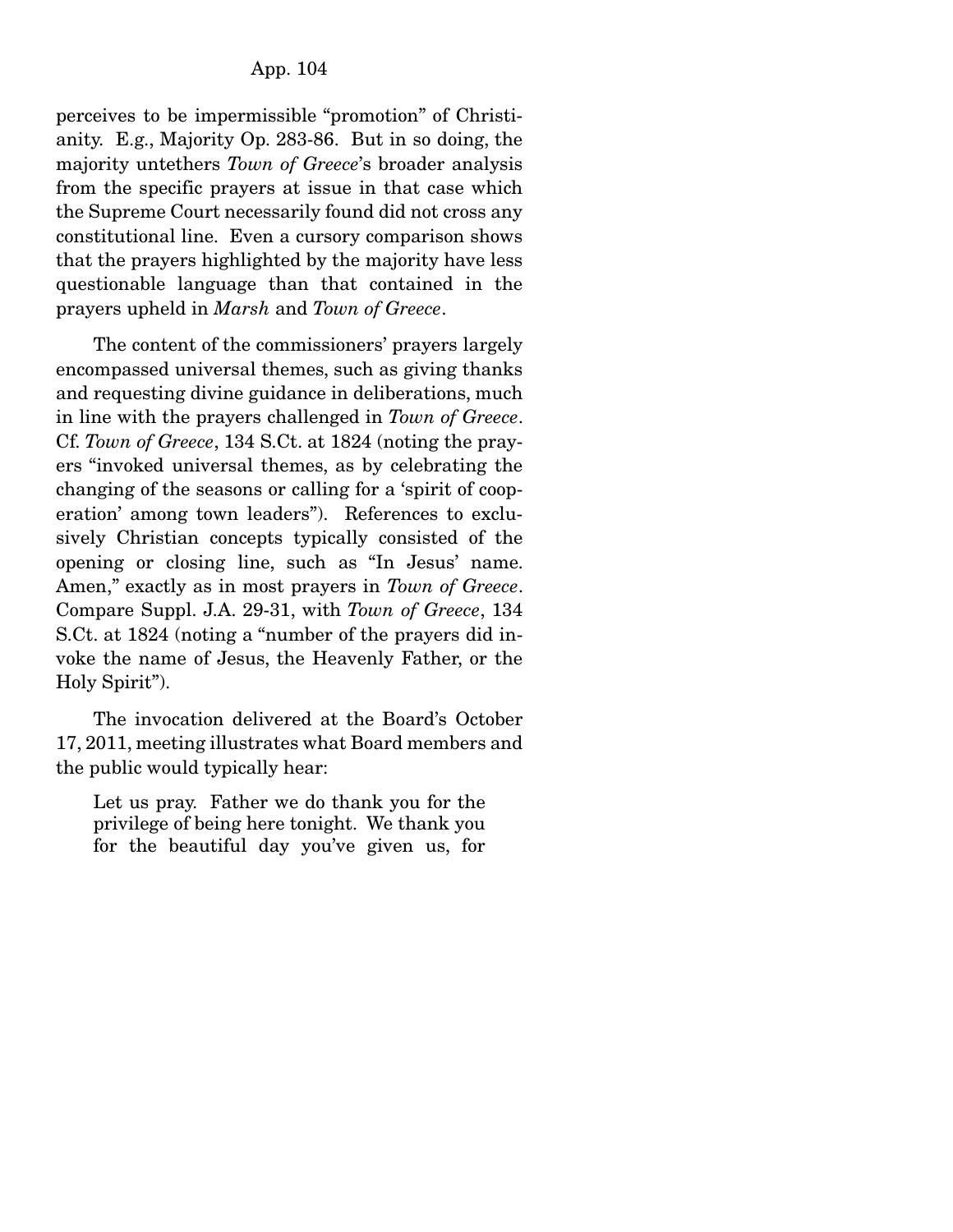health and strength, for all the things we take for granted. Lord, as we read in the paper today, the economic times are not good, and many people are suffering and doing without. We pray for them; we pray that you would help us to help. We pray for the decisions that we will make tonight, that God, they would honor and glorify you. We pray that you would give us wisdom and understanding. We'll thank you for it. In Jesus' name. Amen.

# Suppl. J.A. 31.

 Some of the commissioners' prayers contained more direct references to Christian teachings, but so did the prayers in *Town of Greece*. E.g., Majority Op. 283-86 (quoting prayers from the record). For example, the following prayers in *Town of Greece* gave the Supreme Court no pause, but would be anathema and forbidden under the majority's reasoning:

- "Let us  $\text{pray}^*$  \* \* \* Lord this evening we ask you especially to bless [the new fire marshal and police captain]. Fill their hearts Lord with zeal to serve your people, and Lord we ask you to bless us all, that everything we do here tonight will move you to welcome us one day into your kingdom as good and faithful servants. We ask this in the name of our brother Jesus. Amen." Joint Appendix, *Town of Greece* v. *Galloway*, 134 S.Ct. 1811 (2014) (No. 12-696), 2013 U.S. S. Ct. Briefs LEXIS 3132, at \*34.
- "[W]e acknowledge the role of the Holy Spirit in our lives and that while there is a variety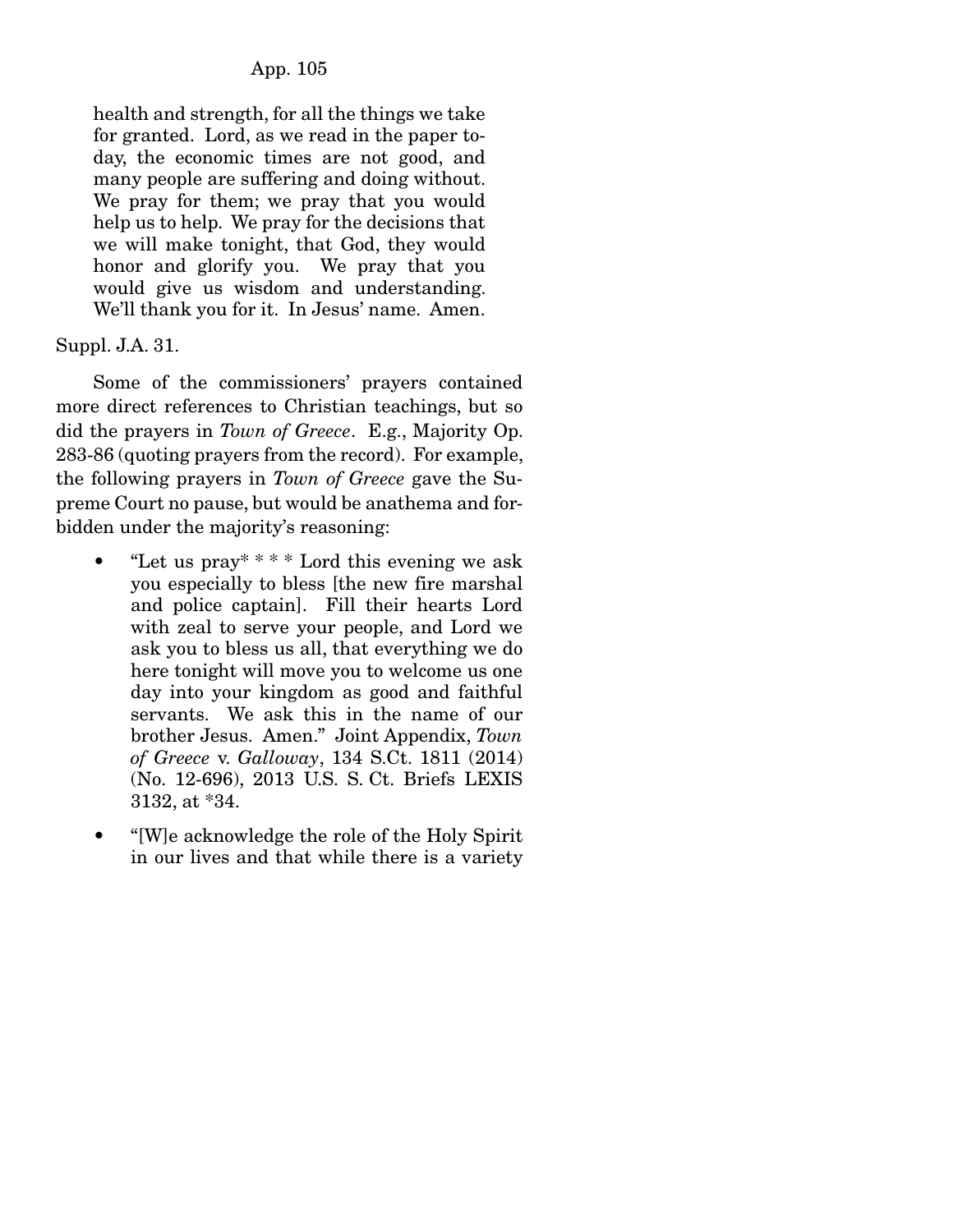of gifts, there is always the one and the same spirit working in different ways in different people\* \* \* \* We pray this evening for the guidance of the Holy Spirit as the Greece Town Board meets\* \* \* \* Praise and glory be Yours oh Lord. Now and forever. Amen. Let's just say the Our Father together. Our Father who art in Heaven, hallowed by [sic] thy name, thy kingdom come, thy will be done, on Earth as it is in Heaven, give us this day, our daily bread, forgive us our trespasses, as we forgive those who trespass against us, and lead us not into temptation, but deliver us from evil for thine is the kingdom, and the power, and the glory forever and ever." Amen." *Id.* at \*49.

- "Would you bow your heads with me as we invite the Lord's presence here tonight? Gracious Lord, we thank you so much for this opportunity to come together, to plan, to build, to establish direction for this fine community. And Lord, we acknowledge tonight that without your help, without your grace, without your wisdom, we'd probably make a mess of things\* \* \* \* Direct, guide, lead and establish your will." *Id.* at \*66.
- "Join me in prayer, if you would please\* \* \* \* My sister doesn't get to live in a town where there's a supervisor and councilmen that are God-fearing people\* \* \* \* Lord, may we not take the freedoms, the privileges, the opportunity that we have for granted\* \* \*  $\pm$  I pray, Father, that they might remember to look to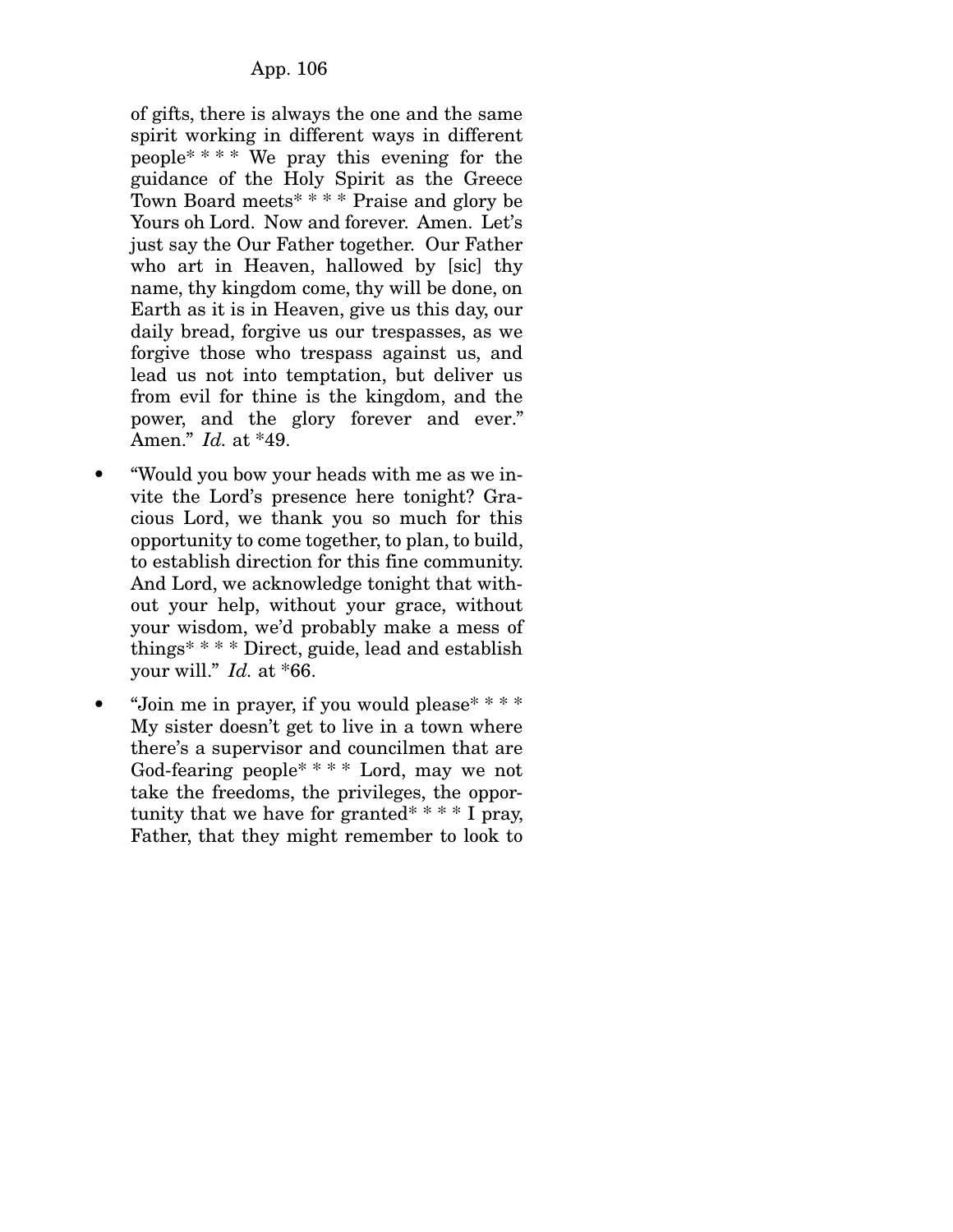your word for wisdom and direction. And Father that you would help us to keep you first and foremost in our lives and in our minds. We thank you for what you have done. In Christ's name I pray. Amen." *Id.* at \*78-79.

- "Our Father, we know that you are sovereign over all creation. You are sovereign over this world. You are sovereign over this town. And Lord, you have placed these men and women as your servants to serve you first of all and then to serve this town and the people that live in this town, and so I pray that for them, they would have the attributes of godly leaders that would serve well\* \* \* \* Lord help them to stand up for those things that this town would be blessed because of godly leadership, of leadership that does right, that this town would flourish because it reflects the kingdom of God where things are done in order. And so I bring them before you. I pray that the proceedings tonight and through this year would reflect who you are and how you are leading, for I pray it in the name of your son Jesus Christ. Amen." *Id.* at \*89-90.
- "Let us pray. Lord, God of all creation, we give you thanks and praise for your presence and action in the world. We look with anticipation to the celebration of Holy Week and Easter. It is in the solemn events of next week that we find the very heart and center of our Christian faith. We acknowledge the saving sacrifice of Jesus Christ on the cross. We draw strength, vitality, and confidence from his resurrection at Easter. Jesus Christ, who took away the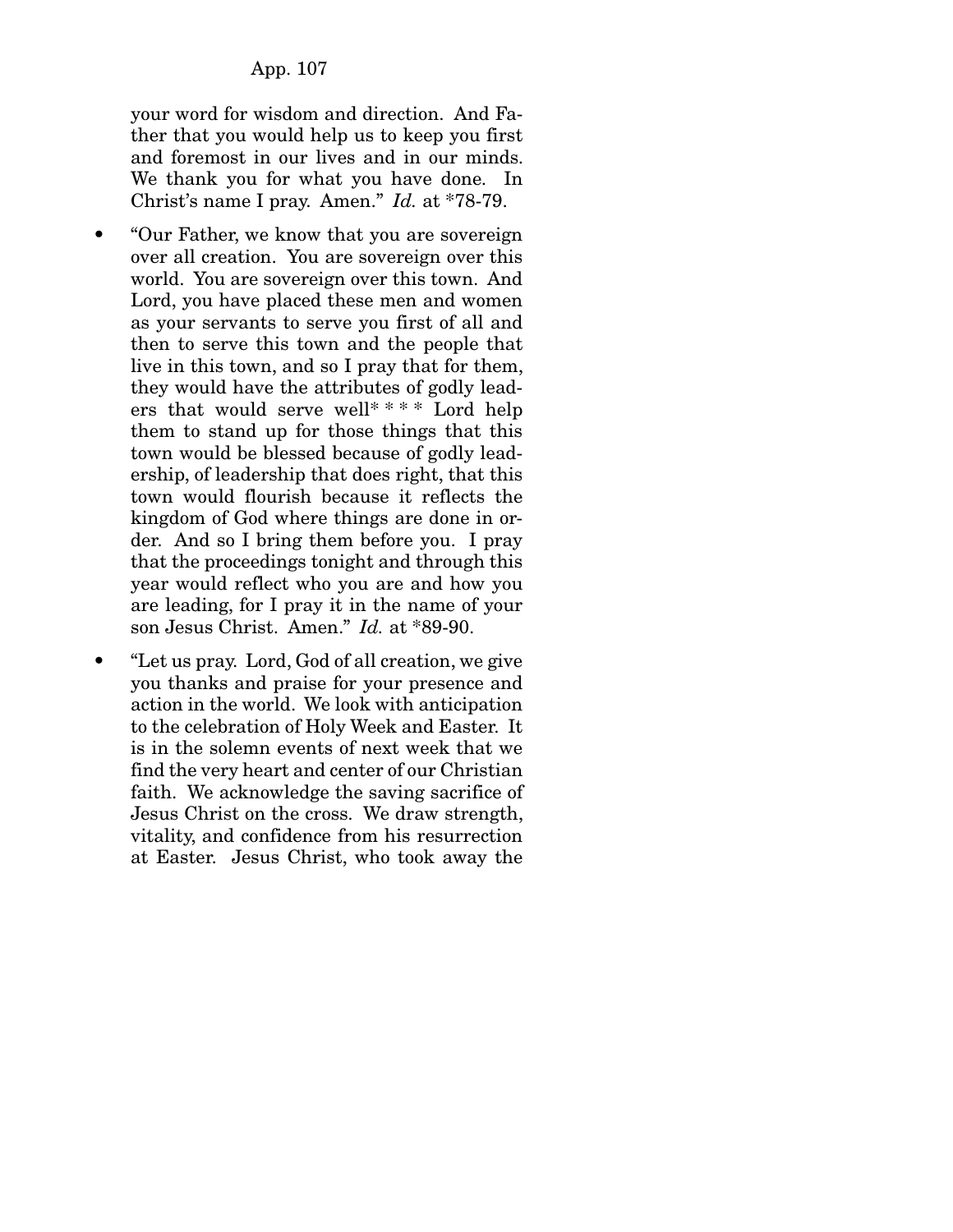sins of the world, destroyed our death, through his dying and in his rising, he has restored our life. Blessed are you, who has raised up the Lord Jesus, you who will raise us, in our turn, and put us by His side." *Id.* at \*91.

- "Let's pray. Father, we acknowledge that all authority and power resides [sic] in you. So as we come before you this evening, I pray for the men and women who sit behind me. I pray that they would acknowledge that you are the supreme ruler of all and that any authority they have, any rulership they have, is granted to them by you, by your sovereign will." *Id.* at \*92-93.
- "Lord, you are a mighty and awesome God, the ruler of the nations, the king of the earth, and all authority, whether wielded in state, or in home, or in church, is derived from you as a stewardship\* \* \* \* You are also a wise God, oh Lord, as seen in the world around us, and as evidenced even in the plan of redemption that is fulfilled in Jesus Christ\* \* \* \* We ask these things in the name of the Lord and Savior Jesus Christ, who lives with you and the Holy Spirit, one God for ever and ever. Amen." *Id.* at \*104-05.
- "Lord God of all creation, we give you thanks and praise for your presence and action in the world. We are approaching the end of the Easter Season [indiscernible] Easter, the ascension of the Lord on Thursday, this week, coming at the end of the forty days of Jesus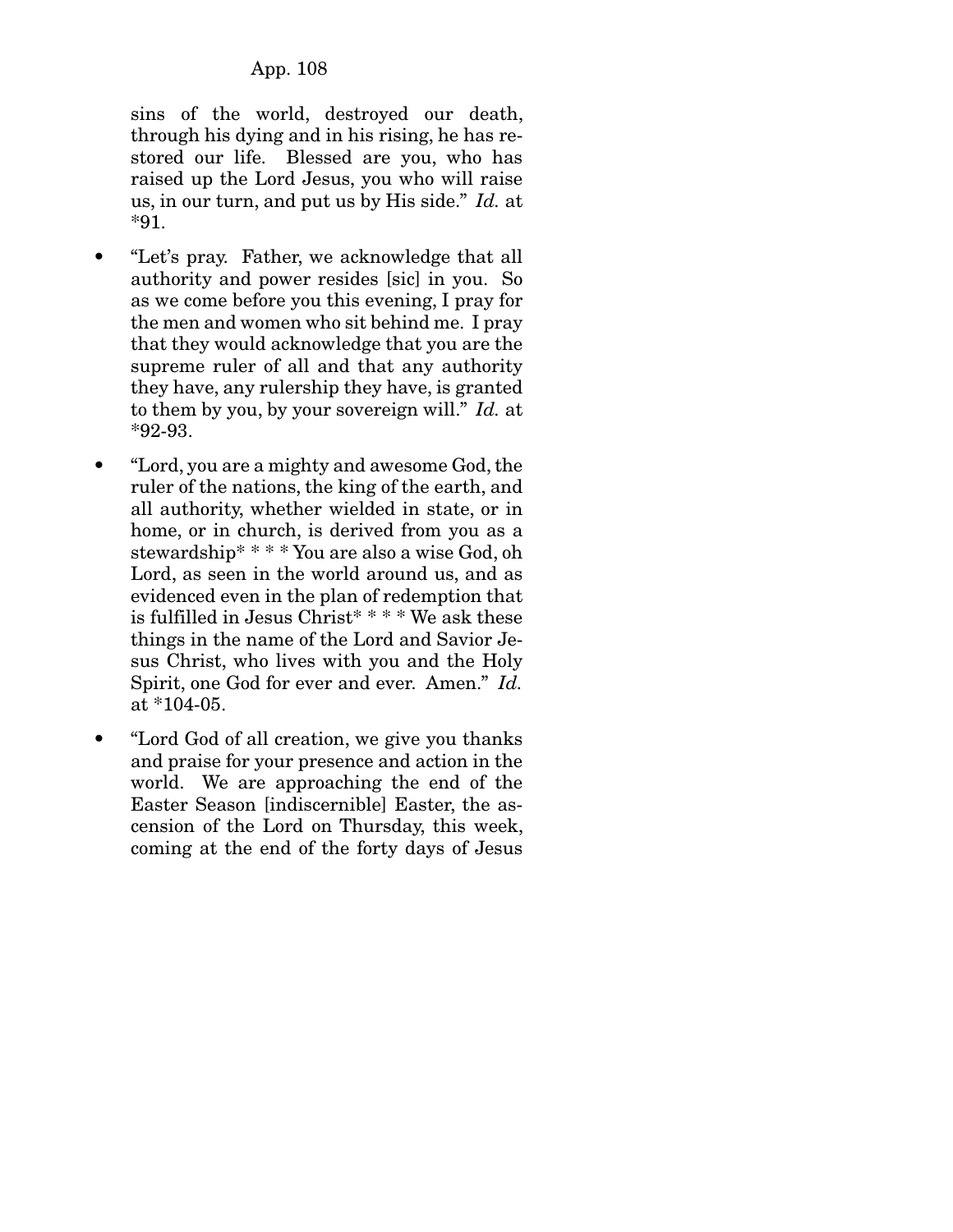Christ's resurrection appearances, and with the Feast of Pentecost ten days later, on Sunday, May the 31st. The beauties of spring the flowers, the blossoms, the fresh green on the trees, and the warmer weather—are an expressive symbol of the new life of the risen Christ. The Holy Spirit was sent to the apostles at Pentecost so that they would be courageous witnesses of the Good News to different regions of the Mediterranean world and beyond. The Holy Spirit continues to be the inspiration and the source of strength and virtue, which we all need in the world of to $day^*$  \* \* We pray this evening for the guidance of the Holy Spirit as the Greece Town Board meets." *Id.* at \*148-50.

The prayers in *Marsh* invoked similarly pointed Christian themes, none of which caused any constitutional question in the Supreme Court's view. For example, one prayer contained the following language:

Father in heaven, the suffering and death of your son brought life to the whole world moving our hearts to praise your glory. The power of the cross reveals your concern for the world and the wonder of Christ crucified.

The days of his life-giving death and glorious resurrection are approaching. This is the hour when he triumphed over Satan's pride; the time when we celebrate the great event of our redemption.

We are reminded of the price he paid when we pray with the Psalmist[,]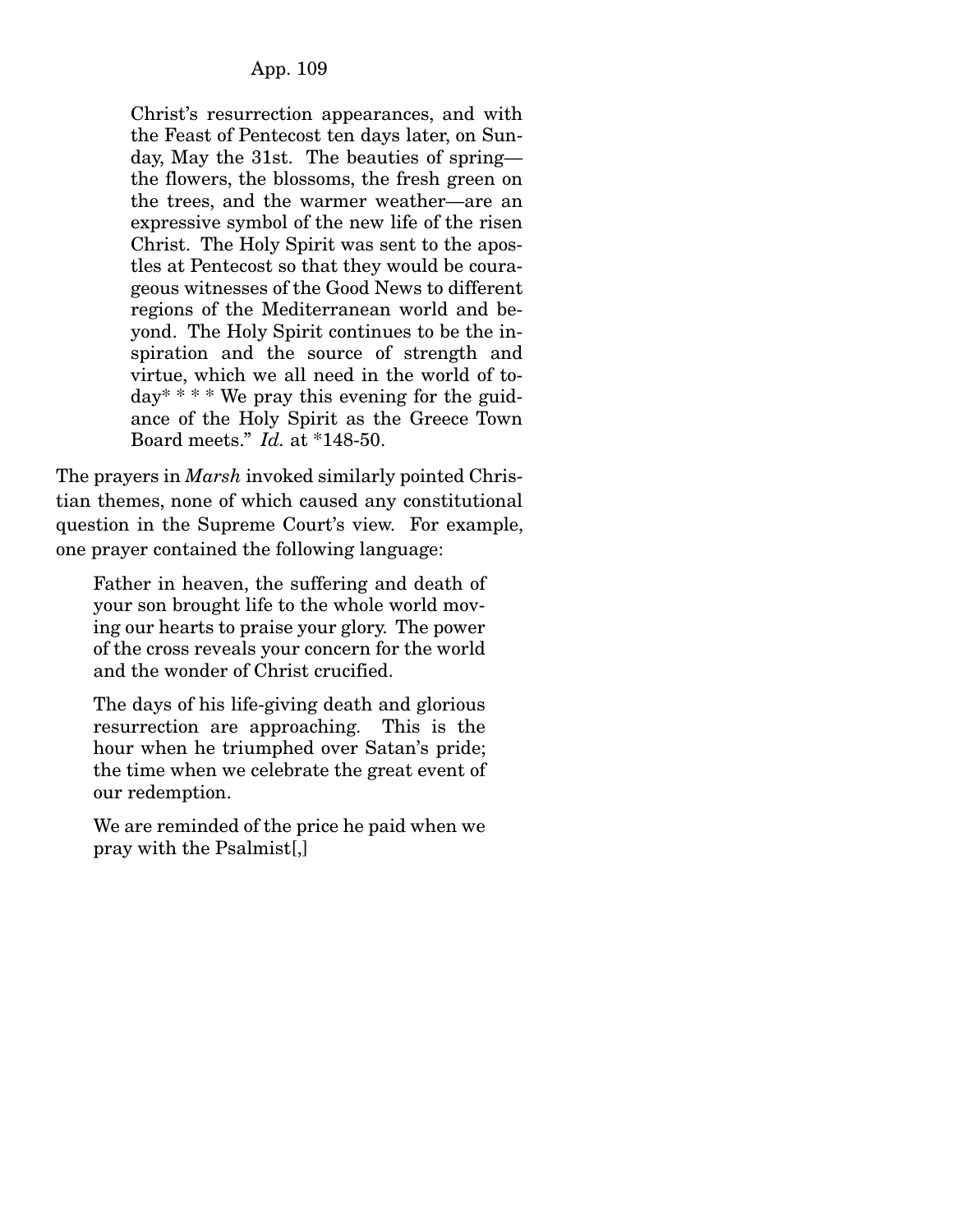at which point the chaplain quoted from Psalm 22. *Marsh*, 463 U.S. at 823 n.2, 103 S.Ct. 3330 (Stevens, J., dissenting). And in a prayer offered before Easter one year, the Nebraska chaplain prayed, "Today as we are about to celebrate the great Holy Days of Christians and Jews, Holy Week and Passover, let us be reminded again through the faith and beliefs of our religions of the principles and directives which should guide  $us^*$  \* \* \* May these Holy Days, then, enable us to act as true followers of the beliefs which we have and may it find expression in every act and law that is passed." Joint Appendix at 108, *Marsh* v. *Chambers*, 463 U.S. 783 (1983) (No. 82-23), quoted in *Snyder*, 159 F.3d at 1234 n.11.

 In short, the prayers actually offered in *Marsh* and *Town of Greece* contained the same sort of pleas to the Christian God and to Jesus Christ, the same recognition of a Christian tenet of salvation and dependence on God's favor, and the same generalized exhortations to obedience to Christian teachings as those prayers singled out for concern by the majority. If the prayers in *Marsh* and *Town of Greece* did not independently merit concern as to content, then neither do the prayers offered in Rowan County.

 Contrary to the majority's consternation, the prayers in the case at bar do not, taken together, reflect a pattern of proselytizing any more than those in *Town of Greece* or *Marsh*. The majority's examples merely reflect sectarian themes that hew to Christian doctrines. Other examples assume that the audience agrees with the prayer givers' words or *already* shares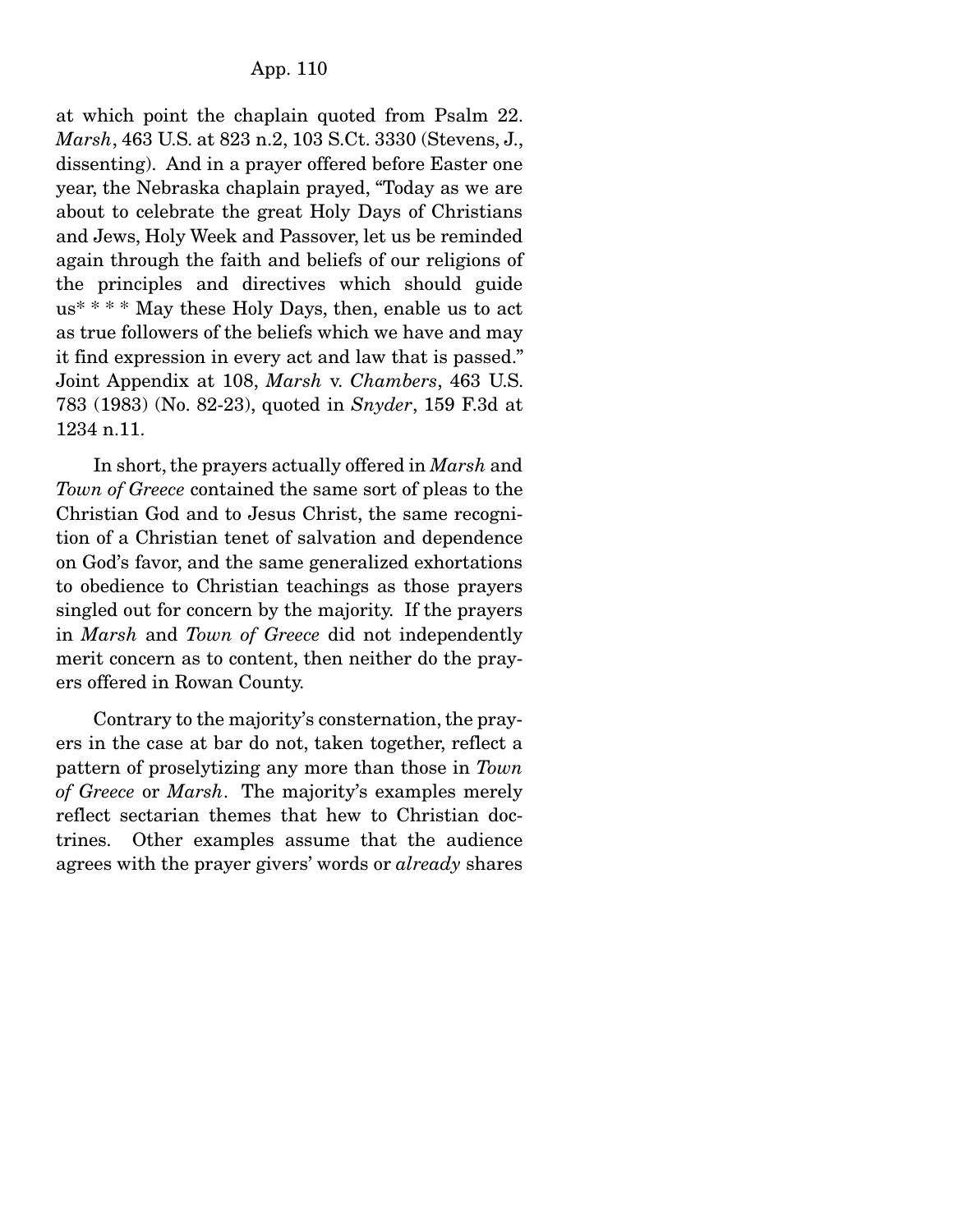a Christian viewpoint. Proselytization, in contrast, "means to seek to 'convert' others to" "a particular religious belief," *Wynne*, 376 F.3d at 300, meaning that it seeks a change from one view to a different one. But the prayers by the commissioners never explicitly or implicitly ask the hearers to change beliefs, to adopt as true any principles of the Christian faith, or anything else traditionally understood to be words imploring conversion. In addition, none of the prayers here threaten damnation to those of different faiths, belittle or chastise dissenters, or denigrate any other religious viewpoints. See, e.g., *Snyder*, 159 F.3d at 1235 (finding the plaintiff 's proffered prayer unconstitutional because it "strongly disparage[d] other religious views" and "s[ought] to convert his audience").

 Notably, although the majority concludes that the prayers "suggest[ed] that other faiths are inferior," it does not point to any language from the prayers maligning non-Christian beliefs. See Majority Op. 285. At most, it subjectively intuits the prayers "implicitly signaled disfavor toward non-Christians" whenever they "portray[ed] the failure to love Jesus or follow his teachings as spiritual defects." Majority Op. 285. That conclusion contradicts *Town of Greece*'s direct instruction that legislative prayers can be sectarian, and thus espouse Christian or other faith teachings. Distilled, the majority holds that any time a legislative prayer contains sectarian language favoring one belief it implicitly signals disfavor toward sects that do not adhere to that belief. But that cannot be what *Town of*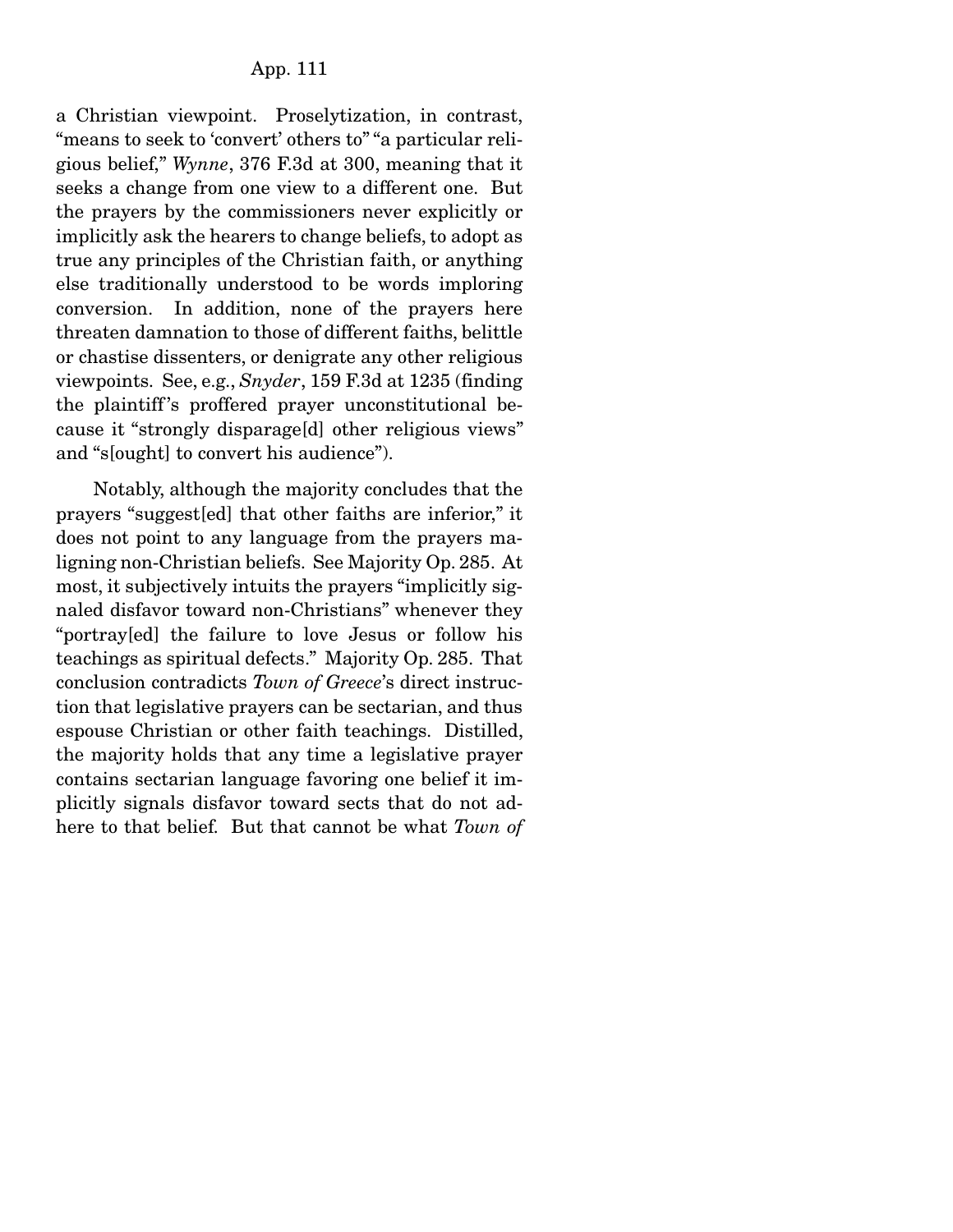*Greece* meant by denigrating other faiths because it expressly held that sectarian prayers do not cross this line.

 Stripped of these considerations, what remains are passing references in only some of the prayers at issue that—at worst—merely approach the line drawn in *Town of Greece*. Given their paucity against the entire record, however, the prayers in this case easily meet the test articulated in *Town of Greece*, which held that a few stray remarks are insufficient to "despoil a practice that on the whole reflects and embraces our tradition" of legislative prayers. 134 S.Ct. at 1824. Or, to use *Town of Greece*'s other admonition, even if certain phrases in a handful of prayers are questionable, the practice at issue as a whole does not show "a pattern of prayers that over time, denigrate, proselytize, or betray an impermissible government purpose," a legal condition precedent to any claim of a constitutional violation. *Id.*

 Nor do the number of sectarian prayers and period of time at issue change the analysis. *Town of Greece*'s reference to a "pattern of prayers \* \* \* over time" must be understood in the context of that case. The period at issue there was 1999 to 2010, which encompassed some 120 monthly meetings, and for all but the last three years in that record, the prayers were offered *solely* from a Christian tradition. Even during those last three years, only four prayers were given from a non-Christian faith tradition. *Id.* at 1839 (Breyer, J., dissenting). If those circumstances did not constitute an impermissible pattern of prayers that advanced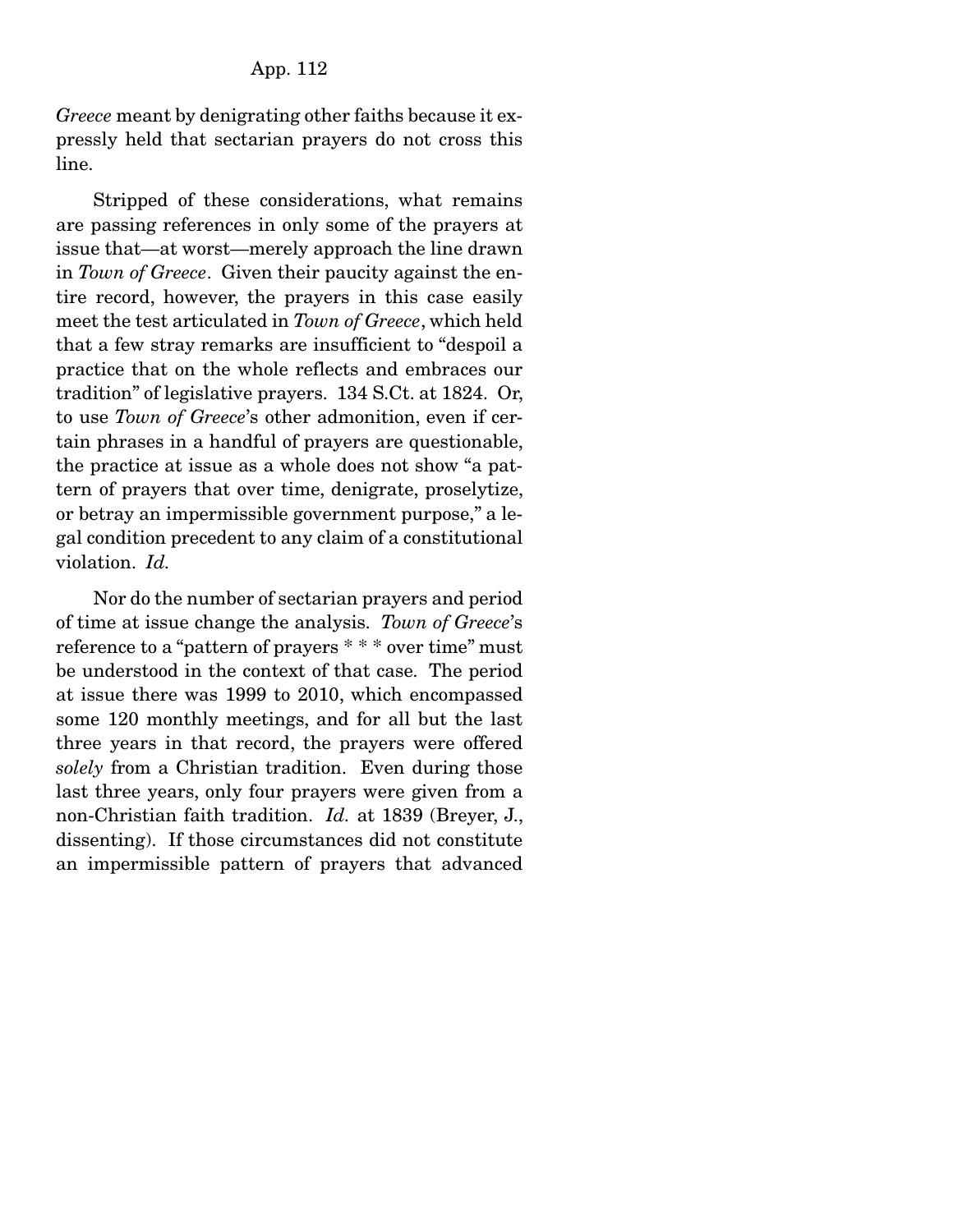Christianity or otherwise crossed the line, neither do the facts of this case.

 Here, the complaint challenged the Board's prayer practice from November 2007 through March 2013, a much shorter period of time than that covered in *Town of Greece*, though the meetings occurred twice a month rather than monthly. Suppl. J.A. 12-38. The majority notes that "97% of the Board's prayers mention [] 'Jesus,' 'Christ,' or the 'Savior.'" Majority Op. 273. Thus, in both *Town of Greece* and here, the prayers skewed heavily toward the Christian faith. Yet Greece's prayer practice was not the ecumenical utopia the majority paints in order to cast Rowan County's practice in a more negative light. Viewed against the facts of *Town of Greece*, the Board's practice crossed no constitutional line.

 The same cannot be said of the majority's review of the Board's practice: by engaging in such detailed parsing of both the words of individual prayers and the percentages of sectarian versus non-sectarian prayers, the majority violates the Supreme Court's instruction that courts should not be the "supervisors and censors of religious speech." *Town of Greece*, 134 S.Ct. at 1822. In other words, "[o]nce it invites prayer into the public sphere, government must permit a prayer giver to address his or her own God or gods as conscience dictates, *unfettered by what an administrator or judge considers to be nonsectarian*." *Id.* at 1822-23 (emphasis added).

 The majority appears to prefer the pre-*Town of Greece* principle that legislative prayers must consist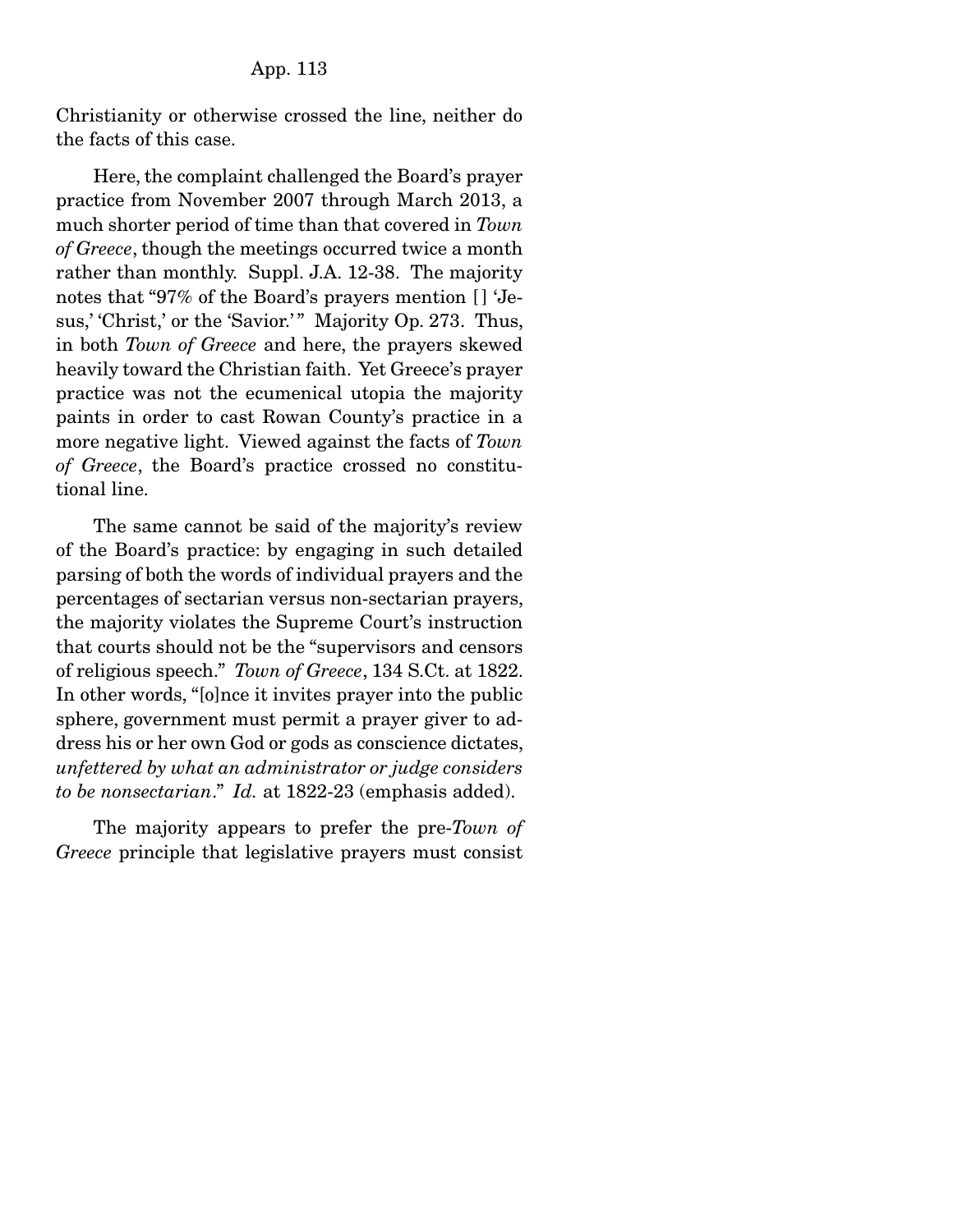of generic, nonsectarian prayers that appease the broadest audience while offending the least. E.g., Majority Op. 284 ("[I]n considering whether government has aligned itself with a particular religion, a tapestry of many faiths lessens that risk whereas invoking only one exacerbates it."); Majority Op. 286 ("At its best, legislative prayer gives voice to the ecumenical dimensions of religious faith."); Majority Op. 289 ("The ultimate criterion is simply one of conveying a message of respect and welcome for persons of all beliefs and adopting a prayer practice that advances the core idea behind legislative prayer, that people of many faiths may be united in a community of tolerance and devotion."). The majority's trouble with the ceremonial legislative prayer here thus stems from its disagreement with the basic holding of *Town of Greece*. But that disagreement cannot alter our role, as we are bound to faithfully apply the law articulated by the Supreme Court. *ARA Servs., Inc.* v. *NLRB*, 71 F.3d 129, 138 (4th Cir. 1995) (Motz, J., concurring in part and dissenting in part) ("[D]isagreement provides no basis for refusing to follow a directive of the Supreme Court[.]"). That is judicial review run amok, particularly in a context where the Supreme Court has exhorted restraint.

 One of the majority's recurring themes is that if Rowan County's legislative prayer practice is constitutional, there would be no limits to the constitutionality of legislative prayer. E.g., Majority Op. 290-91. Not so. As the above analysis observes, the Board's practice adheres to the constitutional limits set out in *Marsh* and *Town of Greece*. This conclusion does not ignore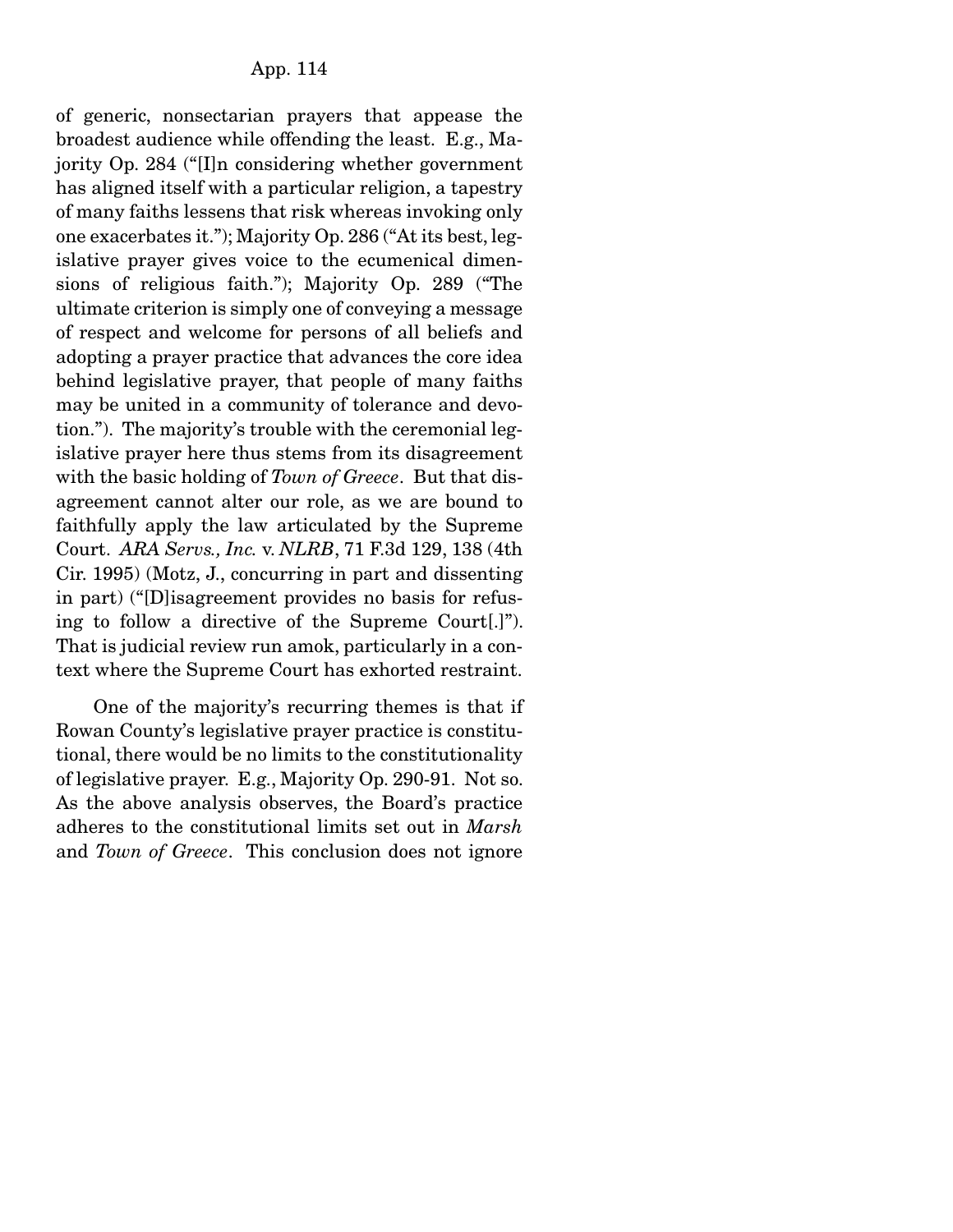the boundaries both cases set for practices that would cross a constitutional line. For example, prayers that implored the audience to attend a particular church would violate *Town of Greece*'s admonition that a prayer practice should not, over time, proselytize. Prayers that exhorted the hearers to renounce their faith tradition would similarly transgress this line. So, too, one can easily understand *Town of Greece*'s concern that a legislative body could not, in fact, make official decisions based on whether a member of the public participated in, or voiced opposition to, the legislative prayer practice. Contrary to the majority's hyperbole, concluding that the prayer practice at issue in this case is constitutional does not leave *Town of Greece*'s boundaries meaningless; far from it.

### 2.

 The majority also finds constitutionally significant that the legislative prayer at issue here occurs before local government meetings as opposed to state or federal legislatures. See Majority Op. 287-89. Rather than following *Town of Greece*'s instructive analysis, the majority instead muses about local government meetings as different than other legislative entities. For example, it notes that "[r]elative to sessions of Congress and state legislatures, the intimate setting of a municipal board meeting presents a heightened potential for coercion" because, inter alia, citizens routinely come directly before the board. Majority Op. 287. It also observes that the "Board exercises both legislative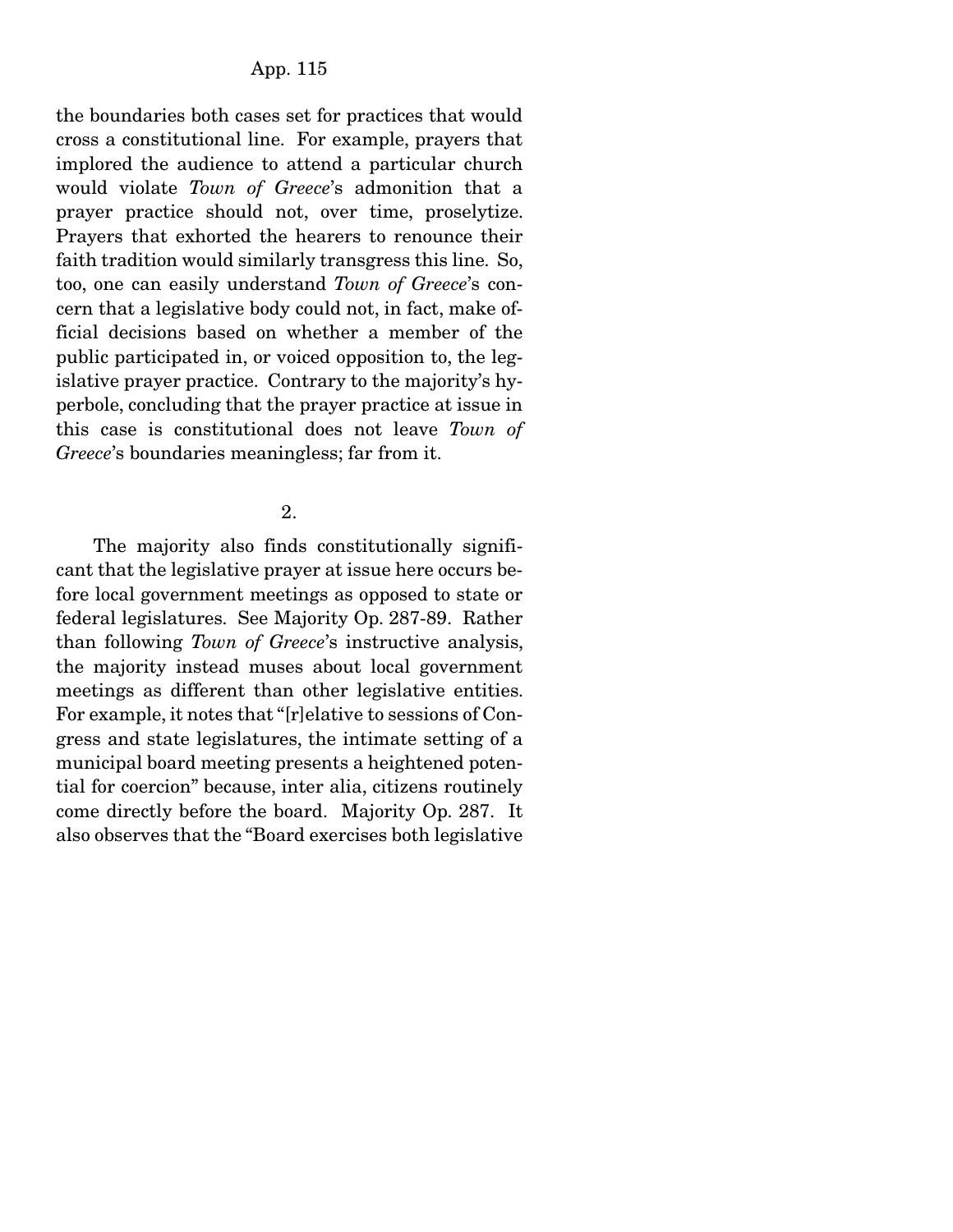authority \* \* \* [and] quasi-adjudicatory power." Majority Op. 287. And it fears "the intimacy of a town board meeting may push attendees to participate in the prayer practice in order to avoid the community's disapproval," or so "they would not stand out" just prior to the Board considering their petitions. Majority Op. 288. In so doing, the majority draws on an argument posited by the petitioners in *Town of Greece* and firmly rejected by the Supreme Court.

 Specifically, in *Town of Greece* the petitioners asserted that

the intimate setting of a town board meeting differs in fundamental ways from the invocations delivered in Congress and state legislatures, where the public remains segregated from legislative activity and may not address the body except by occasional invitation. Citizens attend town meetings, on the other hand, to accept awards; speak on matters of local importance; and petition the board for action that may affect their economic interests, such as the granting of permits, business licenses, and zoning variances\* \* \* \* [T]he fact that board members in small towns know many of their constituents by name only increases the pressure to conform.

134 S.Ct. at 1824-25 (plurality opinion). In concluding none of these points affected the constitutionality of Greece's prayer practice, the Supreme Court plurality considered both the history and purpose of legislative prayer.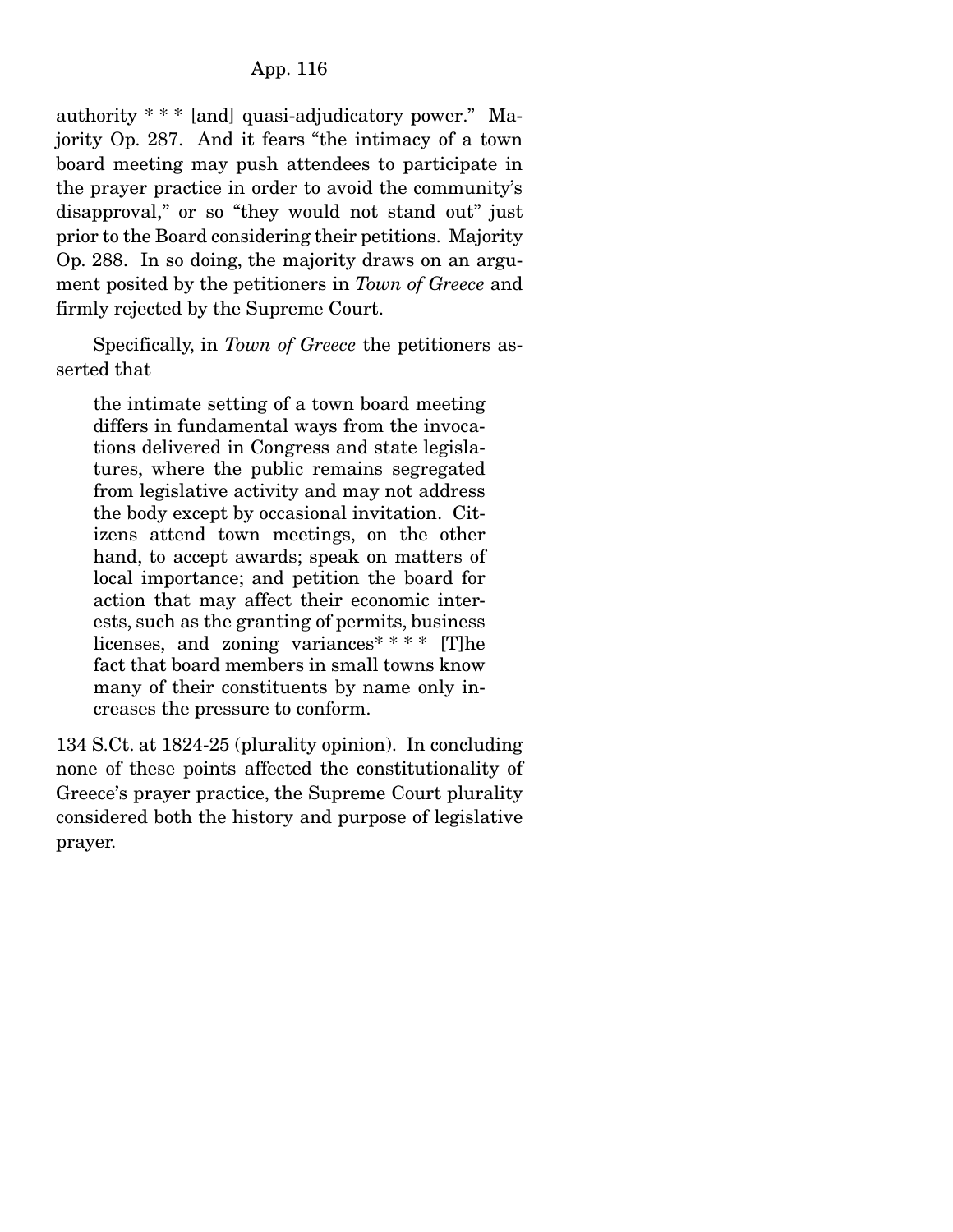First, the plurality measured legislative prayer "against the backdrop of historical practice." *Id.* at 1825. As discussed above, lawmaker-led legislative prayer is part and parcel of the same historical roots as legislative prayer more broadly. Infra Sec. III.A.1. Similarly, prayers at local government meetings are as historically rooted as prayers at the state and federal levels. *Id.*; see also infra Sec. II (discussing *Town of Greece*).

 Next, the plurality noted that "[t]he principal audience for these invocations is not, indeed, the public but lawmakers themselves." *Town of Greece*, 134 S.Ct. at 1825 (plurality opinion). In fact, the plurality found that legislative prayer has a particularly meaningful personal connection "[f ]or members of town boards and commissions, who often serve part-time and as volunteers," precisely because it "reflect[s] the values they hold as private citizens. The prayer is an opportunity for them to show who and what they are without denying the right to dissent by those who disagree." *Id.* at 1826. That the Supreme Court lauded the opportunity legislative prayer afforded *local* lawmakers to express their values highlights the majority's perplexing conclusion here that prayer practices at the local level are actually *more* suspect. For the majority, it's as if *Town of Greece* never happened.

 Of course, this is not to say that legislative prayers cannot be coercive. But as the *Town of Greece* plurality recognized, "if town board members *directed* the public to participate in the prayers, *singled out* dissidents for opprobrium, or *indicated that their decisions might be*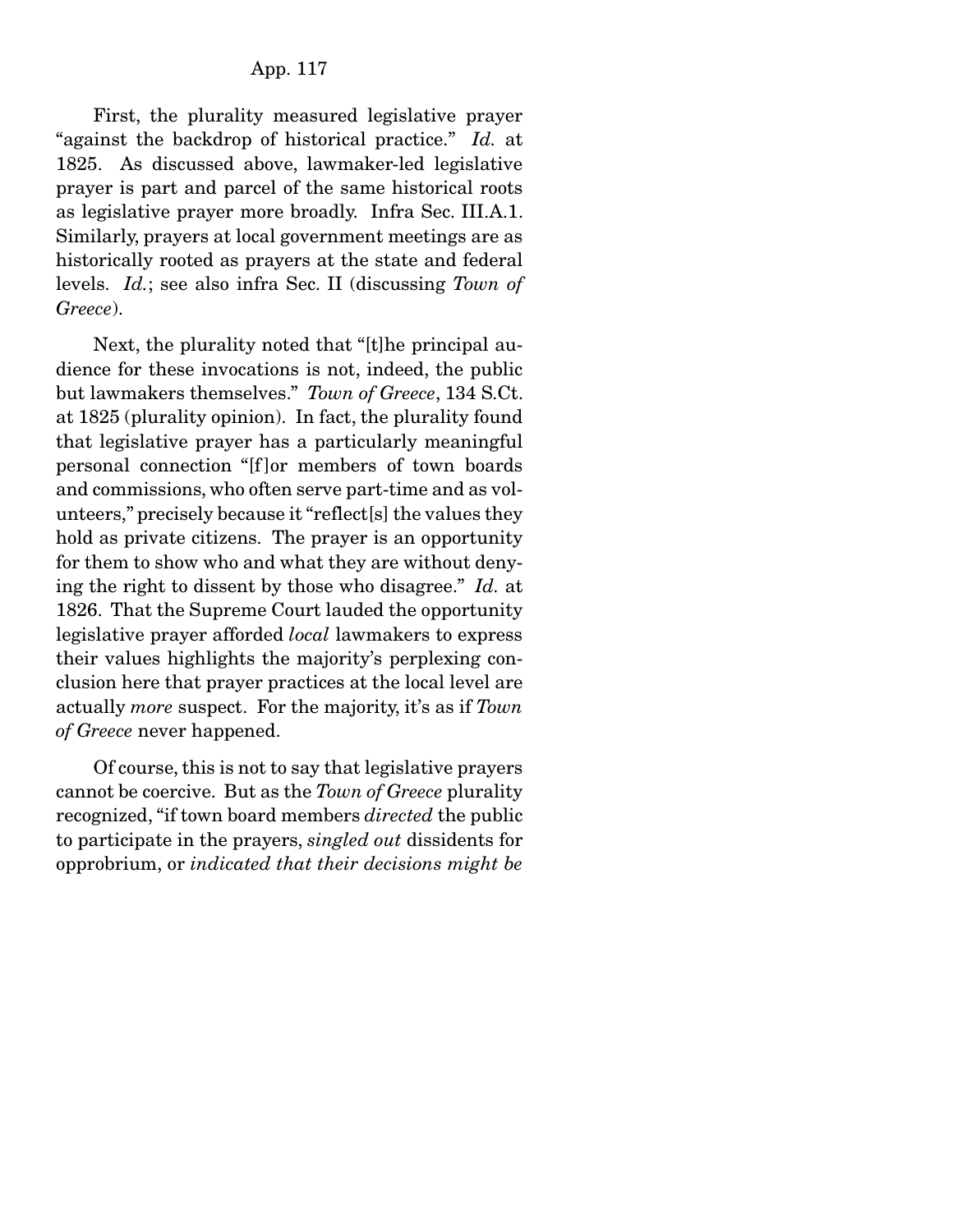*influenced by* a person's acquiescence in the prayer opportunity," then coercion may exist. *Id.* (emphasis added). But the record here is devoid of those features.

 For example, the record does not show that the Board ever ordered public participation in its prayer services. Instead, the record presents precisely the sort of procedure the Supreme Court approved in *Town of Greece*. There, "board members themselves stood, bowed their heads, or made the sign of the cross during the prayer, [but] they at no point solicited similar gestures by the public." *Id.* There's no evidence in the record before this Court that any of the commissioners ever commanded or demanded the public audience to rise or bow their heads, make the sign of the cross, or otherwise make any symbol of religious expression during the prayer. And while the Board extended the courtesy to those in attendance by inviting them to stand, there's no evidence that anyone was required to do so. Tellingly, the Plaintiffs' own evidence shows portions of the public audience simply chose not to participate. See J.A. 12 (noting only "most" of the audience stood). That a simple invitation to join—which the audience was free to reject—could be twisted into coerced participation in a religious act distorts the record. Instead, lower courts, including this one, must take the Supreme Court's counsel to heart and safely assume that mature adults can follow contextual cues without the risk of religious indoctrination. See *Marsh*, 463 U.S. at 792, 103 S.Ct. 3330; *Town of Greece*, 134 S.Ct. at 1823 ("[A]dult citizens, firm in their own beliefs, can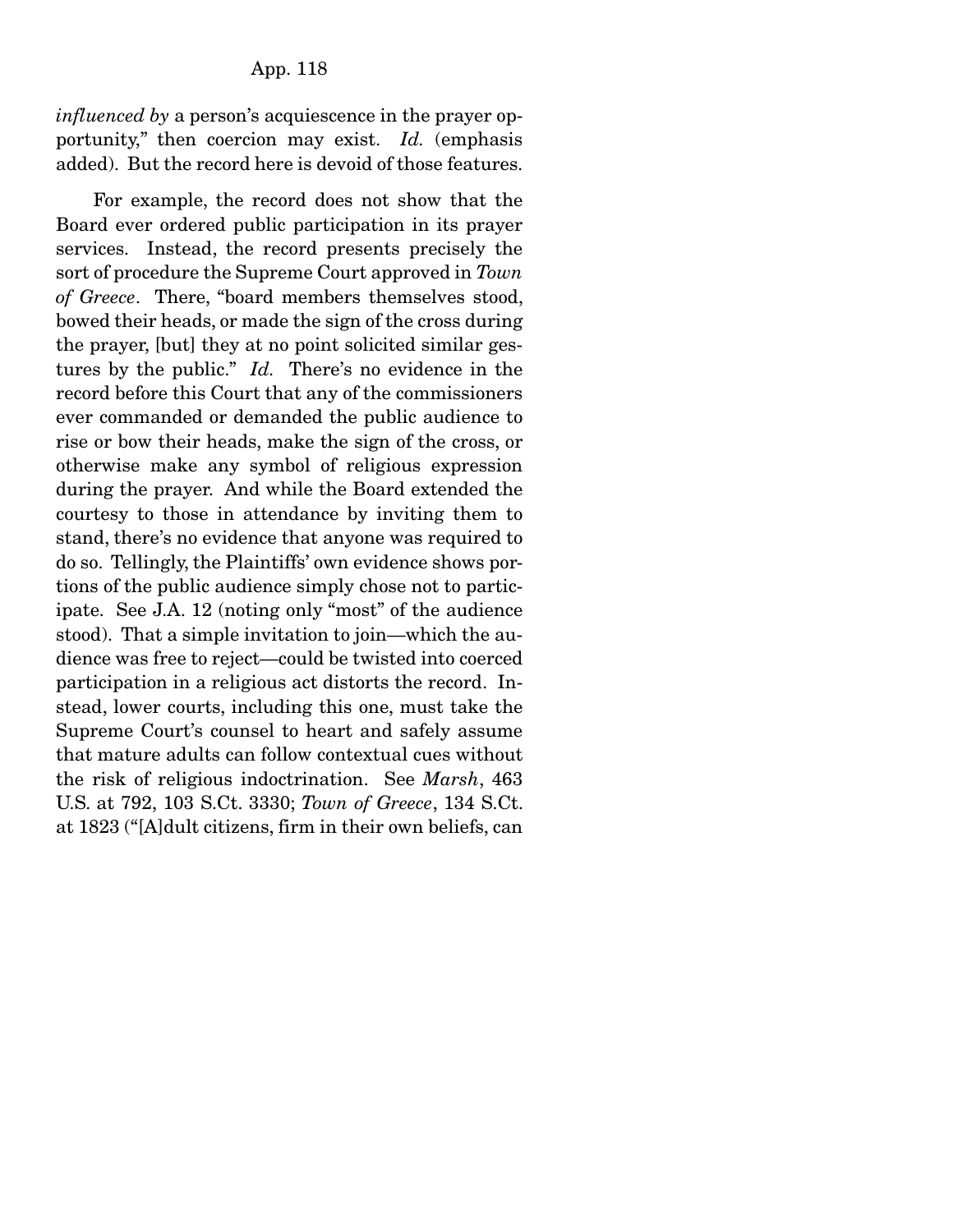tolerate and perhaps appreciate a ceremonial prayer delivered by a person of a different faith.").

 In *Town of Greece*, the prayer givers often asked the audience "to rise for the prayer" by extending invitations such as "Would you bow your heads with me as we invite the Lord's presence here tonight?"; "Let us join our hearts and minds together in prayer"; and "Would you join me in a moment of prayer?" 134 S.Ct. at 1826 (plurality opinion). Here, the designated commissioner would similarly offer a ceremonial invocation that typically started with "let us pray" or "please pray with me." Such transitional and prefatory courtesy hardly constitutes coercion under the Supreme Court's guidance. No case, before or after *Town of Greece*, stands for that principle. To the contrary, for coercion to be found the government must "orchestrate[ ] the performance of a formal religious exercise in a fashion that practically obliges the involvement of non-participants." *Myers*, 418 F.3d at 406. And in the context of legislative prayer, coercion must be measured "against the backdrop of historical practice" in which reasonable observers are deemed to be familiar with the tradition and purpose of a ceremonial prayer to open a legislative session. *Town of Greece*, 134 S.Ct. at 1825 (plurality opinion). Viewed through that lens, no reasonable person would interpret a commissioner's commonplace and "almost reflexive" opening line of "let us pray" to compel their submission to the prayer. Cf. *id.* at 1832 (Alito, J., concurring). Such standard openings have been routinely offered for over two centuries in the U.S. Congress, the state legislatures, and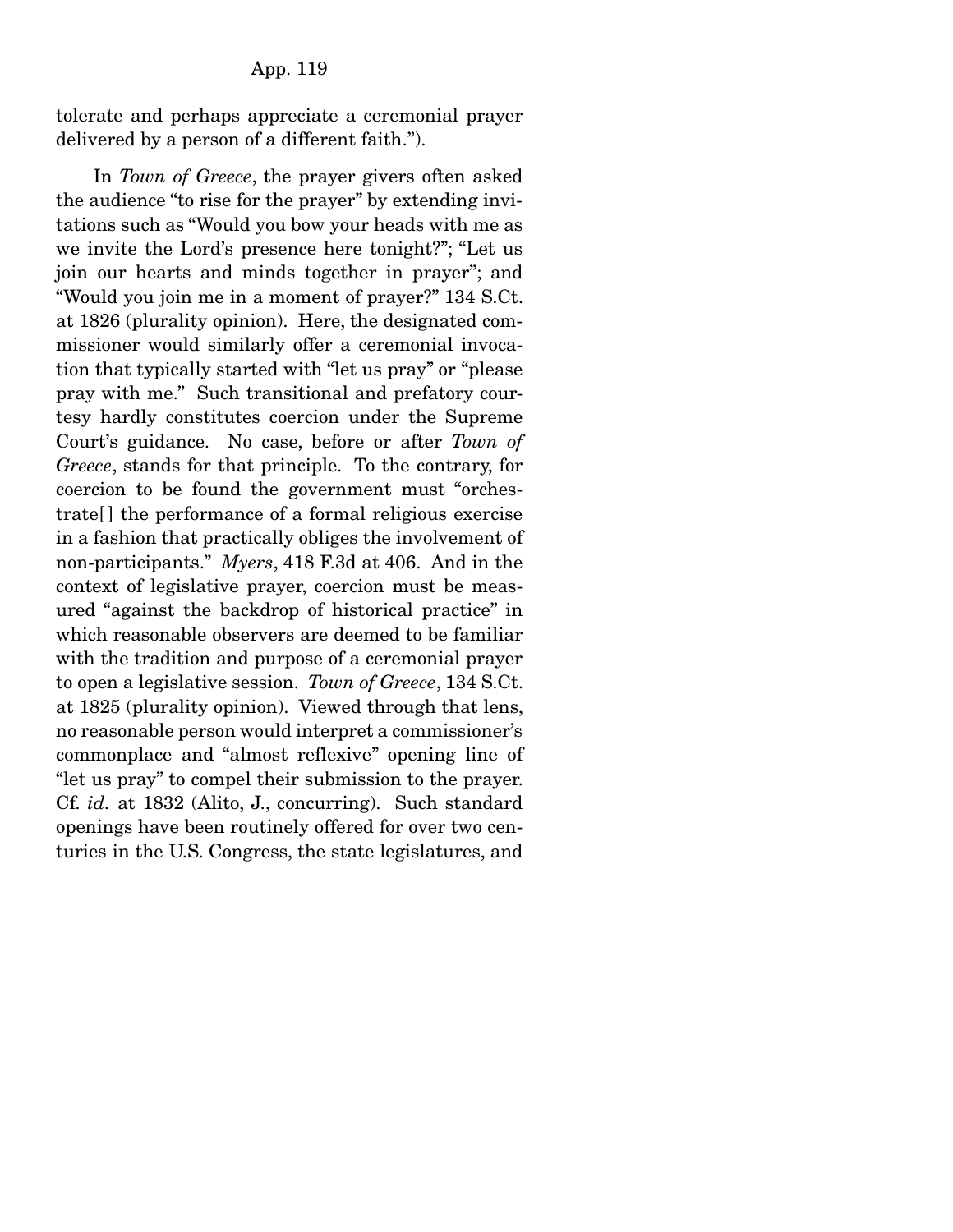countless local bodies. In short, such innocuous language cannot be what the Supreme Court contemplated when it expressed concern about prayer givers "direct[ing] the public to participate in the prayers." *Id.* at 1826 (plurality opinion).

 Plaintiffs, the district court, and the majority assert that the Board's prayer practice made audience members feel subjectively "excluded at meetings" and that the Board's "disagreement with [their] public opposition to sectarian prayer could make [them] less effective advocate[s]." See *Lund*, 103 F. Supp. 3d at 715- 16. This is a failed argument. *Town of Greece* explicitly rejected the same claim that perceived "subtle pressure to participate in prayers that violate their beliefs in order to please the board members from whom they are about to seek a favorable ruling" constitutes coercion. 134 S.Ct. at 1825 (plurality opinion). Merely exposing constituents to prayer they may find offensive is not enough. "[I]n the general course[,] legislative bodies do not engage in impermissible coercion merely by exposing constituents to prayer they would rather not hear and in which they need not participate." *Id.* at 1827.

 Nor did the Board's prayer practice "chastise[ ] dissenters [ ]or attempt [ ] lengthy disquisition on religious dogma." *Id.* at 1826. Rather, as illustrated above, the prayer content largely followed the spirit of solemn, respectful prayer approved in *Marsh* and *Town of Greece*. Moreover, the record shows that both attendance and participation in the invocations were voluntary. The Board has represented without contradiction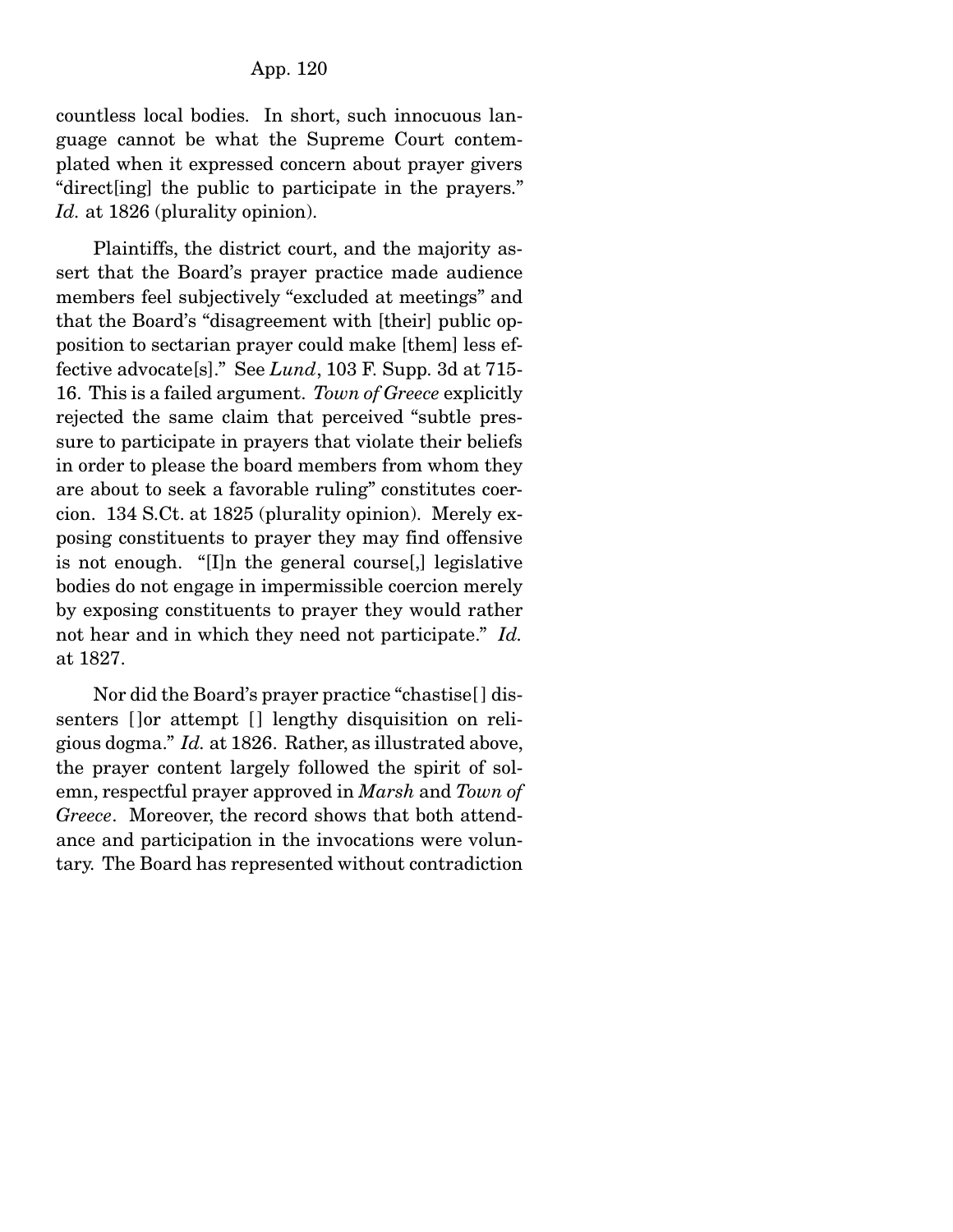that members of the public were free "to remain seated or to otherwise disregard the Invocation in a manner that [was] not disruptive." J.A. 277. Thus, as a practical matter, citizens attending a Board meeting who found the prayers objectionable were not without recourse; they could arrive after the invocation, leave for the duration of the prayer, or remain for the prayer without participating, just like the audiences in *Marsh* and *Town of Greece*. To the extent individuals like Plaintiffs elected to stay, "their quiet acquiescence [would] not, in light of our traditions, be interpreted as an agreement with the words or ideas expressed." *Town of Greece*, 134 S.Ct. at 1827 (plurality opinion).

 By suggesting that audience members should not be required to arrive "after the prayer, leave the room before the prayer, or simply stay seated" because doing so "served only to marginalize," Majority Op. 288, the majority rejects the precise actions the Supreme Court approved in *Town of Greece*. 134 S.Ct. at 1827 (plurality opinion) ("Nothing in the record suggests that members of the public are dissuaded from leaving the meeting room during the prayer, arriving late, or even, as happened here, making a later protest. In this case, as in *Marsh*, board members and constituents are free to enter and leave with little comment and for any number of reasons. Should nonbelievers choose to exit the room during a prayer they find distasteful, their absence will not stand out as disrespectful or even noteworthy. And should they remain, their quiet acquiescence will not, in light of our traditions, be interpreted as an agreement with the words or ideas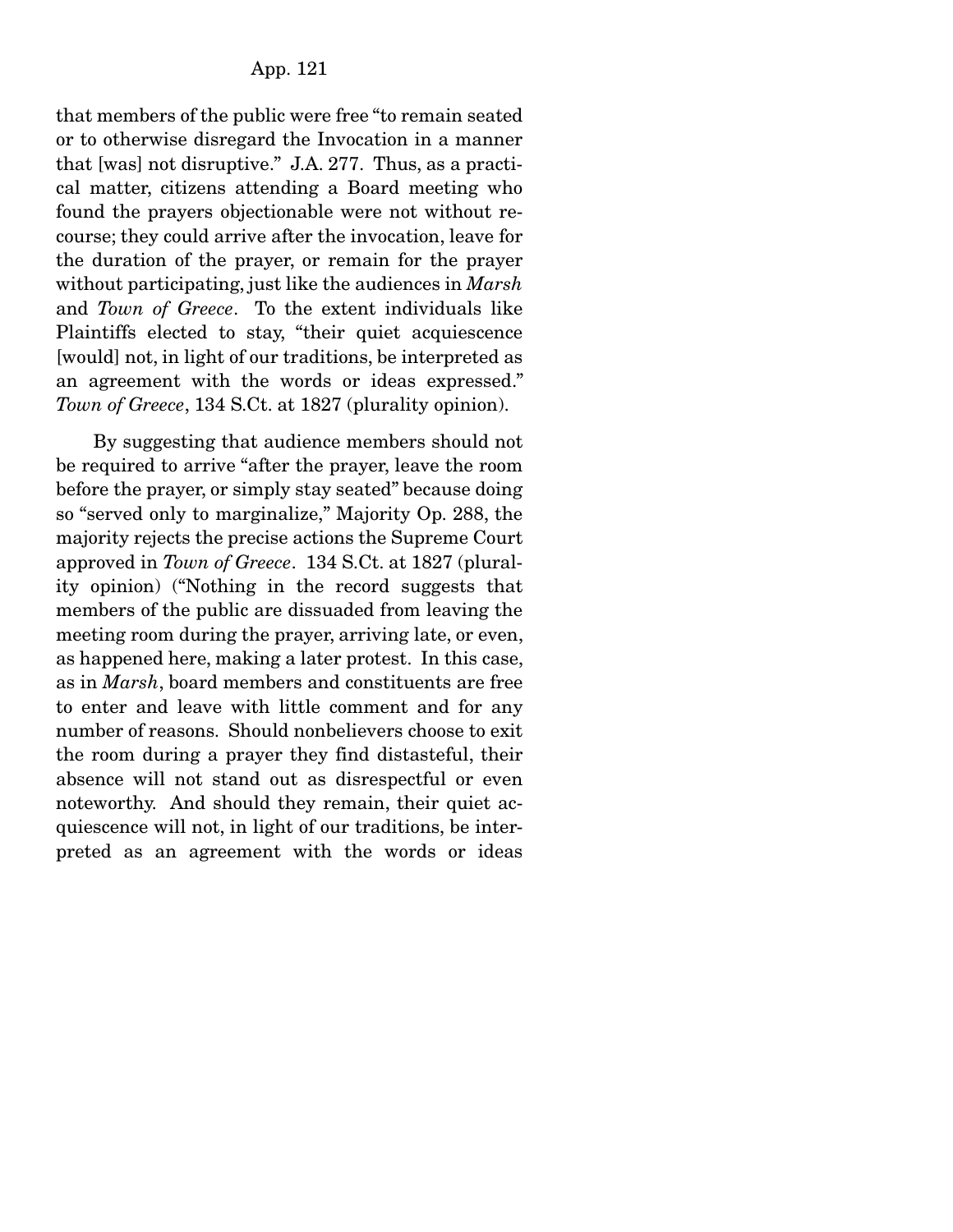expressed. Neither choice represents an unconstitutional imposition as to mature adults[.]").

 The record is similarly devoid of evidence that anyone who chose not to participate during the prayer suffered adverse consequences, that their absence was perceived as disrespectful or was recognized by the Board in any way. To the contrary, the Board has attested, again without contradiction, that such conduct would have "no impact on [the constituent's] right to fully participate in the public meeting, including addressing the commission and participating in the agenda items in the same manner as permitted any citizen of Rowan County." J.A. 277. Plaintiffs point us to no evidence to the contrary. Thus, it is implausible on this record to suggest that Plaintiffs were "in a fair and real sense" coerced to participate in the exercise of legislative prayer. *Lee*, 505 U.S. at 586, 112 S.Ct. 2649. In short, there's no evidence that "town leaders allocated benefits and burdens based on participation in the prayer, or that citizens were received differently depending on whether they joined the invocation or quietly declined." *Town of Greece*, 134 S.Ct. at 1826 (plurality opinion).

 As it must do given the record, the majority concedes that it is not "suggest[ing] that the commissioners made decisions based on whether an attendee participated in the prayers." Majority Op. 288. Nonetheless, the majority divines constitutional jeopardy in the juxtaposition of ceremonial prayer immediately prior to Board business. See Majority Op. 288. That distinction lacks meaning given that legislative prayer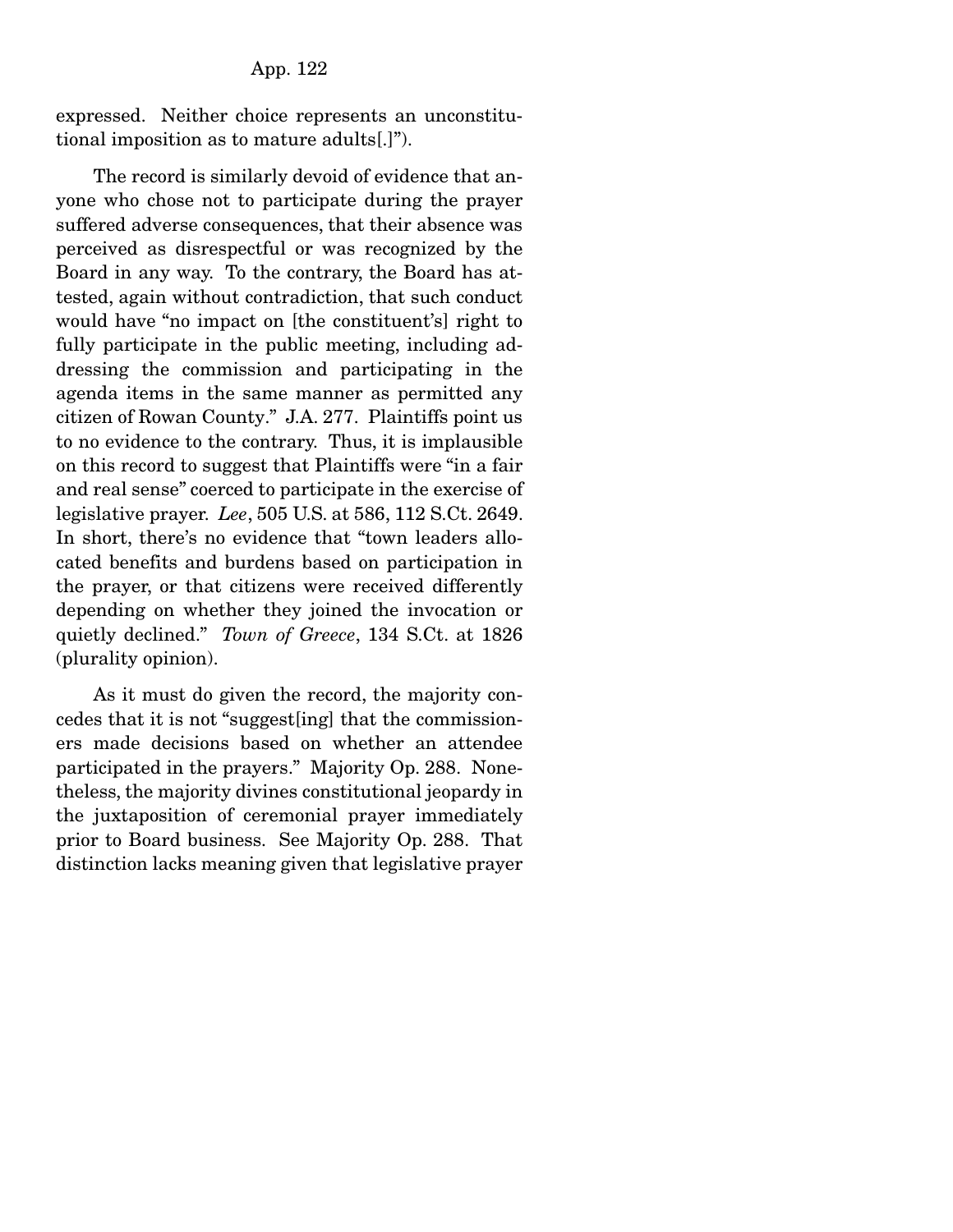is a ceremonial prayer practice that occurs at the start of a legislative meeting where a legislative body presumably intends to engage in legislative work. More to the point, Rowan County's meeting process is precisely that approved by the Supreme Court in *Town of Greece*. 134 S.Ct. at 1823 ("The relevant constraint derives from [the prayer's] place at the opening of legislative sessions, where it is meant to lend gravity to the occasion and reflect values long part of the Nation's heritage.").

 Significantly, at no time did the Supreme Court in *Town of Greece* suggest that legislative prayers at a local government meeting inherently presented any constitutional issue. Yet the innate qualities of local government meetings are where the majority directs its concerns. E.g., Majority Op. 287 ("[T]he intimate setting of a municipal board meeting presents a heightened potential for coercion."); Majority Op. 288  $("T]$ he commissioners consider $[]$  citizen petitions shortly after the invocation," and "the Board exercises both legislative authority over questions of general public importance as well as a quasi-adjudicatory power over such granular issues as zoning petitions, permit applications, and contract awards."); Majority Op. 288 ("[T]he intimacy of a town board meeting may push attendees to participate in the prayer practice in order to avoid the community's disapproval."). If any of these inherent characteristics conflicted with the First Amendment, it would have been addressed in the Supreme Court's decision in *Town of Greece* because those circumstances were squarely part of that case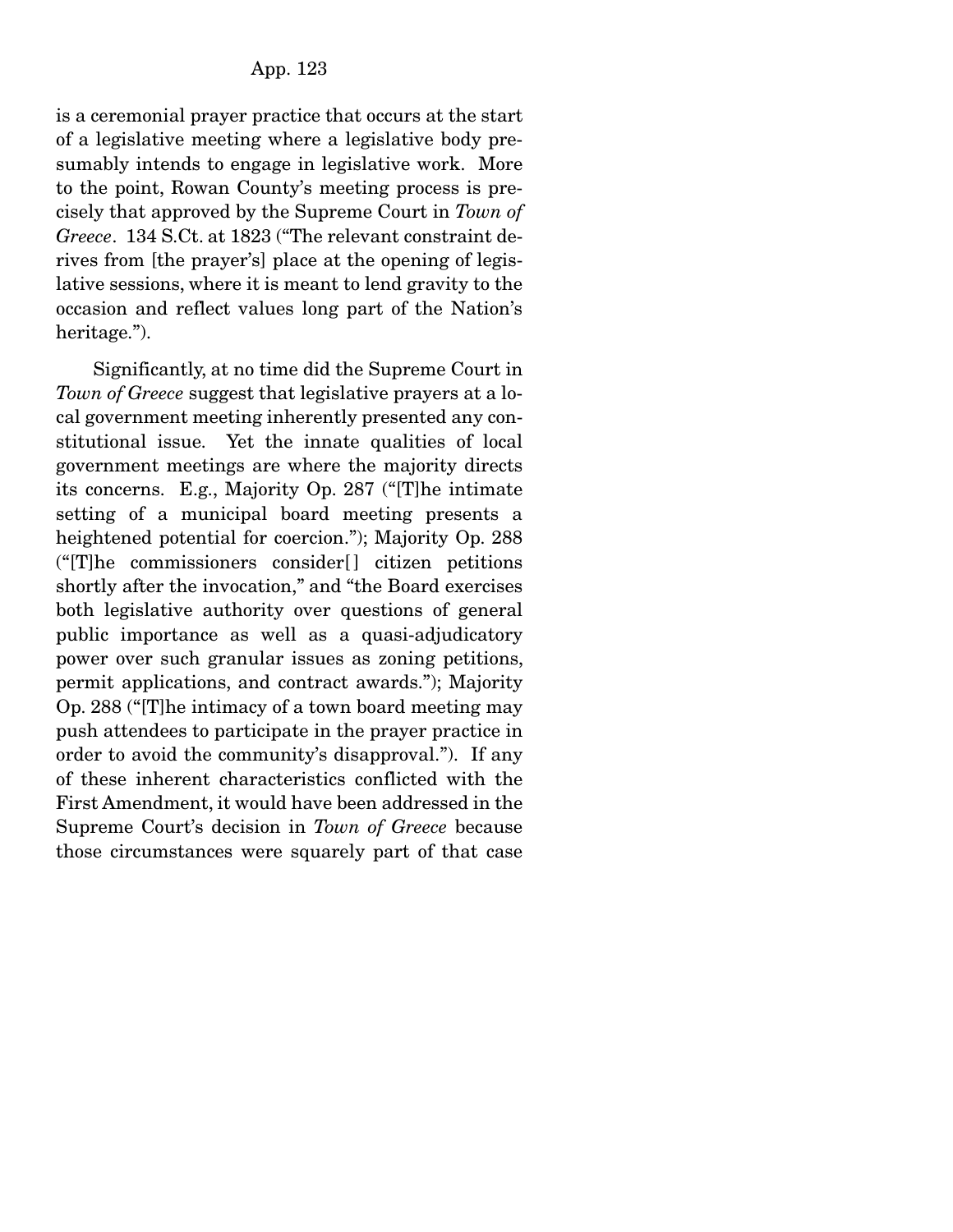and those arguments were made to the Court. But the Supreme Court rejected those claims, and the majority plainly errs by rejecting the course laid out by the Supreme Court.

 Drawing on distinctions noted in Justice Alito's concurring and Justice Kagan's dissenting opinions in *Town of Greece*, the majority also cobbles together a distinction between prayers offered before the totality of a local governmental meeting and those said before a legislative portion of the meeting as distinct from an adjudicatory phase of the meeting. Majority Op. 287- 88. But the majority in *Town of Greece* relied on no such demarcation. The only relevant point in terms of order was that legislative prayer has historically been offered—as it was in *Marsh* and *Town of Greece*—at the "opening of legislative sessions, where it is meant to lend gravity to the occasion and reflect values long part of the Nation's heritage" and "invite[ ] lawmakers to reflect upon shared ideals and common ends before they embark on the fractious business of governing." *Town of Greece*, 134 S.Ct. at 1823. The legislative prayers here similarly occur at the opening of the Board's meeting as part of the ceremonial part of the meeting that also includes the Pledge of Allegiance. It occurs before *any* Board business, whether adjudicative or legislative. The majority's quibble finds no support in *Town of Greece*'s holding.

 Because the Supreme Court has already rejected the concerns about the intimacy of legislative prayer before a local government meeting, that factor has no bearing on the constitutionality of Rowan County's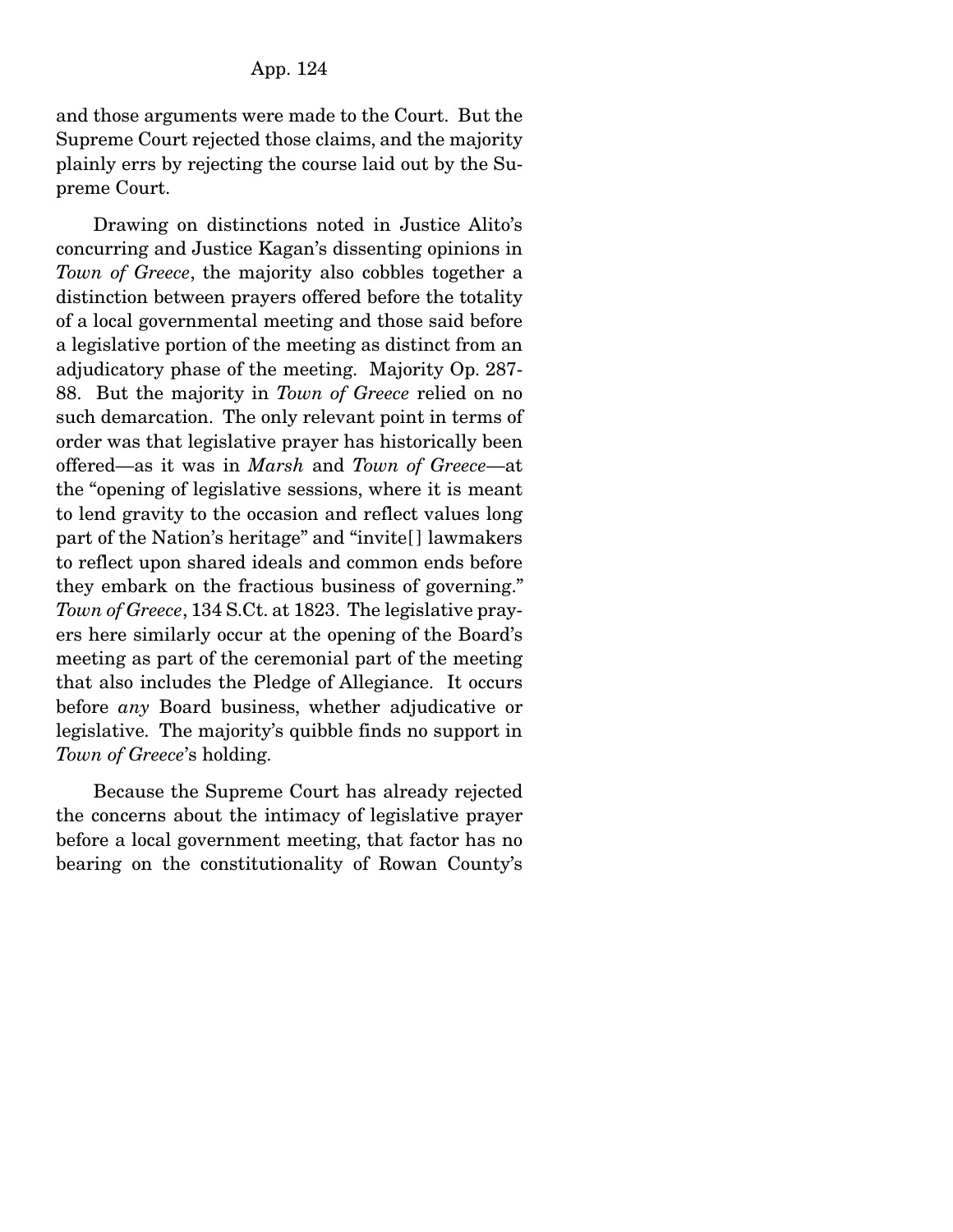practice. But the equally troubling result is that the rest of the majority's analysis applies with the same force to local, state, and federal legislatures. It will no doubt come as a surprise to members of the United States House of Representatives and Senate to learn that neither *Marsh* nor *Town of Greece* protect their right to offer legislative prayer.

#### IV.

 Make no mistake, while the majority purports to have no problem with the idea of lawmaker-led legislative prayer in the abstract, its reasoning actually leaves no room for lawmakers to engage in the full panoply of legislative prayer practices to which *Town of Greece* grants constitutional protection. The lawmaker's mere status as a prayer giver is viewed with immediate skepticism, and any sectarian content to his or her prayers is deemed to have an added coercive effect. Moreover, the majority refrains from providing any guidelines as to when, if ever, lawmaker-led legislative prayers can meet their newly minted constitutional standards. Majority Op. 288-89. Indeed, the only safe practice for lawmakers who want to offer a legislative prayer is to ignore what *Marsh* and *Town of Greece* permit and offer only a generic prayer to a generic god.

 The Rowan County legislative prayer practice falls within the historical traditions recognized in *Marsh* and *Town of Greece* and the principles the Supreme Court articulated in both cases. It is constitutional.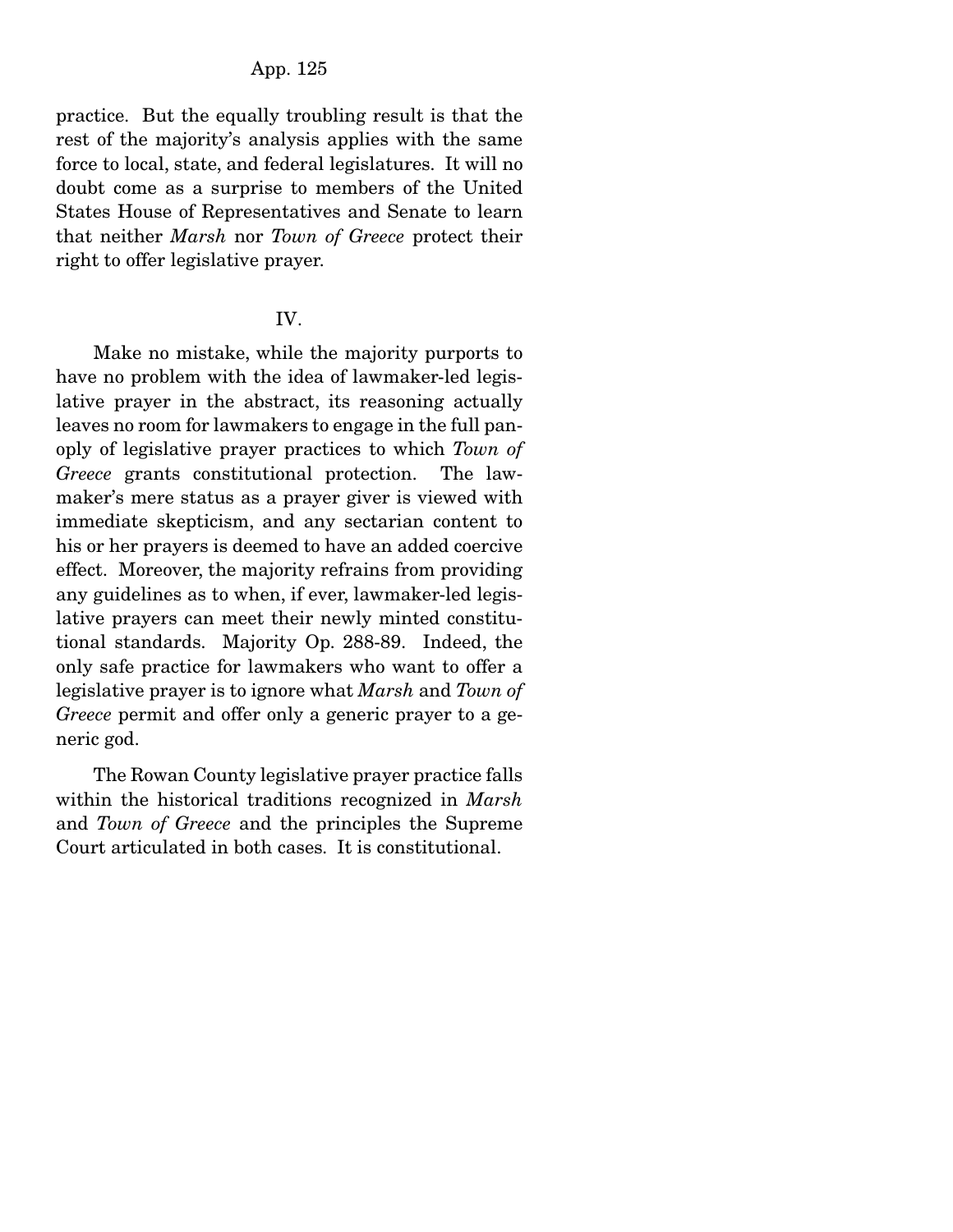For all these reasons, I would reverse the district court's judgment and enter final judgment for Rowan County. I respectfully dissent.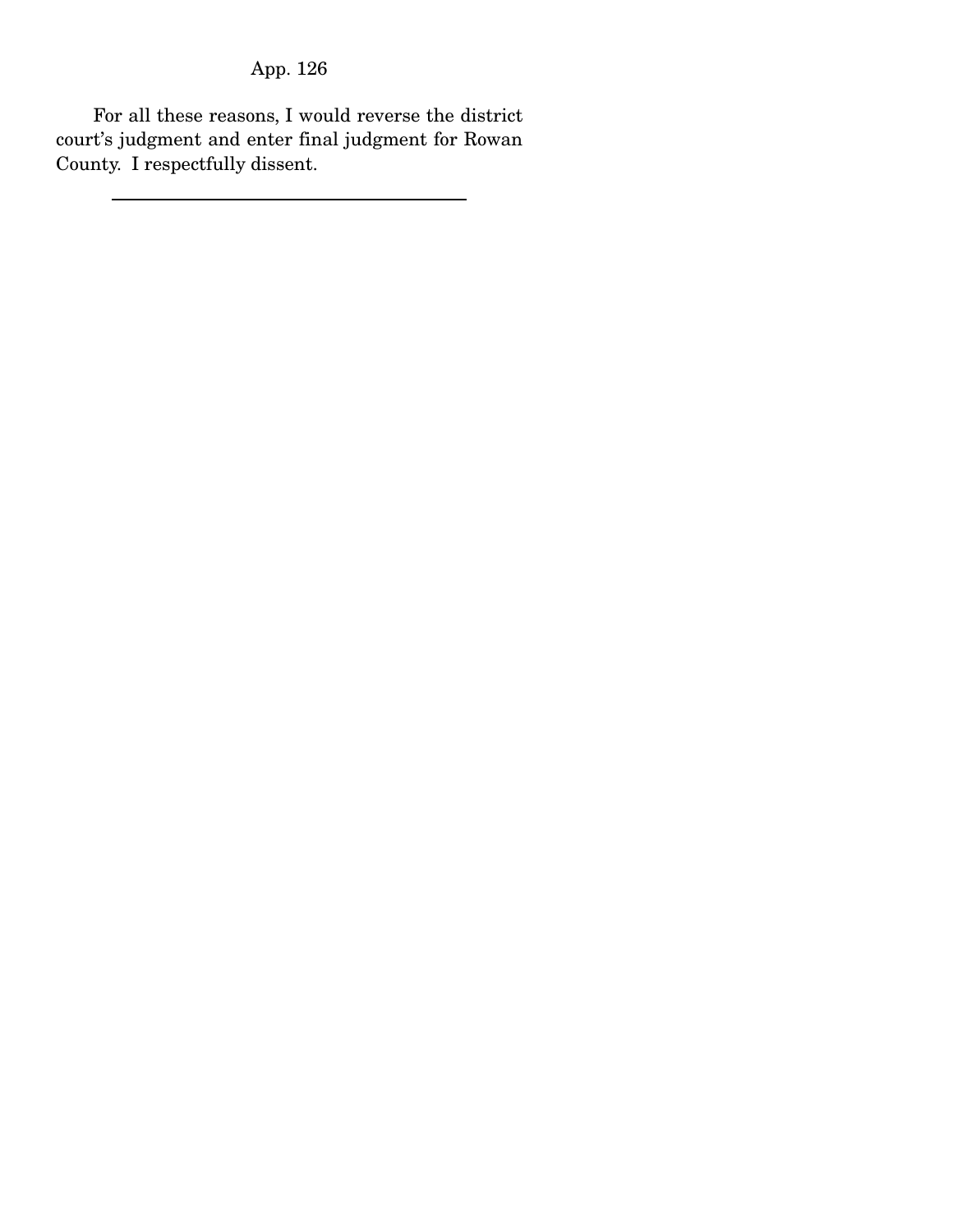670 Fed.Appx. 106 (Mem) This case was not selected for publication in West's Federal Reporter. See Fed. Rule of Appellate Procedure 32.1 generally governing citation of judicial decisions issued on or after Jan. 1, 2007. See also U.S.Ct. of Appeals 4th Cir. Rule 32.1. United States Court of Appeals, Fourth Circuit. Nancy LUND; Liesa Montag-Siegel; Robert Voelker, Plaintiffs-Appellees v. ROWAN COUNTY, NORTH CAROLINA, Defendant-Appellant

> No. 15-1591 | Filed: October 31, 2016

(1:13-cv-00207-JAB-JLW)

## Attorneys and Law Firms

STATE OF WEST VIRGINIA; STATE OF ALABAMA; STATE OF ARIZONA; STATE OF ARKANSAS; STATE OF FLORIDA; STATE OF INDIANA; STATE OF MICHIGAN; STATE OF NEBRASKA; STATE OF NEVADA; STATE OF OHIO; STATE OF OKLA-HOMA; STATE OF SOUTH CAROLINA; STATE OF TEXAS; MEMBERS OF CONGRESS, Amici Supporting Appellant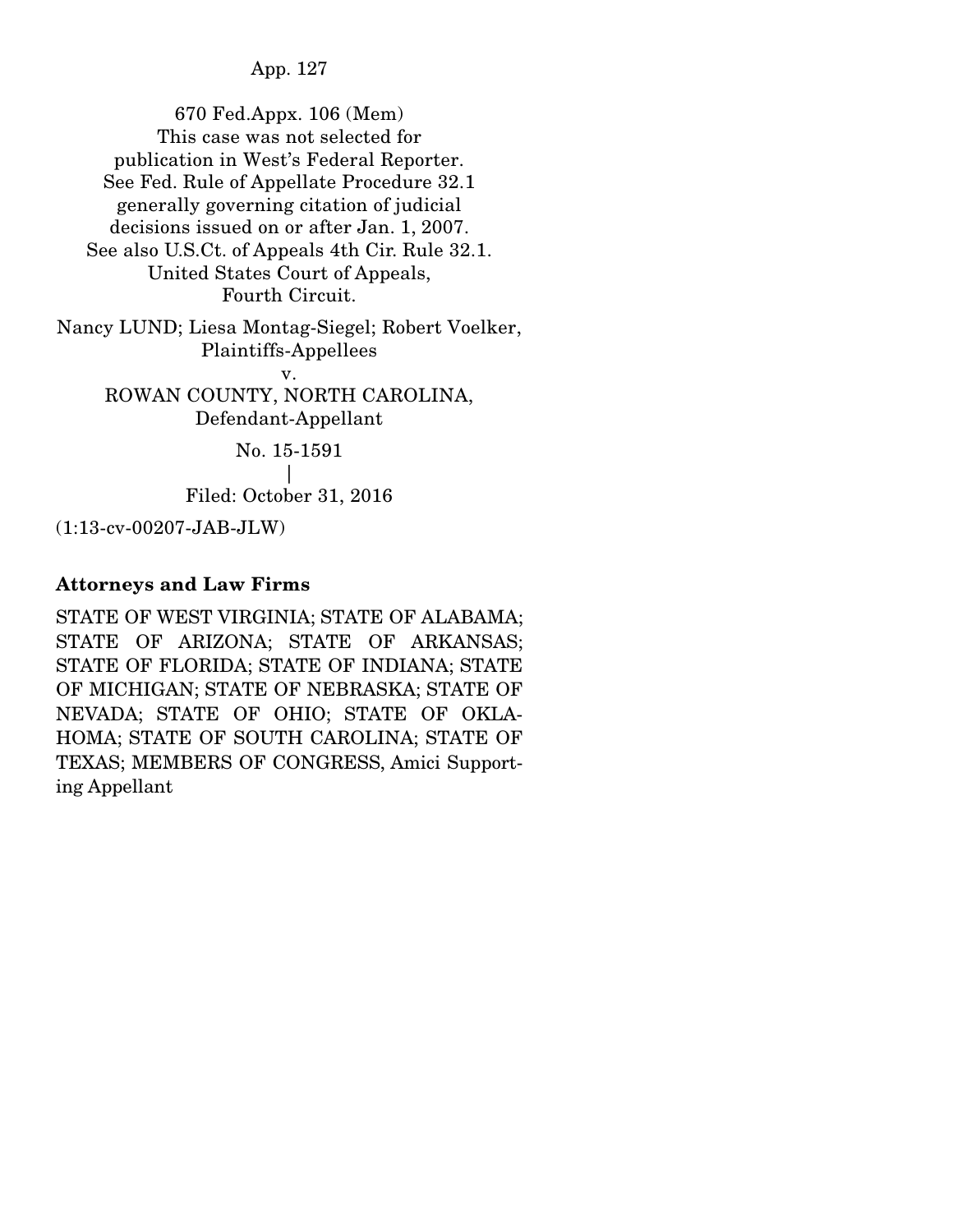AMERICANS UNITED FOR SEPARATION OF CHURCH AND STATE; AMERICAN HUMANIST AS-SOCIATION; ANTI-DEFAMATION LEAGUE; CEN-TER FOR INQUIRY; FREEDOM FROM RELIGION FOUNDATION; INTERFAITH ALLIANCE FOUNDA-TION; SIKH COALITION; UNION FOR REFORM JUDAISM; WOMEN OF REFORM JUDAISM, Amici Supporting Appellee

#### ORDER

 A majority of judges in regular active service and not disqualified having voted in a requested poll of the court to grant the petition for rehearing en banc,

 IT IS ORDERED that rehearing en banc is granted.

 The parties and any amici curiae shall file 16 additional paper copies of their briefs and appendices previously filed in this case within 10 days. The parties may move, or the court may sua sponte order, the filing of supplemental en banc briefs pursuant to Local Rule 35(d).

 This case is tentatively calendared for oral argument at the January 24-26, 2017, session of court.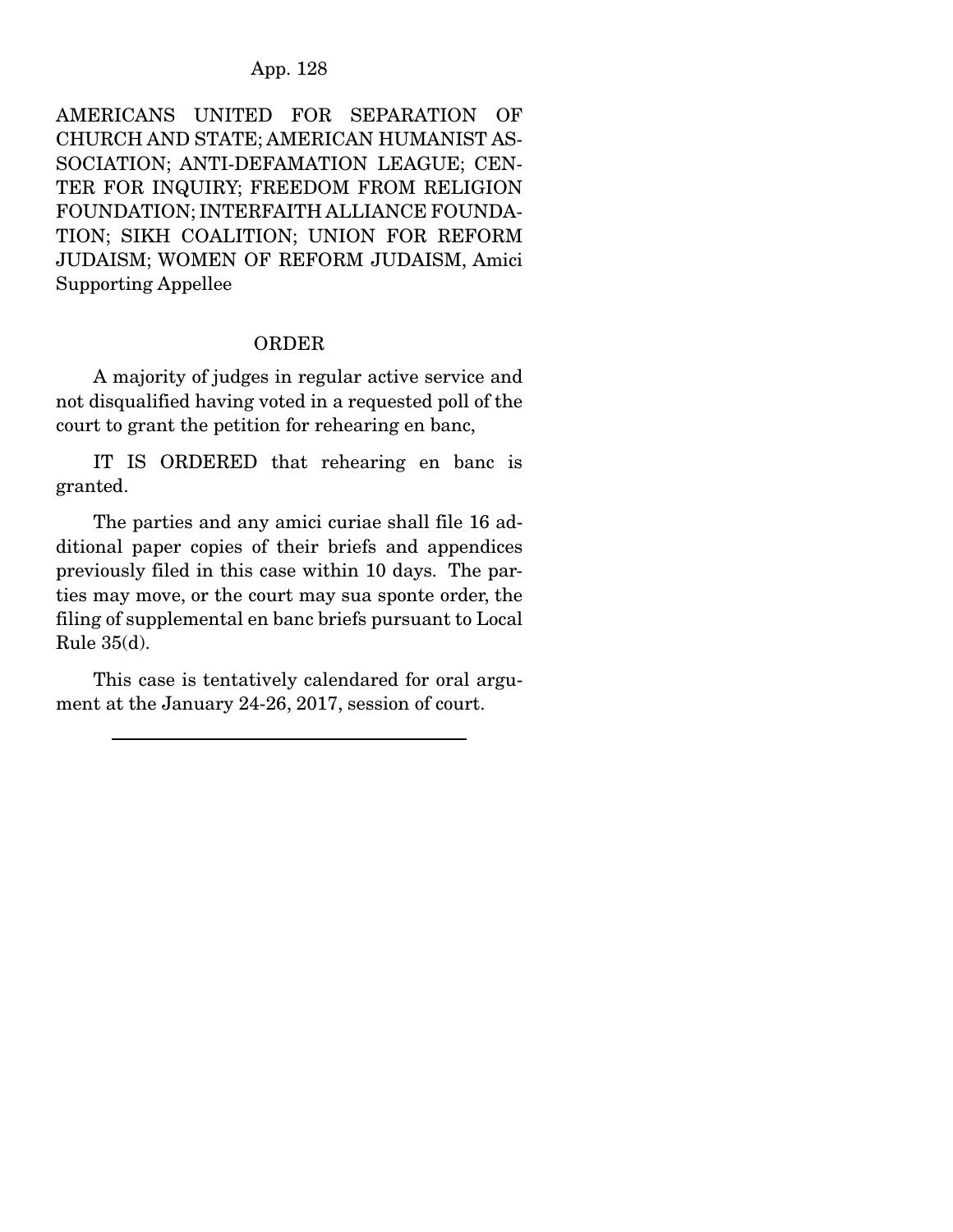### 837 F.3d 407 United States Court of Appeals, Fourth Circuit.

Nancy LUND; Liesa Montag-Siegel; Robert Voelker, Plaintiffs-Appellees,

v.

## ROWAN COUNTY, NORTH CAROLINA, Defendant-Appellant.

State of West Virginia; State of Alabama; State of Arizona; State of Arkansas; State of Florida; State of Indiana; State of Michigan; State of Nebraska; State of Nevada; State of Ohio; State of Oklahoma; State of South Carolina; State of Texas; Members of Congress, Amici Supporting Appellant, Americans United for Separation of Church and State; American Humanist Association; Anti-Defamation League; Center for Inquiry; Freedom from Religion Foundation; Interfaith Alliance Foundation; Sikh Coalition; Union for Reform Judaism; Women of Reform Judaism, Amici Supporting Appellees.

> No. 15-1591 | Argued: January 27, 2016 | Decided: September 19, 2016 | Amended: September 21, 2016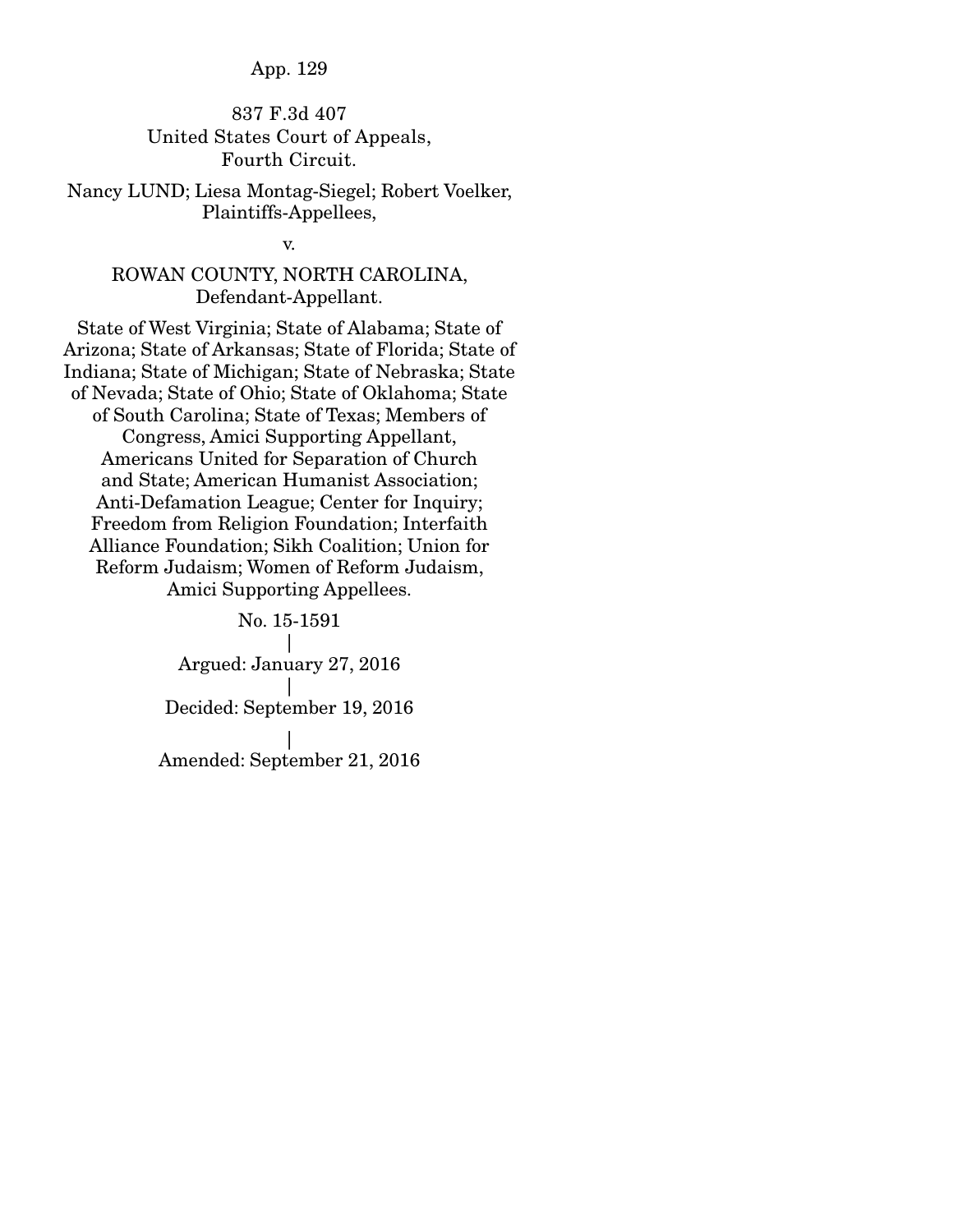### Attorneys and Law Firms

ARGUED: Allyson Newton Ho, Morgan, Lewis & Bockius LLP, Dallas, Texas, for Appellant. Christopher Anderson Brook, American Civil Liberties Union of North Carolina, Raleigh, North Carolina, for Appellees. ON BRIEF: David C. Gibbs, III, The National Center for Life and Liberty, Flower Mound, Texas; John C. Sullivan, Morgan, Lewis & Bockius LLP, Dallas, Texas; David A. Cortman, Brett B. Harvey, Alliance Defending Freedom, Scottsdale, Arizona; Hiram S. Sasser, III, Liberty Institute, Plano, Texas, for Appellant. Daniel Mach, Heather L. Weaver, American Civil Liberties Union Foundation, Washington, D.C., for Appellees. Patrick Morrisey, Attorney General, Elbert Lin, Solicitor General, Julie Marie Blake, Assistant Attorney General, Office of the Attorney General Of West Virginia, Charleston, West Virginia, for Amicus State of West Virginia; Luther Strange, Attorney General, Office of the Attorney General of Alabama, Montgomery, Alabama, for Amicus State of Alabama; Mark Brnovich, Attorney General, Office of the Attorney General of Arizona, Phoenix, Arizona, for Amicus State of Arizona; Leslie Rutledge, Attorney General, Office of the Attorney General of Arkansas, Little Rock, Arkansas, for Amicus State of Arkansas; Pamela Jo Bondi, Attorney General, Office of the Attorney General of Florida, Tallahassee, Florida, for Amicus State of Florida; Gregory F. Zoeller, Attorney General, Office of the Attorney General of Indiana, Indianapolis, Indiana, for Amicus State of Indiana; Bill Schuette, Attorney General, Office of the Attorney General of Michigan, Lansing,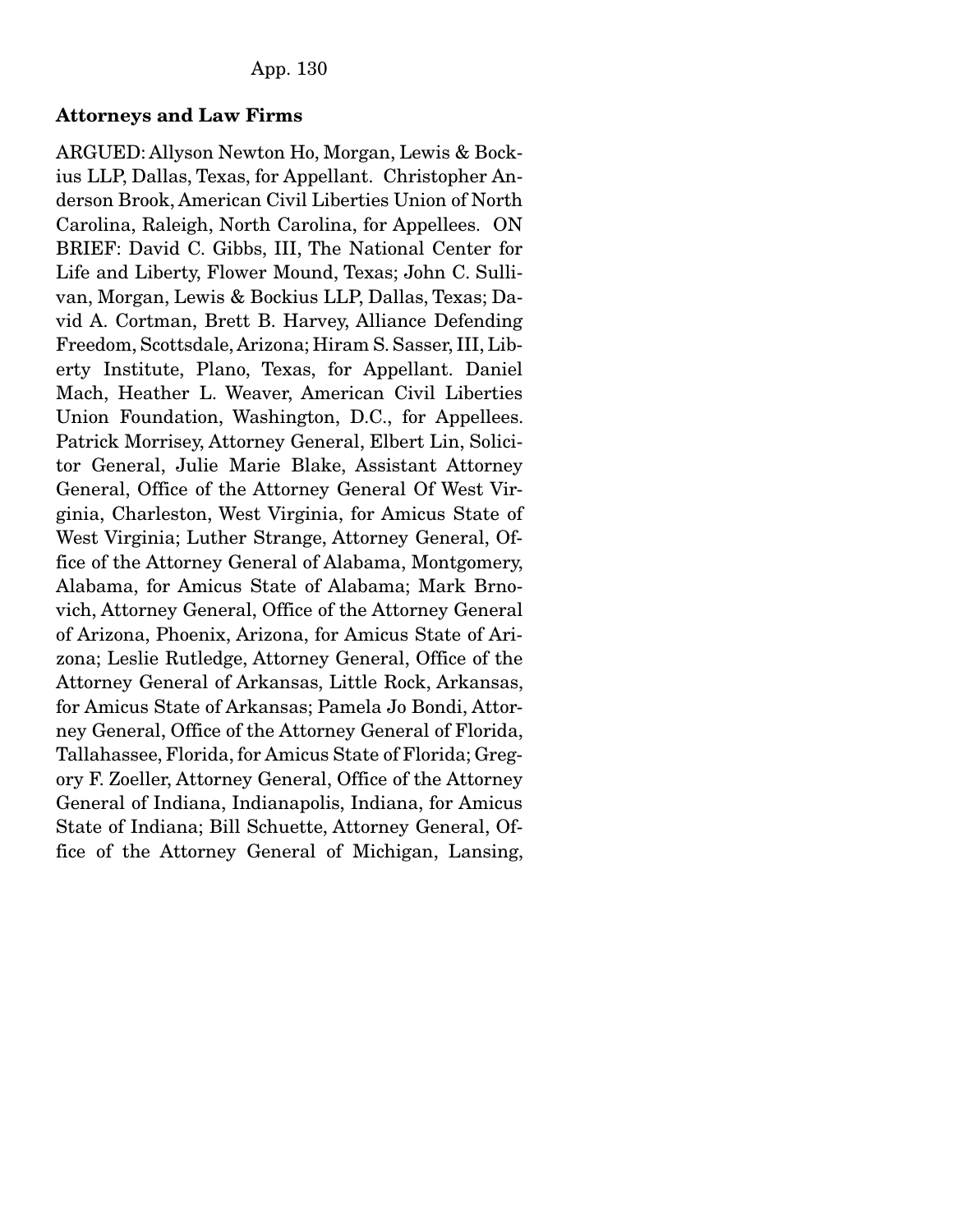Michigan, for Amicus State of Michigan; Douglas J. Peterson, Attorney General, Office of the Attorney General of Nebraska, Lincoln, Nebraska, for Amicus State of Nebraska; Adam Paul Laxalt, Attorney General, Office of the Attorney General of Nevada, Carson City, Nevada, for Amicus State of Nevada; Michael DeWine, Attorney General, Office of the Attorney General of Ohio, Columbus, Ohio, for Amicus State of Ohio; E. Scott Pruitt, Attorney General, Office of the Attorney General of Oklahoma, Oklahoma City, Oklahoma, for Amicus State of Oklahoma; Alan Wilson, Attorney General, Office of the Attorney General of South Carolina, Columbia, South Carolina, for Amicus State of South Carolina; Ken Paxton, Attorney General, Office of the Attorney General of Texas, Austin, Texas, for Amicus State of Texas. Sean Sandoloski, Dallas, Texas, Thomas G. Hungar, Alex Gesch, Lindsay S. See, Russell Balikian, Gibson, Dunn & Crutcher LLP, Washington, D.C., for Amici Members of Congress. Richard B. Katskee, Gregory M. Lipper, Americans United for Separation of Church and State, Washington, D.C., for Amici Americans United for Separation of Church and State, American Humanist Association, Anti-Defamation League, Center for Inquiry, Freedom From Religion Foundation, Interfaith Alliance Foundation, Sikh Coalition, Union for Reform Judaism, and Women of Reform Judaism.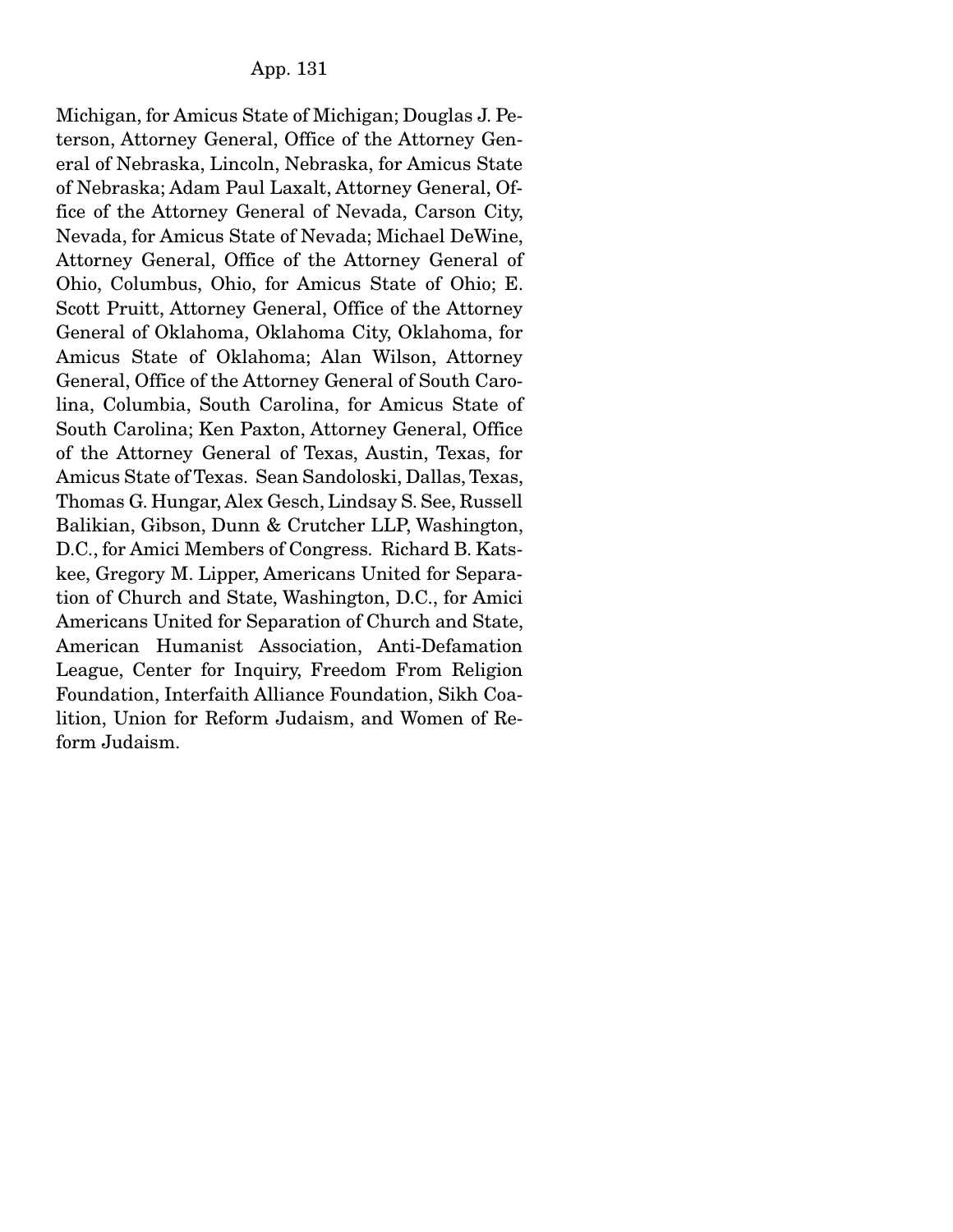Before WILKINSON, SHEDD, and AGEE, Circuit Judges.

## Opinion

 Reversed and remanded with directions by published opinion. Judge Agee wrote the majority opinion, in which Judge Shedd concurs. Judge Wilkinson wrote a dissenting opinion.

# AGEE, Circuit Judge:

 The Board of Commissioners of Rowan County, North Carolina, ("the Board") opens its public meetings with an invocation delivered by a member of the Board. The district court determined that practice violates the Establishment Clause of the First Amendment. Under the Supreme Court's most recent decision explaining legislative prayer, *Town of Greece*  v. *Galloway*, \_\_\_ U.S. \_\_\_, 134 S.Ct. 1811, 188 L. Ed. 2d 835 (2014), we find the Board's legislative prayer practice constitutional and reverse the judgment of the district court.

# I.

 The relevant facts are undisputed. Rowan County, North Carolina, exercises its municipal power through an elected Board of Commissioners, which typically holds public meetings twice a month. For many years prior to this proceeding, the Board has permitted each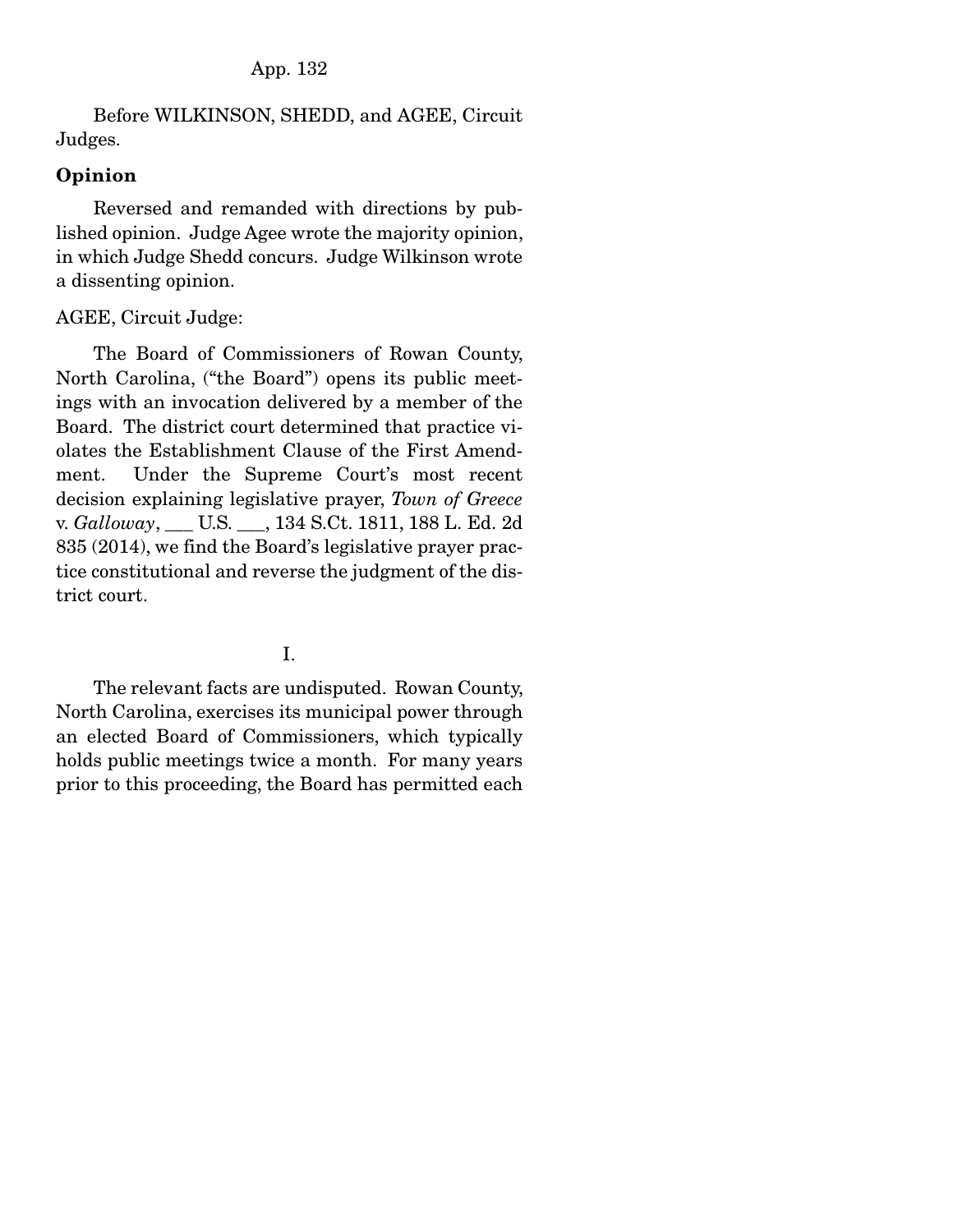commissioner, on a rotating basis, to offer an invocation before the start of the Board's legislative agenda.<sup>1</sup>

 At most Board meetings, the chairperson would call the meeting to order and invite the Board and audience to stand for the ceremonial opening. A designated commissioner would then deliver an invocation of his or her choosing followed by the pledge of allegiance. The content of each invocation was entirely in the discretion of the respective commissioner; the Board, as a Board, had no role in prayer selection or content. The overwhelming majority of the prayers offered by the commissioners invoked the Christian faith in some form. For example, prayers frequently included references to "Jesus," "Christ," and "Lord." E.g., Supp. J.A. 36-37.<sup>2</sup> It was also typical for the invocation to begin with some variant of "let us pray" or "please pray with me." *Id.* Although not required to do so, the audience largely joined the commissioners in standing and bowing their heads during the prayer and remained standing for the pledge of allegiance.

 In February 2012, the American Civil Liberties Union of North Carolina sent the Board a letter objecting to the invocations and asserting a violation of the Establishment Clause. The Board did not formally respond, but several commissioners expressed their intent to continue delivering prayers consistent with

<sup>&</sup>lt;sup>1</sup> The record does not reflect that the Board adopted a written policy regarding the invocations but it followed a relatively routine practice.

<sup>2</sup> This opinion omits internal marks, alterations, citations, emphasis, and footnotes from quotations unless otherwise noted.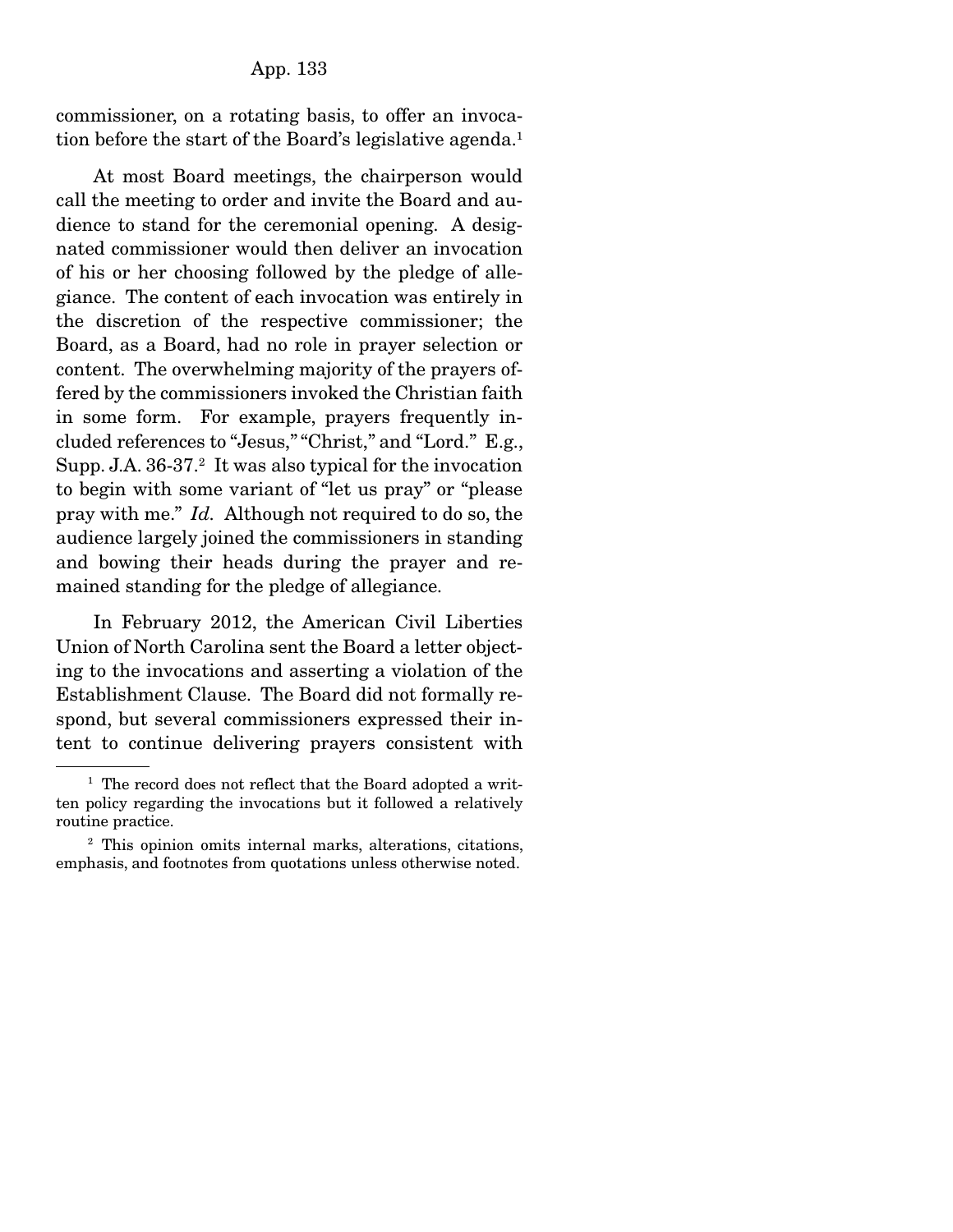their Christian faith. For example, a then-commissioner stated, "I will continue to pray in Jesus' name. I am not perfect so I need all the help I can get, and asking for guidance for my decisions from Jesus is the best I, and Rowan County, can ever hope for." J.A. 325.

 Subsequently, Rowan County residents Nancy Lund, Liesa Montag-Siegel, and Robert Voelker (collectively, "Plaintiffs") filed a complaint in the U.S. District Court for the Middle District of North Carolina "to challenge the constitutionality of [the Board's] practice of delivering sectarian prayer at meetings[.]" J.A. 10. Specifically, Plaintiffs alleged that the prayer practice unconstitutionally affiliated the Board with one particular faith and caused them to feel excluded as "outsiders." J.A. 12.

 Apart from their objections to the prayers' contents, Plaintiffs further alleged that the overall atmosphere of the meetings coerced them to participate as a condition of attendance. Lund stated she felt "compelled to stand [during the invocation] so that [she] would not stand out." Supp. J.A. 2. Voelker offered a similar account, claiming he was "coerced" into participating because the commissioners and most audience members stood and bowed their heads. Supp. J.A. 9. Voelker also posited that any public opposition to the prayers could negatively affect his business before the Board.

 Based on these allegations, Plaintiffs sought a declaratory judgment that the Board's prayer practice violated the Establishment Clause, along with an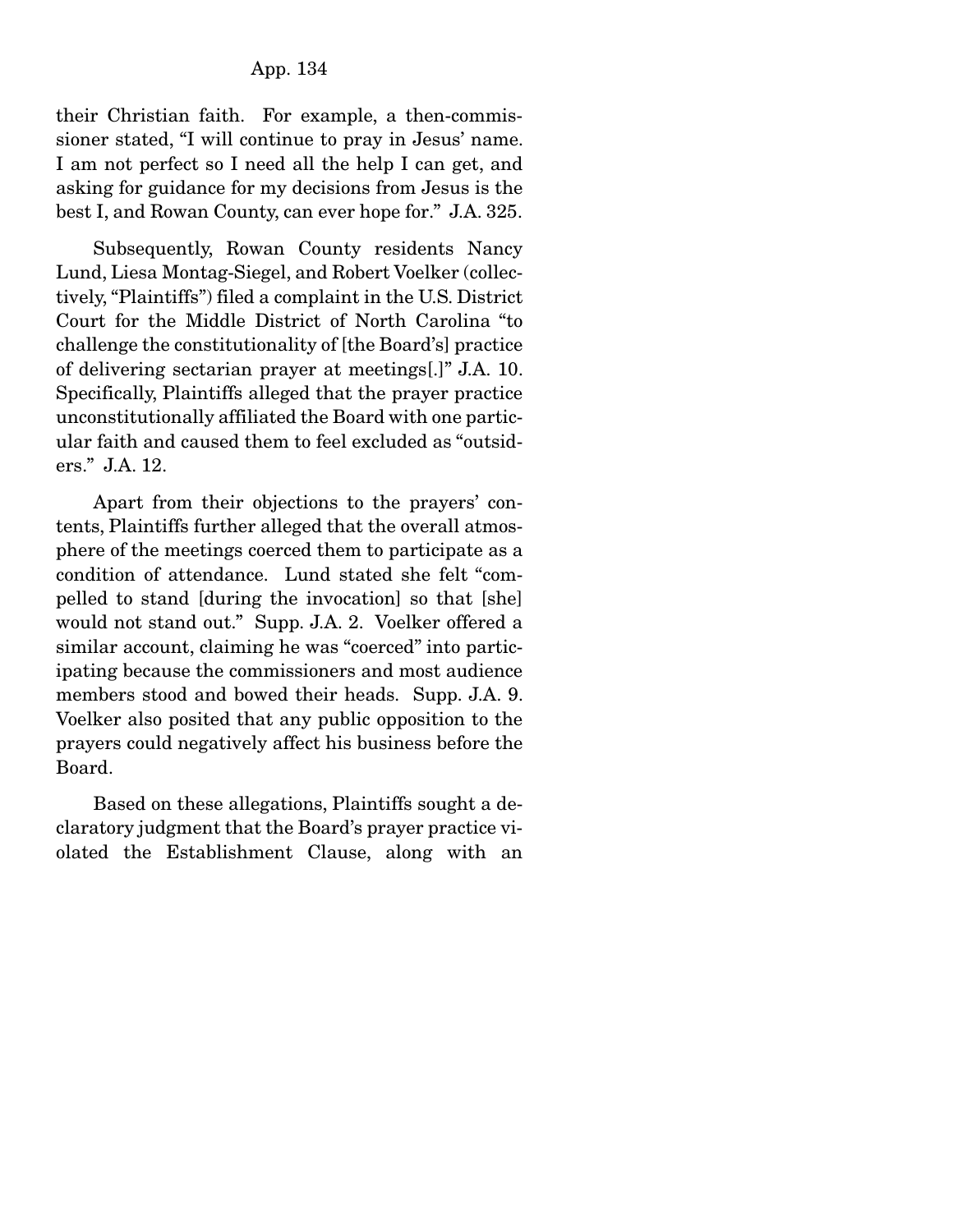injunction preventing any similar future prayers. Plaintiffs also moved for a preliminary injunction based on then-controlling precedent that sectarian legislative prayer was a constitutional violation. See *Joyner* v. *Forsyth Cty.*, 653 F.3d 341, 347 (4th Cir. 2011) (explaining that our decisions "hewed to [the] approach [of ] approving legislative prayer only when it is nonsectarian in both policy and practice"). Observing that "97% of the [Board's recorded] meetings[ ] have opened with a [commissioner] delivering a sectarian prayer that invokes the Christian faith," the district court entered a preliminary injunction barring the County from permitting such invocations. J.A. 296.

 The Supreme Court then issued its decision in *Town of Greece*, holding that the legislative prayer in that case, although clearly sectarian, was constitutionally valid and did not transgress the Establishment Clause. *Id.* at 1820 ("An insistence on nonsectarian or ecumenical prayer as a single, fixed standard is not consistent with the tradition of legislative prayer outlined in [our] cases."); see also *id.* at 1815, 1824. The parties filed cross-motions for summary judgment in light of *Town of Greece*.

 In reviewing the summary judgment motions, the district court acknowledged that in *Town of Greece* the Supreme Court had "repudiated" and "dismantled" "the Fourth Circuit's legislative prayer doctrine [that had] developed around the core understanding that the sectarian nature of legislative prayers was largely dispositive" of its constitutionality. *Lund* v. *Rowan Cty., N.C.*, 103 F. Supp. 3d 712, 719, 721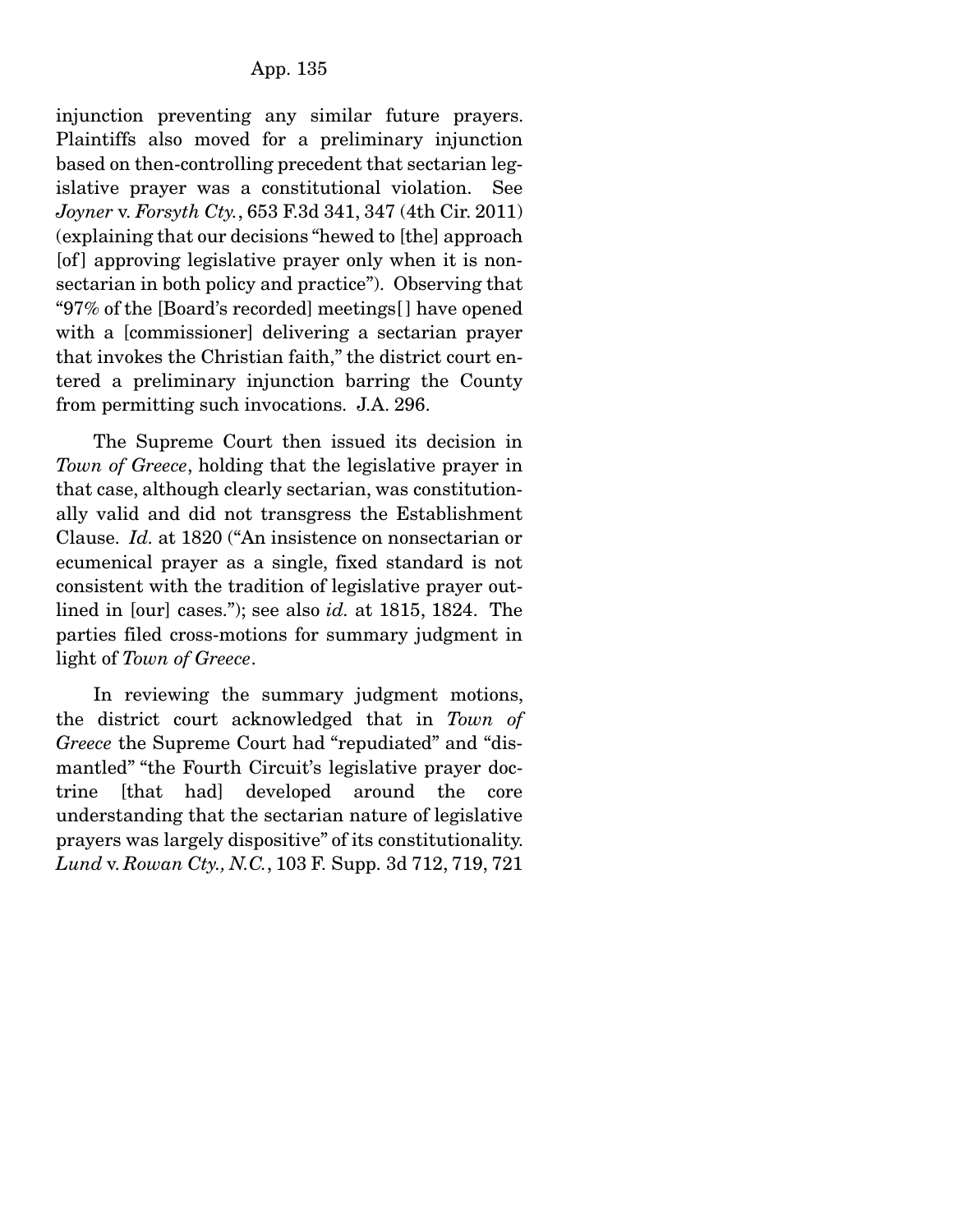(M.D.N.C. 2015). Moreover, the Plaintiffs did not raise the sectarian nature of the prayers as part of their summary judgment motion. Nonetheless, the district court struck down the Board's legislative invocation practice, concluding that "[s]everal significant differences" between *Town of Greece* and this case rendered that practice unconstitutional. *Lund*, 103 F. Supp. 3d at 724. The district court thought the fact that the commissioners delivered the prayers, instead of invited clergy, "deviates from the long-standing history and tradition of a chaplain, separate from the legislative body, delivering the prayer." *Id.* at 723. The district court further emphasized that the Board's practice created a "closed-universe of prayer-givers" that "inherently discriminates and disfavors religious minorities." *Id.* at 723.

 After finding the Board's practice outside the constitutionally protected historical practice of legislative prayer, the district court went on to consider whether the Board's prayer practice otherwise "violate[d] the Establishment Clause as a coercive religious exercise." *Id.* at 724-25. Although the unrefuted record disclosed that individuals could leave the room or remain seated during the opening prayer, the district court held the Board's conduct was nonetheless coercive because, among other things, the commissioners often invited the public to stand before the invocation. In the court's words,

the Board's legislative prayer practice leads to prayers adhering to the faiths of five elected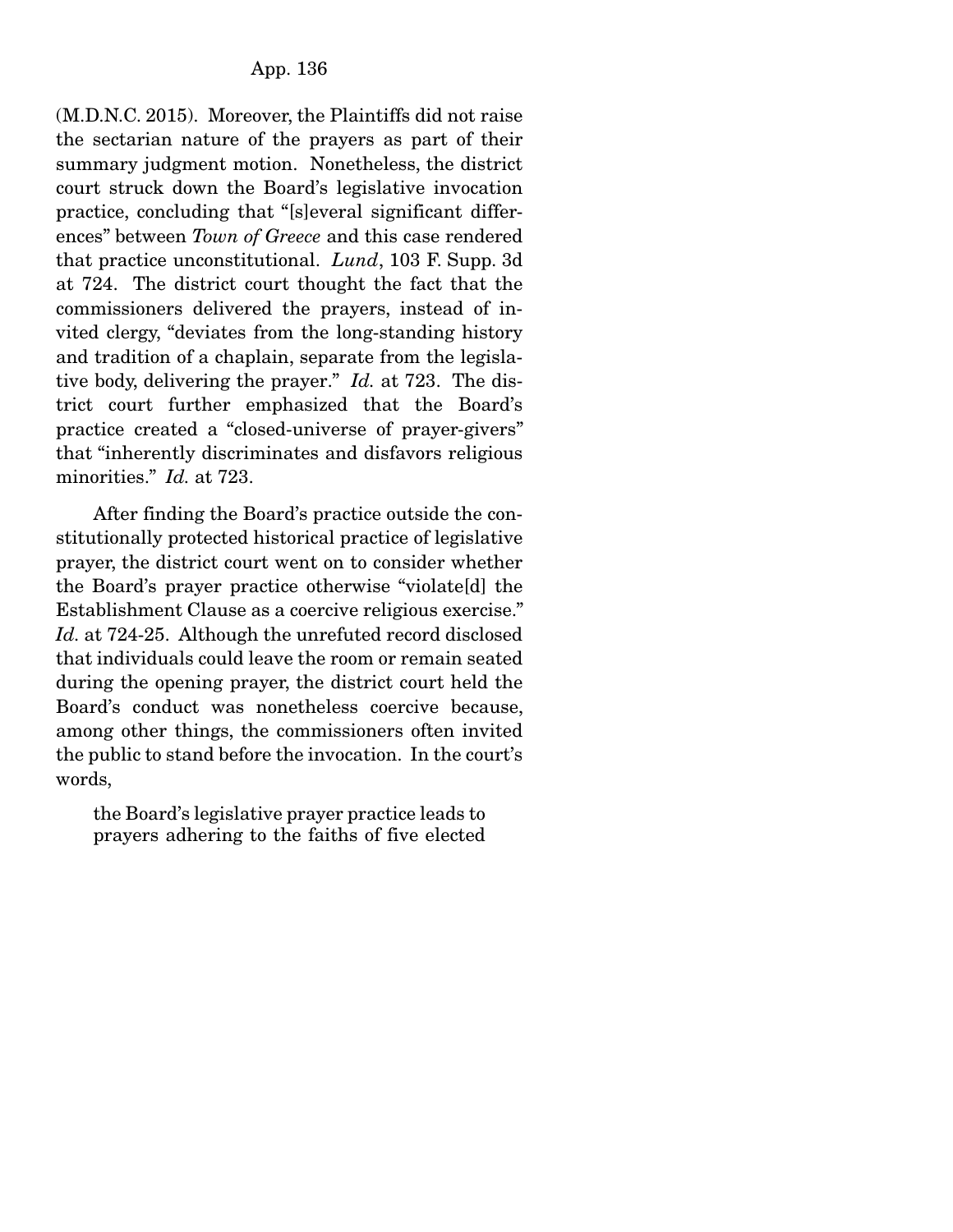## App. 137

Commissioners. The Board maintains exclusive and complete control over the content of the prayers, and only the Commissioners deliver the prayers. In turn, the Commissioners ask everyone—including the audience—to stand and join in what almost always is a Christian prayer. On the whole, these details and context establish that [the Board's] prayer practice is an unconstitutionally coercive practice in violation of the Establishment Clause.

# *Id.* at 733.

 Based on this analysis, the district court granted Plaintiffs' motion for summary judgment and entered a permanent injunction barring the Board's legislative prayer practice. The Board timely appealed, and we review the district court's decision de novo. *Simpson* v. *Chesterfield Cty. Bd. of Supervisors*, 404 F.3d 276, 280 (4th Cir. 2005); see also *Weinbaum* v*. City of Las Cruces*, 541 F.3d 1017, 1029 (10th Cir. 2008) ("We review de novo a district court's findings of constitutional fact and its ultimate conclusions regarding a First Amendment challenge.").

### II.

## A.

 Recognizing "this Nation's history has not been one of entirely sanitized separation between Church and State," the Supreme Court has acknowledged that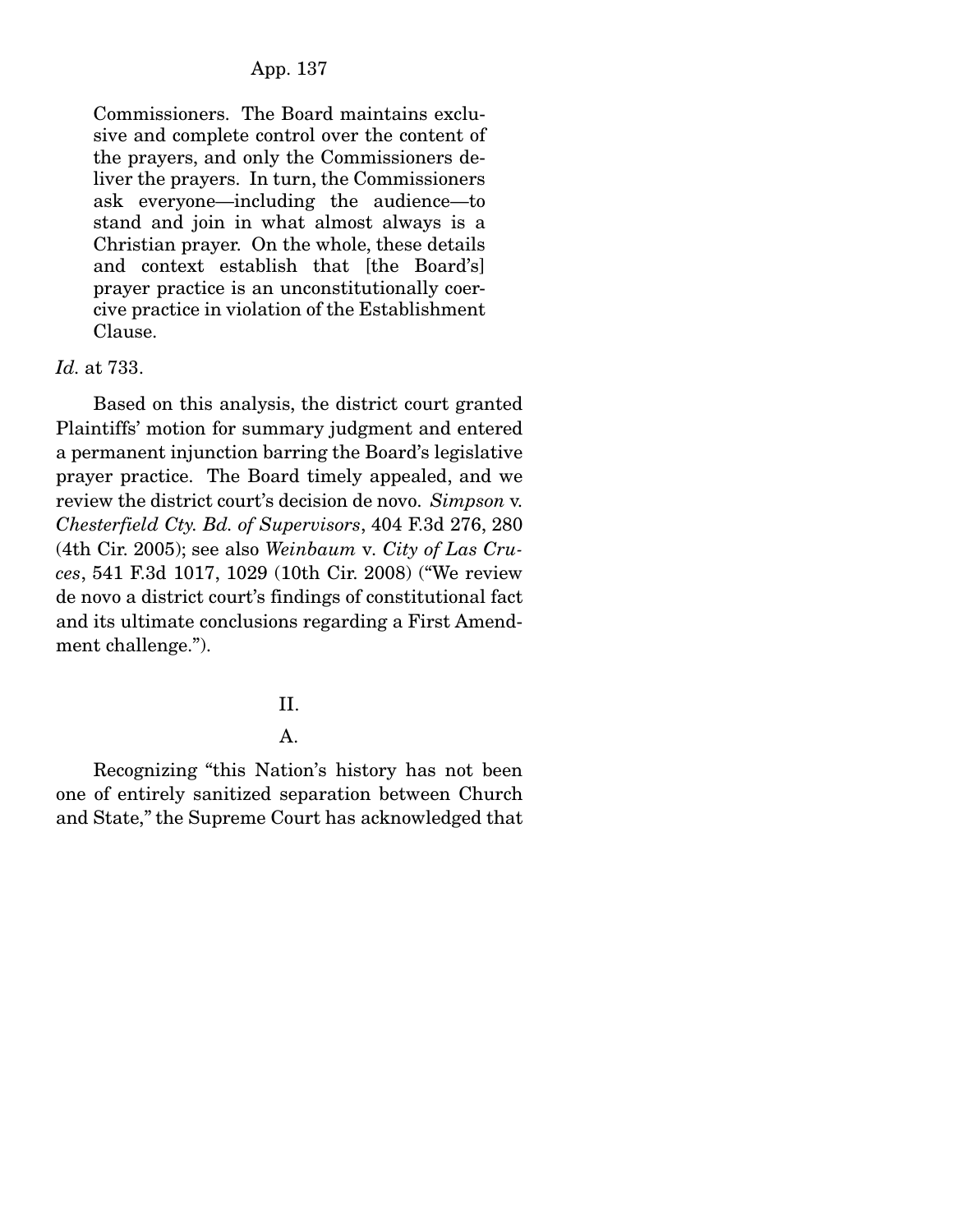government, in some instances, may properly commemorate religion in public life. *Comm. for Pub. Educ. & Religious Liberty* v. *Nyquist*, 413 U.S. 756, 760, 93 S.Ct. 2955, 37 L. Ed. 2d 948 (1973). Pertinent here, the Court has expressly approved the practice of opening legislative sessions with prayer. See *Joyner*, 653 F.3d at 347 ("There is a clear line of precedent not only upholding the practice of legislative prayer, but acknowledging the ways in which it can bring together citizens of all backgrounds and encourage them to participate in the workings of their government."). In contrast to other Establishment Clause jurisprudence, legislative prayer stands on its own distinct ground owing to its historically based practice and acceptance.

 While legislative prayer is generally a type of government speech, *Turner* v. *City Council of Fredericksburg*, 534 F.3d 352, 354 (4th Cir. 2008), the Supreme Court has always stressed its unique status. That status was evident in *Marsh* v. *Chambers*, 463 U.S. 783, 103 S.Ct. 3330, 77 L. Ed. 2d 1019 (1983), which involved a challenge to the constitutionality of the Nebraska legislature's practice of having a paid chaplain offer a prayer to open each legislative session. Applying the three-part test from *Lemon* v. *Kurtzman*, 403 U.S. 602, 91 S.Ct. 2105, 29 L. Ed. 2d 745 (1971), the Eighth Circuit had concluded such invocations violated the Establishment Clause. The Supreme Court disagreed.

 Recounting the long-standing American tradition of opening legislative sessions with prayer, the Supreme Court traced its history "[f ]rom colonial times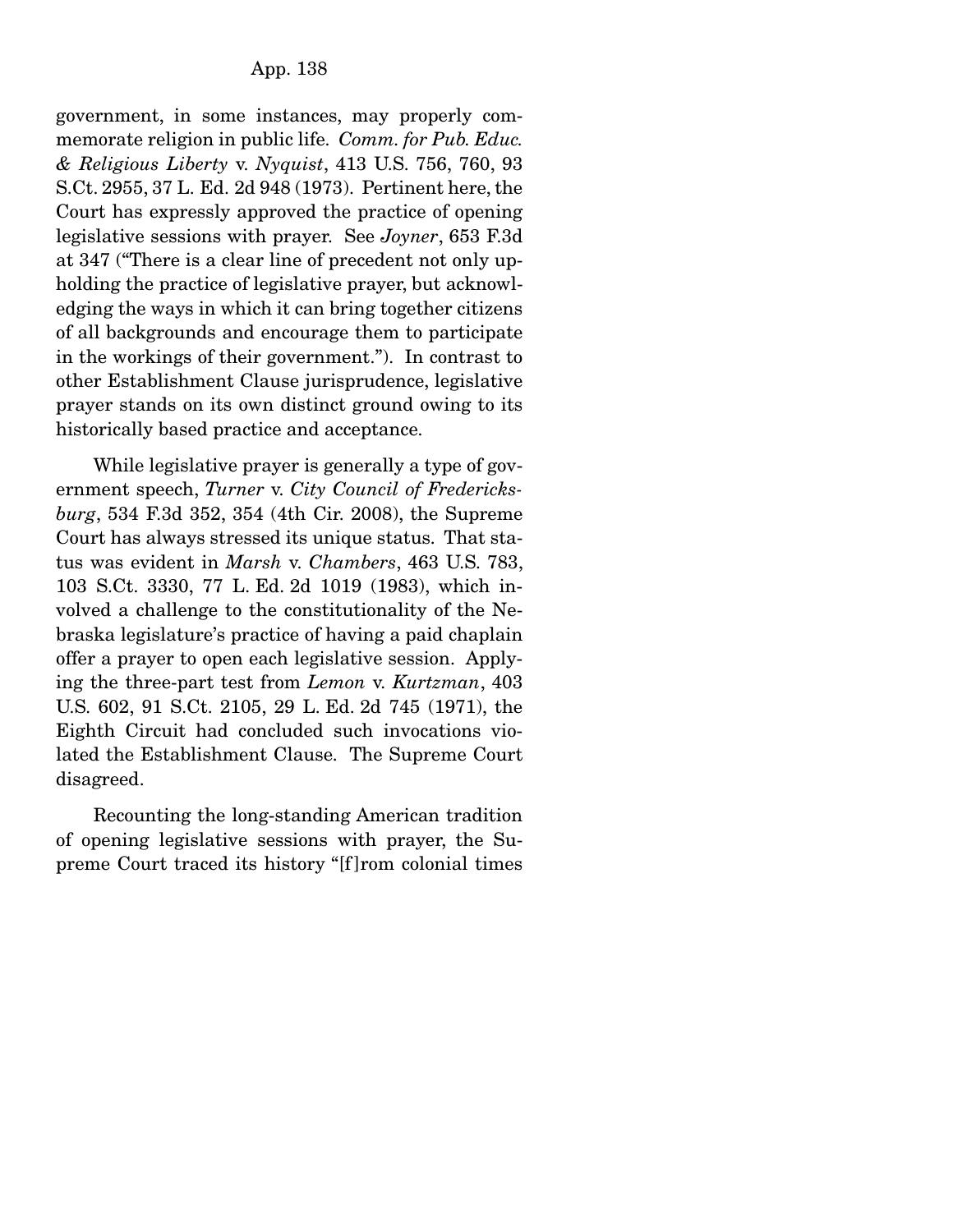through the founding of the Republic and ever since." *Marsh*, 463 U.S. at 786, 103 S.Ct. 3330. The Court noted that "the First Congress, as one of its early items of business, adopted the policy of selecting a chaplain to open each session with prayer." *Id.* at 787-88, 103 S.Ct. 3330. The Senate and House, in turn, appointed official chaplains in 1789. *Id.* Ascribing great significance to these events, the Court explained they shed light on how the Founders viewed the Establishment Clause in relation to legislative prayer. "It can hardly be thought that \* \* \* they intended the Establishment Clause \* \* \* to forbid what they had just declared acceptable." *Id.* at 790, 103 S.Ct. 3330. "This unique history [led the Court] to accept the interpretation of the First Amendment draftsmen who saw no real threat to the Establishment Clause arising from [the] practice of [legislative] prayer." *Id.* at 791, 103 S.Ct. 3330.

 Having upheld legislative prayer in general, the *Marsh* Court next considered whether specific features of Nebraska's practice fell outside constitutional protection. In that regard, the plaintiff raised three challenges: (i) Nebraska had selected a representative of "only one denomination" for sixteen years; (ii) the chaplain was a paid state employee; and (iii) his prayers were offered "in the Judeo-Christian tradition." *Id.* at 792-93, 103 S.Ct. 3330. The Supreme Court rejected all three claims, noting that the First Congress "did not consider opening prayers as a proselytizing activity or as symbolically placing the government's official seal of approval on one religious view." *Id.* at 792, 103 S.Ct.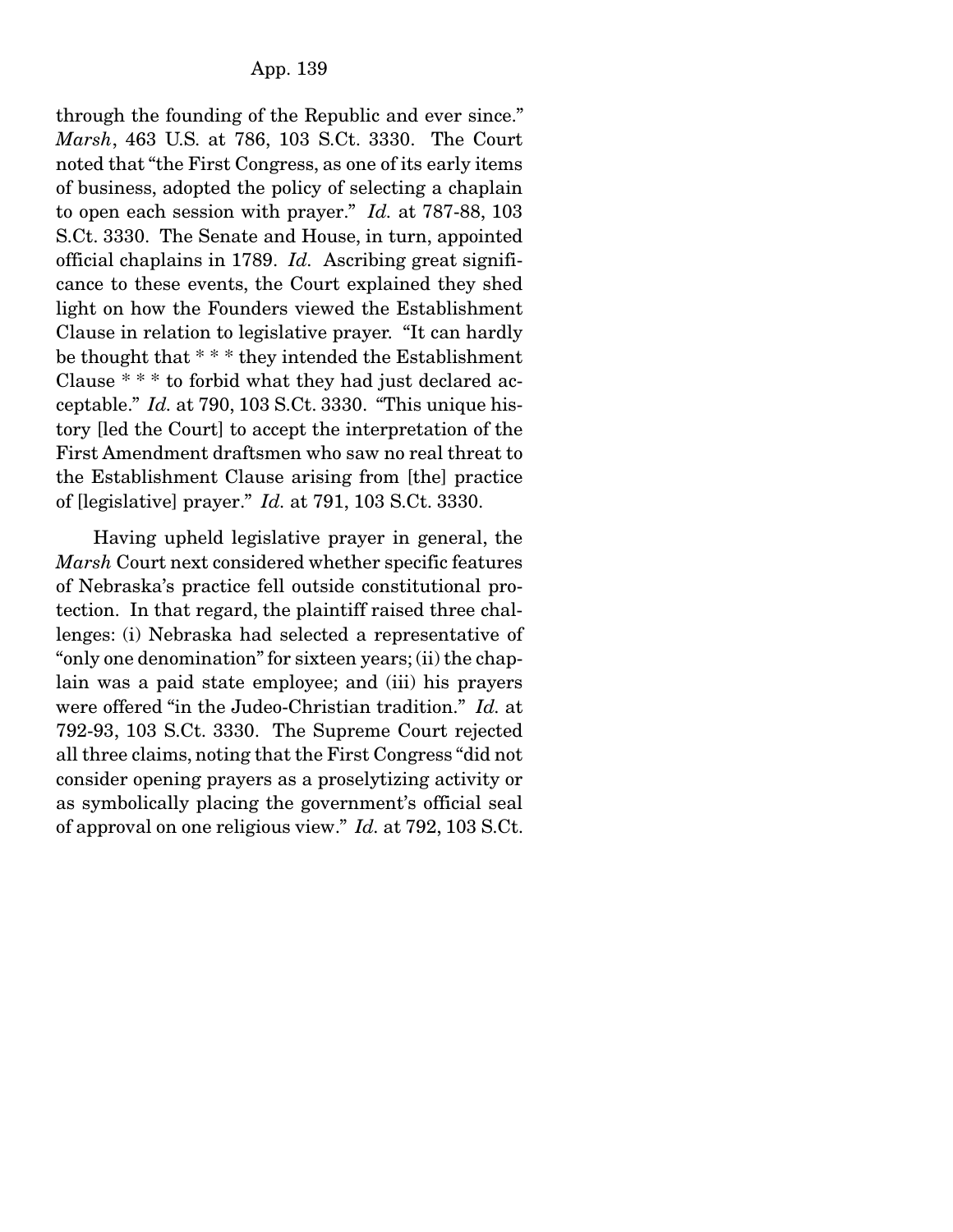3330. Moreover, there was no evidence that the chaplain's long tenure "stemmed from an impermissible motive," and thus his continuous appointment did "not in itself conflict with the Establishment Clause." *Id.* at 793-94, 103 S.Ct. 3330. That the chaplain was paid from public funds was similarly "grounded in historic practice" and thus not prohibited. *Id.* at 794, 103 S.Ct. 3330. As for the content of the prayers, the Court explained it was "not of concern" because "there is no indication that the prayer opportunity has been exploited to proselytize or advance any one, or to disparage any other, faith or belief." *Id.* at 794-95, 103 S.Ct. 3330. "That being so," the Supreme Court concluded it would not "embark on a sensitive evaluation or to parse the content of a particular prayer." *Id.* at 795, 103 S.Ct. 3330.

 The Supreme Court later referenced its holding in *Marsh* during the course of ruling on the propriety of two religious holiday displays located on public property in *County of Allegheny* v. *ACLU Greater Pittsburgh Chapter*, 492 U.S. 573, 578-79, 602, 109 S.Ct. 3086, 106 L. Ed. 2d 472 (1989). In dicta commenting about legislative prayer practice permitted in *Marsh*, the Court noted that "[t]he legislative prayers involved in *Marsh* did not violate [the Establishment Clause] because the particular chaplain had removed all references to Christ." *Id.* at 603, 109 S.Ct. 3086. The Court also observed that "not even the unique history of legislative prayer can justify contemporary legislative prayers that have the effect of affiliating the government with any one specific faith or belief." *Id.*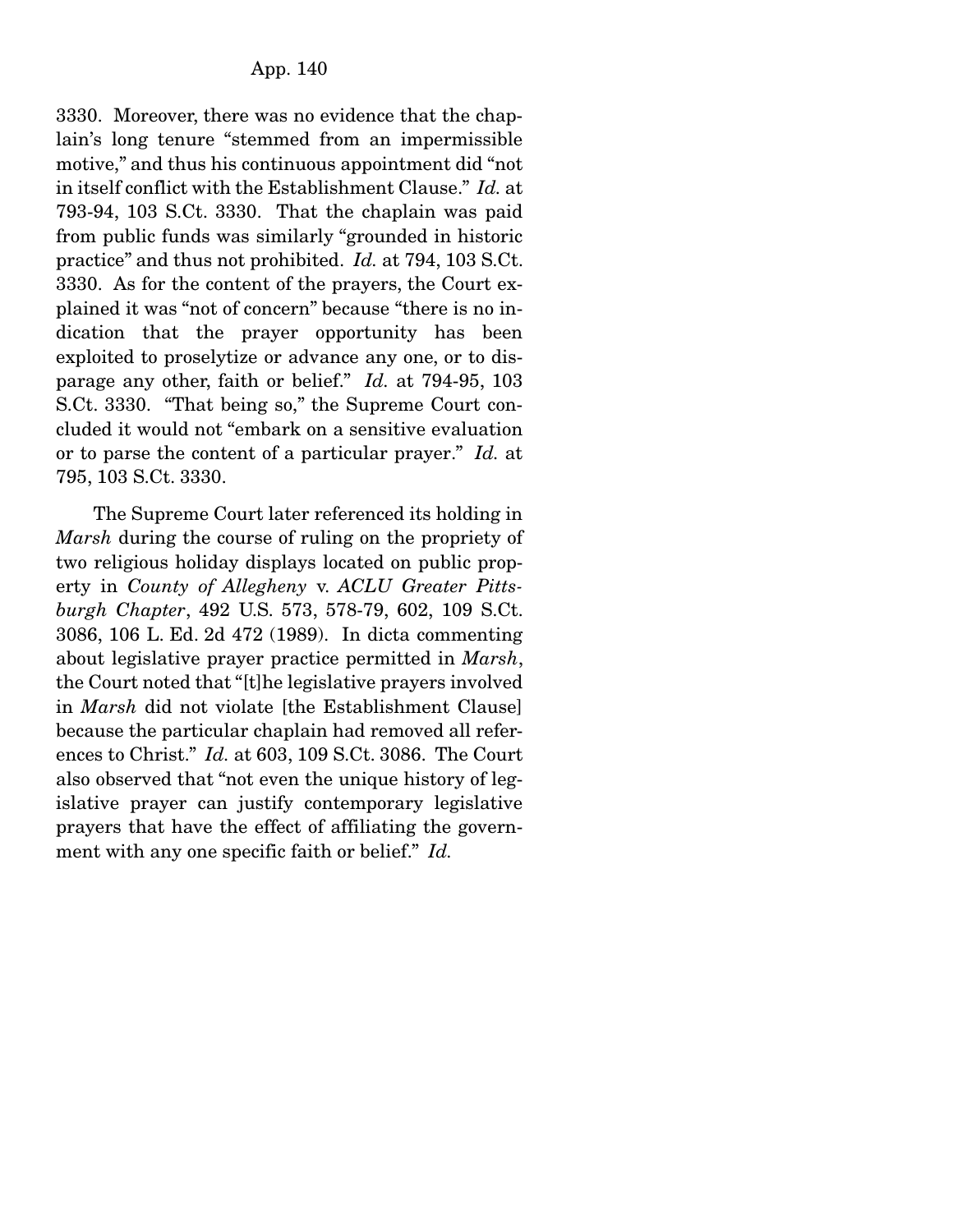## App. 141

 Whatever fleeting validity those observations may have had, the Supreme Court flatly rejected this approach in *Town of Greece*. Clarifying its earlier holdings, the Court disavowed a requirement that legislative prayers must be neutral and reference only a generic God to comply with the Establishment Clause: "An insistence on nonsectarian or ecumenical prayer as a single, fixed standard is not consistent with the tradition of legislative prayer outlined in [our] cases." *Town of Greece*, 134 S.Ct. at 1820.

 The Supreme Court's decision in *Town of Greece* guides review of this case, which, like other legislative prayer cases, requires a case-specific evaluation of all the facts and circumstances. See *Lynch* v. *Donnelly*, 465 U.S. 668, 678-79, 104 S.Ct. 1355, 79 L. Ed. 2d 604 (1984) (observing that the Establishment Clause cannot mechanistically be applied to draw unwavering, universal lines for the varying contexts of public life). To guide that review we turn to a fuller examination of the Supreme Court's discussion in *Town of Greece*.

#### B.

 The town of Greece opened its monthly legislative meetings with an invocation delivered by volunteer clergy. It solicited guest chaplains by placing calls to local congregations listed in a directory. *Town of Greece*, 134 S.Ct. at 1816. Nearly all of the local churches were Christian, as were the guest clergy, and thus most invocations referenced some aspect of the Christian faith. The town made no attempt to guide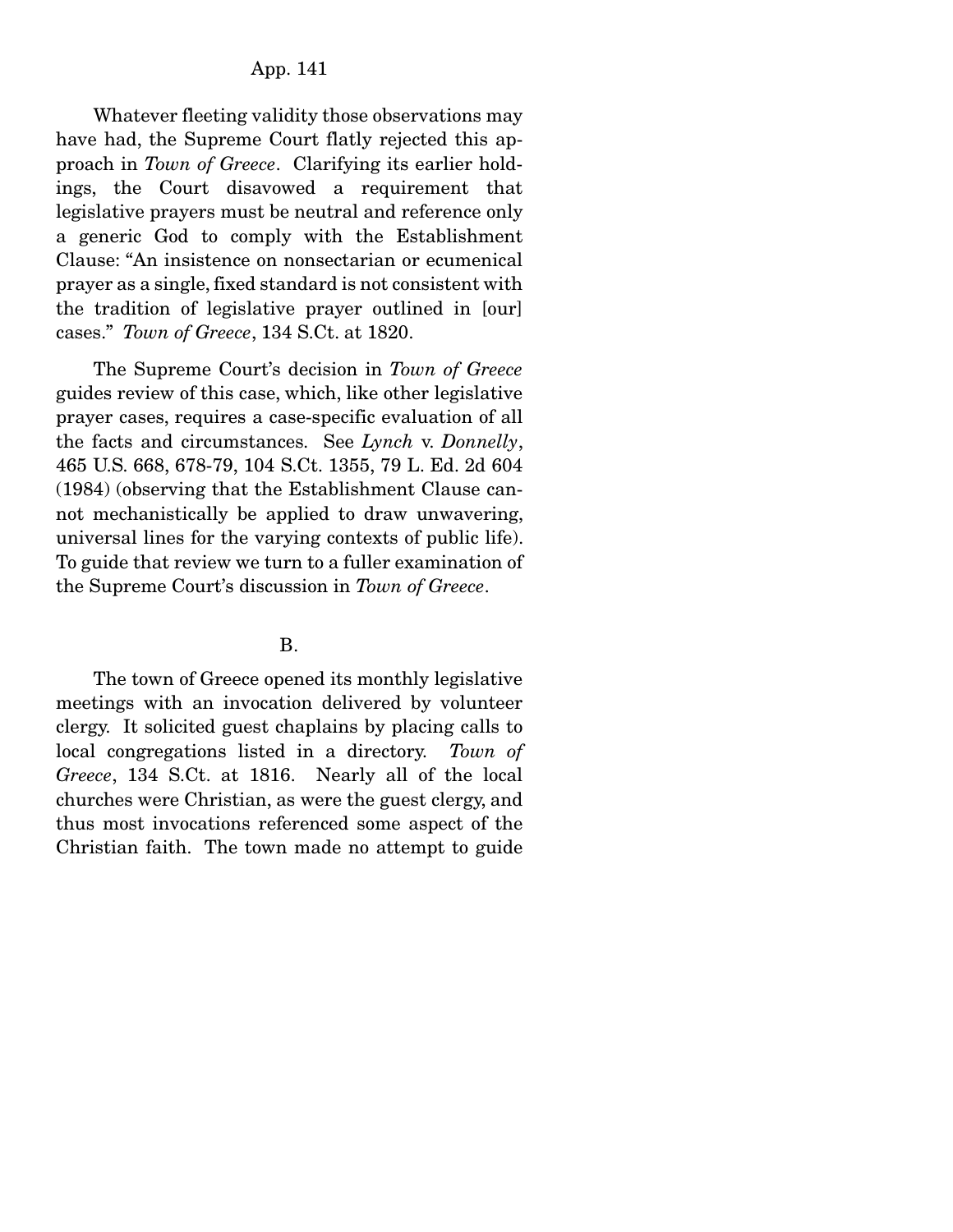the prayer-givers in the content of the prayer. *Id.* Although the district court found the town's practice constitutional the Second Circuit disagreed and concluded that the "steady drumbeat of Christian prayer \* \* \* tended to affiliate the town with Christianity," in violation of the Establishment Clause. *Id.* at 1818. The Supreme Court reversed.

 Beginning with a summary of *Marsh*, the Court explained "that the Establishment Clause must be interpreted by reference to historical practices and understandings." *Id.* at 1819; see also *id.* at 1818-19. "*Marsh* stands for the proposition that it is not necessary to define the precise boundary of the Establishment Clause where history shows that the specific practice is permitted." *Id.* at 1819. The pertinent inquiry in legislative prayer cases, therefore, is whether the practice at issue "fits within the tradition long followed in Congress and the state legislatures." *Id.* The Court added, "[a]ny test [we] adopt[ ] [for analyzing invocations] must acknowledge a practice that was accepted by the Framers and has withstood the critical scrutiny of time and political change." *Id.*

 Rooted thus, the Court rejected the plaintiffs' argument that legislative prayer must be generic or nonsectarian under the Establishment Clause. Observing that legislative invocations containing explicitly religious themes were accepted at the time of the first Congress and remain vibrant today, the Court concluded, "[a]n insistence on nonsectarian or ecumenical prayer as a single, fixed standard is not consistent with [our accepted] tradition of legislative prayer." *Id.* at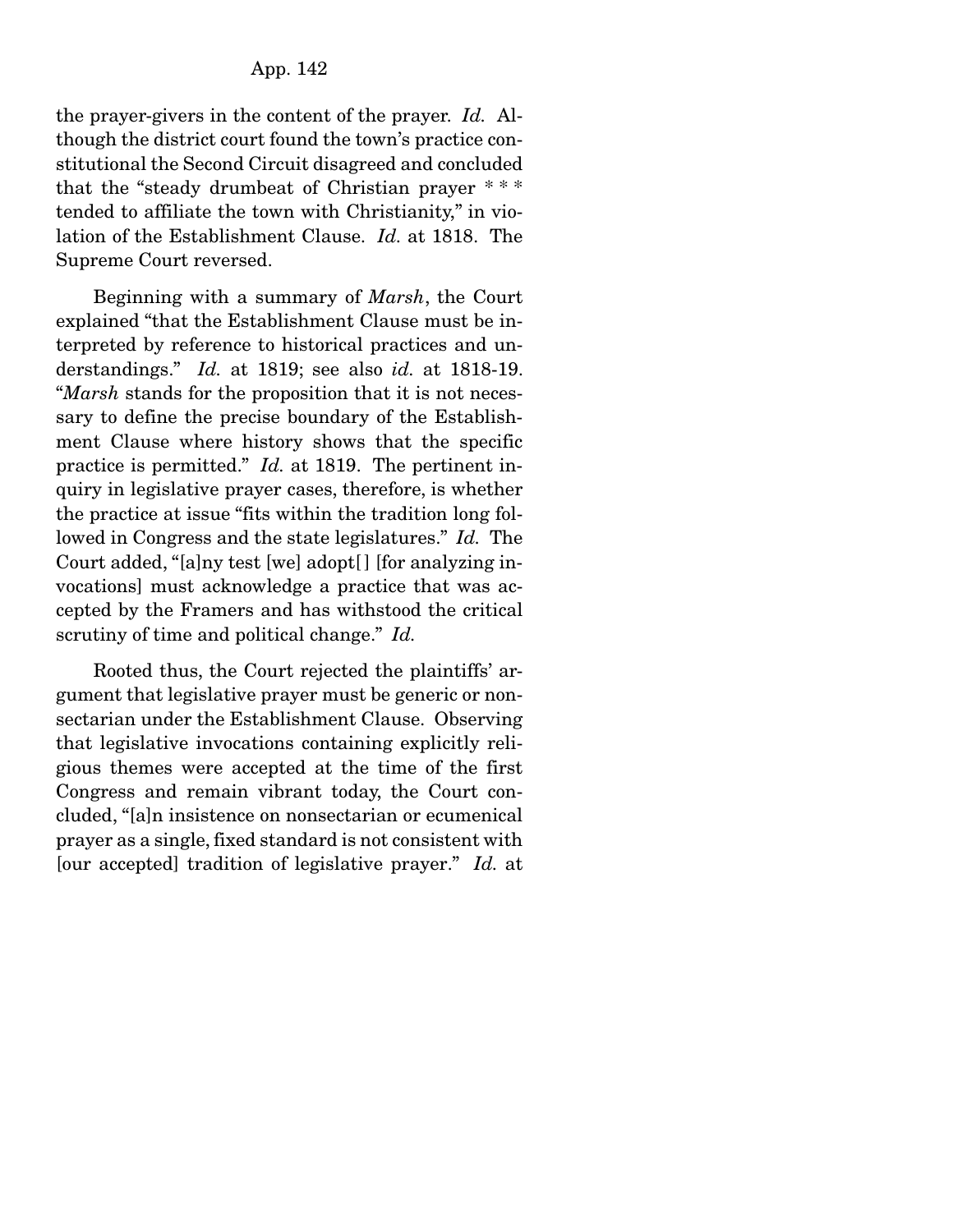1820. On this point, the Court disavowed *Allegheny*'s "nonsectarian" interpretation of *Marsh* as dictum "that was disputed when written and has been repudiated by later cases." *Id.* at 1821; see also *id.* ("*Marsh* nowhere suggested that the constitutionality of legislative prayer turns on the neutrality of its content.").

 The Court further observed that a content-based rule "would force the legislatures that sponsor prayers and the courts that are asked to decide these cases to act as supervisors and censors of religious speech." *Id.*  at 1822. Enforcing such a line would "involve government in religious matters to a far greater degree than is the case under the town's current practice of neither editing or approving prayers in advance nor criticizing their content after the fact." *Id.* "Once it invites prayer into the public sphere," the Court stated, "government must permit a prayer giver to address his or her own God or gods as conscience dictates, unfettered by what an administrator or judge considers to be nonsectarian." *Id.* at 1822-23.

 Noting that legislative prayer has historically served a ceremonial function, "[t]he relevant constraint derives from its place at the opening of legislative sessions, where it is meant to lend gravity to the occasion and reflect values long part of the Nation's heritage." *Id.* at 1823. Even so, the Court cautioned there could be a circumstance where a legislative prayer practice failed to "serve[] [its] legitimate function": "If the course and practice over time shows that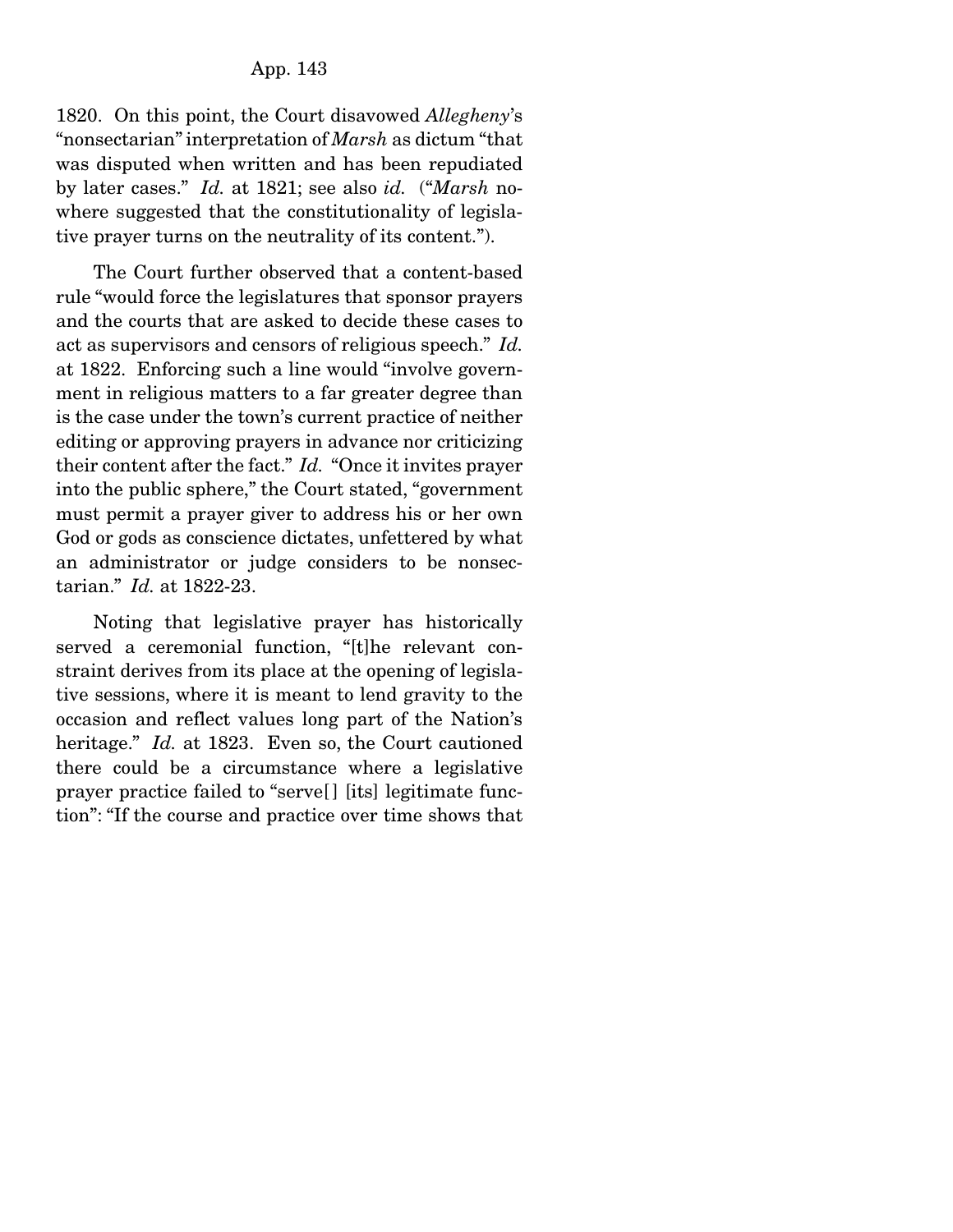the invocations denigrate nonbelievers or religious minorities, threaten damnation, or preach conversion.]" *Id.* at 1823.

 Synthesizing these factors, the Court held that the prayers offered on behalf of the town, although almost exclusively Christian, did not evidence any pattern of denigration or proselytization. See *id.* ("Our tradition assumes that adult citizens, firm in their own beliefs, can tolerate and perhaps appreciate a ceremonial prayer delivered by a person of a different faith."). Though the plaintiffs pointed to at least two prayers in the record that arguably contained disparaging content, the Court concluded that the prayer practice as a whole served only to solemnize the board meetings. A few deviating prayers, the Court explained, were of no constitutional consequence. *Id.* at 1824.

 Relatedly, the Court also determined there was no constitutional defect arising from the fact that the invited prayer-givers were predominantly Christian: "[s]o long as the town maintains a policy of nondiscrimination, the Constitution does not require it to search beyond its borders for non-Christian prayer givers in an effort to achieve religious balancing." *Id.* Continuing, the Court observed

[t]he quest to promote a diversity of religious views would require the town to make wholly inappropriate judgments about the number of religions [it] should sponsor and the relative frequency with which it should sponsor each,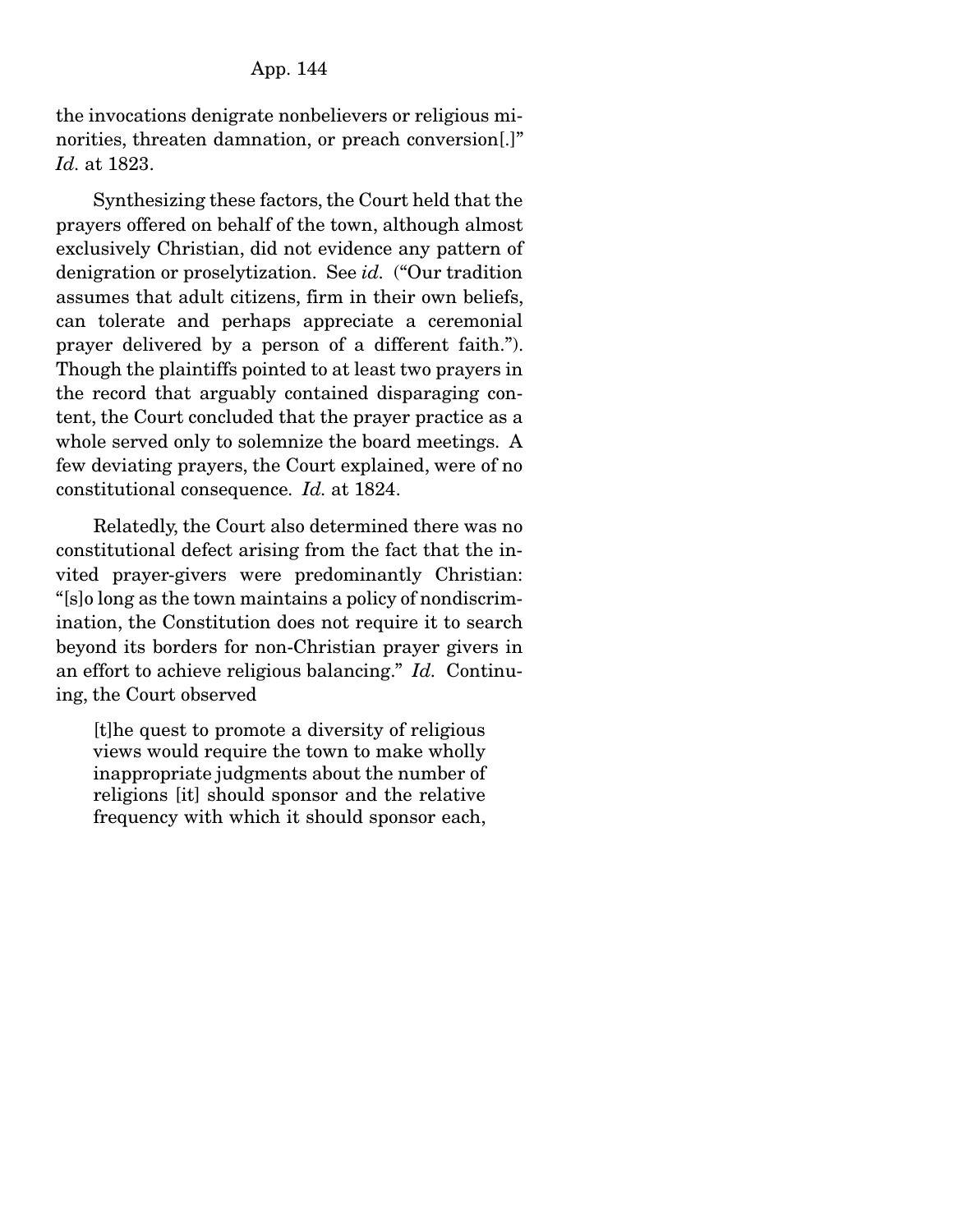a form of government entanglement with religion that is far more troublesome than the current approach.

*Id.*

 Lastly, the Court addressed the plaintiffs' contention that the prayers unconstitutionally "coerce participation by nonadherents." *Id.* (Kennedy, J., plurality opinion). In jettisoning this argument, the Court acknowledged that "coercion" could render legislative prayer beyond constitutional protection in some outlier circumstances. But the justices differed in their understandings of what constituted coercion. Compare *id.* at 1824-28 (Sec. II.B of Justice Kennedy's plurality opinion), with *id.* at 1837-38 (Sec. II. of Justice Thomas's concurring opinion).

 Justice Kennedy, joined by Chief Justice Roberts and Justice Alito, framed the coercion inquiry as "a fact-sensitive one that considers both the setting in which the prayer arises and the audience to whom it is directed." *Id.* at 1825 (Kennedy, J., plurality opinion). These Justices found no coercion in the town's prayer practice and relied heavily on the historical approach of *Marsh*. They presumed that reasonable observers are aware of the multiple traditions acknowledging God in this country, including legislative prayer, the pledge of allegiance, and presidential prayers. They concluded that, because of these traditions, citizens could appreciate the town's prayer practice without being compelled to participate. *Id.* Furthermore, they observed that the purpose of the prayers was to put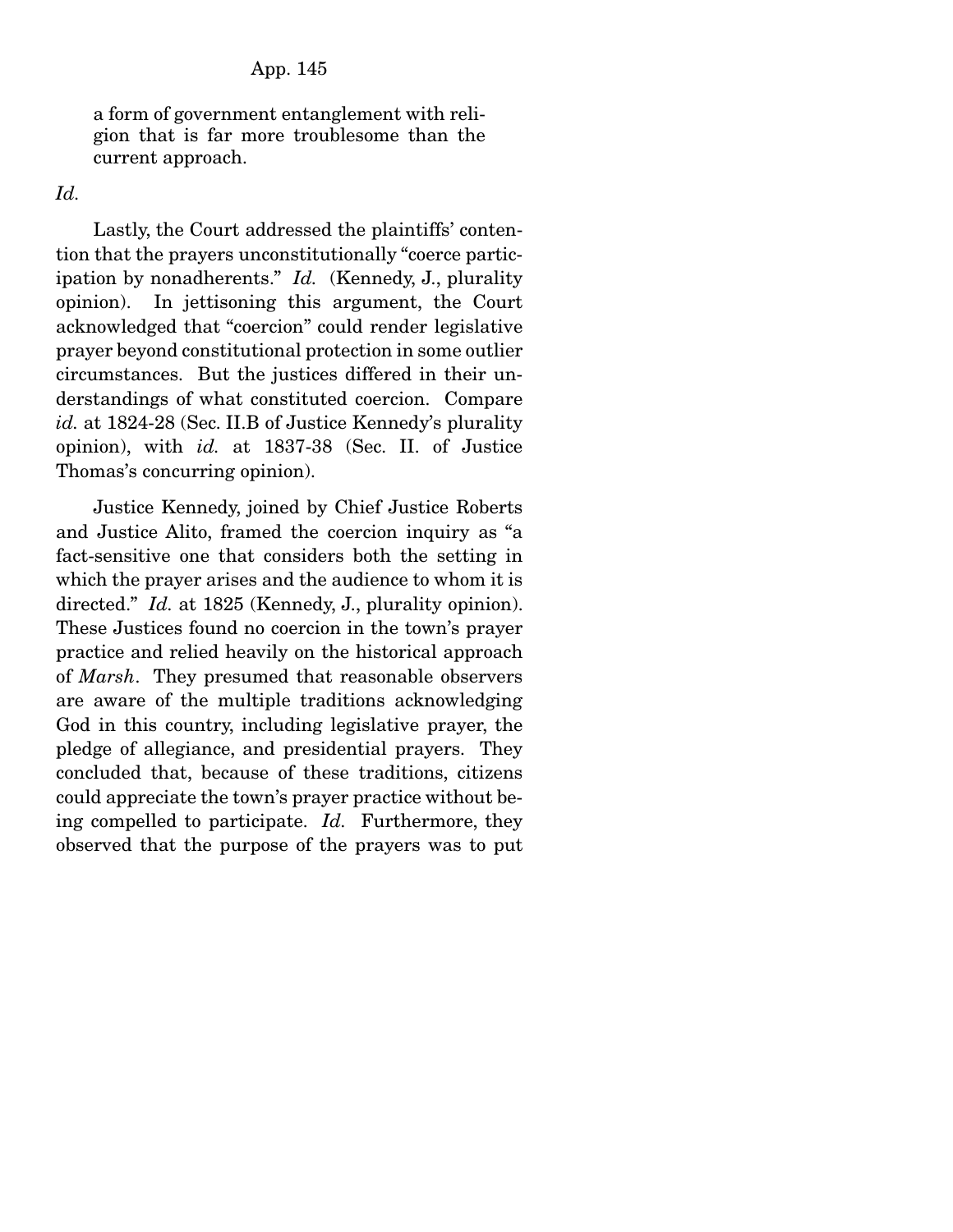## App. 146

legislators in a contemplative state of mind rather than have an effect on observers. *Id.* at 1826. Justice Kennedy further stated that "[o]ffense \* \* \* does not equate to coercion." *Id.* "Adults often encounter speech they find disagreeable; and an Establishment Clause violation is not made out any time a person experiences a sense of affront from the expression of contrary religious views in a legislative forum." *Id.*<sup>3</sup>

 With these principles from *Town of Greece* in mind, we now apply them to the facts presented here.

#### III.

 Legislative prayer thus has a unique status relative to the First Amendment that places it in a different legal setting than other types of government conduct touching the Establishment Clause. See *Marsh*, 463 U.S. at 792, 103 S.Ct. 3330. *Town of Greece* reflects that the constitutionality of legislative prayer hinges on its historical precedence, as it "has become part of the fabric of our society." 134 S.Ct. at 1819. If a prayer exercise has long been "followed in Congress and the state legislatures," *Town of Greece* reflects that

<sup>3</sup> Justices Thomas and Scalia, on the other hand, interpreted the Establishment Clause as prohibiting only "actual legal coercion," which they defined as the exercise of "government power in order to exact financial support of the church, compel religious observance, or control religious doctrine." *Town of Greece*, 134 S.Ct. at 1837 (Thomas J., concurring in part and concurring in the judgment). As no such evidence was present in the record, they concurred in the holding that the town's prayer practice should be upheld. *Id.* at 1837-38.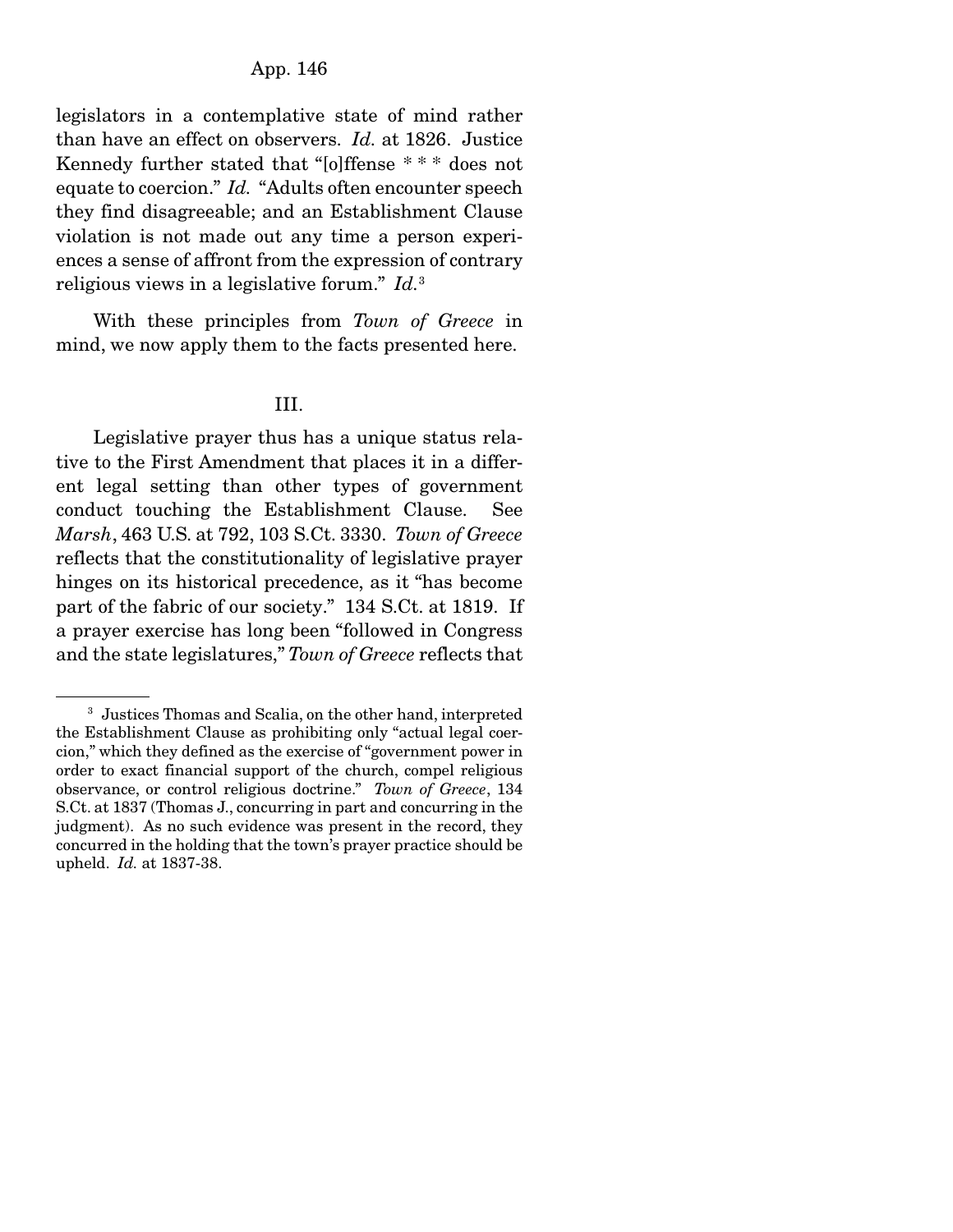# App. 147

a court must view it "as a tolerable acknowledgement of beliefs widely held among the people of this country." *Id.* at 1818-19. A court reviewing a challenge to legislative prayer "must acknowledge a practice that was accepted by the Framers and has withstood the critical scrutiny of time and political change." *Id.* at 1819. "A test that would sweep away what has so long been settled would create new controversy and begin anew the very divisions along religious lines that the Establishment Clause seeks to prevent." *Id.*

#### A.

 Following *Town of Greece*, both parties correctly acknowledge that sectarian legislative prayer, as a general matter, is compatible with the Establishment Clause.4 What remains in dispute is whether the Board's practice of the elected commissioners delivering such prayers makes a substantive constitutional difference. The district court found this feature largely dispositive. See *Lund*, 103 F. Supp. 3d at 722. In its view, the prayer-giver's status as "a member of the legislative body" is a "crucial" and "determinative difference." *Id.* at 722, 724. The district court's decision has the practical effect of imposing a bright-line prohibition on lawmaker-led prayer.

<sup>4</sup> At oral argument before this Court, the Plaintiffs specifically agreed the sectarian aspect of the invocation prayers at the Board meetings was not an issue they raise. Oral Argument at 17:10-17:32 and 20:10-21:24.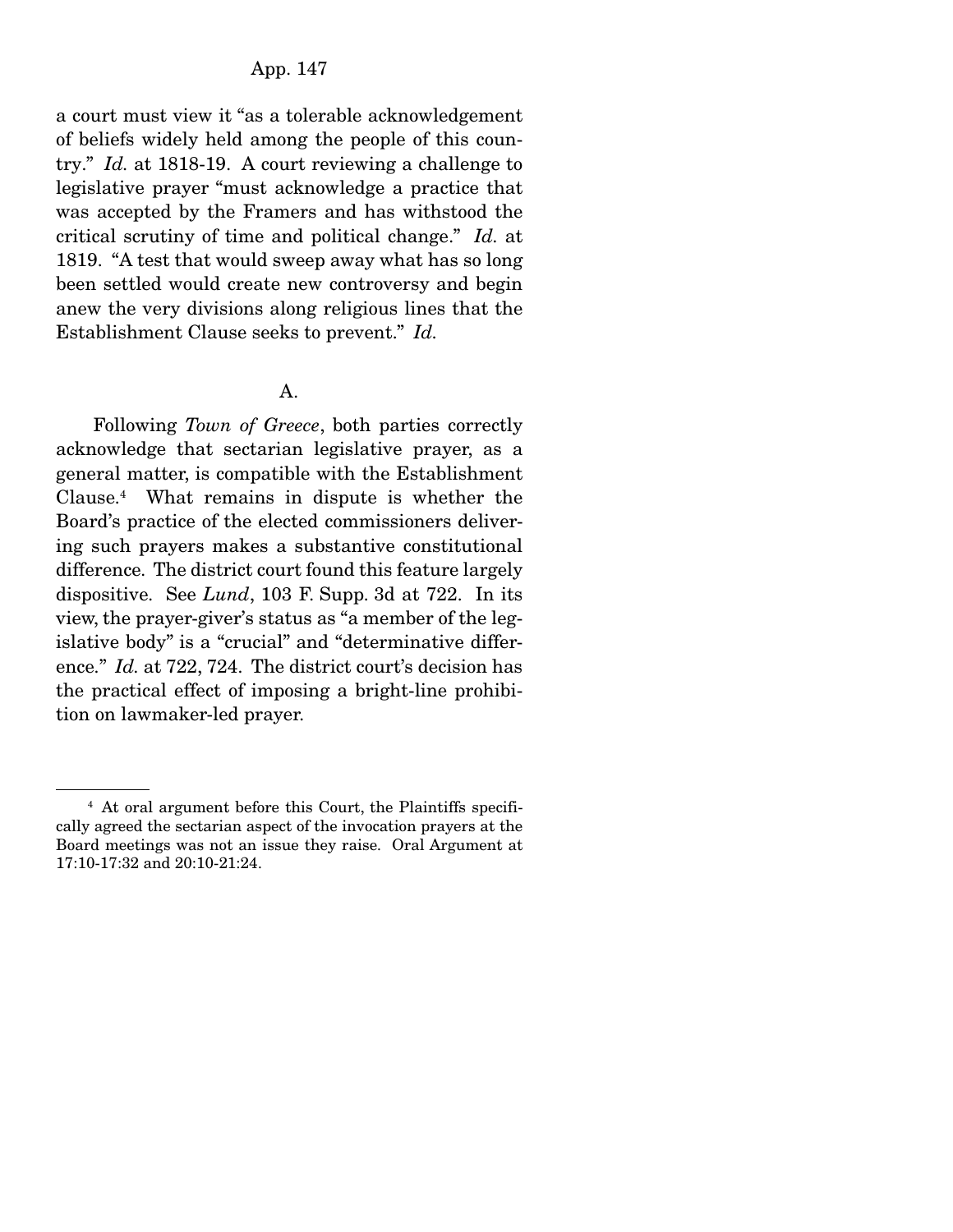In reaching its conclusion, the district court observed that the Supreme Court has never before sanctioned legislator-led prayers: "[I]t is telling that throughout its *Town of Greece* opinion and the opinion in *Marsh*, the Supreme Court consistently discussed legislative prayer practices in terms of invited ministers, clergy, or volunteers providing the prayer, and not once described a situation in which the legislators themselves gave the invocation." *Id.* at 722. In essence, the district court treated the Supreme Court's jurisprudential silence on lawmaker-led prayer as conclusively excluding legislators from being permissible prayer-givers to their own legislative bodies. That conclusion is not supportable.

 While *Town of Greece* involved a rotating group of local clergy and *Marsh* concerned a paid chaplain, the Supreme Court attached no significance to the speakers' identities in its analysis and simply confined its discussion to the facts surrounding the prayer practices before it. See *Town of Greece*, 134 S.Ct. at 1816; *Marsh*, 463 U.S. at 784-85, 103 S.Ct. 3330. Nowhere did the Court say anything that could reasonably be construed as a requirement that outside or retained clergy are the only constitutionally permissible givers of legislative prayer. Quite the opposite, *Town of Greece* specifically directs our focus to what has been done in "Congress and the state legislatures" without any limitation regarding the officiant. *Id.* at 1819. We find the Supreme Court's silence on the issue of lawmaker-led prayer to be simply that: silence. See *United*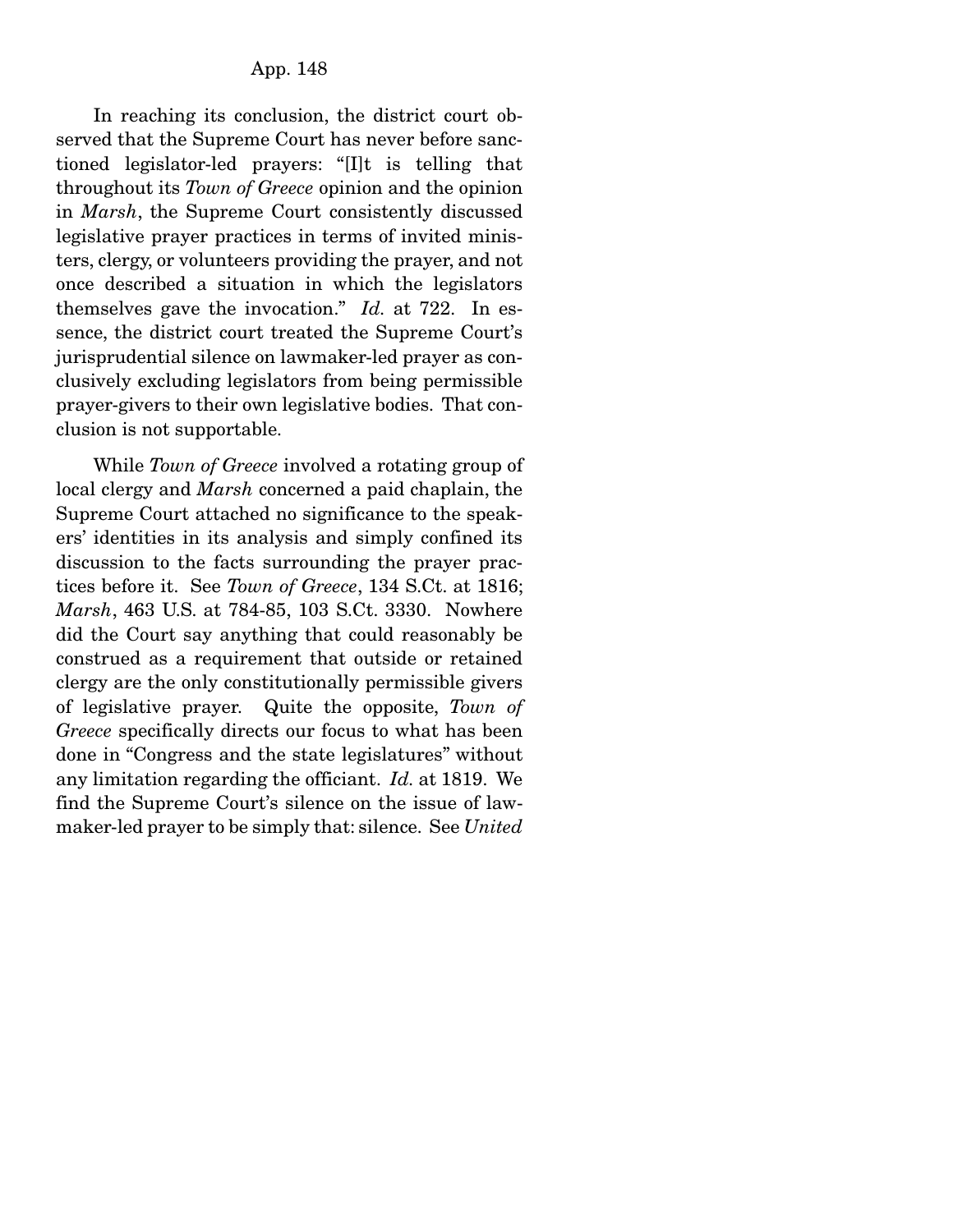*States* v. *Stewart*, 650 F.2d 178, 180 (9th Cir. 1981) (remarking it would be improper to draw any inference from the Supreme Court's silence on an issue not placed before it).

 Nor has this Court previously assigned weight to the identity of the prayer-giver. To the contrary, we have suggested this feature is irrelevant. For example, in *Wynne* v. *Town of Great Falls*, we remarked that "[p]ublic officials' brief invocations of the Almighty before engaging in public business have always, as the *Marsh* Court so carefully explained, been part of our Nation's heritage." 376 F.3d 292, 302 (4th Cir. 2004). Similarly, *Joyner* v. *Forsyth County* observed that "[i]t [is] the governmental setting for the delivery of sectarian prayers that courted constitutional difficulty, not those who actually gave the invocation." 653 F.3d at 350; see also *id.* at 351. And in *Simpson* v. *Chesterfield County Board of Supervisors*, we noted that the Supreme Court, "neither in *Marsh* nor in *Allegheny*, held that the identity of the prayer-giver, rather than the content of the prayer, was what would affiliate the government with any one specific faith or belief." 404 F.3d at 286. Although these cases ultimately turned on the now-rejected position that sectarian prayer was constitutionally invalid, none made the prayer-giver's identity dispositive.

 On a broader level, and more importantly, the very "history and tradition" anchoring the Supreme Court's holding in *Town of Greece* underscores a long-standing practice not only of legislative prayer generally but of lawmaker-led prayer specifically. Opening invocations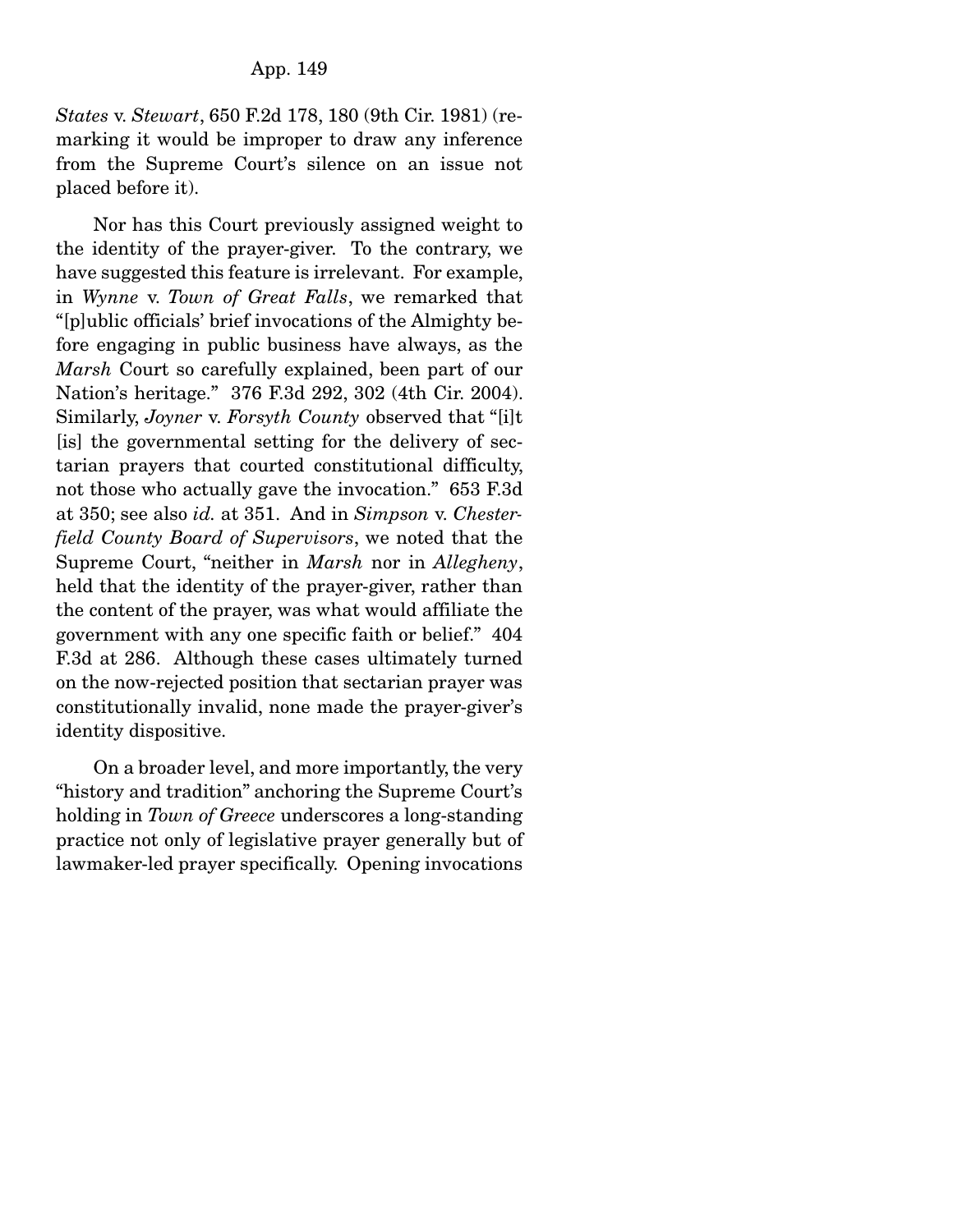offered by elected legislators have long been accepted as a permissible form of religious observance. See S. Rep. No. 32-376, at 4 (1853) (commenting that the authors of the Establishment Clause "did not intend to prohibit a just expression of religious devotion *by the legislators of the nation, even in their public character as legislators*" (emphasis added)); see also *Lynch*, 465 U.S. at 674, 104 S.Ct. 1355 ("There is an unbroken history of official acknowledgment by all three branches of government of the role of religion in American life from at least 1789."). As just one example, the South Carolina Provincial Congress—South Carolina's first independent legislature—welcomed an elected member to deliver its opening invocations. See South Carolina Provincial Congress, Thanks to the Continental Congress (Jan. 11, 1775), http://amarch.lib.niu.edu/ islandora/object/niu-amarch94077 (last visited Aug. 31, 2016 and saved as ECF opinion attachment). "The recognition of religion in these early public pronouncements is important, unless we are to presume the founders of the United States were unable to understand their own handiwork." *Myers* v. *Loudoun Cty. Sch. Bd.*, 418 F.3d 395, 404 (4th Cir. 2005).

 This tradition of legislative prayer has continued to modern day. A majority of state and territorial assemblies honor requests from individual legislators to give an opening invocation. See National Conference of State Legislatures, *Inside the Legislative Process* 5- 151 to -152 (2002), http://www.ncsl.org/documents/ legismgt/ILP/02Tab5Pt7.pdf (observing legislators may offer an opening prayer in at least thirty-one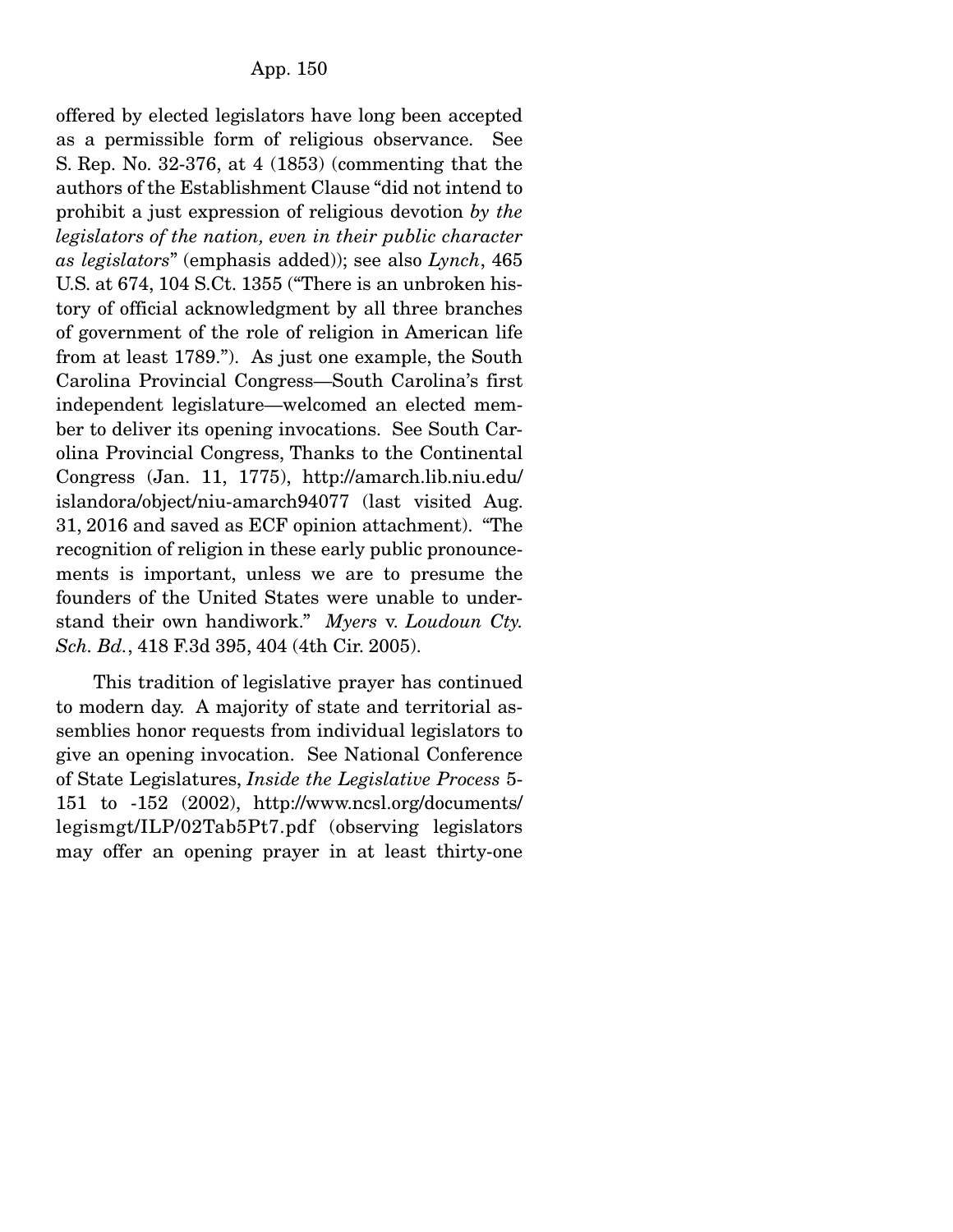states). Lawmaker-led prayer is especially prevalent in the states under our jurisdiction, where seven of the ten legislative chambers utilize elected members for this purpose. See *id.*; Br. for State of W. Va. et al. as Amici Curiae Supporting Defendant-Appellant at 14 & Addend. 2; see also Prayers Offered in the North Carolina House of Representatives: 2011-2014, http://nchouse speaker.com/docs/opening-prayers-nchouse-2011-2014. pdf (last visited July 12, 2016). Several of these states have enacted legislation recognizing the historical practice of legislative prayer. For example, a Virginia statute protects legislators who deliver a sectarian prayer during deliberative sessions. See Va. Code § 15.2-1416.1. And South Carolina expressly authorizes its elected officials to open meetings with prayer. See S.C. Code § 6-1-160(B)(1); see also Mich. H.R. Rule 16 (requiring the clerk of the Michigan House of Representatives to arrange "for a Member to offer an invocation" at the beginning of each session).

 Lawmaker-led prayer finds contemporary validation in the federal government as well. Both houses of Congress allow members to deliver an opening invocation. As recently as May 2015, Senator James Lankford commenced legislative business in the Senate with a prayer invoking the name of Jesus. 161 Cong. Rec. S3313 (daily ed. May 23, 2015). The congressional record is replete with similar examples. See, e.g., 159 Cong. Rec. S3915 (daily ed. June 4, 2013) (prayer by Sen. William M. Cowan); 155 Cong. Rec. S13401-01 (daily ed. Dec. 18, 2009) (prayer by Sen. John Barrasso); 119 Cong. Rec. 17,441 (1973) (statement of Rep.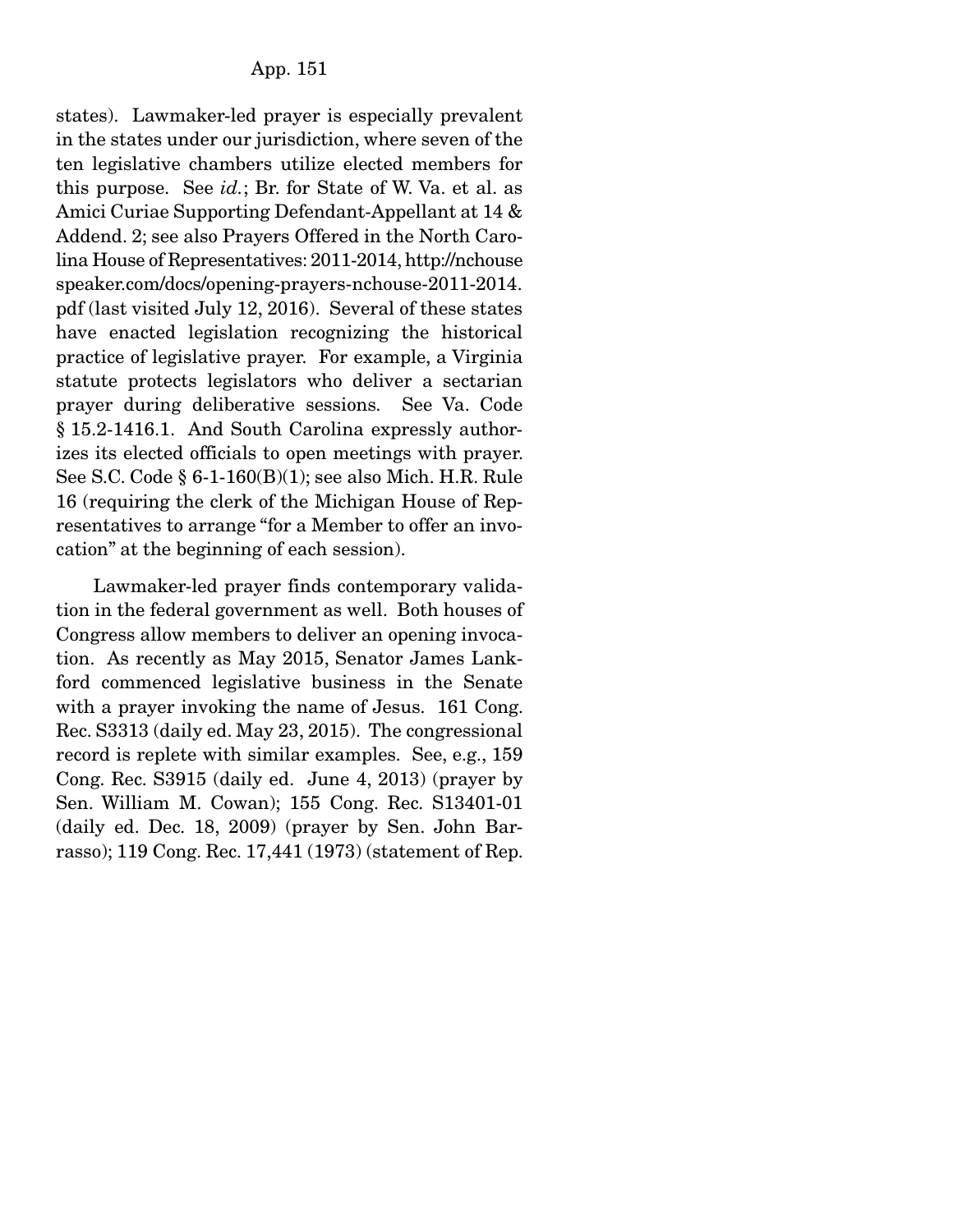William H. Hudnut III); see also 2 Robert C. Byrd, *The Senate 1789-1989: Addresses on the History of the United States Senate* 305 (Wendy Wolff ed., 1990) ("Senators have, from time to time, delivered the prayer.").

 In view of this long and varied tradition of lawmaker-led prayer, the district court's judicial wall barring elected legislators from religious invocations runs headlong into the Supreme Court's acknowledgement that "[a]ny test [we] adopt[ ] must acknowledge a practice that was accepted by the Framers and has withstood the critical scrutiny of time and political change." *Town of Greece*, 134 S.Ct. at 1819. As Justice Alito aptly explained, "if there is any inconsistency between any [Establishment Clause] test[] and the historic practice of legislative prayer, the inconsistency calls into question the validity of the test, not the historic practice." *Id.* at 1834 (Alito, J., concurring). Heeding this advice, we decline to accept the district court's view that legislative prayer forfeits its constitutionally protected status because a legislator delivers the invocation. A legal framework that would result in striking down legislative prayer practices that have long been accepted as "part of the fabric of our society" cannot be correct. *Id.* at 1819.

 In reaching its decision, the district court seems to have wholly ignored a foundational principle in *Town of Greece*. "The principal audience for these invocations is not, indeed, the public but lawmakers themselves, who may find that a moment of prayer or quiet reflection sets the mind to a higher purpose and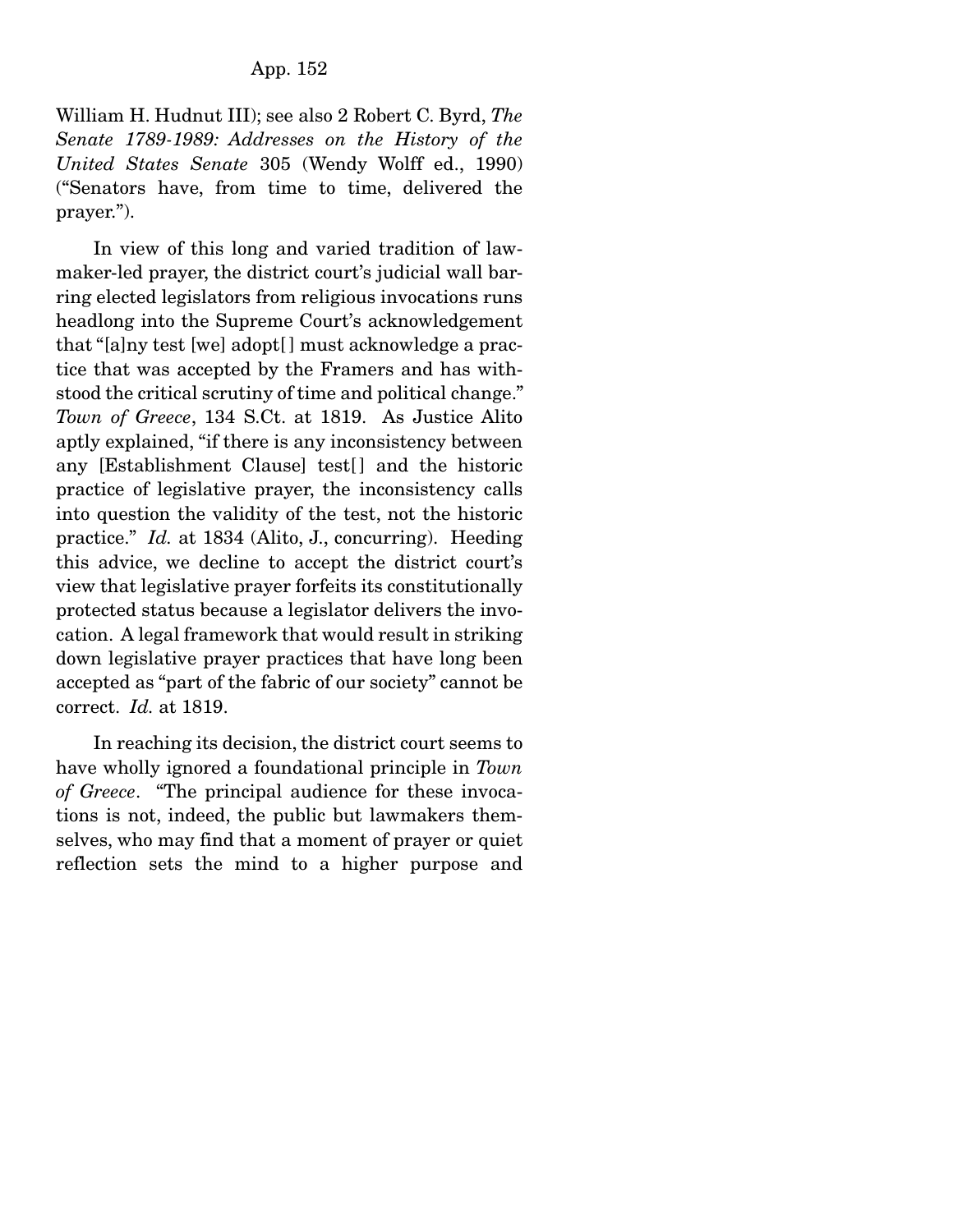App. 153

thereby eases the task of governing." *Id.* at 1825 (Kennedy, J., plurality opinion).

 Not only are the legislators themselves the intended "congregation" for legislative prayer, but the practice carries special meaning to the thousands of state and local legislators who are citizen representatives. In this respect, the Supreme Court has specifically singled out "members of town boards and commissions, who often serve part-time and as volunteers," as lawmakers for whom "ceremonial prayer may \* \* \* reflect the values they hold as private citizens." *Id.* at 1826. If legislative prayer is intended to allow lawmakers to "show who and what they are" in a public forum, then it stands to reason that they should be able to lead such prayers for the intended audience: themselves. *Id.* Indeed, legislators are perhaps uniquely qualified to offer uplifting, heartfelt prayer on matters that concern themselves and their fellow legislators.

 The district court's determination that the fact that a legislator delivers a legislative prayer is a significant constitutional distinction, at least in the context of this case, was error.

### B.

 We turn now to the question of whether some other facet of the Board's practice, beyond the bare fact that lawmaker-led prayer is offered, takes this case outside the protective umbrella of legislative prayer. Although the Supreme Court has not forged a comprehensive template for all acceptable legislative prayer,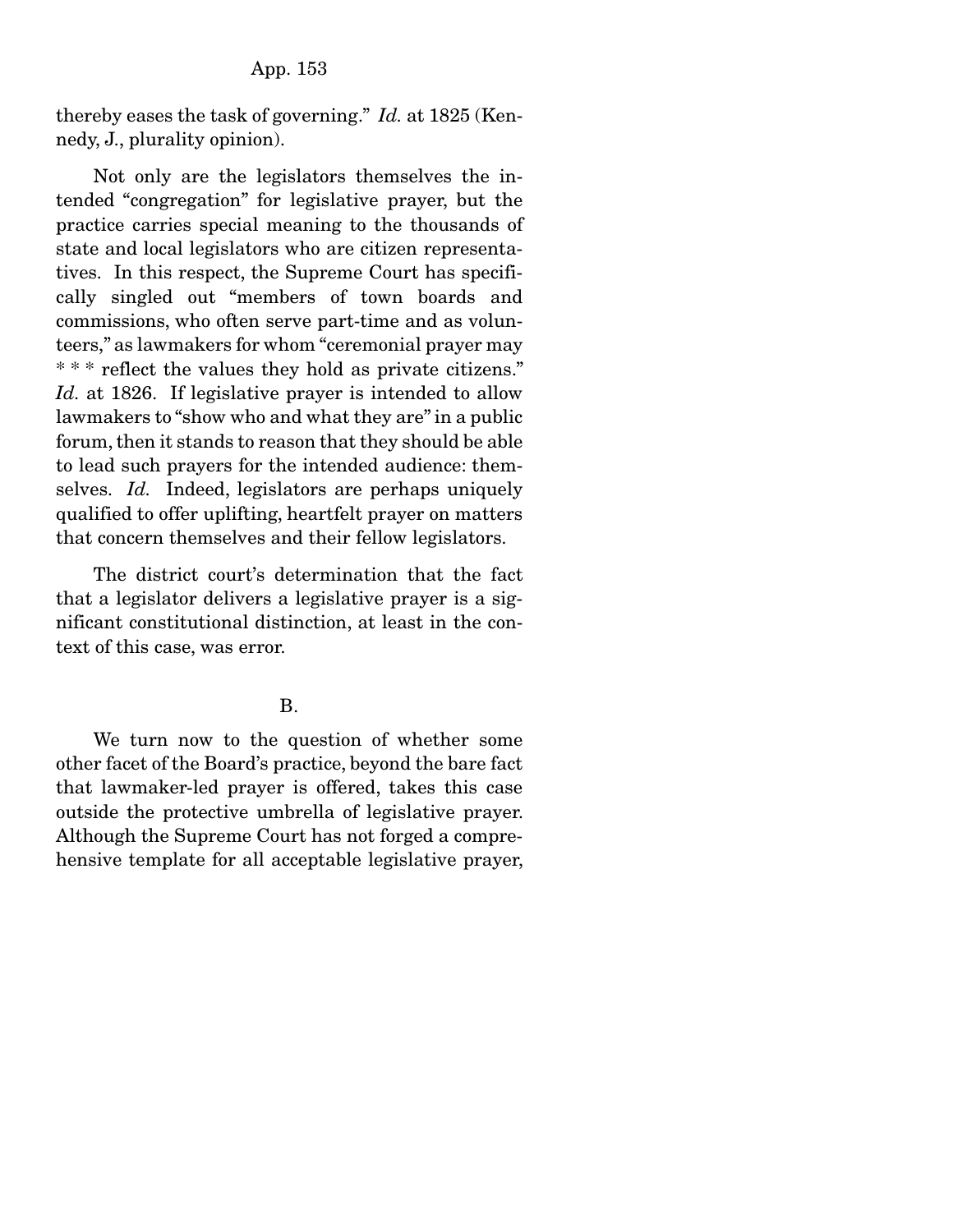## App. 154

its decisions set out guideposts for analyzing whether a particular practice goes beyond constitutional bounds. See *Snyder*, 159 F.3d at 1233 ("*Marsh* implicitly acknowledges some constitutional limits on the scope and selection of legislative prayers[.]").

### 1.

 An initial guidepost relates to the selection of the content of legislative prayer. In rejecting the plaintiffs' position that invocations must be nonsectarian, the Supreme Court in *Town of Greece* explained that such a rule "would force the legislatures that sponsor prayers and the courts that are asked to decide these cases to act as supervisors and censors of religious speech." 134 S.Ct. at 1822. Such an outcome, the Court continued, "would involve government in religious matters to a far greater degree than is the case under the town's current practice of neither editing or approving prayers in advance nor criticizing their content after the fact." *Id.*

 The district court determined the Board's practice was invalid under this standard because the individual commissioners author their own invocations, and by doing so act as "supervisors of the prayers." *Lund*, 103 F. Supp. 3d at 723. It reasoned that "the government is [thus improperly] delivering prayers that were exclusively prepared and controlled by the government<sup>[1]</sup>" *Id.* We disagree. The Board's practice here, where each commissioner gives their own prayer without oversight, input, or direction by the Board simply does not present the same concerns of the "*government*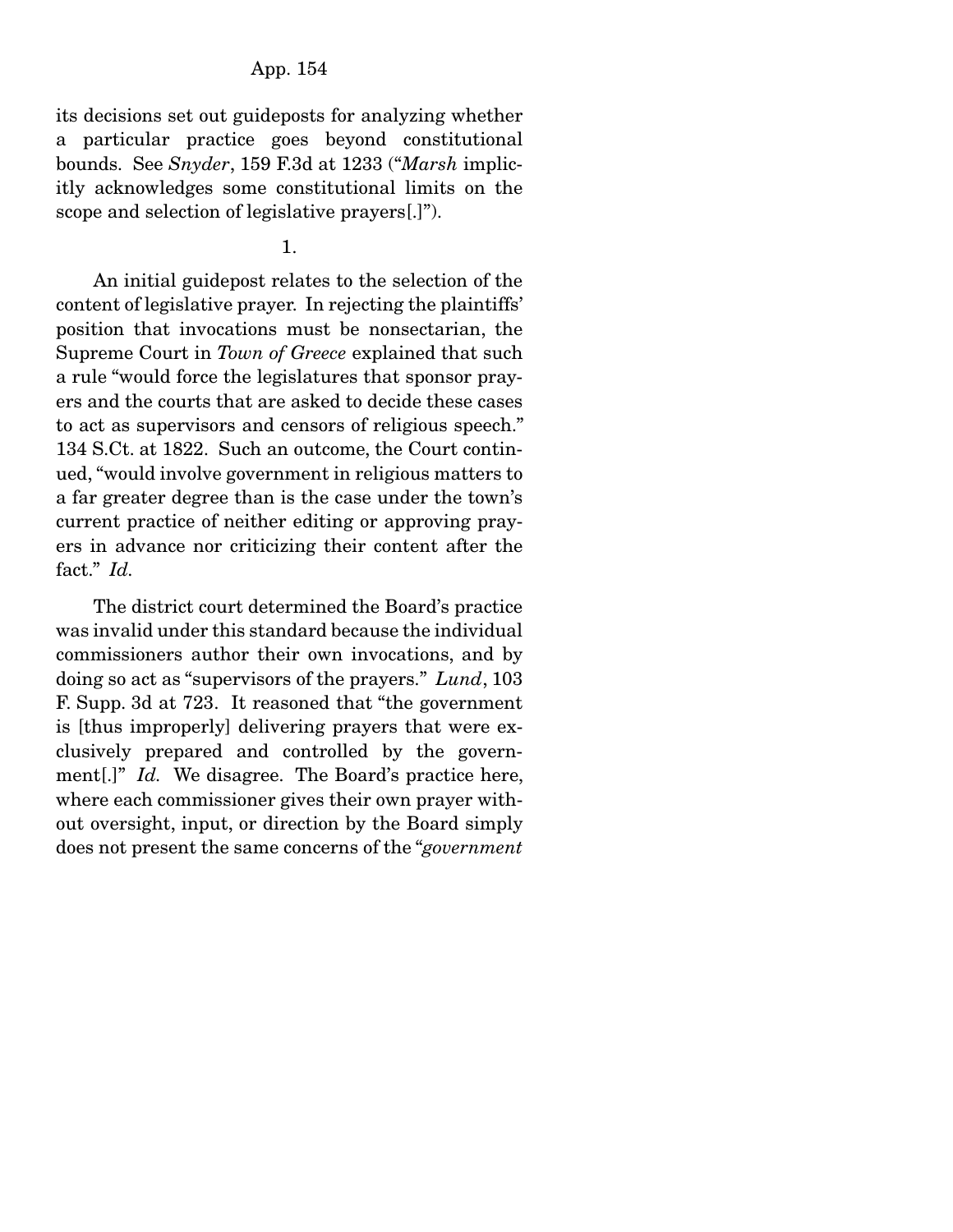[attempting] to define permissible categories of religious speech." *Town of Greece*, 134 S.Ct. at 1822 (emphasis added).

 What the Supreme Court has cautioned against in this context is "for [cing] *the legislatures* that sponsor prayers \* \* \* to act as \* \* \* supervisors and censors of religious speech." *Id.* (emphasis added). To be sure, in offering the invocations the individual commissioners sometimes convey their personal alignment with a particular faith. But the Court has always looked to the activities of the legislature as a whole in considering legislative prayer. This makes perfect sense; for it is only through act of the deliberative body writing or editing religious speech that government would impermissibly seek "to promote a preferred system of belief or code of moral behavior" with selected content. *Town of Greece*, 134 S.Ct. at 1822. There is no evidence that the Board, as a Board, had any role in any of the prayers by the individual commissioners. The record is devoid of any suggestion that any prayer in this case is anything but a personal creation of each commissioner acting in accord with his or her own personal views.

 In effect, each commissioner is a free agent like the ministers in *Town of Greece* and the chaplain in *Marsh* who gave invocations of their own choosing. In other Establishment Clause contexts, the Supreme Court has stressed this element of private choice, holding that when a neutral government policy or program merely allows or enables private religious acts, those acts do not necessarily bear the state's imprimatur. See *Zelman* v. *Simmons-Harris*, 536 U.S. 639, 652, 122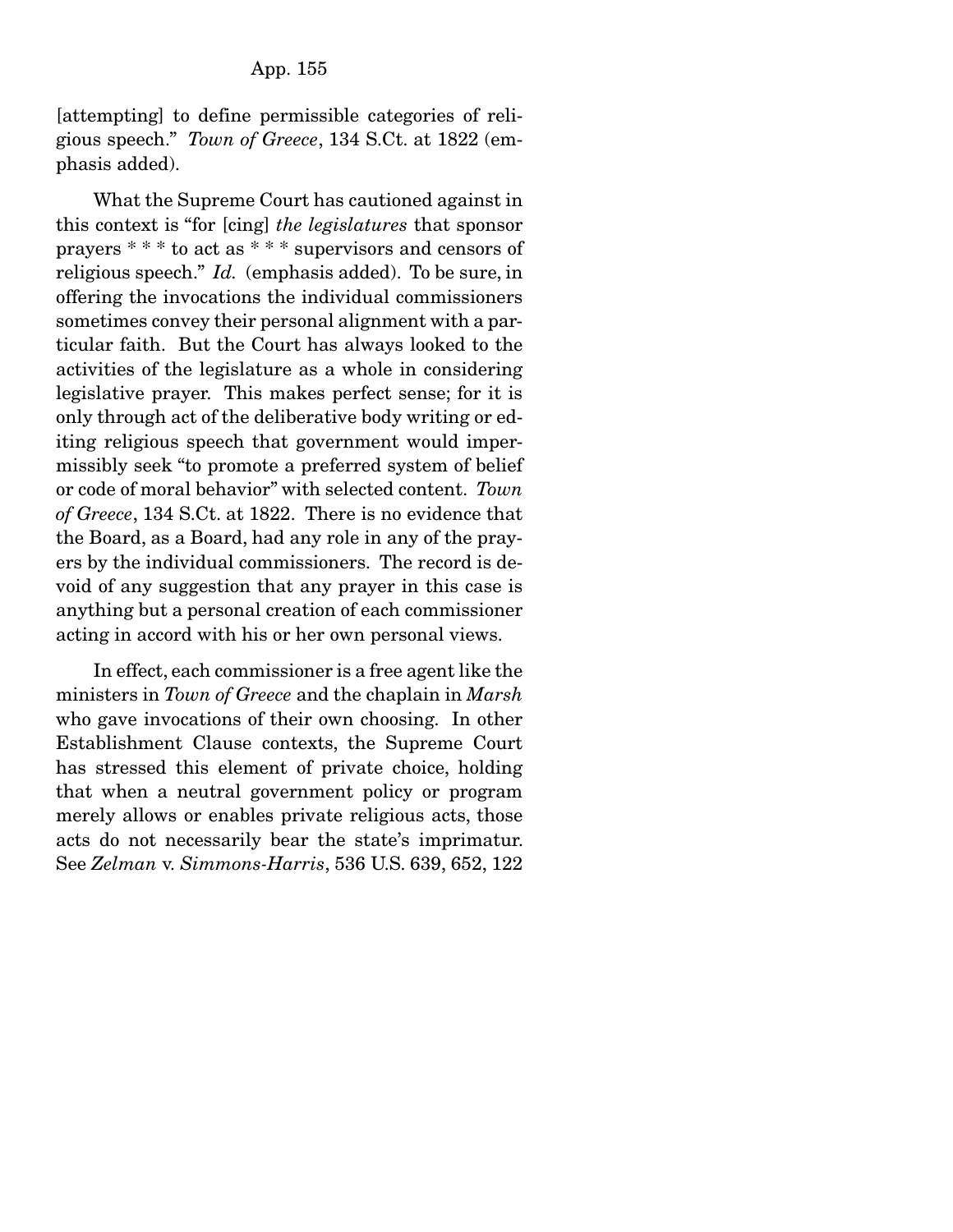S.Ct. 2460, 153 L. Ed. 2d 604 (2002) (school voucher programs); *Mueller* v. *Allen*, 463 U.S. 388, 399, 103 S.Ct. 3062, 77 L. Ed. 2d 721 (1983) (school-related income tax deductions). As the Supreme Court stated in *Town of Greece*, "[o]nce it invites prayer into the public sphere, government must permit a prayer giver to address his or her own God or gods as conscience dictates, unfettered by what an administrator or judge considers to be nonsectarian." 134 S.Ct. at 1822-23.

 The Board's legislative prayer practice amounts to nothing more than an individual commissioner leading a prayer of his or her own choosing.

# 2.

 A second guidepost to acceptable legislative prayer discussed in *Town of Greece* concerns its content. After reaffirming the holding in *Marsh* that lower courts should refrain from becoming embroiled in the review of the substance of legislative prayer, the Supreme Court noted that there could be certain circumstances where sectarian references cause a legislative prayer practice to fall outside constitutional protection. *Id.* at 1823. "If the course and practice over time shows that the invocations denigrate nonbelievers or religious minorities, threaten damnation, or preach conversion," a constitutional line can be crossed. *Id.* In that circumstance, the Court observed, "many present may consider the prayer to fall short of the desire to elevate the purpose of the occasion and to unite lawmakers in their common effort." *Id.*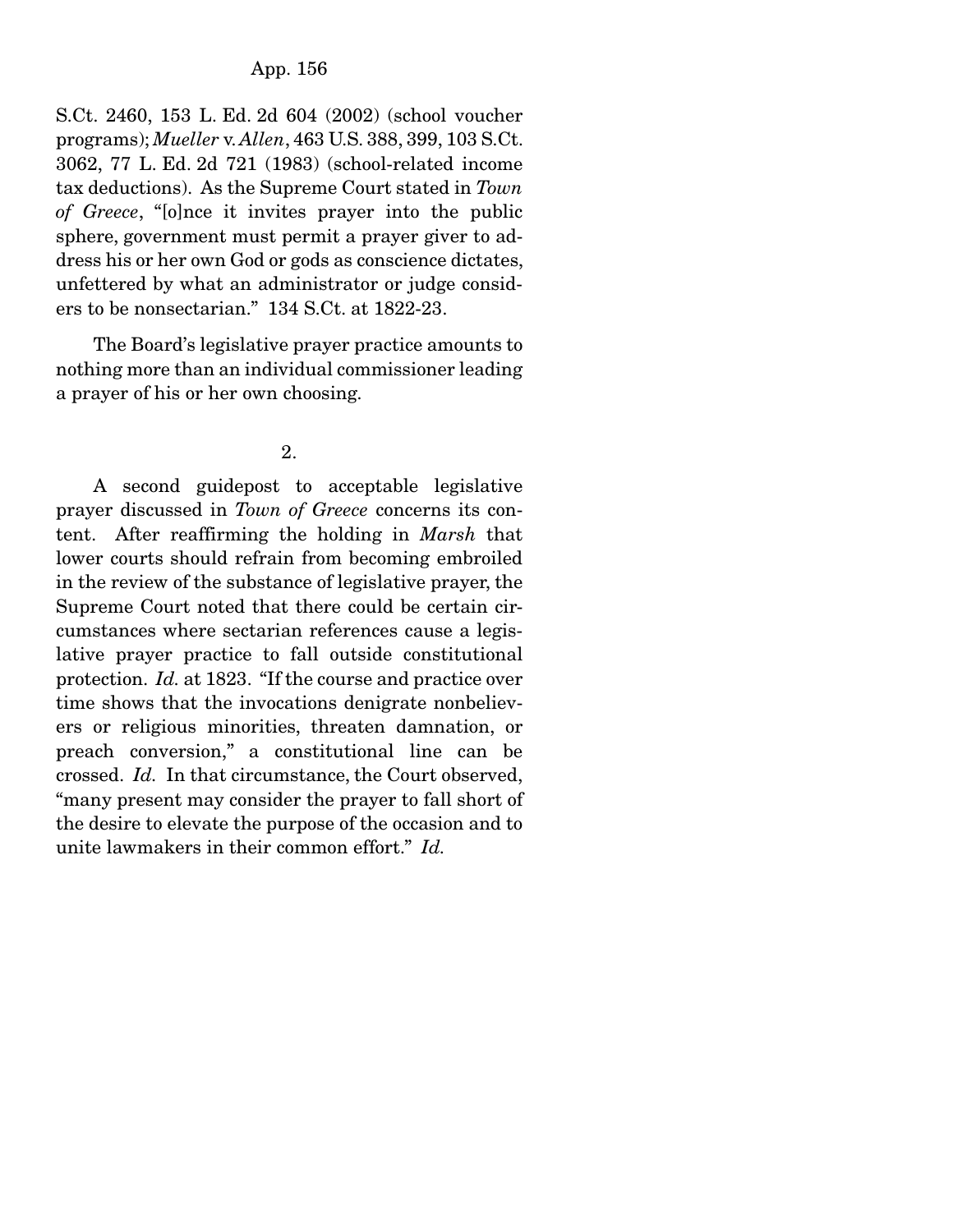To this end, courts need only assure themselves that sectarian legislative prayer, viewed from a cumulative perspective, is not being exploited to proselytize or disparage. Below this threshold, the Supreme Court has disclaimed any interest in the content of legislative invocations, announcing a strong disinclination "to embark on a sensitive evaluation or to parse the content of a particular prayer." *Marsh*, 463 U.S. at 795, 103 S.Ct. 3330.

 The record in this case reflects that the Board's prayer practice did not stray across this constitutional line of proselytization or disparagement. See *Wynne*, 376 F.3d at 300 ("To 'proselytize' on behalf of a particular religious belief necessarily means to seek to 'convert' others to that belief[.]"). The content of the commissioners' prayers largely encompassed universal themes, such as giving thanks and requesting divine guidance in deliberations. References to exclusively Christian concepts typically consisted of the closing line, such as "In Jesus' name. Amen." See Supp. J.A. 29-31. There is no prayer in the record asking those who may hear it to convert to the prayer-giver's faith or belittling those who believe differently.<sup>5</sup> And even if there were, it is the practice as a whole—not a few isolated incidents—which controls. *Town of Greece*, 134

<sup>&</sup>lt;sup>5</sup> The four prayers that the dissent cites as constitutionally offensive bear in common the fact that none attempt to convert any hearer to change their faith; none belittle those of another faith; and none portend that a person of another faith would be treated any differently by the prayer-giver in the business of the Board. In short, none of those cited prayers bears any of the hallmarks of constitutional question set out in *Town of Greece*.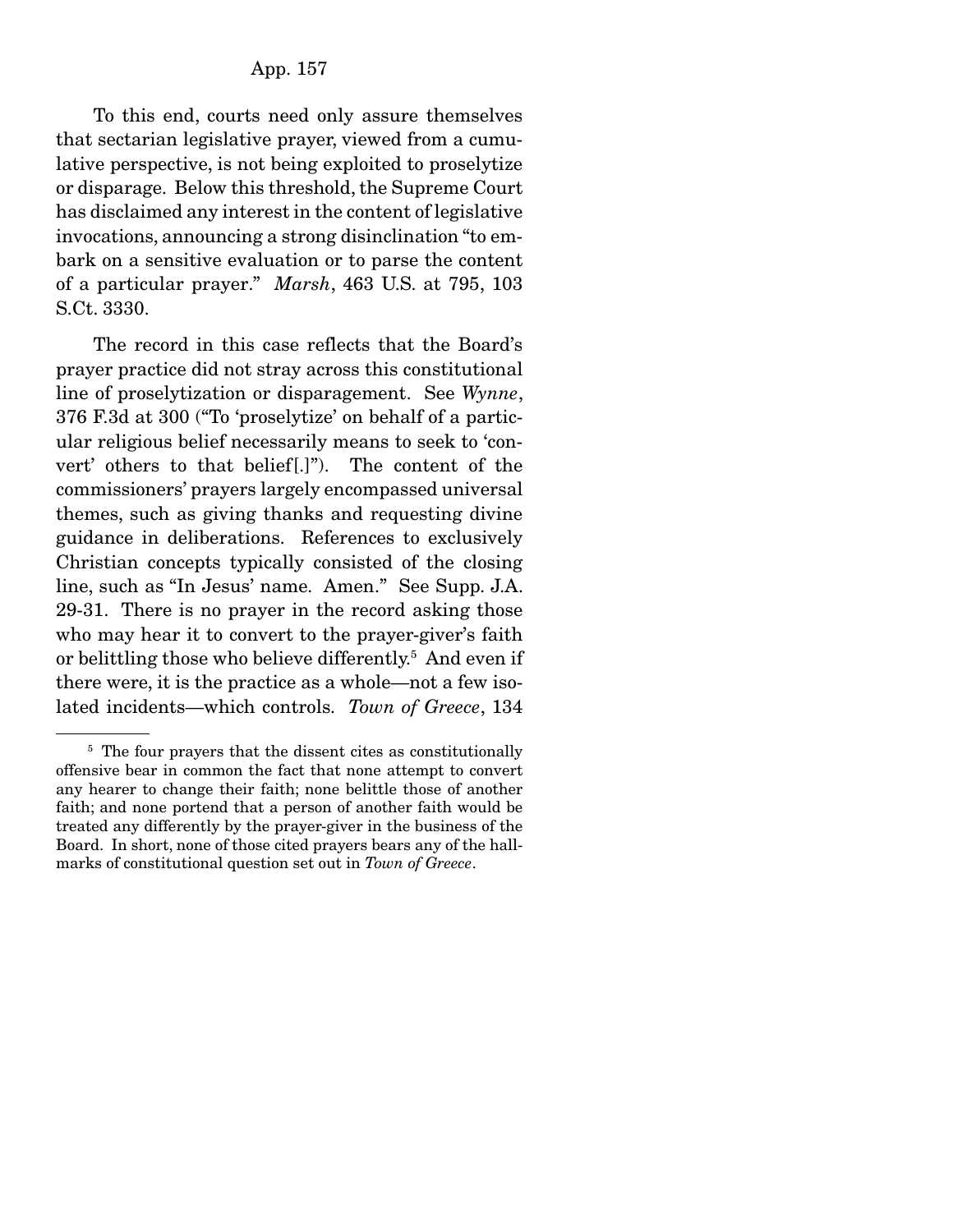S.Ct. at 1824 ("Absent a pattern of prayers that over time denigrate, proselytize, or betray an impermissible government purpose, a challenge based solely on the content of a prayer will not likely establish a constitutional violation.").

 The invocation delivered at the Board's October 17, 2011, meeting is illustrative of what the Board members and the public in Rowan County would hear:

Let us pray. Father we do thank you for the privilege of being here tonight. We thank you for the beautiful day you've given us, for health and strength, for all the things we take for granted. Lord, as we read the paper today, the economic times are not good, and many people are suffering and doing without. We pray for them; we pray that you would help us to help. We pray for the decisions that we will make tonight, that God, they will honor and glorify you. We pray that you would give us wisdom and understanding. We'll thank you for it. In Jesus' name. Amen.

Supp. J.A. 31. Such prayer comes nowhere near the realm of prayer that is out of bounds under the standards announced in *Town of Greece*. Prayers that chastise dissenters or attempt to sway nonbelievers press the limits of the Supreme Court's instruction and may not merit constitutional protection, but no such prayers have been proffered in this case. See, e.g., *Snyder*, 159 F.3d at 1235 (finding the plaintiff's proffered prayers unconstitutional because they "strongly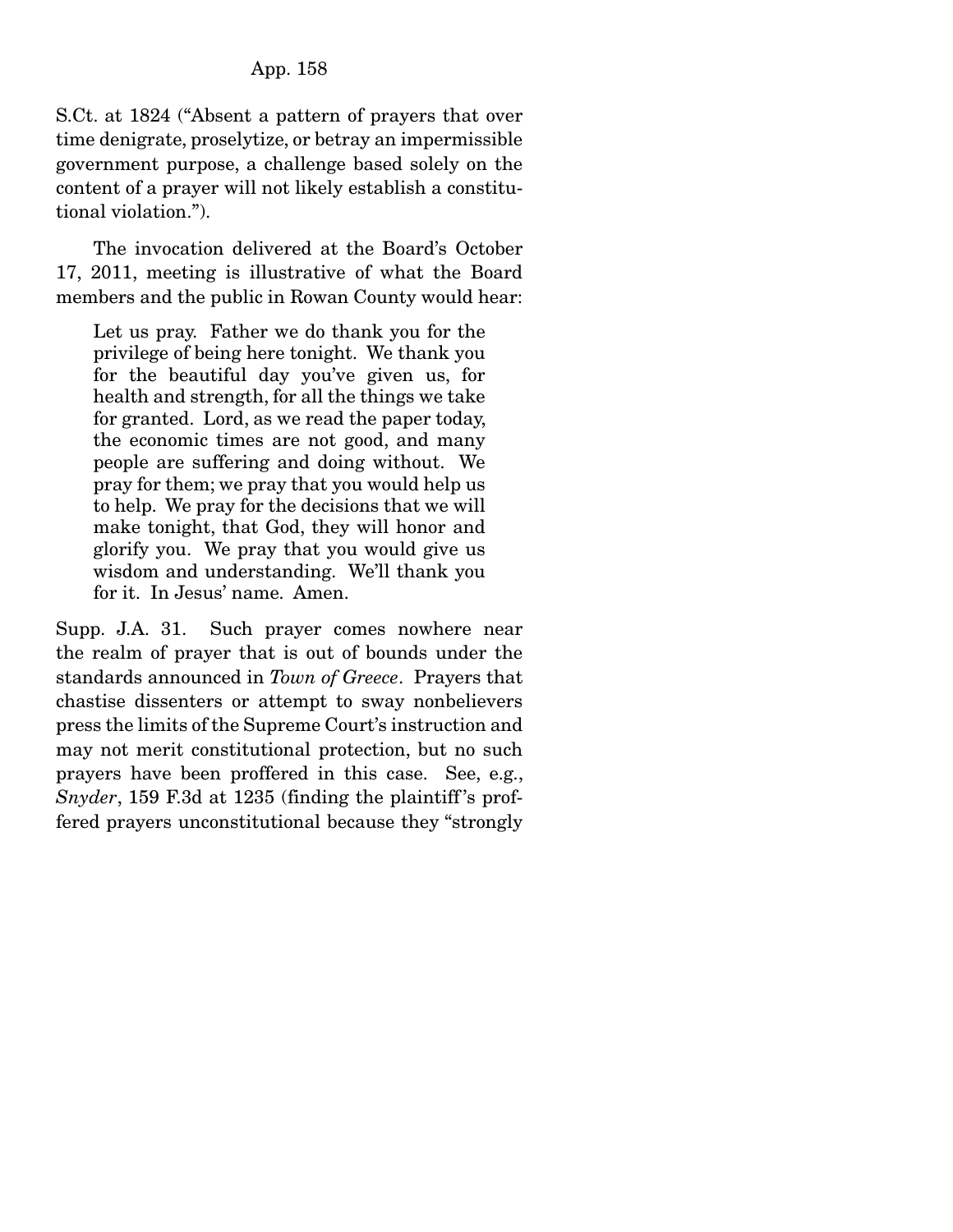disparage[d] other religious views" and "s[ought] to convert his audience").

 Plaintiffs call our attention to a few examples that contain more forceful references to Christianity out of the hundreds of legislative prayers delivered before Board meetings. As an initial matter, the sectarian content cited in Plaintiffs' opening brief (and referenced by the dissent) is austere and innocuous when measured against invocations upheld in *Marsh*. See 463 U.S. at 823 n.2, 103 S.Ct. 3330 (Stevens, J., dissenting) (quoting an exemplar challenged prayer). Regardless, Plaintiffs' hypersensitive focus is misguided. *Town of Greece* "requires an inquiry into the prayer opportunity as a whole, rather than into the contents of a single prayer." 134 S.Ct. at 1824. "Absent a pattern of prayers that over time denigrate, proselytize, or betray an impermissible government purpose, a challenge based solely on the content of a prayer will not likely establish a constitutional violation." *Id.* Given the respectful tone of nearly all the invocations delivered here, which largely mirror those identified in *Town of Greece*, the Board's practice crossed no constitutional line. See *id.* at 1824 (holding that a few stray remarks are insufficient to "despoil a practice that on the whole reflects and embraces our tradition").

3.

 Moving beyond the invocations themselves, a third guidepost to legislative prayer relates to the selection of the prayer-giver. In *Town of Greece*, the challenged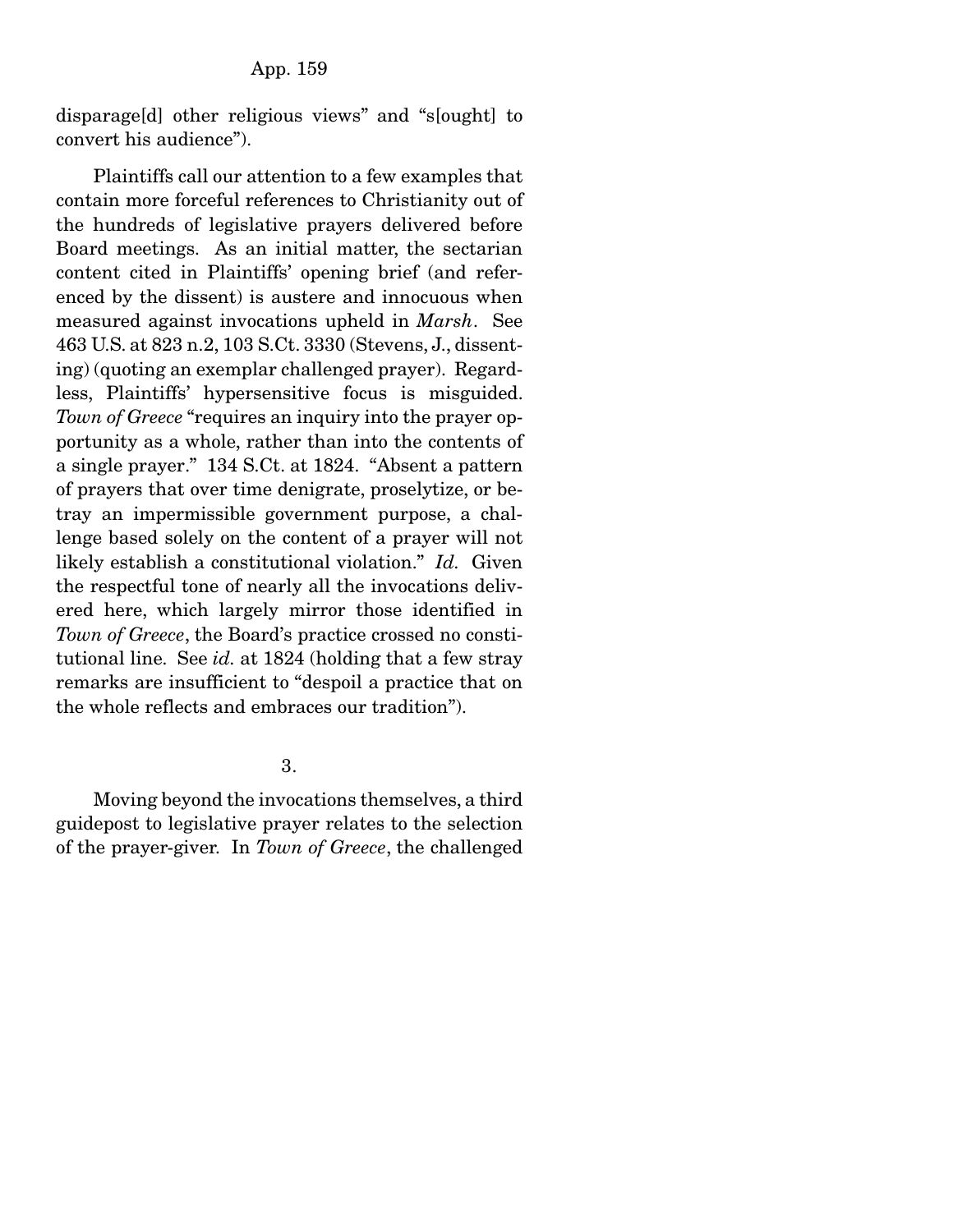practice resulted in "a predominately Christian set of ministers \* \* \* lead[ing] the prayer." *Id.* The Court found this fact unremarkable because "[t]he town made reasonable efforts to identify all of the congregations located within its borders and represented that it would welcome a prayer by any minister or layman who wished to give one." *Id.* "So long as the town maintains a policy of nondiscrimination," then "the Constitution does not require it to search beyond its borders for non-Christian prayer givers in an effort to achieve religious balancing." *Id.*

 The district court found the Board's legislative prayer practice objectionable because the invocation opportunity was rotated among only the elected commissioners; that is, all of the Board members. According to the district court, "[w]hen all faiths but those of the five elected Commissioners are excluded, the policy inherently discriminates and disfavors religious minorities." *Lund*, 103 F. Supp. 3d at 723. *Marsh* and *Town of Greece* reflect that the district court's conclusion was mistaken.

 The Supreme Court's prohibition on discrimination in this context is aimed at barring government practices that result from a deliberate choice to favor one religious view to the exclusion of others. As explained in *Town of Greece*, concerns arise only if there is evidence of "an aversion or bias on the part of town leaders against minority faiths" in choosing the prayergiver. 134 S.Ct. at 1824. The *Marsh* Court likewise alluded to this requirement when it cautioned that the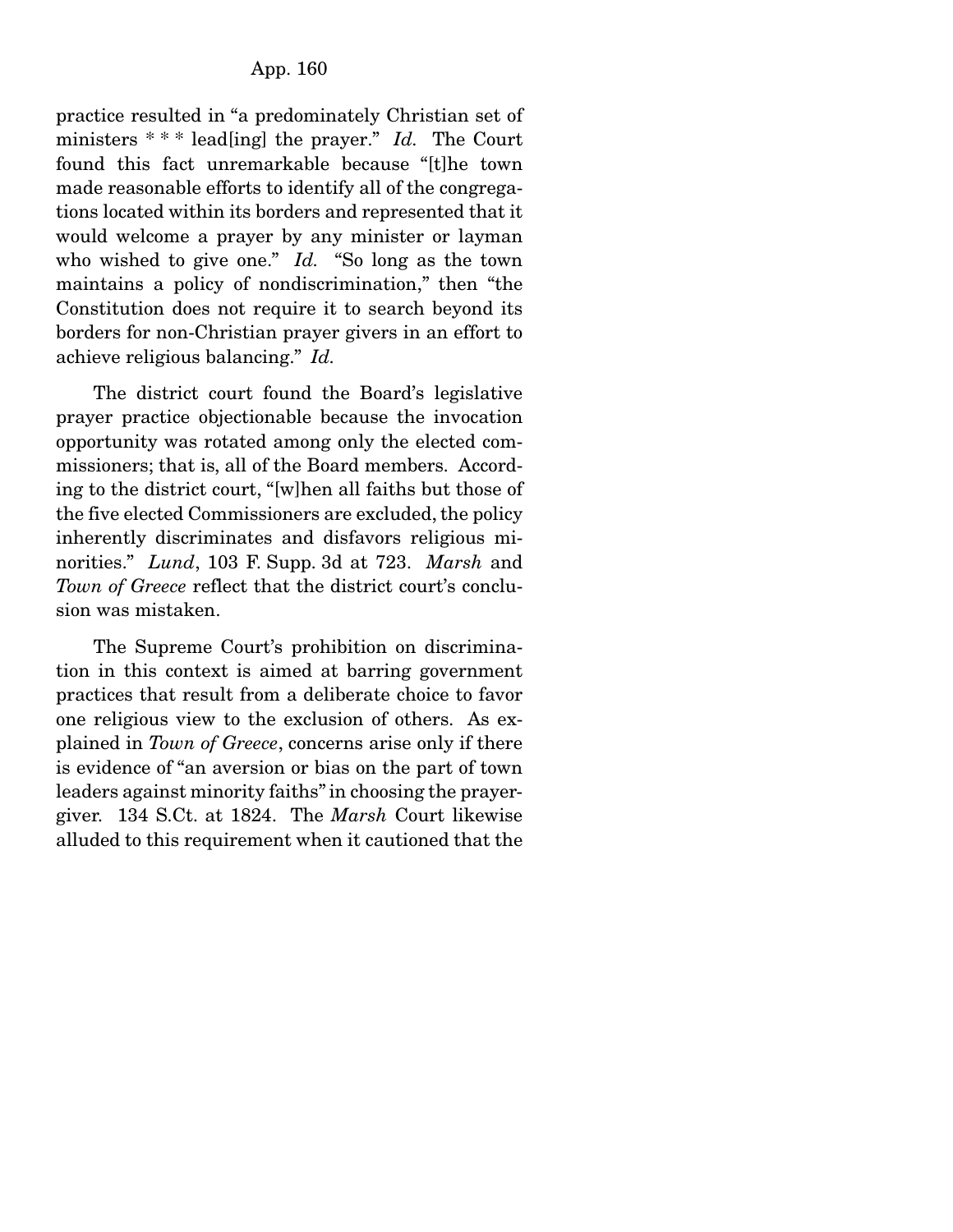selection of a guest chaplain cannot stem from "an impermissible motive." 463 U.S. at 793, 103 S.Ct. 3330. Read in context, this condition appears directed at the conscious selection of the prayer-giver on account of religious affiliation. See *id.* at 793, 103 S.Ct. 3330.

 The district court's opinion aims elsewhere, essentially mandating prayer-giver diversity. See *Lund*, 103 F. Supp. 3d at 723 ("[T]he present case presents a closed-universe of prayer-givers, \* \* \* [leaving] minority faiths [with] no means of being recognized."). For example, under the district court's framework, a legislature, including Congress, would be prohibited from permitting individual members to deliver the opening invocation to solemnize its proceedings unless an unlimited number of faiths were actually represented by the elected representatives. But diversity among the beliefs represented in a legislature has never been the measure of legislative prayer. *Town of Greece* specifically rejected the notion that lawmaking bodies must "promote a diversity of religious views." 134 S.Ct. at 1824. Consequently, the town was not obliged to "search beyond its borders for non-Christian prayer givers in an effort to achieve religious balancing." *Id.*  And in *Marsh*, the Nebraska legislature appointed the same Presbyterian minister for sixteen years to the exclusion of all other creeds. The Court was unpersuaded that this made a constitutional difference. See *Marsh*, 463 U.S. at 793, 103 S.Ct. 3330.

 Thus, while the Board's practice limits the represented faiths to those of the individual commissioners, that is no different from the limitations built into the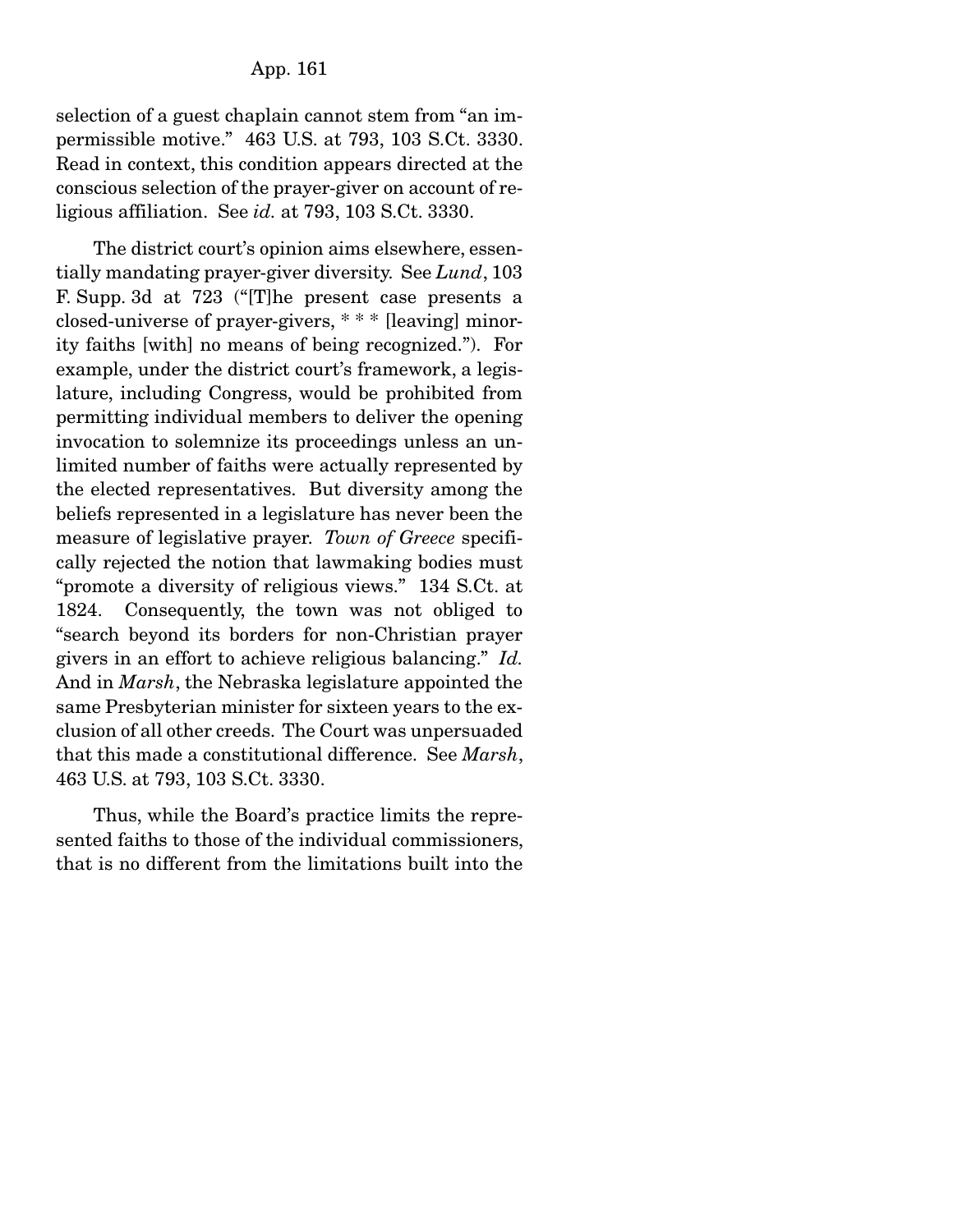constitutional prayer practices in *Town of Greece* and *Marsh*. See *Simpson*, 404 F.3d at 285 ("A party challenging a legislative invocation practice cannot \*\*\* rely on the mere fact that the selecting authority chose a representative of a particular faith, because some adherent or representative of some faith will invariably give the invocation."). There is simply no requirement in our case law that a legislative prayer practice reflect multiple faiths or even more than one to be constitutionally valid.

 Absent proof the Board restricted the prayer opportunity among the commissioners as part of an effort to promote only Christianity, we must view its decision to rely on lawmaker-led prayer as constitutionally insignificant. See *Pelphrey* v. *Cobb Cty.*, 547 F.3d 1263, 1281 (11th Cir. 2008) ("[*Marsh*] does not require that all faiths be allowed the opportunity to pray. The standard instead prohibits purposeful discrimination."). Plaintiffs have not directed the Court to any evidence that would suggest the Board harbored such a motive. It is uncontested that the Board's policy was facially neutral and bereft of government discretion. A person of any creed can be elected to the Board and is entitled to speak without censorship. Furthermore, as far as we can tell, the Board never altered its practice to limit a non-Christian commissioner or attempted to silence prayers of any viewpoint. See *Lund*, 103 F. Supp. 3d at 714-16.

 The Supreme Court has determined that the selection of a prayer-giver who represents a single religious sect, even over many years, does not advance any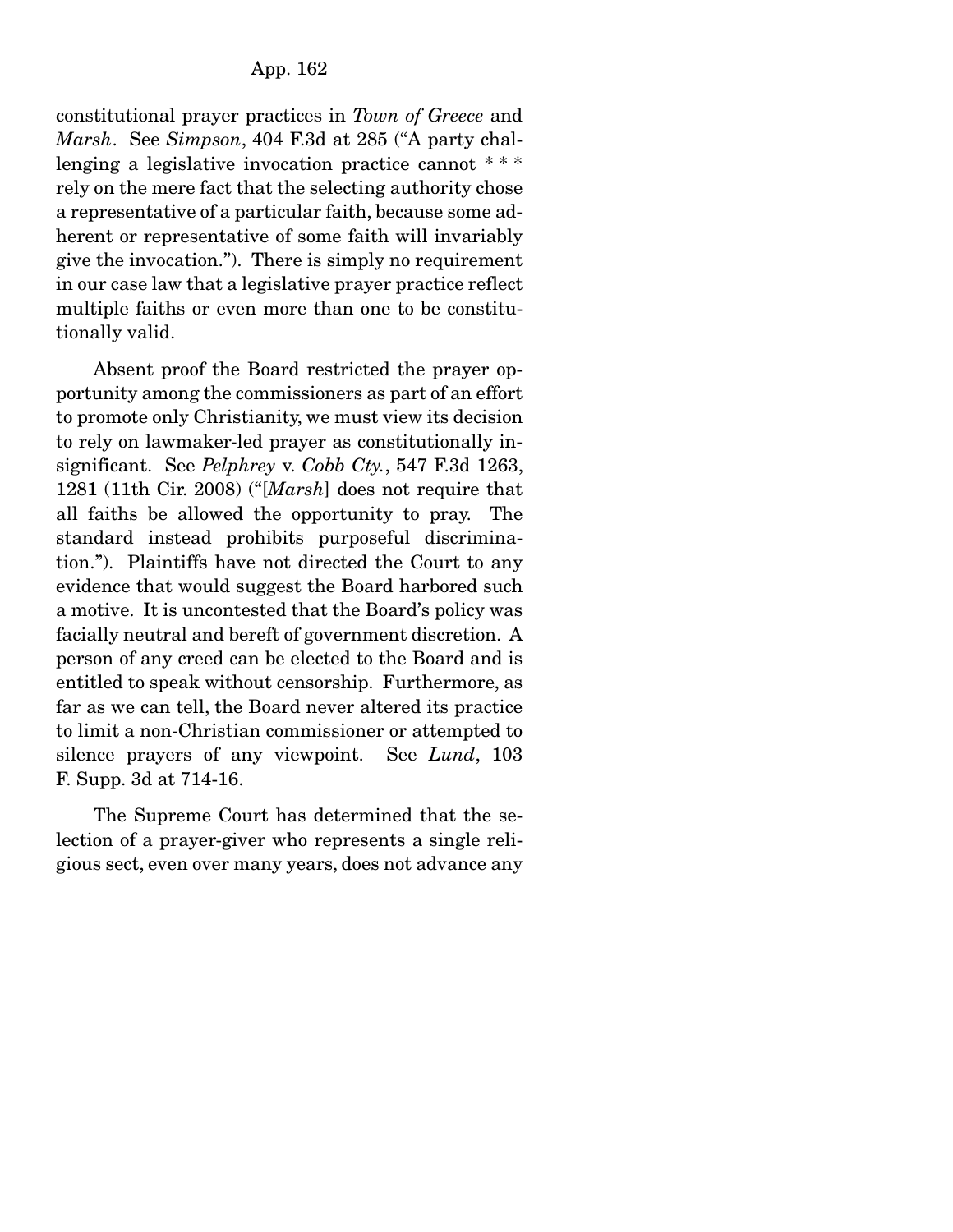one faith or belief over another. See *Marsh*, 463 U.S. at 793, 103 S.Ct. 3330 ("We cannot, any more than Members of the Congresses of this century, perceive any suggestion that choosing a clergyman of one denomination advances the beliefs of a particular church."); *Ctr. for Inquiry, Inc.* v. *Marion Circuit Court Clerk*, 758 F.3d 869, 874 (7th Cir. 2014) ("*Marsh* and *Greece* show that a government may, consistent with the First Amendment, open legislative sessions with Christian prayers while not inviting leaders of other religions[.]"). A party challenging a legislative prayer practice cannot rely on the mere fact that the selecting authority has confined the invocation speakers to a narrow group. This is particularly true here as the Board has no voice in the selection of commissioners, which is entirely up to the citizens by election.

# 4.

 A final guidepost to legislative prayer is found in the statement from *Town of Greece* that the prayer practice "over time" may not be "exploited to \* \* \* advance any one \*\*\* faith or belief." 134 S.Ct. at 1823. We must discern, then, whether over time the Board's practice conveys the view that Rowan County "advance[d]" Christianity over other creeds. *Id.*

 The Board has not picked any of the prayers under its legislative prayer practice of ceremonial invocation by which the commissioners' prayers solemnize their meeting. *Town of Greece* fully supports this approach, reaffirming the principle first set out in *Marsh* that a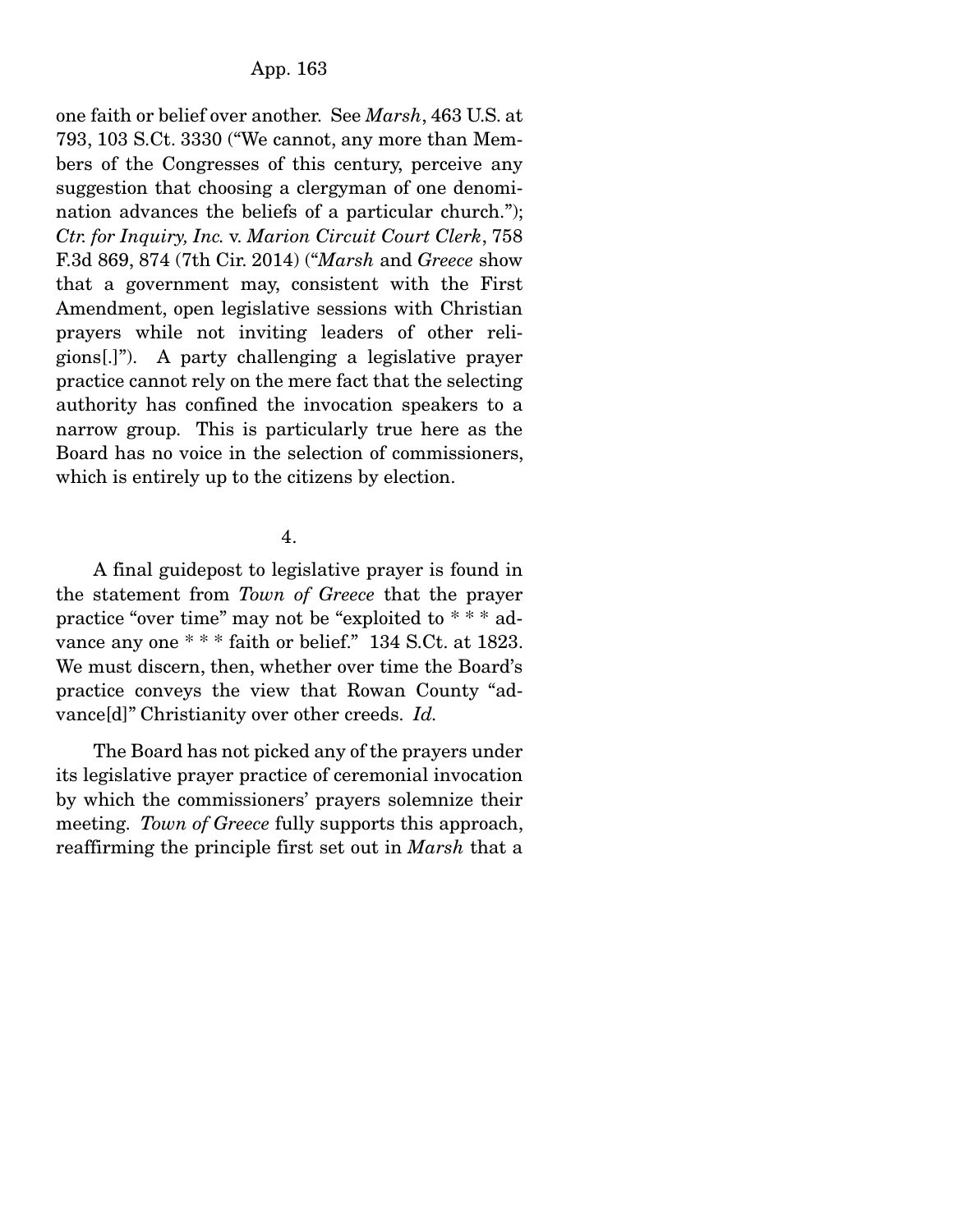governmental subdivision does not endorse any one faith or belief by opening its forum to prayers, even sectarian ones. See *McCreary Cty.* v. *Am. Civil Liberties Union of Ky.*, 545 U.S. 844, 859 n.10, 125 S.Ct. 2722, 162 L. Ed. 2d 729 (2005) (citing *Marsh* as an example of a permissible governmental action whose "manifest purpose was presumably religious"). And this remains true even when sectarian religious content is communicated regularly. See *Galloway* v. *Town of Greece*, 681 F.3d 20, 24-25 (2d Cir. 2012) (observing that "[r]oughly two-thirds" of the prayers at issue in that case "contained uniquely Christian language," while "[t]he remaining third of the prayers spoke in more generically theistic terms").

 The prayers in this case, like those in *Town of Greece*, were largely generic petitions to bless the commissioners before turning to public business. References to Christian concepts typically consisted of the closing statement "in Jesus' name we pray," or a similar variation. Supp. J.A. 31. As *Town of Greece* imparts, such prayers do not unconstitutionally convey the appearance of an official preference for Christianity. Rather, "[o]ur tradition assumes that adult citizens, firm in their own beliefs, can tolerate and perhaps appreciate [sectarian] ceremonial prayer[.]" *Town of Greece*, 134 S.Ct. at 1823.

 Had a chaplain offered prayers identical to those in the instant case, *Town of Greece* and *Marsh* would unquestionably apply to uphold the Board's practice. Unlike the district court, we are unconvinced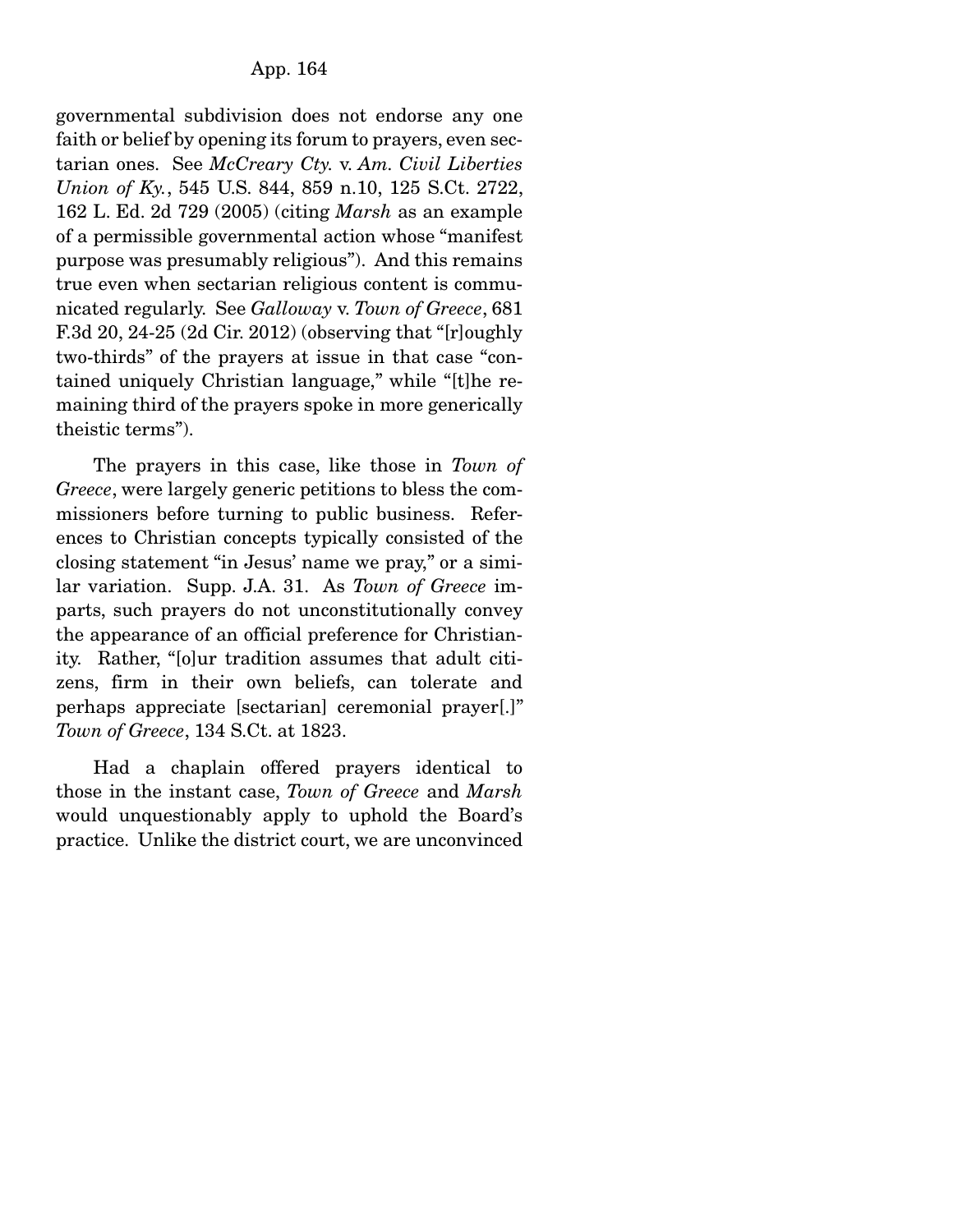the feature of a legislator delivering the prayer to fellow legislators signals an unconstitutional endorsement of religion.

 Practically speaking, the public seems unlikely to draw a meaningful distinction between a state-paid chaplain and the legislative body that appoints him. "Such chaplains speak for the legislature." *Snyder*, 159 F.3d at 1238 (Lucero, J., concurring in judgment). They are in essence "deputized" to represent the governing body in this context. Cf. *Town of Greece*, 134 S.Ct. at 1850 (Kagan, J, dissenting). Consequently, when an elected representative underscores his alignment with a particular faith during the invocation, as is sometimes the case here, the risk of placing the government's weight behind this view is the same as those practices upheld in *Marsh* and *Town of Greece*. In other words, the degree of denominational preference projected onto the government with lawmaker-led prayer is not significantly different from selecting denominational clergy to do the same. Both prayers arise in the same context and serve the same purpose.

 If anything, allowing the legislative body to collectively select a tenured chaplain as in *Marsh* would seem to pose a greater problem. The presence of a single religious figure, particularly a paid state employee, seems more likely to reflect a perceived governmental endorsement of the faith that individual represents. Yet, the Supreme Court has concluded this more obvious preference is not constitutionally significant. See *Rubin* v. *Lancaster*, 710 F.3d 1087, 1097 (9th Cir. 2013) ("[W]hatever message Nebraska might have conveyed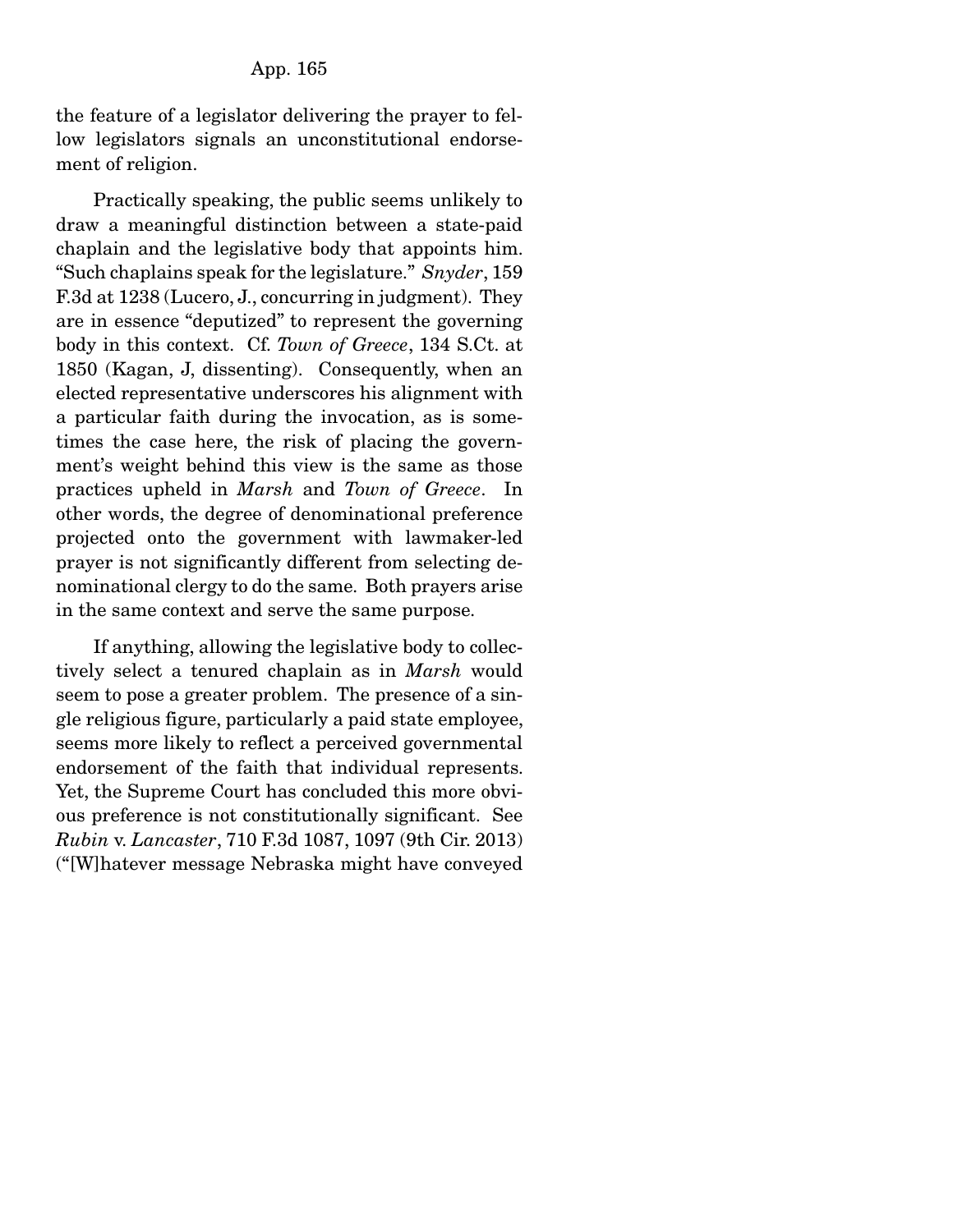through its practice of selecting, paying, and retaining for sixteen years a Presbyterian chaplain who often delivered explicitly Christian invocations, the Supreme Court concluded that the legislature had not advanced Christianity.").

 Legislative prayer is constitutionally acceptable when it "fits within the tradition long followed in Congress and the state legislatures." *Town of Greece*, 134 S.Ct. at 1819. The Supreme Court has observed that prayers offered within this tradition have a common theme and "respectful" tone—they are given "at the opening of legislative sessions, where it is meant to lend gravity to the occasion." *Id.* at 1823. Acceptable legislative prayer thus "solemnize[s] the occasion" and "invites lawmakers to reflect upon shared ideals and common ends before they embark on the fractious business of governing[.]" *Id.* The record here reflects just such prayers.

# C.

 We now turn to Plaintiffs' claims that the Board's legislative prayer practice is impermissibly coercive. The "coercion test" under the Establishment Clause reflects that the government violates the Constitution if it compels religious participation. See *Allegheny*, 492 U.S. at 660, 109 S.Ct. 3086 (Kennedy, J., concurring in judgment in part and dissenting in part). Although spurned by the Supreme Court for some time, see *Sch. Dist. of Abington Twp.* v. *Schempp*, 374 U.S. 203, 223, 83 S.Ct. 1560, 10 L. Ed. 2d 844 (1963) (noting that Free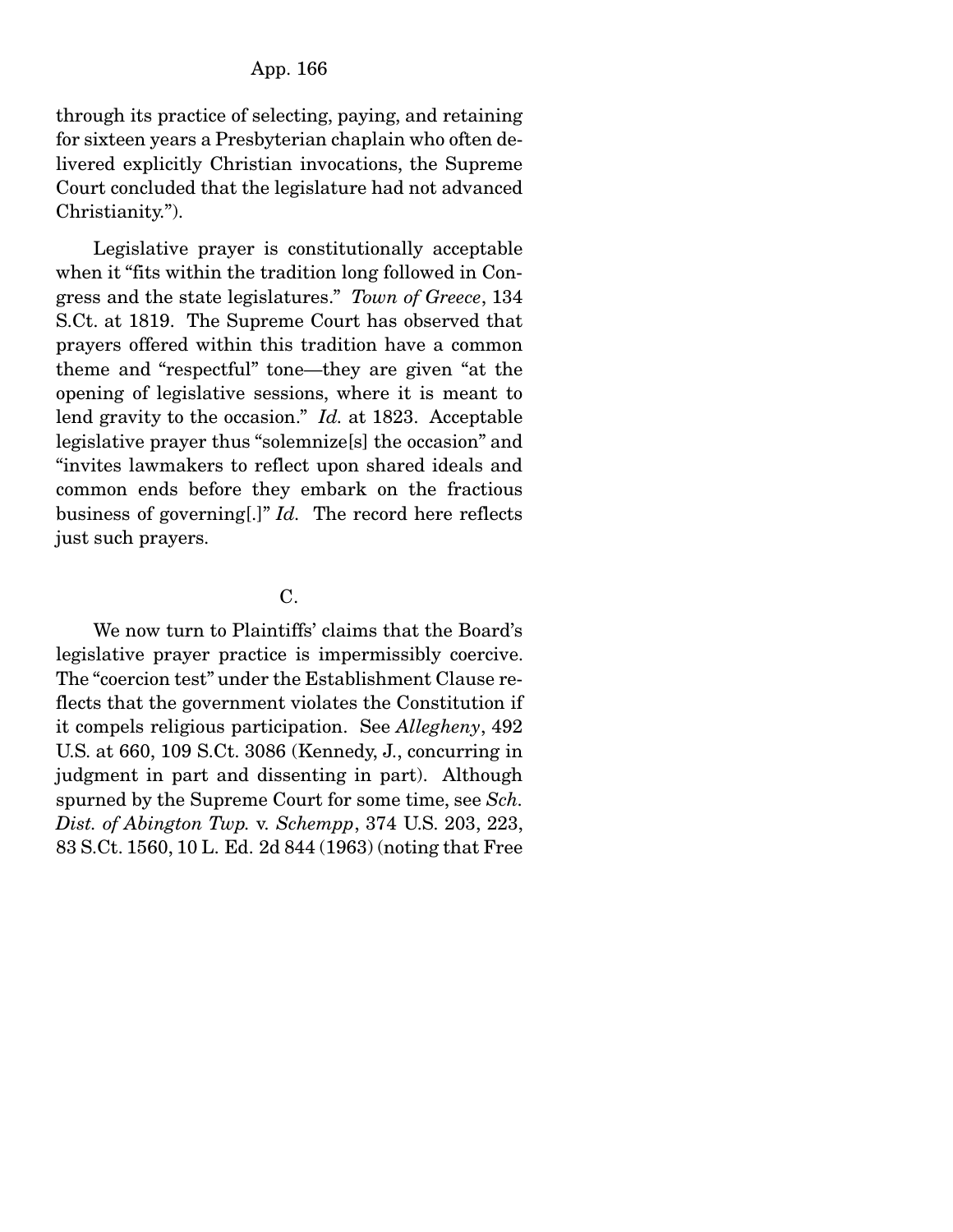Exercise cases were "predicated on coercion while [an] Establishment Clause violation need not be"), the coercion test gradually emerged as part of Establishment Clause doctrine in several decisions regarding schoolsponsored prayer. See *Lee* v. *Weisman*, 505 U.S. 577, 593, 112 S.Ct. 2649, 120 L. Ed. 2d 467 (1992) (striking down clergy-led prayers at graduation ceremonies because the school district's "supervision and control \* \* \* places public pressure, as well as peer pressure, on attending students \* \* \* as real as any overt compulsion."); *Santa Fe Indep. Sch. Dist.* v. *Doe*, 530 U.S. 290, 310-17, 120 S.Ct. 2266, 147 L. Ed. 2d 295 (2000) (finding prayers at high school football games unconstitutionally coercive).

 Although previously unclear whether the coercion test applied beyond the schoolhouse, see G. Sidney Buchanan, *Prayer in Governmental Institutions: The Who, the What, and the At Which Level*, 74 Temp. L. Rev. 299, 339-42 (2001); see also *Mellen* v. *Bunting*, 327 F.3d 355, 366-72 (4th Cir. 2003) (recognizing a gap in Supreme Court precedent with regard to secular expression not directed to children), *Town of Greece* settled that ambiguity by observing that a coercion-based analysis applies to adults encountering religious observances in governmental settings. See 134 S.Ct. at 1825 (Kennedy, J., plurality opinion) ("It is an elemental First Amendment principle that government may not coerce its citizens to support or participate in any religion or its exercise.").

 The *Town of Greece* majority, however, was unable to settle on what constitutes coercion in the legislative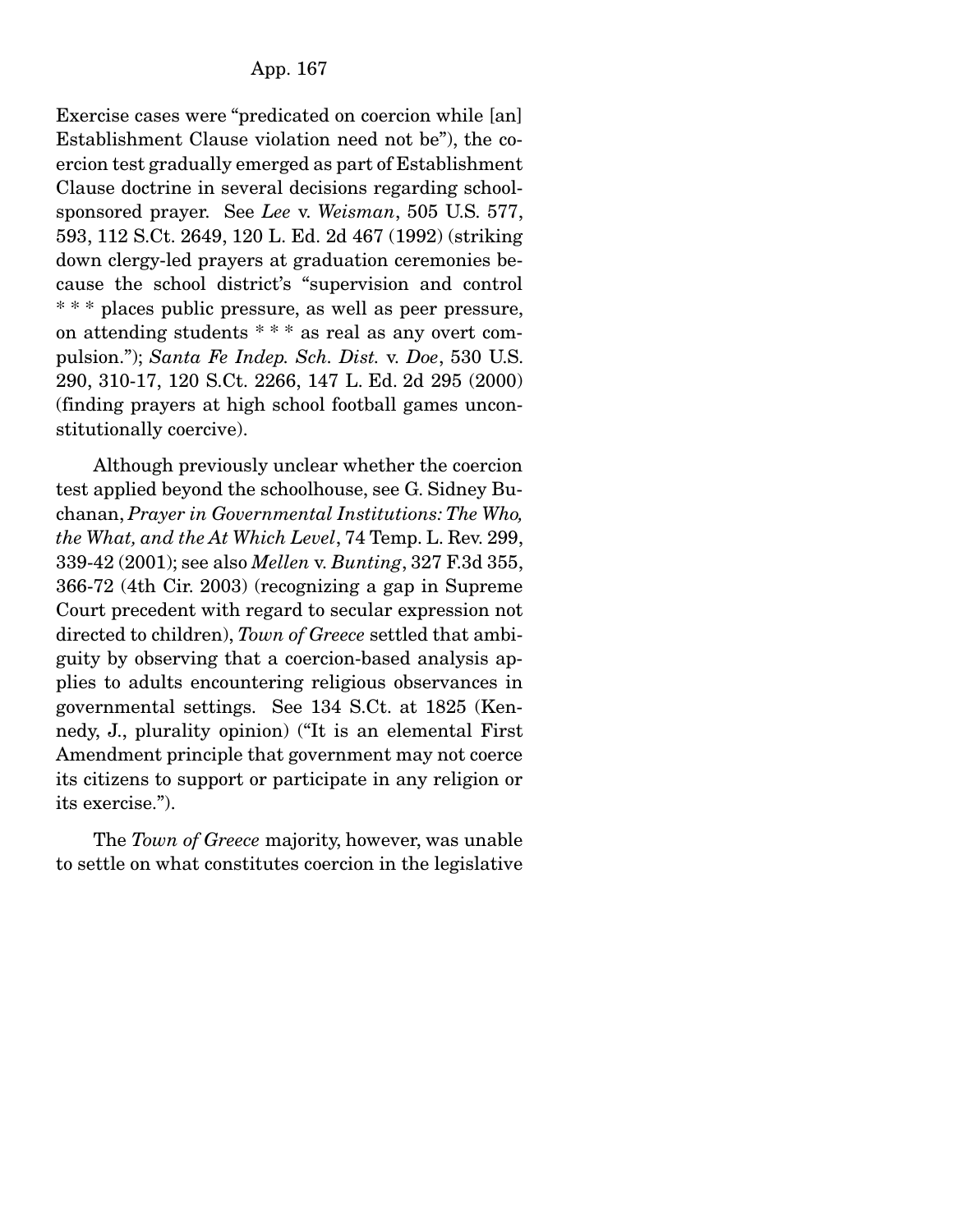prayer context. Although five Justices agreed that the town did not engage in an unconstitutional coercion, they reached this conclusion by separate paths. Justices Thomas and Scalia would require coercion to consist of "the coercive state establishments that existed at the founding," which essentially equates to religious observance "by force of law and threat of penalty." *Town of Greece*, 134 S.Ct. at 1837 (Thomas J., concurring in part and concurring in the judgment). Justice Kennedy, joined by Chief Justice Roberts and Justice Alito, framed the inquiry as "a fact-sensitive one that considers both the setting in which the prayer arises and the audience to whom it is directed." *Id.* at 1825 (Kennedy, J., plurality opinion). Under this view, "[c]ourts remain free to review the pattern of prayers over time to determine whether they comport with the tradition of solemn, respectful prayer approved in *Marsh*, or whether coercion is a real and substantial likelihood." *Id.* at 1826-27. The history and tradition of legislative prayer is relevant here, too, and the "reasonable observer" is presumed to be aware of that history and recognize the purpose of such practices. *Id.* at 1825.

 The district court divided its coercion analysis into two parts. First, it considered the issue under *Town of Greece*, concluding "Justice Kennedy's general rules for evaluating potential coercion in the legislative prayer context \* \* \* point the [c]ourt in the direction of finding the practice of [the Board] unconstitutionally coercive." *Lund*, 103 F. Supp. 3d at 729. The district court then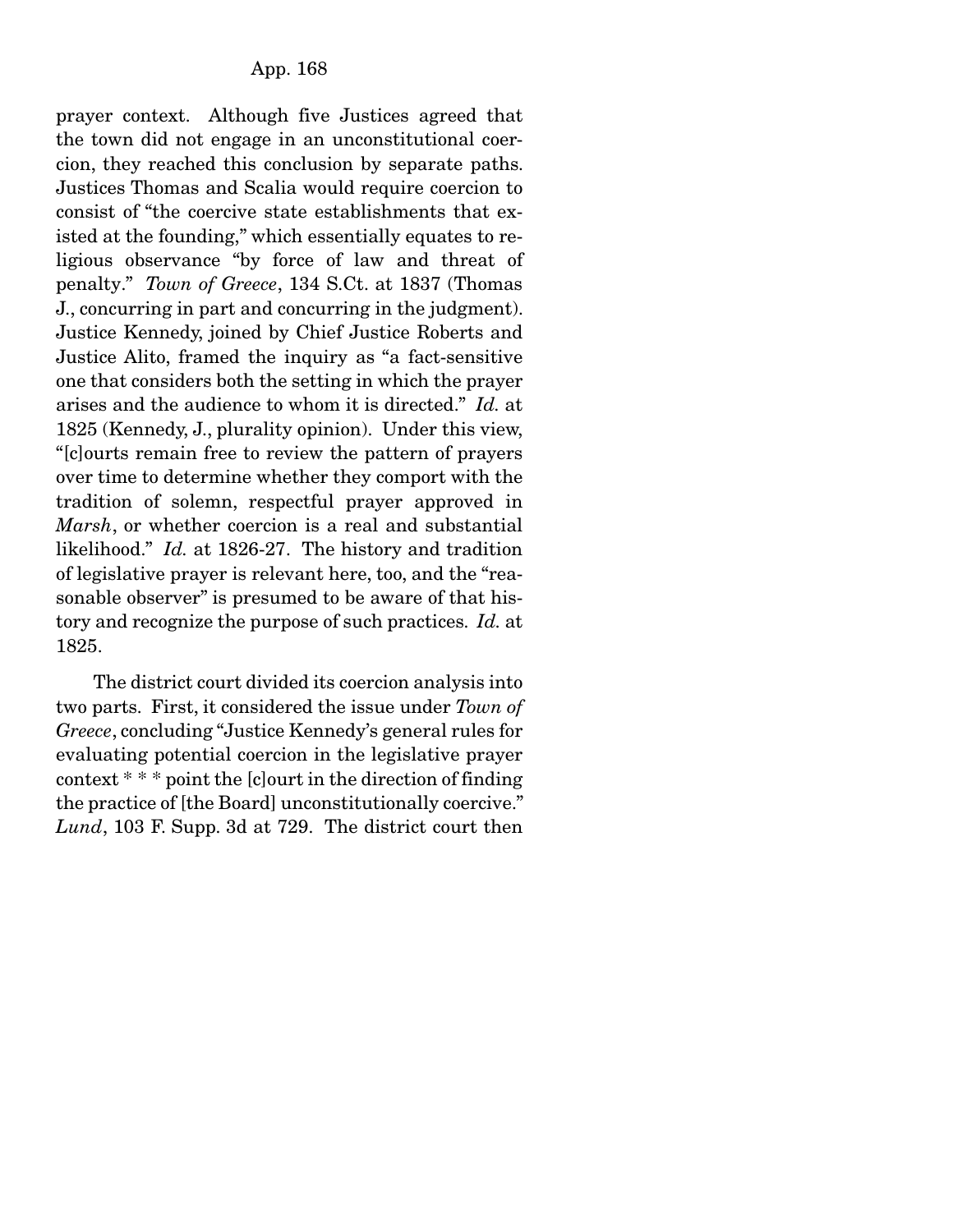"turn[ed] to the principles of [the] coercion doctrine developed prior to the *Town of Greece* decision," finding these cases likewise suggested the Board violated the Establishment Clause. *Id*.

 As noted above, the Supreme Court's coercion doctrine prior to *Town of Greece* developed in several cases involving public school events with children. The potential for undue influence, however, is less significant when dealing with prayer involving adults, and this distinction warrants a difference in constitutional analysis. The law recognizes a meaningful distinction between children in a school setting and a legislative session where adults are the participants. See *Stein* v. *Plainwell Cmty. Schs.*, 822 F.2d 1406, 1409 (6th Cir. 1987) ("The potential for coercion in the prayer opportunity was one of the distinctions employed by the Court in *Marsh* to separate legislative prayer from classroom prayer."). The Supreme Court assumes that adults are "not readily susceptible to religious indoctrination or peer pressure." *Marsh*, 463 U.S. at 792, 103 S.Ct. 3330; see also *Town of Greece*, 134 S.Ct. at 1823 ("[A]dult citizens, firm in their own beliefs, can tolerate and perhaps appreciate a ceremonial prayer delivered by a person of a different faith.").

 Consistent with this distinction, we do not find the Supreme Court's prior coercion cases applicable in analyzing legislative prayer like that at issue here. See *Simpson*, 404 F.3d at 281 ("*Marsh*, in short, has made legislative prayer a field of Establishment Clause jurisprudence with its own set of boundaries and guidelines."). Thus, we look to the coercion analysis in *Town*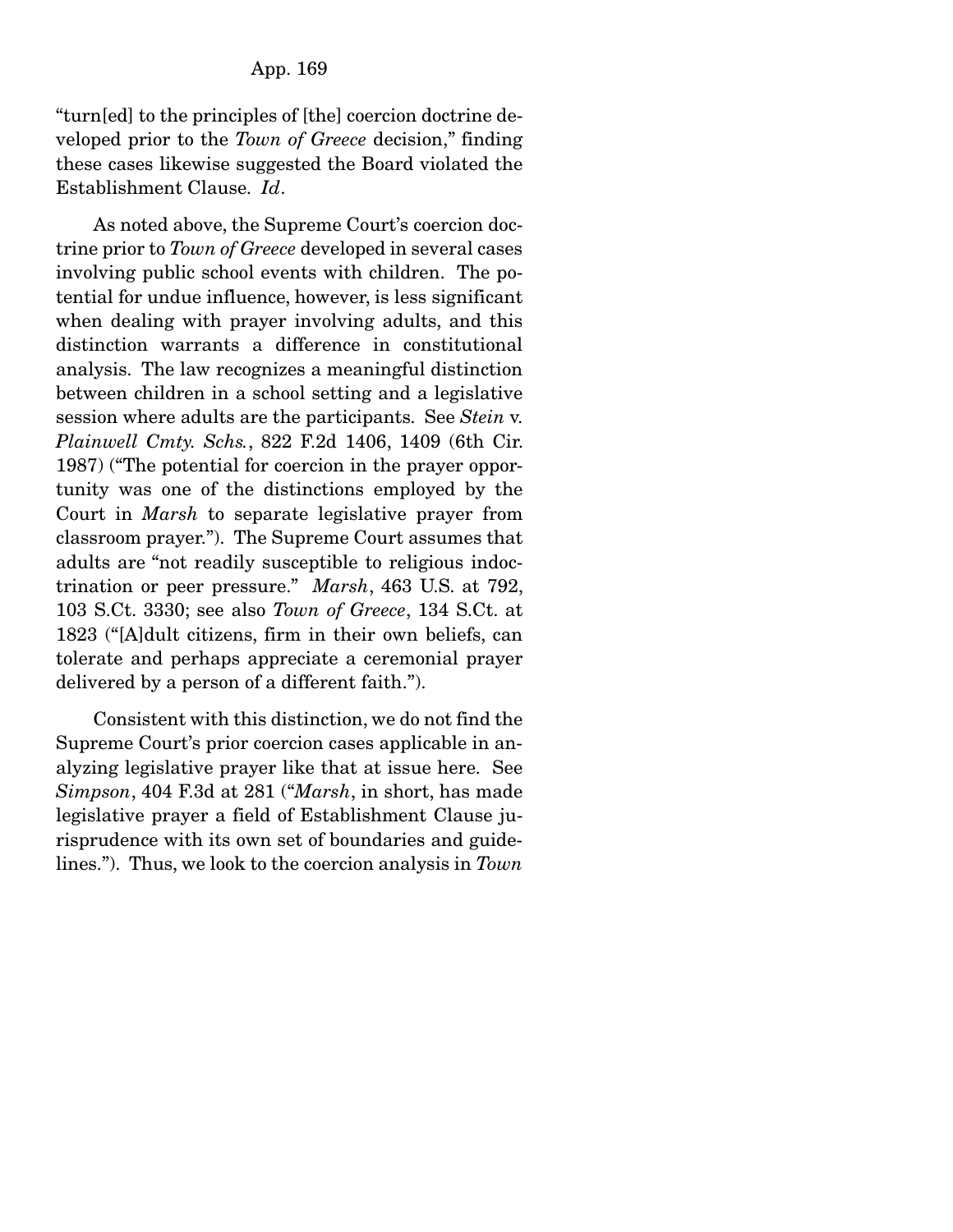*of Greece*, recognizing first that the Board clearly did not engage in coercion under the view expressed by Justices Scalia and Thomas. But we analyze the issue under the view more favorable to the Plaintiffs as expressed in Justice Kennedy's plurality opinion. Under that approach, the Court must conduct a fact-sensitive inquiry "consider[ing] both the setting in which the prayer arises and the audience to whom it is directed." *Town of Greece*, 134 S.Ct. at 1825 (Kennedy, J., plurality opinion).

 In upholding the invocation practice in *Town of Greece*, the Supreme Court plurality identified several "red flags" that could signal when a prayer exercise is coercive and thus not within the historical tradition of constitutionally protected legislative prayer. See *id.* at 1825-27. Specifically, the Court explained that coercion may exist "if town board members directed the public to participate in the prayers, singled out dissidents for opprobrium, or indicated that their decisions might be influenced by a person's acquiescence in the prayer opportunity." *Id.* at 1826. The Court also identified as problematic "practice[s] that classified citizens based on their religious views" or resulted in a pattern of prayers used to "intimidate" or "chastise[ ] dissenters." *Id.*

 It is not difficult to understand why the Court placed the coercion bar so high in this context. As noted, adults are not presumed susceptible to religious indoctrination or pressure simply from speech they would rather not hear. Thus, there is limited risk that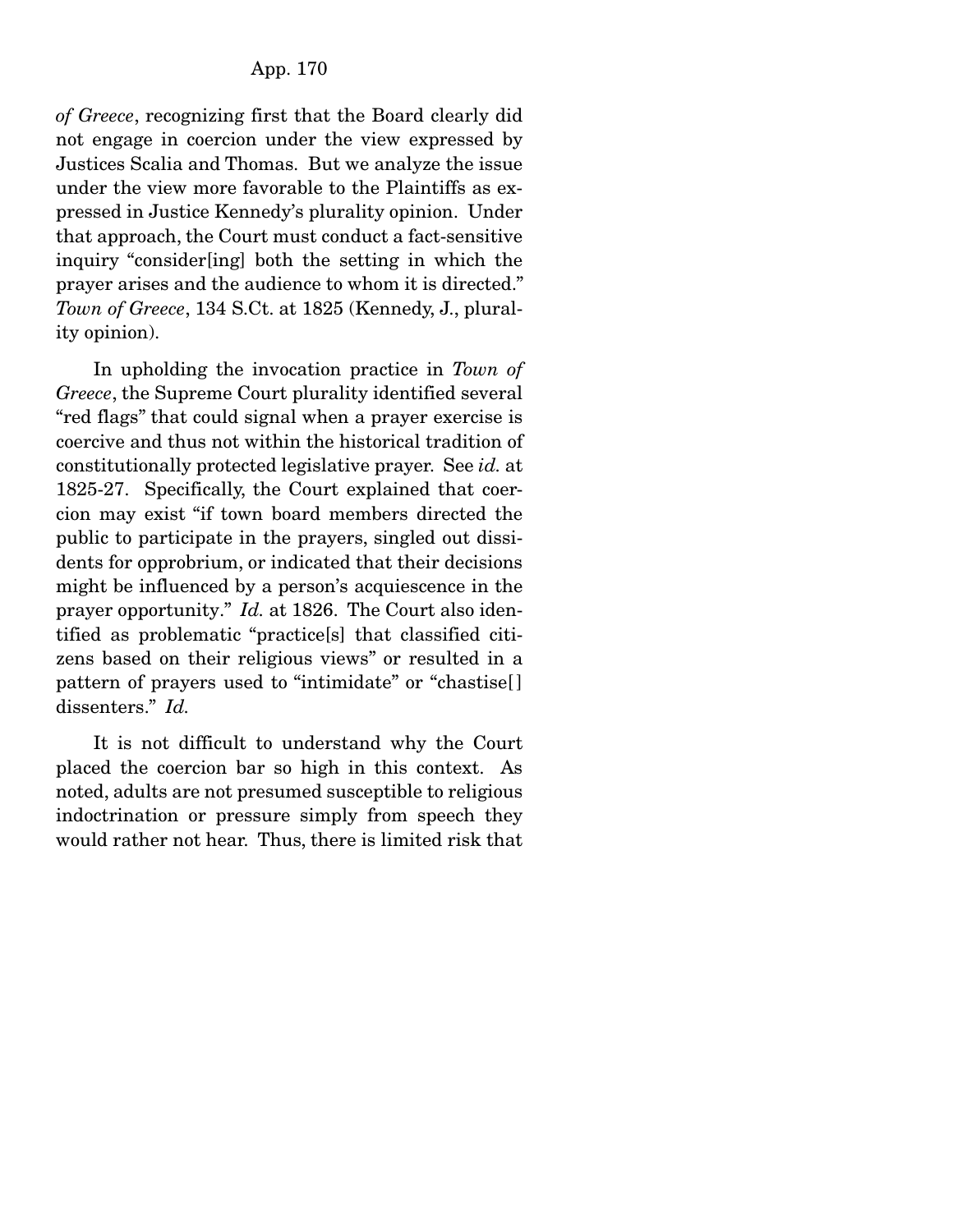disenchanted listeners would be affected by mere contact with lawmaker-led legislative prayer. "Adults often encounter speech they find disagreeable; and an Establishment Clause violation is not made out any time a person experiences a sense of affront from the expression of contrary religious views[.]" *Id.*; see also *Elk Grove Unified Sch. Dist.* v. *Newdow*, 542 U.S. 1, 44, 124 S.Ct. 2301, 159 L. Ed. 2d 98 (2004) (O'Connor, J., concurring in the judgment) ("[T]he Constitution does not guarantee citizens a right entirely to avoid ideas with which they disagree.").

 The district court erred in concluding the Board's prayer practice was coercive under this framework. The commissioners' prayers "neither chastised dissenters nor attempted lengthy disquisition on religious dogma." *Town of Greece*, 134 S.Ct. at 1826 (Kennedy, J., plurality opinion). Rather, as illustrated previously, the content largely followed the spirit of solemn, respectful prayer approved in *Marsh* and *Town of Greece*. Moreover, the record shows that both attendance and participation in the invocations were voluntary. The Board has represented without contradiction that members of the public were free to remain seated or otherwise "disregard the Invocation in a manner that [was] not disruptive." J.A. 277. Thus, as a practical matter, citizens attending a Board meeting who found the prayer unwanted had several options available they could arrive after the invocation, leave for the duration of the prayer, or remain for the prayer without participating: just like the audiences in *Marsh* and *Town of Greece*. And to the extent individuals like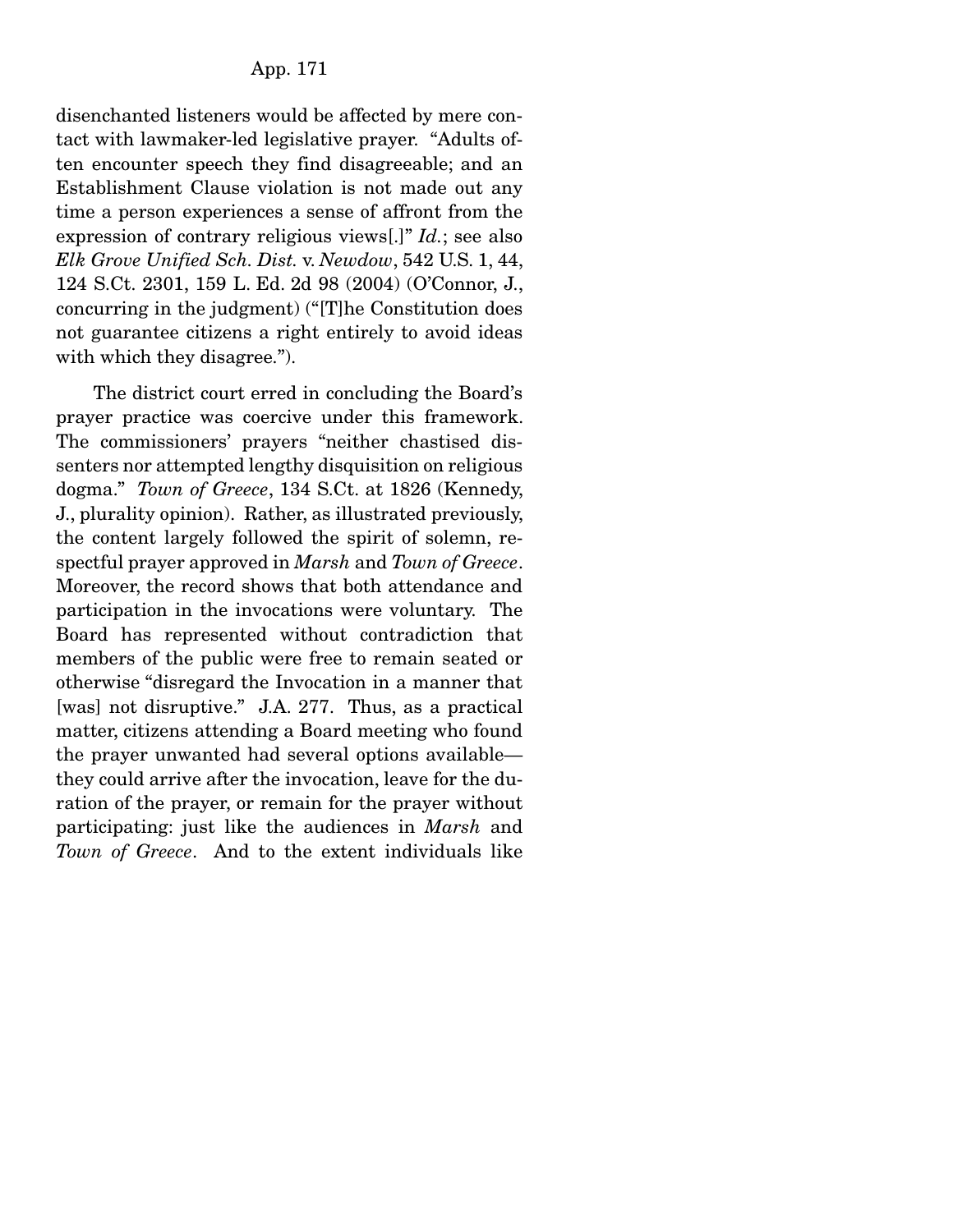Plaintiffs elected to stay, "their quiet acquiescence [would] not, in light of our traditions, be interpreted as an agreement with the words or ideas expressed." *Town of Greece*, 134 S.Ct. at 1827 (Kennedy, J., plurality opinion).

 The record is similarly devoid of evidence that anyone who chose not to participate during the prayer suffered adverse consequences, that their absence was perceived as disrespectful, or was recognized by the Board in any way. To the contrary, the Board has attested that such conduct would have "no impact on [the constituent's] right to fully participate in the public meeting, including addressing the commission and participating in the agenda items in the same matter as permitted any citizen of Rowan County." J.A. 277. Plaintiffs point us to no evidence to the contrary. Thus, it is implausible on this record to suggest that Plaintiffs were "in a fair and real sense" coerced to participate in the Board's exercise of legislative prayer. *Lee*, 505 U.S. at 586, 112 S.Ct. 2649.

 Plaintiffs' allegations that the prayer practice made them feel subjectively "excluded at meetings" and that the Board's "disagreement with [their] public opposition to sectarian prayer could make [them] less effective advocate[s]" does nothing to change the outcome. *Lund*, 103 F. Supp. 3d at 715-16. *Town of Greece* explicitly rejected the claim that a citizen's perceived "subtle pressure to participate in prayers that violate their beliefs in order to please the board members from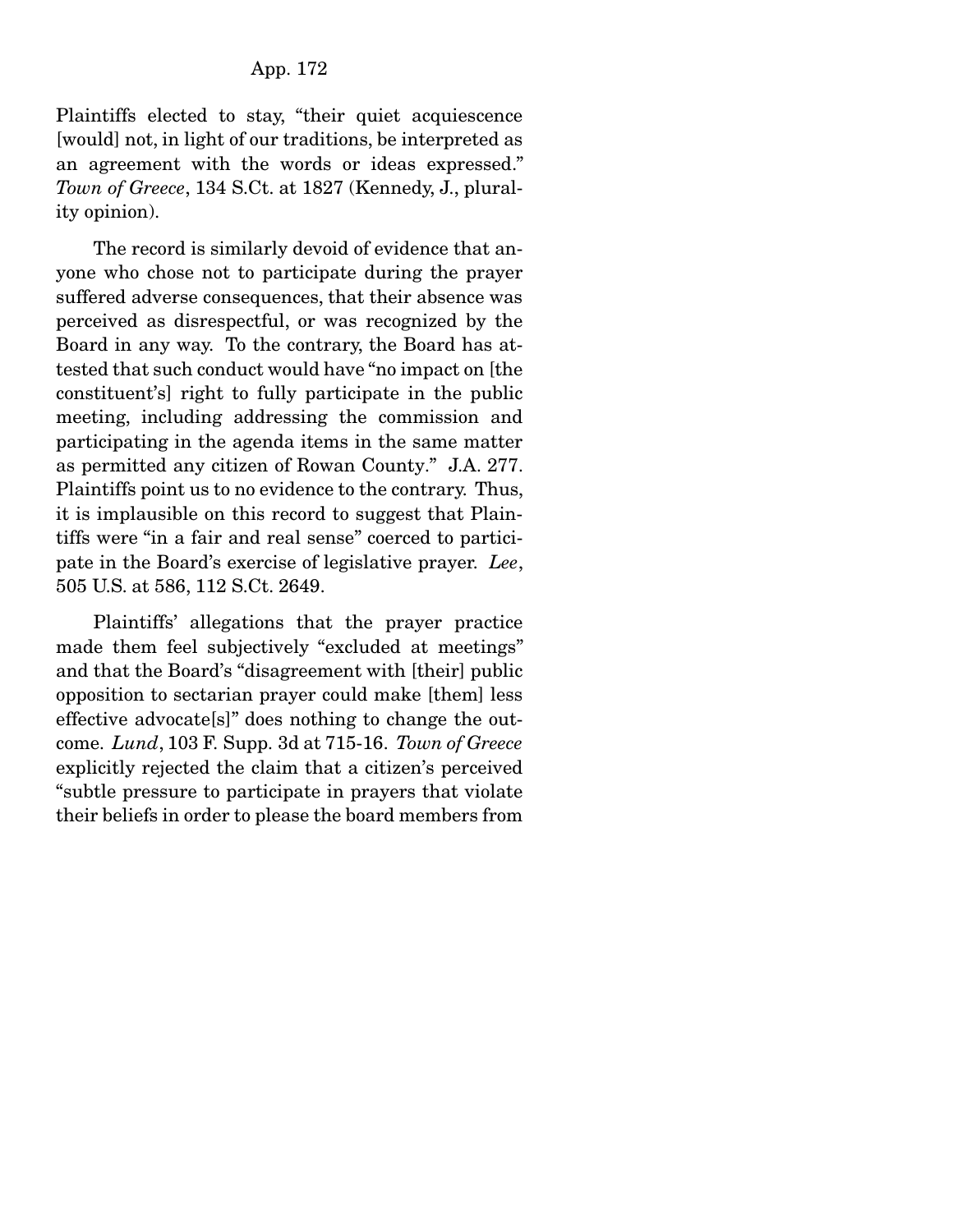whom they are about to seek a favorable ruling" constitutes coercion. 134 S.Ct. at 1825 (Kennedy, J., plurality opinion). This is true even where the legislative body may "know many of their constituents by name," making anonymity less likely for those citizens who decline to rise or otherwise participate in the invocation. *Id.* Likewise, merely exposing constituents to prayer they find offensive is not enough. "[I]n the general course[,] legislative bodies do not engage in impermissible coercion merely by exposing constituents to prayer they would rather not hear and in which they need not participate." *Id.* at 1827.

 To be sure, legislative prayer may stray across the constitutional line if "town leaders allocate[ ] benefits and burdens based on participation in the prayer, or that citizens were received differently depending on whether they joined the invocation or quietly declined." *Id.* at 1826. But there must be evidence in the record to support allegations of that sort. There is no such evidence in this case.

 Plaintiffs make several arguments in support of the district court's coercion ruling. They first claim that the prayer practice here was "an external act focused on the broader public," which "has a type of coercive power that the internally directed [prayers] in *Town of Greece* [did] not." Response Br. 8, 11. Plaintiffs point to several invocations where the commissioners offered prayers on behalf of others as well as themselves. This evidence, in Plaintiffs' view, shows that the commissioners did "not consider the prayer practice an internal act directed at one another, but rather,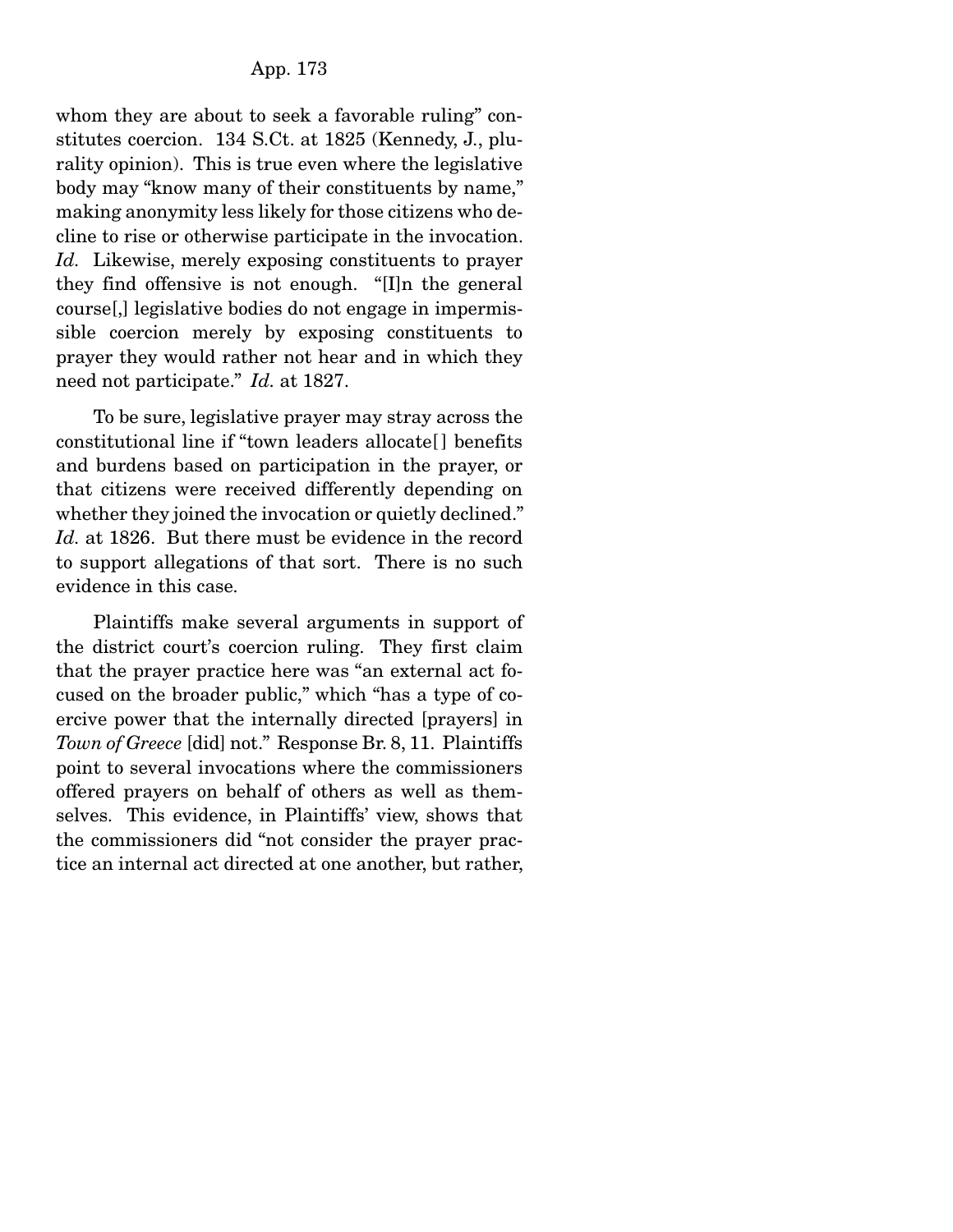that it is also directed toward citizens and for the benefit of all." *Id.* at 11.

*Town of Greece* notes the internal or external nature of a prayer practice in determining whether impermissible coercion occurred. See 134 S.Ct. at 1825 (Kennedy, J., plurality opinion) ("The principal audience for these invocations is not, indeed, the public but lawmakers themselves, who may find that a moment of prayer or quiet reflection sets the mind to a higher purpose and thereby eases the task of governing."). The Supreme Court's rationale here is obvious. The probability of coercion can be heightened should the prayers be directed at those in attendance. Plaintiffs' argument, however, posits that any prayer referencing a person or concern beyond the members of the legislative body is externally directed and thus prohibited. That cannot be. Legislative prayer does not lose its constitutionally protected status because it includes a request for divine protection for persons other than those serving in office, such as our troops overseas or first responders. The Supreme Court has never required such a single-minded purpose. Indeed, the prayers in *Town of Greece* contained similar expressions focused at persons other than fellow legislators. See *id.* at 1824. The fact that individual commissioners here sometimes prayed that God bless, protect, and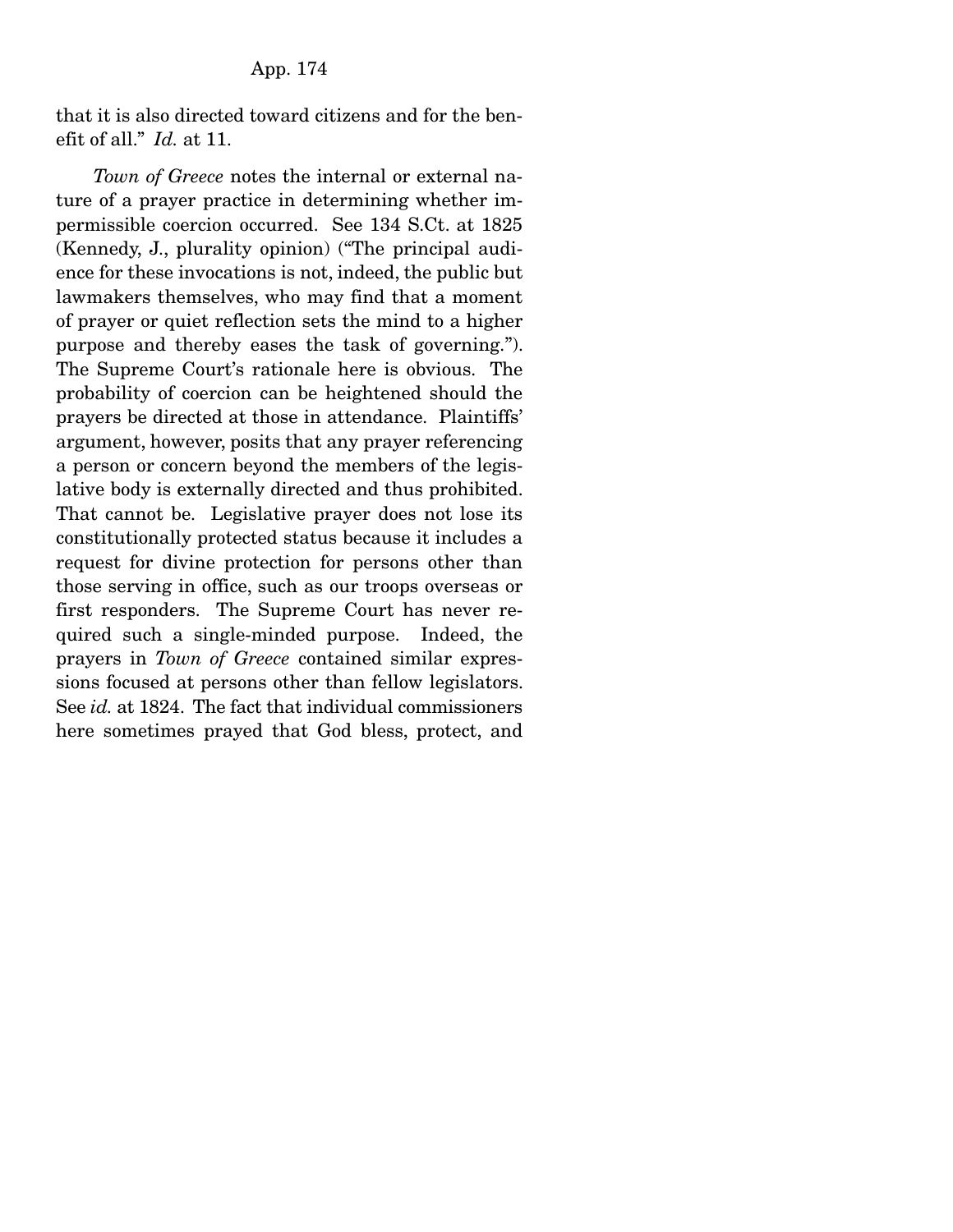heal wounded soldiers in Iraq and injured police officers does not take the prayers outside the realm of constitutionally protected legislative prayer.6

 Plaintiffs next argue that the commissioners unacceptably directed public participation in the prayers. To reiterate, the Board's opening ceremony usually began with the chairperson asking everyone to stand "for the Invocation and Pledge of Allegiance." *Lund*, 103 F. Supp. 3d at 714. The designated commissioner would then offer an invocation that typically started with "let us pray" or "please pray with me." *Id.* Plaintiffs maintain that these statements amount to unconstitutional coercion. The district court agreed, concluding the commissioners' statements "fall squarely within the realm of soliciting, asking, requesting, or directing, and thus within the territory of concern [in] *Town of Greece*." *Id.* at 728.

 Again, we disagree. Similar invitations have been routinely offered for over two centuries in the U.S. Congress, the state legislatures, and countless local boards and councils. No case has ever held such a routine courtesy opening a legislative session amounts to coercion of the gallery audience. It would come as quite a shock to the Founders if it had.

<sup>&</sup>lt;sup>6</sup> Taking two of the exemplar prayers referenced by the dissent, we do not understand the connection to coercion if the gallery audience heard the Commissioner delivering the prayer ask God to "continue to bless everyone in this room, our families, our friends, and our homes" or to "forgive our pride and arrogance, heal our souls, and renew our vision." Cf. infra (citing J.A. 16, 17).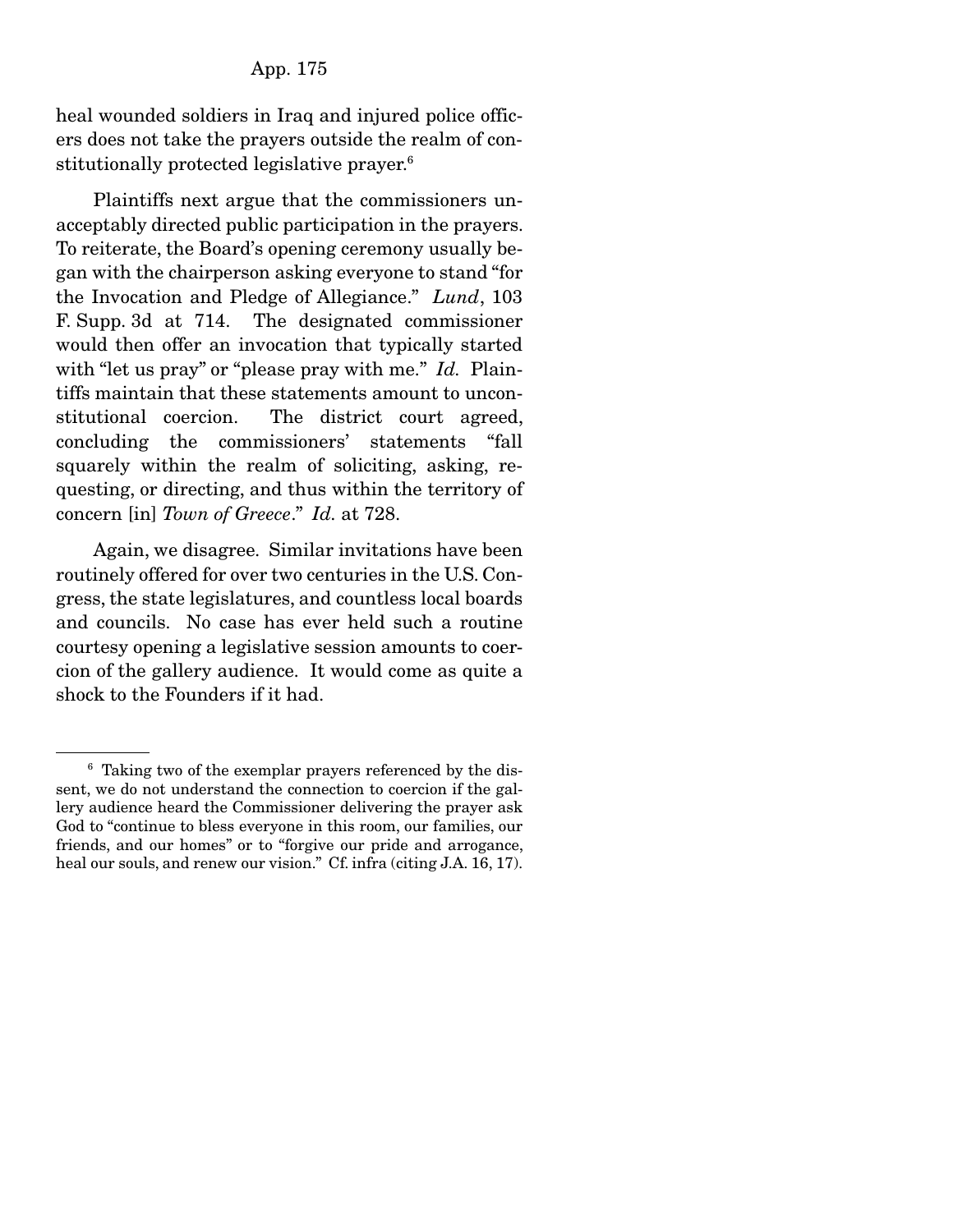When the Supreme Court in *Town of Greece* expressed concern about prayer-givers "direct[ing] the public to participate in the prayers," it did not have the foregoing in mind. 134 S.Ct. at 1826 (Kennedy, J., plurality opinion). Coercion is measured "against the backdrop of historical practice." *Id.* at 1825. "As a practice that has long endured, legislative prayer has become part of our heritage and tradition \* \* \* similar to the Pledge of Allegiance [or] inaugural prayer[.]" *Id.*  "It is presumed that the reasonable observer is acquainted with this tradition and understands that its purposes are to lend gravity to public proceedings and to acknowledge the place religion holds in the lives of many private citizens[.]" *Id.* Viewed through this lens, no reasonable person would interpret the commissioners' commonplace invitations as government directives commanding participation in the prayer. The phrase "let us pray" is a familiar and "almost reflexive" call to open an invocation that hardly compels in the rational mind thoughts of submission. *Id.* at 1832 (Alito, J., concurring). The same goes for the Board's request for audience members to stand. We may safely assume that mature adults, like Plaintiffs, can follow such contextual cues without the risk of religious indoctrination. See *Marsh*, 463 U.S. at 792, 103 S.Ct. 3330. Telling here is Plaintiffs' own evidence, which indicates that some portion of the audience often chose not to participate. See J.A. 12 (noting only "most" of the audience stood). In sum, opening a legislative prayer with a short invitation to rise and join hardly amounts to "orchestrat[ing] the performance of a formal religious exercise in a fashion that practically obliges the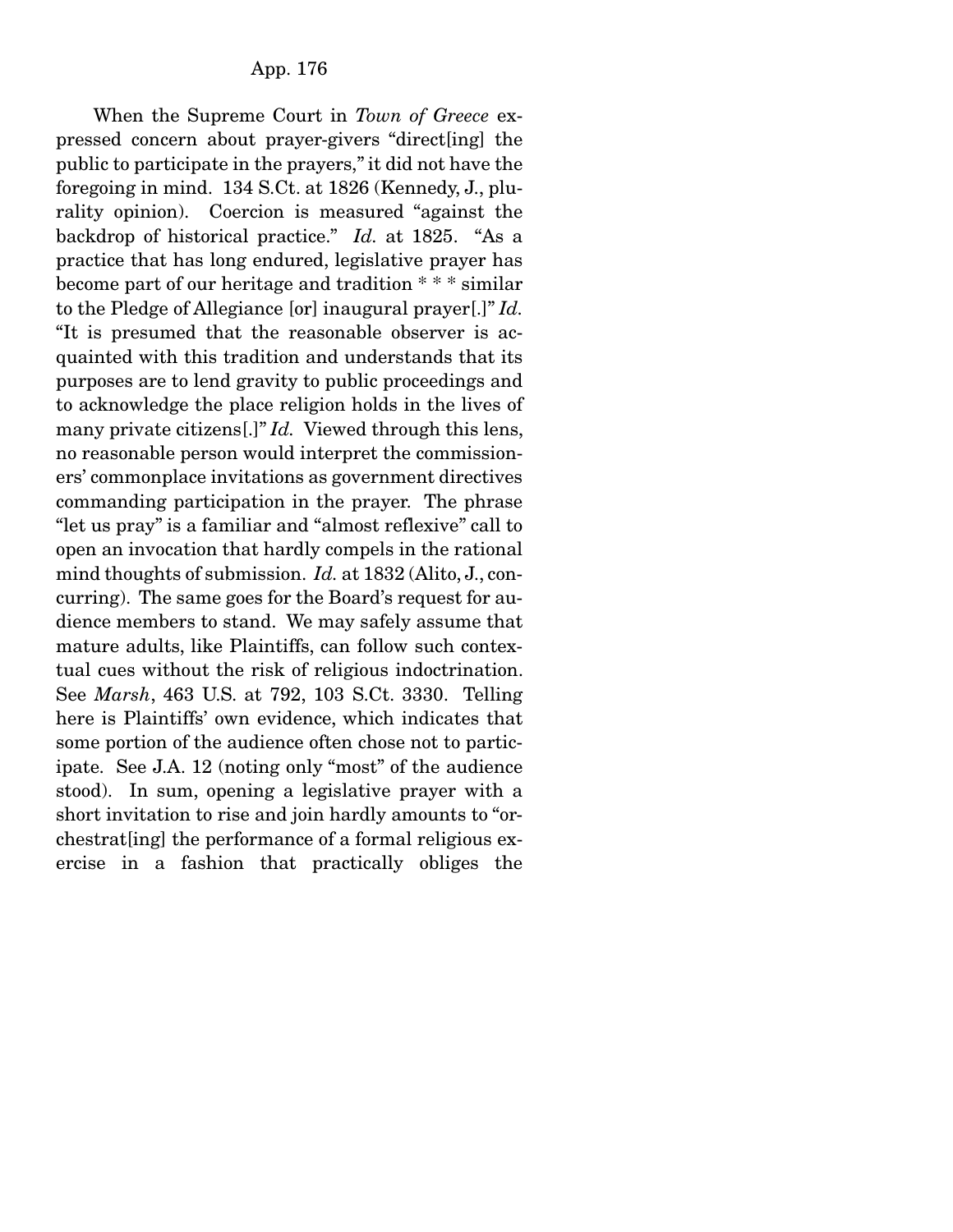involvement of non-participants." *Myers*, 418 F.3d at 406.

 Lastly, Plaintiffs claim they were singled out for opprobrium by "Board members signaling their disfavor of those who did not fall in line." Response Br. 20. Plaintiffs cite to several public statements where acting commissioners were critical of those in the religious minority. See, e.g., *Lund*, 103 F. Supp. 3d at 715. (then-chairman Jim Sides: "I am sick and tired of being told by the minority what's best for the majority. My friends, we've come a long way—the wrong way. We call evil good and good evil."). Even giving these comments the weight Plaintiffs would like, which is itself doubtful because most came post-litigation and in response to other issues having nothing to do with legislative prayer, they are insufficient to carry the day. Such isolated incidents do not come close to showing, as *Town of Greece* requires, "a pattern of prayers that over time denigrate, proselytize, or betray an impermissible government purpose." 134 S.Ct. at 1824. Indeed, the comments cited here are not materially different from those referenced in *Town of Greece*, where several invocations referred to prayer opponents as the "minority" and "ignorant." *Id.* A few stray remarks are simply insufficient to "despoil a practice that on the whole reflects and embraces our tradition." *Id.*

 Participation in the Board's opening ceremony, including the invocation, is voluntary. Yet the district court concluded that Plaintiffs are subject to unconstitutional coercion because they claim to be compelled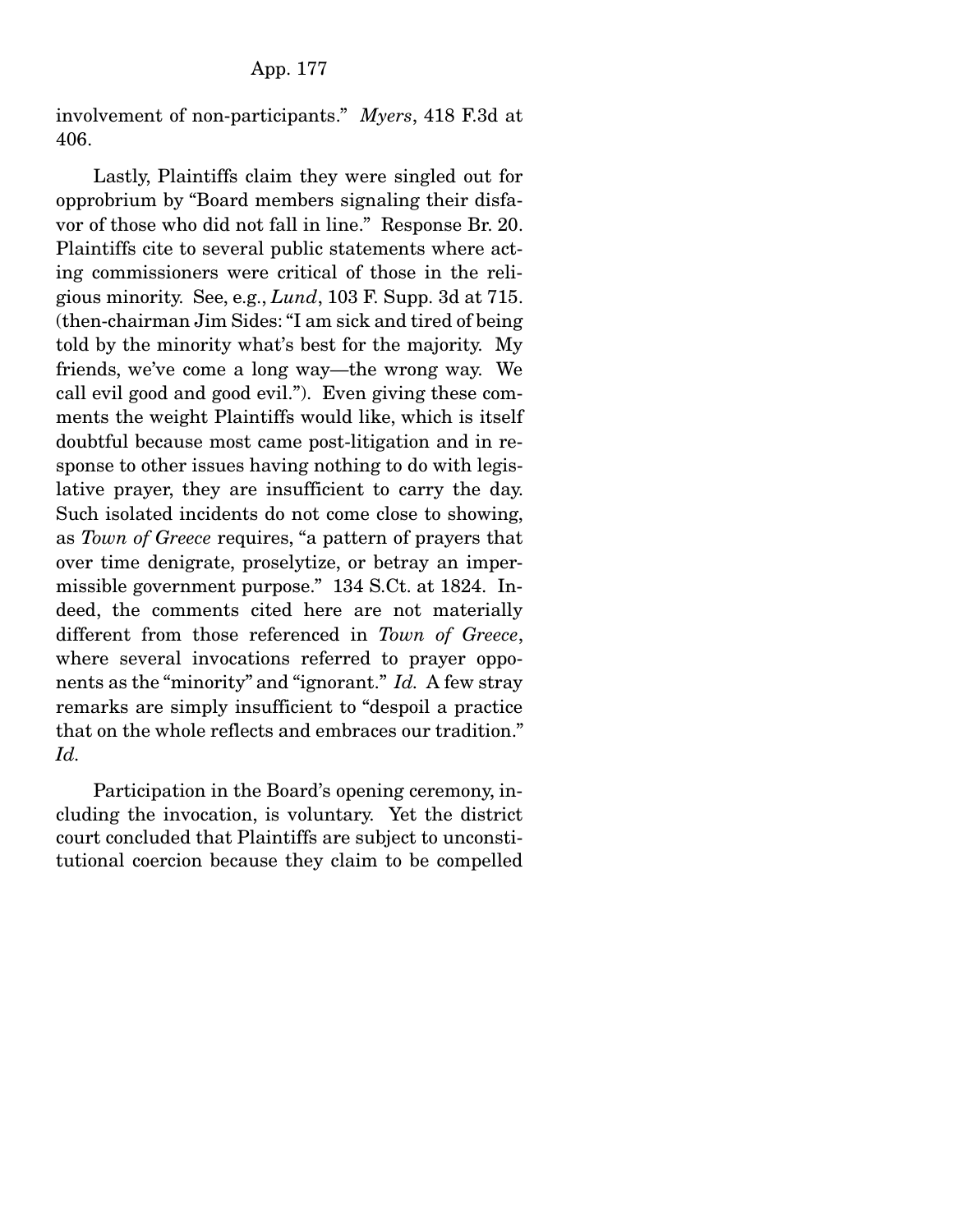## App. 178

and coerced based on their subjective speculation about how their abstention might be received. That conclusion cannot be reconciled with *Town of Greece* and its rejection of the notion of coercion of adults in similar circumstances. *Town of Greece* identified a narrow range of exceptional circumstances that could render a legislative prayer practice coercive and outside the historical tradition of invocations that comport with the Establishment Clause. The Board's legislative prayer practice is not close to crossing that constitutional line.

#### IV.

 None of the constitutional contentions raised by the Plaintiffs have validity under the facts of this case for the reasons set out above. Similarly, even taking all the Plaintiffs' claims as an amalgamated whole, they do not reflect a meritorious claim for the same reasons such claims failed in *Marsh* and *Town of Greece*.

 The Board's legislative prayer practice falls within our recognized tradition and does not coerce participation by nonadherents. It is therefore constitutional. The district court erred in concluding to the contrary. Accordingly, the judgment of the district court is reversed and remanded with directions to dismiss the complaint.

*REVERSED AND REMANDED WITH DIREC-TIONS*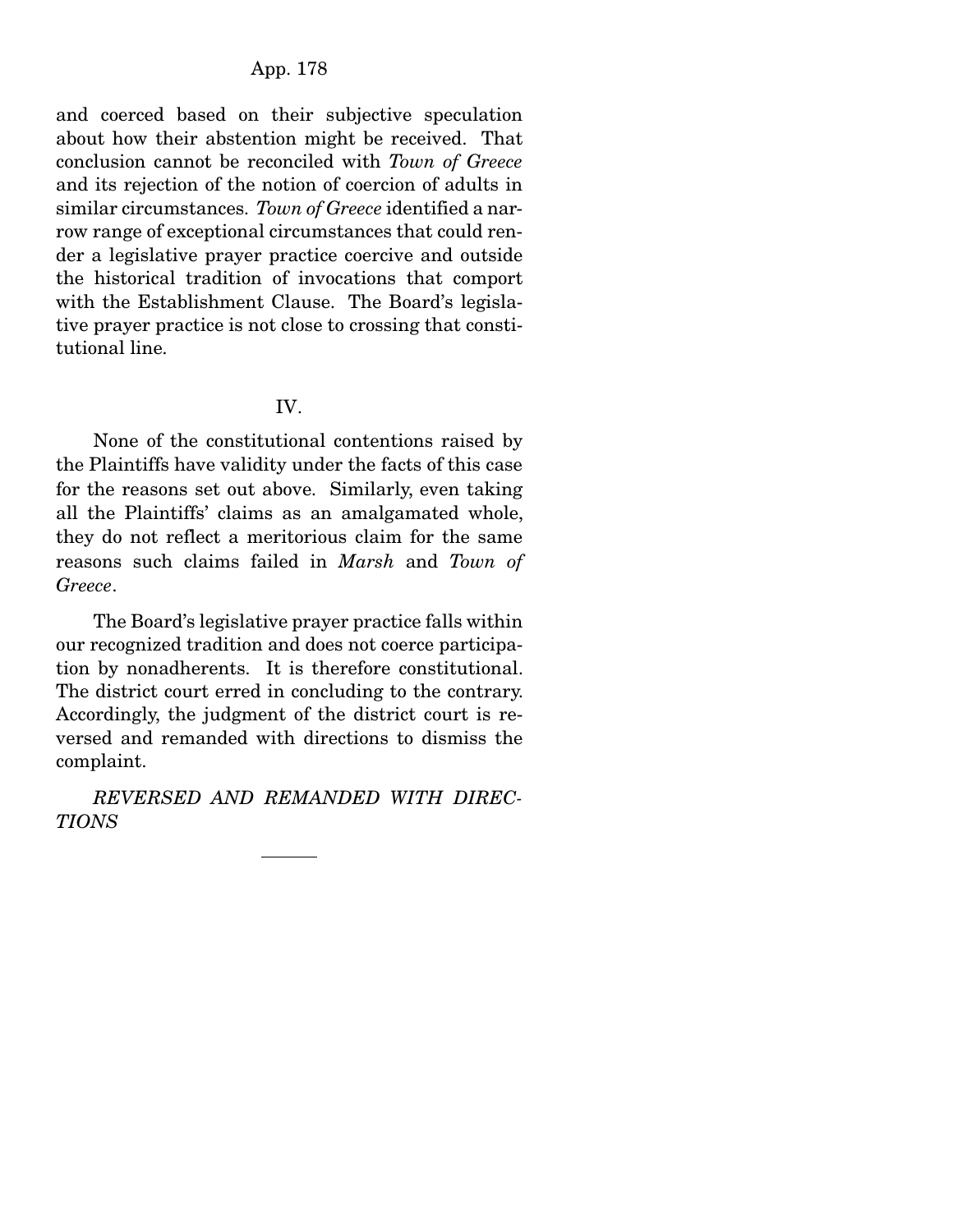### App. 179

#### WILKINSON, Circuit Judge, dissenting:

*Welcome to the meeting of the Rowan County Board of Commissioners. As many of you are aware, we customarily begin these meetings with an invocation. Those who deliver the invocation may make reference to their own religious faith as you might refer to yours when offering a prayer. We wish to emphasize, however, that members of all religious faiths are welcome not only in these meetings, but in our community as well. The participation of all our citizens in the process of self-government will help our fine county best serve the good people who live here.*

## —Message of Religious Welcome

 The message actually delivered in this case was not one of welcome but of exclusion. That is a pity, because even a brief prefatory statement akin to that above might have helped to set a different tone for the meetings here while not requiring the judiciary to police the content of legislative prayer.

# I.

 Religious faith is not only a source of personal guidance, strength, and comfort. Its observance is also a treasured communal exercise which serves in times of need as the foundation for mutual support and charitable sustenance. But when a seat of government begins to resemble a house of worship, the values of religious observance are put at risk, and the danger of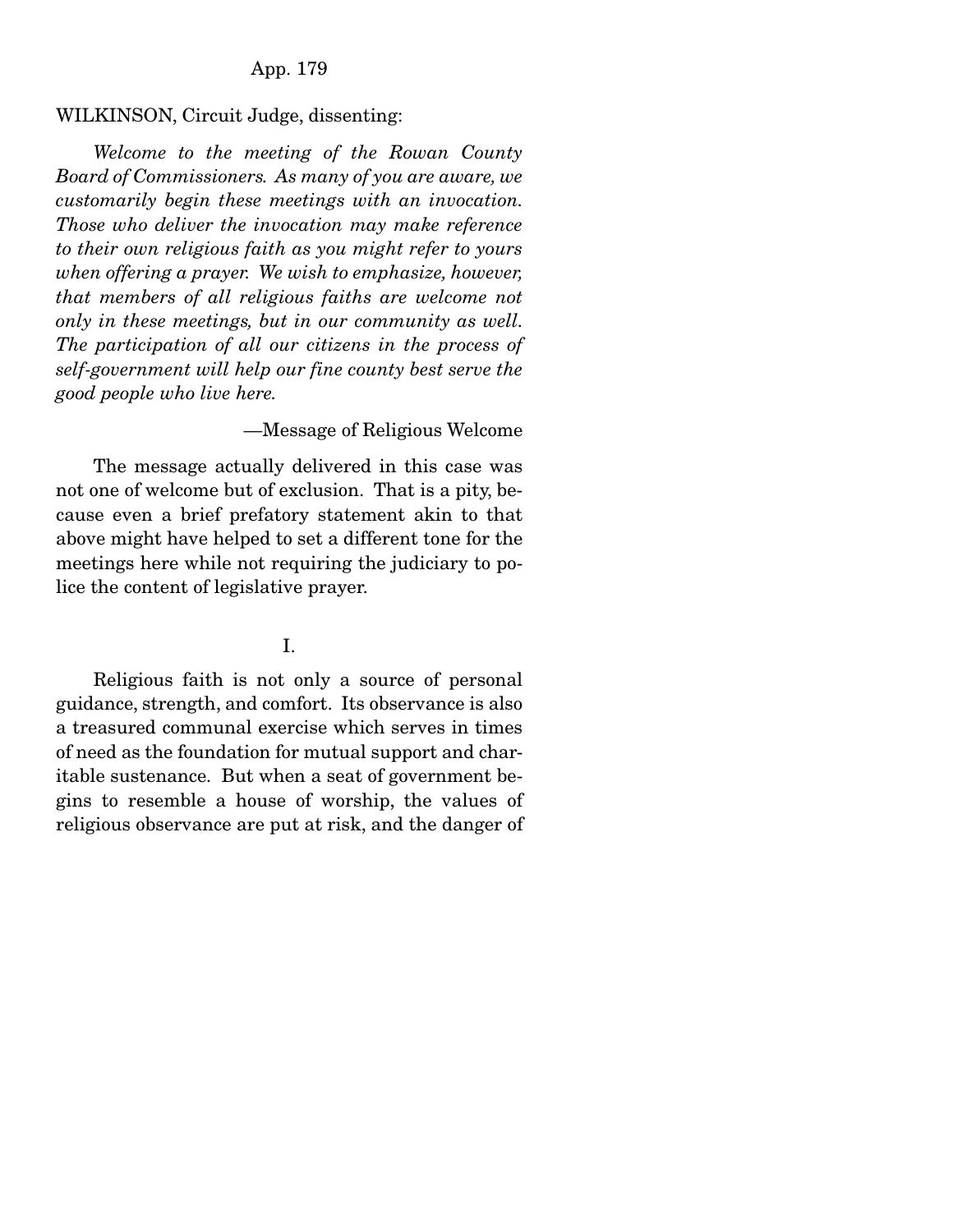religious division rises accordingly. S.A. 1-10 (affidavits of Nancy Lund, Liesa Montag-Siegel, and Robert Voelker). This, I respectfully suggest, is what is happening here. It cannot be right. This case is more than a factual wrinkle on *Town of Greece* v. *Galloway*, \_\_\_ U.S. \_\_\_, 134 S.Ct. 1811, 188 L. Ed. 2d 835 (2014). It is a conceptual world apart.

 Rowan County's prayer practice featured invocations week after week, month after month, year after year, with the same sectarian references. To be sure, *Town of Greece* ruled that sectarian prayer is not by itself unconstitutional. 134 S.Ct. at 1820-23. But the issue before us turns on more than just prayer content, the primary concern in *Town of Greece*. Whereas guest ministers led prayers in that case, it was public officials who exclusively delivered the invocations in Rowan County. Those prayers served to open a meeting of our most basic unit of government, a local board of commissioners that passes laws affecting citizens in the most daily aspects of their lives. The prayers, bordering at times on exhortation or proselytization, were uniformly sectarian, referencing one and only one faith though law by definition binds us all.

 I have seen nothing like it. This combination of legislators as the sole prayer-givers, official invitation for audience participation, consistently sectarian prayers referencing but a single faith, and the intimacy of a local governmental setting exceeds even a broad reading of *Town of Greece*. That case in no way sought to dictate the outcome of every legislative prayer case. Nor did it suggest that "no constraints remain on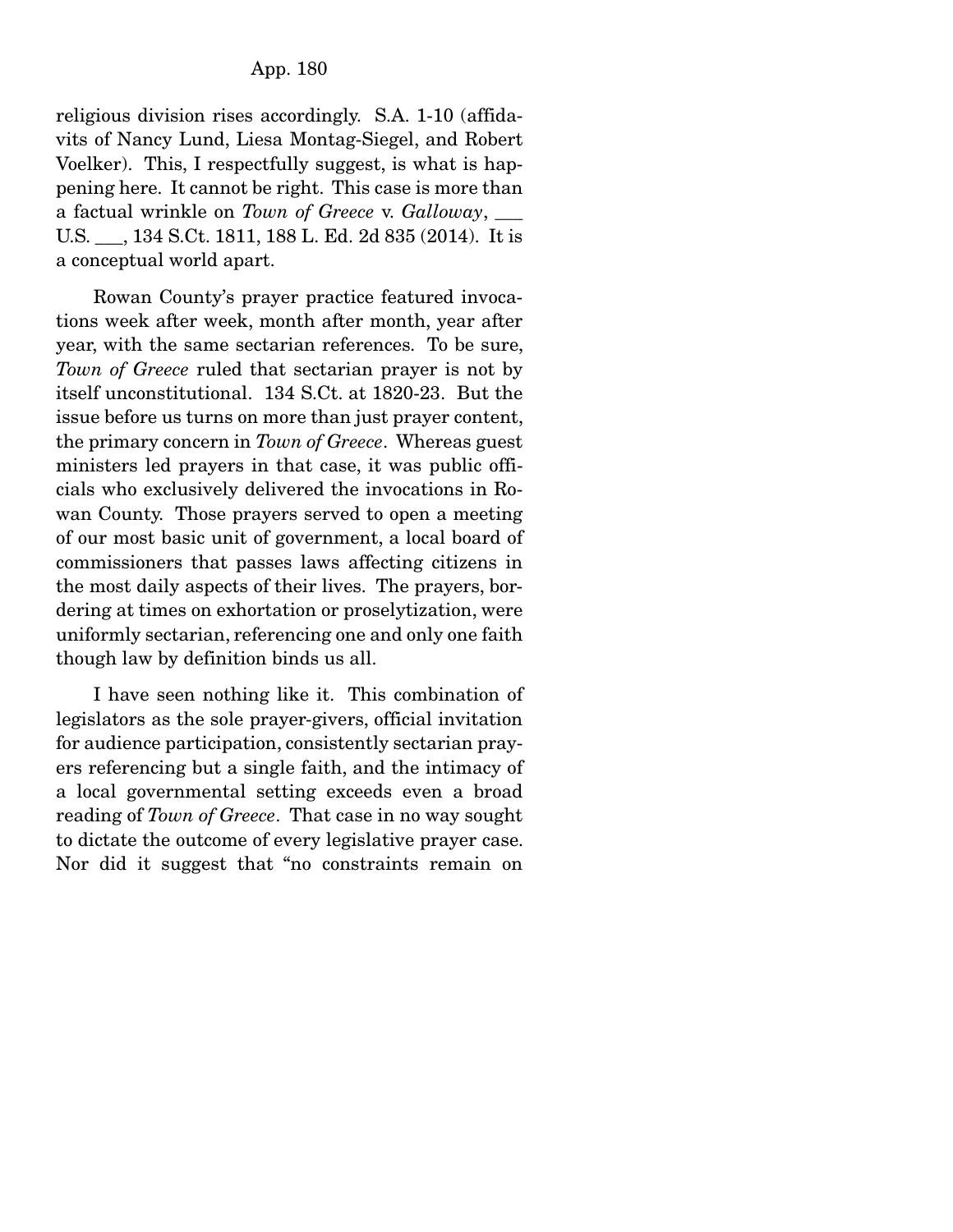[prayer] content." *Id.* at 1823. The Establishment Clause still cannot play host to prayers that "over time \* \* \* , threaten damnation, or preach conversion." *Id.*  To assess those risks, "[c]ourts remain free to review the pattern of prayers over time." *Id.* at 1826-27.

 Above all, the Supreme Court stressed that "[t]he inquiry [into legislative prayer] remains a *fact-sensitive* one that considers both the *setting* in which the prayer arises and the *audience* to whom it is directed." *Id.* at 1825 (emphasis added). The parties have not cited any legislative prayer decision combining the particular speakers, audience involvement, prayer content, and local government setting presented here. Rowan County's counsel conceded during oral argument that this case is without precedent. Oral Argument at 9:20-10:08, *Lund* v. *Rowan Cty.* (No. 15-1591). I am left to wonder what limits, if any, to sectarian invocations at meetings of local government appellants would be prepared to recognize.

 No one disputes that localities enjoy considerable latitude in opening their meetings with invocations and prayers. But the legislative prayer practice here pushes every envelope. I would not welcome this exceptional set of circumstances into the constitutional fold without considering its implications. A ruling for the County bears unfortunate consequences for American pluralism, for a nation whose very penny envisions one out of many, a nation whose surpassing orthodoxy belongs in its constitutional respect for all beliefs and faiths, a nation which enshrined in the First and Fourteenth Amendments the conviction that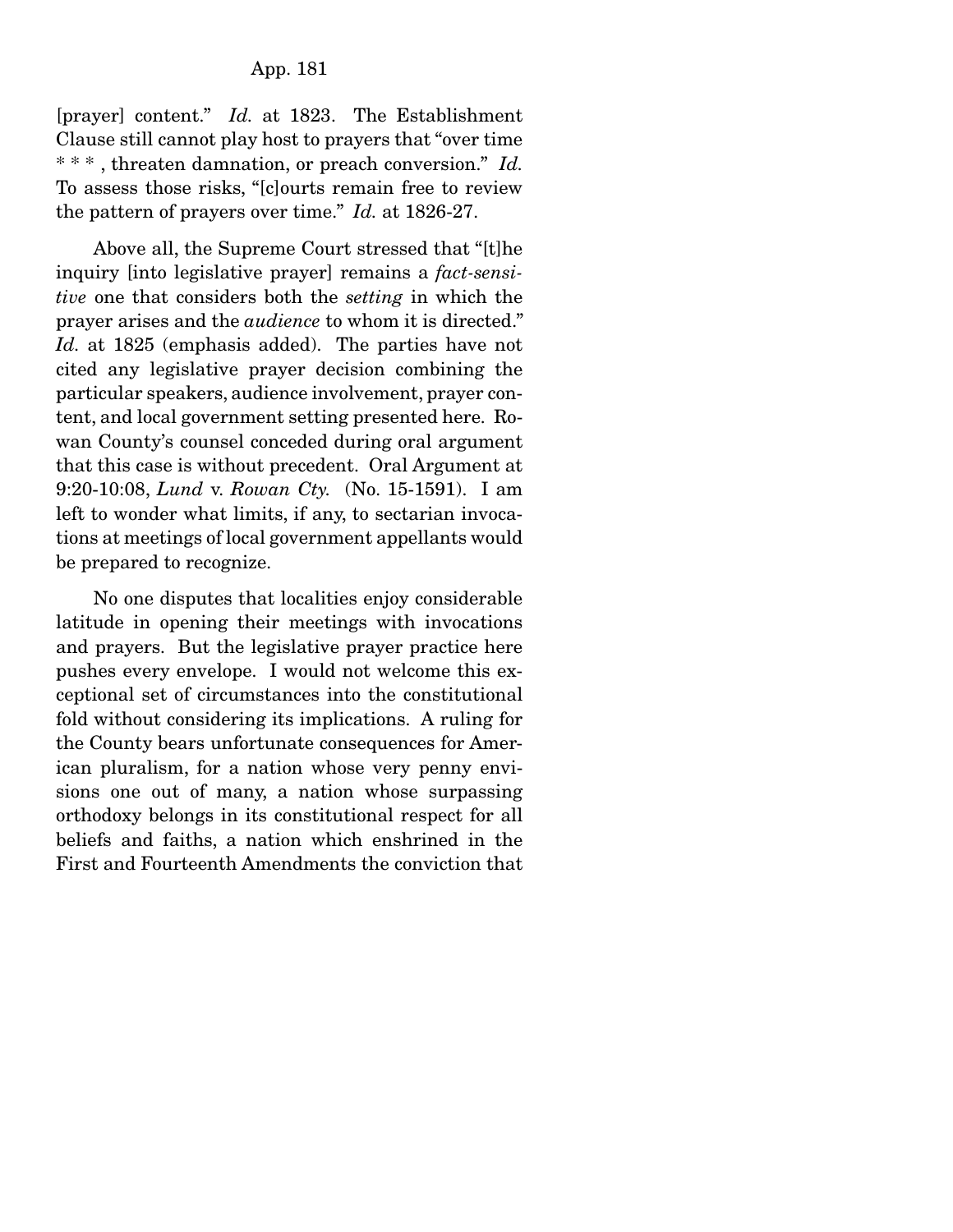diversity in all of its dimensions is our abiding strength.

### II.

 Though the majority treats this case as all but resolved by *Town of Greece*, that decision did not touch upon the combination of factors presented here, particularly the question of legislator-led prayer. Indeed, prayers by public officials form a distinct minority within Establishment Clause case law. The great majority of legislative prayer cases have not involved legislators at all, but invocations by guest ministers or local religious leaders. E.g., *Marsh* v. *Chambers*, 463 U.S. 783, 784-85, 103 S.Ct. 3330, 77 L. Ed. 2d 1019 (1983) (invocation by a chaplain paid by the state at the opening of state legislative sessions); *Joyner* v. *Forsyth Cty.*, 653 F.3d 341, 343 (4th Cir. 2011) (prayers by leaders of local congregations at county commission meetings). The invocations in *Town of Greece* were likewise delivered solely by ministers from local congregations. 134 S.Ct. at 1816-17. Nearly all the congregations were Christian, and every minister selected during an eight-year period came from that faith. *Id.*  But crucially, no public officials delivered prayers or influenced their content in any way. *Id.* As the district court noted, *Town of Greece* "consistently discussed legislative prayer practices in terms of invited ministers, clergy, or volunteers providing the prayer, and not once described a situation in which the legislators themselves gave the invocation." *Lund*, 103 F. Supp. 3d at 722.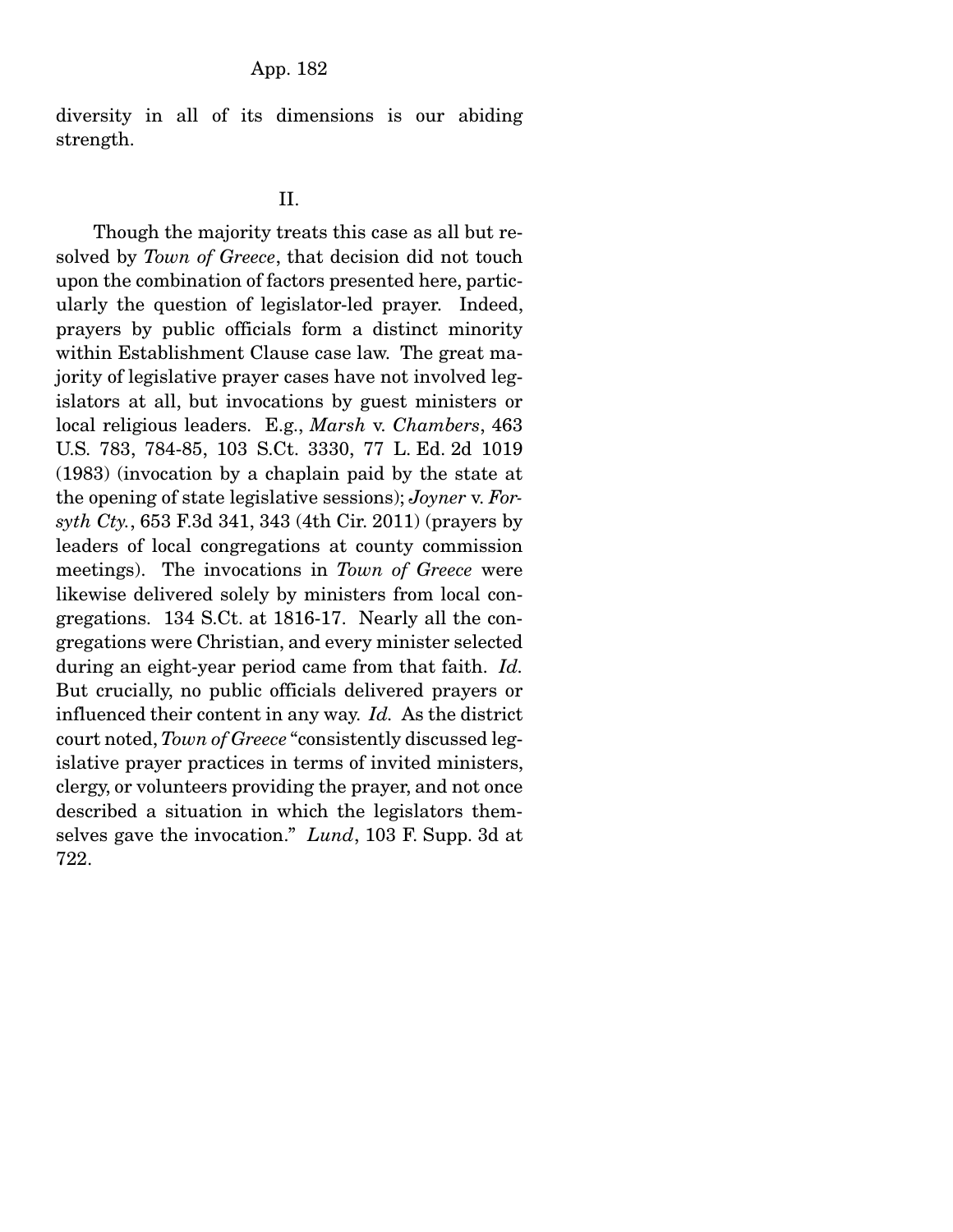By contrast, the only eligible prayer-givers at Rowan County commission meetings were the five board commissioners, each of whom took up the responsibility in turn. Not only did they lead the prayers, but they also composed all the invocations "according to their personal faiths," which were uniformly Christian denominations. *Id.* at 724; J.A. 275-94 (affidavits of the five Rowan County commissioners). Compared to *Town of Greece*, the "much greater and more intimate government involvement" by the Rowan County board led the district court to find its prayer practice unconstitutional. *Lund*, 103 F. Supp. 3d at 723.

 Of course, the prayer practice was not infirm simply because it was led by the commissioners. As the majority and the states' amicus brief rightly remind, there exists a robust tradition of prayers delivered by legislators. According to a national survey and amici's own research, all but two state legislative bodies engage in legislative prayer or a moment of silence. Br. of Amici Curiae State of West Virginia and 12 Other States at 13. Lawmakers lead at least some legislative prayers in just over half of those states, including seven of the ten state legislative chambers within our circuit. *Id.* at 13-14. Many county and city governments also call upon elected officials to give prayer. *Id.*  at 15.

 The tradition of prayer by legislators is but one indicator of how unrealistic it would be to divorce democratic life from religious practice. We see their intertwined nature whenever candidates for all levels of political office proclaim their faith on the campaign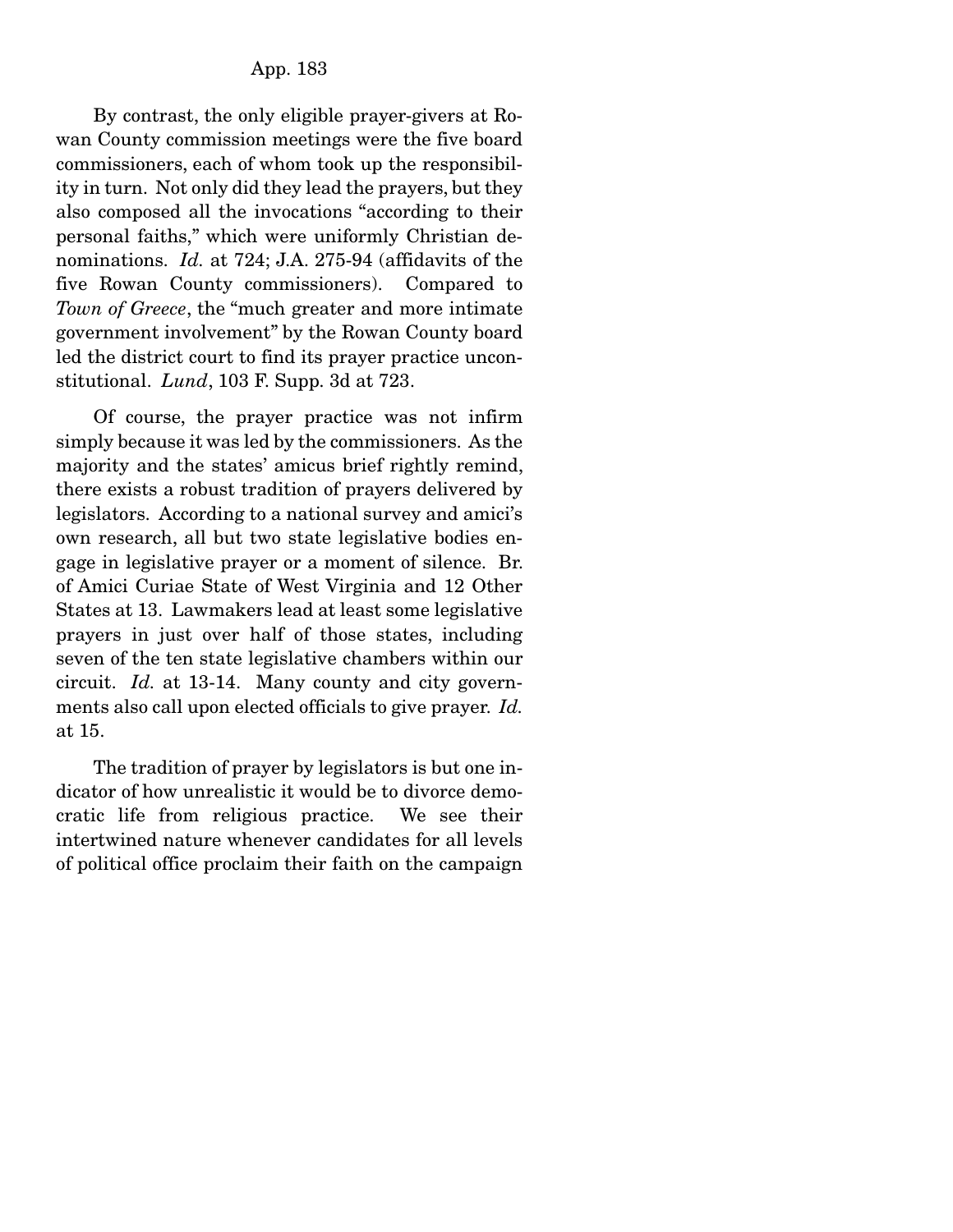trail. Voters may understandably wish to factor the religious devotion of those they elect into their political assessments. It could not be otherwise. As Justice William O. Douglas aptly observed, "We are a religious people whose institutions presuppose a Supreme Being." *Zorach* v. *Clauson*, 343 U.S. 306, 313, 72 S.Ct. 679, 96 L. Ed. 954 (1952).

 The Supreme Court thus recognized that "a moment of prayer or quiet reflection sets the mind[s] [of legislators] to a higher purpose and thereby eases the task of governing." *Town of Greece*, 134 S.Ct. at 1825. The solemnizing effect for lawmakers is likely heightened when they personally utter the prayer. In deference to that purpose, I would not for a moment cast all legislator-led prayer as constitutionally suspect. As the Supreme Court has emphasized, "[L]egislative prayer lends gravity to public business, reminds lawmakers to transcend petty differences in pursuit of a higher purpose, and expresses a common aspiration to a just and peaceful society." *Id.* at 1818.

 Prayers delivered by legislators, however, are themselves quite diverse. We cannot discern from the general survey proffered by amici which prayers were primarily for the benefit of legislators or commissioners as in *Town of Greece* and which focused, as the prayers did here, on requesting the citizens at the meeting to pray. Nor do we know from the survey what percentage of prayers given by elected officials generally contain sectarian references or proselytizing exhortations, or which are non-denominational or delivered by legislators of diverse faiths. And in fact,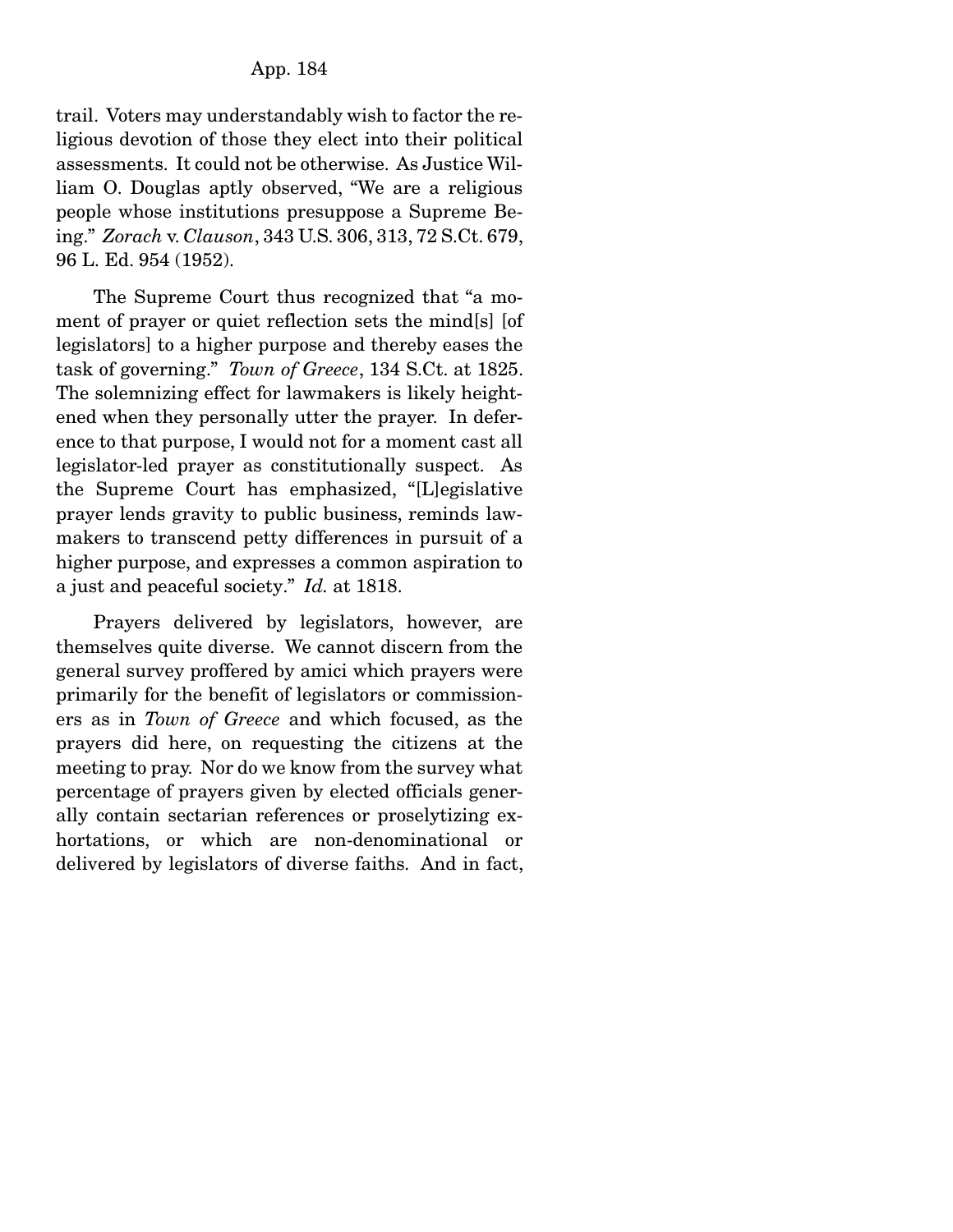the very survey on which the majority and amici rely takes care to note that highly sectarian prayers represent "not only a breach of etiquette," but also an "insensitivity to the faith of others." National Conference of State Legislatures, *Inside the Legislative Process* 5- 145 (2002) [hereinafter NCSL Survey]; see Maj. Op. at 419; Br. of Amici Curiae State of West Virginia and 12 Other States at 13. Further, the survey cautions, the prayer-giver "should be especially sensitive to expressions that may be unsuitable to members of some faiths." NCSL Survey at 5-146.

 We should focus then not on any general survey but on the interaction among elements specific to this case—legislative prayer-givers exclusively of one faith, legislative invitation to the citizens before them to participate, and exclusively sectarian prayers referencing a single faith in every regular meeting of a local governing body over a period of many years. At a certain point, the interaction of these elements rises to the level of coercion that *Town of Greece* condemned. *Id.*  at 1823.

#### III.

## A.

 I shall discuss each of the aforementioned elements in turn, beginning with the fact that the commissioners themselves delivered the invocations. Legislator-led prayer, when combined with the other elements, poses a danger not present when ministers lead prayers. The Rowan County commissioners, when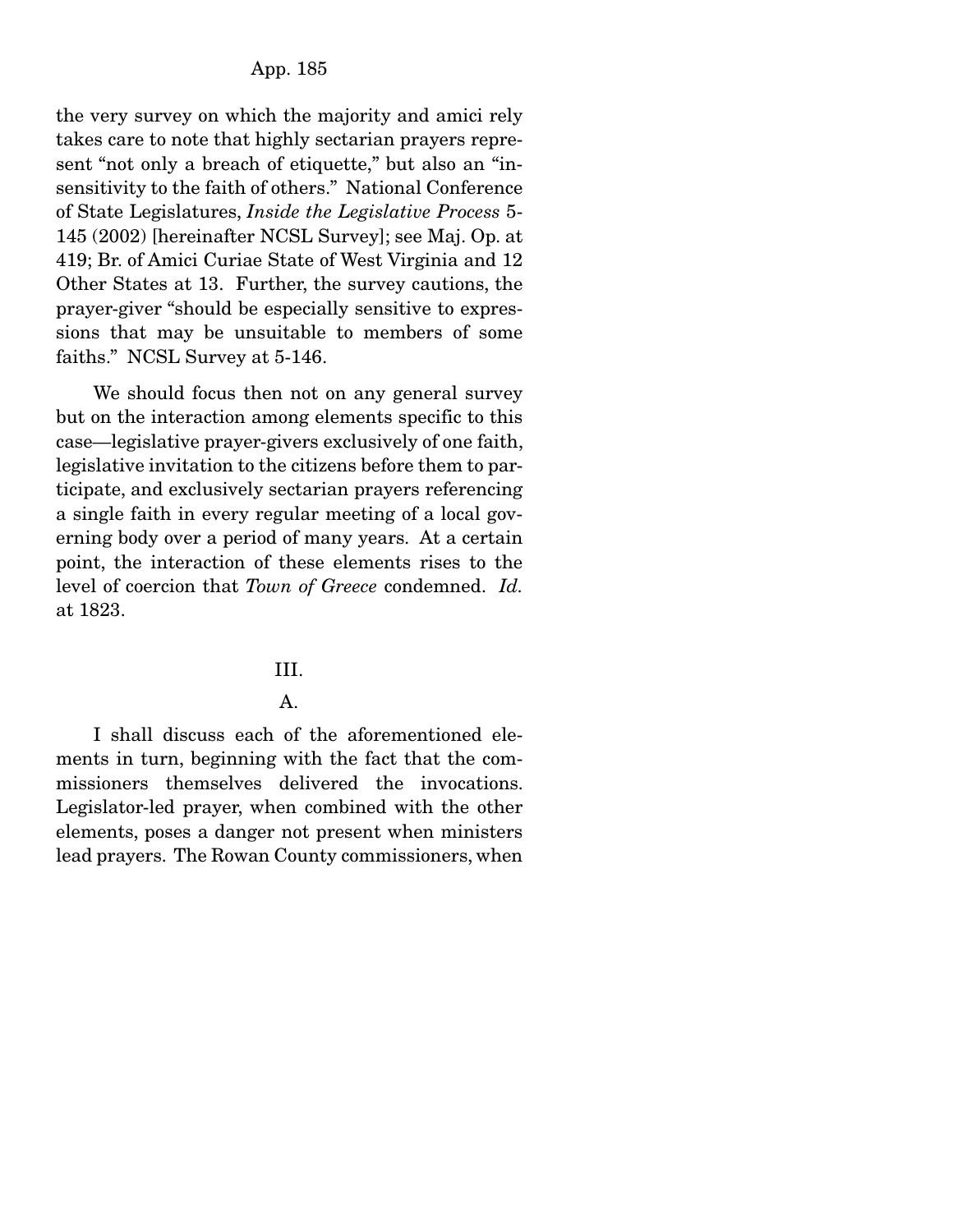assembled in their regular public meetings, are the very embodiment of the state. From November 2007, when the county began recording its board meetings, to the start of this lawsuit in March 2013, 139 out of 143 meetings, or 97%, began with legislators delivering prayers explicitly referencing Christianity. *Lund*, 103 F. Supp. 3d at 714; see also *Lee* v*. Weisman*, 505 U.S. 577, 588, 112 S.Ct. 2649, 120 L. Ed. 2d 467 (1992) (defining sectarian prayer as "us[ing] ideas or images identified with a particular religion"). The vast majority of those 139 prayers closed with some variant of "in Jesus' name." S.A. 12-38 (transcript of all Rowan County prayers on record). Only four invocations, given by the same now-retired commissioner, were non-sectarian, J.A. 296 & n.2, and no prayer mentioned a religion other than Christianity in five-and-a-half years, *Lund*, 103 F. Supp. 3d at 714.

 The five commissioners, all Christian, "maintain[ed] exclusive and complete control over the content of the prayers." *Lund*, 103 F. Supp. 3d at 733. At times, the prayers seemed to blend into their legislative role. As one commissioner put it, "Lord, we represent you and we represent the taxpayers of Rowan County." S.A. 16. When the state's representatives so emphatically evoke a single religion in nearly every prayer over a period of many years, that faith comes to be perceived as the one true faith, not merely of individual prayer-givers, but of government itself. The board's rules and regulations bind residents of all faiths, Christian, Hindu, Jewish, Muslim, and many other believers and non-believers as well. And yet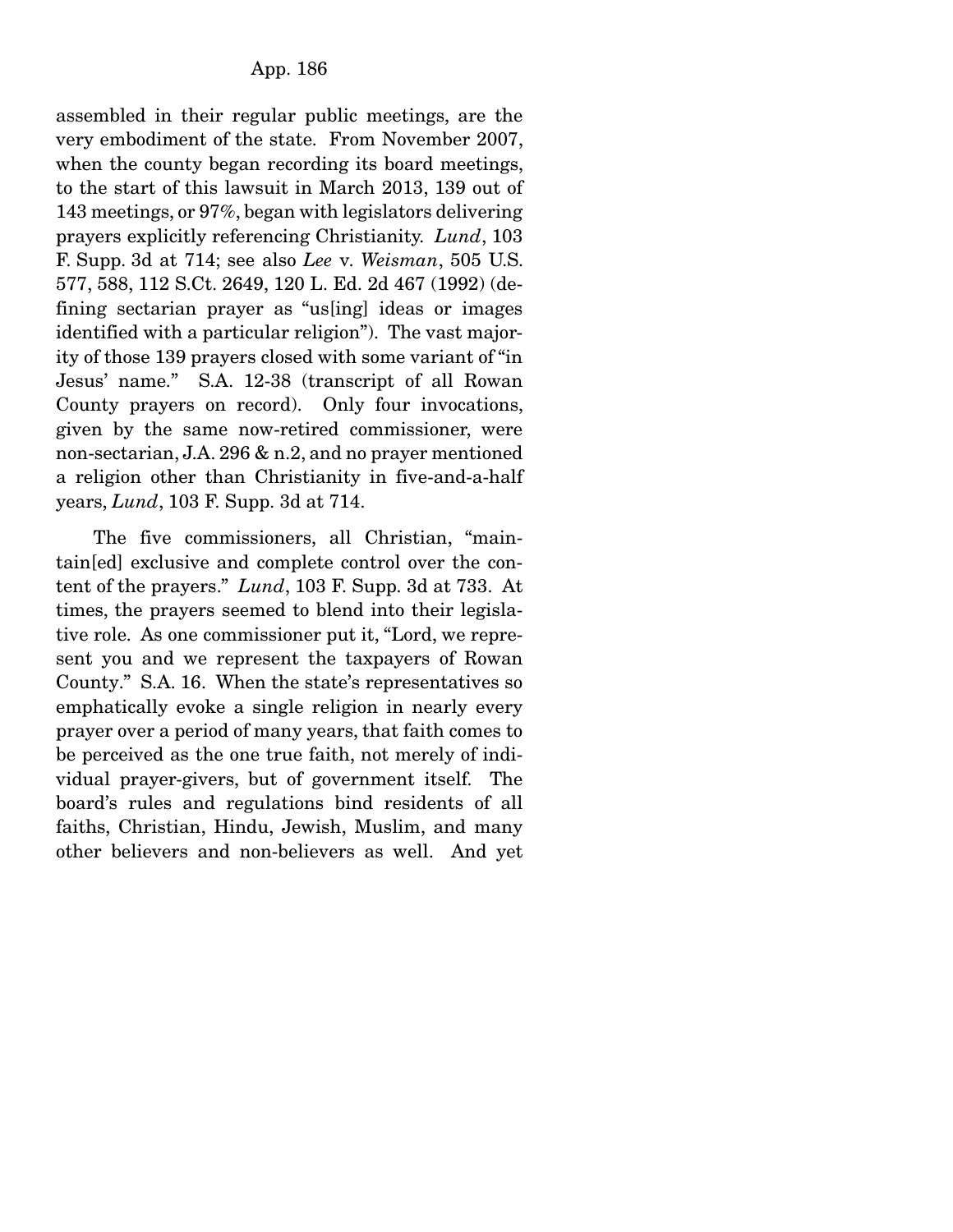those laws that govern members of every faith are passed in meetings where government overtly embraces only one. That singular embrace runs up against "[t]he clearest command of the Establishment Clause," that "one religious denomination cannot be officially preferred over another." *Larson* v. *Valente*, 456 U.S. 228, 244, 102 S.Ct. 1673, 72 L. Ed. 2d 33 (1982).

 An equally clear command is that "each separate government in this country should stay out of the business of writing or sanctioning official prayers." *Engel*  v. *Vitale*, 370 U.S. 421, 435, 82 S.Ct. 1261, 8 L. Ed. 2d 601 (1962). *Town of Greece* echoed that principle even as it upheld legislative prayer: "Our Government is prohibited from prescribing prayers to be recited in our public institutions in order to promote a preferred system of belief or code of moral behavior." 134 S.Ct. at 1822. These age-old warnings have apparently fallen on deaf ears here. By instituting its elected officials as the sole proclaimers of the sole faith, Rowan County is elbow-deep in the activities banned by the Establishment Clause—selecting and prescribing sectarian prayers. Although the county contends that the prayer practice reflects only the desire of individual members of the board, Appellant's Reply Br. at 8-9, it is hard to believe that a practice observed so uniformly over so many years was not by any practical yardstick reflective of board policy.

 Further, the prayer-giver's identity affects the range of religions represented in legislative prayer. Because only commissioners could give the invocation, potential prayer-givers in Rowan County came from a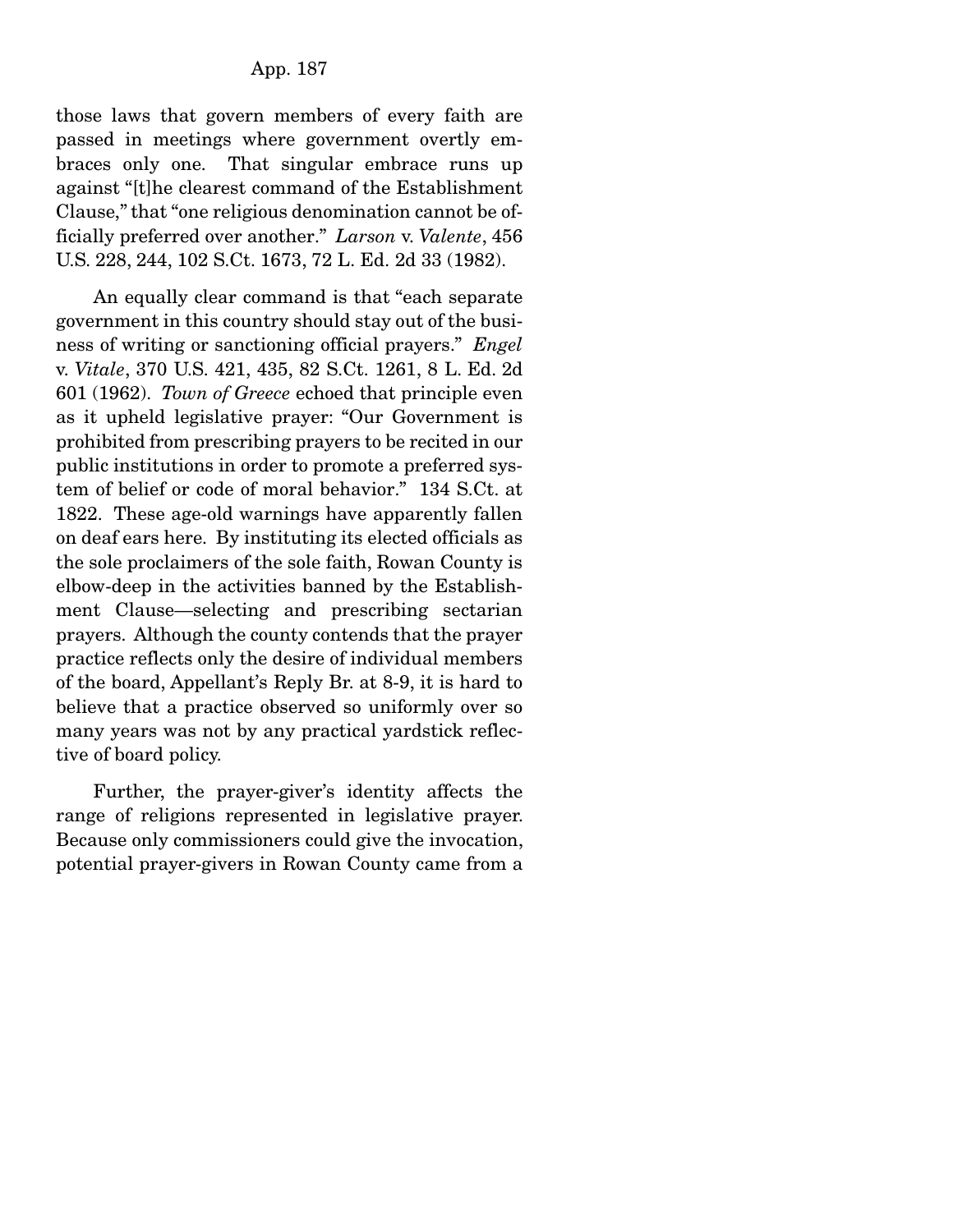"closed-universe" dependent solely on electoral outcomes. *Lund*, 103 F. Supp. 3d at 723. Appellant frames this as a benefit. The election process, it says, which welcomes candidates of all faiths or no faith, holds greater promise of diversity than the selection of ministers by government officials, which, the county points out, resulted in the same chaplain for sixteen years in the case of *Marsh* v. *Chambers*. Appellant's Br. at 26.

 But the county is comparing apples and oranges. While a small group of legislators can diversify their appointment of prayer-givers at will, it may be more difficult to expect voters to elect representatives of minority religious faiths. For instance, after residents in the town of Greece complained about the pervasive Christian prayers, local officials granted a Jewish layman, a Baha'i practitioner, and a Wiccan priestess the opportunity to lead prayers. *Town of Greece*, 134 S.Ct. at 1817. The Court took comfort in the fact that "any member of the public is welcome in turn to offer an invocation reflecting his or her own convictions." *Id.* at 1826. But no guest ministers or clergy and no member of the public delivered an invocation here, that being reserved for the commissioners belonging to the faith that dominates the electorate.

 Entrenching this single faith reality takes us one step closer to a de facto religious litmus test for public office. When delivering the same sectarian prayers becomes embedded legislative custom, voters may wonder what kind of prayer a candidate of a minority religious persuasion would select if elected. Failure to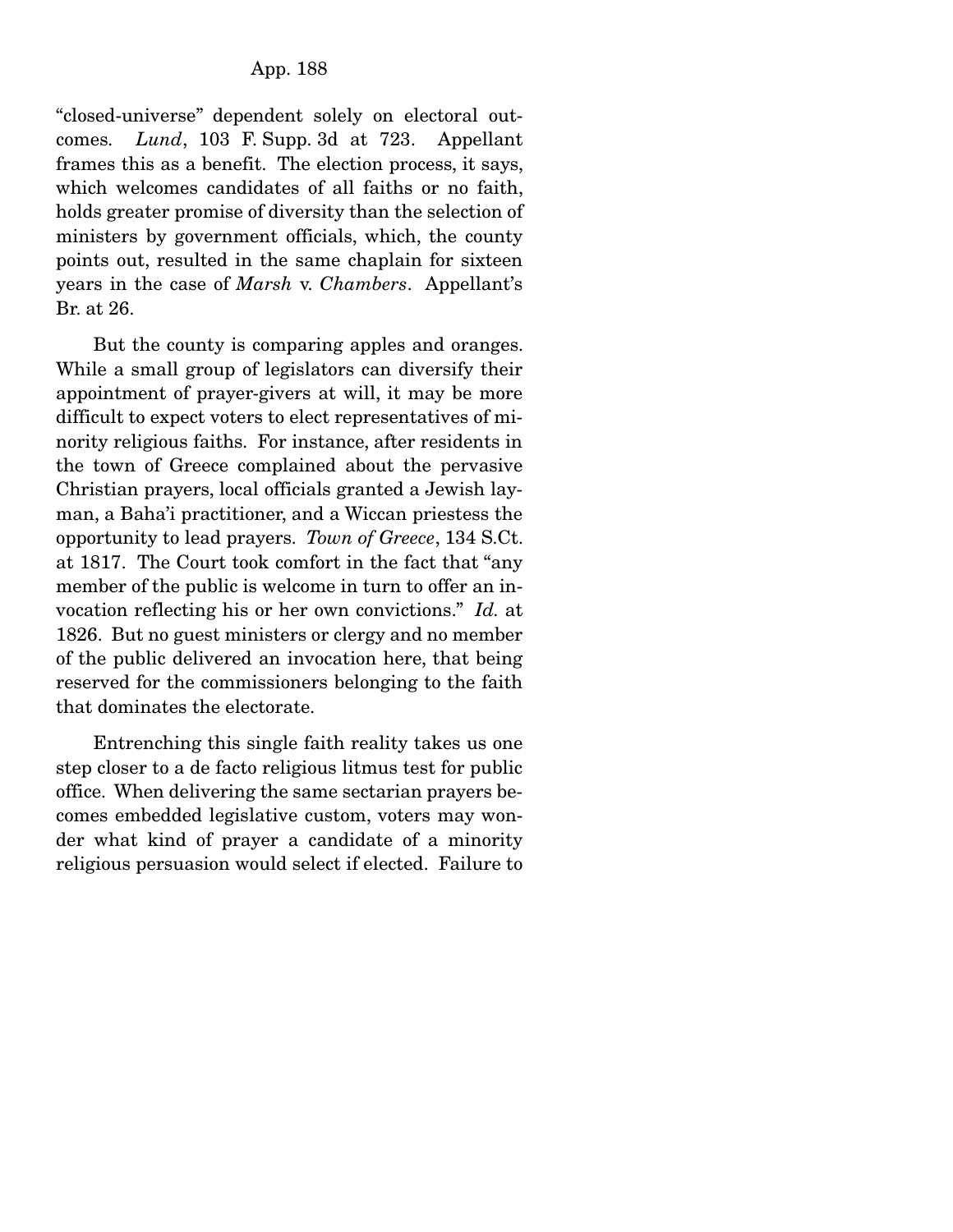pray in the name of the prevailing faith risks becoming a campaign issue or a tacit political debit, which in turn deters those of minority faiths from seeking office. It should not be so.

 None of this is to imply a need for "religious balancing" among candidates, elected officials, or legislative prayers. *Id.* at 1824. Without going so far, we still must contend with the far-reaching implications of an unremitting record-overwhelmingly sectarian prayers led solely by legislators through many meetings over many years. No single aspect or consequence of this case alone creates an Establishment Clause problem. Rather, it is the combination of the role of the commissioners, their instructions to the audience, their invocation of a single faith, and the local governmental setting that threatens to blur the line between church and state to a degree unimaginable in *Town of Greece*.

### B.

 That brings us to the second problematic element in this case: the fact that the prayers of the commissioners were preceded by a request or encouragement for audience participation. *Town of Greece* reminds us to look to the effect of legislative prayer on the audience, not merely the actions of the prayer-givers. See 134 S.Ct. at 1825-26. Here the effect is apparent. The attendees at Rowan County board meetings, upon hearing the invocations uttered by the state's representatives day in and day out, must have grasped the obvious: the Rowan County commission favors one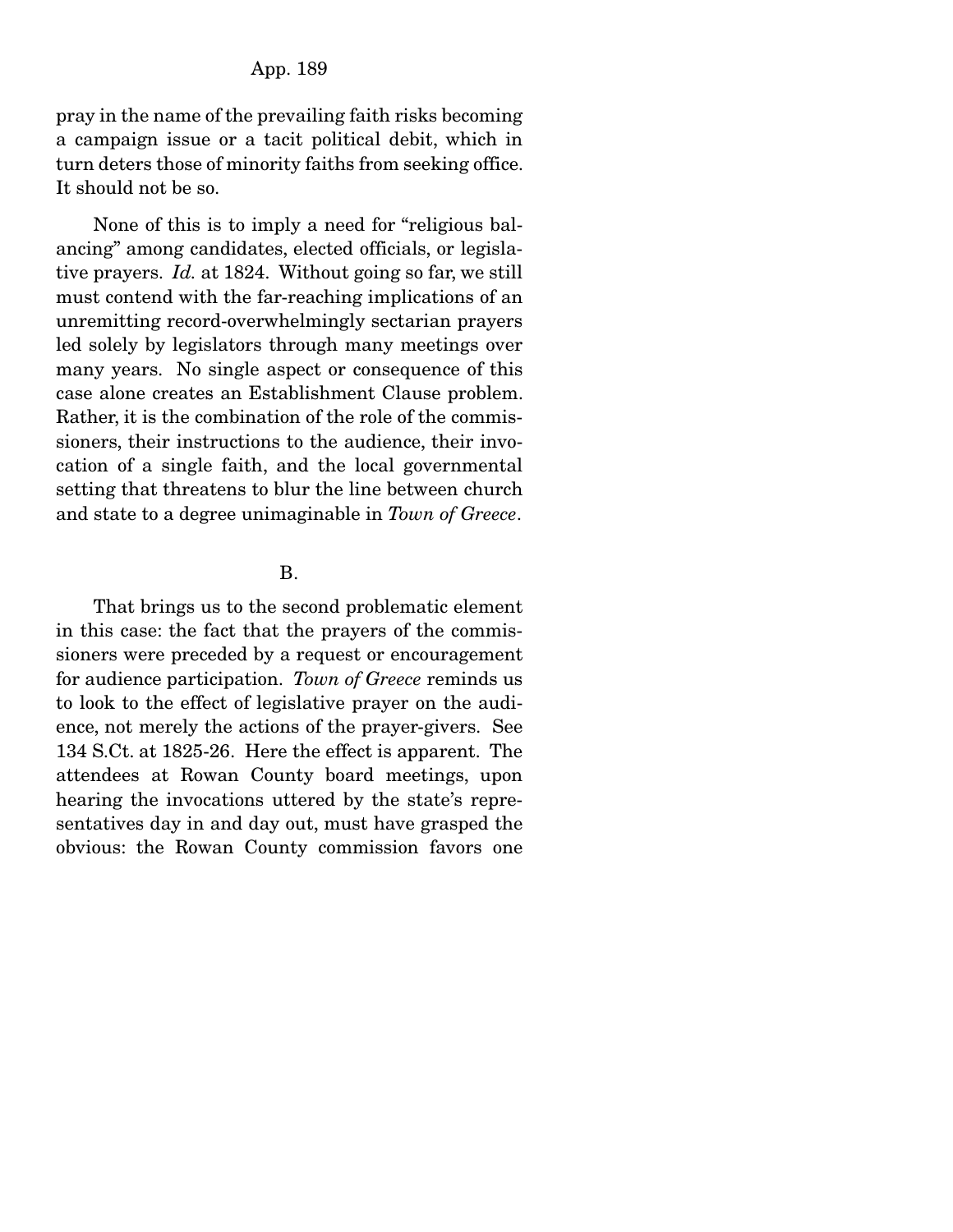faith and one faith only. In the eyes and ears of the attendees, that approval sets the tone for the meetings to follow. As expressed by one plaintiff in this case, "[T]he prayers sent a message that the County and Board favors Christians and that non-Christians, like [her], are outsiders." S.A. 5 (affidavit of Liesa Montag-Siegel).

 This message was amplified by frequent exhortations. Commissioners spoke directly to the attendees during prayer, asking them to stand and leading with phrases like "Let us pray" or "Please pray with me." *Lund*, 103 F. Supp. 3d at 714, 727. The record reflects that the great majority of attendees did in fact "join the Board in standing and bowing their heads," *id.* at 714, and that plaintiffs themselves "[a]s a result of the [Board] Chair's instructions" felt "compelled to stand" so that they would not stand out, S.A. 1-10 (plaintiffs' affidavits). When reviewing phrases like "Let us pray" or "Please pray with me," *Town of Greece* underscored that the requests "came not from town leaders but from the guest ministers." 134 S.Ct. at 1826. The Court noted that its "analysis would be different if *town board members* directed the public to participate in the prayers." *Id.* (emphasis added). Here they did. "[T]he Board's statements," the district court noted, "fall squarely within the realm of soliciting, asking, requesting, or directing \* \* \* of concern to the *Town of Greece* plurality." *Lund*, 103 F. Supp. 3d at 728.

 A request to an audience to stand or pray carries special weight when conveyed in an official capacity by an elected commissioner facing his constituents, with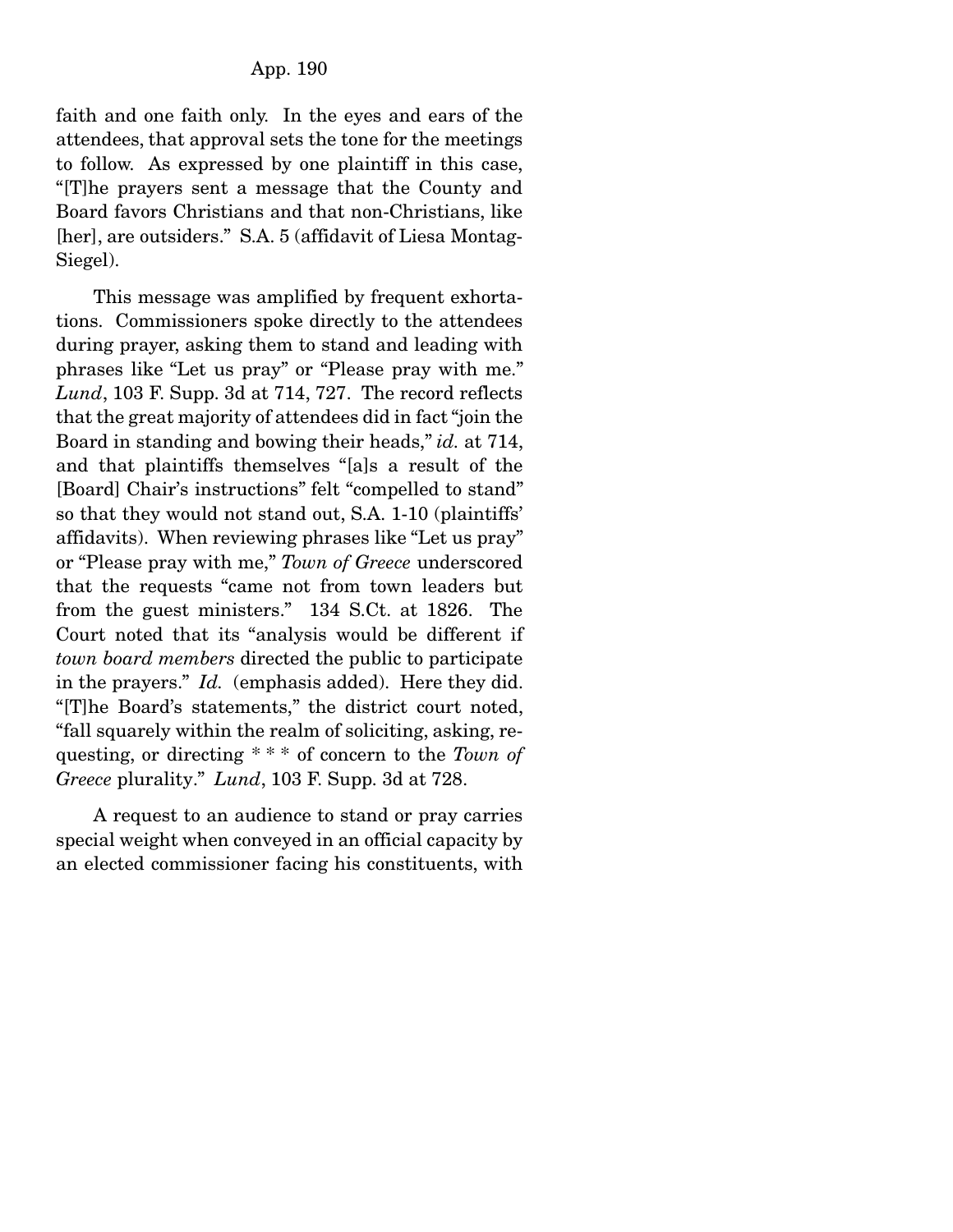his board arrayed behind or beside him, directly before discharging his official duties. *Id.* County board decisions affect both property and livelihood, including zoning laws and variances, school funding, police protection, fire prevention and sanitation budgets, and the location of parks and other areas of recreation. Br. of Amici Curiae Religious Liberty Orgs. at 25. I do not at all suggest that commissioners would base their decisions on who prays and who doesn't. I do note, however, that the close proximity of participatory sectarian exercises to citizen petitions for the many benefits that local boards can withhold or dispense presents, to say the least, the opportunity for abuse.

C.

 Nothing about the constitutional drawbacks of Rowan County's prayer practice should be construed as disparaging the prayers themselves, which were moving and beautiful on many levels. Each invocation was luminous in the language that many millions of Americans have used over many generations to proclaim the Christian faith. The constitutional challenge directed at the invocations is in no sense a commentary on the worth and value of prayer or on the devotion of the citizens of Rowan County and their elected officials to their faith.

 The prayers here, which would be so welcome in many a setting, cannot be divorced from the proceedings in which they were spoken. It is not the prayers but the context that invites constitutional scrutiny.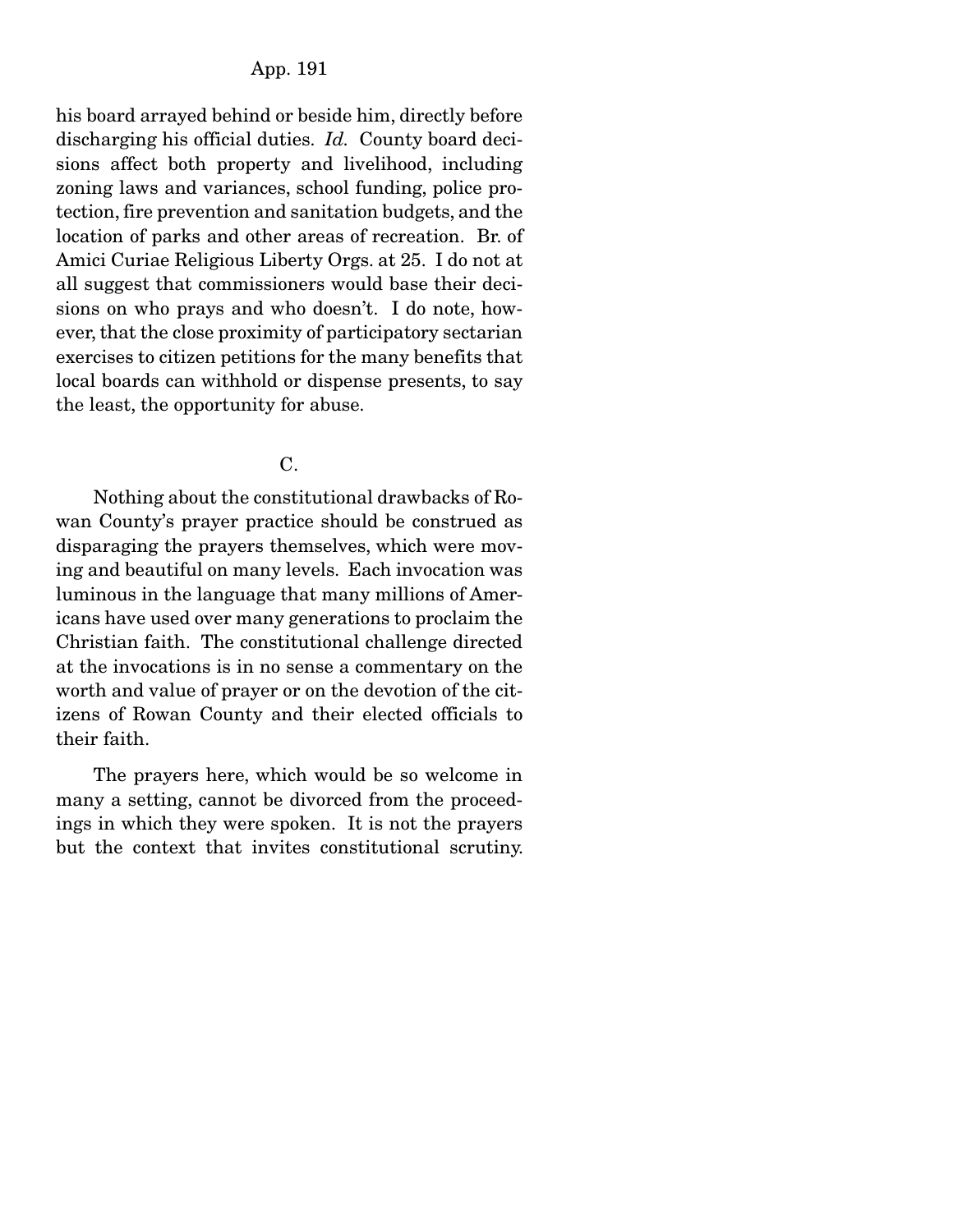Establishment Clause questions are by their nature "matter[s] of degree," which indicates some acceptable practices and others that cross the line. *Van Orden* v. *Perry*, 545 U.S. 677, 704, 125 S.Ct. 2854, 162 L. Ed. 2d 607 (2005) (Breyer, J., concurring in judgment). For the average citizen of Rowan County, these meetings might well have been the closest interaction he or she would have with government at any level. To reserve that setting for an embrace of one and only one faith over a period of years goes too far.

 This is especially so where prayers have on occasion veered from invocation to proselytization. Even with the greater latitude afforded in *Town of Greece*, legislative prayer still cannot be "exploited to proselytize or advance any one \* \* \* faith or belief." 134 S.Ct. at 1823 (quoting *Marsh*, 463 U.S. at 794-95, 103 S.Ct. 3330). Plaintiffs, all non-Christians, cited examples that they found overtly sectarian or proselytizing:

- "As we get ready to celebrate the Christmas season, we'd like to thank you for the Virgin Birth, we'd like to thank you for the Cross at Calvary, and we'd like to thank you for the resurrection. Because we do believe that there is only one way to salvation, and that is Jesus Christ." J.A. 16 (prayer of December 3, 2007).
- "Our Heavenly Father, we will never, ever forget that we are not alive unless your life is in us. We are the recipients of your immeasurable grace. We can't be defeated, we can't be destroyed, and we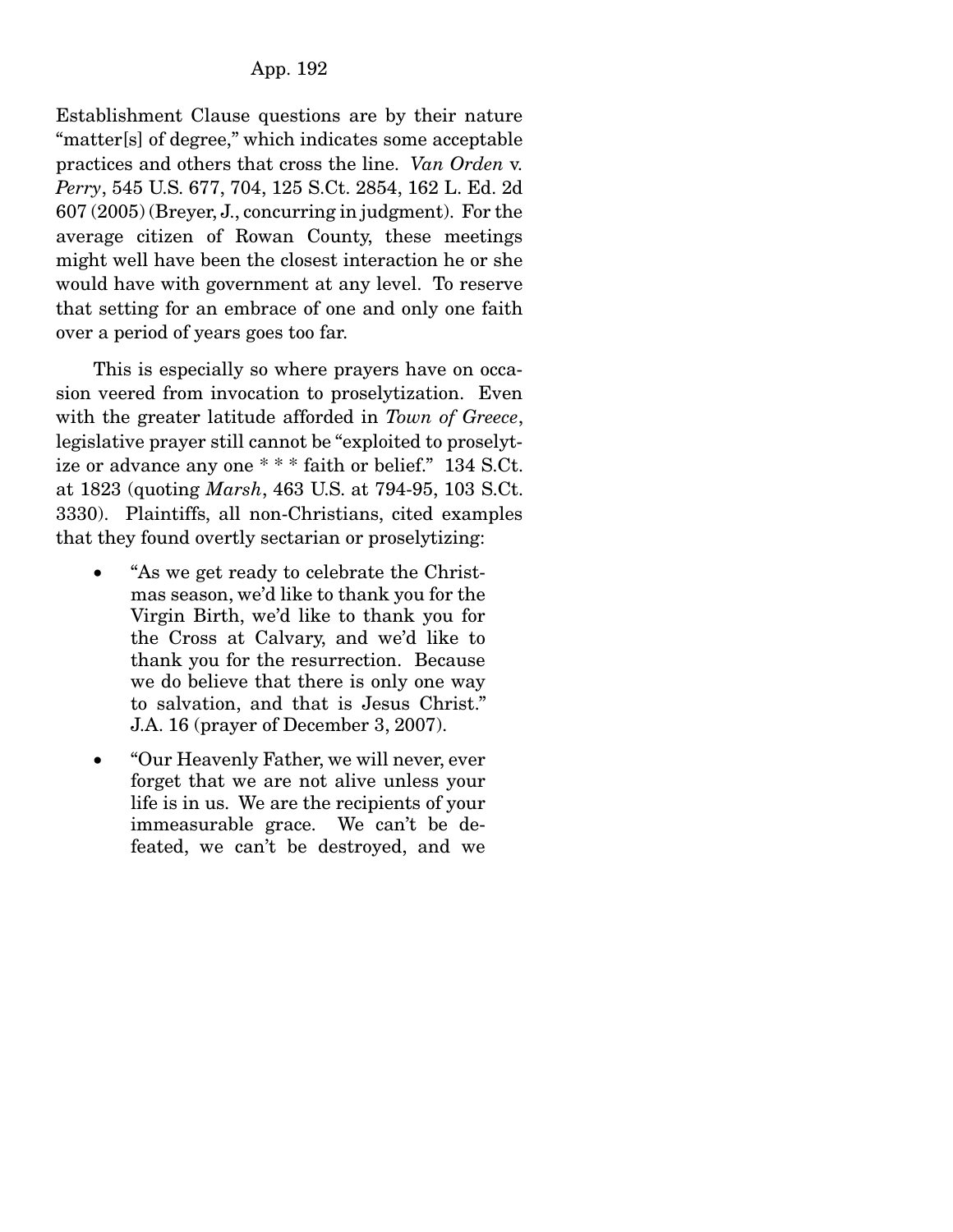won't be denied, because of our salvation through the Lord Jesus Christ. I ask you to be with us as we conduct the business of Rowan County this evening, and continue to bless everyone in this room, our families, our friends, and our homes. I ask all these things in the name of Jesus, Amen." *Id.* (prayer of May 18, 2009).

- "Let us pray. Holy Spirit, open our hearts to Christ's teachings, and enable us to spread His message amongst the people we know and love through the applying of the sacred words in our everyday lives. In Jesus' name I pray. Amen." *Id.* at 17 (prayer of March 7, 2011).
- "Let us pray. Merciful God, although you made all people in your image, we confess that we live with deep division. Although you sent Jesus to be Savior of the world, we confess that we treat Him as our own personal God. Although you are one, and the body of Christ is one, we fail to display that unity in our worship, our mission, and our fellowship. Forgive our pride and arrogance, heal our souls, and renew our vision. For the sake of your Son, our Savior, the Lord Jesus Christ, Amen." *Id.*  (prayer of October 3, 2011).

 The point here is not to pick apart these prayers or to measure objectively their proselytizing content. It is to consider how this language might fall on the ears of Hindu attendees, Jewish attendees, Muslim attendees, or others who do not share the commissioners'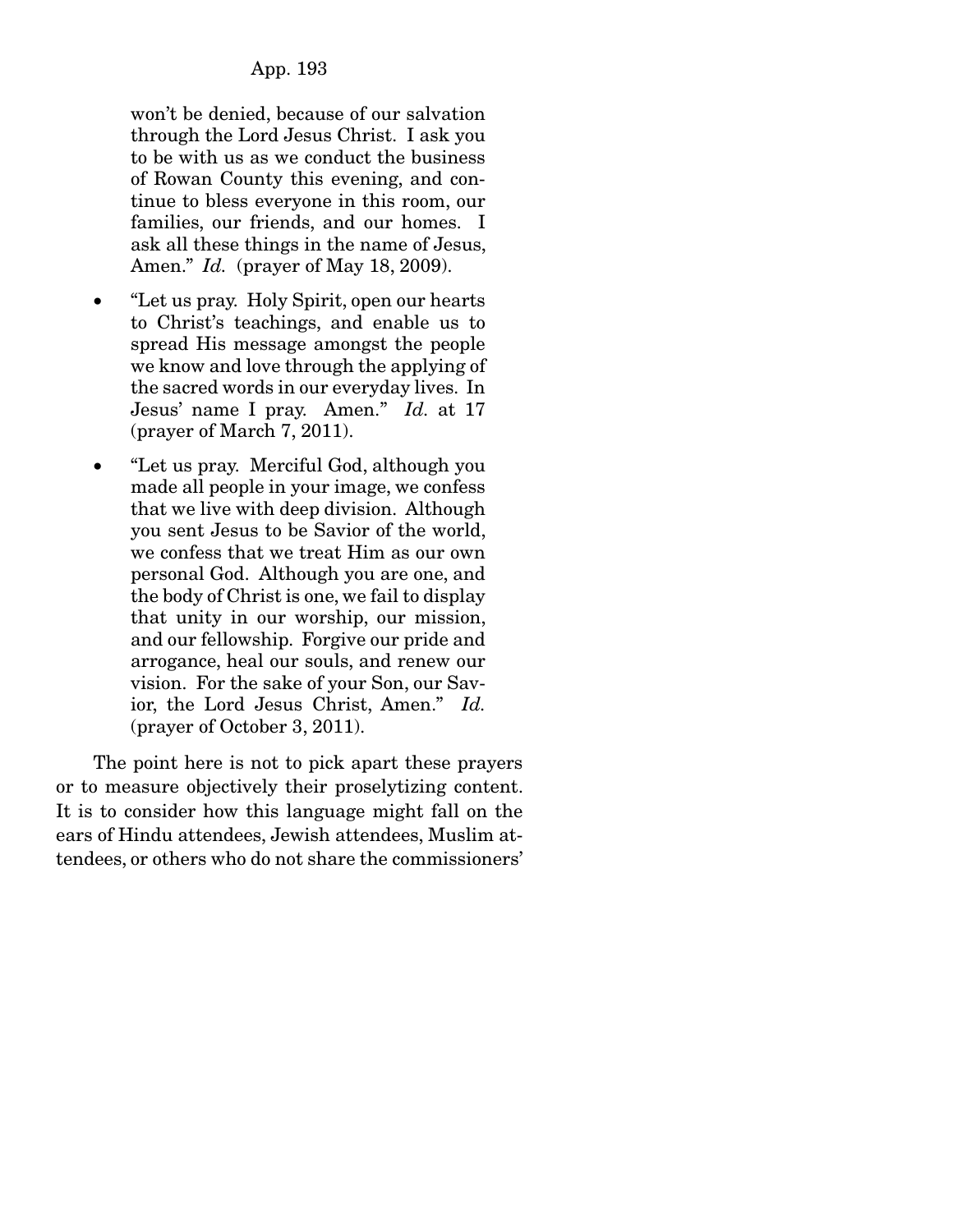particular view of salvation or their religious beliefs. It is not right to think that adherents of minority faiths are "hypersensitive." Maj. Op. at 422. If we Christians were a religious minority, we would surely be sensitive to the invariable commencement of town hall meetings through invocation of a faith to which we did not subscribe. And if religious faith was not a matter of sensitivity, then why would two of our Constitution's best known and most prominent provisions have been devoted to it?

 The invocations here can sound like an invitation to take up the tenets of Christian doctrine. And an invitation can take on tones of exhortation when issued from the lips of county leaders. Although those attending the board meeting may have "had several options available—they could arrive after the invocation, leave for the duration of the prayer, or remain for the prayer without participating," maj. op. at 428, such options served only to marginalize.

 Indeed, to speak of options masks important differences. People often go to church or join groups and organizations out of a sense of choice. It is the faith they have chosen or it is a group to which they wish to belong. But people often go to local government meetings in their capacity as citizens in order to assert their views or defend their rights vis-à-vis an entity with legal and coercive powers. These are two very different forms of attendance. In board meetings, it fell to non-Christian attendees, facing their elected representatives and surrounded by bowed heads, to choose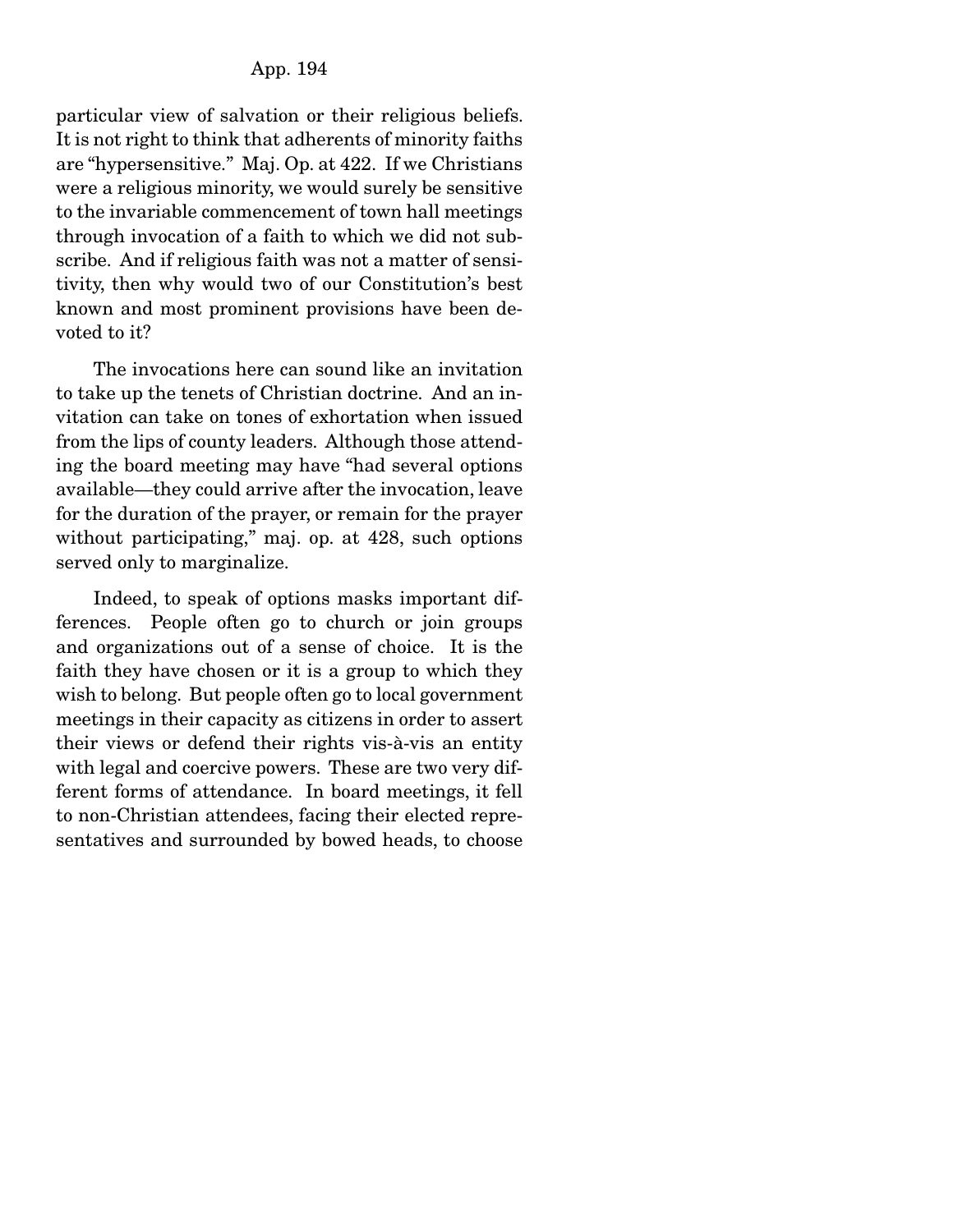"between staying seated and unobservant, or acquiescing to the prayer practice." *Lund*, 103 F. Supp. 3d at 732. It is no trivial choice, involving, as it does, the pressures of civic life and the intimate precincts of the spirit.

 The Rowan County board can solemnize its meetings without creating such tensions. The desire of this fine county for prayer at the opening of its public sessions can be realized in many ways, such as nondenominational prayers or diverse prayer-givers. Another possibility, open to legislators of any faith, might be the Message of Religious Welcome described above. Such an expression of religious freedom and inclusion would promote the core idea behind legislative prayer, "that people of many faiths may be united in a community of tolerance and devotion." *Town of Greece*, 134 S.Ct. at 1823. A Message of Religious Welcome separate from the invocation itself also reduces the risk that courts will "act as supervisors and censors" of prayer language, a major concern voiced by the Supreme Court. *Id.* at 1822. Indeed, the availability of so many inclusive alternatives throws into relief the unfortunate confluence of factors in the county's practice. For the county to insist on uniformly sectarian prayer led by legislators of one faith in a closed and purely governmental space carries us far from the central premise of the Establishment Clause.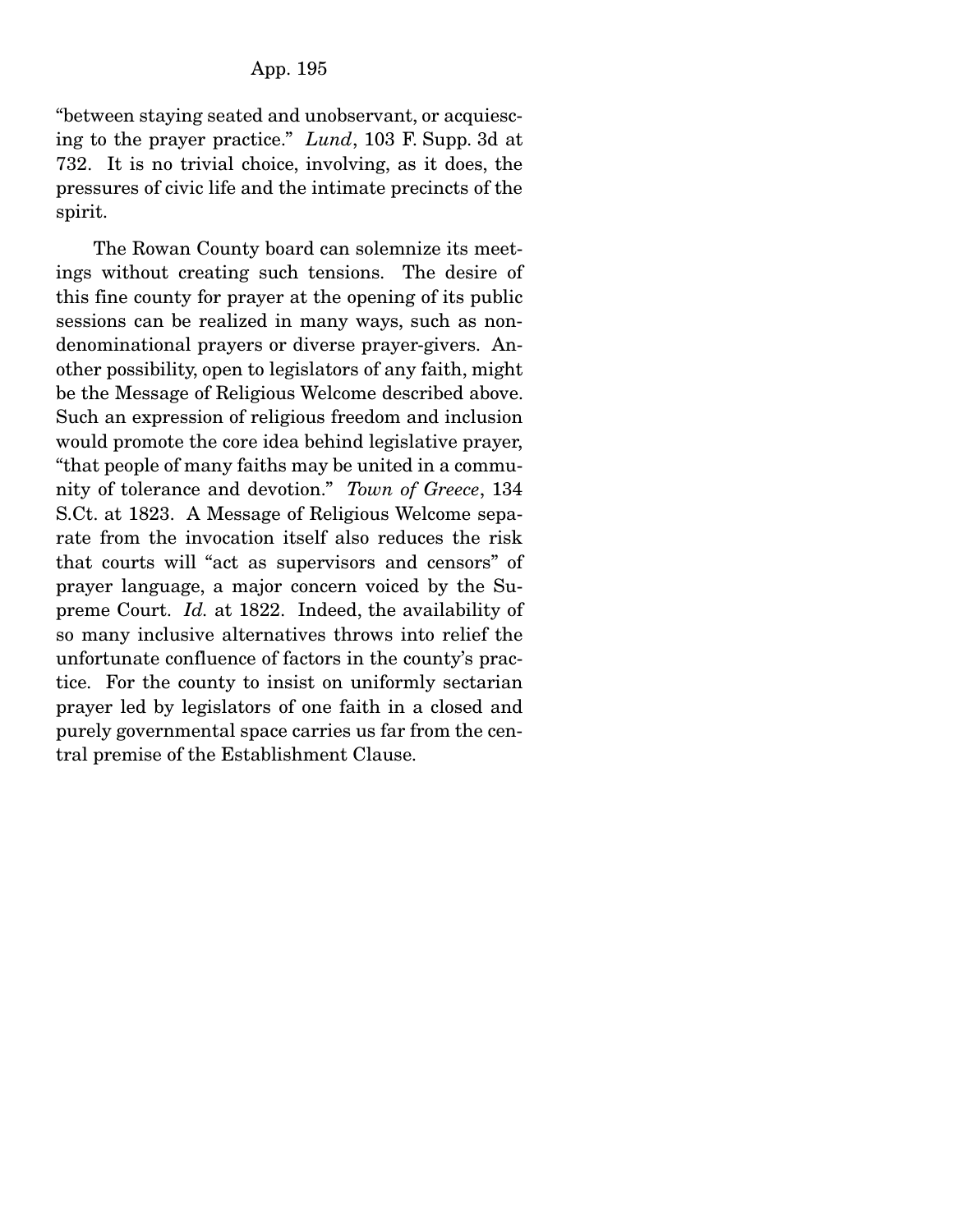### IV.

 By pairing the Free Exercise Clause with the Establishment Clause in the First Amendment, the Framers struck a careful balance. Americans are encouraged to practice and celebrate their faith but not to establish it through the state. See *Engel*, 370 U.S. at 429-34, 82 S.Ct. 1261 (discussing the historic roots of the Establishment Clause as it relates to the Free Exercise Clause). This seems an inapt moment to upset that ancient balance. The violent sectarian tensions in the Middle East are only the most visible religious divisions now roiling the globe. Are such levels of hostility likely here? Probably not, but it behooves us not to take our relative religious peace for granted and to recognize that the balance struck by our two great religion clauses just may have played a part in it. In venues large and small, a message of religious welcome becomes our nation's great weapon, never to be sheathed in this or any other global struggle. Believing that legislative prayer in Rowan County can further both religious exercise and religious tolerance, I respectfully dissent.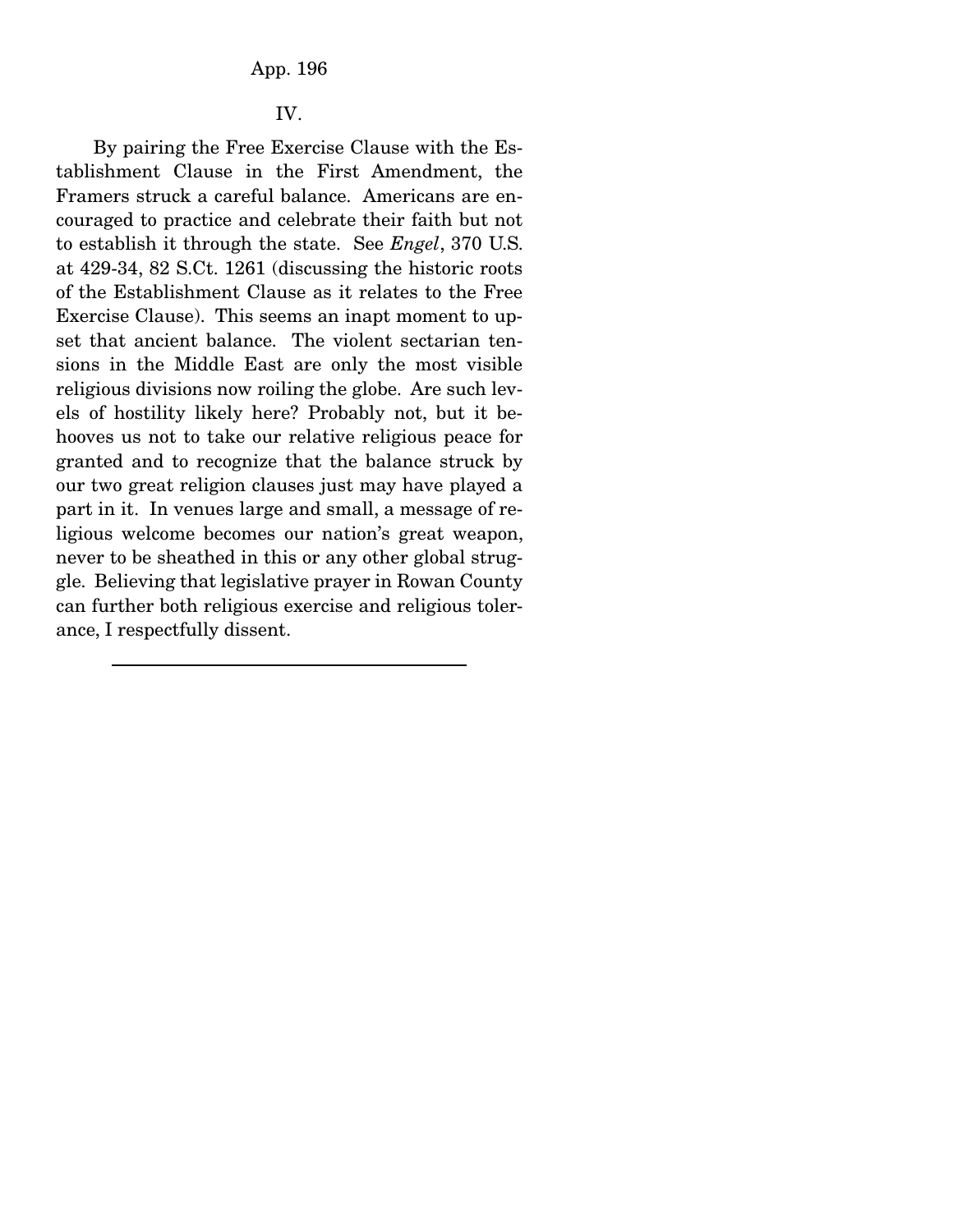App. 197

103 F. Supp. 3d 712 United States District Court, M.D. North Carolina.

Nancy LUND, Liesa Montag-Siegel and Robert Voelker, Plaintiffs, v. ROWAN COUNTY, NORTH CAROLINA, Defendant. No. 1:13CV207.

> | Signed May 4, 2015.

## Attorneys and Law Firms

Daniel Mach, Heather L. Weaver, American Civil Liberties Union, Washington, DC, Christopher A. Brook, American Civil Liberties Union of North Carolina, Raleigh, NC, for Plaintiffs.

David C. Gibbs, III, Barbara J. Weller, Gibbs Law Firm, P.A., Seminole, FL, Bryce Denman Neier, The Law Office of Bryce D. Neier, Fayetteville, NC, for Defendant.

# *MEMORANDUM OPINION AND ORDER*

BEATY, District Judge.

 This matter is before the Court on the respective Motions for Summary Judgment of Defendant Rowan County [Doc. # 51] and Plaintiffs Nancy Lund, Liesa Montag-Siegel, and Robert Voelker [Doc. # 52]. The motions are fully briefed and ripe for adjudication. Plaintiffs contend that Defendant's prayer practice is distinguishable from that at issue in *Town of Greece* v.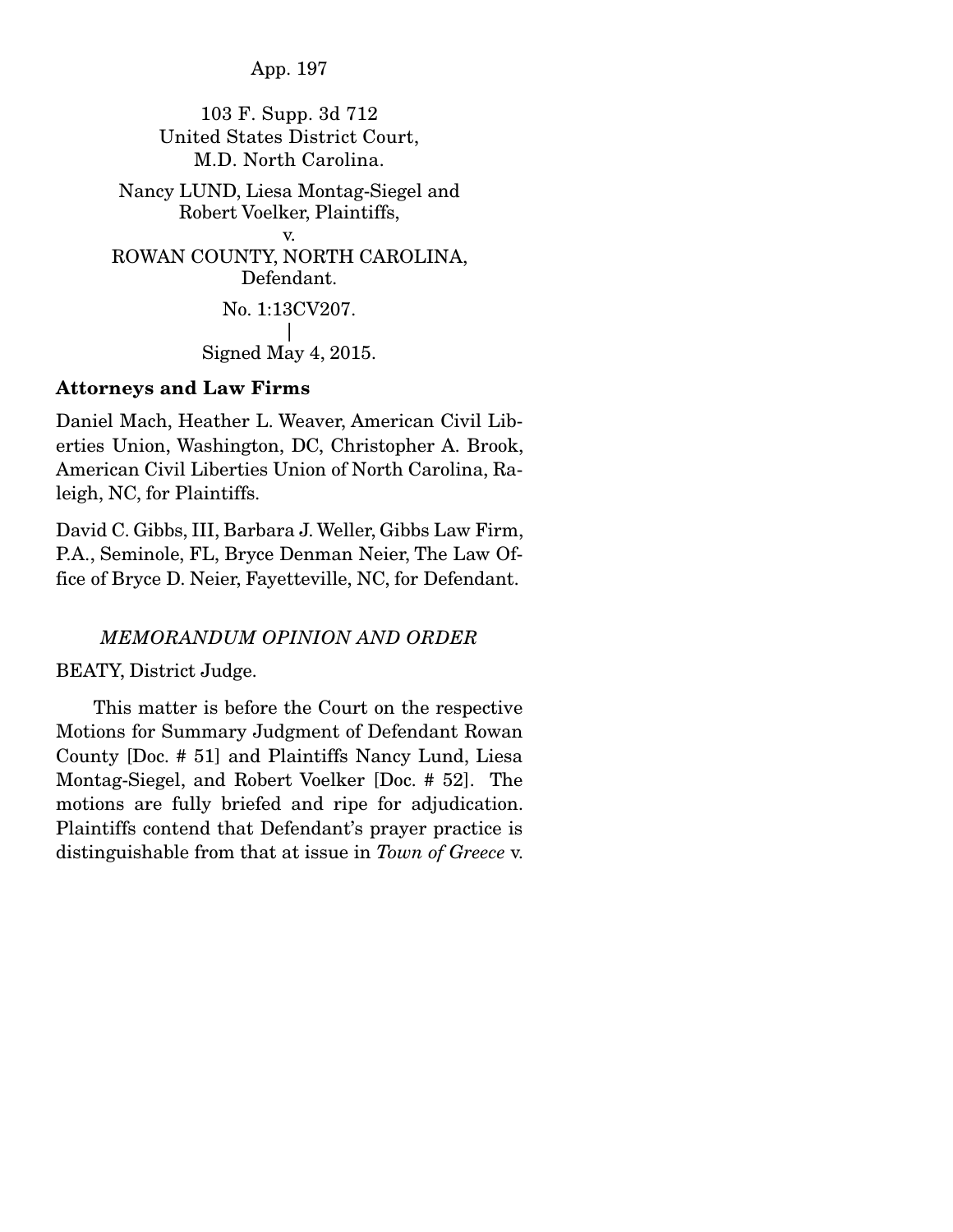*Galloway*, \_\_\_U.S. \_\_\_, 134 S.Ct. 1811, 188 L. Ed. 2d 835 (2014), and constitutes unconstitutional coercion in violation of the First Amendment's Establishment Clause. Defendant argues that *Town of Greece* controls and permits its legislative prayer practice. For the reasons discussed below, the Court will grant Plaintiffs' Motion and deny Defendant's Motion.

# I. FACTUAL AND PROCEDURAL BACKGROUND

 Nancy Lund, Liesa Montag-Siegel, and Robert Voelker ("Plaintiffs") are residents of Rowan County, North Carolina, and each has attended multiple meetings of the Rowan County Board of Commissioners ("the Board"). Commissioners are elected to the Board, and Defendant Rowan County ("Defendant") exercises its powers as a governmental entity through the Board. The Board usually holds two public meetings per month. From at least November 5, 2007, until the initiation of the present lawsuit in March 2013, the Board regularly opened its meetings with a Call to Order, an Invocation, and the Pledge of Allegiance, in that order.1 Once called to order, the Board Chair typically

<sup>&</sup>lt;sup>1</sup> In their Verified Complaint [Doc. # 1], Plaintiffs cited to and provided the website address for public video recordings of the Board's meetings, which are "available for viewing online through Defendant's website." (Compl. [Doc. # 1], at ¶ 17 & n. 2.). The videos are available for meetings beginning with the November 5, 2007 meeting, and accordingly, Plaintiffs' Verified Complaint describes the Board's practices for meetings held from November 5, 2007 through March 4, 2013, "with the exception of (1) Board meetings that were continued over from a previous meeting that had already been called to order; and (2) the February 8, 2013,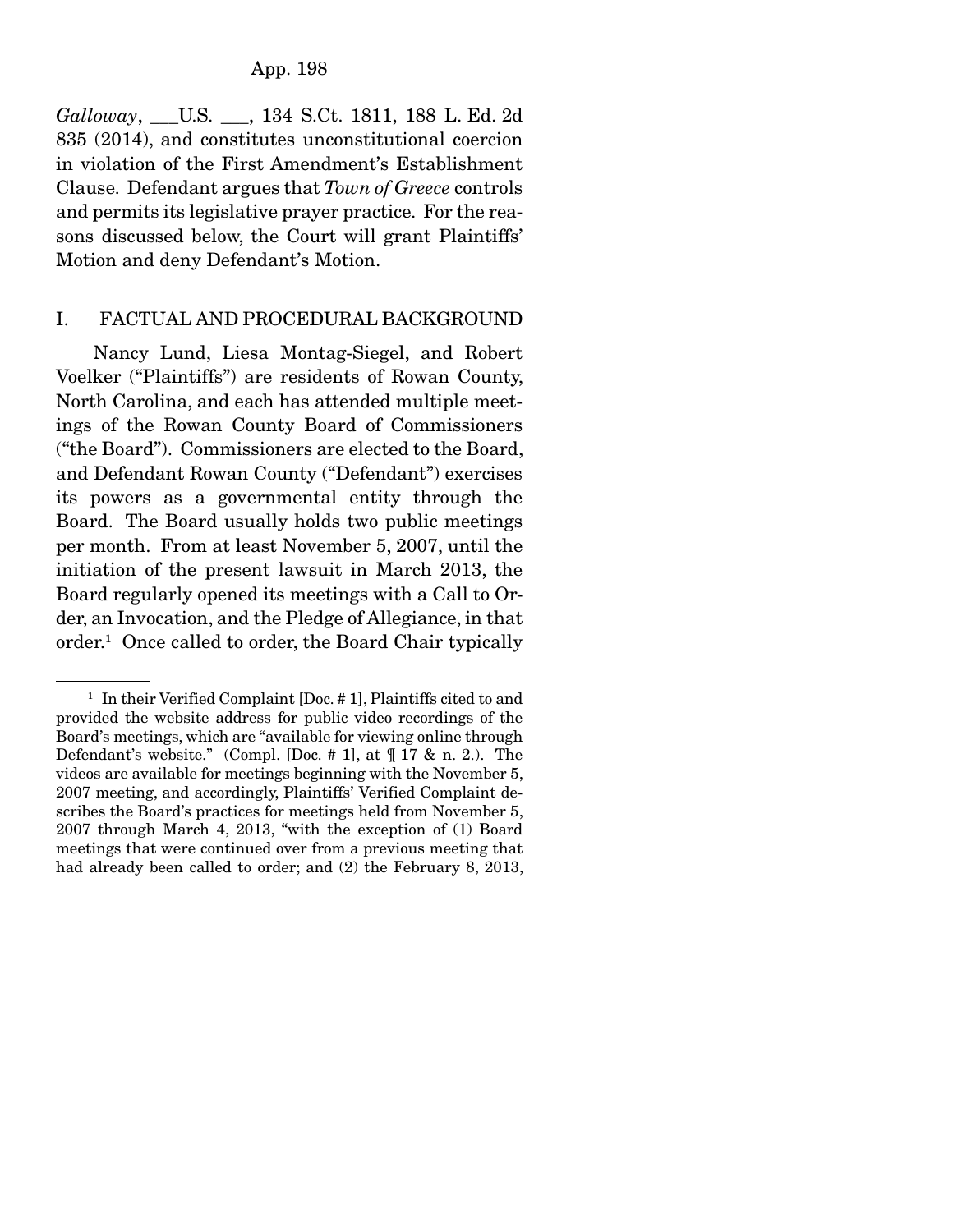asked or directed everyone in attendance to stand for the Invocation and Pledge of Allegiance, at which point either the Chairman or another member of the Board would deliver the invocation or prayer.2 All of the Commissioners stood for the Invocation and Pledge of Allegiance, and the Commissioners almost always bowed their heads during the Invocation. Frequently, the prayer-giver would begin the prayer with a phrase such as "let us pray" or "please pray with me." The majority of the audience members would join the Board in standing and bowing their heads during the prayer. Between November 5, 2007, and the filing of Plaintiffs' Complaint, 139 of 143 Board meetings—in other words, 97%—opened with a Commissioner delivering a sectarian prayer invoking Christianity. For example, the prayers normally included references to Jesus, the Savior, and other tenets of the Christian

joint meeting of the Board of Commissioners and the Rowan-Salisbury School Board of Education, which was conducted pursuant to a unique protocol." (*Id.* at ¶ 17 n. 2.) Along with their Verified Complaint and filings regarding a preliminary injunction, Plaintiffs also submitted a transcript of each prayer, as transcribed from viewing the videos. (Pls.' Ex. D [Doc. # 6-4].) Each prayer transcript was also accompanied by the web address of the video from which it was derived. (*Id.*) Without exclusively relying on the videos, the Court notes the videos tend to corroborate Plaintiffs' facts as depicted in the Verified Complaint and in their other filings.

<sup>&</sup>lt;sup>2</sup> Although the agendas and individual Commissioners' affidavits use the word "Invocation," the invocation practice as implemented routinely consists of a prayer. As such, the Court often uses "prayer" or "legislative prayer" in referring to Defendant's Invocation practice. Likewise, the Parties' briefings on the matter use invocation and prayer interchangeably.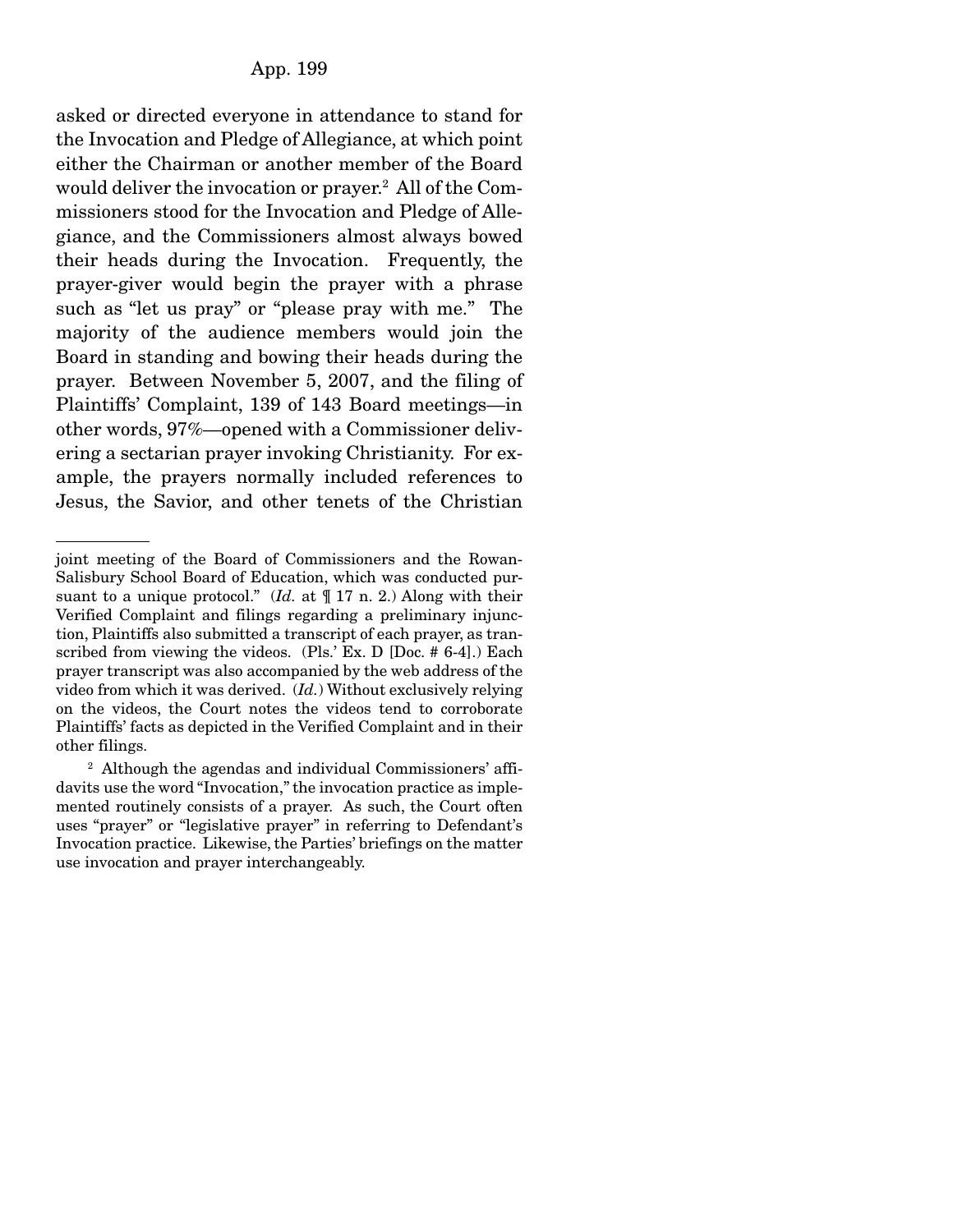faith. No invocation delivered since November 5, 2007, referenced a deity specific to a faith other than Christianity.

 On February 12, 2012, the American Civil Liberties Union of North Carolina Legal Foundation sent the Board a letter explaining that the sectarian nature of its Invocations violated the First Amendment of the United States Constitution, based on then-governing Fourth Circuit precedent.3 The letter requested a response indicating the Board's planned course of action, but the Board did not formally respond. However, certain Commissioners did make public statements indicating their intentions to continue delivering Christian invocations at Board meetings. For example, then-Commissioner Carl Ford declared to the local television news, "I will continue to pray in Jesus' name. I am not perfect so I need all the help I can get, and asking for guidance for my decisions from Jesus is the best I, and Rowan County, can ever hope for." (Compl. [Doc. # 1], at ¶ 31.) Commissioner Jim Sides stated in an email obtained by local media that he would "continue to pray in JESUS name \* \* \* I volunteer to be the first to go to jail for this cause  $***$  and if you [Commissioner Mitchell] will [get] my bail in time for the next meeting, I will go again!" (*Id.*) Commissioner Jim Sides also made other publicly disseminated statements—

<sup>3</sup> Until the Supreme Court's decision in *Town of Greece* v. *Galloway*, \_\_\_ U.S. \_\_\_, 134 S.Ct. 1811, 188 L. Ed. 2d 835 (2014), Fourth Circuit precedent held that sectarian legislative prayer was unconstitutional. *Joyner* v. *Forsyth Cnty.*, 653 F.3d 341, 349 (4th Cir. 2011).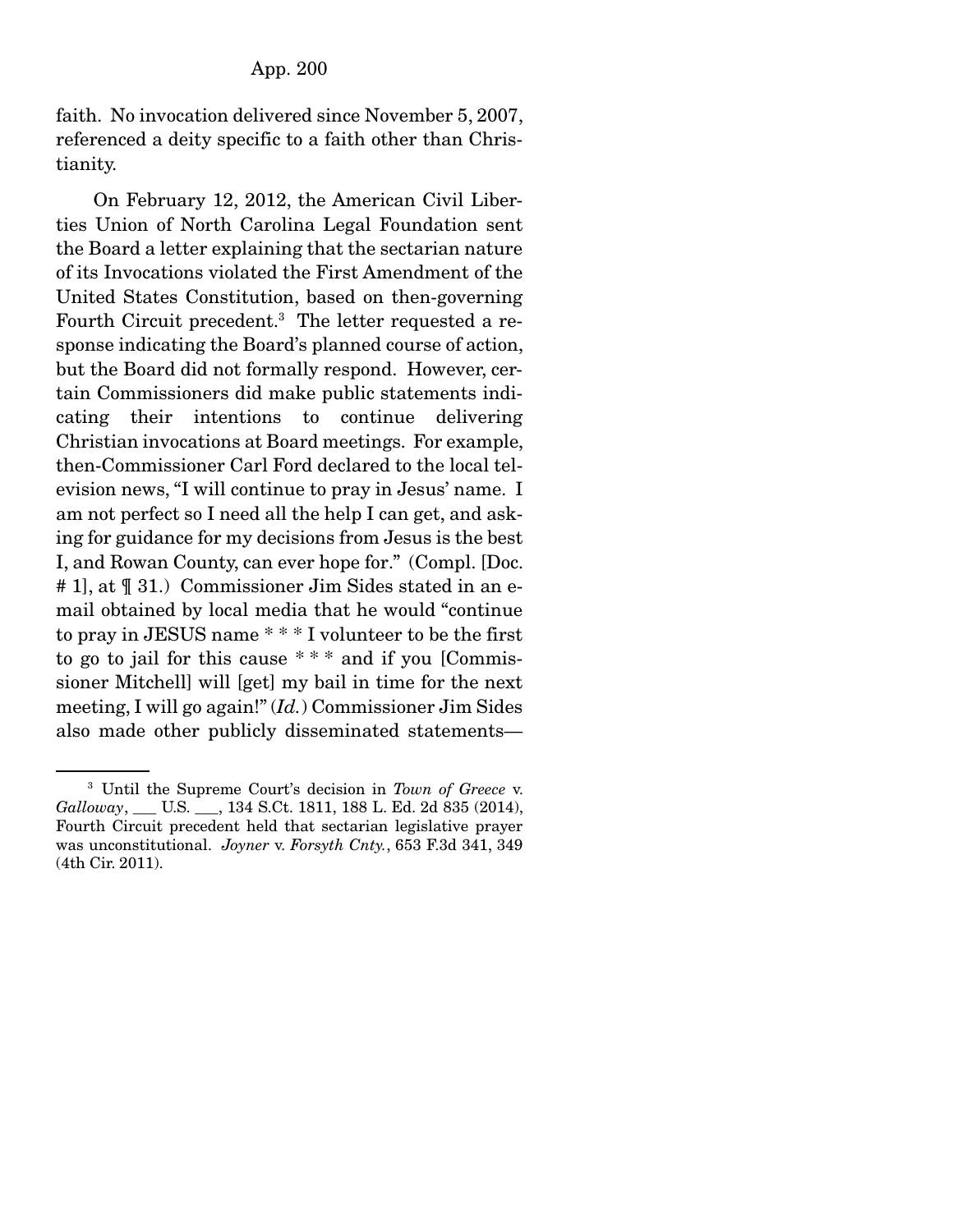albeit not specifically regarding objections to the Board's prayer practice—regarding his views on religious minorities: "I am sick and tired of being told by the minority what's best for the majority. My friends, we've come a long way—the wrong way. We call evil good and good evil." (Pls.' Mem. Law Supp. Mot. Summ. J. [Doc. # 53], at 3.)

 On March 12, 2013, Plaintiffs filed a Motion for Preliminary Injunction [Doc. # 5] and a Verified Complaint [Doc. # 1] asserting claims of First Amendment violations against Defendant pursuant to 42 U.S.C. § 1983. Specifically, the Complaint contended that Defendant violated the Establishment Clause by delivering sectarian legislative prayers and by coercing Plaintiffs to participate in religious exercises. Plaintiffs have attended multiple Board meetings at which they have witnessed Commissioners deliver sectarian, Christian-themed prayers. Plaintiffs, none of whom are Christian, each attested to feeling coerced by Defendant's prayer practice. At each meeting attended by Plaintiffs Nancy Lund and Liesa Montag-Siegel, the Board Chair "asked or requested that all stand for the invocation and Pledge of Allegiance," and as a result, "each member of the Board stood as did everyone [they] saw in the audience." (Pls.' Ex. A, Lund Aff. [Doc. # 6-1], at ¶ 9; Pls.' Ex. B, Montag-Siegel Aff. [Doc. # 6-2], at ¶ 9.) Plaintiff Lund averred that the prayer practice caused her to feel excluded from the community and the local political process, and further, that she felt "compelled to stand so that [she] would not stand out," at the Board meetings. (Pls.' Ex. A,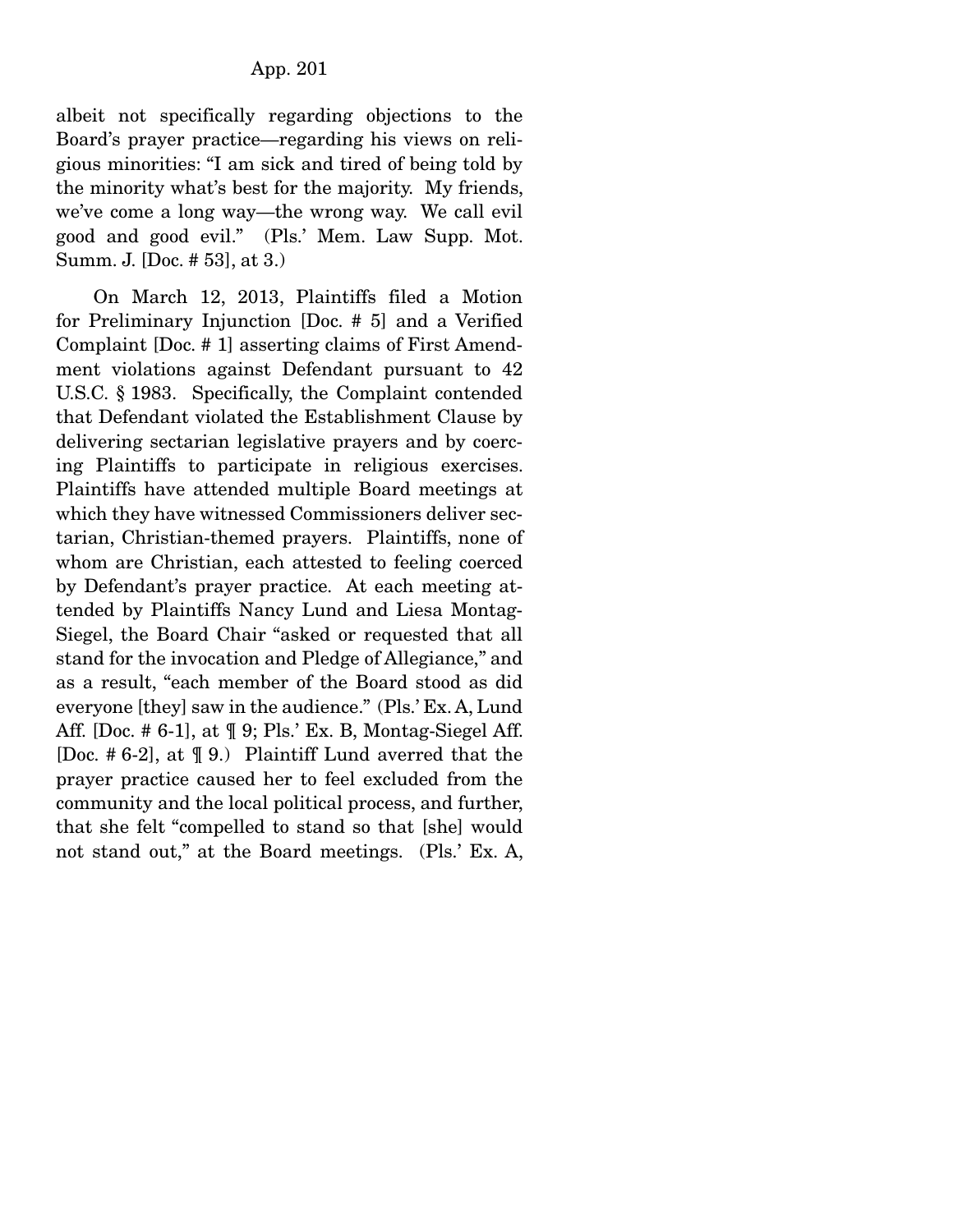Lund Aff. [Doc. #6-1], at  $\P\P\P$  9-11.) Plaintiff Montag-Siegel likewise objected to the sectarian prayers delivered by the Board, stating that the prayers caused her to feel excluded at meetings, excluded from the community, and coerced into participating in the prayers which were not in adherence with her Jewish faith. Plaintiff Montag-Siegel averred that "the prayers sent a message that the County and Board favors Christians and that non-Christians, like [her], are outsiders." (Pls.' Ex. B, Montag-Siegel Aff. [Doc. # 6-2], at  $\P(10.)$ 

 Plaintiff Robert Voelker similarly objected to the Board's prayer practice, averring that the prayers caused him to "feel uncomfortable and excluded from the meeting and the political community," as well as "coerced," and "like an outsider at a governmental meeting." (Pls.' Ex. C, Voelker Aff. [Doc. # 6-3], at ¶¶ 9- 10.) Plaintiff Voelker further stated that he felt pressured to stand and participate in the prayers because at each meeting he had attended, Commissioners and most audience members stood during the invocation, and he "stood because the Invocation goes directly into the Pledge of Allegiance, for which I feel strongly I need to stand." (*Id.* at ¶ 7.) Plaintiff Voelker also expressed concern about the sectarian prayer practice at a Board meeting and proposed a non-sectarian prayer that the Board could use instead to open meetings. Plaintiff Voelker now fears "that the [Board]'s clear disagreement with [his] public opposition to sectarian prayer could make [him] a less effective advocate on other issues" he cares about, and that he now "would have to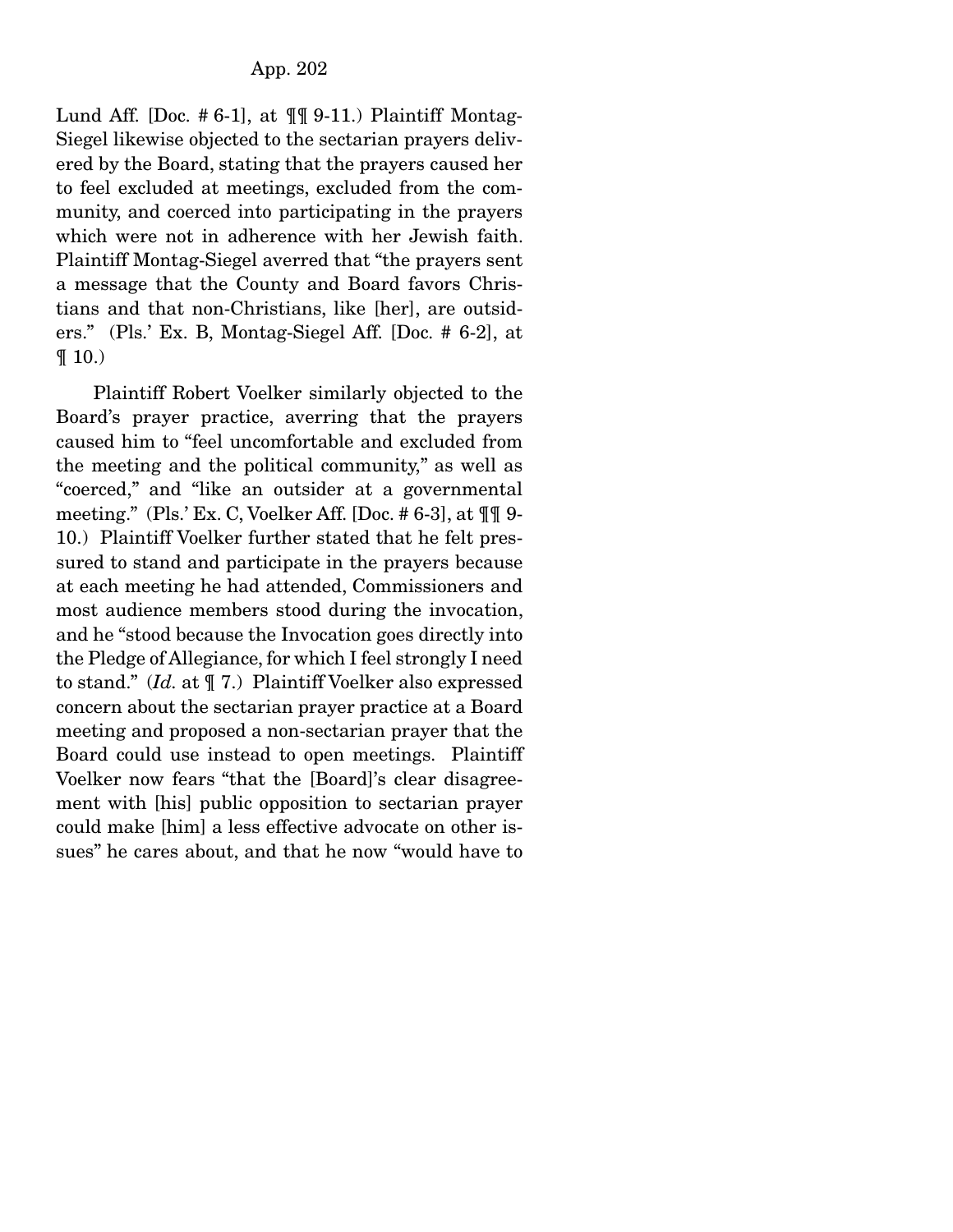think seriously about whether [he] would speak up out of fear [his] dissent \* \* \* would make [him] a less credible and effective advocate in the eyes of the Rowan County Commissioners." (*Id.* at ¶ 13.)

 The Board's invocation practice was completed according to a long-standing tradition of the Board. The Board has no written policy regarding its legislative prayer practices, but the Commissioners' postlitigation affidavits establish that each Commissioner gave the invocation on a rotating basis. Each Commissioner stated that "[t]he Commission respects the right of any citizen to remain seated or to otherwise disregard the Invocation in a manner that is not disruptive of the proceedings." (Def. Affs. [Docs. # 23-1-# 23-5], at ¶ 14.) Likewise, the Commissioners all attested to the invocation being given for the benefit of the Board and for the purpose of solemnizing the meetings. The Board, in their respective affidavits, further averred that citizens may leave the room during the Invocation or arrive after the Invocation has been delivered, and that such actions would not impact citizens' rights to participate in the meetings.

 Based on then-controlling circuit precedent, this Court granted Plaintiffs' Motion for Preliminary Injunction [Doc. # 5] on July 23, 2013. This Court enjoined Defendant from knowingly and/or intentionally delivering or allowing to be delivered sectarian prayers at meetings of the Rowan County Board of Commissioners during pendency of this suit. In the same Memorandum Opinion and Order [Doc. # 36], this Court denied Defendant's Motion to Dismiss [Doc.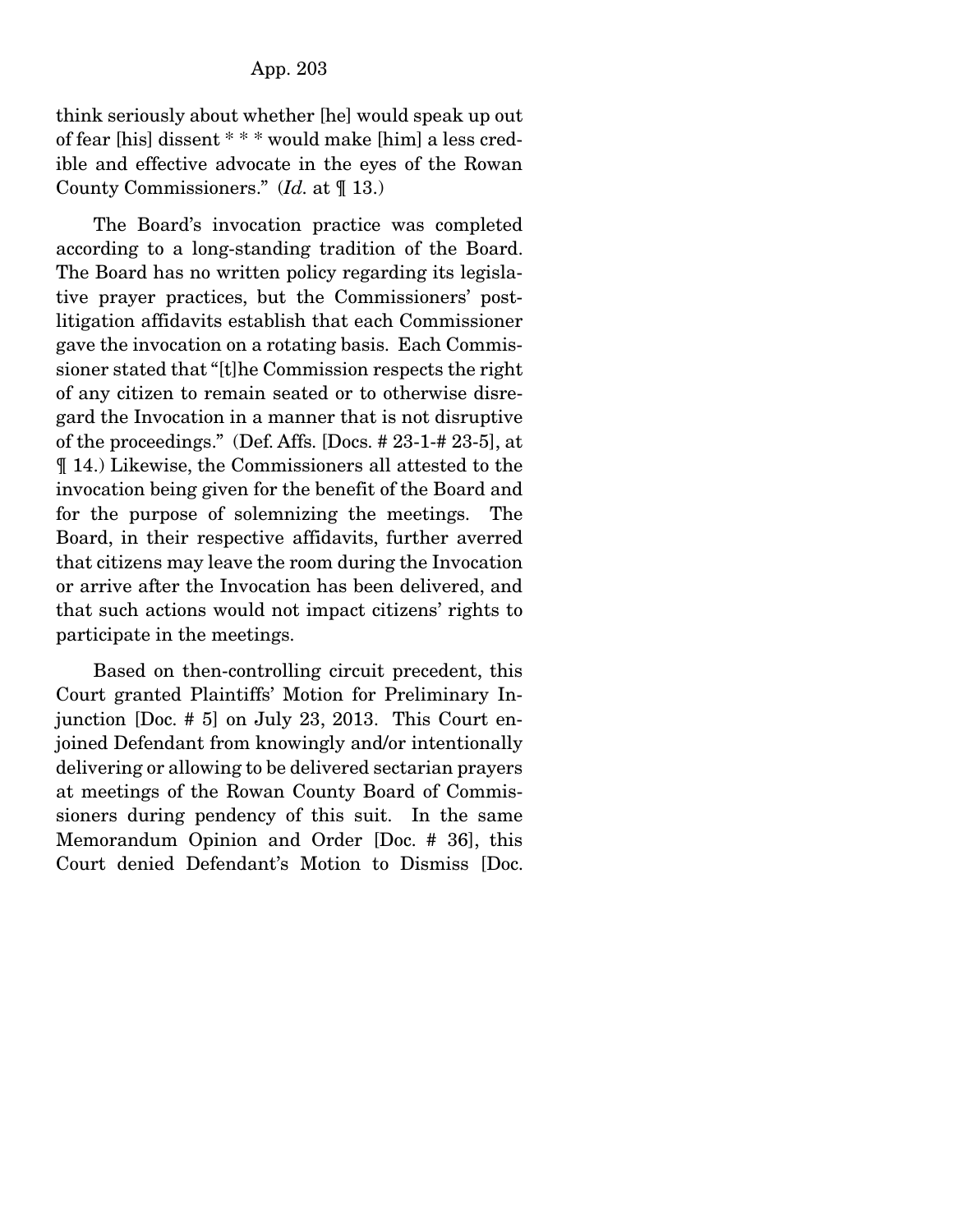# 22] and denied Defendant's Motion to Stay Proceedings [Doc. # 30]. On May 5, 2014, the Supreme Court issued its opinion in *Town of Greece* v. *Galloway*, \_\_\_ U.S. \_\_\_, 134 S.Ct. 1811, 188 L. Ed. 2d 835 (2014), upholding sectarian legislative prayers as delivered at the Town of Greece's Town Council meetings. On January 20, 2015, the Parties here filed their respective Motions for Summary Judgment, arguing the merits of the present case predominately based upon the holdings of *Town of Greece.*

# II. LEGAL STANDARD

 Pursuant to Rule 56 of the Federal Rules of Civil Procedure, a court shall grant summary judgment when there exists no genuine issue of material fact and the moving party is entitled to judgment as a matter of law. Fed.R.Civ.P. 56(a); *Zahodnick* v. *Int'l Bus. Machs. Corp.*, 135 F.3d 911, 913 (4th Cir. 1997). "In considering a motion for summary judgment, the district court must 'view the evidence in the light most favorable to the' nonmoving party." *Jacobs* v. *N.C. Admin. Office of the Courts*, 780 F.3d 562, 568 (4th Cir. 2015) (quoting *Tolan* v. *Cotton*, \_\_\_ U.S. \_\_\_, 134 S.Ct. 1861, 1866, 188 L. Ed. 2d 895 (2014) (per curiam)). A court's belief that the movant would prevail on the merits at trial is insufficient to grant a motion for summary judgment. *Jacobs*, 780 F.3d at 568. The court cannot make credibility determinations or weigh evidence, and "must disregard all evidence favorable to the moving party  $**$  that a jury would not be required to believe." *Edell & Assocs., P.C.* v. *Law Offices*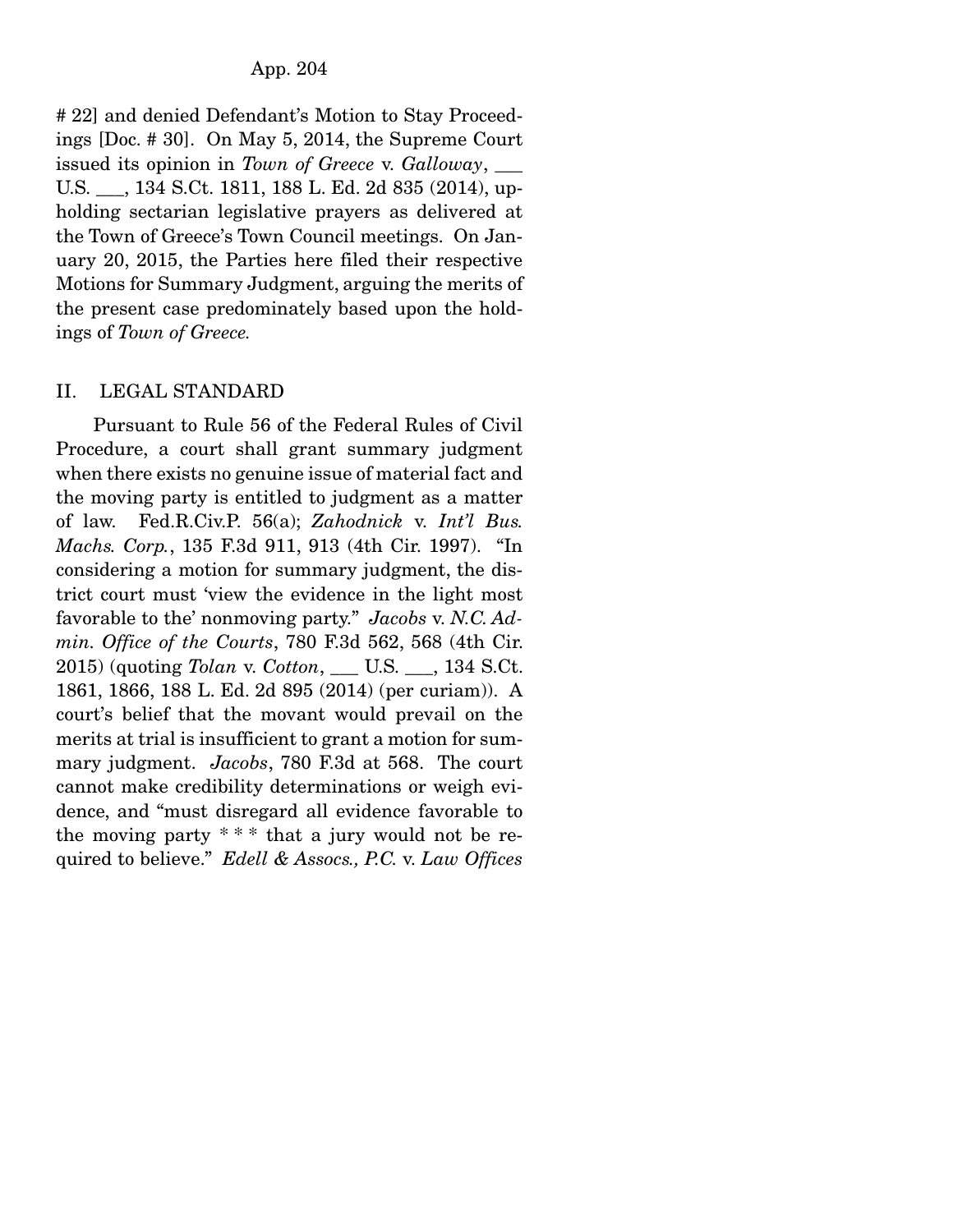## App. 205

*of Peter G. Angelos*, 264 F.3d 424, 436 (4th Cir. 2001); see *Jacobs*, 780 F.3d at 568-71, 2015 WL 1062673, at \*4-5, 2015 U.S.App. LEXIS 3878, at \*12-13. However, the party opposing summary judgment may not rest on mere allegations or denials, and the court need not consider "unsupported assertions" or "self-serving opinions without objective corroboration." *Evans* v. *Techs. Applications & Serv. Co.*, 80 F.3d 954, 962 (4th Cir. 1996); *Anderson* v. *Liberty Lobby, Inc.*, 477 U.S. 242, 248-49, 106 S.Ct. 2505, 2510, 91 L. Ed. 2d 202 (1986).

## III. DISCUSSION

 Both Parties contend that no genuine issue of material fact remains for trial, and accordingly, this Court should enter judgment as a matter of law. The Parties focus their arguments almost exclusively on the rules of legislative prayer espoused in the Supreme Court's recent *Town of Greece* decision. However, Defendant also raises a legislative immunity argument. Thus, the Court must preliminarily consider whether legislative immunity applies in the present situation. To the extent that the Court concludes that legislative immunity does not shield Defendant from the present claims, the Court's analysis will then consider the present facts under the framework provided in *Town of Greece.*  Furthermore, to the extent the Court concludes that Defendant's present prayer practice falls outside the practice approved of in *Town of Greece*, the Court will consider whether Defendant's particular practice exercised here is impermissibly coercive in violation of the Establishment Clause.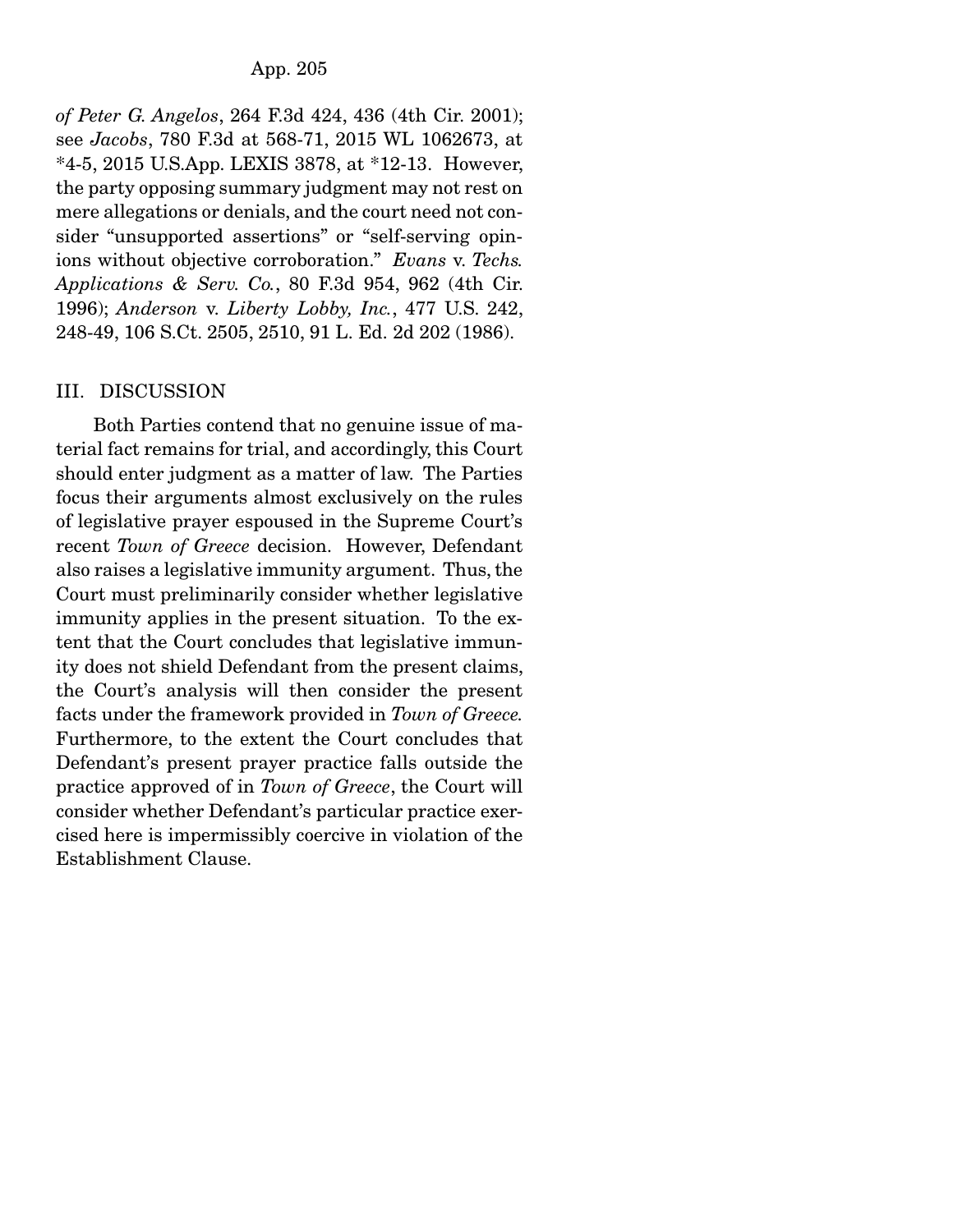# A. Legislative Immunity

 In a lengthy footnote, Defendant suggests that legislative immunity shields the Board from suit based on the prayers given at Board meetings. (Def.'s Br. Supp. Summ. J. [Doc. # 54], at 13 n. 4.) Defendant essentially argues that the prayers are a product of the individual Commissioners acting in their legislative capacities, for which they are immune from suit pursuant to the Speech or Debate Clause of the Constitution. In supporting its Motion to Dismiss [Doc. # 22], Defendant hinted at this argument, positing that "Plaintiffs have sued the wrong Defendant by naming Rowan County. The actions Plaintiffs complain of \* \* \* are entirely the choices of five separate Commissioners acting in their individual \* \* \* capacities." (Def.'s Br. Supp. Mot. Dismiss [Doc. # 23], at 1.) Initially, and as Defendant acknowledges, the Court notes that the defendant in this lawsuit remains only Rowan County, not the individual Commissioners in their official capacities. This Court, in an Order previously entered, has already rejected Defendant's arguments that municipal liability did not apply, based upon a determination that the actions of the Commissioners constituted a custom or policy attributable to Defendant Rowan County.

 Nonetheless, Defendant asserts that legislative immunity can be applied to the municipality in the present case. However, Defendant's own arguments and authorities used earlier in this case foreclose this argument. Defendant cited to *Berkley* v. *Common Council of City of Charleston*, 63 F.3d 295, 299 (4th Cir. 1995) (en banc), in arguing for dismissal because the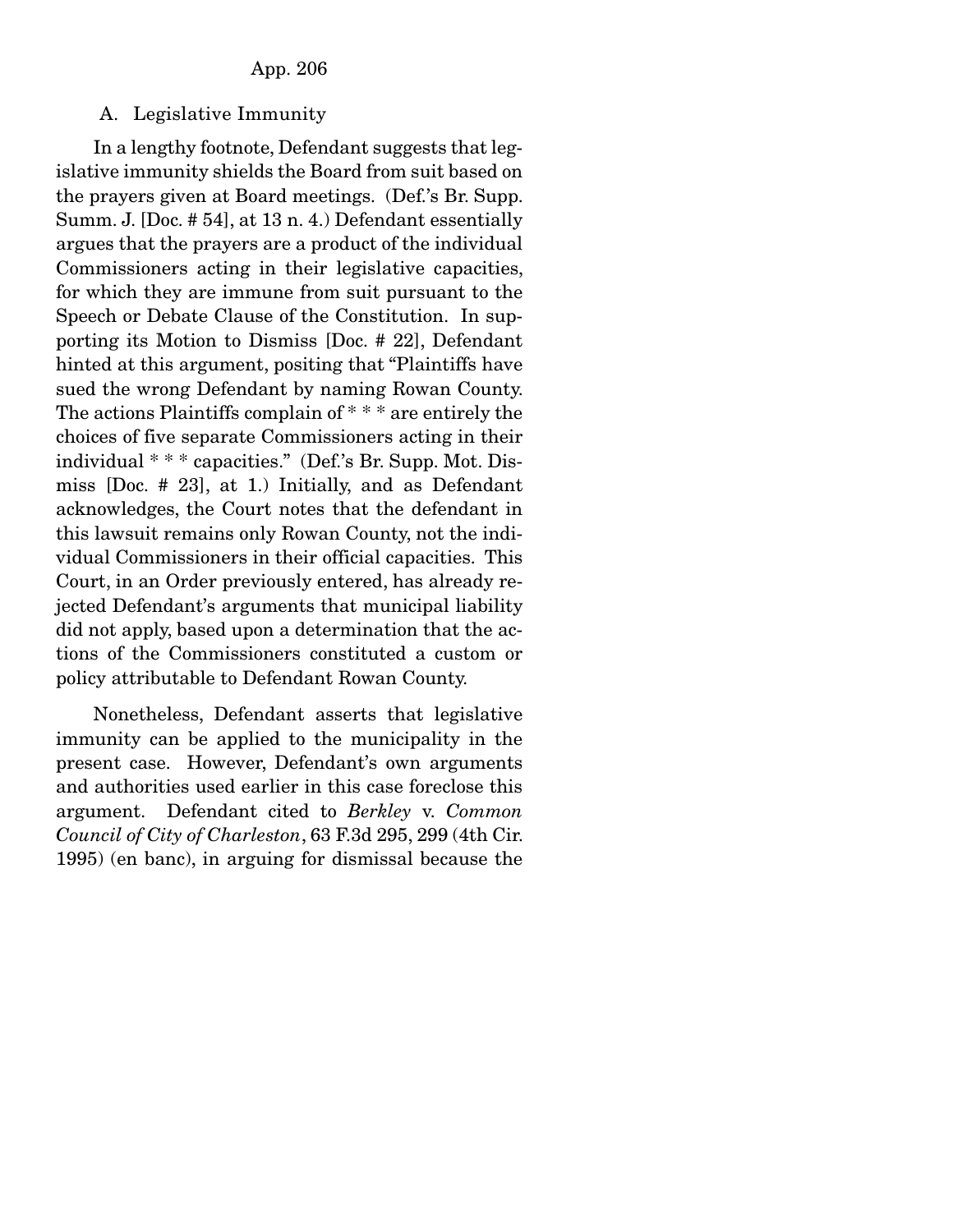lack of any policy or legislation prevented a finding of municipality liability. *Berkley*, however, clearly explains how Supreme Court and Fourth Circuit precedent soundly establish that legislative immunity does not apply to municipalities. *Id.* at 300 ("Our holding today that a municipality does not enjoy immunity with respect to the acts of its legislative body, thus, should come as no surprise."). In a case cited by Defendant in its present argument, *Bogan* v. *Scott-Harris*, 523 U.S. 44, 118 S.Ct. 966, 140 L. Ed. 2d 79 (1998), only the individuals in their official capacities were claiming legislative immunity, and only those individual defendants were before the Supreme Court when it determined immunity extended to the officials' actions. *Id.* 523 U.S. at 47-48 & n. 1, 118 S.Ct. 966, 969 & n. 1. Thus, while *Bogan* held that local legislators are entitled to the same legislative immunity as their federal and state counterparts, *Bogan* did not extend that immunity to a defendant-municipality. *Id.* at 53, 118 S.Ct. 966 ("Municipalities themselves can be held liable for constitutional violations \* \* \* \*"). Municipalities, including the present Defendant, are therefore not accorded legislative immunity. *Berkley*, 63 F.3d at 296, 300; see *Hake* v. *Carroll Cnty.*, No. WDQ-13-1312, 2014 WL 3974173, at \*3-4, 2014 U.S. Dist. LEXIS 112572, at  $*10-11$  (D.Md. Aug. 13, 2014) (magistrate judge's recommendation) (rejecting nearly identical argument of legislative immunity for defendant county when county commissioners offered legislative prayers); *Doe*  v. *Pittsylvania Cnty.*, 842 F. Supp. 2d 906, 917-919 (W.D. Va. 2012) (refusing to extend legislative immunity to county board of commissioners because (1) the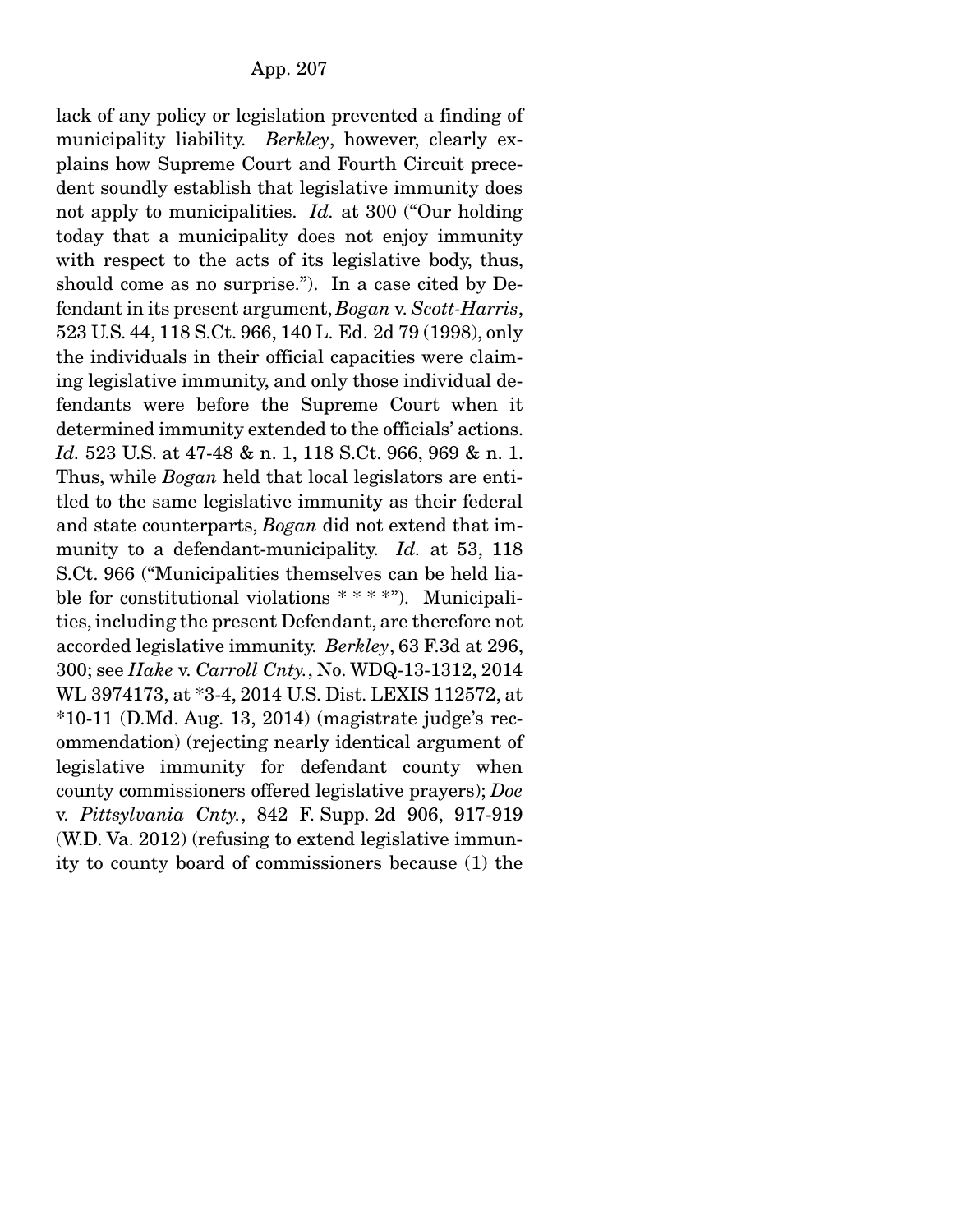county and the board were governmental entities not eligible for such immunity and (2) regardless, legislative prayer is not a legitimate legislative activity protected by legislative immunity).

 To the extent Defendant suggests that Defendant is immune because the prayers constitute speech of the individual Commissioners, such an argument is without merit. Under Fourth Circuit precedent, the prayers delivered by the Board are government speech, not private speech. See, e.g., *Turner* v. *City Council*, 534 F.3d 352, 354-355 (4th Cir. 2008) (holding that prayers delivered by members of a City Council were government speech and not private speech). Defendant nonetheless directs the Court to the two-part legislative immunity test of *Gravel* v. *United States*, 408 U.S. 606, 625, 92 S.Ct. 2614, 2627, 33 L. Ed. 2d 583 (1972), in applying the protections of the Speech or Debate Clause. The Board's practices here fail to warrant immunity under *Gravel* because legislative prayers are not integral to the legislative process, and moreover, the members of the Board are not being sued in their individual capacities. See *Hake*, 2014 WL 3974173, at \*3-4, 2014 U.S. Dist. LEXIS 112572, at \*10-11; *Pittsylvania Cnty.*, 842 F. Supp. 2d at 917-919.

*Gravel* itself defined the scope of the Speech or Debate Clause, which Defendant attempts to rely upon, as reaching speech, debate, or conduct that is "an integral part of the deliberative and communicative process by which Members participate in committee and House proceedings with respect to the consideration and passage or rejection of proposed legislation or with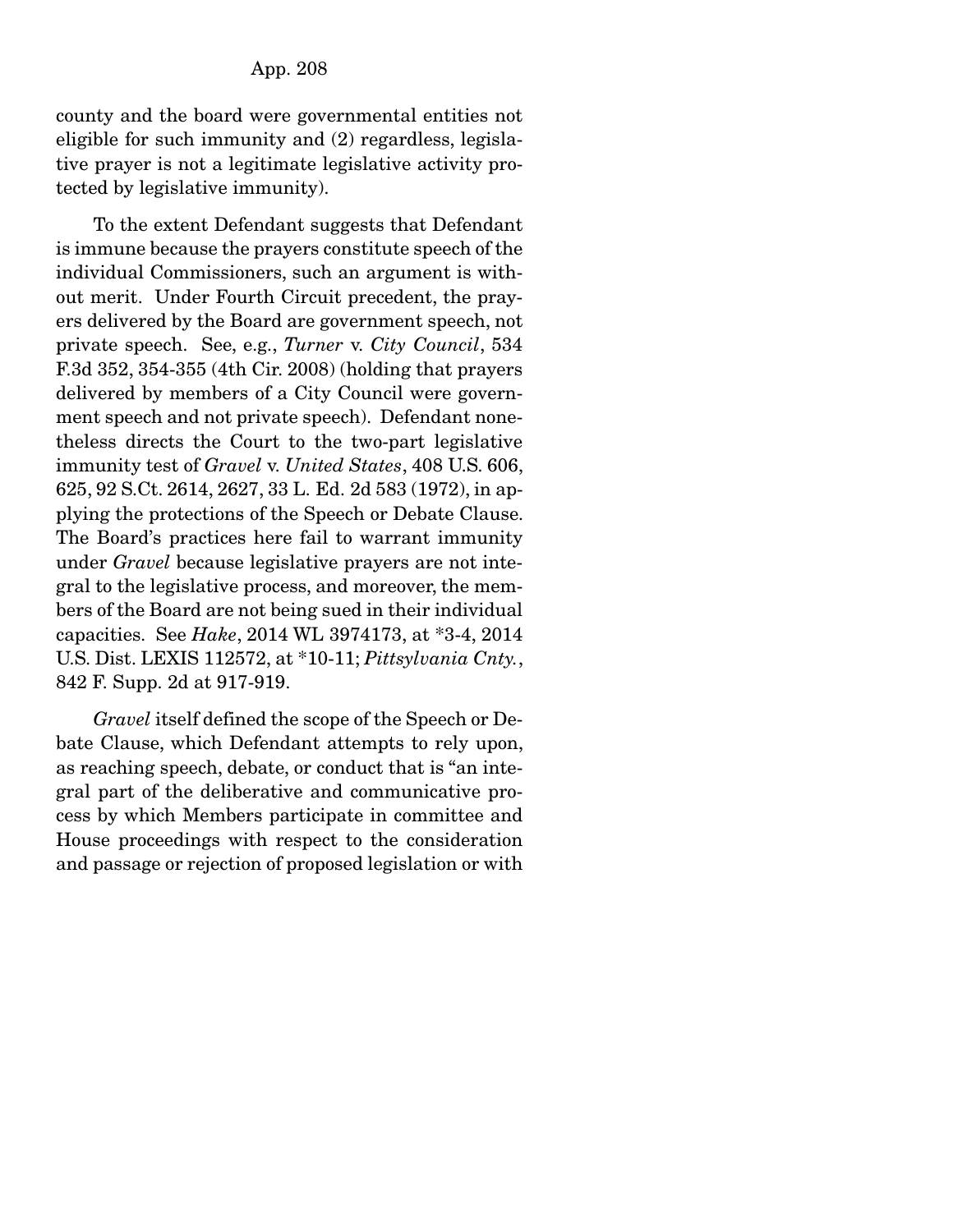respect to other matters which the Constitution places within the jurisdiction of either House." *Gravel*, 408 U.S. at 625, 92 S.Ct. at 2627. This does not capture every official act of a legislator, "but only [those matters] necessary to prevent indirect impairment of such deliberations." *Id.* (quotations omitted) (quoting with approval the Court of Appeals's description of the limits of the Speech or Debate Clause); see *Roberson* v. *Mullins*, 29 F.3d 132, 135 (4th Cir. 1994) (declaring that function of a local government body is legislative only "when it engages in the process of 'adopting prospective, legislative-type rules.'" (quoting *Front Royal & Warren Cnty. Indus. Park Corp.* v*. Town of Front Royal*, 865 F.2d 77, 79 (4th Cir. 1989))). Legislative bodies can and do successfully function absent a legislative prayer practice. As such, prayer can hardly be considered necessary or integral to local government's legislative processes. See *Pittsylvania Cnty.*, 842 F. Supp. 2d at 919-20.

 Simply stated, Defendant's legislative immunity arguments are inapplicable here, where Plaintiffs claim that the defendant-municipality's practice violated their constitutional rights, and where the activity complained of is not integral to the legislative process. Accordingly, the Court rejects Defendant's legislative immunity argument and next turns to the merits of Plaintiff's claims, that is, whether Defendant's practice is constitutional under recent Supreme Court precedent.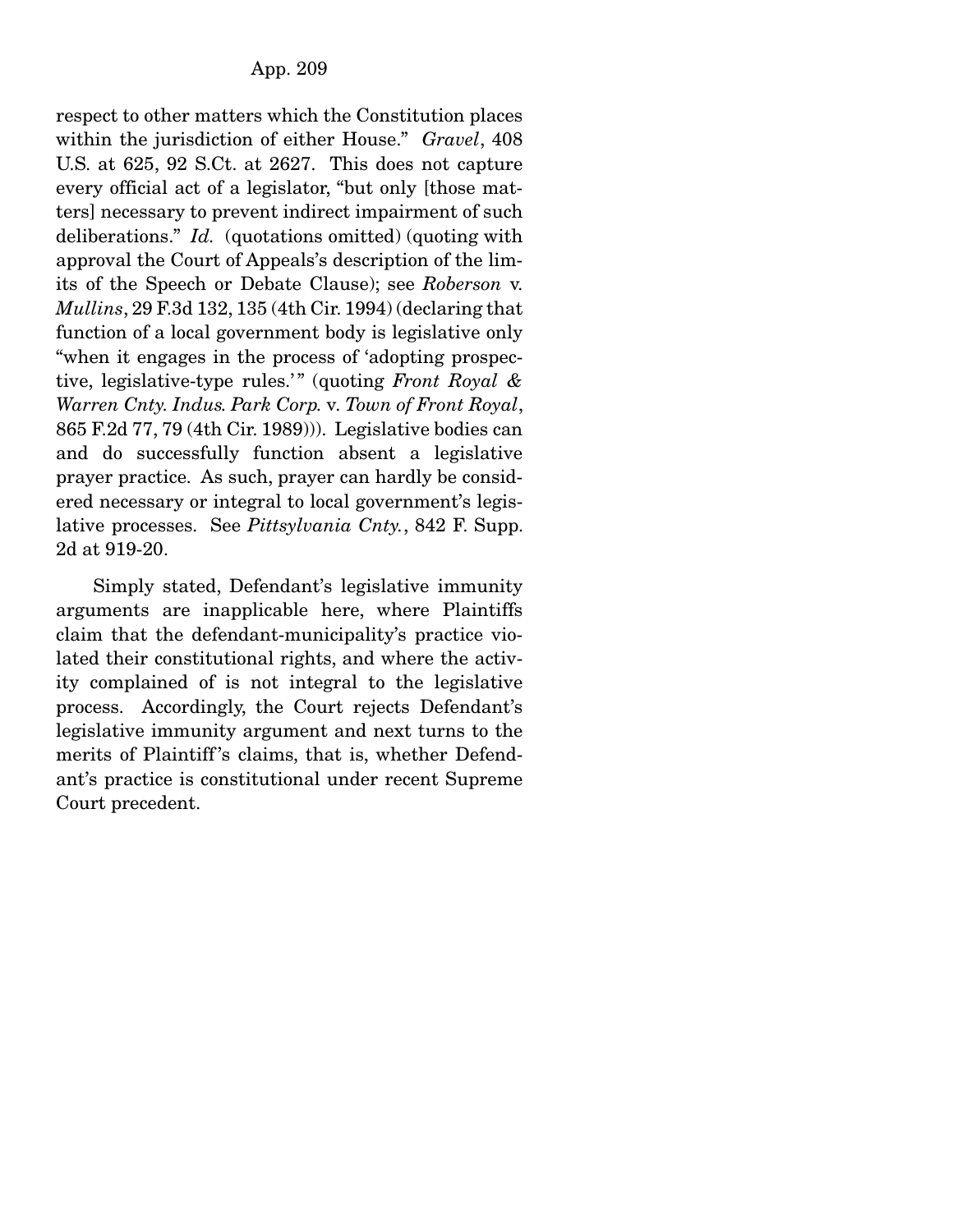B. Defendant's Practice as Distinguished from that Approved in *Town of Greece*

 On May 5, 2014, the Supreme Court upheld the invocation practices of the Town of Greece, New York, at its monthly Town Council meetings. *Town of Greece*, 134 S.Ct. at 1815. In doing so, the Supreme Court clarified its earlier holdings regarding legislative prayer and rejected any requirement that legislative prayers must be neutral in content and invoke only a generic God. *Id.* at 1821-23. Prior to the Supreme Court's decision in *Town of Greece*, courts routinely analyzed legislative prayer cases under *Marsh* v. *Chambers*, 463 U.S. 783, 103 S.Ct. 3330, 77 L. Ed. 2d 1019 (1983), particularly as discussed in *County. of Allegheny* v*. ACLU*, 492 U.S. 573, 603, 109 S.Ct. 3086, 3106, 106 L. Ed. 2d 472 (1989). E.g., *Joyner* v. *Forsyth Cnty.*, 653 F.3d 341, 349 (4th Cir. 2011); *Wynne* v. *Town of Great Falls*, 376 F.3d 292, 299 (4th Cir. 2004). This Court and the Fourth Circuit interpreted these precedents as establishing that sectarian legislative prayer violated the First Amendment. See[ ] *Joyner*, 653 F.3d at 349. This interpretation was repudiated by the Supreme Court in *Town of Greece*, thus dismantling the Fourth Circuit's legislative prayer doctrine which developed around the core understanding that the sectarian nature of legislative prayers was largely dispositive of the question of whether there was a constitutional violation.

*Town of Greece*, however, held that a sectarian legislative prayer does not violate the Establishment Clause, and an otherwise nondiscriminatory practice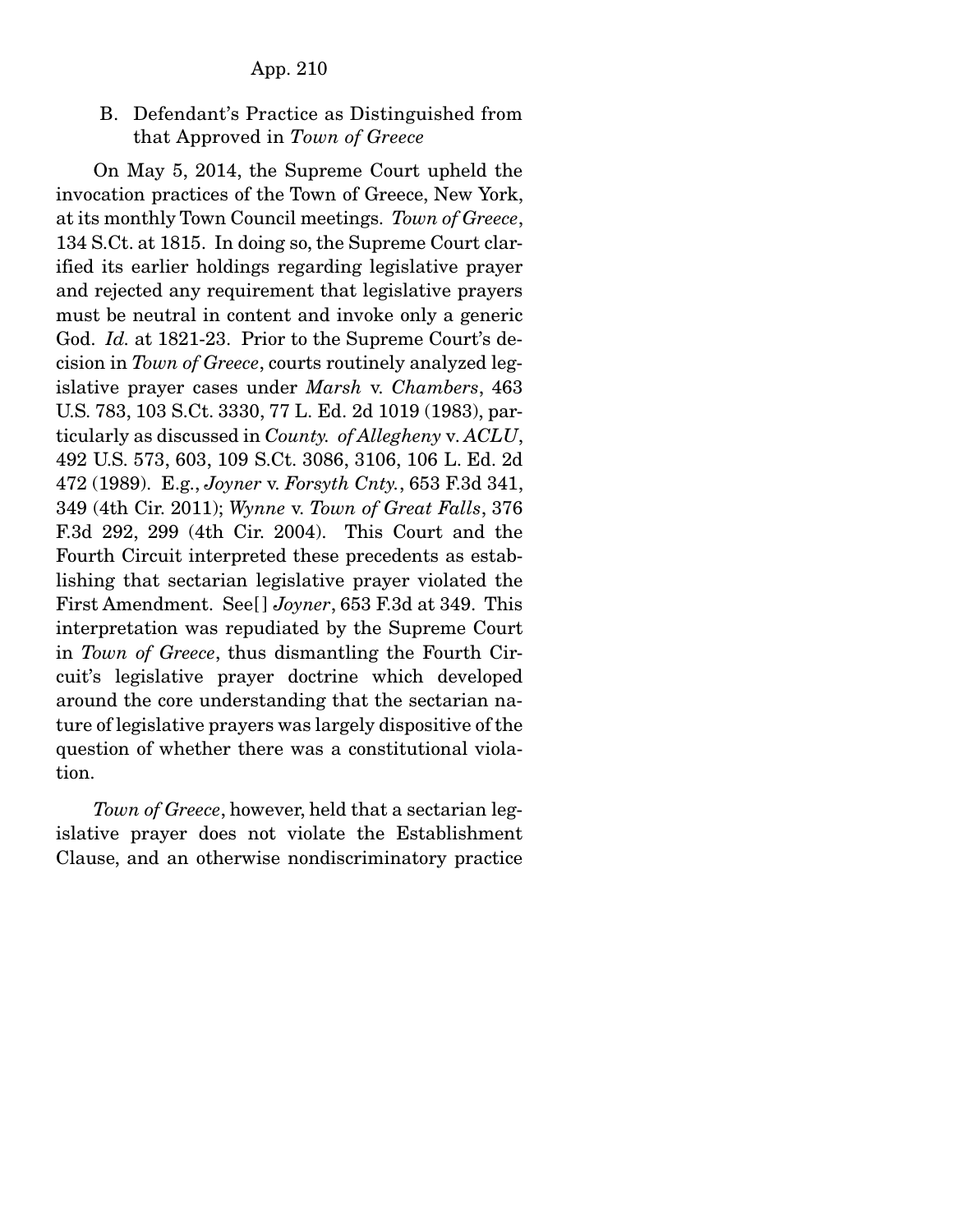resulting in one faith dominating the legislative prayer practice likewise does not create an Establishment Clause violation. *Town of Greece*, 134 S.Ct. at 1823-24. However, this pronouncement does not end the constitutional inquiry regarding the present controversy. The Supreme Court has consistently remarked that Establishment Clause questions are inherently factintensive, requiring a thorough examination of all relevant details. See, e.g., *id.*, 134 S.Ct. at 1825 (plurality opinion) (stating in coercion context that "the inquiry remains a fact-sensitive one that considers both the setting in which the prayer arises and the audience to whom it is directed"); *McCreary Cnty., Kentucky* v. *ACLU of Kentucky*, 545 U.S. 844, 867, 125 S.Ct. 2722, 2738, 162 L. Ed. 2d 729 (2005) ("[U]nder the Establishment Clause detail is key."); *Santa Fe Indep. Sch. Dist.*  v. *Doe*, 530 U.S. 290, 315, 120 S.Ct. 2266, 2282, 147 L. Ed. 2d 295 (2000) ("Whether a government activity violates the Establishment Clause is 'in large part a legal question to be answered on the basis of judicial interpretation of social facts \* \* \* \* Every government practice must be judged in its unique circumstances \* \* \* \* ' " (quoting *Lynch* v. *Donnelly*, 465 U.S. 668, 693- 94, 104 S.Ct. 1355, 1370, 79 L. Ed. 2d 604 (1984) (O'Connor, J., concurring))); *Lee* v. *Weisman*, 505 U.S. 577, 597, 112 S.Ct. 2649, 2660-61 120 L. Ed. 2d 467 (1992) ("Our Establishment Clause jurisprudence remains a delicate and fact-sensitive one \* \* \* \* "). Likewise, in both *Marsh* and *Town of Greece*, the Supreme Court emphasized the importance of the specific factual contours of the historical tradition of legislative prayer. See *Town of Greece*, 134 S.Ct. at 1819 ("*Marsh*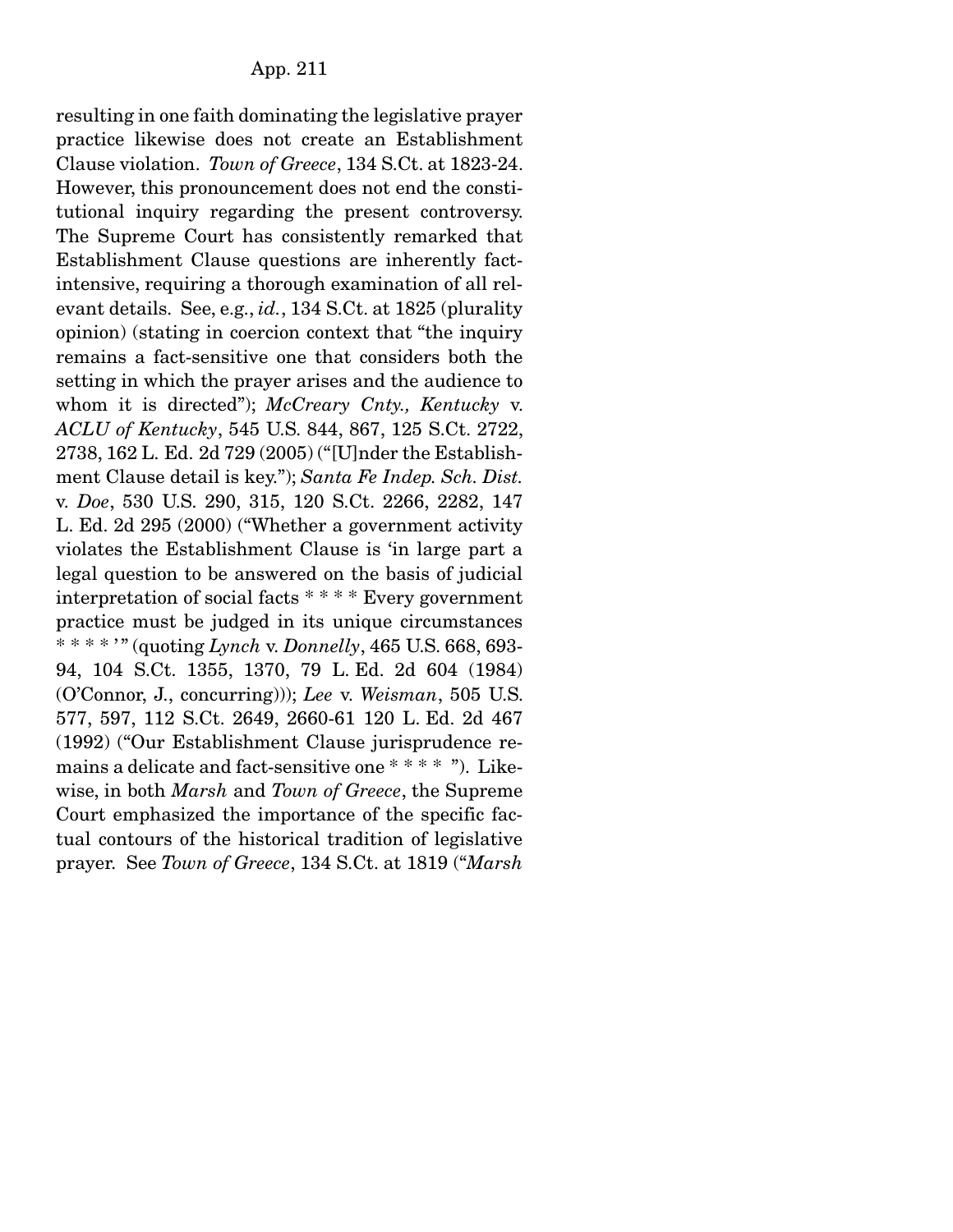stands for the proposition that it is not necessary to define the precise boundary of the Establishment Clause where history shows that the specific practice is permitted."); *Marsh*, 463 U.S. at 791, 103 S.Ct. at 3335 (relying on "unique history" of Congress's "practice of prayer similar to that" at issue in *Marsh*). Because of the factually-demanding nature of Establishment Clause questions, and because the legislative prayer permitted under the Establishment Clause represents a narrow rule in First Amendment jurisprudence, the facts before the Supreme Court in *Town of Greece* are particularly relevant to this Court's analysis. As such, a review of *Town of Greece* is necessary in order to carefully evaluate the constitutionality of Defendant's prayer practice based upon the facts before this Court.

# 1. Facts of *Town of Greece*

 The Town of Greece held monthly town meetings, and since 1999, had opened its meetings with a roll call followed by the Pledge of Allegiance and a prayer delivered by a local clergyman. *Town of Greece*, 134 S.Ct. at 1816. As explained in the Supreme Court's opinion:

The town followed an informal method for selecting prayer givers, all of whom were unpaid volunteers. A town employee would call the congregations listed in a local directory until she found a minister available for that month's meeting. The town eventually compiled a list of willing "board chaplains" who had accepted invitations and agreed to return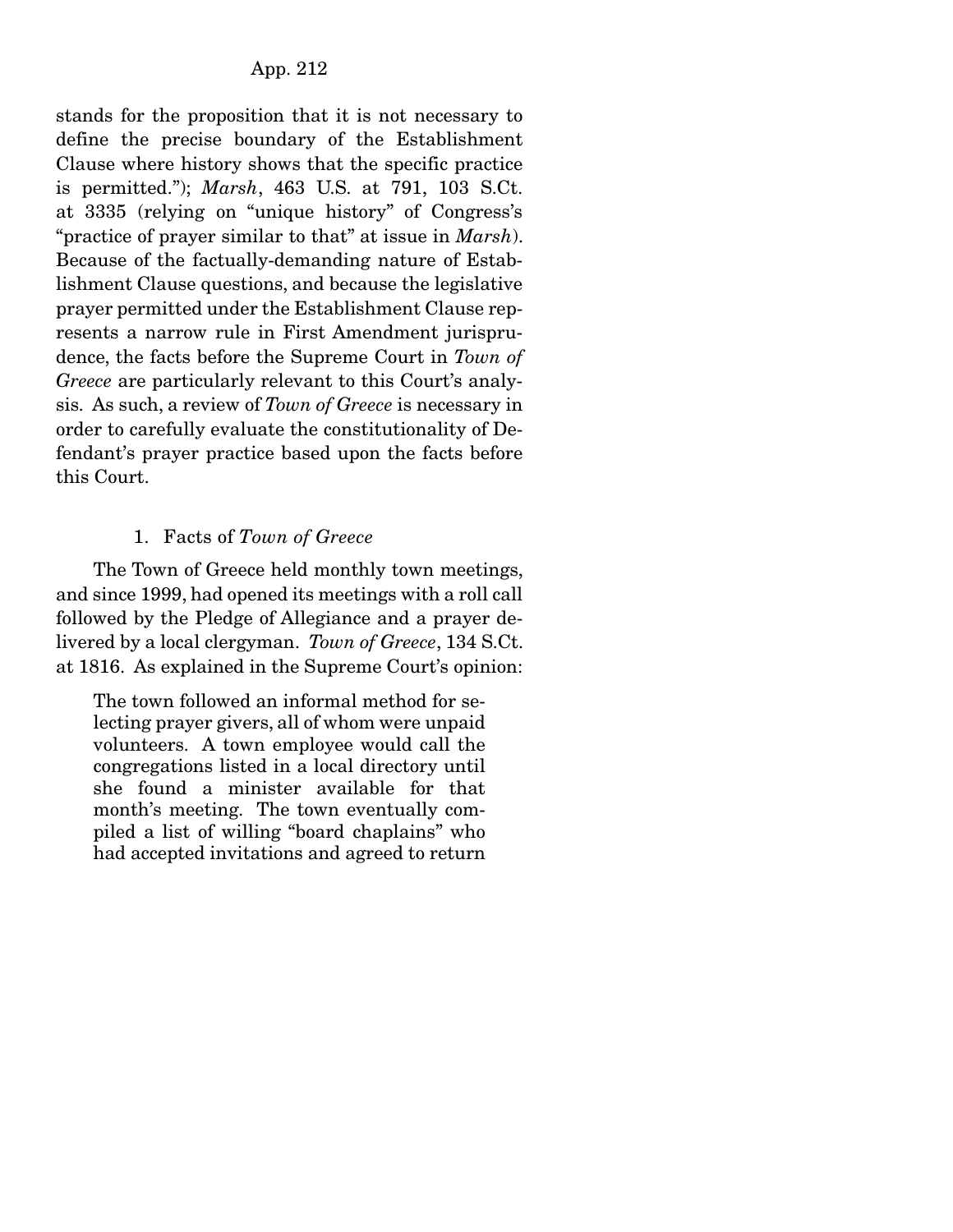in the future. The town at no point excluded or denied an opportunity to a would-be prayer giver. Its leaders maintained that a minister or layperson of any persuasion, including an atheist, could give the invocation. But nearly all of the congregations in town were Christian; and from 1999 to 2007, all of the participating ministers were too.

*Id.* at 1816. The town did not review the content of any prayers. *Id.* Two citizens attended town board meetings and "complained that Christian themes pervaded the prayers, to the exclusion of citizens who did not share those beliefs." *Id.* at 1817. This prompted the town board to invite a Jewish layman and the chairman of a Baha'i temple to deliver prayers at meetings; moreover, a Wiccan priestess who learned about the prayer practice contacted the town board about delivering the prayer and was granted an opportunity to do so. *Id.* The two citizens filed suit challenging the prayer practices of the town, arguing that the practice impermissibly sponsored sectarian prayer and preferred Christian prayer-givers over others. *Id.*

 The Supreme Court rejected the argument that only nonsectarian, or "generic" legislative prayers comport with the First Amendment. *Id.* at 1820-21. The Supreme Court observed that this mistaken belief that prayer must be nonsectarian "derives from dictum in *County of Allegheny*, 492 U.S. 573, 109 S.Ct. 3086, that was disputed when written and has been repudiated by later cases." *Id.* at 1821. "*Marsh* nowhere suggested that the constitutionality of legislative prayer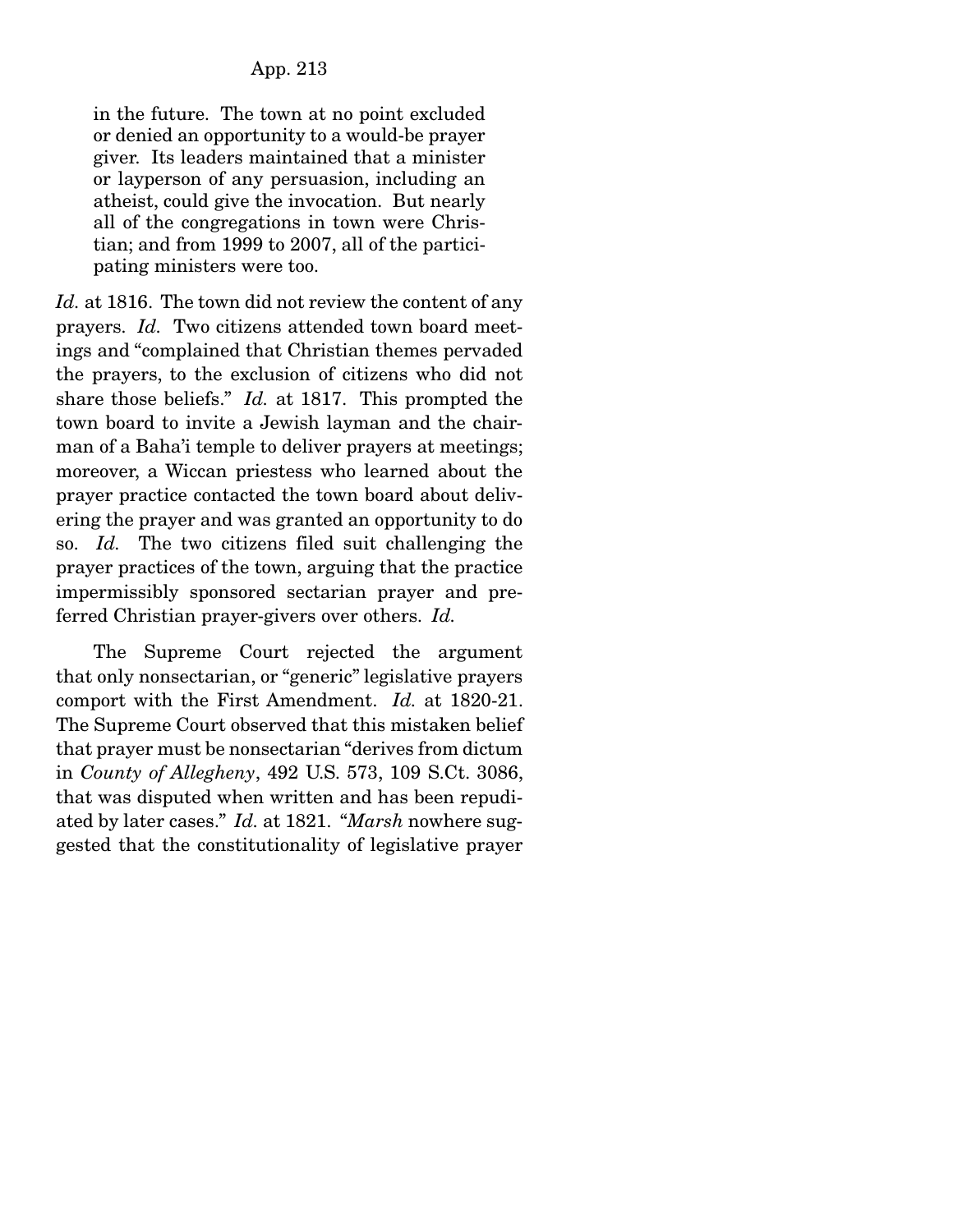turns on the neutrality of its content." *Id.* The Supreme Court reinforced that legislative prayer has a robust history and serves to solemnize legislative proceedings. *Id.* at 1823; see *Marsh*, 463 U.S. at 786, 103 S.Ct. at 3333. The Supreme Court incorporated and added to its observations from *Marsh* establishing legislative prayers' historical mooring. *Id.* at 1818-19. "That the First Congress provided for the appointment of chaplains only days after approving language for the First Amendment demonstrates that the Framers considered legislative prayer a benign acknowledgment of religion's role in society." *Id.* at 1819; see also *Marsh* 463 U.S. at 787-90, 103 S.Ct. at 3333-35 (discussing practices of Congress and state legislatures in having paid chaplains provide legislative prayers). The Supreme Court highlighted that sectarian prayers were in accord with the "tradition of legislative prayer outlined in the Court's cases," pointing to the example of a Christian prayer delivered by one of the U.S. Senate's first chaplains, and Congress's continued practice of permitting its "chaplains to express themselves in a religious idiom." *Town of Greece*, 134 S.Ct. at 1820

 Thus, *Town of Greece* held that sectarian legislative prayer does not run afoul of the Establishment Clause. However, the Court indicated some limits to this holding, deriving from the purpose of legislative prayer "to lend gravity to the occasion" so as to "invite[ ] lawmakers to reflect upon shared ideals and common ends." *Id.* As such, the Supreme Court highlighted an exception when legislative prayer may be unconstitutional: "If the course and practice over time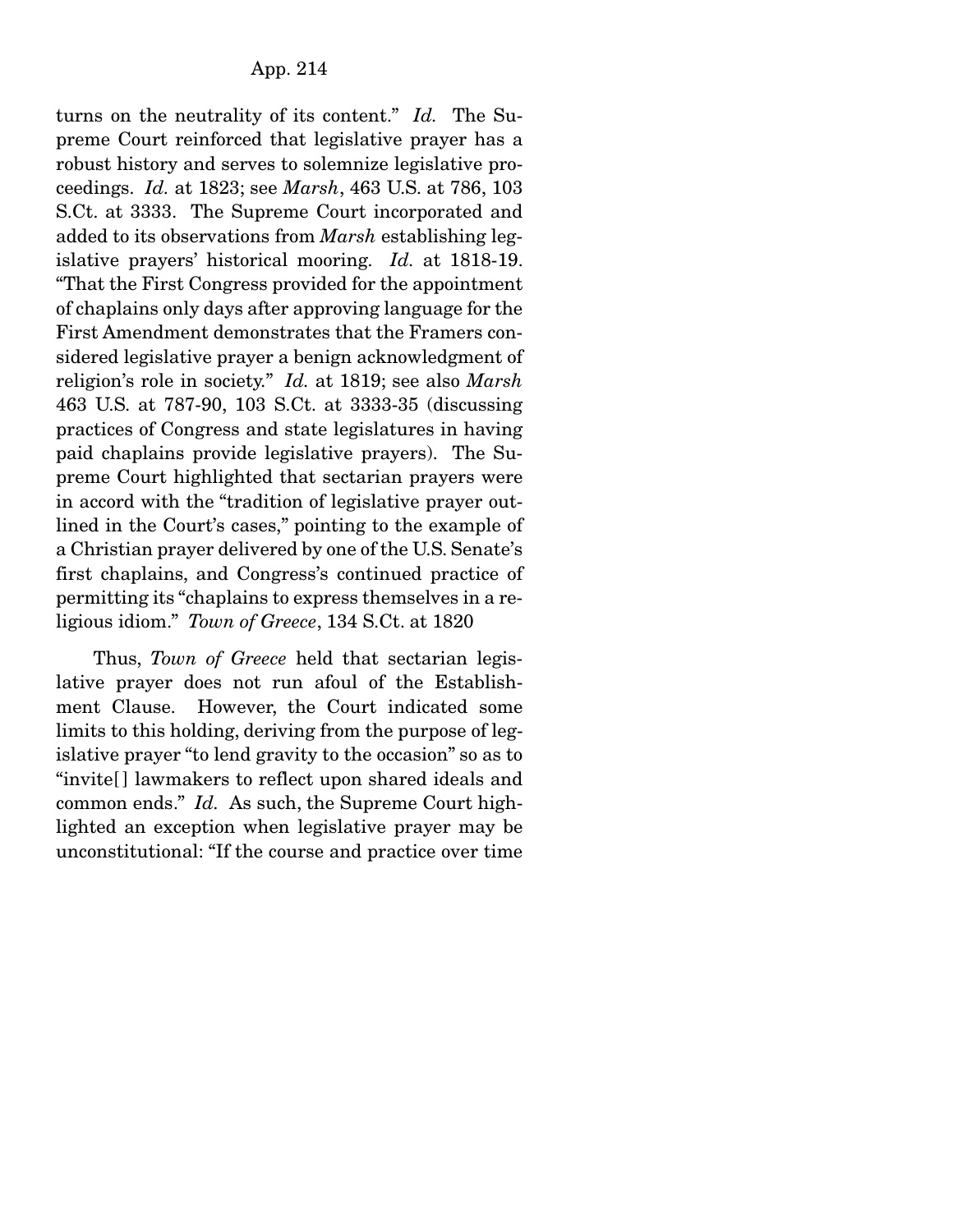shows that the invocations denigrate nonbelievers or religious minorities, threaten damnation, or preach conversion, many present may consider the prayer to fall short of the desire to elevate the purpose of the occasion and unite lawmakers in their common effort." *Id.* "Prayer that reflects beliefs specific to only some creeds can still serve to solemnize the occasion, so long as the practice over time is not 'exploited to proselytize or advance any one, or to disparage any other, faith or belief.' " *Id.* (quoting *Marsh*, 463 U.S. at 794-95, 103 S.Ct. 3330). The Supreme Court determined that the facts disclosed in *Town of Greece* did not constitute any such pattern of denigration or proselytization. *Id.*

 The Supreme Court also upheld the Town of Greece's policy and procedure for selecting prayer-givers, even though that process resulted in a majority of Christian-themed prayers led by Christian ministers. Id. at 1824. "That nearly all of the congregations in town turned out to be Christian does not reflect an aversion or bias on the part of town leaders against minority faiths." *Id.* In making this determination, the Supreme Court emphasized the town's willingness to welcome a prayer delivered by any religious leader or layperson. *Id.* "So long as the town maintains a policy of nondiscrimination, the Constitution does not require it to search beyond its borders for non-Christian prayer givers in an effort to achieve religious balancing." *Id.*; see also *id.* at 1820-21 ("[Congress] acknowledges our growing diversity not by proscribing sectarian content but by welcoming ministers of many creeds.") This cautionary language was not elaborated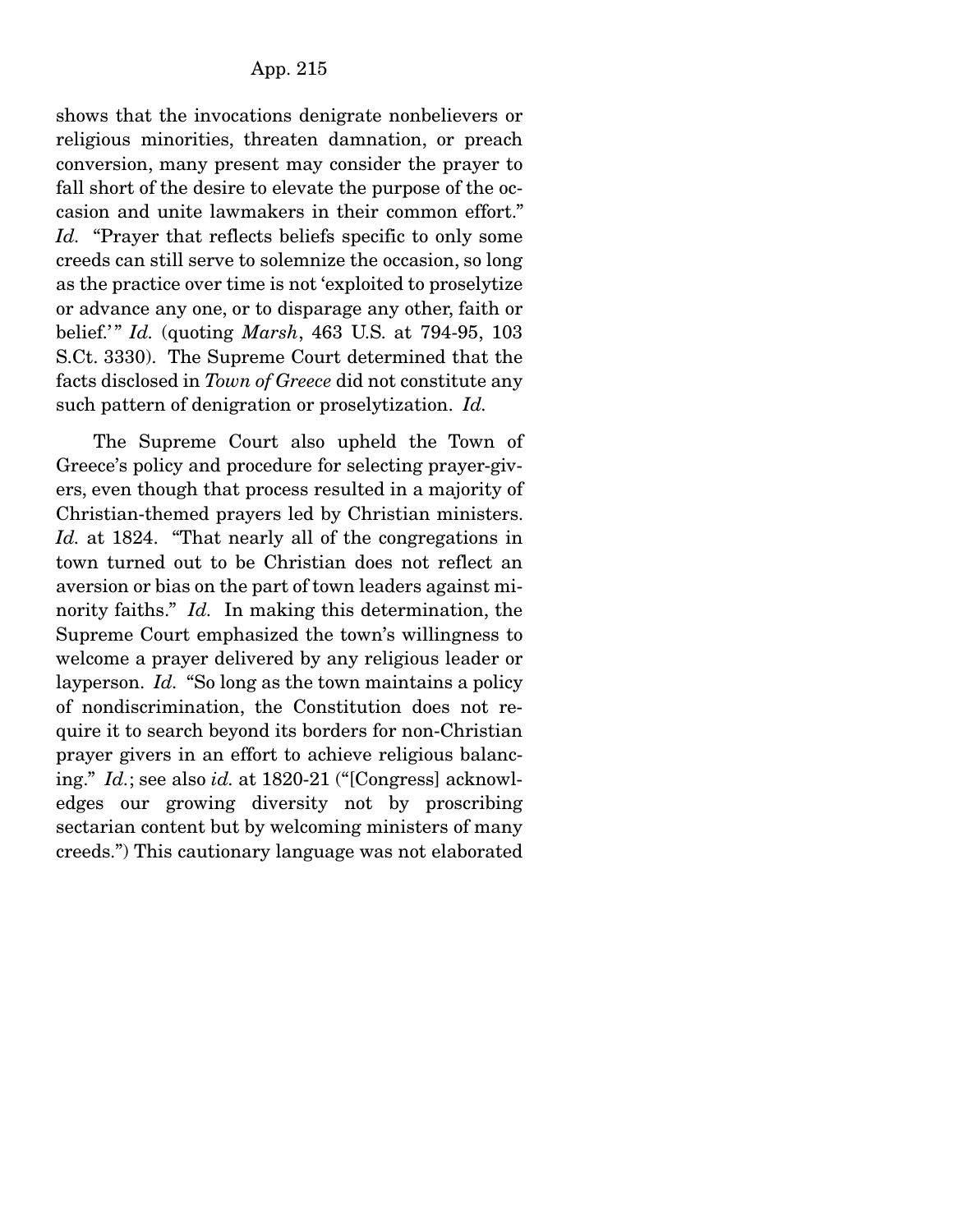### App. 216

upon by the *Town of Greece* Court, aside from rejecting any requirement that the town achieve a particular level of religious diversity or balancing of views in its invocations. *Id.* Such efforts could foster governmental entanglement with religion. *Id.*

 In declaring sectarian legislative prayer constitutional, the Supreme Court relied on the specific history of legislative prayer practices, as it had done in *Marsh.*  Based on the long history of legislative prayer as practiced by the First Congress and early state legislatures, and continuing to the present day, the practice of the Town of Greece was constitutional—even when an appointed or volunteer chaplain gave a sectarian prayer. Turning to the case at hand, the "inquiry \* \* \* must be to determine whether the prayer practice [of Defendant] fits within the tradition long followed in Congress and the state legislatures." *Id.* at 1819.

### 2. Notable Differences Here from *Town of Greece*

 In considering the present matter, the Court is guided by the significance the Supreme Court attributed to the historical legislative prayer practice recognized by the Founders and continued by Congress to the present day. Likewise, the Court considers the "constraints" the Supreme Court recognized in upholding sectarian legislative prayer—namely, the purpose of the prayer to solemnize legislative proceedings, and that the particular prayer practice does not advance, proselytize, disparage, or denigrate any religion. In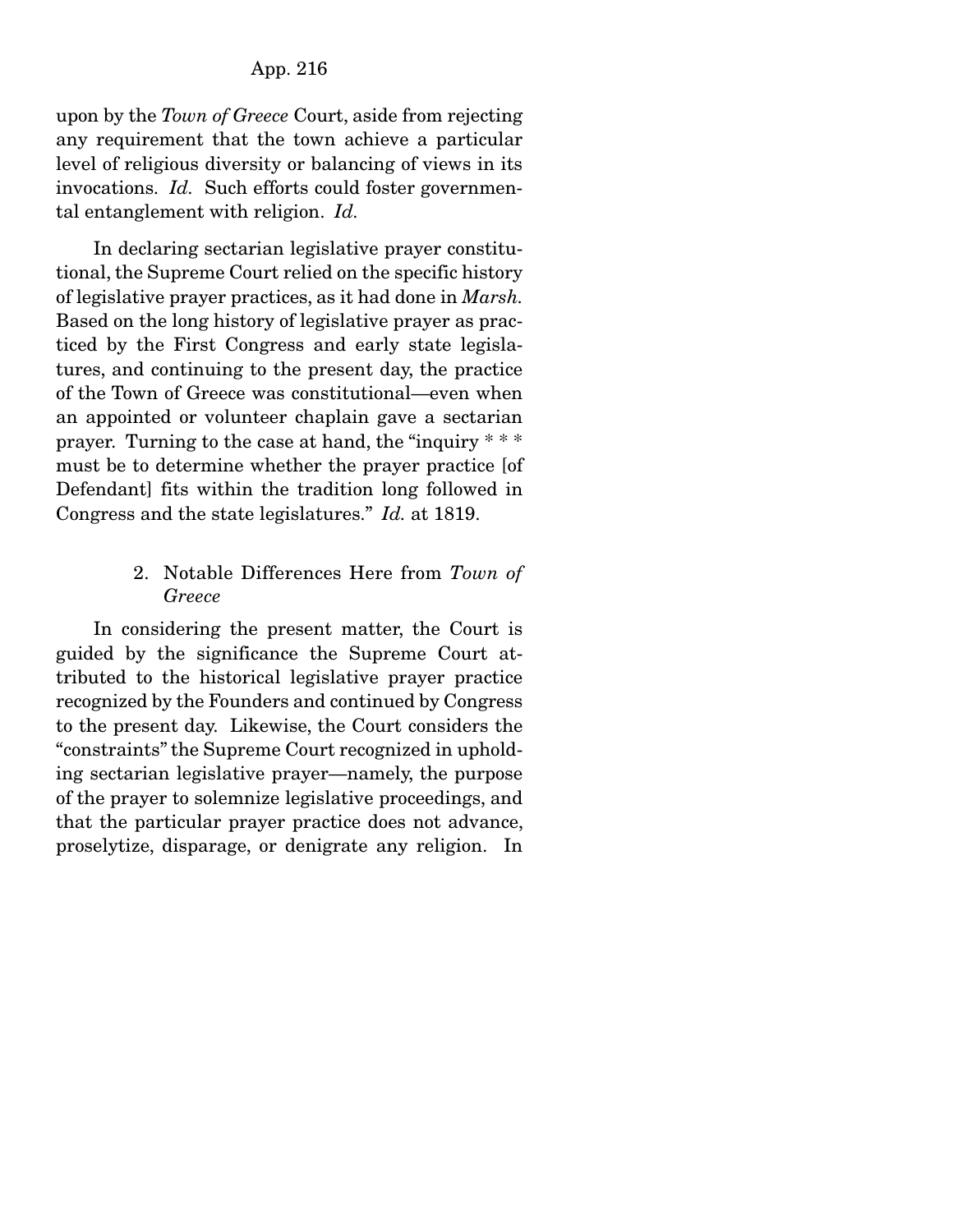other words, the legislative prayer practice must fit within this Nation's long-standing tradition of legislative prayer in a manner that does not over time have the effect of promoting or disparaging any given religion, and instead unites lawmakers in a moment of solemnity.

 The crucial question in comparing the present case with *Town of Greece* is the significance of the identity of the prayer-giver, either as a member of the legislative body or a non-member of the legislative body. In the present matter, the Commissioners themselves—and only the Commissioners—delivered the prayers at the Board's meetings. In contrast, the Town of Greece invited volunteers from a variety of religious faiths to provide the prayers. After careful consideration, this Court concludes that this distinction matters under the Establishment Clause.

 As Defendant asserts, the Supreme Court did not explicitly premise its decision on the fact that the Town Council members were not the ones giving the prayers.4 However, it is telling that throughout its *Town of* 

<sup>4</sup> Defendant points to this Court's observation in an earlier case regarding sectarian prayer to support its proposition that Commissioners can provide legislative prayers. See *Joyner* v. *Forsyth Cnty.*, No. 1:07CV243, Order, at 4 (Jan. 28, 2010) (identifying legislative prayer options for Forsyth County Board of Commissioners, including possibility of board members offering *nonsectarian* prayers). However, this Court's previous decision was issued prior to *Town of Greece* and was premised on the sectarian nature of the prayers in that case under now abrogated Fourth Circuit precedent. Additionally, the Court notes that the Commissioners' provision of prayers is not *per se* unconstitutional. The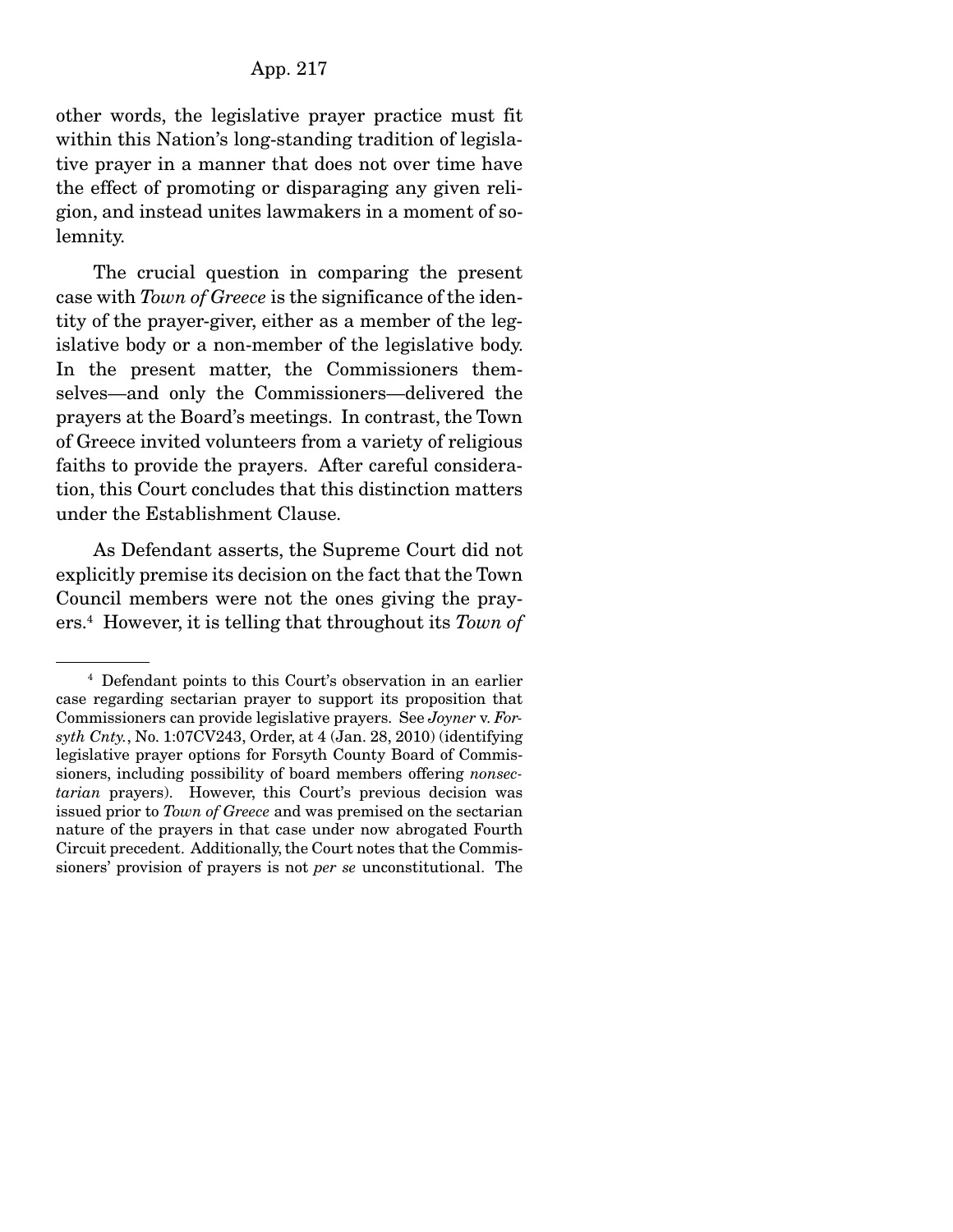*Greece* opinion and the opinion in *Marsh*, the Supreme Court consistently discussed legislative prayer practices in terms of invited ministers, clergy, or volunteers providing the prayer, and not once described a situation in which the legislators themselves gave the invocation. See e.g., *Town of Greece*, 134 S.Ct. at 1822 ("The law and the Court could not draw this line for each specific prayer or seek to require *ministers* to set aside their  $***$  personal beliefs  $***$ ") (emphasis added) *id.* at 1823 ("The tradition reflected in Marsh permits *chaplains* to ask their own God for blessings \* \* \* \* ") (emphasis added). Likewise, when recounting the historical practice of legislative prayer, the Supreme Court pointed to how "the First Congress provided for the *appointment of chaplains* only days after approving language for the First Amendment" as evidence that this practice of legislative prayer was constitutional. *Id.* at 1819 (emphasis added); see also *Marsh*, 463 U.S. at 788, 103 S.Ct. at 3334 ("Clearly the men who wrote the First Amendment Religion Clause did not view *paid legislative chaplains* and opening prayers as a violation of that Amendment \* \* \* \* "). Thus, either the Supreme Court carefully limited its analysis in *Town of Greece* and approval of legislative prayer to instances in which the prayer-giver is an individual separate from the deliberative body, or the Supreme Court simply did not consider the issue of whether a

prayer-givers' identities are significant here in relation to the surrounding circumstances. Under a different, inclusive prayer practice, Commissioners might be able to provide prayers, but that is not the case before the Court.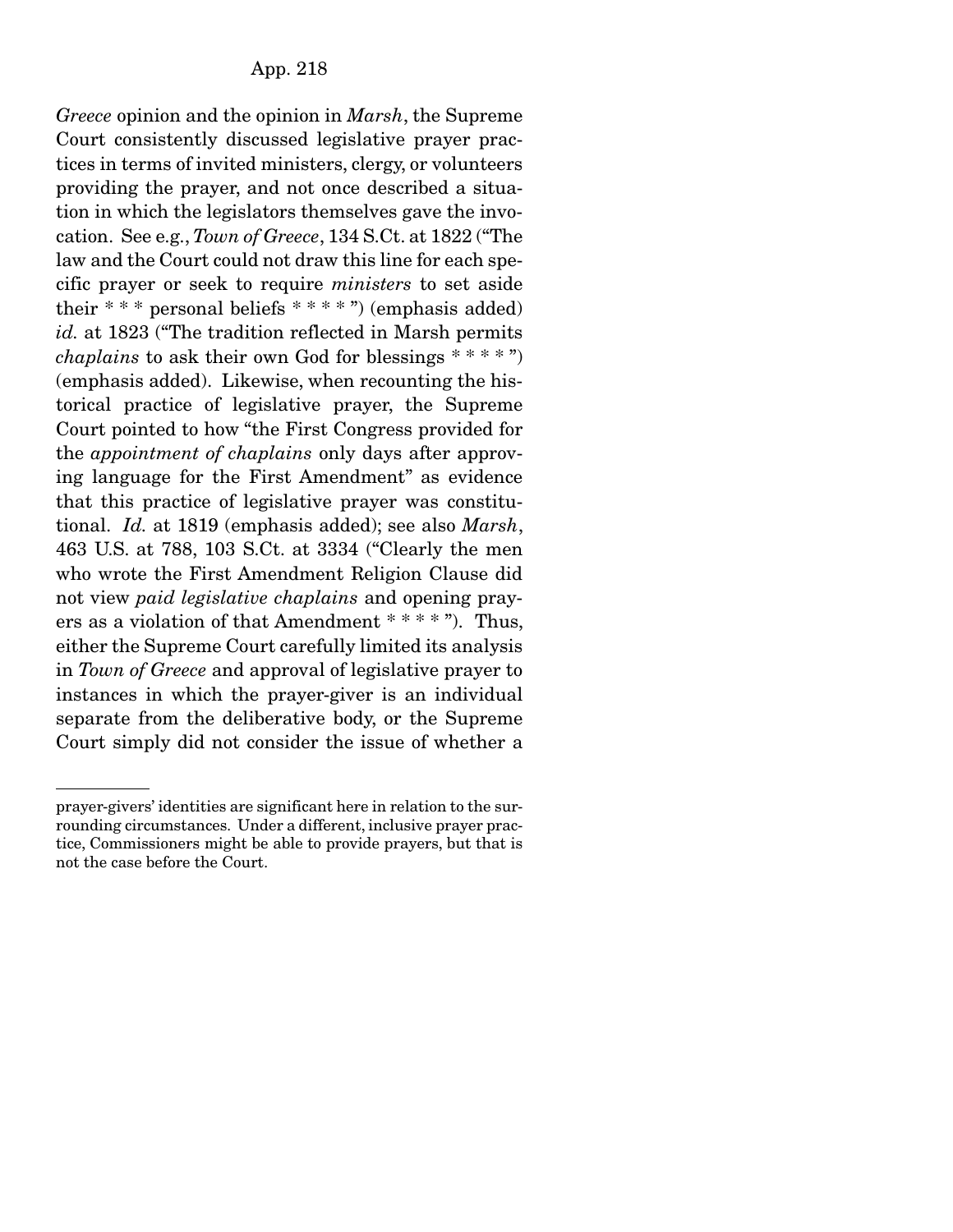legislator-as-prayer-giver would comport with historical traditions.5 Either way, *Town of Greece* and *Marsh* thus do not squarely approve of the practice at issue here, which deviates from the long-standing history and tradition of a chaplain, separate from the legislative body, delivering the prayer. *Town of Greece*, 134 S.Ct. at 1819 ("*Marsh* stands for the proposition that it is not necessary to define the precise boundary of the Establishment Clause where history shows that the specific practice<sup>[]</sup> is permitted."); cf. *North Carolina Civil Liberties Union Legal Found.* v. *Constangy*, 947 F.2d 1145, 1149 (4th Cir. 1991) (observing in case where judge routinely opened court by delivering a prayer that judge acts as the court itself, and accordingly, "[f ]or a judge to engage in prayer in court entangles governmental and religious functions to a much greater degree than a chaplain praying before the legislature").

<sup>&</sup>lt;sup>5</sup> Defendant argues that in approving of the Nebraska legislature's appointment of a paid chaplain position, the Supreme Court in *Marsh* approved of government officials providing prayers, which would extend to the Commissioners as government officials. Defendant's argument misconstrues *Marsh* and misconceives the role of a legislator. To say that *Marsh* held that any person drawing a paycheck from the government is eligible to deliver a legislative prayer ignores the specific history of legislative prayer. It also ignores that legislators, unlike an appointed or volunteer chaplain, are elected decisionmakers who deliberate within the legislative body to whom the prayers are allegedly directed. An appointed chaplain possesses no such legislative, policy-making power.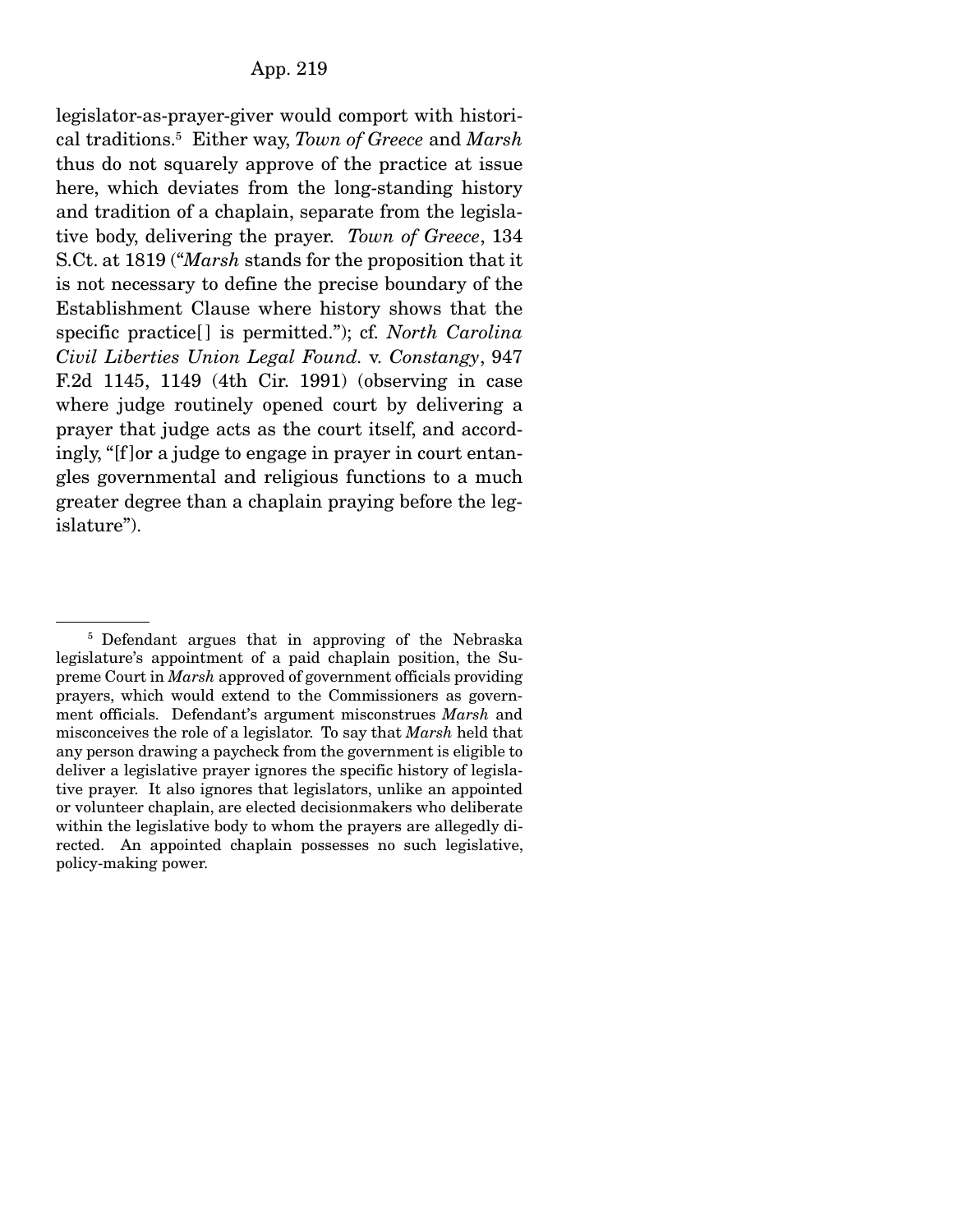The *Town of Greece* Court's concern with government involvement in legislative prayer practices underscores the constitutional dilemma posed by legislators acting as prayer-givers. *Town of Greece* reasoned that requiring prayers to be nonsectarian would "force the legislatures that sponsor prayers \* \* \* to act as supervisors and censors of religious speech, a rule that would involve government in religious matters to a far greater degree than is the case under the town's current practice of neither editing or approving prayers in advance nor criticizing their content after the fact." *Town of Greece*, 134 S.Ct. at 1821. Where the Commissioners themselves are the ones giving the prayer, they are by default acting as "supervisors" of the prayers, and are themselves "editing [and] approving prayers" as they simultaneously deliver those prayers. In the same discussion of government involvement in prayers, the Supreme Court continued by reinforcing that "[o]ur Government is prohibited from prescribing prayers to be recited in our public institutions in order to promote a preferred system of belief or code of moral behavior." (citing *Engel* v. *Vitale*, 370 U.S. 421, 430, 82 S.Ct. 1261, 1266, 8 L. Ed. 2d 601 (1962)). Under the Board's practice, the government is delivering prayers that were exclusively prepared and controlled by the government, constituting a much greater and more intimate government involvement in the prayer practice than that at issue in *Town of Greece* or *Marsh*. The Commissioners here cannot separate themselves from the government in this instance.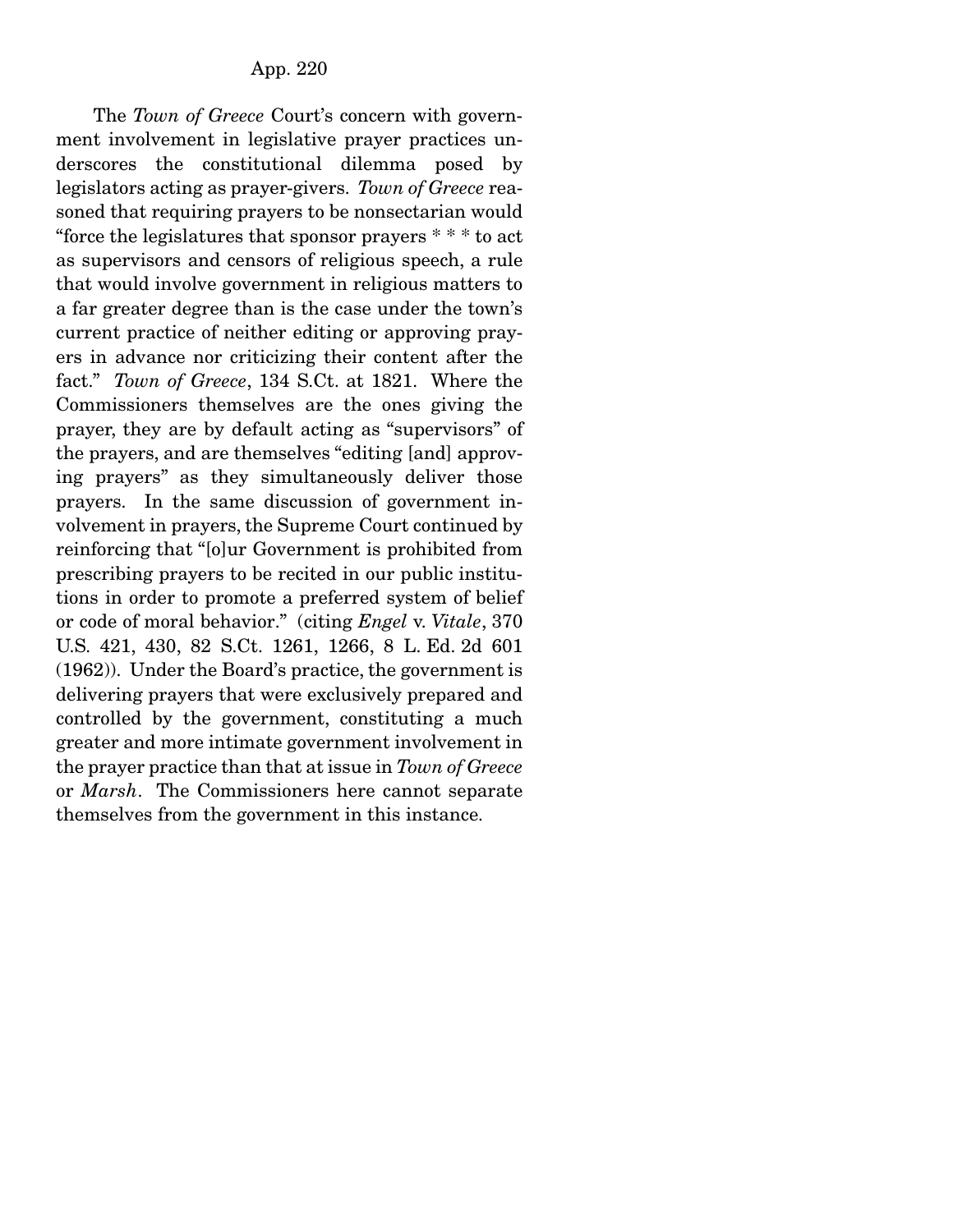Additionally, because of the prayer practice's exclusive nature, that is, being delivered solely by the Commissioners, the prayer practice cannot be said to be nondiscriminatory. The need for the prayer policy to be nondiscriminatory was one of the characteristics key to the constitutionality of the Town of Greece's practice. *Town of Greece*, 134 S.Ct. at 1824. Instead, the present case presents a closed-universe of prayer-givers, that being the Commissioners themselves, who favored religious beliefs believed to be common to the majority of voters in Rowan County. While an all-comers policy is not necessarily required, a nondiscriminatory one is. When all faiths but those of the five elected Commissioners are excluded, the policy inherently discriminates and disfavors religious minorities. That some day a believer in a minority faith could be elected does not remedy that until then, minority faiths have no means of being recognized. When only the faiths of the five Commissioners are represented, the Board "reflect[s] an aversion or bias on the part of [county] leaders against minority faiths," namely, any faith not held by one of the Commissioners. See *id.*  Such a system is in stark contrast with the policy at issue in *Town of Greece*, where a follower of any faith, including members of the general public, were welcome to deliver the prayer at town council meetings.

 The observations of one district court regarding a case similar to the present matter, while not binding on this Court, provide further persuasive support for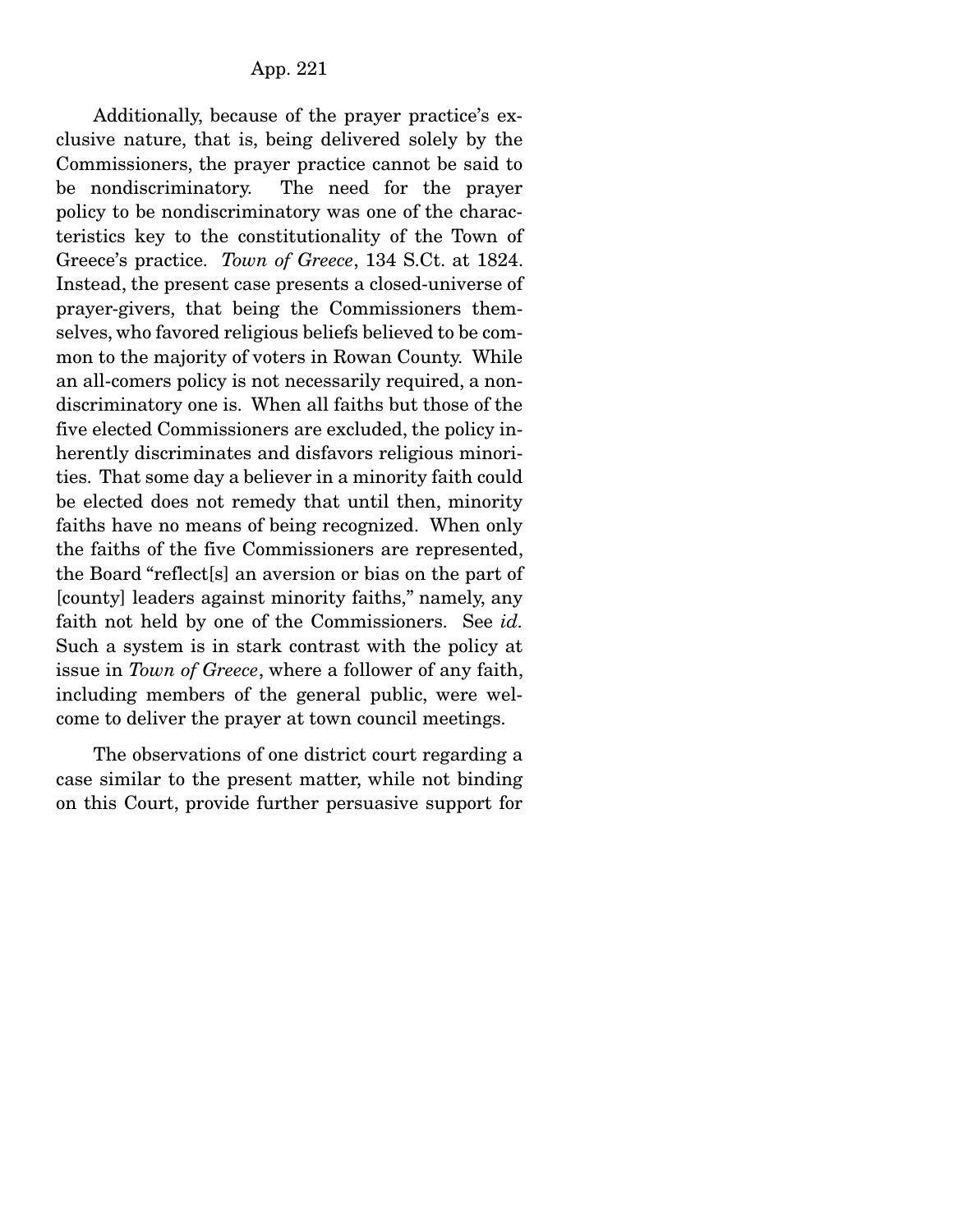this Court's conclusions. In considering the possibility $6$ of modifying an injunction against the Pittsylvania County Board of Supervisors, the district court noted that, like in this case, the "Board members themselves served as exclusive prayer providers," and thus "persons of other faith traditions had no opportunity to offer invocations." *Hudson* v. *Pittsylvania Cnty.*, No. 4:11cv043, 2014 U.S. Dist. LEXIS 106401, at \*5 (W.D.Va. Aug. 4, 2014). The board in *Hudson* also "directed the assembled citizens to participate in the prayers by asking them to stand." *Id.* at \*6. Based on these details—which parallel those presently before this Court—the *Hudson* district court concluded "the active role of the Pittsylvania County Board of Supervisors in leading the prayers, and, importantly, dictating their content, is of constitutional dimension and falls outside of the prayer practices approved in *Town of Greece*." *Id.* at \*6-7.

<sup>6</sup> The district court issued its short memorandum opinion while the merits of the original case and an attorney's fees issue were on appeal to the Fourth Circuit. *Hudson*, 2014 U.S. Dist. LEXIS 106401, at \*7. Thus, the district court's opinion was an indication of how it was inclined to rule on the Motion for Relief before it, but the Court was unable to issue an Order modifying the injunction during the pendency of the appeal. *Id.* Subsequently, on October 28, 2014, the Fourth Circuit addressed the attorney's fees issue before it, but determined it lacked jurisdiction to consider the merits of the district court's earlier judgment. See *Hudson* v*. Pittsylvania Cnty.*, 774 F.3d 231, 233-34 & n. 2 (4th Cir. 2014). The Fourth Circuit explicitly recognized that it did not consider the *Town of Greece* decision as applied to the facts of *Hudson. Id.* at 234 n. 2.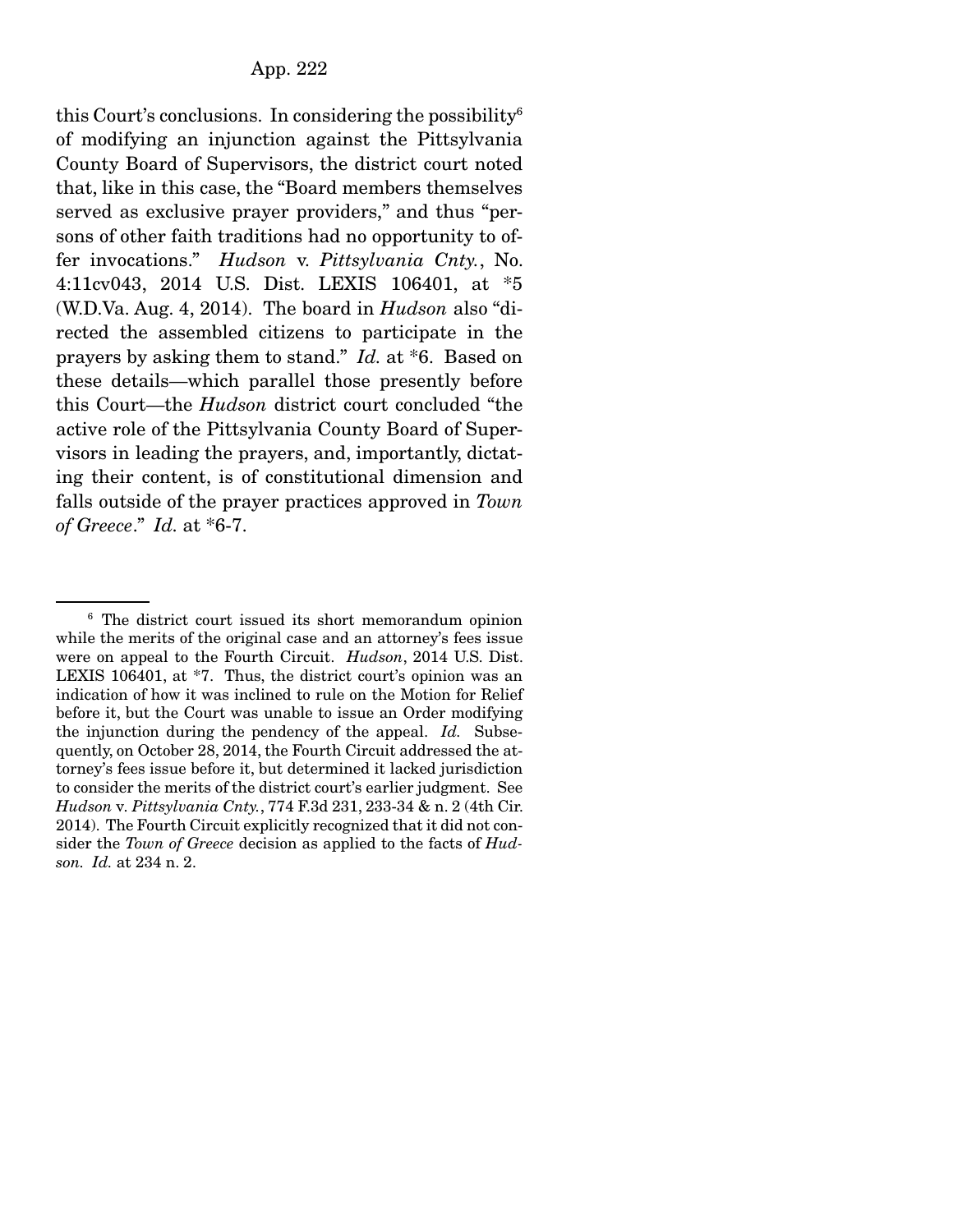The prayer practice of Defendant likewise fails to comport with the tradition and purposes embodied in the *Town of Greece* decision. Several significant differences distinguish the constitutional, historicallyrooted legislative prayer of *Town of Greece* and *Marsh* from the present case. These determinative differences include that the legislators themselves—the Commissioners—deliver the prayers. The Commissioners are the solely eligible prayer-givers and provide prayers according to their personal faiths,<sup>7</sup> which have overwhelmingly been Christian. The prayers are thus effectively being delivered by the government itself. Such distinctions implicate the cautionary words in *Town of Greece.* The Board's practice fails to be nondiscriminatory, entangles government with religion, and over time, establishes a pattern of prayers that tends to advance the Christian faith of the elected Commissioners at the expense of any religious affiliation unrepresented by the majority.

#### C. Establishment Clause Coercion Analysis

 As detailed above, the prayer practices of Defendant do not "fit [] within the tradition long followed in Congress and the state legislatures," *Town of* 

<sup>7</sup> The Court acknowledges that after initiation of the present lawsuit, then-Commissioner Coltrain offered a moment of "silent prayer" at two meetings instead of delivering sectarian prayers. However, those two isolated prayers do not negate the overwhelming pattern and practice of the Board, which the Board seems prepared to return to.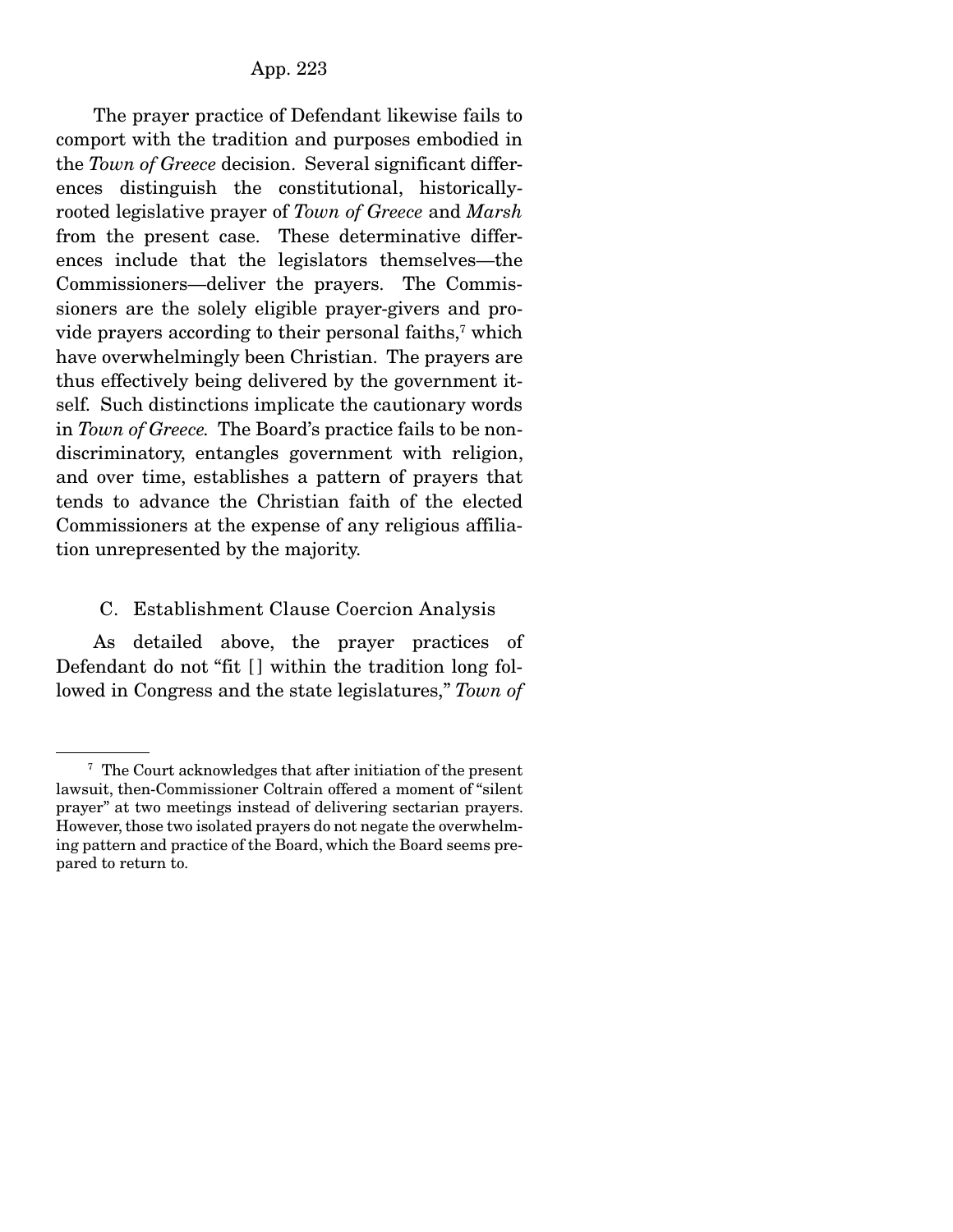*Greece*, 134 S.Ct. at 1820, and thus cannot be constitutional by virtue of legislative prayer's history. Accordingly, the Court must next turn to whether the practice, as not fitting within the legislative prayer exception, constitutes an unconstitutional establishment of religion. Specifically, Plaintiffs argue that Defendant's specific practice of opening Board meetings with a Commissioner-led prayer violates the Establishment Clause as a coercive religious exercise.

 This Court is mindful that the Fourth Circuit has "emphasized that the *Lemon* test guides our analysis of Establishment Clause challenges." *Mellen* v. *Bunting*, 327 F.3d 355, 370-371 (4th Cir. 2003); *Koenick* v. *Felton*, 190 F.3d 259, 264-265 & n. 4 (4th Cir. 1999) (acknowledging "the Supreme Court has employed several different tests presented as either glosses or replacements for the *Lemon* test" but determining that courts must rely on *Lemon's* principles until overruled). The *Lemon* test requires a government action to satisfy three conditions: "First, the [governmental act] must have a secular legislative purpose; second, its principal or primary effect must be one that neither advances nor inhibits religion; finally, the [governmental act] must not foster an excessive government entanglement with religion." *Lemon* v. *Kurtzman*, 403 U.S. 602, 612-13, 91 S.Ct. 2105, 2111, 29 L. Ed. 2d 745 (1971) (internal citations and quotations omitted); see *Lambeth* v. *Bd. of Comm'rs*, 407 F.3d 266, 269 (4th Cir. 2005) (reciting *Lemon* factors and noting incorporation of "endorsement" test under *Lemon's* second prong).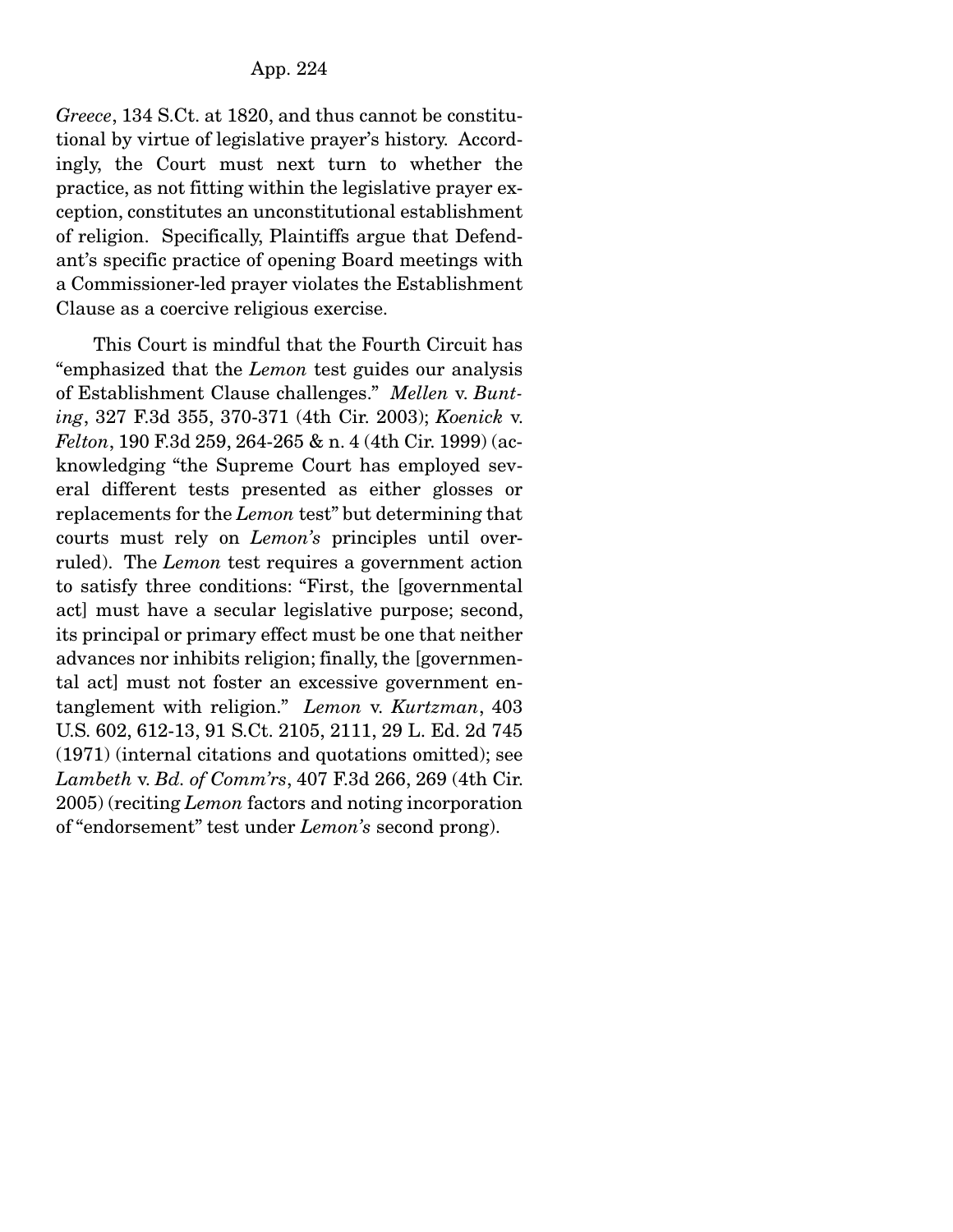The relationship between the *Lemon* test and coercion doctrine remains unclear. See *Mellen*, 327 F.3d at 370-71; *Doe* v. *Elmbrook Sch. Dist.*, 687 F.3d 840, 850 (7th Cir. 2012) (en banc) ("Where the coercion test belongs in relation to the Lemon test is less clear."), *cert. denied*, \_\_\_ U.S. \_\_\_, 134 S.Ct. 2283, 189 L. Ed. 2d 795 (2014). Neither party cites to *Lemon* as relevant on the present facts. However, as some courts have observed, if a government act would fail the coercion test, it would almost necessarily fail under the second, "effects" prong of *Lemon*. E.g. *Gray* v. *Johnson*, 436 F. Supp. 2d 795, 799 n. 4 (W.D.Va. 2006); *Nusbaum* v. *Terrangi*, 210 F. Supp. 2d 784, 788 (E.D.Va. 2002) ("[W]here coercion is present, the program will inevitably fail the Lemon test."); *Ross* v. *Keelings*, 2 F. Supp. 2d 810, 817 (E.D.Va. 1998) ("[A]s a practical matter, a per se rule focusing on coercion is a permissible substitute for the traditional *Lemon* test in this context because the mere fact that coercion is exerted by the state is enough to fail the second prong of the test."). This appears true here: If Defendant's prayer practice unconstitutionally coerces Plaintiffs into religious exercises, then the practice would almost certainly have the effect of advancing religion. See *Lemon*, 403 U.S. at 612-13, 91 S.Ct. at 2111; *Lambeth*, 407 F.3d at 269; see also *Mellen*, 327 F.3d at 372 (4th Cir. 2003) (determining, after finding prayer practice coercive, that "in sponsoring an official prayer, VMI has plainly violated *Lemon's* second and third prongs"). Insomuch as the Parties have limited their argument to coercion, and have not raised *Lemon*, the Court will limit its review to whether the practice is unconstitutionally coercive.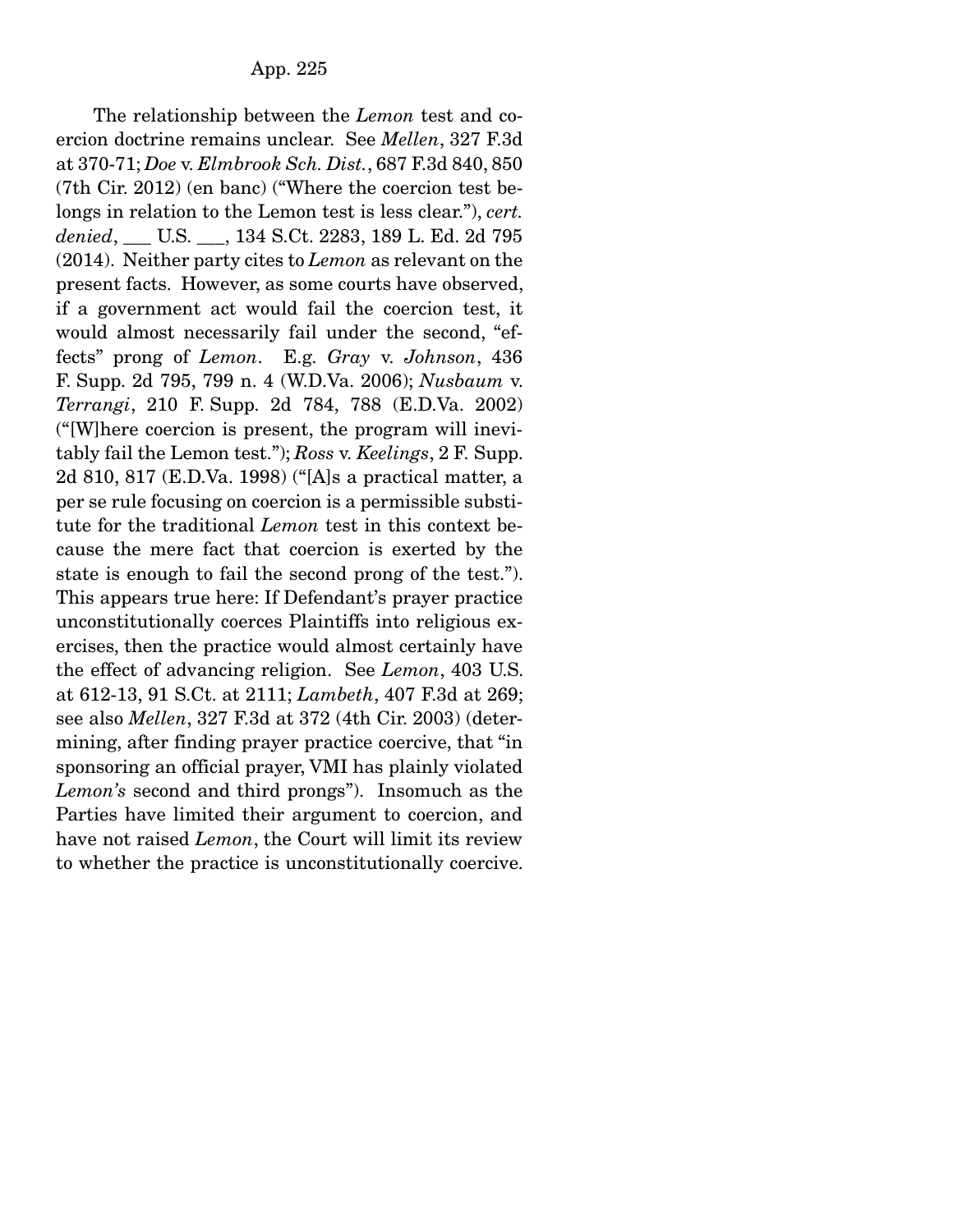Nonetheless, the Court notes that if the prayer practice is coercive, then it would necessarily advance religion in violation of the second *Lemon* prong.8

# 1. The *Town of Greece* Plurality's Coercion Analysis

 In advancing their respective arguments regarding coercion, both Plaintiffs and Defendant rely on Justice Kennedy's opinion in *Town of Greece*. In a footnote, Defendant declares that Justice Kennedy's plurality opinion as to the coercion analysis is binding law. Defendant offers no explanation or analysis for this aside from a naked citation to the Fourth Circuit case *A.T. Massey Coal Co.* v. *Massanari*, 305 F.3d 226, 236 (4th Cir. 2002). *Massanari* cites to and explains the Supreme Court's rule in *Marks* v. *United States*, 430 U.S. 188, 97 S.Ct. 990, 51 L. Ed. 2d 260 (1977), that in a Supreme Court decision lacking a majority opinion, "the judgment on the 'narrowest grounds' is to be regarded as the Court's holding." *Massanari*, 305 F.3d at 236 (quoting *Marks*, 430 U.S. at 193, 97 S.Ct. at 993). "The *Marks* rule does not apply, however, unless 'the narrowest opinion represents a common denominator of

<sup>&</sup>lt;sup>8</sup> The Court also notes that there are serious questions of whether the practice might violate the other two *Lemon* prongs, particularly the third prong regarding excessive government entanglement with religion. Indeed, as is relevant here, the majority opinion in *Town of Greece* evoked this prong of *Lemon* in expressing concerns with government control over prayer content and prayer procedures. See *Town of Greece*, 134 S.Ct. at 1822, 1824.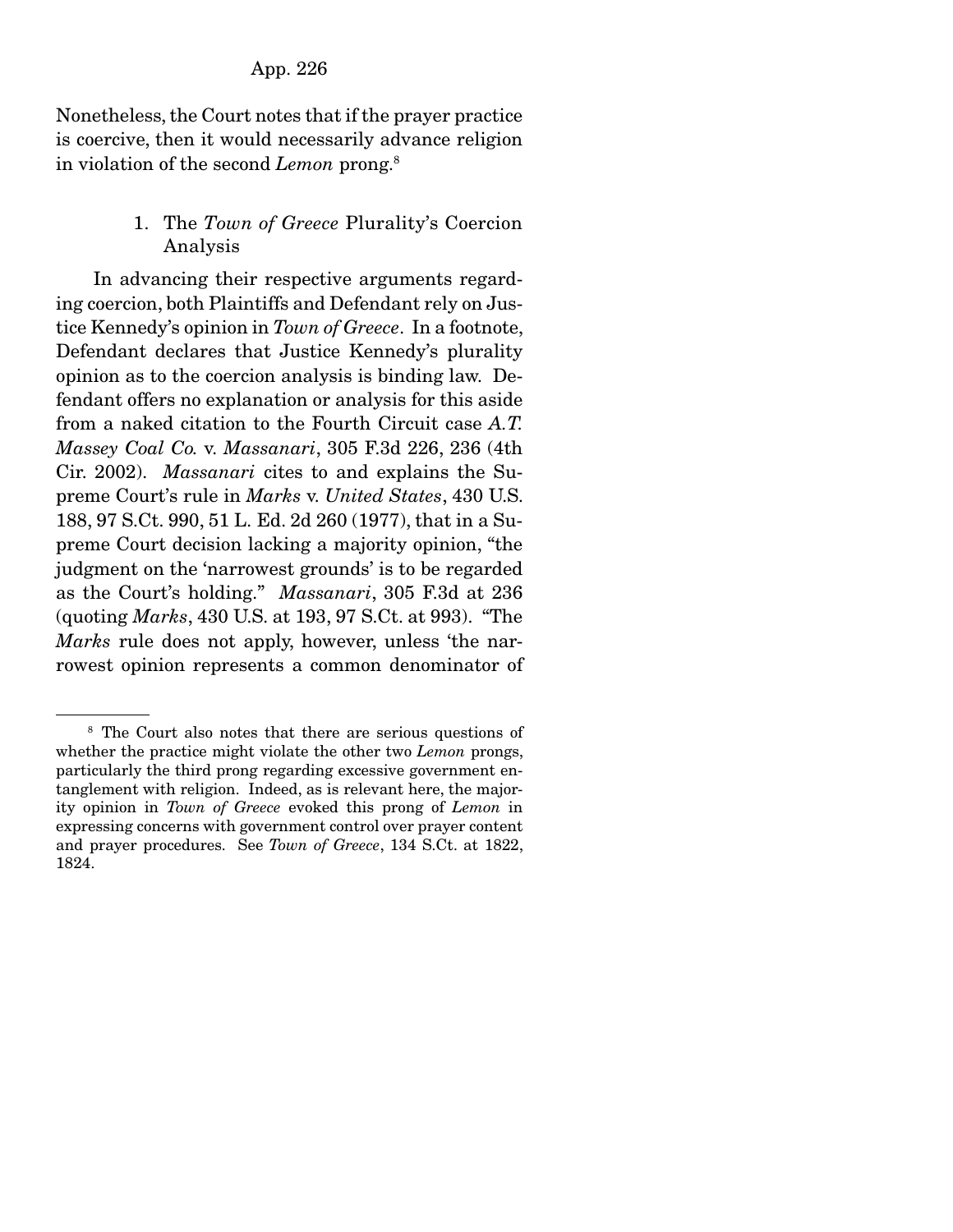the Court's reasoning and embodies a position implicitly approved by at least five Justices who support the judgment.'" *Id.* (quoting *Ass'n of Bituminous Contractors, Inc.* v. *Apfel*, 156 F.3d 1246, 1254 (D.C.Cir. 1998) (internal quotations omitted)); see also *United States* v. *Abdulwahab*, 715 F.3d 521, 530 (4th Cir. 2013) ("[I]n the case of a plurality opinion, the holding of the Court is the narrowest holding that garnered five votes." (citing *United States* v. *Halstead*, 634 F.3d 270, 277 (4th Cir. 2011))).

 On the facts presented in *Town of Greece*, five Justices concurred that unconstitutional coercion did not occur. Justice Kennedy, joined by Chief Justice Roberts and Justice Alito, reached this conclusion by noting that whether citizens were "compelled \* \* \* to engage in a religious observance" is a fact-intensive inquiry that "considers both the setting in which the prayer arises and the audience to whom it is directed." *Town of Greece*, 134 S.Ct. at 1825 (plurality opinion). The history and tradition of legislative prayer is relevant in the coercion context as well, according to Justice Kennedy, and the "reasonable observer" is presumed to be aware of that history and recognize the purpose of such practices. *Id.* at 1826. Justice Kennedy provided examples of when a legislative prayer practice might cross the constitutional line, such as "if town board members directed the public to participate in the prayers, singled out dissidents for opprobrium, or indicated that their decisions might be influenced by a person's acquiescence in the prayer opportunity." *Id.* Justice Kennedy continued by observing that "a practice that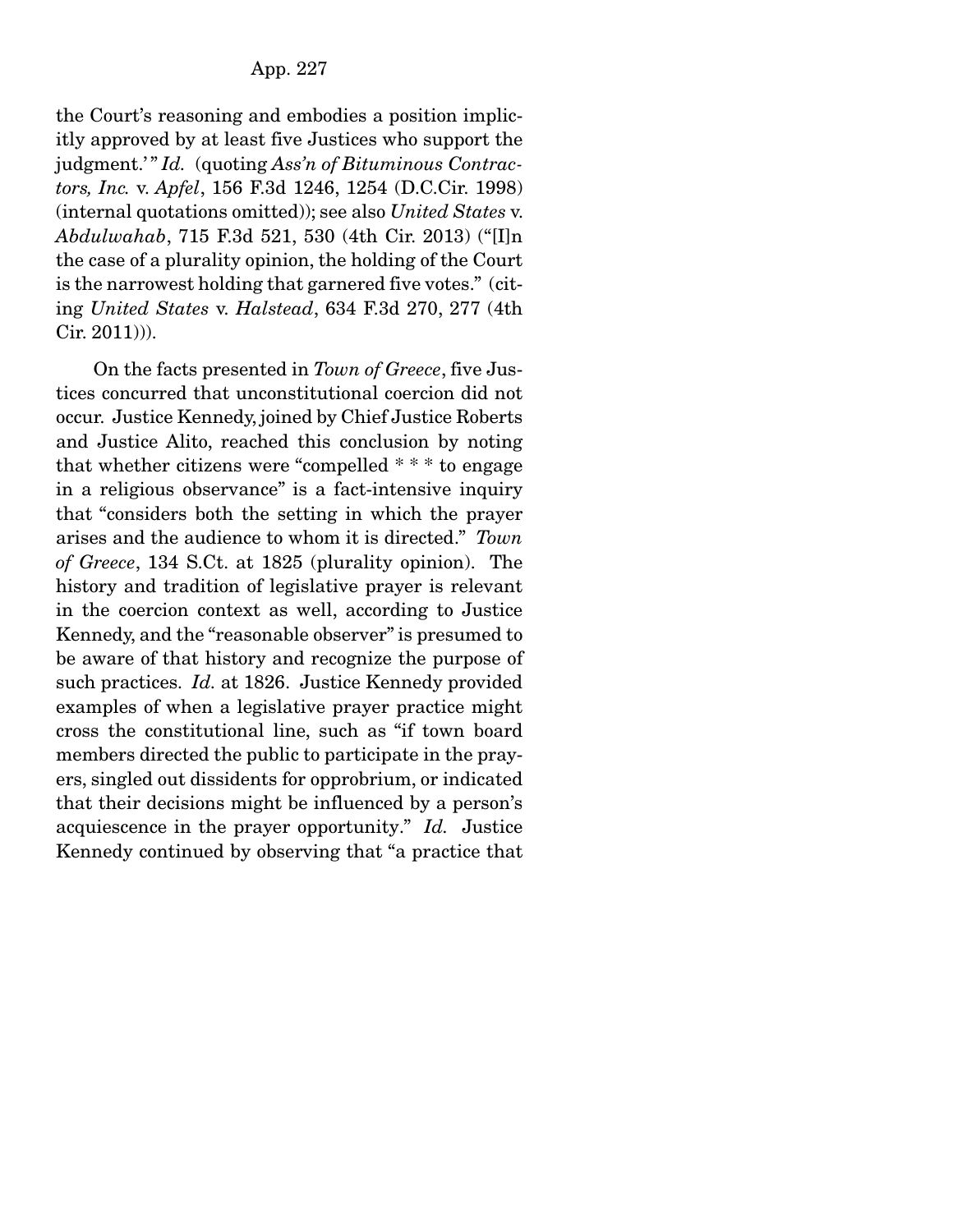classified citizens based on their religious views would violate the Constitution, but that is not the case before this Court." *Id.*

 In contrast, Justices Thomas and Scalia would require coercion to consist of being " 'by force of law and threat of penalty," according to their understanding of "coercive state establishments that existed at the founding." *Id.* at 1837 (Thomas, J., concurring in part and concurring in the judgment) (quoting *Lee* v. *Weisman*, 505 U.S. 577, 640, 112 S.Ct. 2649, 120 L. Ed. 2d 467 (1992) (Scalia, J., dissenting)). Justice Thomas summarized this view and its relevance to the facts of *Town of Greece* by stating "to the extent coercion is relevant to the Establishment Clause analysis, it is actual legal coercion that counts—not the 'subtle coercive pressures' allegedly felt by respondents in this case." *Id.* at 1838. Nonetheless, Justice Thomas and Justice Scalia agreed with Justice Kennedy's plurality analysis that an individual taking or finding offense from the activity does not constitute coercion, "and an Establishment Clause violation is not made out any time a person experiences a sense of affront from the expression of contrary religious views in a legislative forum." *Id.* (quotations and citations omitted).

 Thus, five Justices agreed that the Town of Greece did not engage in an unconstitutionally coercive practice in how it implemented its opening prayer practice. Those five Justices likewise agreed that offense or a sense of affront due to exposure to "contrary religious views in a legislative forum" does not constitute coercion. *Id.* at 1838; *id.* at 1826 (plurality opinion). The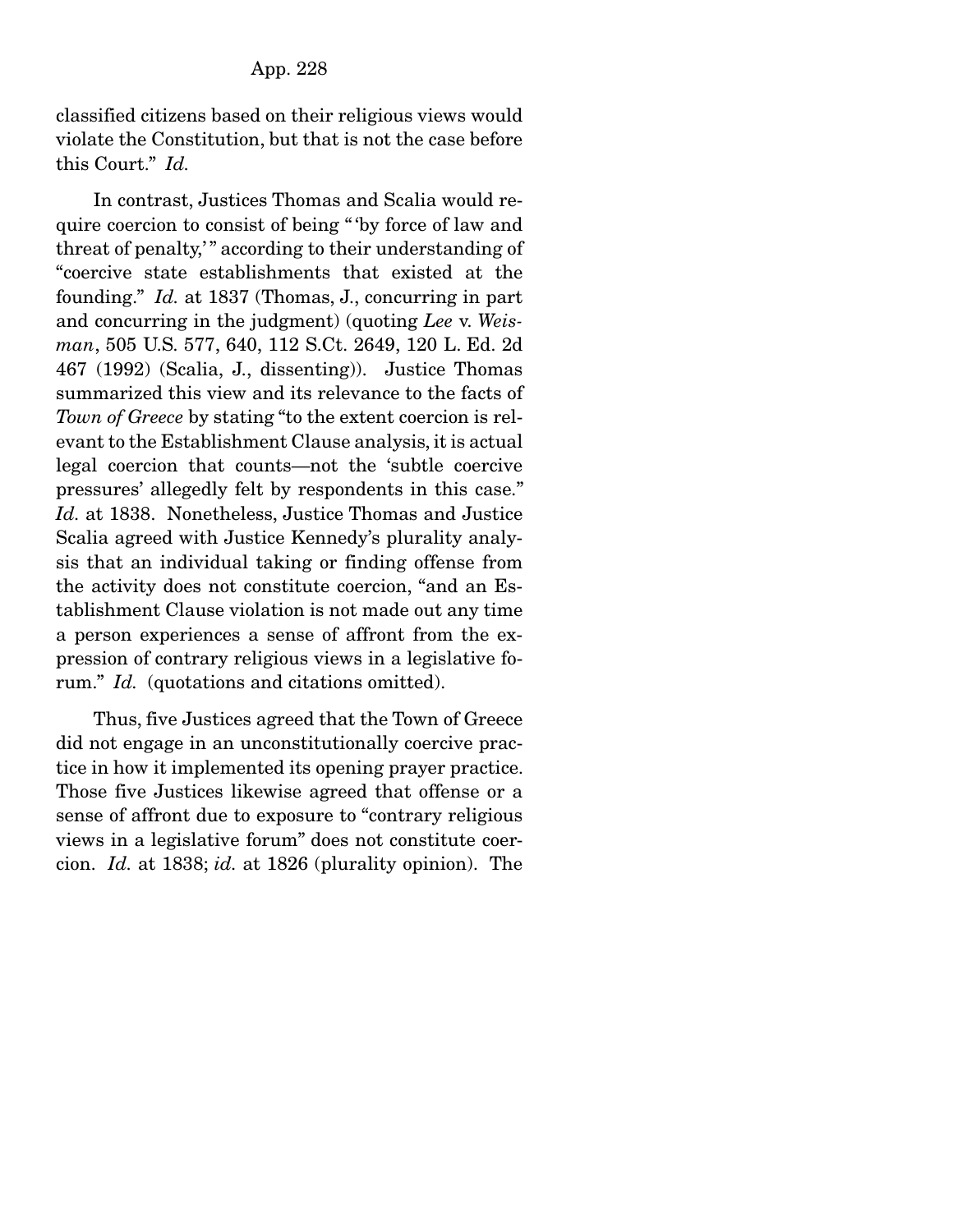plurality opinion's fact-dependent inquiry and its examples of when "the analysis would be different" and Justice Thomas's concurrence's legal coercion standard provide suggestions of when coercion might occur, but neither can be said to constitute a definitive holding. In other words, "the narrowest holding that garnered five votes," *Halstead*, 634 F.3d at 277, is that the specific circumstances of *Town of Greece*, including the plaintiffs' offense at the prayer practice, did not rise to the level of unconstitutional coercion. *Town of Greece* simply gives one situation that does not constitute coercion, but does not conclusively declare when legislative prayer might constitute coercion.

 Even though the plurality's coercion analysis represented the views of only three Justices, the Court considers it persuasive to the extent it provides some possible guiding principles for applying the coercion doctrine in the context of legislative prayer. See *Myers*  v. *Loudoun Cnty. Pub. Schs.*, 418 F.3d 395, 406 (4th Cir. 2005) ("Although we are not bound by dicta or separate opinions of the Supreme Court, 'observations by the Court, interpreting the First Amendment and clarifying the application of its Establishment Clause jurisprudence, constitute the sort of dicta that has considerable persuasive value in the inferior courts.'" (quoting *Lambeth*, 407 F.3d at 271 (4th Cir. 2005))). In rejecting the plaintiffs' coercion argument, the plurality emphasized the inclusive nature of the town's policy and that a variety of invited clergy delivered the prayers in question. *Town of Greece*, 134 S.Ct. at 1827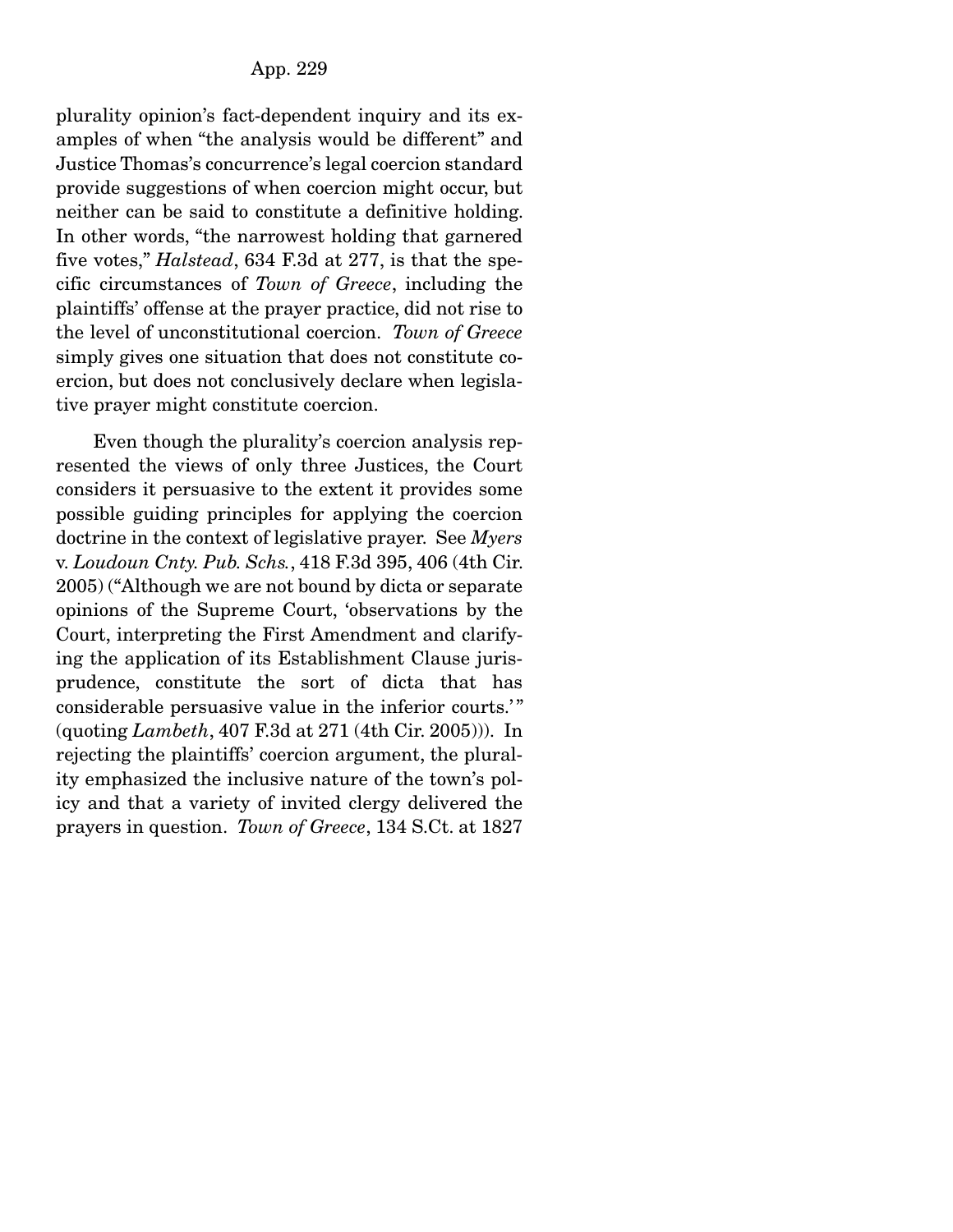(plurality opinion). As noted above, the plurality expressed doubt as to the constitutionality of situations where town leaders were to solicit gestures of religious observance from the public audience, or direct them to join in the prayers. The plurality framed the inquiry as fact-dependent, including the setting and the audience to whom the prayers are directed. *Town of Greece*, 134 S.Ct. at 1825 (plurality opinion)

 Applying the plurality's analysis here suggests that Defendant's practice constituted unconstitutional coercion in violation of the Establishment Clause. The undisputed facts establish that a Commissioner always provided the opening prayer, and almost always did so by delivering an exclusively Christian prayer. Cf. *id.* at 1826 (observing that "an Establishment Clause violation is not made out any time a person experiences a sense of affront from the expression of contrary religious views in a legislative forum, *especially where, as here, any member of the public is welcome in turn to offer an invocation reflecting his or her own convictions*" (emphasis added)). The Board Chair here would regularly ask that everyone stand for the prayer and the Pledge of Allegiance. Then, the designated prayer-giving Commissioner would often open the prayer by saying such phrases as "let us pray," or "please pray with me." Because no one other than the Commissioners provided the prayers, the prayers repeatedly and exclusively advanced only the faiths of the five Commissioners.

 That the Commissioners themselves, and not a volunteer minister without community policy-making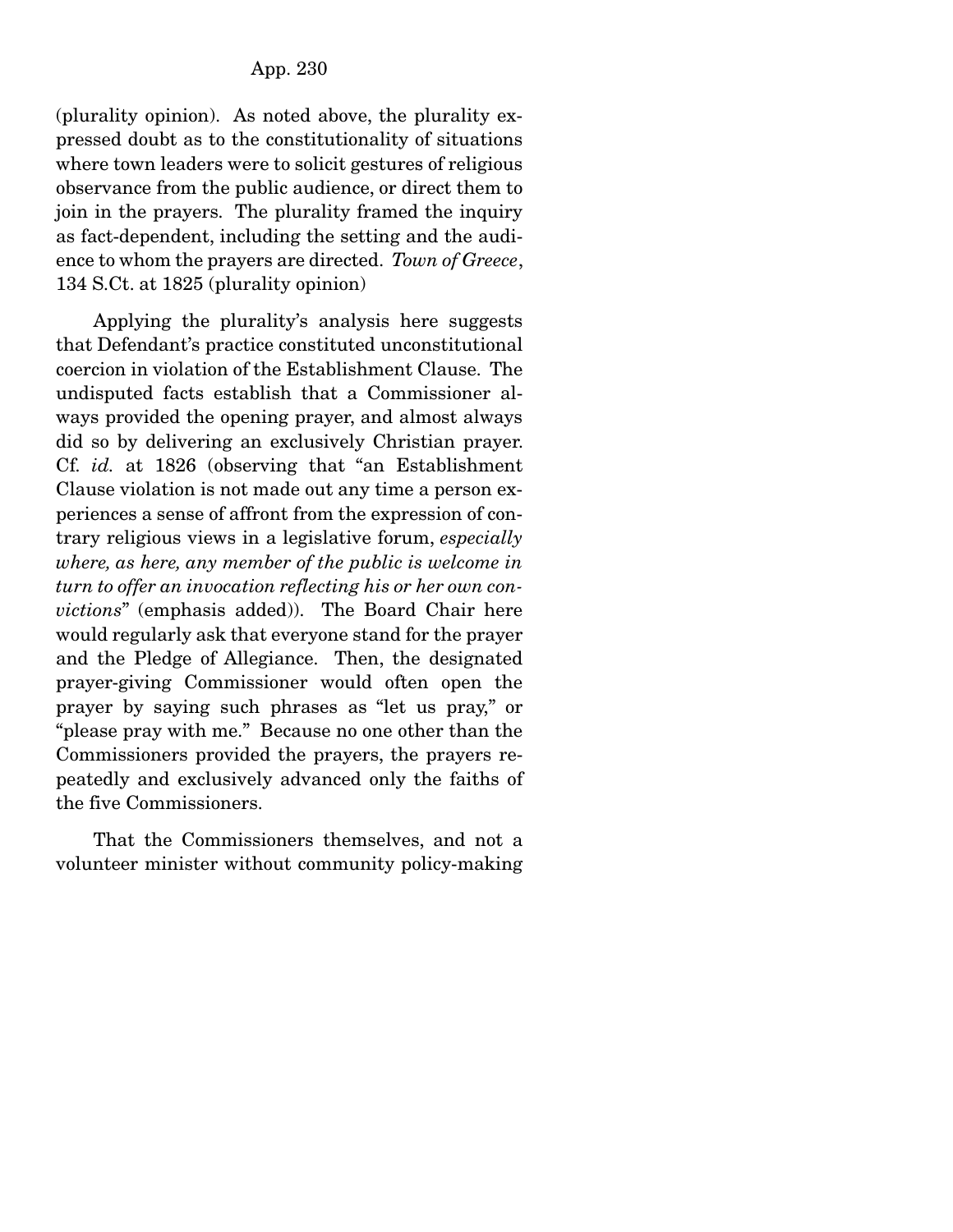power, issued such directives is significant. See *Town of Greece*, 134 S.Ct. at 1826. The Commissioners "directed the public to participate in the prayers" by asking them to stand for and join in the prayer. See *id.*  Although Defendant argues that the prayers are offered solely for the benefit of the Board, that the Board signaled for the public to join in the prayers undercuts such an argument. Defendant likewise suggests that the Commissioners' statements are mere invitations to stand, and do not rise to the level of a command as Defendant apparently reads *Town of Greece* to require. Plaintiffs respond that Defendant attempts to substitute the word "command" and a corresponding implication of possible penalties with *Town of Greece's* actual phraseology, which consisted of variations of the words ask, request, solicit, and direct. As Plaintiff argues, the *Town of Greece* plurality did not premise its definitions of "soliciting" or "directing" on a threat of penalty and never used the word "command." Here, the Board's statements fall squarely within the realm of soliciting, asking, requesting, or directing, and thus within the territory of concern to the *Town of Greece* plurality. Even if the Board's statements were mere invitations, and if that distinction mattered, an invitation from a government authority issued to the public often carries more weight and an expectation of compliance than other invitations. For example, when a government official states at a public meeting, "If you would come to order," or "Please be quiet," few, if any, would consider such requests to be mere invitations which could be ignored.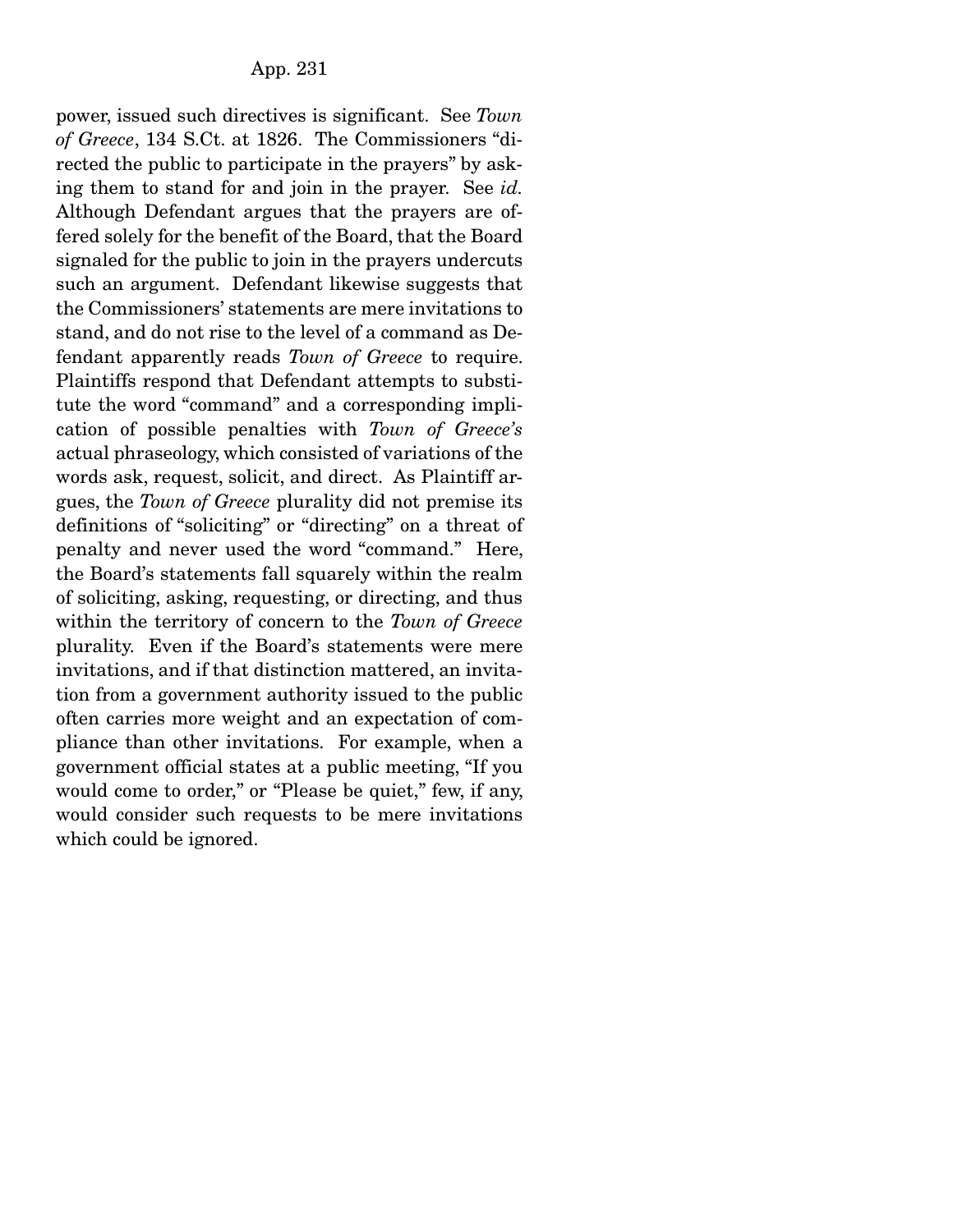While Defendant asserts that members of the public do not have to participate in the prayers and may leave the room or remain seated without consequence, Defendant relies on the post-litigation affidavits of the individual Commissioners in making such claims. (See Def.'s Resp. Pls.' Cross M. for Summ. J. [Doc. # 55], at 2.) The affidavits fail to demonstrate that the attending public is ever made aware of such options, particularly when the public only hears phrases instructing everyone to stand and join in prayer, and not any statements indicating that public attendees need not do so. Indeed, Defendant does not contend or provide evidence that the Board did not actually solicit the public to stand and join in prayer on those occasions discussed by Plaintiffs in their Verified Complaint and Affidavits.9 To the extent that Defendant attempts to provide post-lawsuit disclaimers that were never communicated to the public, such evidence does not demonstrate that the public knew they could leave or refrain from participating. In sum, that the Commissioners personally held such beliefs about the public's participation in prayers does not alter the atmosphere and context in which the prayers were given and received by the public.

 The individual Commissioners' statements to news media enhance the coercive setting and further demonstrate that the prayers were for the benefit of

<sup>&</sup>lt;sup>9</sup> To the extent the online, public videos of the Board meetings, as incorporated by reference in Plaintiffs' Verified Complaint and Exhibit D, are considered, such videos would foreclose any such refutation by Defendant.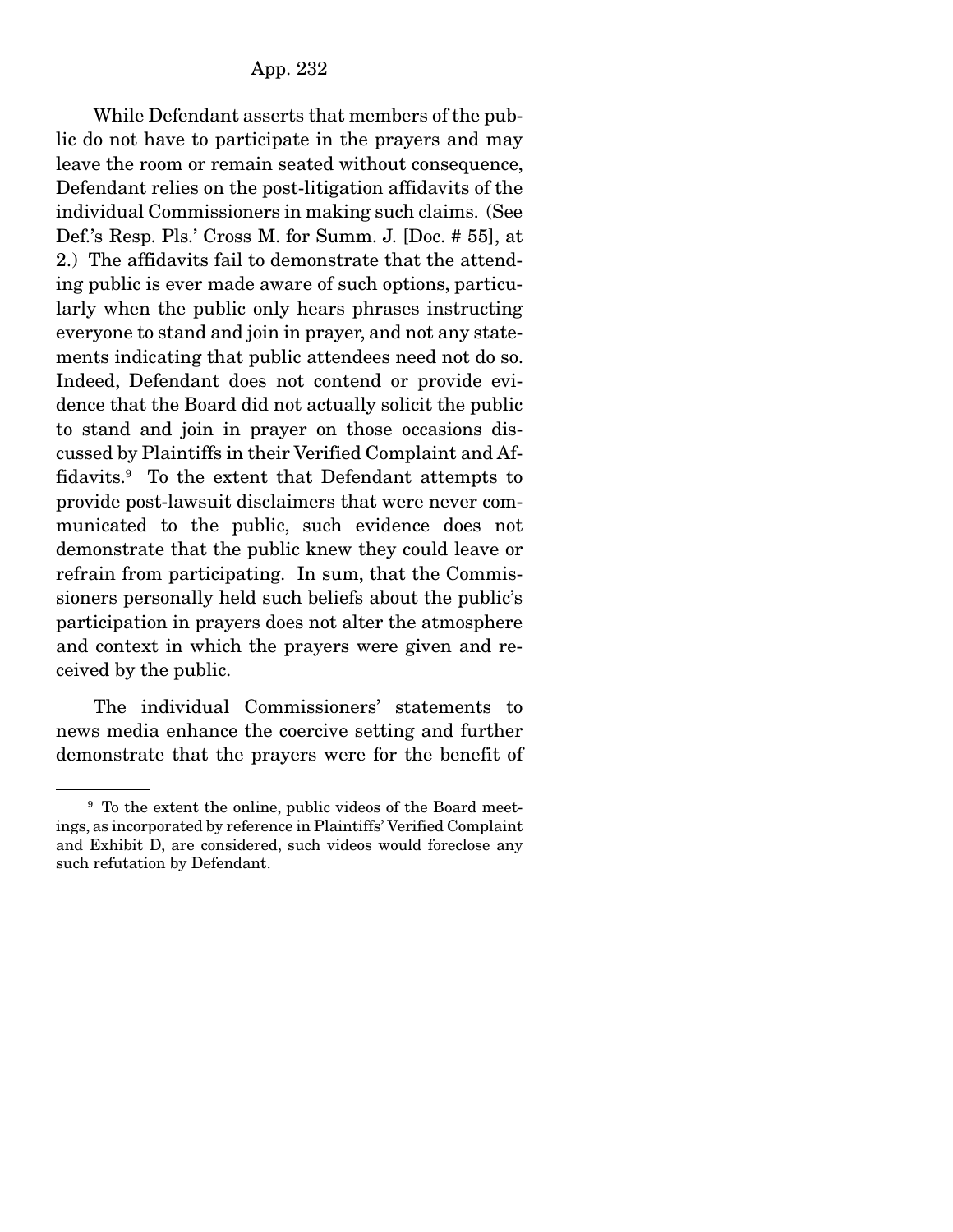the public, as well as the Board. For example, Commissioner Jon Barber, in professing his adamant opposition to changing the Board's prayer practice, was quoted by the local newspaper as saying that the practice "has been a tradition for the board, for our citizens and for our country." (See Pls.' Ex. 2 [Doc. # 53-2], at 1.) The same newspaper article quoted then-Chairman Chad Mitchell as being in favor of fighting the present litigation "because it's not just fighting for these five people's rights but for all the citizens of Rowan County." (*Id.* at 2.) Former Commissioner Carl Ford professed that "asking for guidance for my decisions from Jesus is the best I, and Rowan County, can ever hope for." These statements, along with the previously-mentioned statement by Commissioner Sides indicating his frustration and disapproval with minority religions, demonstrate that Commissioners do not consider the prayer practice as an internal act directed at one another, but rather, that it is also directed toward citizens and for the benefit of all of Rowan County.

 The Commissioners' statements also develop the atmosphere of coercion surrounding Board meetings. To the extent that "[i]t is presumed that the reasonable observer is acquainted with this tradition" of legislative prayer, a reasonable observer would likewise be aware of such public statements made by Commissioners outside of meetings. *Town of Greece*, 134 S.Ct. at 1826 (plurality opinion). The public statements attributed to the Commissioners indicate that at least some of the Commissioners have a preference for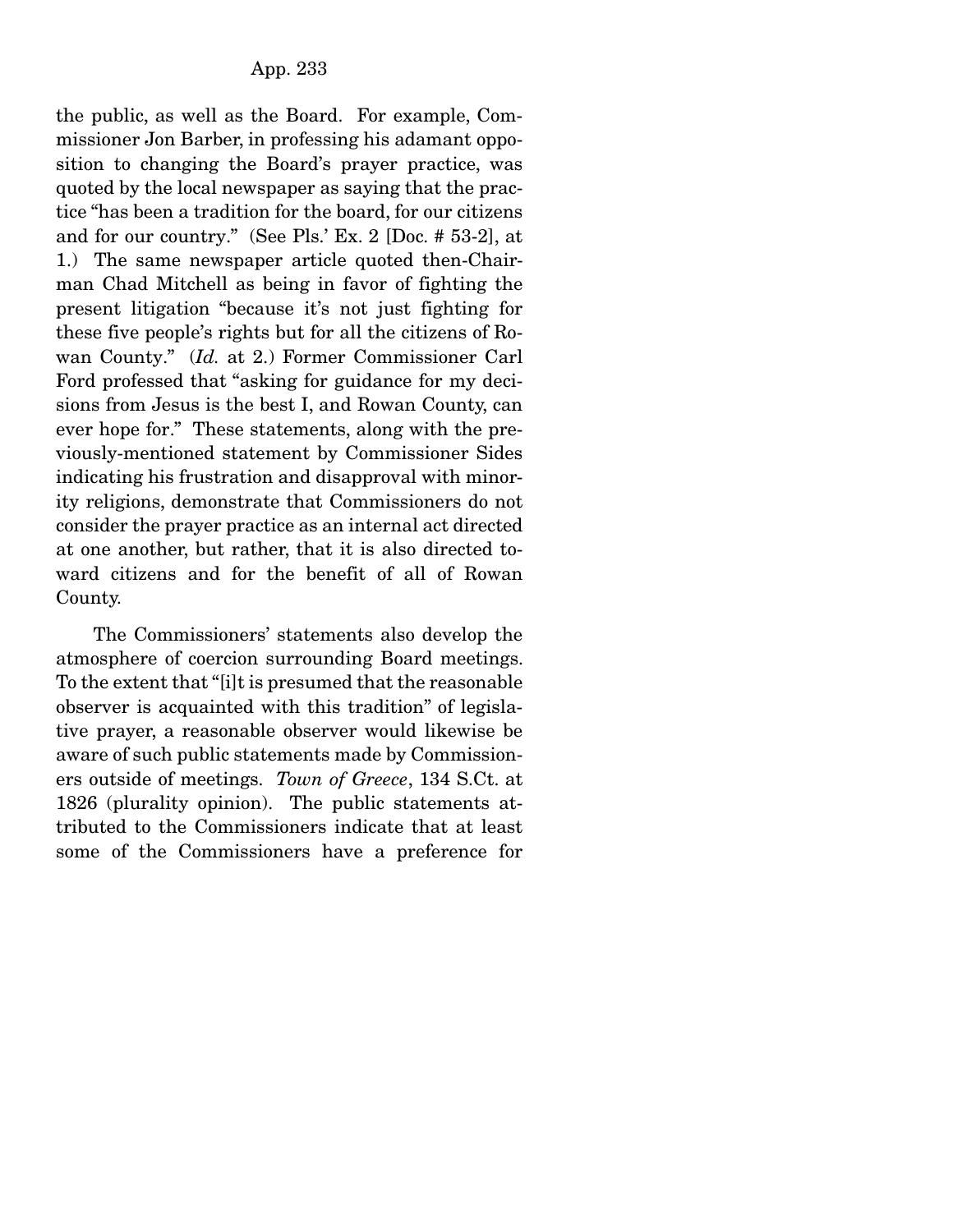Christianity, and that they perceive the prayer practice as being for the benefit of the citizens of Rowan County, not just for themselves. Likewise, many members of the public appear to view the prayers as being for public consumption, as indicated by the audience's booing and jeering of an individual who expressed opposition to the Board's prayer practice (Compl. [Doc. # 1], at ¶ 32.) While the audience's reaction cannot be directly attributed to the Board, the audience's jeering further develops the context and atmosphere of Board meetings, which in turn places additional pressure on Plaintiffs to conform.

 Insomuch as the coercion analysis in the *Town of Greece* plurality opinion is persuasive authority, the opinion in *Town of Greece* places this case more toward the coercive end of the spectrum than toward the constitutional practice at issue in *Town of Greece.* Justice Kennedy's general rules for evaluating potential coercion in the legislative prayer context, particularly the examples he identified as being problematic, and the inclusive characteristics of the Town of Greece's practice that he emphasized, point the Court in the direction of finding the practice of Defendant unconstitutionally coercive. However, because the plurality's coercion analysis does not constitute binding precedent, the Court must next consider the coercion doctrine as developed prior to *Town of Greece.*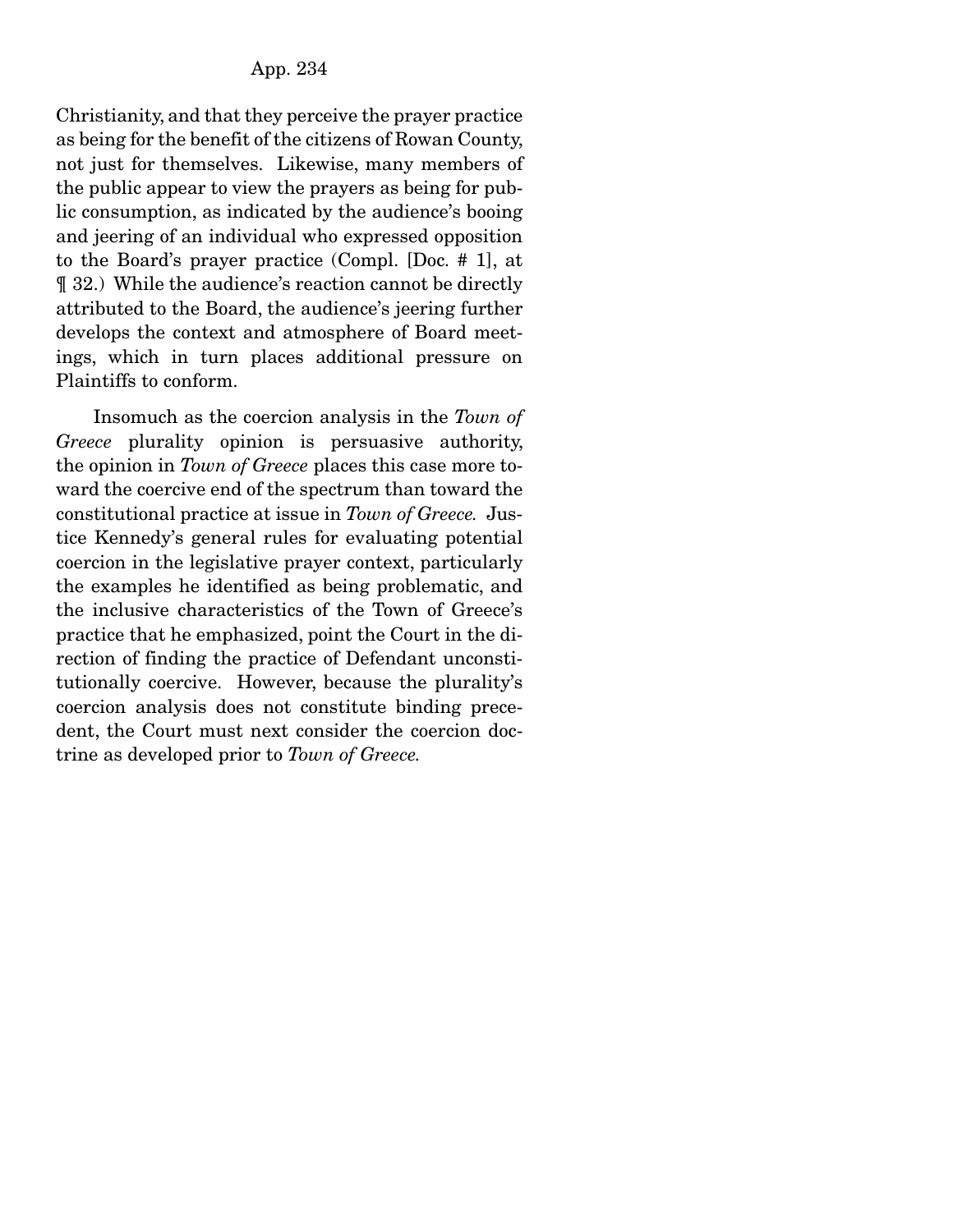2. General Principles of the Coercion Doctrine Pre-*Town of Greece*

 Having reviewed the *Town of Greece* plurality's coercion analysis, the Court turns to the principles of coercion doctrine developed prior to the *Town of Greece* decision. Although the Parties rest their coercion arguments on *Town of Greece*, the Court will consider the background of coercion cases in addressing the present matter, since the coercion analysis in *Town of Greece* is not a majority opinion of the Supreme Court.

 Outside of the legislative prayer context, the Supreme Court and Fourth Circuit have found certain practices unconstitutionally coercive under the Establishment Clause, and have accordingly developed guiding principles for such fact-sensitive inquiries. The coercion doctrine prohibits the government from engaging in actions that coerce citizens to engage in religious conduct. "It is beyond dispute that, at a minimum, the Constitution guarantees that government may not coerce anyone to support or participate in religion or its exercise, or otherwise act in a way which 'establishes a [state] religion or religious faith, or tends to do so.' " *Lee* v. *Weisman*, 505 U.S. 577, 587, 112 S.Ct. 2649, 2655, 120 L. Ed. 2d 467 (U.S. 1992) (quoting *Lynch* v. *Donnelly*, 465 U.S. 668, 678, 104 S.Ct. 1355, 79 L. Ed. 2d 604 (1984)); see *Santa Fe Indep. Sch. Dist.* v. *Doe*, 530 U.S. 290, 312, 120 S.Ct. 2266, 2280-81, 147 L. Ed. 2d 295 (2000). As the Fourth Circuit explained, "indirect coercion may be unconstitutional when government orchestrates 'the performance of a formal religious exercise' in a fashion that practically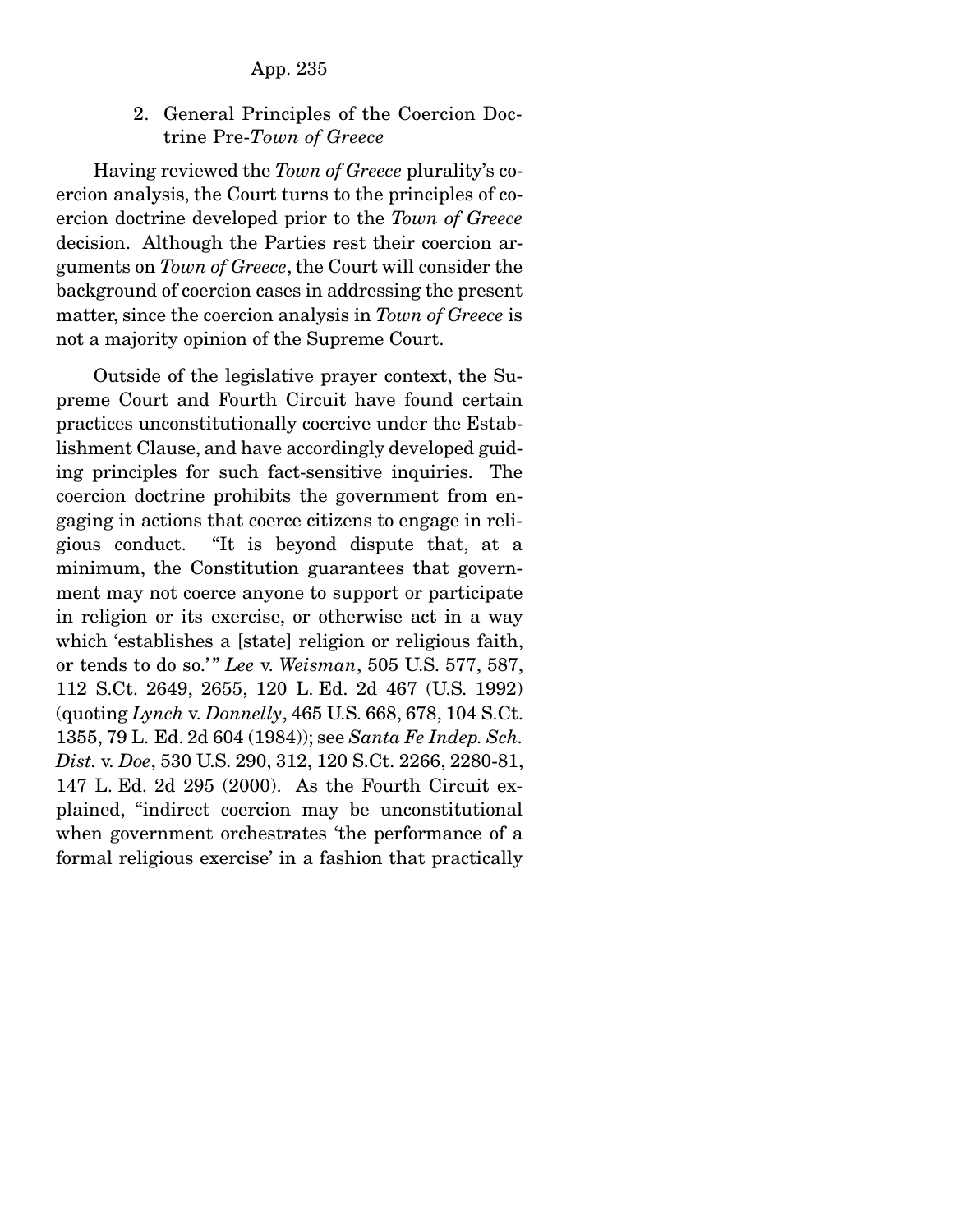obliges the involvement of non-participants." *Myers*, 418 F.3d at 406 (quoting *Lee*, 505 U.S. at 586, 112 S.Ct. 2649). Coercion analysis is also concerned with the possibility of majority viewpoint dominance over minority viewpoints in a manner that thrusts majoritarian views upon the minority. See *Santa Fe*, 530 U.S. at 304, 310, 120 S.Ct. at 2276, 2279-80 ("The majoritarian process implemented by the District guarantees, by definition, that minority candidates will never prevail and that their views will be effectively silenced."); *Engel* v. *Vitale*, 370 U.S. 421, 430-431, 82 S.Ct. 1261, 1267, 8 L. Ed. 2d 601 (1962) ("When the power, prestige and financial support of government is placed behind a particular religious belief, the indirect coercive pressure upon religious minorities to conform to the prevailing officially approved religion is plain."); see also *Wallace*  v. *Jaffree*, 472 U.S. 38, 60 n. 51, 105 S.Ct. 2479, 2492 n. 51, 86 L. Ed. 2d 29 (1985) (quoting *Engel* and noting that the impact of "indirect coercive pressure" is particularly concerning in the public school context). The bulk of the coercion cases—in the Fourth Circuit and beyond—demonstrate that context is key. These cases require an atmosphere that renders the plaintiff "particularly susceptible to the religious indoctrination or peer pressure" of the governmental actor. *Hewett* v. *City of King*, 29 F. Supp. 3d 584, 638 (M.D.N.C. 2014); see *Mellen* v. *Bunting*, 327 F.3d 355, 371-72 (4th Cir. 2003).

 The Supreme Court's coercion doctrine prior to *Town of Greece* has developed largely in several cases involving school children. E.g. *Lee*, 505 U.S. at 586-87,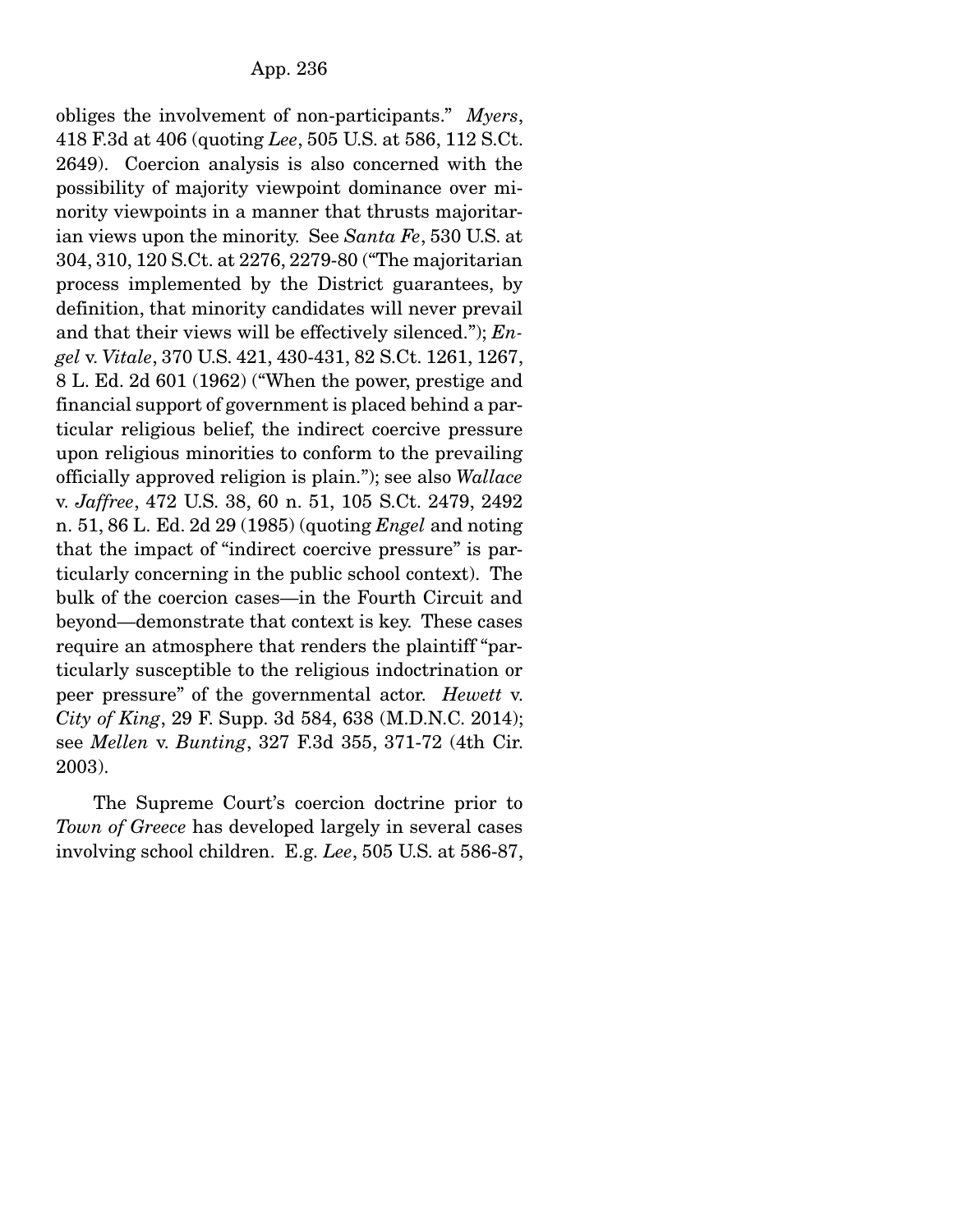112 S.Ct. at 2655; *Santa Fe*, 530 U.S. at 311-12, 120 S.Ct. at 2280-81; *Engel*, 370 U.S. at 424, 82 S.Ct. at 1263-64; cf. *Sch. Dist. of Abington Twp.* v. *Schempp*, 374 U.S. 203, 224, 83 S.Ct. 1560, 1572, 10 L. Ed. 2d 844 (1963) (holding state laws requiring reading of bible verses and recitation of the Lord's Prayer as unconstitutional under the First Amendment because the laws "require[d] religious exercises"). See generally *Mellen*, 327 F.3d at 366-368 (summarizing and discussing Supreme Court decisions involving prayers in public school settings). The two seminal cases in the Supreme Court's coercion jurisprudence are *Lee* and *Santa Fe*, both of which involved prayers at public school events. In *Lee*, the Supreme Court emphasized the public school context in finding that the school's practice of selecting a member of the clergy to deliver a prayer at high school graduations was unconstitutionally coercive. *Lee*, 505 U.S. at 597, 112 S.Ct. at 2660-61. The Supreme Court distinguished the high school graduation prayer from the legislative prayers in *Marsh*, noting that *Marsh* concerned adults who were free to come and go during a state legislature's opening session. The *Lee* court highlighted the significance of high school graduation in a student's life, characterizing "[t]he influence and force of a formal exercise in a school graduation are far [greater] than the prayer exercise we condoned in *Marsh.*"

 In *Santa Fe*, the Supreme Court found the practice of a high school in opening its football games with a student-led prayer was an unconstitutionally coercive practice in violation of the Establishment Clause.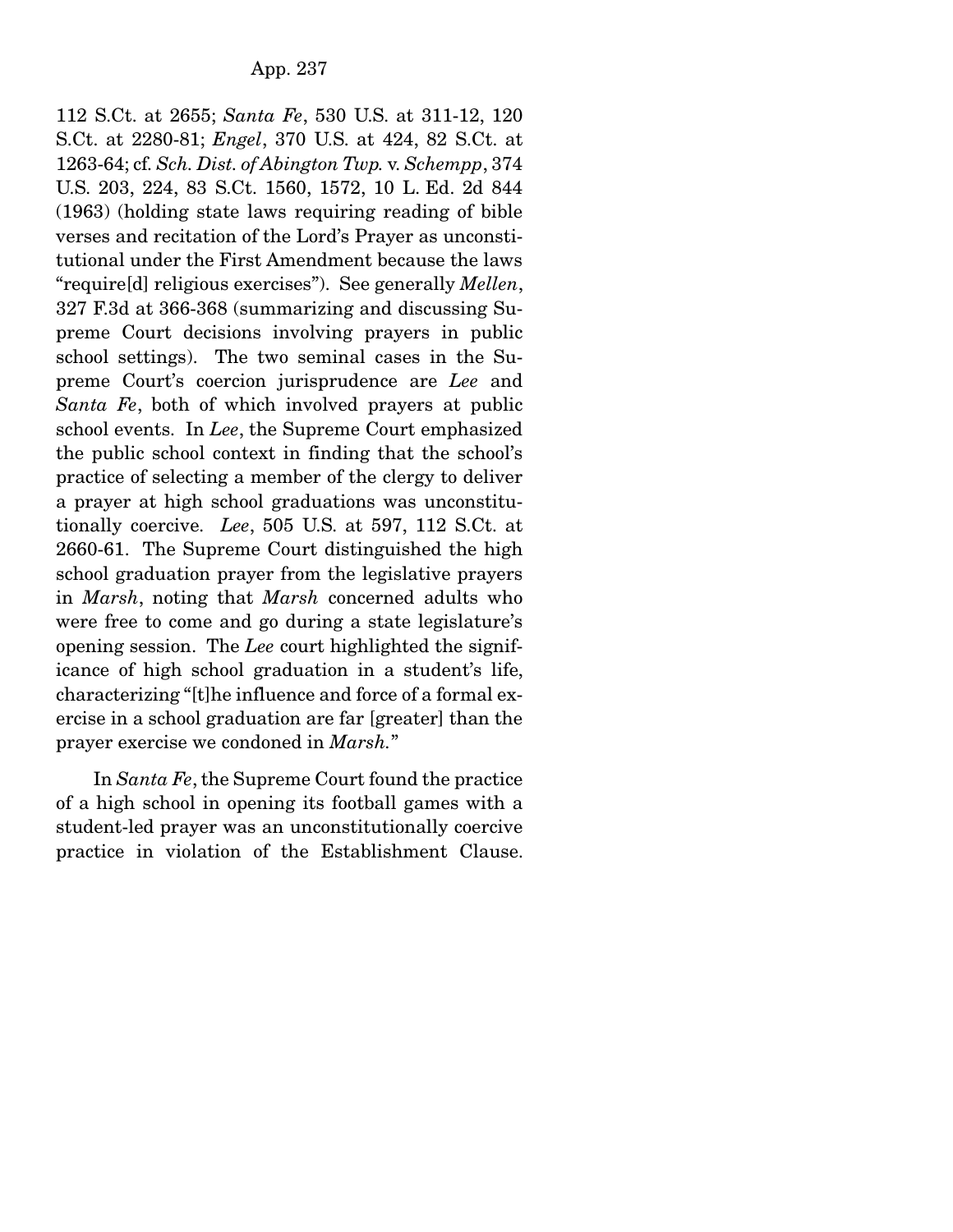*Santa Fe*, 530 U.S. at 310-11, 120 S.Ct. at 2279-80. Even though attendance at the football games was not mandatory, the Supreme Court observed that for students involved in extracurricular activities like cheerleading or the football team, attendance was effectively required. *Id.* at 311, 120 S.Ct. at 2280. "Even if we regard every high school student's decision to attend a home football game as purely voluntary, we are nevertheless persuaded that the delivery of a pregame prayer has the improper effect of coercing those present to participate in an act of religious worship." *Id.*  at 312, 120 S.Ct. at 2280. In holding as such, the Supreme Court recognized the difficult choice students would be presented with if they had to choose between not attending the games or to attend and be submitted to a "personally offensive religious ritual." *Id.*

 The school setting and impressionability of youth were important factors in the Supreme Court's decisions in *Lee* and *Santa Fe.* However, the Supreme Court nowhere suggested that coercion could not occur with an adult audience. Indeed, the plurality in *Town of Greece* admits that coercion could occur specifically in the legislative prayer context. Moreover, the Fourth Circuit has explicitly included adults as being susceptible to unconstitutionally coercive state practices. In *Mellen* v. *Bunting*, the Fourth Circuit found that \* \* \* the Virginia Military Institute's ("VMI") practice of holding a supper prayer six nights a week violated the Establishment Clause as an unconstitutionally coercive practice. The supper prayer was delivered once cadets were in formation, and the cadets were required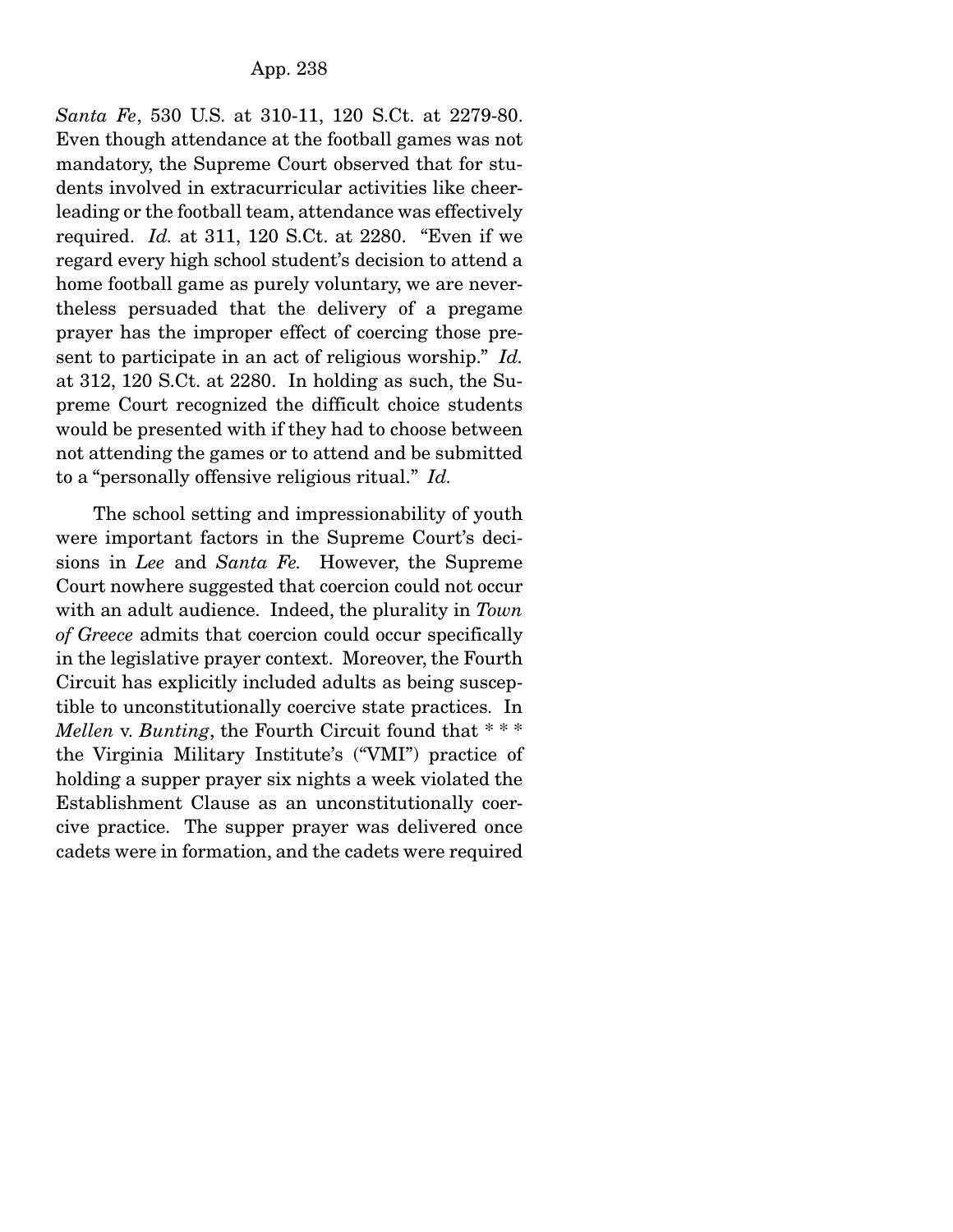to stand still and remain silent while the prayer was delivered, although the cadets were "not obliged to recite the prayer, close their eyes, or bow their heads." *Mellen*, 327 F.3d at 362. The Fourth Circuit ascribed great significance to VMI's "adversative method" of instruction which created a "coercive atmosphere." *Id.* at 371. The technically voluntary nature of the supper prayer did not prevent a finding of coercion. *Id.* at 372. Instead, given the context of the prayer and the coercive atmosphere, the Fourth Circuit held "the Establishment Clause precludes school officials from sponsoring an official prayer, even for mature adults." *Id.* at 371-72. Other courts have also acknowledged the applicability of coercion analysis beyond the school context or child plaintiffs. E.g. *DeStefano* v. *Emergency Hous. Group, Inc.*, 247 F.3d 397, 413 (2d Cir. 2001) (observing tenets of Supreme Court coercion would apply to state-sponsored religiously-imbued alcoholism treatment program without nonreligious alternative, even if the program was technically voluntary); *Kerr* v. *Farrey*, 95 F.3d 472, 476-480 (7th Cir. 1996) (finding an inmate's mandatory participation in Narcotics Anonymous, which included religious exercises, to be unconstitutionally coercive under the Establishment Clause); *Marrero-Méndez* v. *Pesquera*, No. 13-1203, 2014 WL 4109518, at \*3-4, 2014 U.S. Dist. LEXIS 116118, at \*8-10 (D.P.R. Aug. 19, 2014) (applying *Lee* and coercion doctrine to claim of coercive prayer practice brought by police officer against supervisor); *Gray* v. *Johnson*, 436 F. Supp. 2d 795, 799-800 & n. 4 (W.D.Va. 2006) (considering whether inmate was coerced within *Lemon* framework,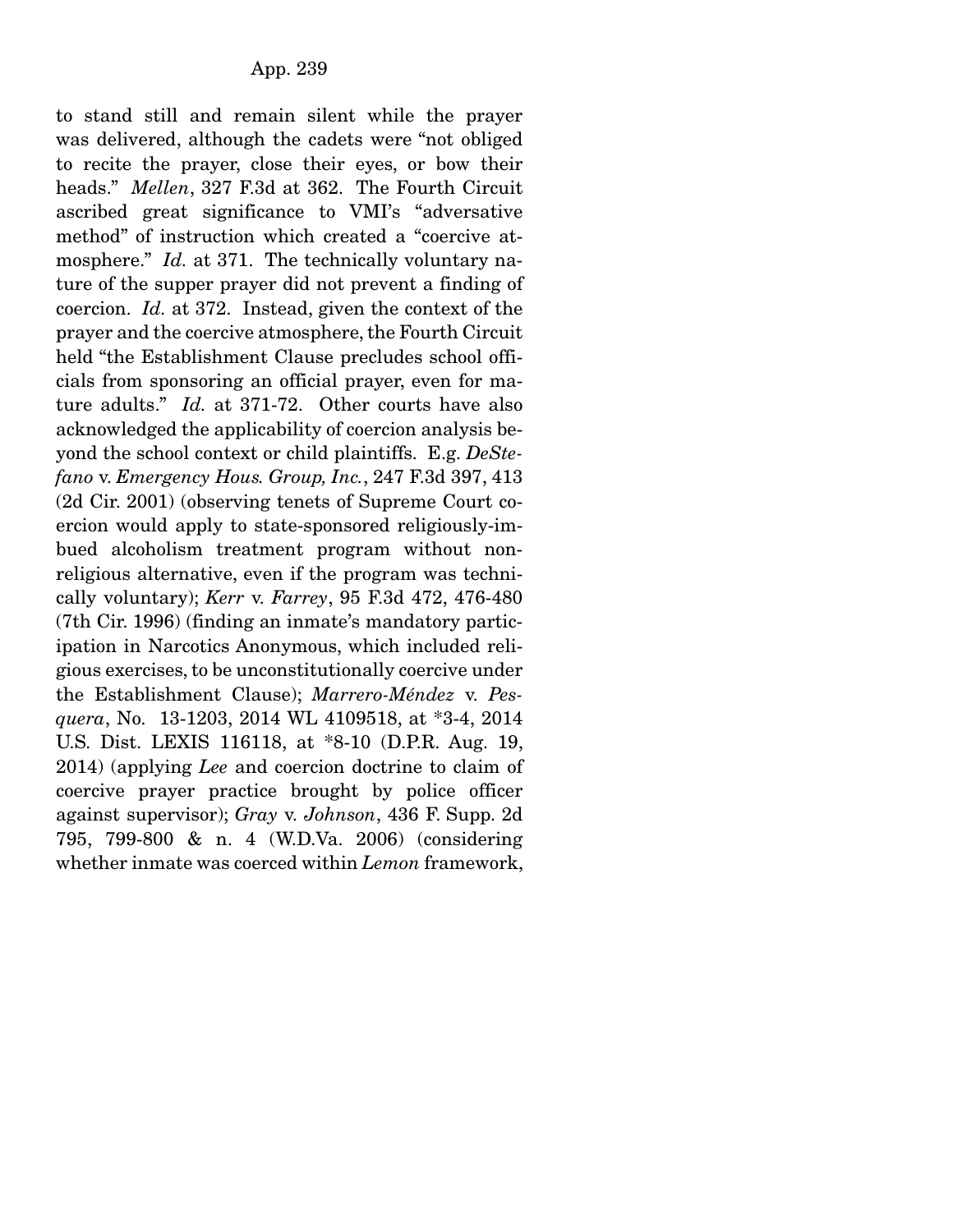noting that a coercive practice would fail *Lemon's* effects prong).

 In one of its more recent coercion decisions, the Fourth Circuit conceptualized the coercion inquiry as involving two factors. First, the court "looks to the context in which the assertedly coerced activity occurs," and second, the court considers "the character of the activity itself." [S]ee *Child Evangelism Fellowship of Md., Inc.* v. *Montgomery Cnty. Pub. Schs.*, 373 F.3d 589, 598 (4th Cir. 2004). In the prison context, other Circuits have employed a similar, three-part test derived from *Lee* which looks to whether the state acted, whether the action was coercive, and whether the coercion was religious in nature. See *Kerr*, 95 F.3d at 479; *Jackson* v. *Nixon*, 747 F.3d 537, 542 (8th Cir. 2014); *Inouye* v. *Kemna*, 504 F.3d 705, 713 (9th Cir. 2007); see also *Marrero-Méndez*, 2014 WL 4109518, at \*3-4, 2014 U.S. Dist. LEXIS 116118, at \*8-10, (using three-part coercion test where police officers engaged in closing prayer and atheist officer was not allowed to leave, was isolated from the rest of the officers, and was verbally humiliated by supervisor).

 These tests are particularly useful given the factspecific nature of Establishment Clause cases, as well as the lack of consensus from the Supreme Court in *Town of Greece* as to the appropriate coercion inquiry in a legislative prayer case. Moreover, the Court observes that the *Town of Greece* plurality structured its coercion analysis around similar factors to the Fourth Circuit's, identifying the inquiry as fact-intensive and focused on that "both the setting in which the prayer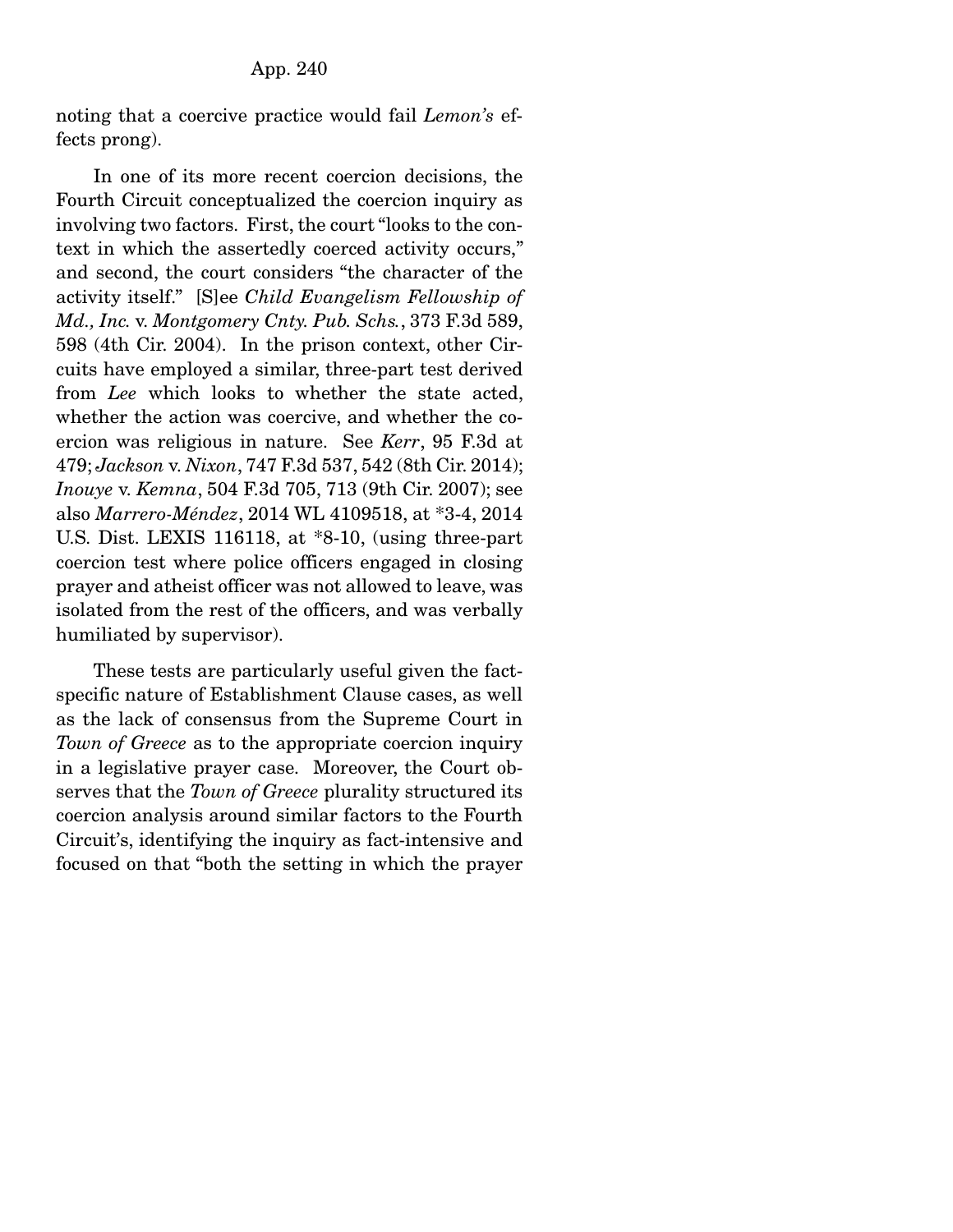arises and the audience to whom it is directed." *Town of Greece*, 134 S.Ct. at 1825 (plurality opinion). Applying the Fourth Circuit's factors from *Child Evangelism Fellowship of Maryland, Inc.* here, while cognizant of the greater background of coercion cases and principles, directs a finding that Defendant's prayer practice is coercive. The context in the present case is one in which the government, through elected, policymaking officials, engages in a religious exercise (almost exclusively representing one faith) directly before making decisions on public matters and addressing the concerns of county citizens and residents. The character of the particular coerced activity is that of the government asking for public participation in a prayer exercise, so that non-adherents in the majority faith must either acquiesce to the exercise or effectively brand themselves as outsiders by not following along. See *Child Evangelism Fellowship of Md., Inc.*, 373 F.3d at 599 (identifying situations in which the coerced activity constituted unconstitutional coercion because of its inherently religious nature, including being "bound to sit by while other students or faculty pray," and being "required, or even encouraged, to accept a religious tract, or asked to read or listen to a religious message"); see also *Peck* v. *Upshur Cnty. Bd. of Educ.*, 155 F.3d 274, 287 (4th Cir. 1998) (" 'The inquiry with respect to coercion must be whether the *government* imposes pressure upon a student to participate in a religious activity.' " (quoting *Bd. of Educ.* v. *Mergens*, 496 U.S. 226, 261, 110 S.Ct. 2356, 2378, 110 L. Ed. 2d 191 (1990) (Kennedy, J., concurring in part and concurring in the judgment))).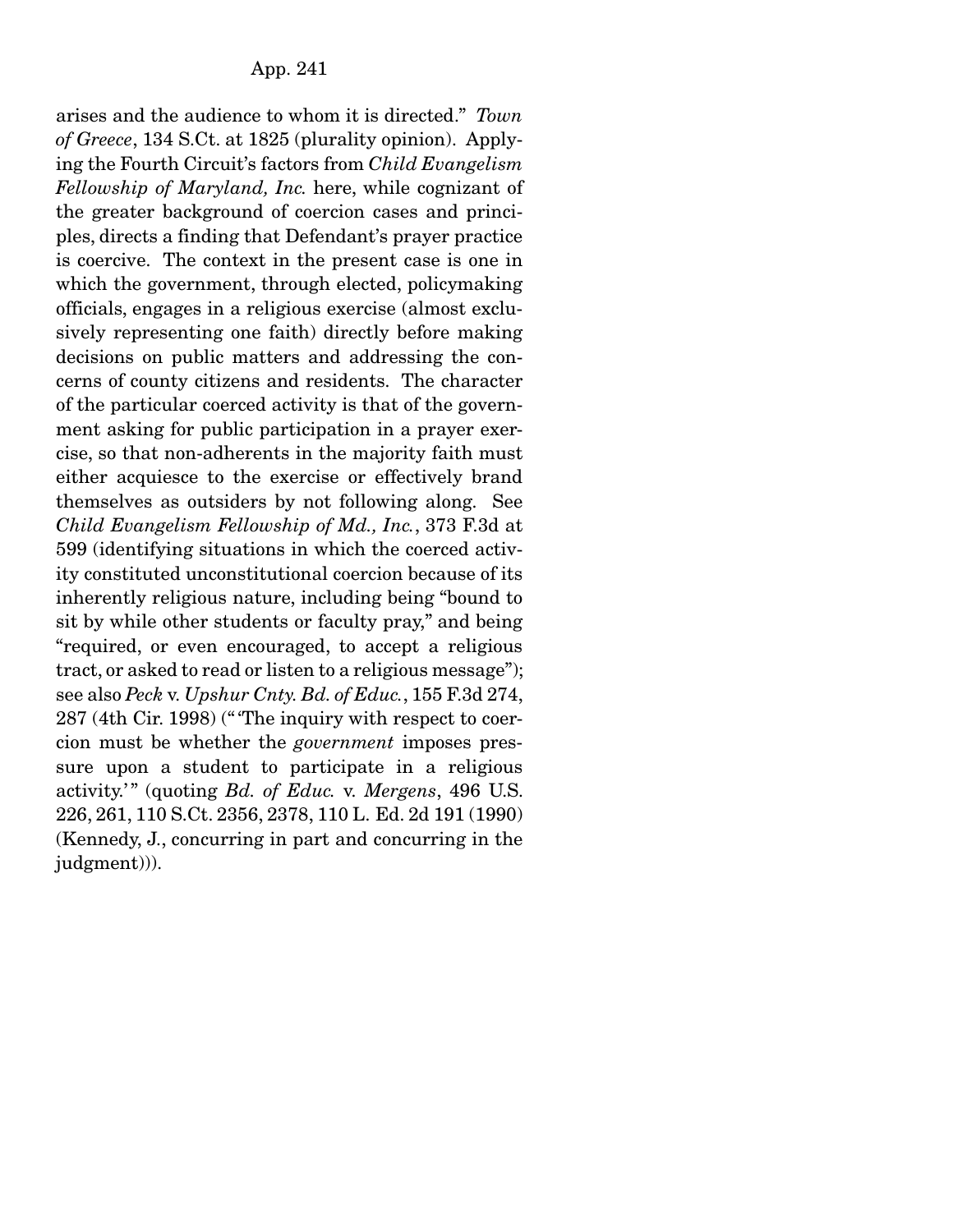Even when looking beyond the *Child Evangelism Fellowship of Maryland, Inc.* factors to the broader themes of coercion captured in coercion cases, the practices here indeed appear to fall within those generally unconstitutional practices. "Certainly "subtle coercive pressures" deprive attendees of a "real choice" as to whether to participate in the prayer practice by standing along with the majority of the public and the Commissioners." See *Lee*, 505 U.S. at 592, 595, 112 S.Ct. at 2658-59; see also *DeStefano*, 247 F.3d at 412 (observing in context of adults that "Government and those funded by government 'may no more use social pressure to enforce orthodoxy than [they] may use more direct means.' " (quoting *Lee*, 505 U.S. at 594, 112 S.Ct. at 2659)). While attendance at Board meetings is of course not mandatory, for concerned citizens wishing to advocate for matters of local import with direct impact on local citizens' lives, attendance and maintaining the Board's respect are of utmost importance. When Plaintiffs wish to advocate for local issues in front of the Board, they should not be faced with the choice between staying seated and unobservant, or acquiescing to the prayer practice of the Board, as joined by most, if not all, of the remaining public in attendance.

 Defendant argues that "hurt feelings" do not prove that a practice is unconstitutionally coercive, citing to the *Town of Greece* plurality's statement that "[o]ffense, however, does not equate to coercion." *Town of Greece*, 134 S.Ct. at 1826 (plurality opinion). As Plaintiffs note, Defendant in essence argues for a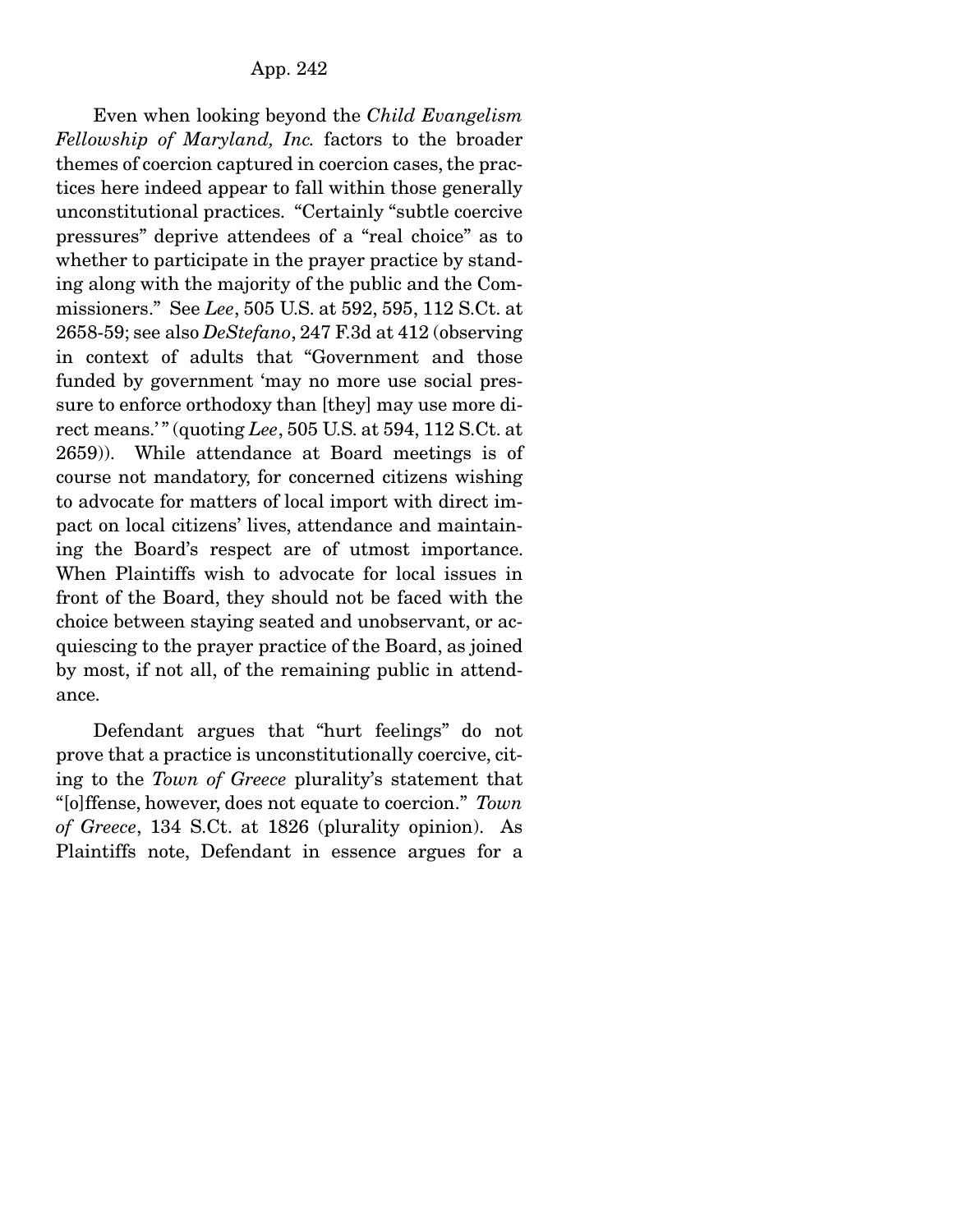heightened showing for coercion, stating that Plaintiffs never alleged or proved that they suffered penalties for failing to comply with a request to stand and pray. The plurality in *Town of Greece* required no such showing, and coercion jurisprudence before *Town of Greece* likewise does not demand such a showing. Moreover, Plaintiffs have attested to much more than "hurt feelings" as argued by Defendant, in that each Plaintiff attested to feeling compelled and coerced to participate in the prayers so as not to diminish their community standing and ability to be effective advocates.

 As past coercion cases and the *Town of Greece* plurality emphasize, context is key in Establishment Clause violations involving coercive practices. Here, the Board's legislative prayer practice leads to prayers adhering to the faiths of five elected Commissioners. The Board maintains exclusive and complete control over the content of the prayers, and only the Commissioners deliver the prayers. In turn, the Commissioners ask everyone—including the audience—to stand and join in what almost always is a Christian prayer. On the whole, these details and context establish that Defendant's prayer practice is an unconstitutionally coercive practice in violation of the Establishment Clause. The practice "sends the \* \* \* message to members of the audience who are nonadherents 'that they are outsiders, not full members of the political community, and an accompanying message to adherents that they are insiders, favored members of the political community.' " *Santa Fe*, 530 U.S. at 309-310, 120 S.Ct. at 2279 (quoting *Lynch* v. *Donnelly*, 465 U.S. 668, 688,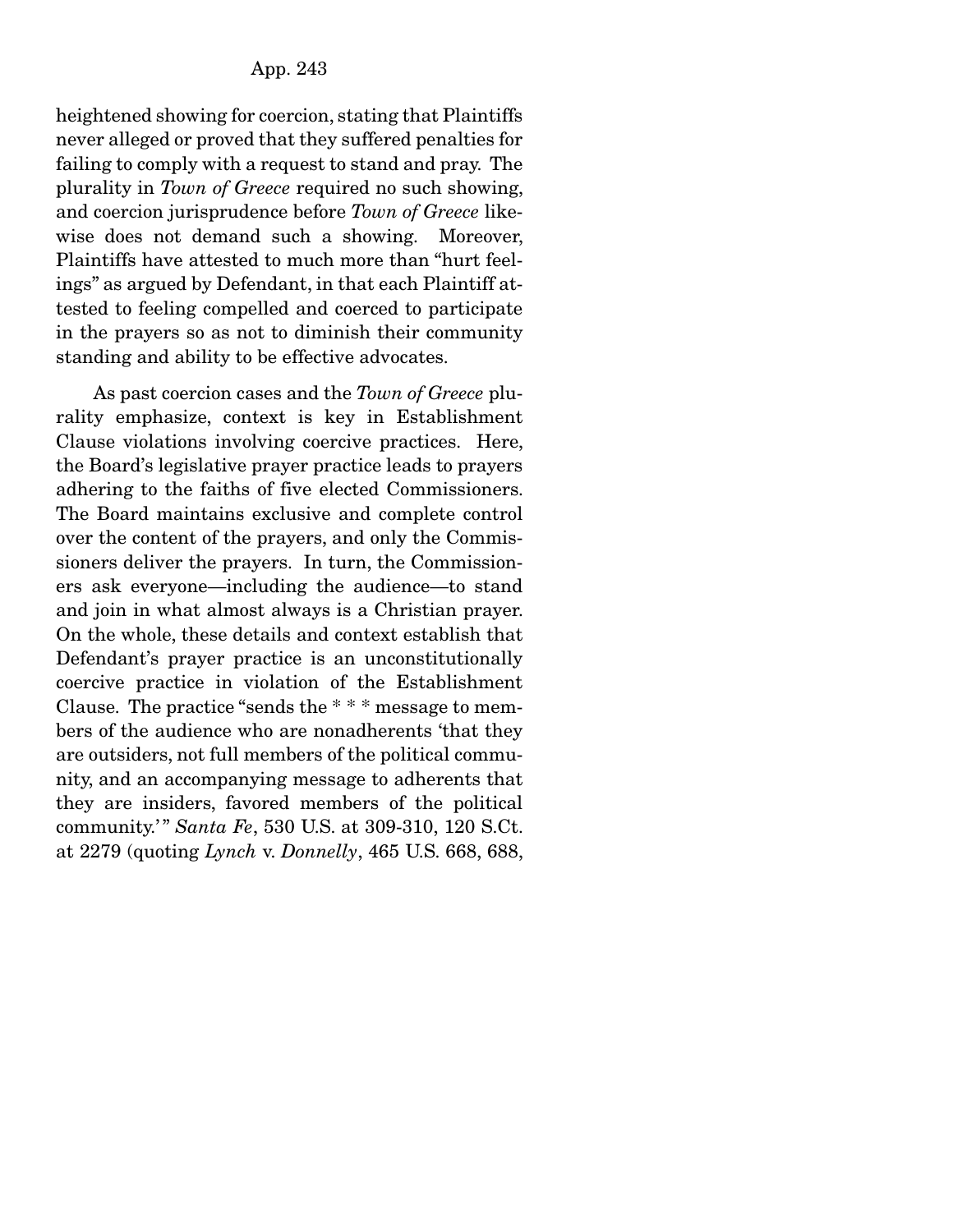104 S.Ct. 1355, 79 L. Ed. 2d 604 (1984) (O'Connor, J., concurring)). The Board's practice contravenes the Establishment Clause by dividing along religious lines and exacting coercive pressure on nonadherents to conform to the majority-represented faith. Nonadherents, such as Plaintiffs, would feel pressured to conform so as to not diminish their political clout or social standing. "When the power, prestige and financial support of government is placed behind a particular religious belief, the indirect coercive pressure upon religious minorities to conform to the prevailing officially approved religion is plain." *Engel* v. *Vitale*, 370 U.S. 421, 430-431, 82 S.Ct. 1261, 1267, 8 L. Ed. 2d 601 (1962); see *Hudson*, 2014 U.S. Dist. LEXIS 106401, at \*6 ("[T]he prayer practice in Pittsylvania County had the unconstitutional effect, over time, of officially advancing one faith or belief, violating 'the clearest command of the Establishment Clause \* \* \* that one religious denomination cannot be officially preferred over another.' " (quoting *Larson* v. *Valente*, 456 U.S. 228, 244, 102 S.Ct. 1673, 72 L. Ed. 2d 33 (1982))). The Court, therefore, finds that Defendant's prayer practice, in directing the public to stand and pray, violates the bedrock principles of the Establishment Clause, in that it serves as an unconstitutionally coercive practice.

#### IV. CONCLUSION

 It is the Court's conclusion that Defendant's practice does not fit within the long history and tradition of legislative prayer condoned in *Marsh* and *Town of*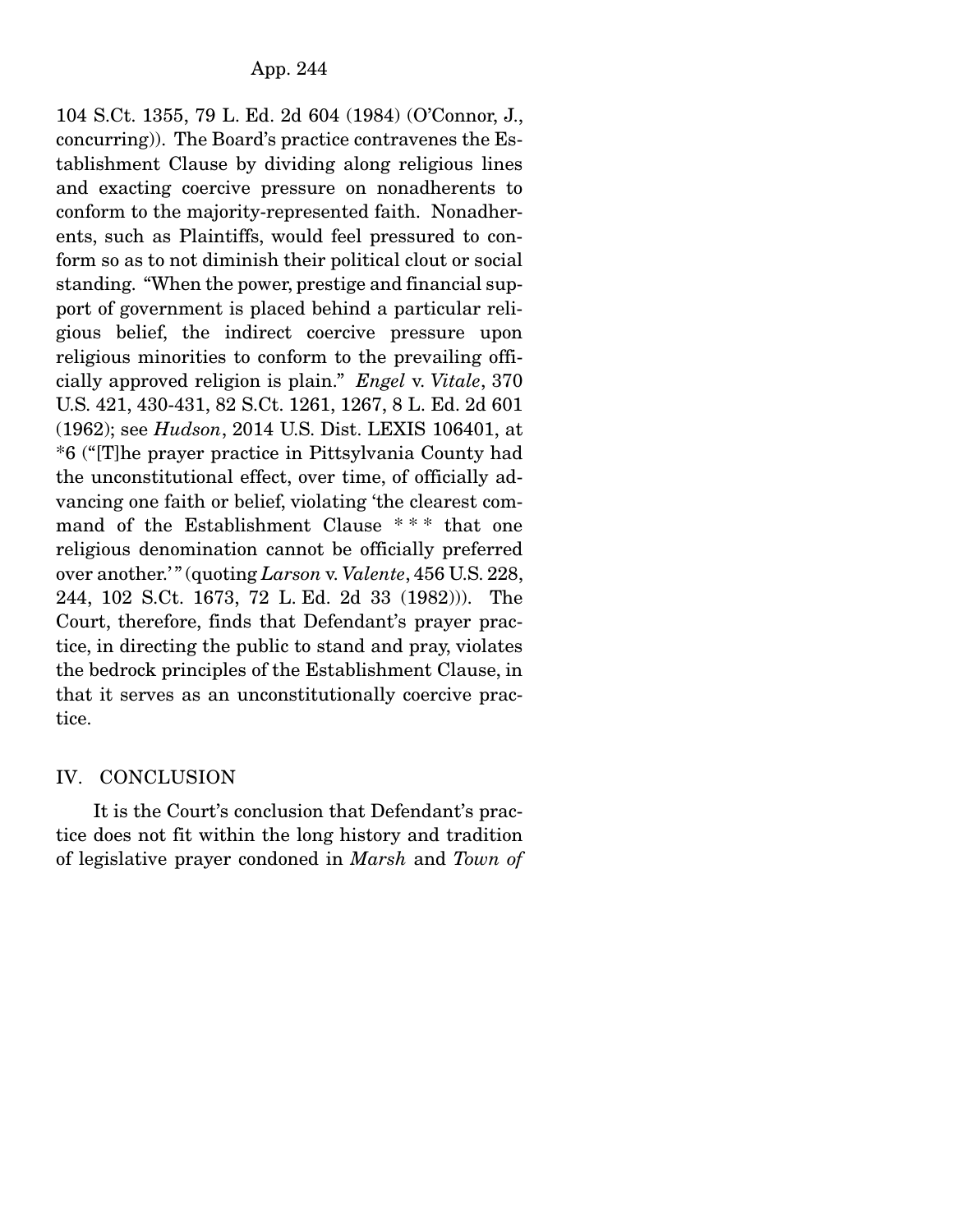*Greece.* As noted herein, key distinctions, including that Commissioners themselves are the sole prayerwriters and prayer-givers, distinguish Defendant's practice from that at issue in *Town of Greece.* In turn, considering the persuasive weight of the *Town of Greece's* plurality opinion and the general principles of past coercion cases, Defendant's practice is unconstitutionally coercive in violation of the Establishment Clause of the United States Constitution.10 As the Supreme Court reiterated in *Town of Greece*, "[o]ur Government is prohibited from prescribing prayers to be recited in our public institutions in order to promote a preferred system of belief or code of moral behavior." 134 S.Ct. at 1822 (citing *Engel*, 370 U.S. at 430, 82 S.Ct. at 1266 (1962)). The practice of the Board is much more similar to this prohibited activity than it is to the inclusive, non-discriminatory, and non-coercive practice of the *Town of Greece* in inviting volunteers to deliver legislative prayers. The Court finds that the Board's practice violates the Establishment Clause for the reasons more fully discussed above. In turn, Plaintiffs are entitled to judgment as a matter of law.

 Accordingly, the Court will deny Defendant's Motion for Summary Judgment [Doc. # 51] and grant Plaintiffs' Motion for Summary Judgment [# 52]. As such, the Court will replace its preliminary injunction

<sup>10</sup> In their Verified Complaint, Plaintiffs also claimed Defendant's practice violated the North Carolina Constitution. Because the Court finds that Defendant's prayer practice violates the United States Constitution, the Court need not address this claim.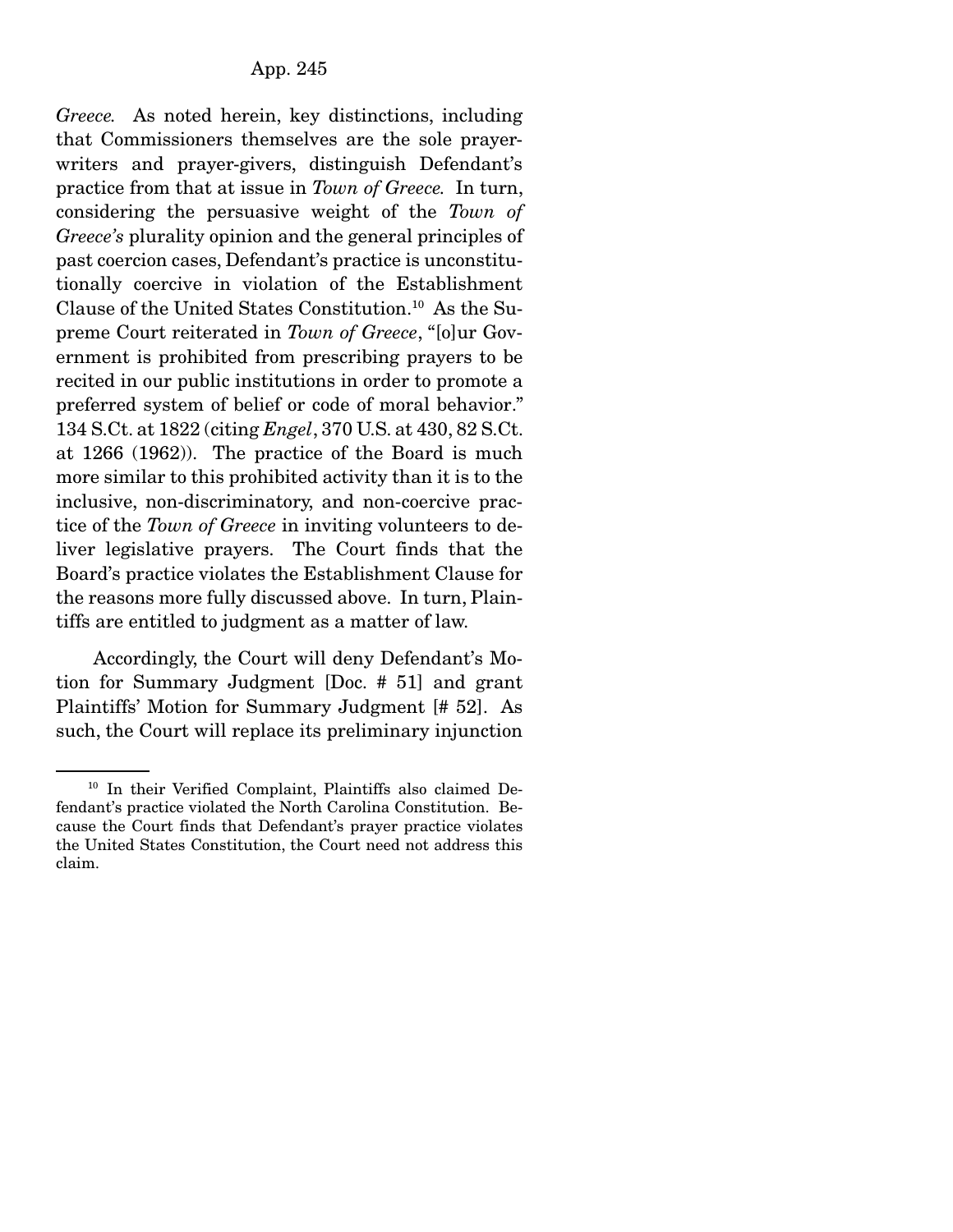against sectarian prayer with a permanent injunction enjoining Defendant Rowan County from engaging in the prayer practice described above, under which Commissioners and only Commissioners provide the prayers and Commissioners direct citizens to stand and pray along with the Commissioners. The Court further concludes that Plaintiffs may pursue attorney's fees and costs from Defendant under 42 U.S.C. § 1988 pursuant to the procedure set out in Local Rule 54.2.

 IT IS THEREFORE ORDERED that Plaintiffs' Motion for Summary Judgment [Doc. # 52] is GRANTED. IT IS DECLARED that Defendant's invocation practice violates the Establishment Clause of the United States Constitution, and Defendant is EN-JOINED from continuing its practice as discussed above. IT IS FURTHER ORDERED that Defendant's Motion for Summary Judgment [Doc. 51] is DENIED. FINALLY, IT IS ORDERED that Plaintiffs be awarded \$1.00 in nominal damages as requested in their Verified Complaint, and that Plaintiffs may pursue attorney's fees and costs under 42 U.S.C. § 1988, pursuant to the procedure set out in Local Rule 54.2.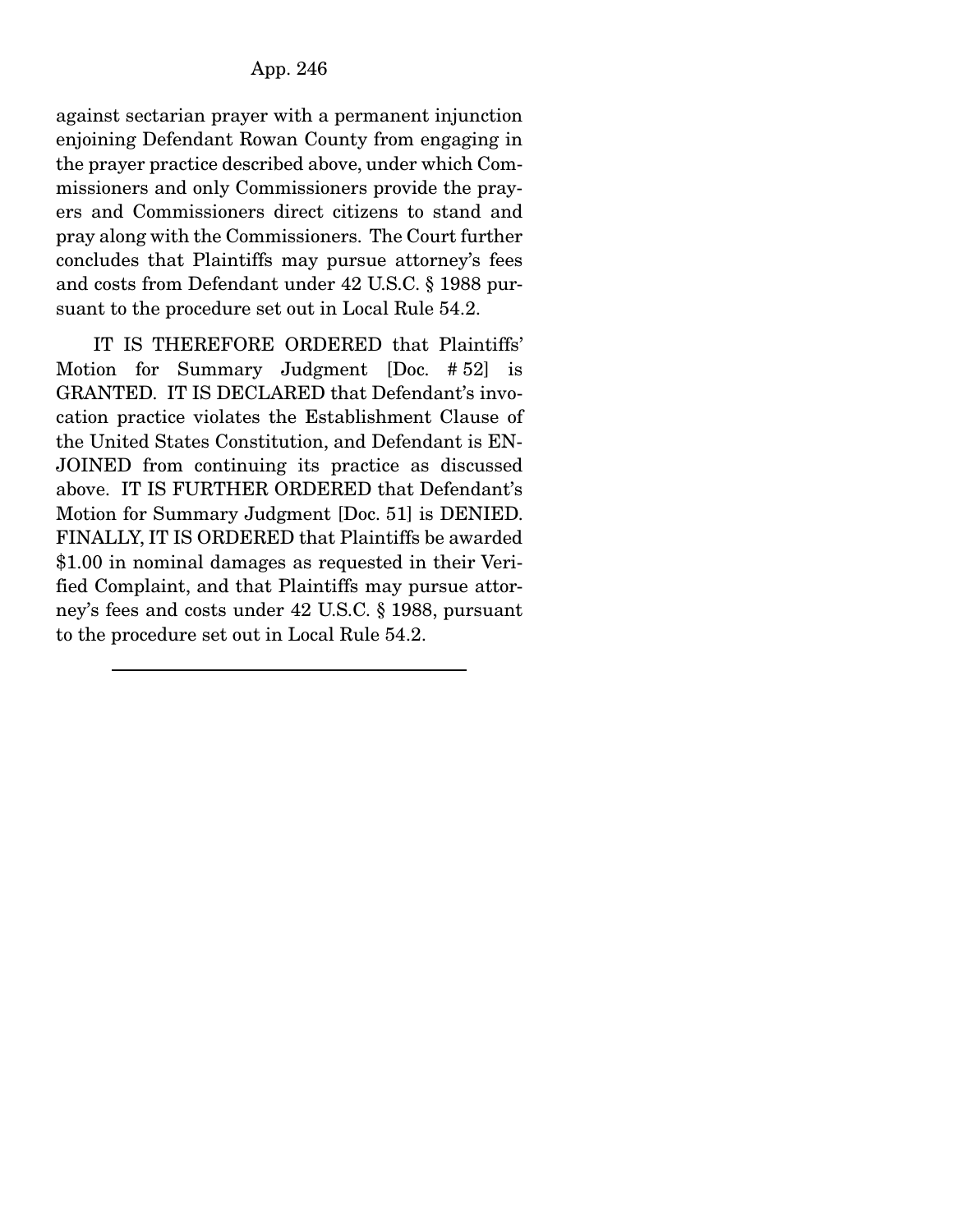App. 247

#### Exhibit D Transcription of Invocations Rowan County Board of Commissioners Meetings (November 5, 2007 through March 4,  $2013$ )<sup>1</sup>

#### November 5, 2007, Commissioner Sides

Let us pray. Father, we thank you for the beautiful day you have given us, for health, strength, for all the things we take for granted. Lord, we live in a privileged world. Sometimes we don't realize it. We thank you for Rowan County. We thank you for the privilege of being able to represent the citizens. I pray you give us wisdom and guidance tonight as we deliberate. God help us to make the right decisions. We'll thank and praise you for it. In Jesus' name, Amen.

http://rowancountync.granicus.com/MediaPlayer.php? view\_id=2&clip\_id=147

#### November 19, 2007, Chairman Chamberlain

Let's pray together. Father, oh Lord we thank you for so much. You're so good to us. Lord, I ask you in the name of your Son, bless this meeting tonight. Touch our minds. Touch our attitudes. Lord, help us to do the work that we've been elected to do. Father, we thank you for your goodness, your kindness. Now anoint our

<sup>&</sup>lt;sup>1</sup> This transcription was prepared based on videos posted on Rowan County's website, which makes available a video and audio recording of each Board meeting dating back to November 7, 2007. The videos are available at http://www.rowancountync.gov/ GOVERNMENT/Commission/MediaArchive.aspx.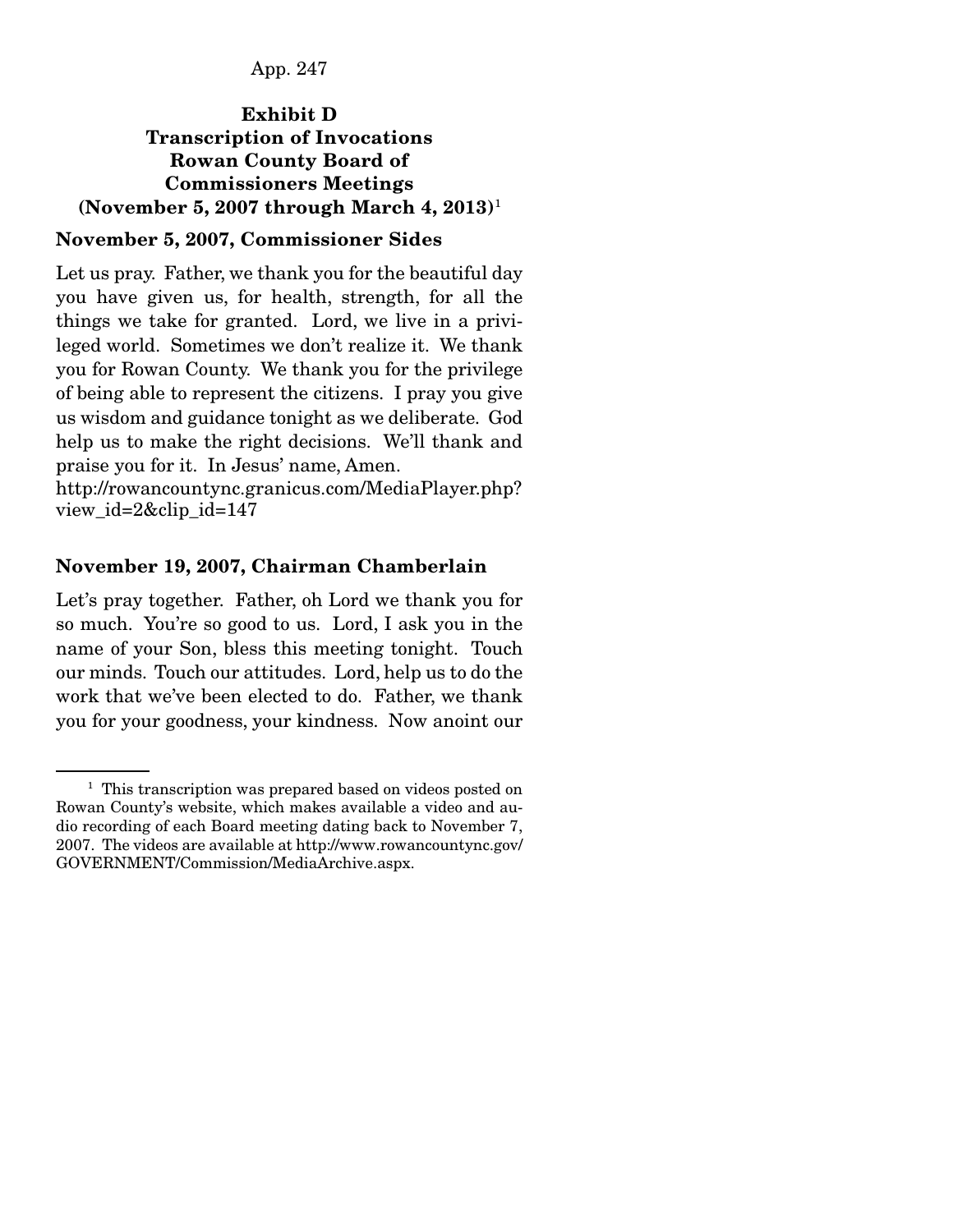words and our actions as we do this business. In the name of Jesus the Christ, Amen. http://rowancountync.granicus.com/MediaPlayer.php? view id= $2\&$ clip id=157

#### December 3, 2007, Commissioner Barber

Father, we thank you for your grace and your glory. We ask you to be with us this evening as we conduct the business of Rowan County. We'd also like to ask you to have your will as it relates to all the burdens and problems the citizens of Rowan County have today. As we get ready to celebrate the Christmas season, we'd like to thank you for the Virgin Birth, we'd like to thank you for the Cross at Calvary, and we'd like to thank you for the resurrection. Because we do believe that there is only one way to salvation, and that is Jesus Christ. I ask all these things in the name of Jesus. Amen. http://rowancountync.granicus.com/MediaPlayer.php? view\_id=2&clip\_id=141

#### December 17, 2007, Chairman Chamberlain

Father God, we thank you for the privilege of doing the job that's been set before us, but more than that we thank you for the privilege of being able to draw people together to make decisions for the biggest number of people we can do that, Lord. We ask you to anoint us. Help us to think with clarity. Help us to be good to one another. Help us to recognize who we are. Father, I ask you for a special blessing for each one of us here tonight, those that thought enough to come to this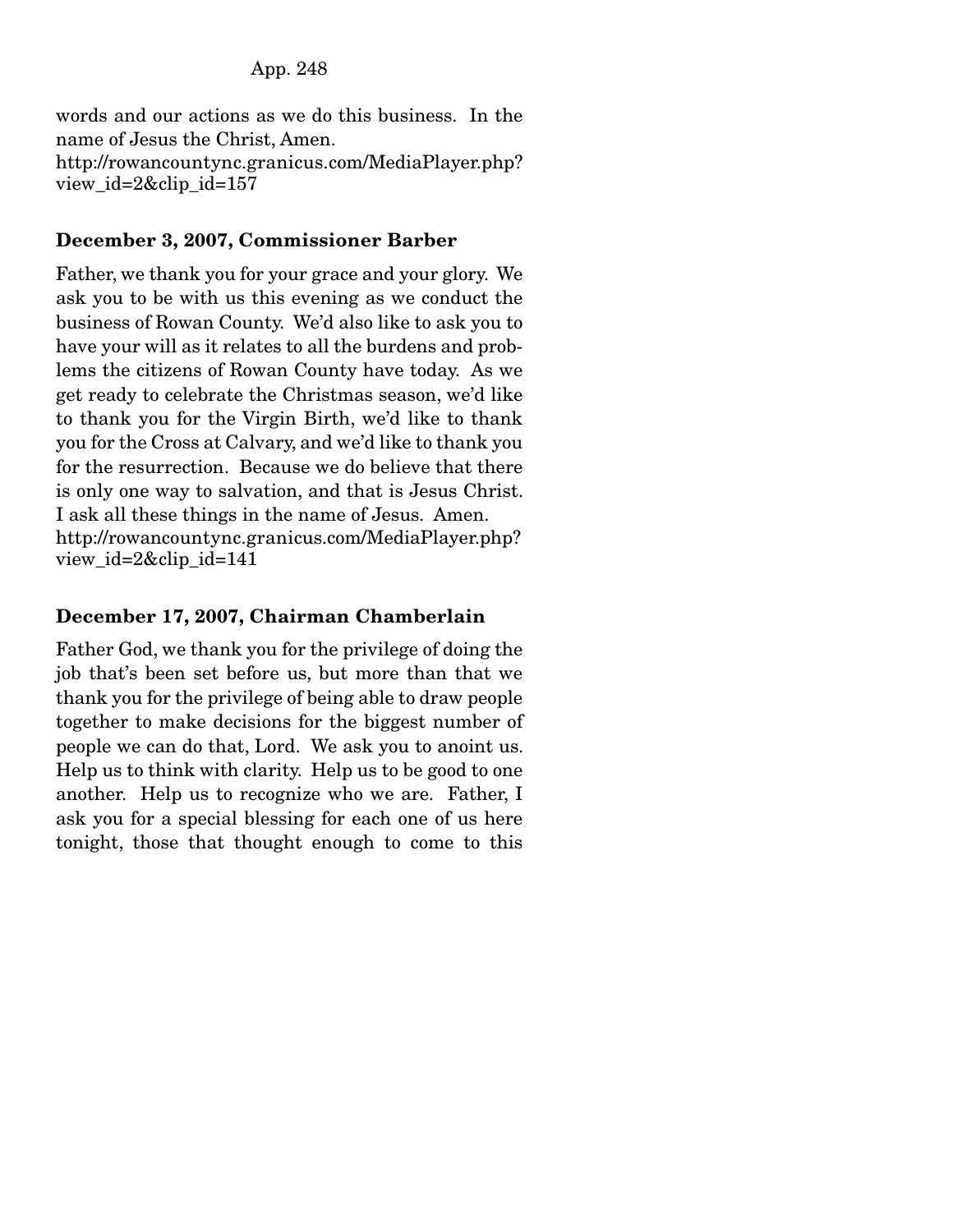meeting. Touch us with that Christmas joy that only this time of year brings for some folks. Lord, we thank you and we praise you. In Jesus' name, Amen. http://rowancountync.granicus.com/MediaPlayer.php? view\_id=2&clip\_id=152

### January 7, 2008, Commissioner Sides

Let us pray. Father, we do thank you for your grace, your mercy, for the beautiful day you've given us, for health, strength, for all the things we take for granted. We thank you for this wonderful county, and we thank you for the opportunity you give us to serve. We ask you to guide our thoughts and our words this evening, give us direction. I ask that you'd help us to conduct the business of the County of Rowan, and the citizens, in a way that will please you and we'll thank you for it. In Jesus' name, Amen.

http://rowancountync.granicus.com/MediaPlayer.php? view\_id=2&clip\_id=150

### January 22, 2008, Commissioner Hall

Please pray with me. Heavenly Father, we thank you for the opportunity to gather as commissioners to discuss ways to improve the lives of the citizens of Rowan County. We ask your blessing and guidance as we deliberate the many issues before us. We pray that you help each of us to grow in grace and in the knowledge of our Lord and Savior, Jesus Christ. To Him be glory, both now and forever. Amen.

http://rowancountync.granicus.com/MediaPlayer.php? view\_id=2&clip\_id=160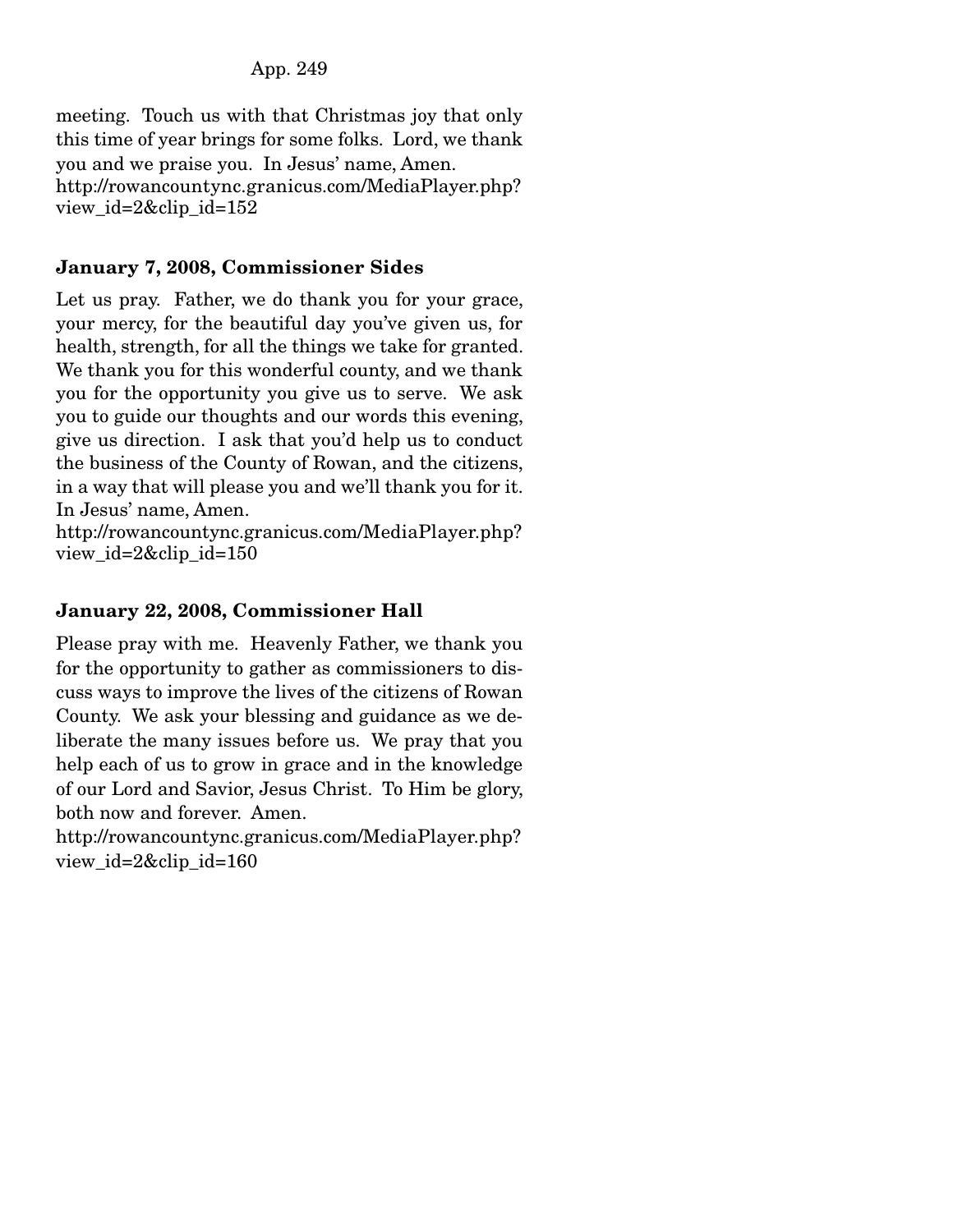# February 4, 2008, Commissioner Mitchell

Heavenly Father, thank you for this opportunity to come together and do the business of Rowan County. We thank you for the rain that we've been getting this afternoon and through the last couple of weeks and hope that it affects our drought. We ask that you be our guiding hand in our deliberations and decisions. In Jesus' name I pray, Amen.

http://rowancountync.granicus.com/MediaPlayer.php? view\_id=2&clip\_id=144

### February 18, 2008, Commissioner Barber

Let us pray. Our Heavenly Father, we thank you for your grace and your glory. We realize that we can do nothing without you. I ask that you be with us tonight as we conduct the business for the citizens of Rowan County. I ask you to continue to bless everyone in this room, our family, our homes, and friends. Please be with us as we continue to conduct this business, and again, we thank you for your grace and your glory. I ask all these things in the name of Jesus, the one and only way to salvation. Amen.

http://rowancountync.granicus.com/MediaPlayer.php? view\_id=2&clip\_id=155

### March 3, 2008, Commissioner Sides

Father, we do thank you for the beautiful sunshine, the beautiful day you've given us, for health and strength, Lord, for all the things we take for granted. Thank you for this great country, America, and the great state of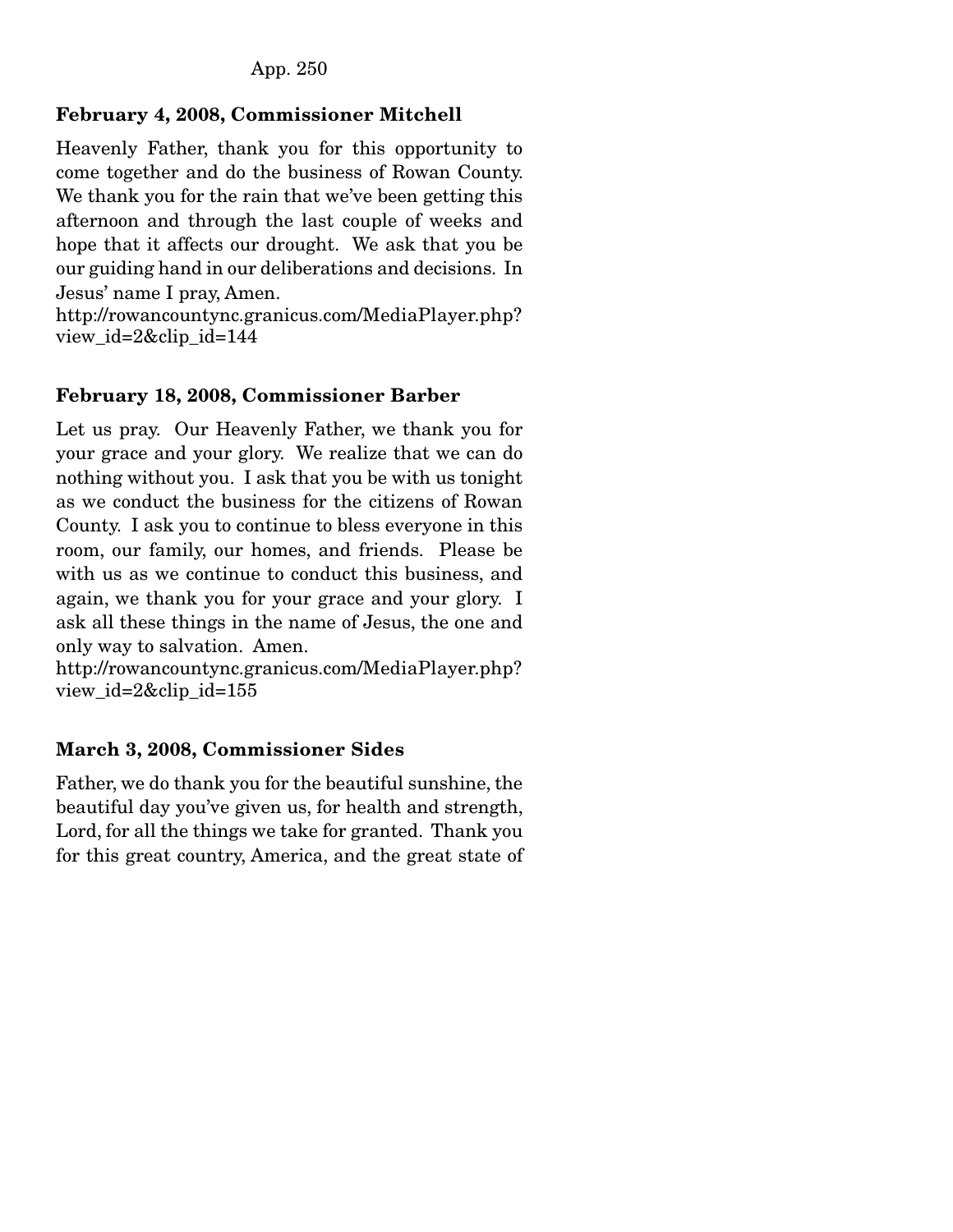North Carolina, and the great county of Rowan. Thank you for the privilege of being able to serve the citizens. I pray you give us wisdom and understanding today in our deliberations, and we thank and praise you for all we do, for we ask it in Christ's name, for His sake. Amen.

http://rowancountync.granicus.com/MediaPlayer.php? view\_id=2&clip\_id=143

# March 17, 2008, Commissioner Hall

Please pray with me. Heavenly Father, too often we listen to voices that are not your voice, especially when they tell us what we want to hear. Unfortunately, we often follow the desires of our hearts rather than perceiving your wisdom. Please allow your spirit within us to guide us in wise decisions and faithful behavior. And Heavenly Father, please protect Rowan County's firefighters and all public servants. Please be with and comfort their families. And also, a special prayer for Deputy Sheriff Janet Wietbrock, who has been severely injured in the line of duty. Please be with her and her family. In Jesus' name we pray, Amen.

http://rowancountync.granicus.com/MediaPlayer.php? view\_id=2&clip\_id=154

### April 3, 2008 [special meeting], Chairman Chamberlain

Father, thank you for another day of life and good health. I ask you, Lord, to let our words be acceptable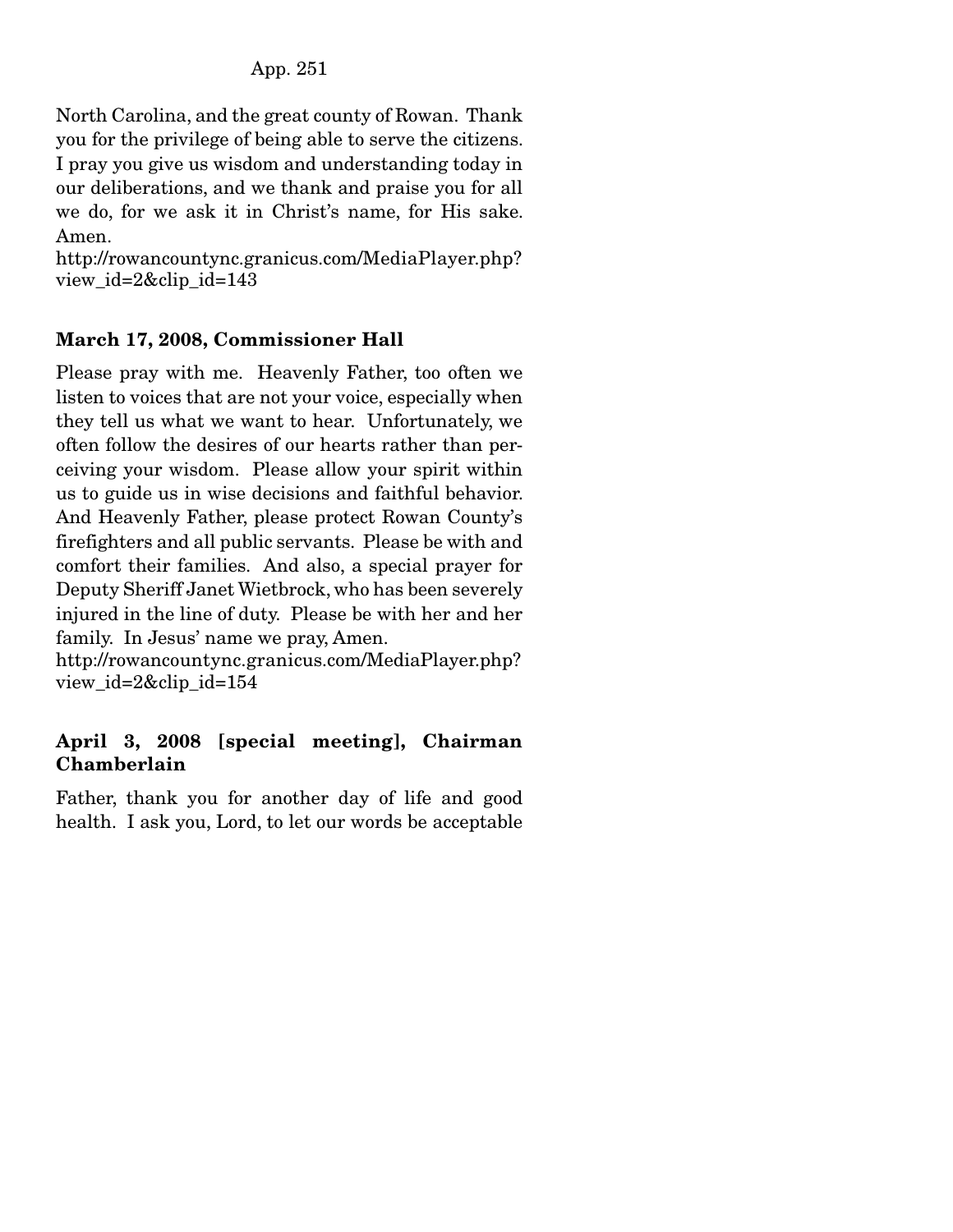and our very thoughts acceptable to you. Help us to be good to one another. In Christ's name I pray, Amen. http://rowancountync.granicus.com/MediaPlayer.php? view\_id=2&clip\_id=140

## April 7, 2008, Commissioner Mitchell

Dear Heavenly Father, thank you for the opportunity for us to come together and work on the business of Rowan County. I ask your blessing on this board and for all those in attendance and for all the citizens of Rowan County. In Jesus' name I pray. Amen. http://rowancountync.granicus.com/MediaPlayer.php? view\_id=2&clip\_id=149

### April 21, 2008, Commissioner Barber

Let us pray. Our Heavenly Father, we thank you for your grace and your glory. I ask that you be with us tonight as we conduct the business of Rowan County. Continue to bless everyone in this room, our families, our friends, and our homes. I ask all these things in the name of Jesus, the King of Kings and the Lord of Lords. Amen.

http://rowancountync.granicus.com/MediaPlayer.php? view\_id=2&clip\_id=159

# May 5, 2008, Commissioner Mitchell

Heavenly Father, thank you for the opportunity that you've given us to come together to work on the business for the citizens of Rowan County. I ask your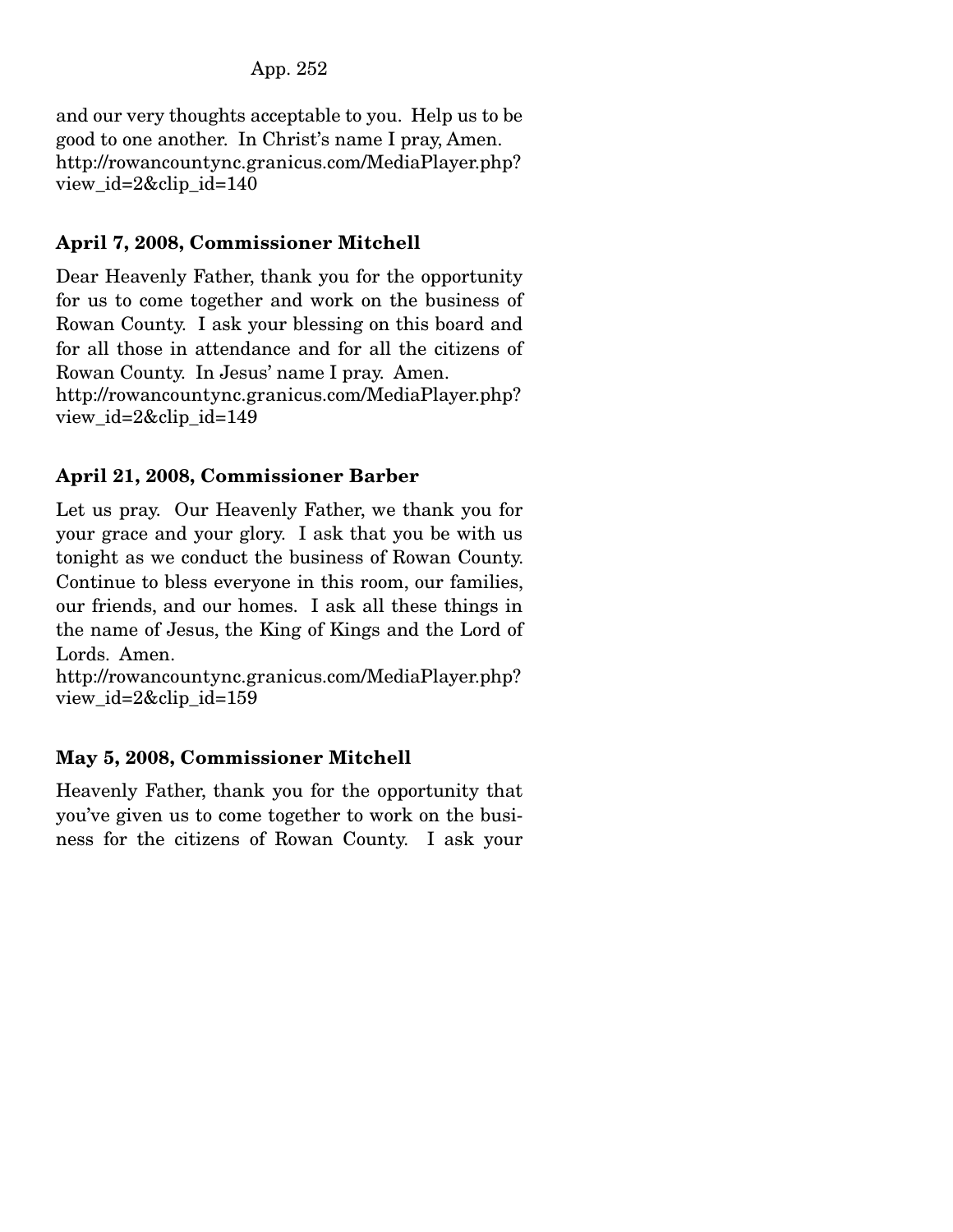guiding hand in our deliberations and our decisions. In Jesus' name I pray, Amen. http://rowancountync.granicus.com/MediaPlayer.php? view\_id=2&clip\_id=146

### May 19, 2008, Commissioner Sides

Let us pray, Father, we do thank you for the blessings of the day, for, Lord, the daily blessings you give us. We take a lot for granted, yet we're a blessed people. We thank you for the privilege of being able to serve the citizens of Rowan County in this capacity. We pray you give us wisdom tonight. Guide our thoughts and the words of our mouth. We pray you bless everything tonight, your honor and glory. We thank you for it in Jesus' name. Amen.

http://rowancountync.granicus.com/MediaPlayer.php? view\_id=2&clip\_id=156

### May 27, 2008, Chairman Chamberlain

Father, we thank you for this privilege again. Lord, give us clear minds, clear hearts. Touch us with only the wisdom that you can give. Help us to care for one another, be ladies and gentlemen, and do the business that's before us. We ask this in Christ's name, Amen. http://rowancountync.granicus.com/MediaPlayer.php? view\_id=2&clip\_id=161

#### June 2, 2008, Commissioner Barber

Let us pray. Our Heavenly Father, we will never, ever forget that we are not alive unless your life is in us.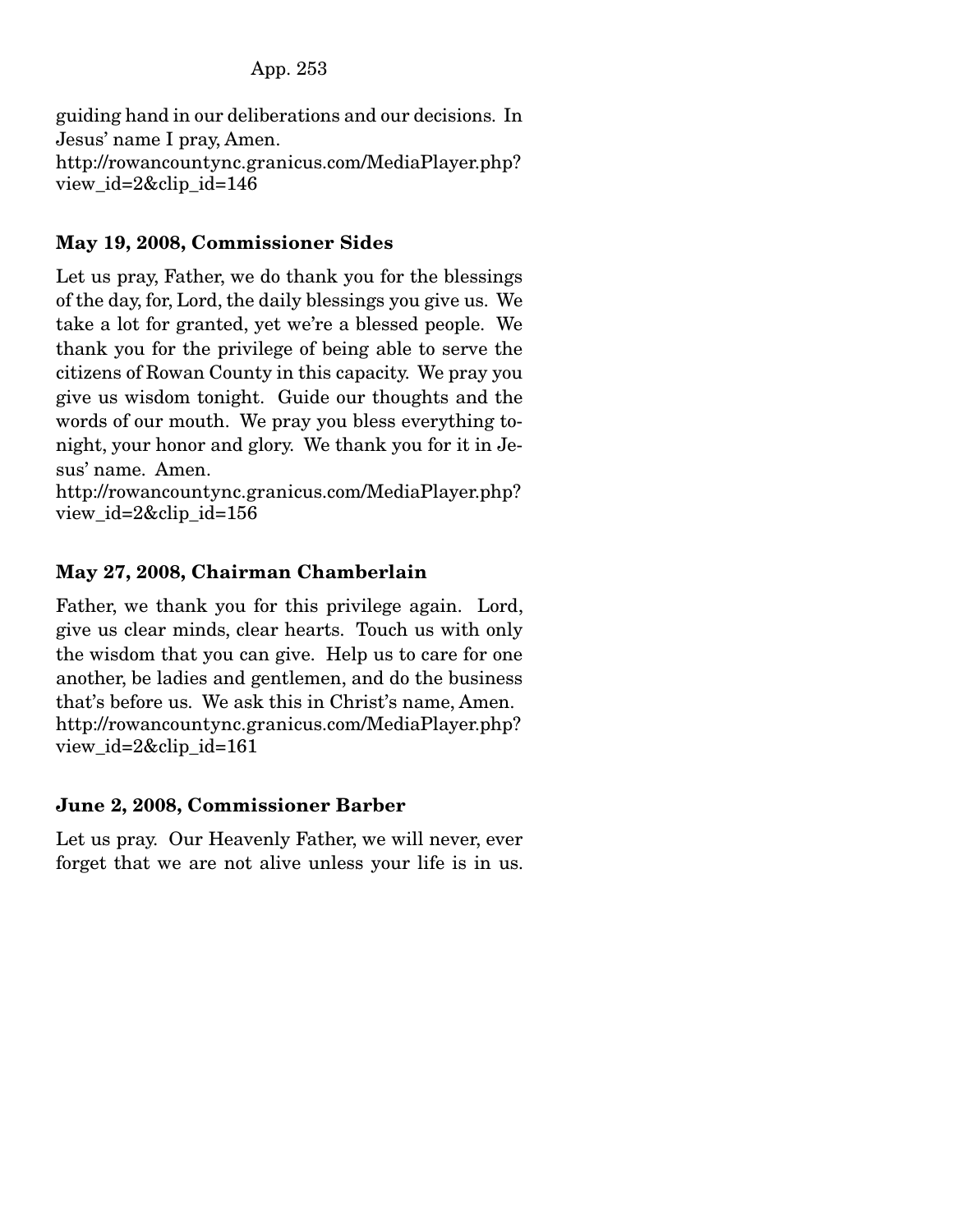You saved us and you call us with the holy calling. We are the recipients of your immeasurable grace and glory. We are the richest people in the world. Because of our salvation through our Lord Jesus Christ, we cannot be defeated, we cannot be destroyed, and we won't be denied, because we're going to live forever with Him. We confess our sins and we ask you for forgiveness, and we thank you for your blessings. I ask you to be with us as we conduct the business of Rowan County this evening, and ask these things in the name of Jesus and for the sake of His Kingdom. Amen.

http://rowancountync.granicus.com/MediaPlayer.php? view\_id=2&clip\_id=174

### June 16, 2008, Commissioner Mitchell

Heavenly Father, thank you for the opportunity today for us to get together to work on the business of Rowan County. I ask for your guiding hand in our deliberations and our decisions. In Jesus' name I pray, Amen. http://rowancountync.granicus.com/MediaPlayer.php? view\_id=2&clip\_id=88

#### July 7, 2008, Commissioner Sides

Let's pray. Father we do thank you for the beautiful day you've given us, Lord, for health and strength, for just life every day. God, we thank you for your mercy and your grace. We thank you for this time together. We pray that God should be in our deliberations today. I pray you give us wisdom and understanding in the matters that come before us. Help us to do the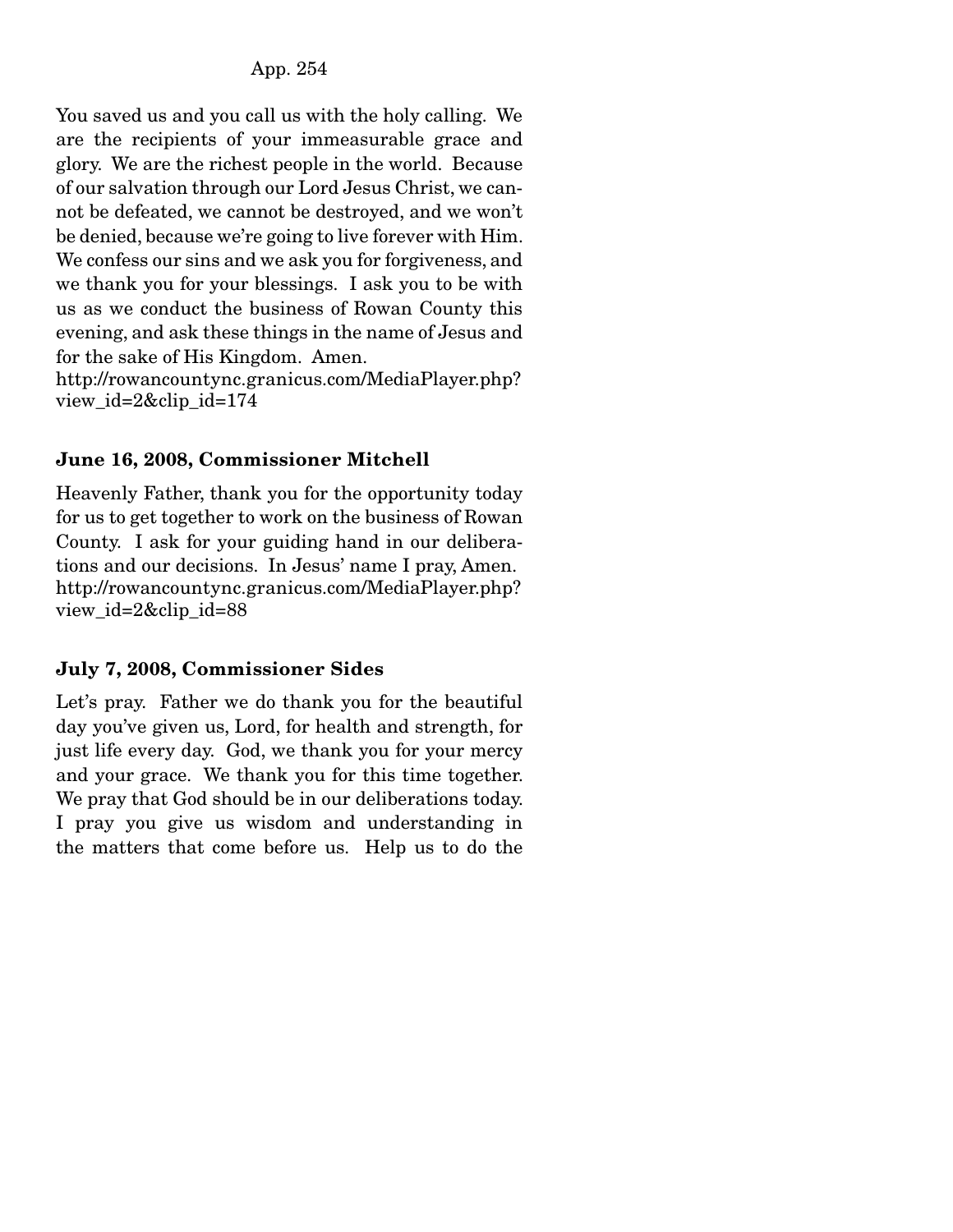business of this county in a way that would honor you. We pray these things in Jesus' name, for His sake. Amen.

http://rowancountync.granicus.com/MediaPlayer.php? view\_id=2&clip\_id=86

#### August 4, 2008, Commissioner Hall

Please pray with me. Lord, we thank you for the opportunity together to discuss ways to improve the lives of the citizens of Rowan County. We ask your blessing and guidance as we discuss the many issues before us. May we never forget your presence and your gentle voice that calls us to your side. Show us the joy, meaning, and purpose that come through living our lives in you. Through Christ our Savior we pray, Amen. http://rowancountync.granicus.com/MediaPlayer.php? view\_id=2&clip\_id=84

#### August 18, 2008, Commissioner Barber

Let us pray. Our Heavenly Father, we thank you for your grace and your glory. I ask that you be with us this evening as we conduct the business of Rowan County and its citizens. Continue to bless everyone in this room, our families, our friends, and our homes. I ask all these things in the name of Jesus, the one and only way to salvation. Amen.

http://rowancountync.granicus.com/MediaPlayer.php? view\_id=2&clip\_id=90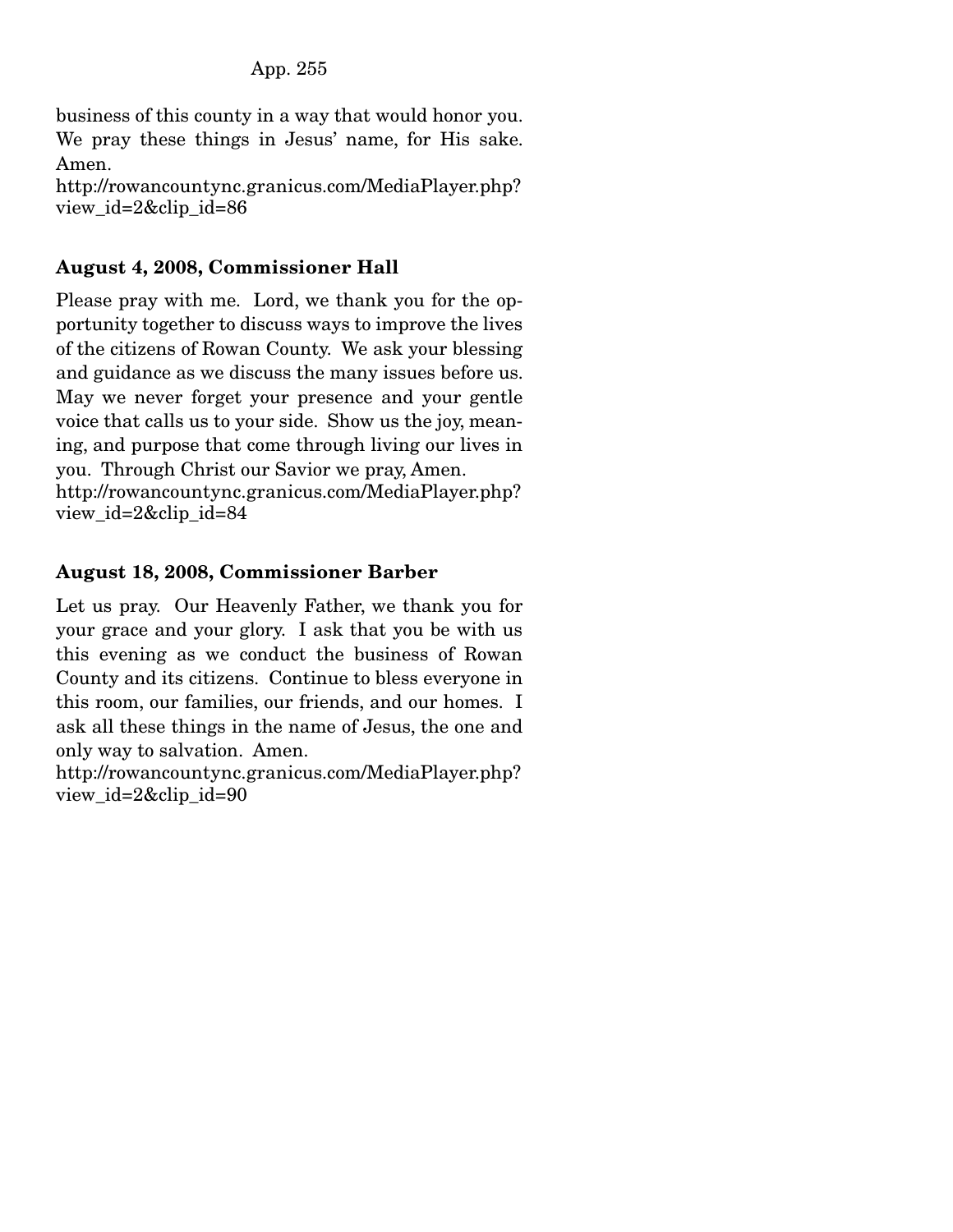# September 2, 2008, Commissioner Mitchell

Heavenly Father, thank you for the opportunity that you have given us to come together and work on the business of Rowan County. I ask for your guiding hand in our deliberations and our decisions. In Jesus' name I pray, Amen.

http://rowancountync.granicus.com/MediaPlayer.php? view\_id=2&clip\_id=82

### September 15, 2008, Chairman Chamberlain

Heavenly Father, we thank you for another good day, for another good opportunity to try to do something for someone else. Lord, I ask you to touch all of our hearts and all of our minds and help us all to desire wisdom. Lord, I ask you to anoint us to do the right thing as we see it for the right reasons. Father, I ask you all this in the name of Jesus the Christ. Amen.

http://rowancountync.granicus.com/MediaPlayer.php? view\_id=2&clip\_id=87

### October 6, 2008, Commissioner Sides

Let's pray. Father, we do thank you for your grace and your mercy, for the beautiful day, for health and strength, for, Lord, all of the things we take for granted from day to day. Lord, I pray you help us to recognize tonight that we're not here representing ourselves. Lord, we represent you and we represent the taxpayers of Rowan County. I pray you'd help us to guide our thoughts and words, that they might honor you in all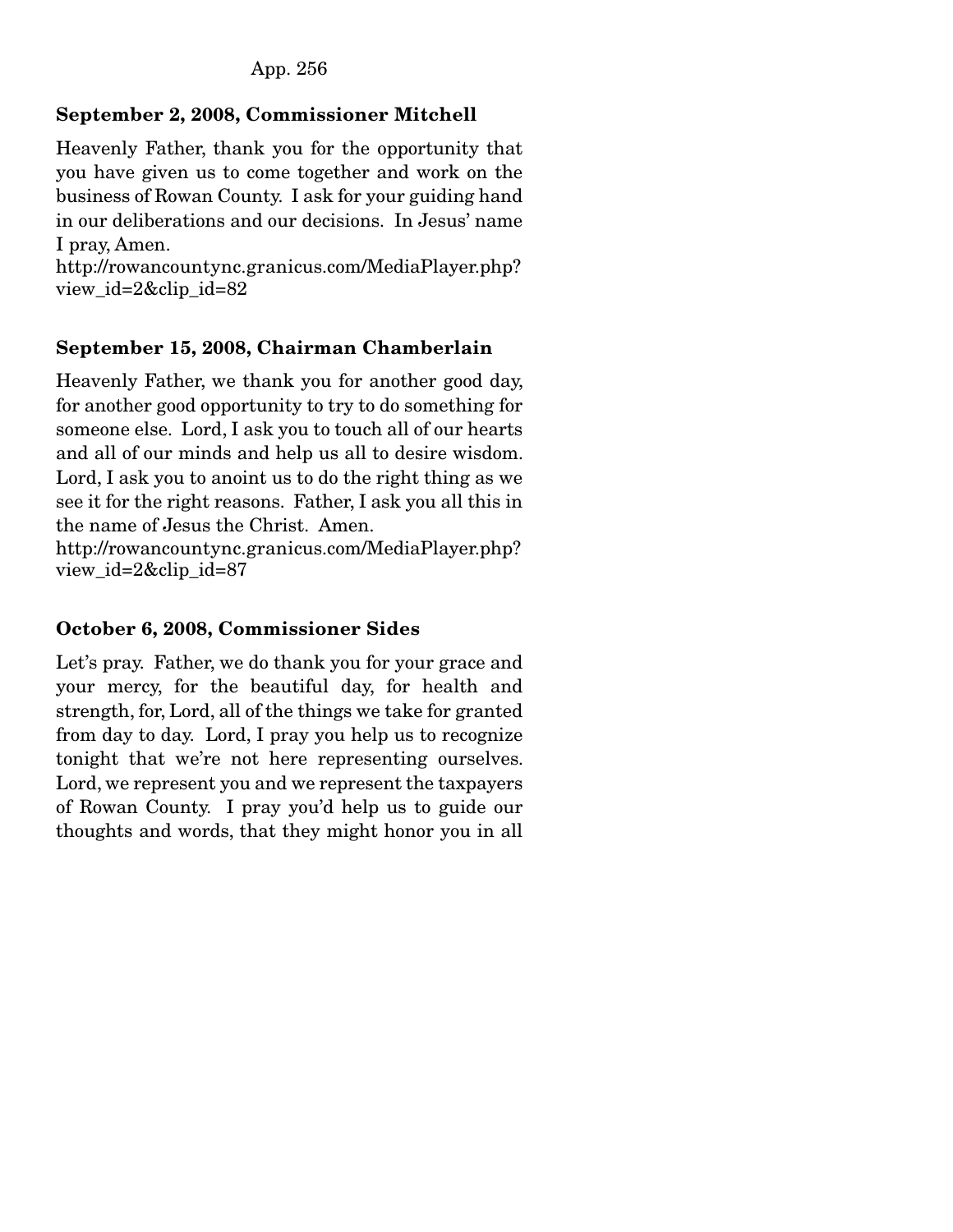that we do and say. We'd thank you for it. In Jesus' name, Amen. http://rowancountync.granicus.com/MediaPlayer.php? view id=2&clip id=85

#### October 20, 2008, Commissioner Hall

Please pray with me. Heavenly Father, we thank you for the opportunity together to discuss ways to improve the lives of the citizens of Rowan County. We ask your blessing and guidance as we deliberate the many issues before us. Please help us to always be mindful of the distinction between achievement, where we know that we have studied and worked hard and done the best that is within us, and success, where each is praised by others. Praise is nice, but not as important or satisfying. Help us to always aim for achievement on behalf of our citizens and forgo individual success. In Jesus' name we pray. Amen.

http://rowancountync.granicus.com/MediaPlayer.php? view\_id=2&clip\_id=91

#### November 3, 2008, Commissioner Mitchell

Dear Heavenly Father, we thank you for the opportunity to come together and work on the business of Rowan County. We also thank you for the ability that we have to celebrate our liberty tomorrow starting at 6:30 AM. I ask for your guiding hands in our deliberations and our decisions. In Jesus' name I pray. Amen. http://rowancountync.granicus.com/MediaPlayer.php? view\_id=2&clip\_id=83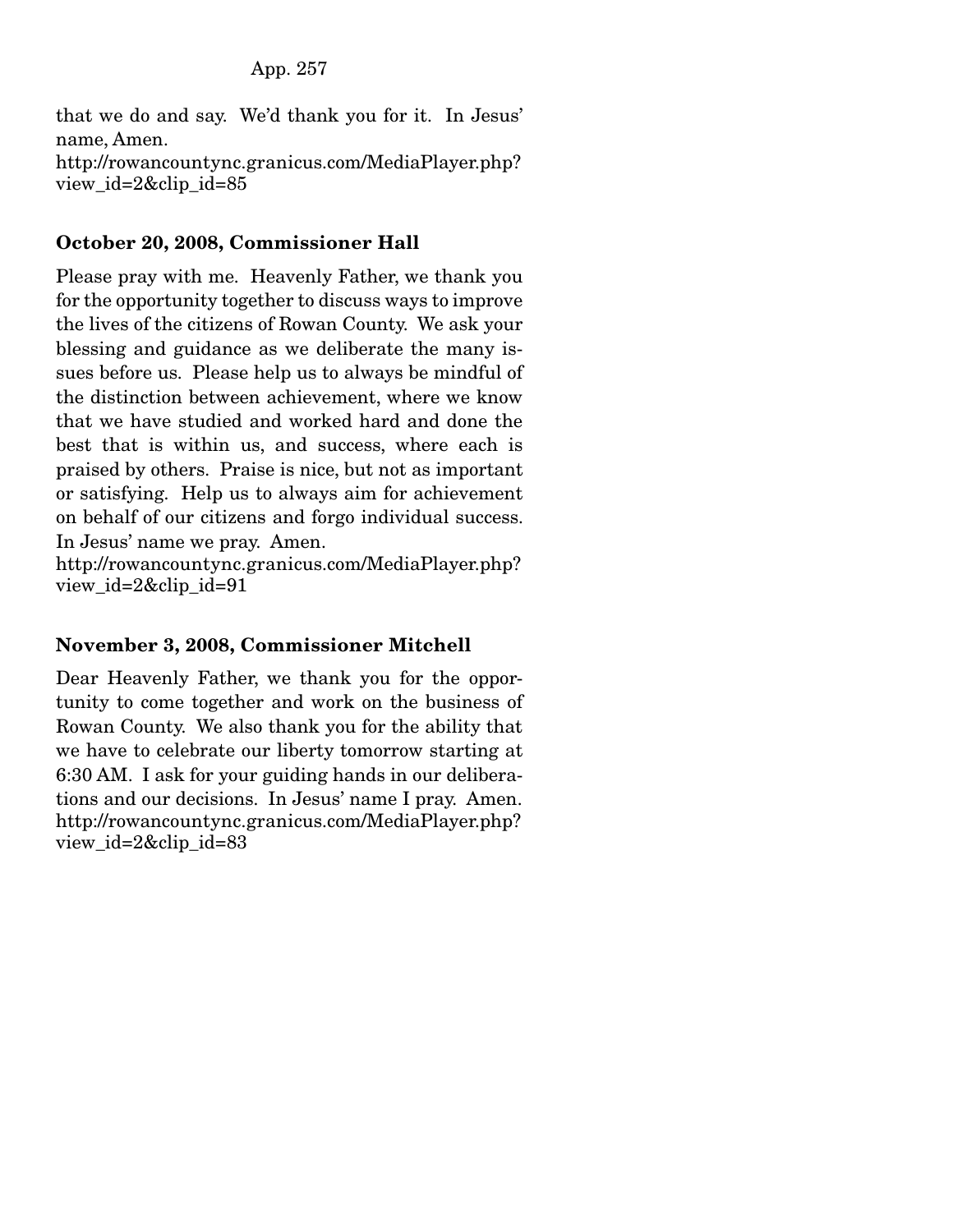#### November 17, 2008, Commissioner Sides

Let us pray. Father, we do thank you for health, for strength, for life, for the country that we live in, for the privilege we have to serve the people of Rowan County. We pray that you'd be in our deliberations tonight. Give us wisdom and knowledge. Lord, the decisions that we make are important decisions, God, they need to be made with much thought and much prayer. We pray that you'd bless our country here in this time of transition. Lord, during these hard economic times we pray for those that, God, are suffering right now and pray you'd be with them and help them. Help us to always want to serve you and to serve others. We'll thank you for it. In Jesus' name, Amen.

http://rowancountync.granicus.com/MediaPlayer.php? view\_id=2&clip\_id=89

#### December 1, 2008, Chairman Chamberlain

Heavenly Father, Lord, we thank you for the privilege of living in America, and especially for living in Rowan County. Lord, we have a room full of wonderful people out here tonight. There's so much important going on in our County, Father. This is part of it. Lord, I ask you to touch this board as we sit just for a few more minutes and then, Lord, I pray a special, special, special blessing on Raymond Coltrain, Carl Ford, Tina Hall, Jon Barber, and Chad Mitchell. God, I pray that they'll pursue wisdom with all of their might, and they'll accept the knowledge that you provide. Lord, I ask you to touch Jim Sides and me, give us long, productive days. Now Father we thank you for the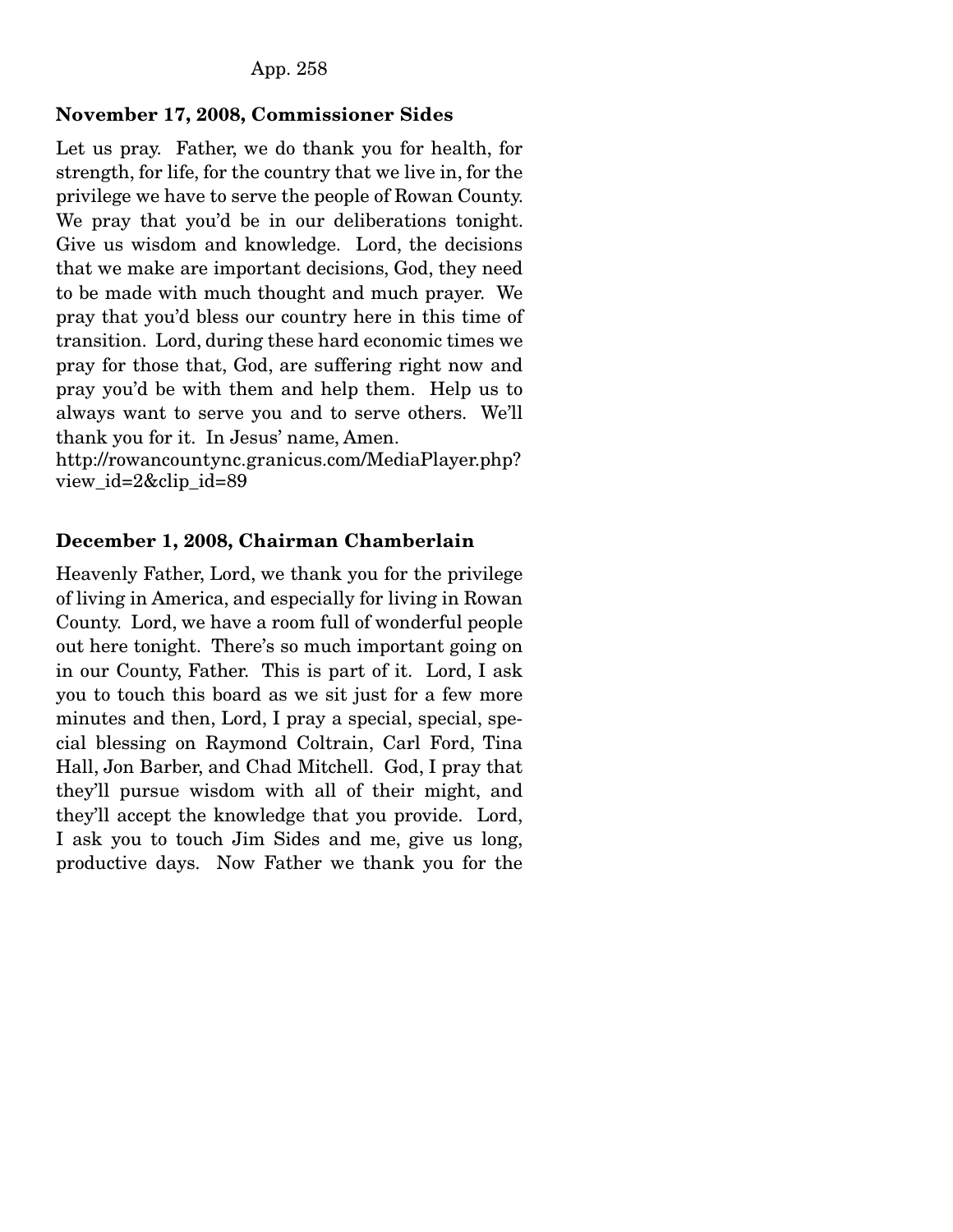### App. 259

opportunity to do business for Rowan County. We ask you to bless this county and to bless everybody in this room in the name of Jesus the Christ. Amen. http://rowancountync.granicus.com/MediaPlayer.php? view\_id=2&clip\_id=81

#### December 8, 2008, Commissioner Mitchell [Special Meeting]

Heavenly Father, thank you [for] the opportunity that you've given us to come together and work on the business for the citizens of Rowan County today. In Jesus' name I pray. Amen.

http://rowancountync.granicus.com/MediaPlayer.php? view\_id=2&clip\_id=151

### December 31, 2008, Chairman Ford [Special Meeting]

Lord, we thank you for this day, another day you've given us. Thank you for this year you've given us, and we're looking forward to this coming year. Pray that you'll bless us individually, bless the folks in this county, bless this county. We thank you in Jesus' name. Amen.

http://rowancountync.granicus.com/MediaPlayer.php? view\_id=2&clip\_id=80

### January 5, 2009, Commissioner Barber

Let us pray. Our Heavenly Father, we thank you for your grace and graciousness and your glory. I ask for your presence here at this meeting this evening on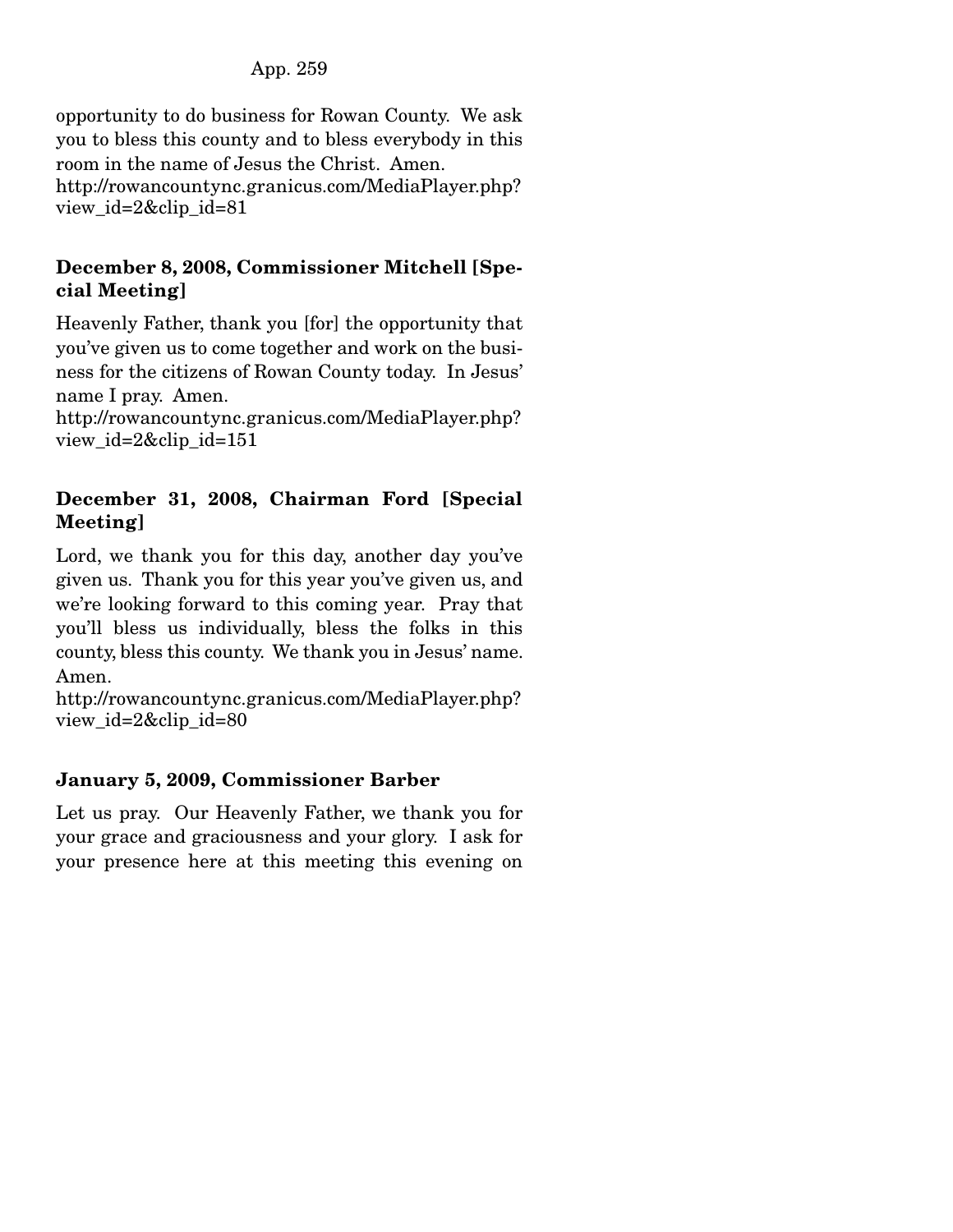January 5, 2009, and for the rest of our meetings for the rest of the year. I ask you to continue to bless all of us in this room, our families, our friends, and our homes. I ask all these things in the name of Jesus. Amen.

http://rowancountync.granicus.com/MediaPlayer.php? view\_id=2&clip\_id=67

### January 20, 2009, Commissioner Coltrain

Heavenly Father, we give you thanks for the many, many blessings that you give to us each and every day. One of the greatest blessings that we have is to be of service and benefit to our fellow man. We ask that you guide and direct us in our efforts to do that, and help us to do so in a way that brings honor and glory to you. In Jesus' name we pray. Amen.

http://rowancountync.granicus.com/MediaPlayer.php? view\_id=2&clip\_id=72

### February 2, 2009, Commissioner Hall

Please pray with me. Heavenly Father, you have given our citizens this wonderful county as our heritage. Please help us to always remember your generosity and constantly do your will. Bless our county with honest industry, sound learning, and an honorable way of life. Give those of us whom you have entrusted with the authority of government the spirit of wisdom. When times are prosperous, let our hearts be thankful, and in troubled times, do not let our trust in you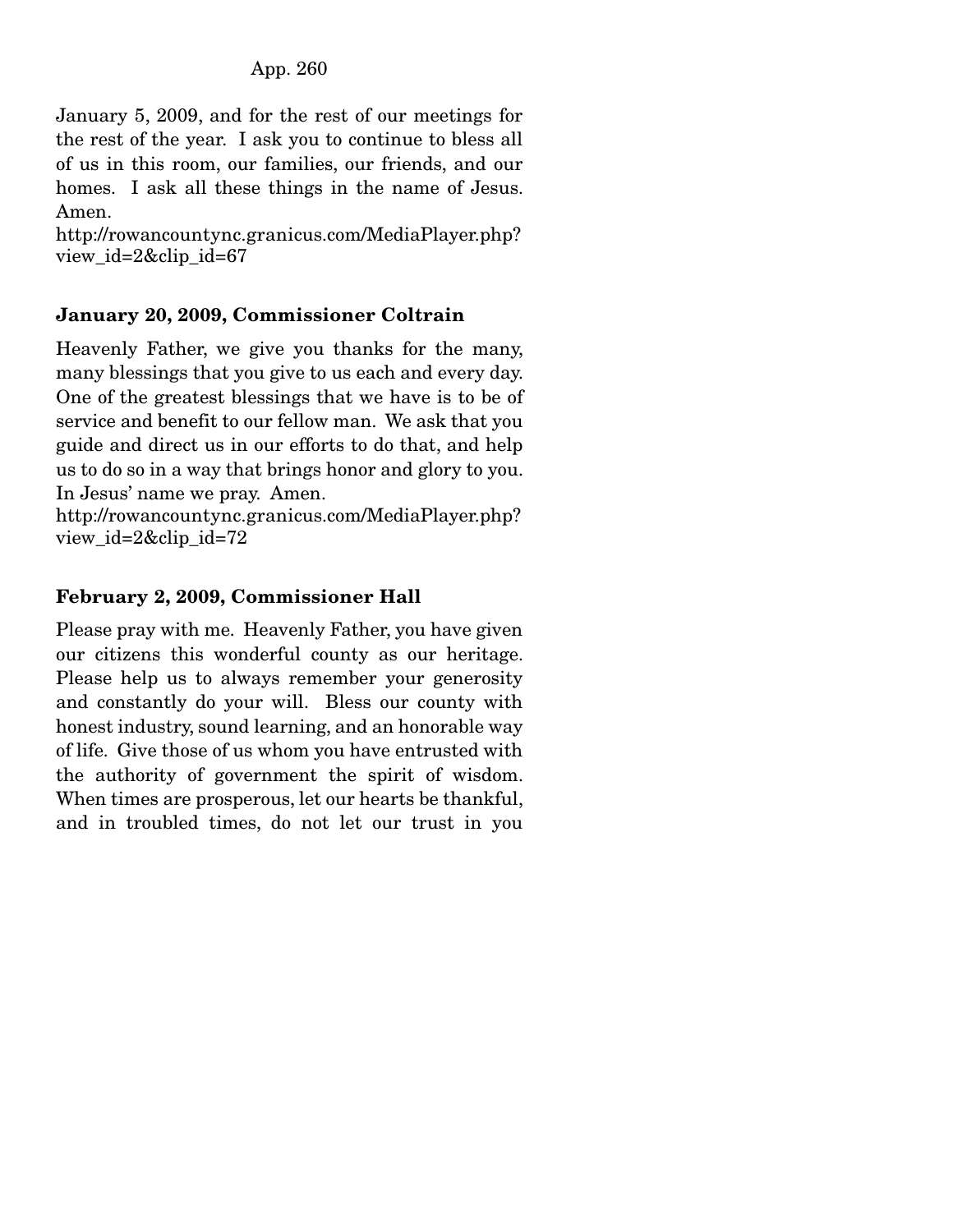fail. We ask all this through Jesus Christ our Lord. Amen.

http://rowancountync.granicus.com/MediaPlayer.php? view id= $2\&$ clip id=65

## February 16, 2009, Commissioner Mitchell

Dear Heavenly Father, thank you for the opportunity that you've given us to come together and work on the business of Rowan County. I ask for your guiding hand in our deliberations and in our decisions. In Jesus' name I pray. Amen.

http://rowancountync.granicus.com/MediaPlayer.php? view\_id=2&clip\_id=70

### March 2, 2009, Commissioner Barber

Let us pray. Our Heavenly Father, I ask you to be with us this evening as we conduct the business of Rowan County. We thank you for your grace and your glory. We realize that we cannot do anything without you and your help. Continue to bless all of us in this room, our families, our friends, and our homes. I ask all these things in the name of Jesus, the King of Kings and Lord of Lords. Amen.

http://rowancountync.granicus.com/MediaPlayer.php? view\_id=2&clip\_id=32

# March 16, 2009, Chairman Ford

Lord, we thank you for this day and all you've done for us. We thank you for the rain that you've sent our way. We pray that you'll bless all of our citizens right now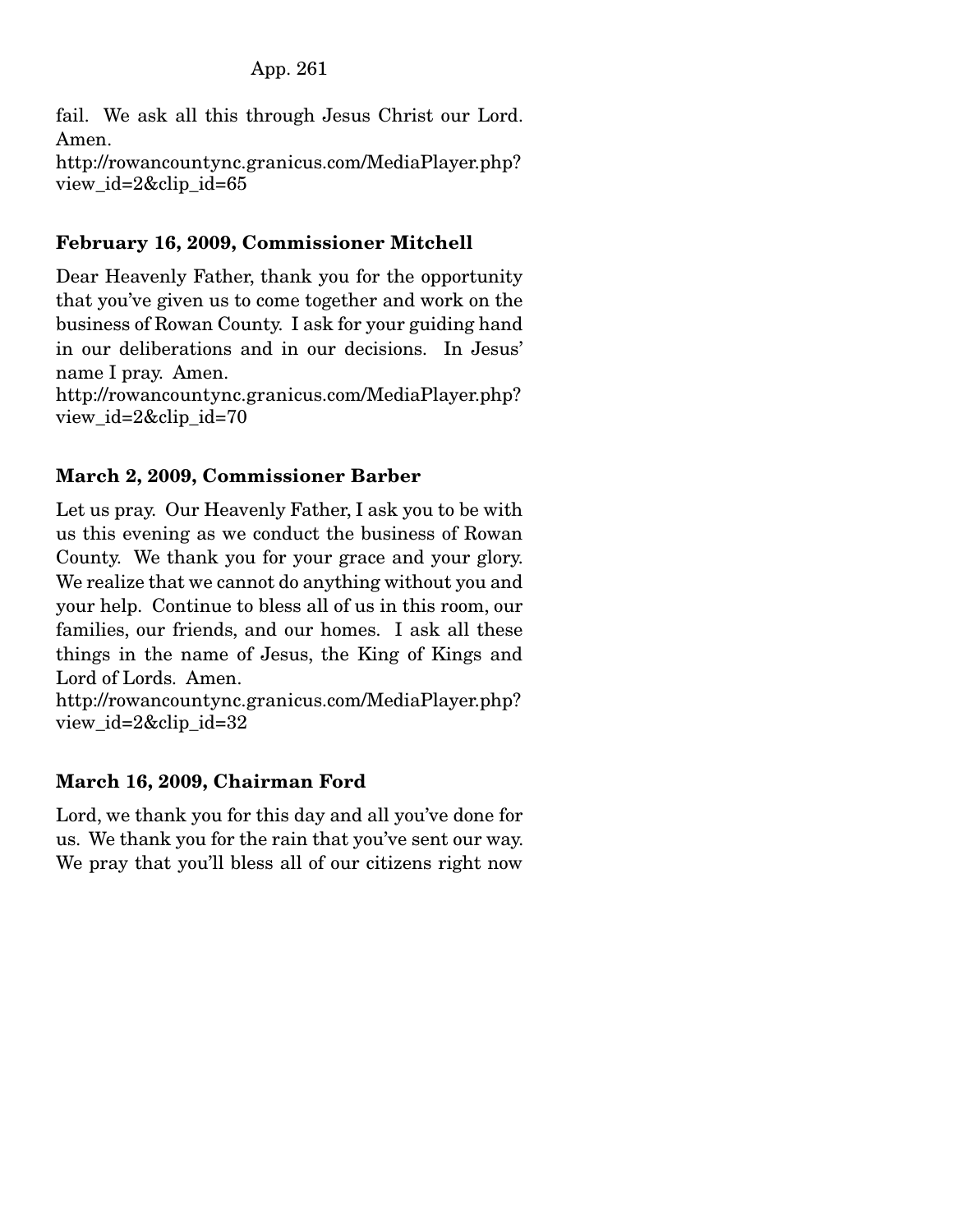that are hurting, those that are unemployed. We pray that you'll bless them and help them through this difficult time. We pray that you'll bless our troops that are fighting for our freedoms around the world. We pray that you'll bless this meeting tonight. We thank you for all you do. In Jesus' name, Amen.

http://rowancountync.granicus.com/MediaPlayer.php? view\_id=2&clip\_id=36

# April 6, 2009, Commissioner Coltrain

Heavenly Father, we give you thanks for the many blessings that you give to us each and every day, especially for the opportunity [to] be your servant in the service of our citizens and our fellow man. Please guide and direct us in that effort so that we can do your will, for your satisfaction and for your honor and glory, and not for our own egos. Please guide and direct us in our discussions and decisions today, that we will make the decisions that will benefit the current and future citizens of this county. We also give you thanks for the rain that you're blessing us with, to water the earth, to nurture the plants for our benefit. In Jesus' name we pray. Amen.

http://rowancountync.granicus.com/MediaPlayer.php? view\_id=2&clip\_id=42

# April 20, 2009, Commissioner Hall

Please pray with me. Heavenly Father, we thank you for the spring, a time for nature's renewal, a special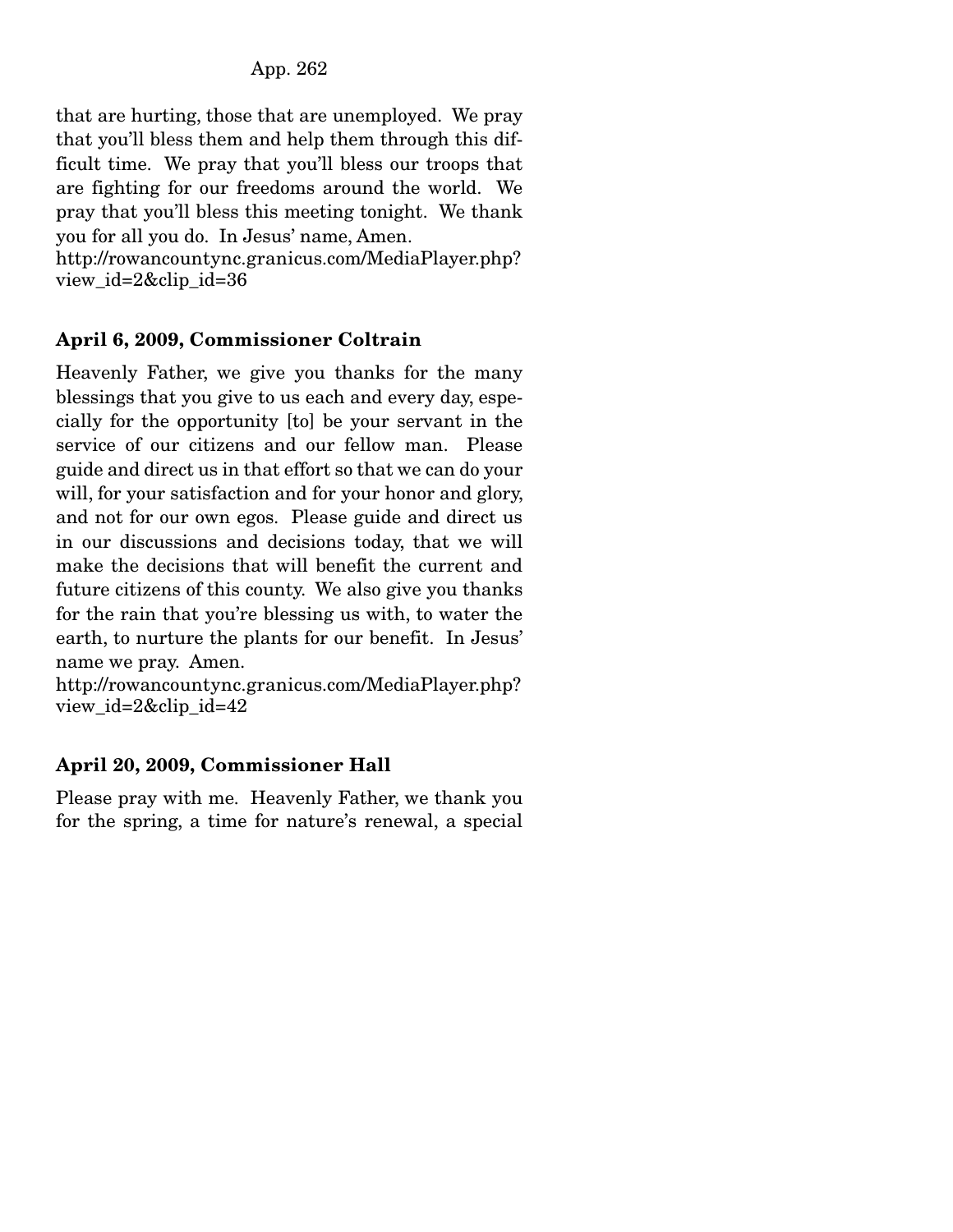time of hope. Please restore in us a vision of community where all are valued and peace is a daily offering. In this difficult economic climate, help us to share and be generous, especially remembering those in need. Show us ways to help and care and serve. In the name of our risen Lord, Jesus Christ, we ask for your guidance. Amen.

http://rowancountync.granicus.com/MediaPlayer.php? view\_id=2&clip\_id=39

# May 4, 2009, Commissioner Mitchell

Dear Heavenly Father, thank you for the opportunity that you've given us today to come together to work on the business of Rowan County. I ask for your guiding hand in our deliberations and our decisions. In Jesus' name I pray. Amen.

http://rowancountync.granicus.com/MediaPlayer.php? view\_id=2&clip\_id=66

### May 18, 2009, Commissioner Barber

Our Heavenly Father, we will never, ever forget that we are not alive unless your life is in us. We are the recipients of your immeasurable grace. We can't be defeated, we can't be destroyed, and we won't be denied, because of our salvation through the Lord Jesus Christ. I ask you to be with us as we conduct the business of Rowan County this evening, and continue to bless everyone in this room, our families, our friends, and our homes. I ask all these things in the name of Jesus, Amen.

http://rowancountync.granicus.com/MediaPlayer.php? view\_id=2&clip\_id=44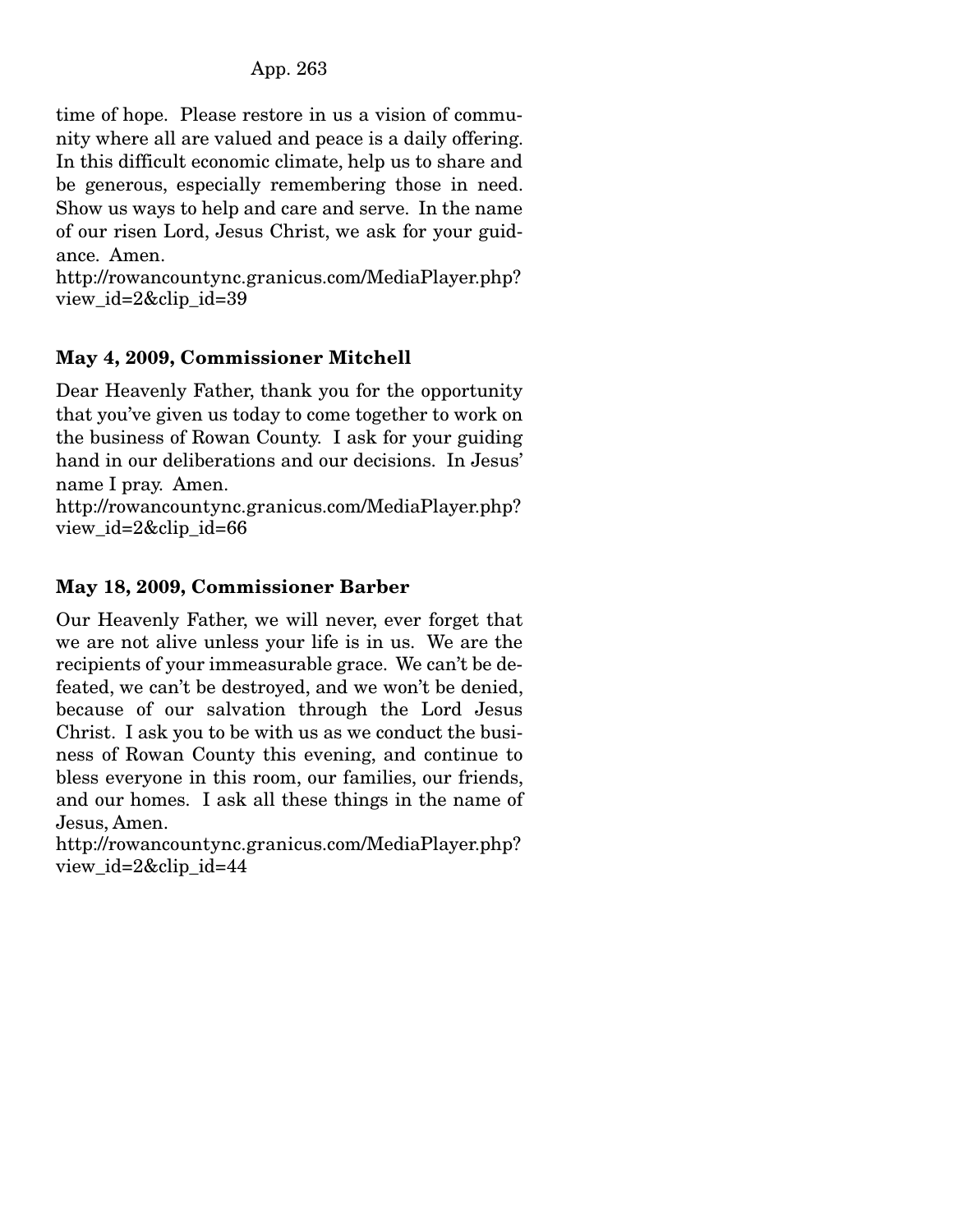### May 27, 2009, Chairman Ford

Father, we thank you for this day, thank you for all you've done for us, thank you for the rain that you've sent our way. I thank you for your Son Jesus Christ. We pray that you'll bless us as we go about your business here in Rowan County and about the business of the taxpayers. We thank you for all you do for us. In Jesus' name, Amen.

http://rowancountync.granicus.com/MediaPlayer.php? view\_id=2&clip\_id=63

### June 1, 2009, Chairman Ford

Father, we thank you so much for this day and this time together. We thank you for the rain you've sent our way and thank you for blessing the farmers as they provide us with food. We thank you for all you do for us, pray that you'll guide and direct us in our discussions and our decisions tonight, Father. Bless Rowan County. In Jesus' name, Amen.

http://rowancountync.granicus.com/MediaPlayer.php? view\_id=2&clip\_id=64

### June 15, 2009, Commissioner Coltrain

Heavenly Father, we give you thanks for the many, many blessings that you bless us with each and every day. Please guide and direct us in the use of those blessings to do your will for always, bring honor and glory to you in service to our fellow man. Please especially be with us tonight in our deliberations and decisions so that we can have a positive effect on the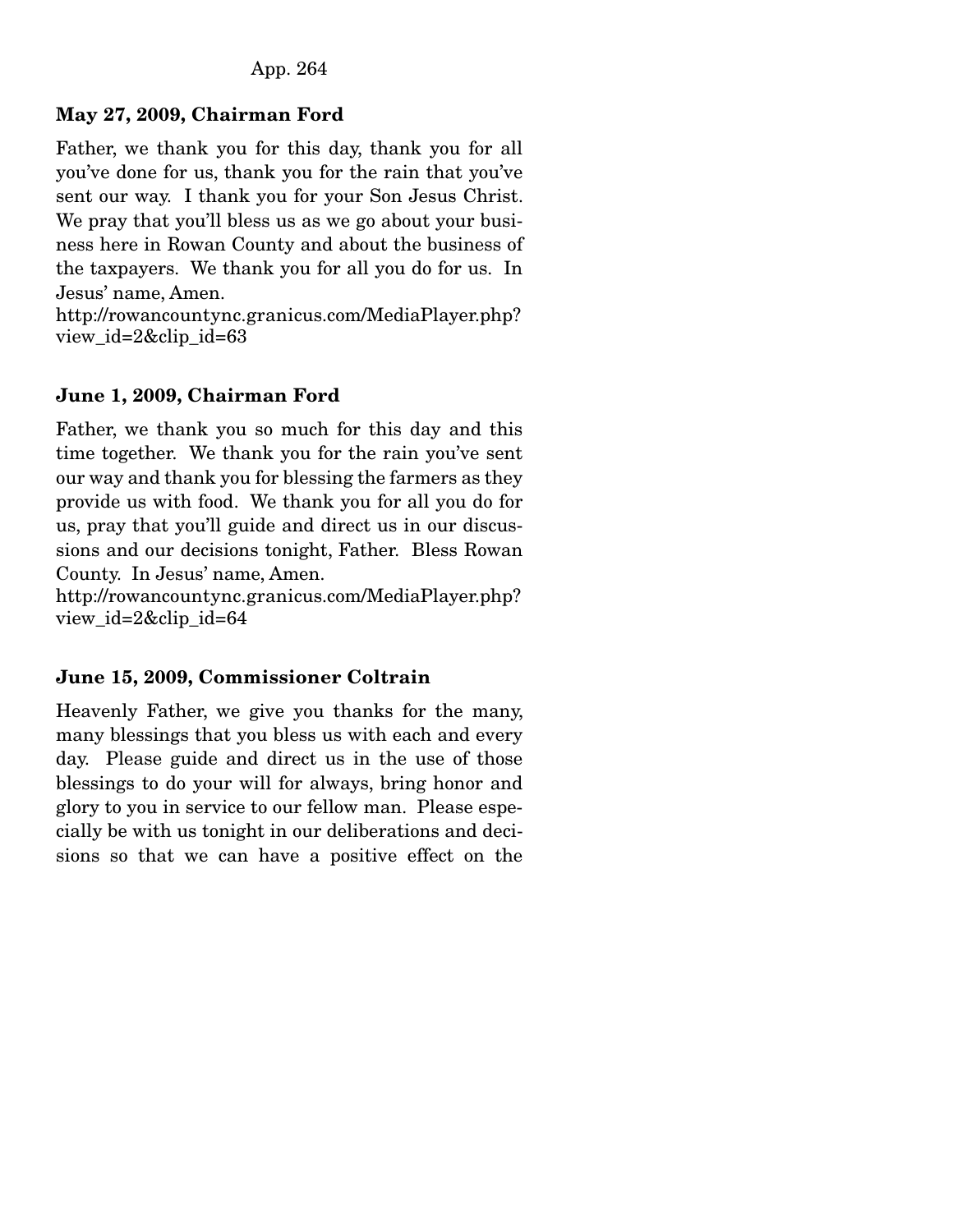current and future citizens of Rowan County. In Jesus' name we pray. Amen. http://rowancountync.granicus.com/MediaPlayer.php? view\_id=2&clip\_id=69

# June 29, 2009, Commissioner Hall

Please pray with me. Heavenly Father, we thank you for the privilege of meeting in order that we may work to improve the lives of the citizens of Rowan County. We ask your blessing and guidance as we deliberate the issues before us. Please expand our vision of our community's economic well-being so that we might grow in service and more nearly follow Jesus our Savior. Amen.

http://rowancountync.granicus.com/MediaPlayer.php? view\_id=2&clip\_id=34

### July 6, 2009, Commissioner Mitchell

Dear Heavenly Father, thank you for the opportunity that you've given us to come together to discuss the business of Rowan County. I ask for your guidance in our deliberations and decisions. In Jesus' name I pray. Amen.

```
http://rowancountync.granicus.com/MediaPlayer.php? 
view_id=2&clip_id=30
```
### July 20, 2009, Commissioner Barber

Let us pray. Our Heavenly Father, we love you, we need you, we realize that we cannot do anything without your help and your guidance. So please be with us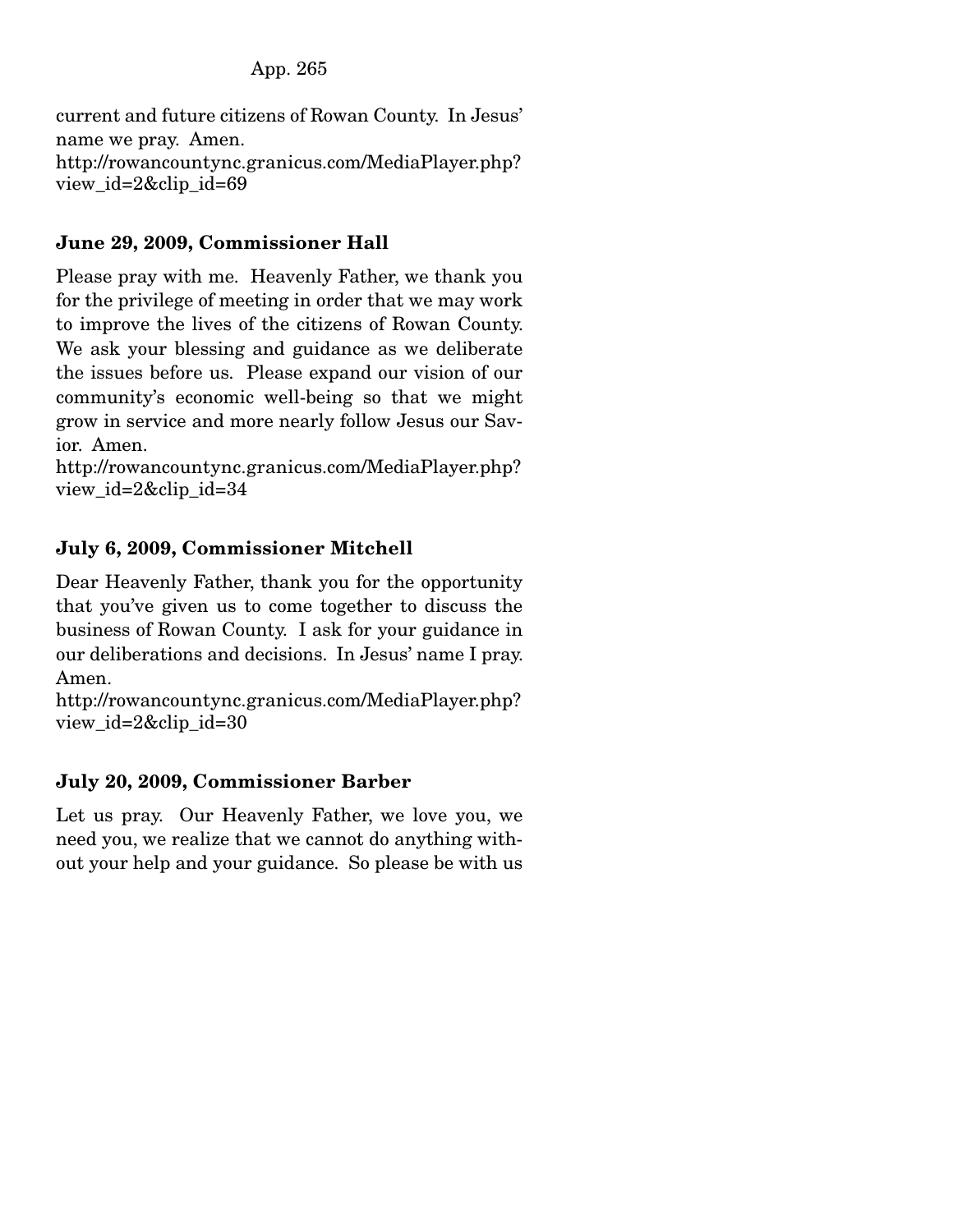this evening as we conduct the business of Rowan County. Thank you for all of your blessings, and I ask you to have a special blessing for all of those that are struggling now, here in our county, in our state, and in our nation. I ask all these things in the name of Jesus. Amen.

http://rowancountync.granicus.com/MediaPlayer.php? view\_id=2&clip\_id=28

### August 3, 2009, Chairman Ford

Father, we thank you for this day you've given us, thank you for the recent rain you sent our way. We praise you for that. We thank you for all you do for us here, pray we'll make decisions that will help the people of Rowan County, not hurt them. We pray that you'll bless those that are out of work at this time and bless them as best you can, Lord. Help everyone through these trying times. We thank you for all that you do for us. In the name above every name, Jesus, I pray. Amen.

http://rowancountync.granicus.com/MediaPlayer.php? view\_id=2&clip\_id=24

# August 17, 2009, Commissioner Coltrain

As always, our Heavenly Father, we give you thanks for the many blessings that you give to us each and every day. We ask that you guide and direct us to recognize your will and to do that and let you use us to be a service to our fellow man, follow your ways and not ours, for your honor and glory and their benefit. We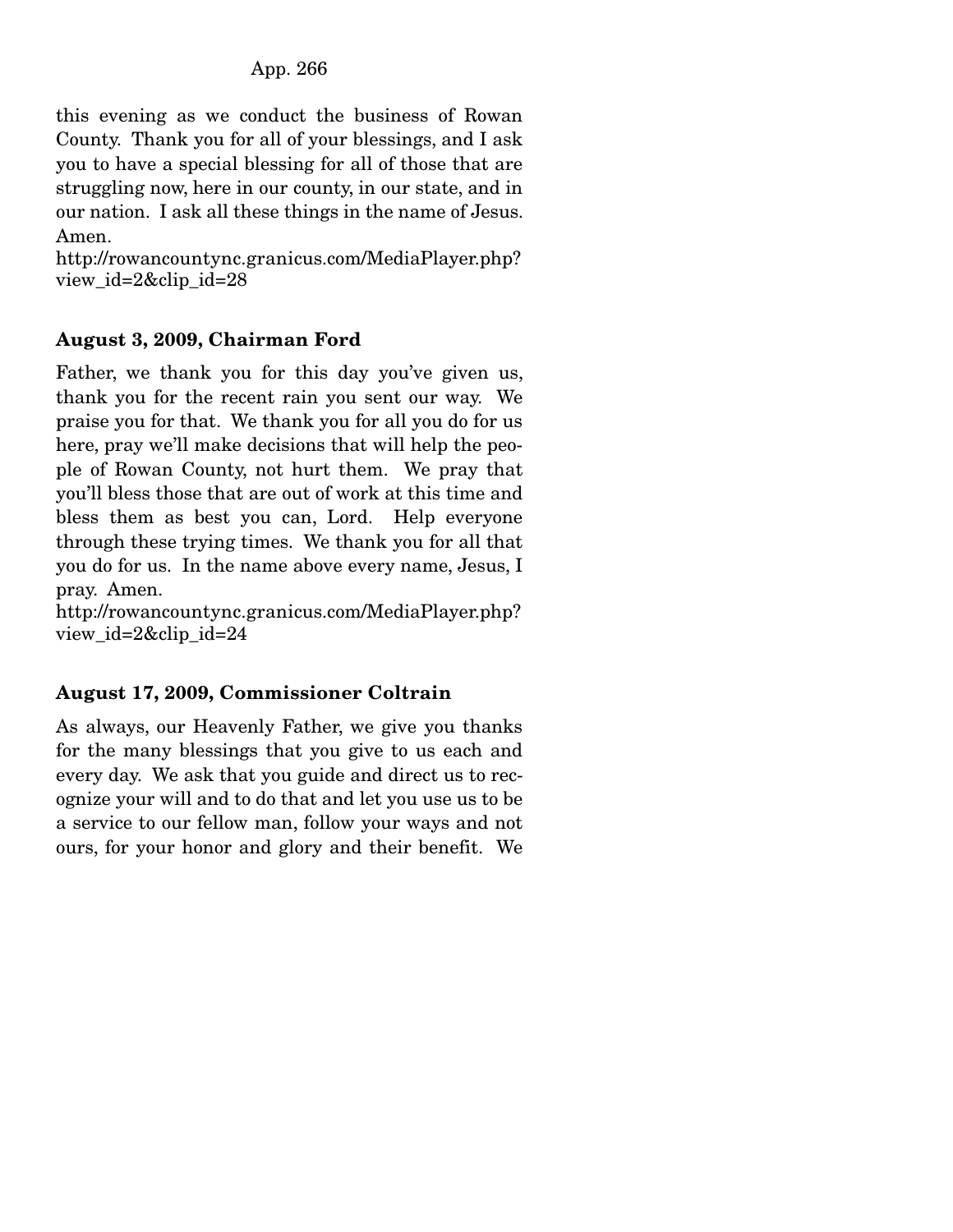also ask that you continue to bless the crops and the soil with rainfall to meet their needs. We certainly appreciate what you've done this year so far, but we certainly need for it to continue. In Jesus' name we pray. Amen.

http://rowancountync.granicus.com/MediaPlayer.php? view\_id=2&clip\_id=21

### September 8, 2009, Commissioner Hall

And now please pray with me: Heavenly Father, we know that all things bright and beautiful, all creatures great and small, all things wise and wonderful, you made them all. How great is God almighty, who has made all things well. We thank you for our countless blessings, and pray that you create in each of us a clean heart and plant a new and right spirit within so that we may better serve you. In Jesus' name we pray. Amen.

http://rowancountync.granicus.com/MediaPlayer.php? view\_id=2&clip\_id=5

# September 21, 2009, Commissioner Mitchell

Dear Heavenly Father, thank you for the opportunity to come together and work on the business of Rowan County. I ask for your guiding hand in our deliberations and our decisions. In Jesus' name I pray. Amen. http://rowancountync.granicus.com/MediaPlayer.php? view\_id=2&clip\_id=4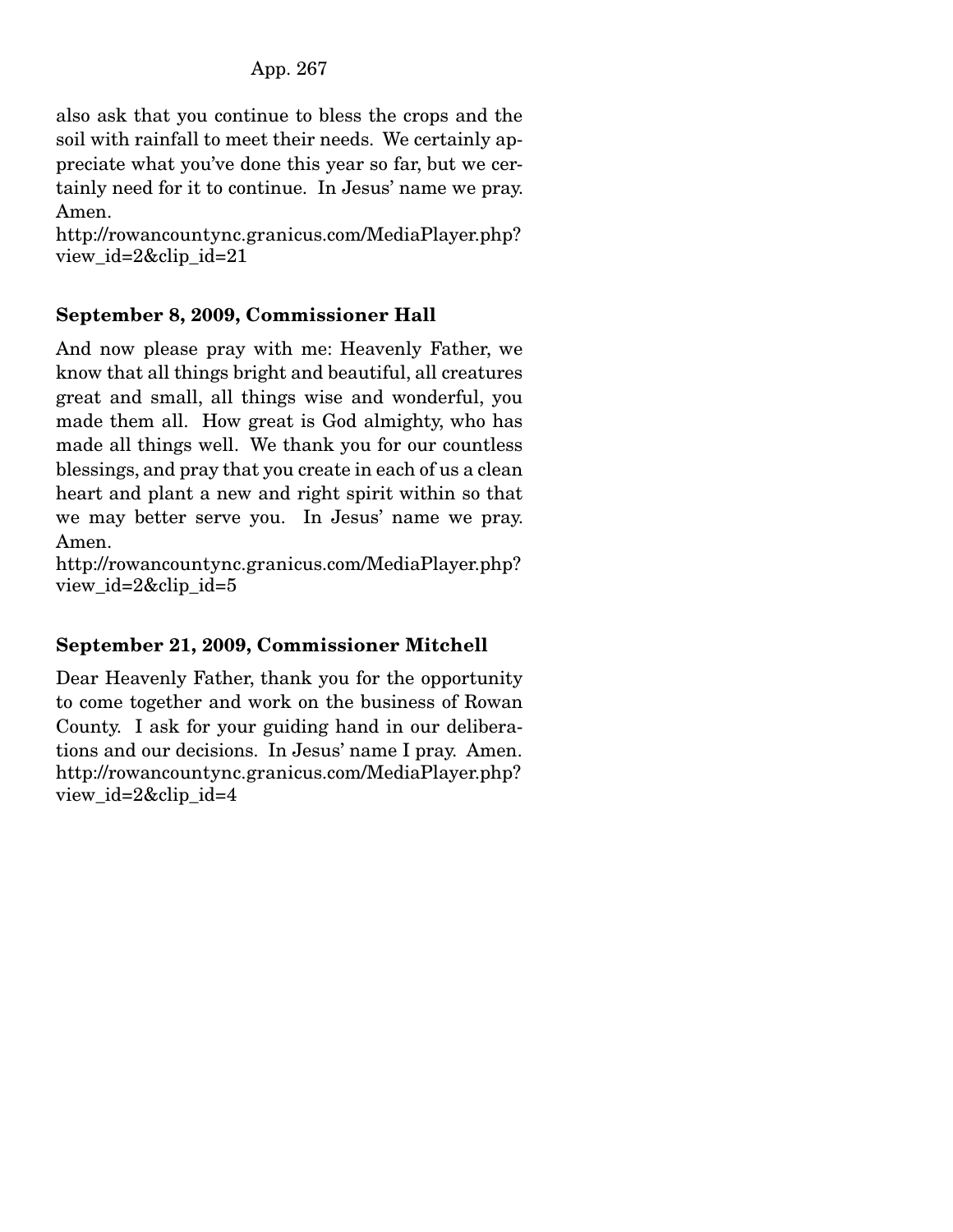### October 5, 2009, Commissioner Barber

Let us pray. Father, I pray that all may be one as you, Father, are in Jesus, and He in you. I pray that they may be one in you, that the world may believe that you sent Jesus to save us from our sins. May we hunger and thirst for righteousness, be made perfect in holiness, and be preserved, whole and entire, spirit, soul, and body, irreproachable at the coming of our Lord Jesus Christ. And I pray, Father, that you will continue to bless this nation, because without your blessings, we don't have any hope. I ask all these things in the name of Jesus. Amen.

http://rowancountync.granicus.com/MediaPlayer.php? view\_id=2&clip\_id=3

### October 19, 2009, Chairman Ford

Father, we thank you for this day, we thank you for this time this evening, we thank you for your love, your grace, your mercy. We thank you for your blessings upon this county, Lord, pray that you'll continue to bless us in the future. Help those that are without jobs right now, Lord God, be with them. Help us to find more jobs for our citizens. Help us to lead the citizens and be leaders as we should. Lord God, we pray that you'll touch every decision that we make. We thank you for this in Jesus' name. Amen.

http://rowancountync.granicus.com/MediaPlayer.php? view id=2&clip id=19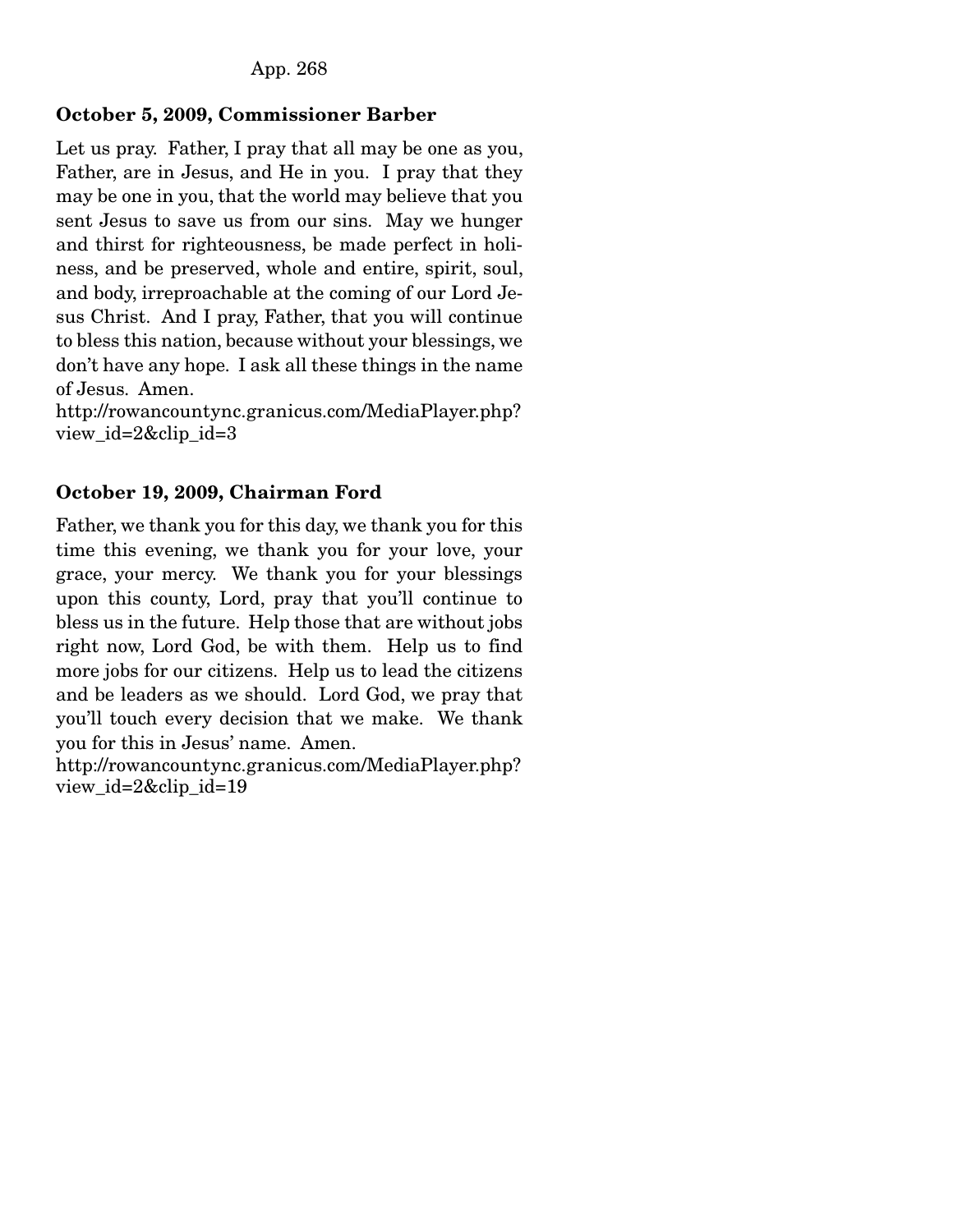### November 2, 2009, Commissioner Coltrain

Heavenly Father, we give you thanks for the many, many blessings that you give to us each and every day. Please guide and direct us in our efforts that you use us to use those blessings in a positive way for our fellow man for your honor and glory. We give you thanks for the rainfall which you have blessed our area with over the last several weeks, and now for the sunshine that will help the farmers to be able to plant the crops and harvest them as well. Please guide and direct us in all of our deliberations today, so that we will serve our fellow man and not ourselves. In Jesus' name we pray. Amen.

http://rowancountync.granicus.com/MediaPlayer.php? view\_id=2&clip\_id=46

### November 16, 2009, Commissioner Hall

If you would, please pray with me. Heavenly Father, all too often we have not recognized the mission you would have us do: to transform our small portion of the world through your will. Instead, we have trusted in our ability to get things done rather than in your power. We have trusted in our wisdom instead of the wisdom of the Holy Spirit. May we always seek your will above our wills. May we always pray for your strength and aid in all that we do, for in our hearts, minds, and wills completely to you, that we may serve you at all times. In Jesus' name we pray. Amen. http://rowancountync.granicus.com/MediaPlayer.php?

view\_id=2&clip\_id=56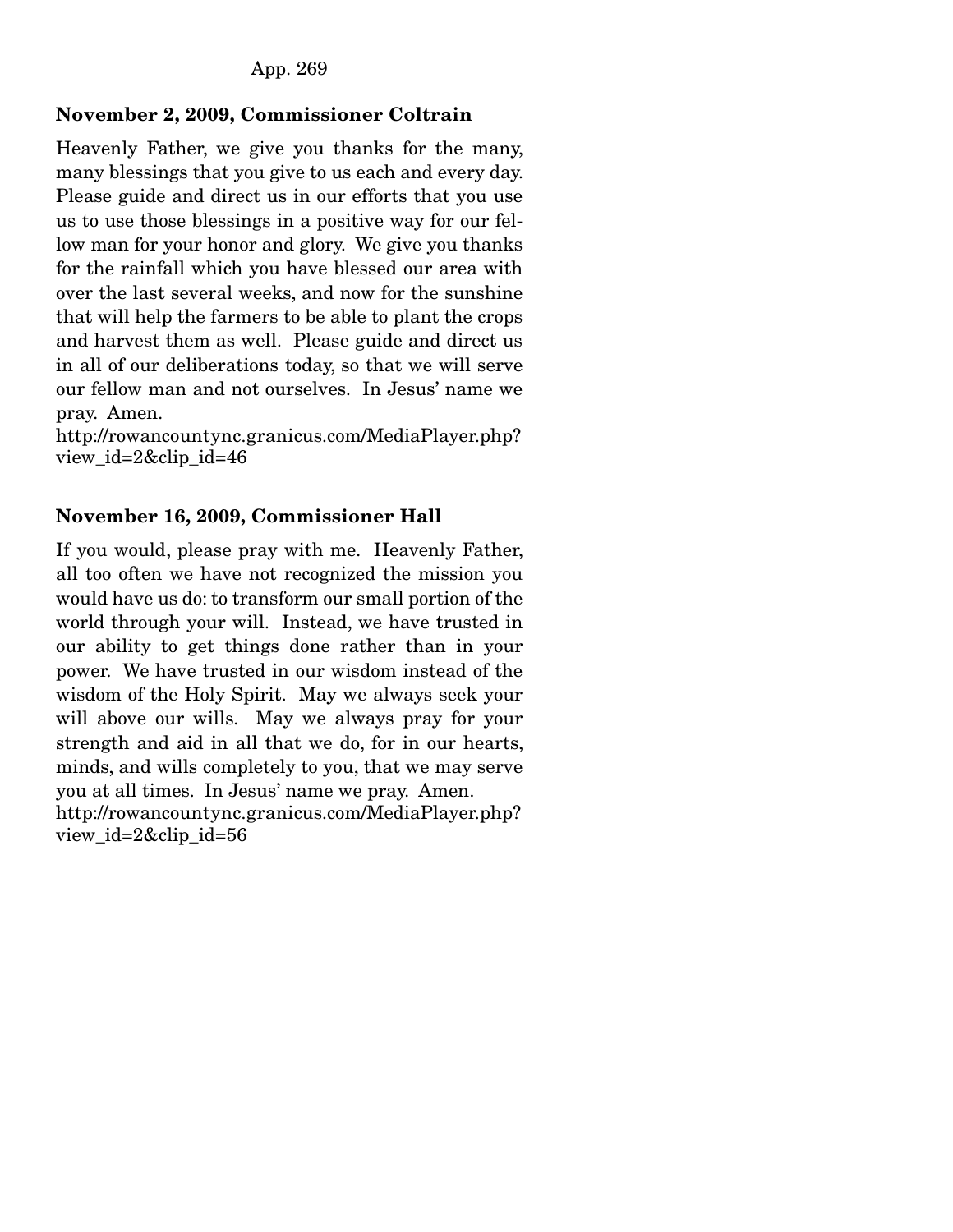# December 7, 2009, Commissioner Mitchell

Dear Heavenly Father, we thank you for this opportunity that you've given us, to come together and work on the business of Rowan County. We ask for your guiding hand in our deliberations and decisions. In Jesus' name I pray. Amen.

http://rowancountync.granicus.com/MediaPlayer.php? view\_id=2&clip\_id=101

### January 4, 2010, Commissioner Barber

Let's pray. Our Heavenly Father, we thank you for your grace and your glory. We thank you for the many blessings that we've received every day. We ask you to continue to bless all of us in this room, our families, our friends, and our homes. We also thank you for the blessings and would like to give thanks for those men and women who have died to protect the freedom and the constitution of this country, and to give thanks for the many men and women who are away from this country now, protecting it. I ask all these things in the name of Jesus. Amen.

http://rowancountync.granicus.com/MediaPlayer.php? view\_id=2&clip\_id=172

### January 19, 2010, Chairman Ford

Father, we thank you for this day, thank you for this time here together. Lord, we pray that you'll bless this body here today as we make decisions. Help us to make the decisions that we should do, and thank you for your love, your grace, your mercy, Lord. We pray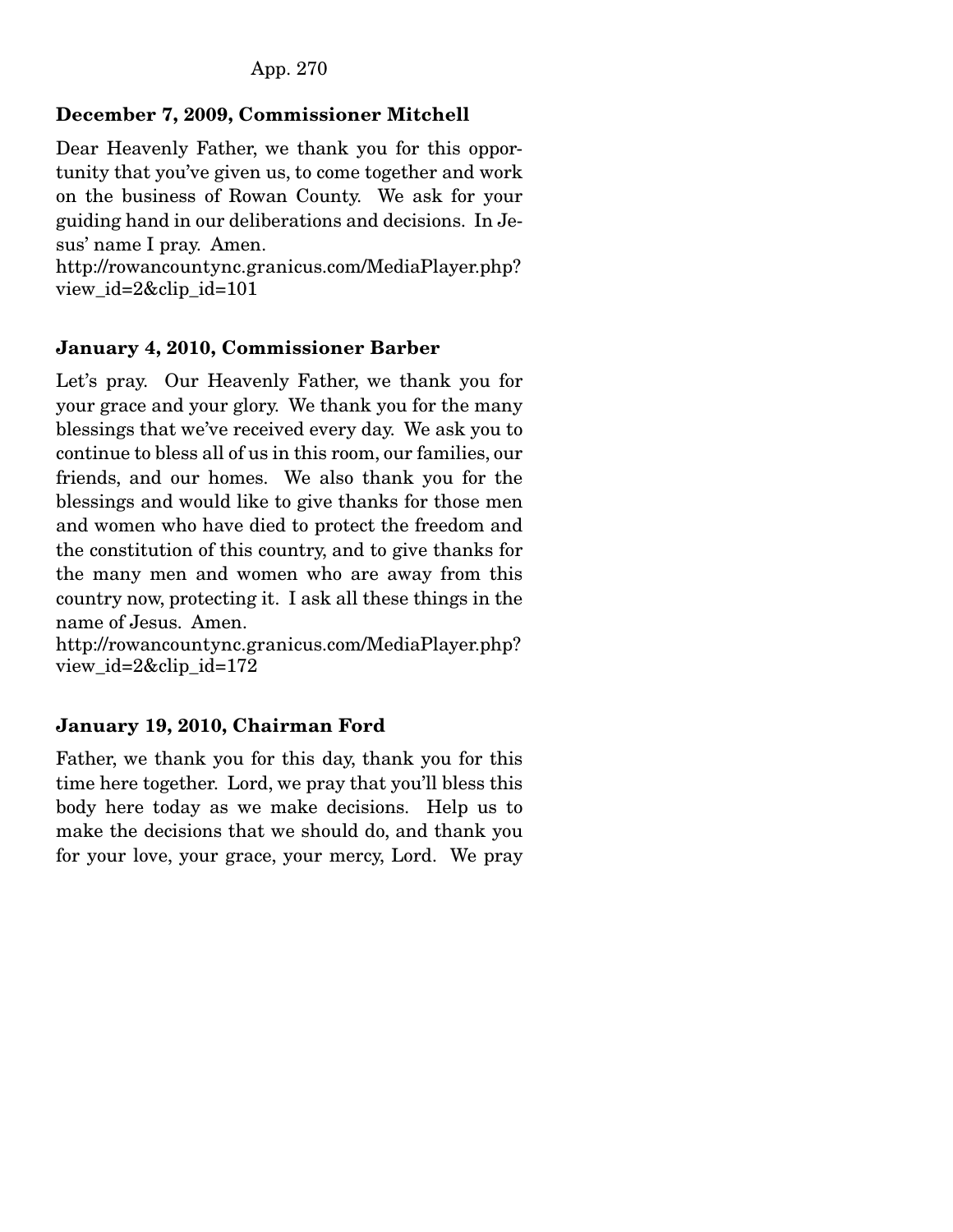that you'll bless everyone in this room. Bless the folks in this county. Bless them spiritually, bless them financially. Bless Rowan County, Lord. We ask this in Jesus' name. Amen. http://rowancountync.granicus.com/MediaPlayer.php?

view\_id=2&clip\_id=176

### February 1, 2010, Commissioner Coltrain

Heavenly Father, we always give you thanks for the many blessings that you bestow upon us each and every day. One of the greatest blessings of these is the ability and the privilege of being of service to our fellow man. Please guide and direct us in our discussions and decisions, and allow you to use us to be of service to our fellow man for your honor and glory and not ours. Please be with all the people who are traveling during these treacherous road conditions and help them to do so safely. In Jesus' name we pray. Amen. http://rowancountync.granicus.com/MediaPlayer.php?

view\_id=2&clip\_id=178

### February 15, 2010, Commissioner Hall

Please pray with me. Heavenly Father, with Valentine's Day just concluded, we pray for a world community where everyone respects each other's ways, where love is lived, not for just one day, but as a way of life, and all is done with justice and with praise. We pray for a world where resources are shared and misery relieved, where truth is spoken and children spared, the weak become strong, the foolish ones learn wisdom.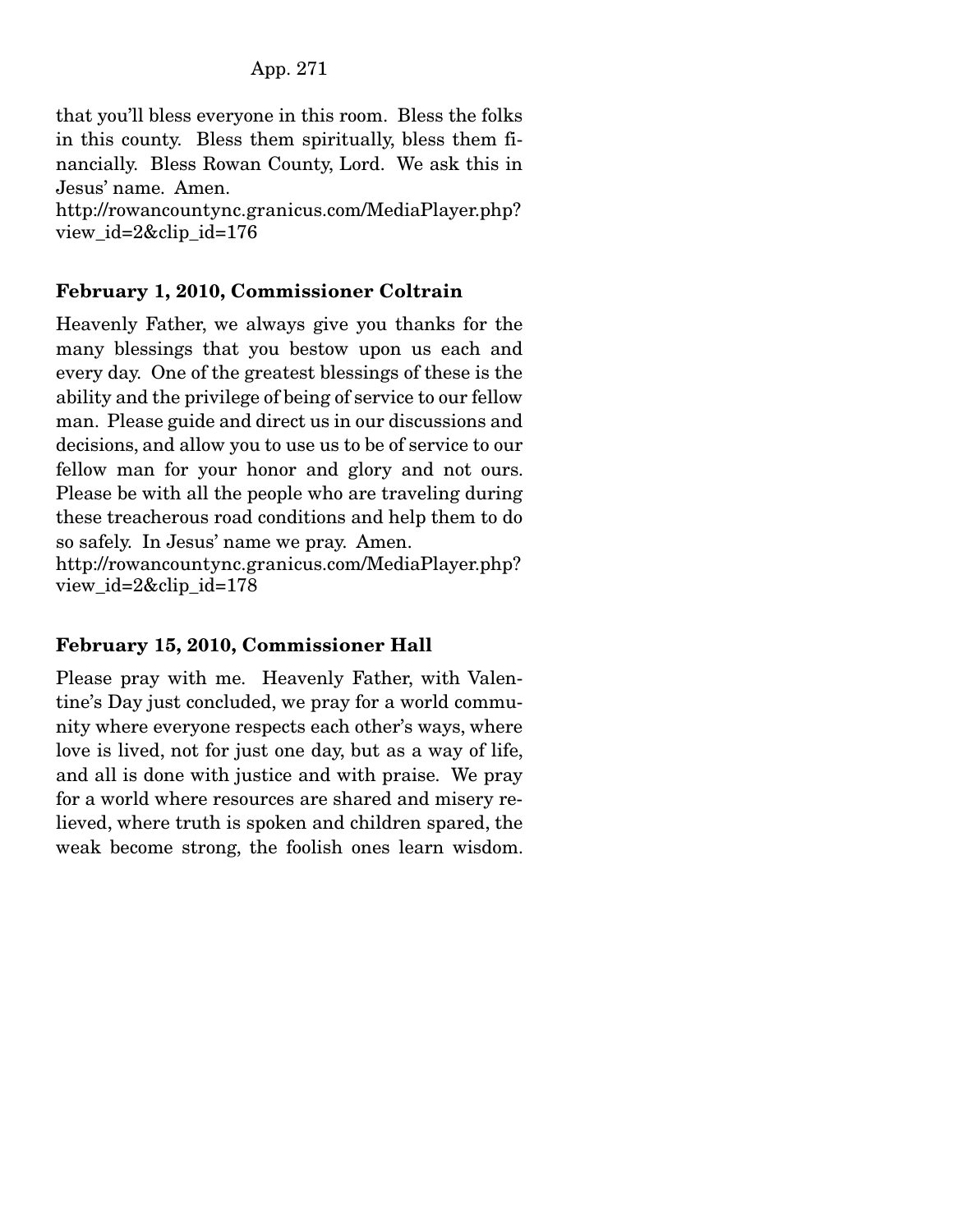We pray hope for all who mourn, and outcast will belong. Those who perish will rise. We pray for a world that prepares for your glorious reign of peace, where time and tears will be no more, and all but love will cease. In Jesus' name we pray. Amen.

http://rowancountync.granicus.com/MediaPlayer.php? view\_id=2&clip\_id=180

### March 1, 2010, Commissioner Barber

Let us pray. Our Heavenly Father, thank you for allowing us to be here today at this meeting. I ask you to be with us as we conduct the business of Rowan County. We thank you for all your blessings. We also thank you for being a loving and very forgiving God. Please be with all those citizens who are struggling in Rowan County and the state of North Carolina and across the United States during these very difficult economic times. Continue to bless everyone in this room: our families, our friends, and our homes. I ask all these things in the name of Jesus. Amen.

http://rowancountync.granicus.com/MediaPlayer.php? view\_id=2&clip\_id=182

# March 9, 2010, Chairman Ford [Special Meeting]

Father, we thank you for this day, thank you for this time together. We pray that you'll bless those that are in this room, bless this county, Lord God. Bless us most of all spiritually. Bless this county financially. We thank you for all you do for us. In Jesus' name, Amen. http://rowancountync.granicus.com/MediaPlayer.php? view\_id=2&clip\_id=184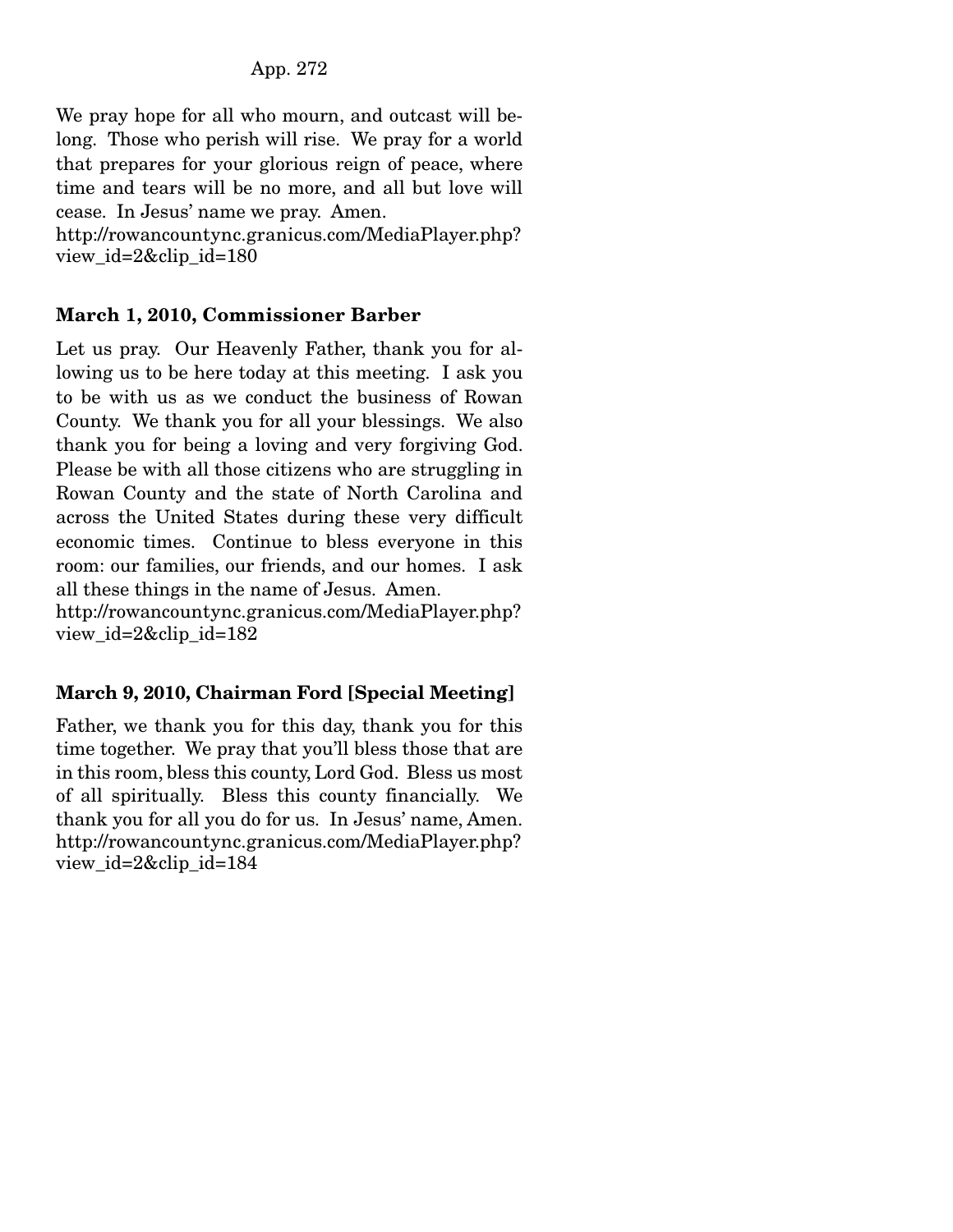# March 15, 2010, Commissioner Mitchell

Heavenly Father, thank you for the opportunity for us to come together and work on the business of Rowan County. I ask your guiding hand in our deliberations and our decisions. In Jesus' name I pray. Amen. http://rowancountync.granicus.com/MediaPlayer.php? view\_id=2&clip\_id=186

## March 22, 2010, Chairman Ford [Special Meeting]

Father, we thank you for this day and thank you for this time. Thank you, Lord God, for your grace and your mercy, Lord. We pray that you'll guide and direct our thoughts and our actions here today, Father. We'll bring glory to you. Thank you for all you do. In Jesus' name, Amen.

http://rowancountync.granicus.com/MediaPlayer.php? view\_id=2&clip\_id=188

# April 5, 2010, Commissioner Coltrain

Heavenly Father, we give you thanks for the many, many blessings that you give to us each and every day, especially this time of the year when we can celebrate your gift, the Savior, for our souls. Please guide and direct us in our actions so that we can show true appreciation for that blessing that we cannot get any other way. We ask that you give us guidance so that we will do your will in our discussions and deliberations for the benefit of our fellow citizens and for your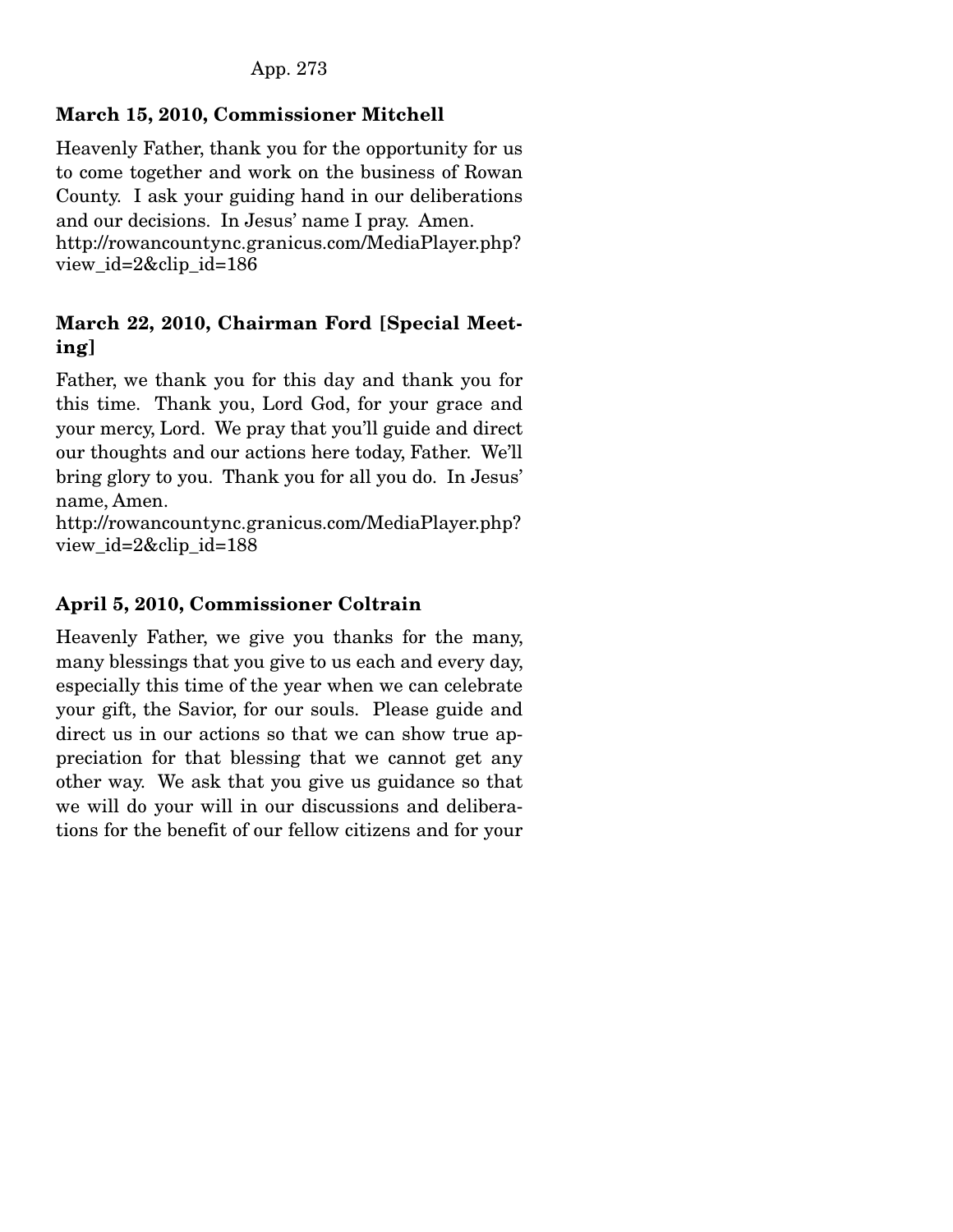honor and glory, and not for our ego. In Jesus' name we pray. Amen. http://rowancountync.granicus.com/MediaPlayer.php? view  $id=2\&$ clip  $id=190$ 

# April 8, 2010, Chairman Ford [Special Meeting]

Father God, we thank you for this day, thank you for the rain you sent our way today. We pray for your grace and your mercy. Thank you for this meeting. Please bless our hearts and minds here today. In Jesus' name, Amen.

http://rowancountync.granicus.com/MediaPlayer.php? view\_id=2&clip\_id=192

### April 19, 2010, Commissioner Hall

Please pray with me. Heavenly Father, we thank you for the spring, a time for nature's renewal. A special time of hope. Please restore in us a vision of community where all are valued in peace as a daily offering. In this difficult economic climate, help us to share and be generous, especially remembering those in need. Show us ways to help and care and serve. In the name of our Risen Lord, Jesus Christ, we ask for your guidance. Amen.

http://rowancountync.granicus.com/MediaPlayer.php? view id=2&clip id=194

### May 3, 2010, Commissioner Mitchell

Father, thank you for this opportunity you've given us to come together and work on the business of Rowan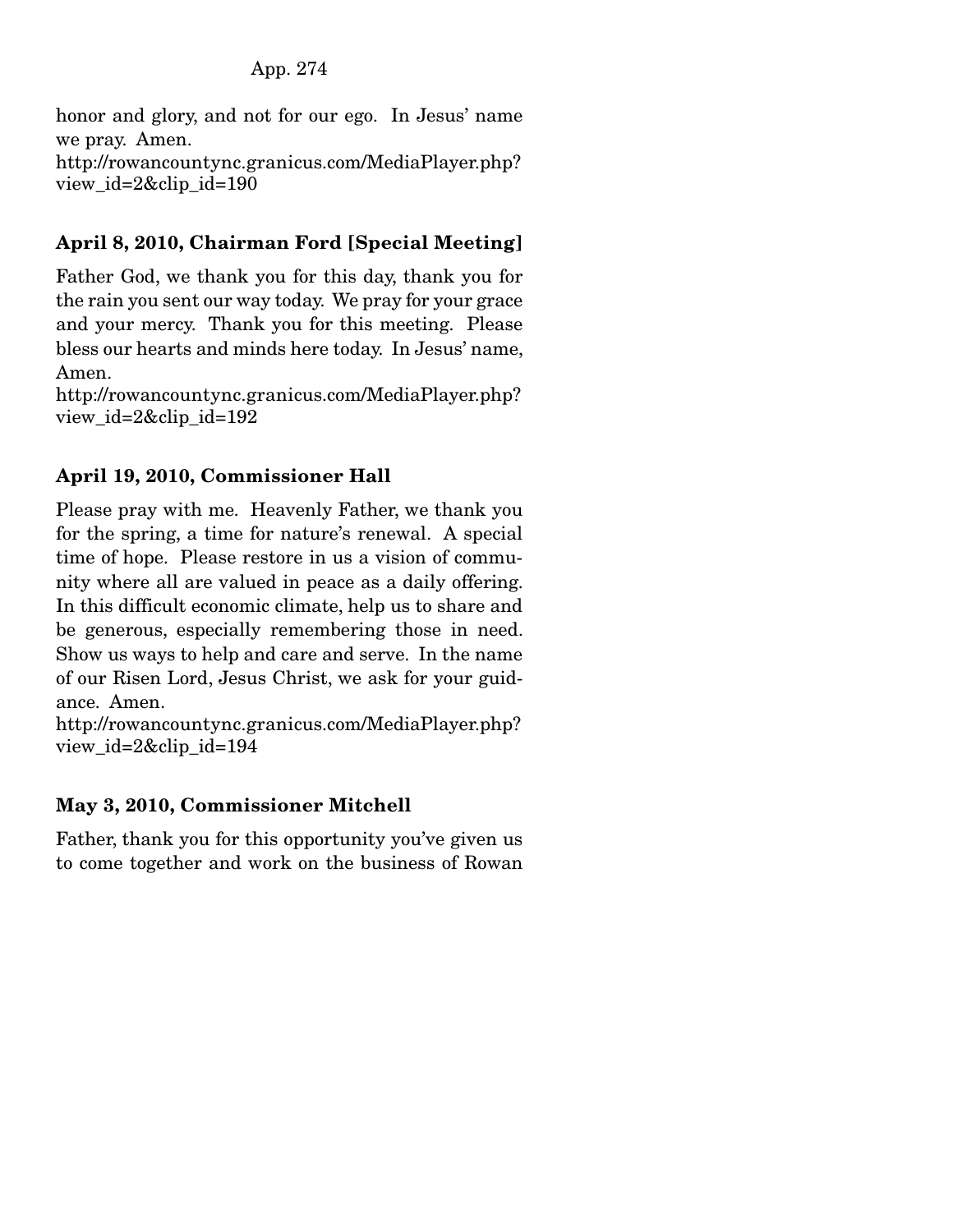County. I ask for your guiding hand in our deliberations and decisions. In Jesus' name I pray. Amen. http://rowancountync.granicus.com/MediaPlayer.php? view id= $2\&$ clip id=195

### May 17, 2010, Commissioner Barber

Let's pray. Our Heavenly Father, thank you for your blessings and your glory. Please be with us tonight as we conduct the business of Rowan County. Thank you for the wonderful rainfall that we're receiving that was very much needed. I ask you to continue to bless everyone in this room, our family, our homes, and our friends. I ask all these things in the name of Jesus. Amen.

http://rowancountync.granicus.com/MediaPlayer.php? view\_id=2&clip\_id=198

### June 2, 2010, Chairman Ford

Father, we thank you for this day, we thank you for your grace, your mercy, your love. We thank you for all you've done for us. Thank you for the rain you've sent our way, Lord. We pray that you'll bless everyone in our county, and pray that you'll bring our economy back strong, Lord. We pray that you'll bless this meeting today, Lord, guide and direct us as we make these decisions and discuss the budget today, Father. In Jesus' name, Amen.

http://rowancountync.granicus.com/MediaPlayer.php? view\_id=2&clip\_id=200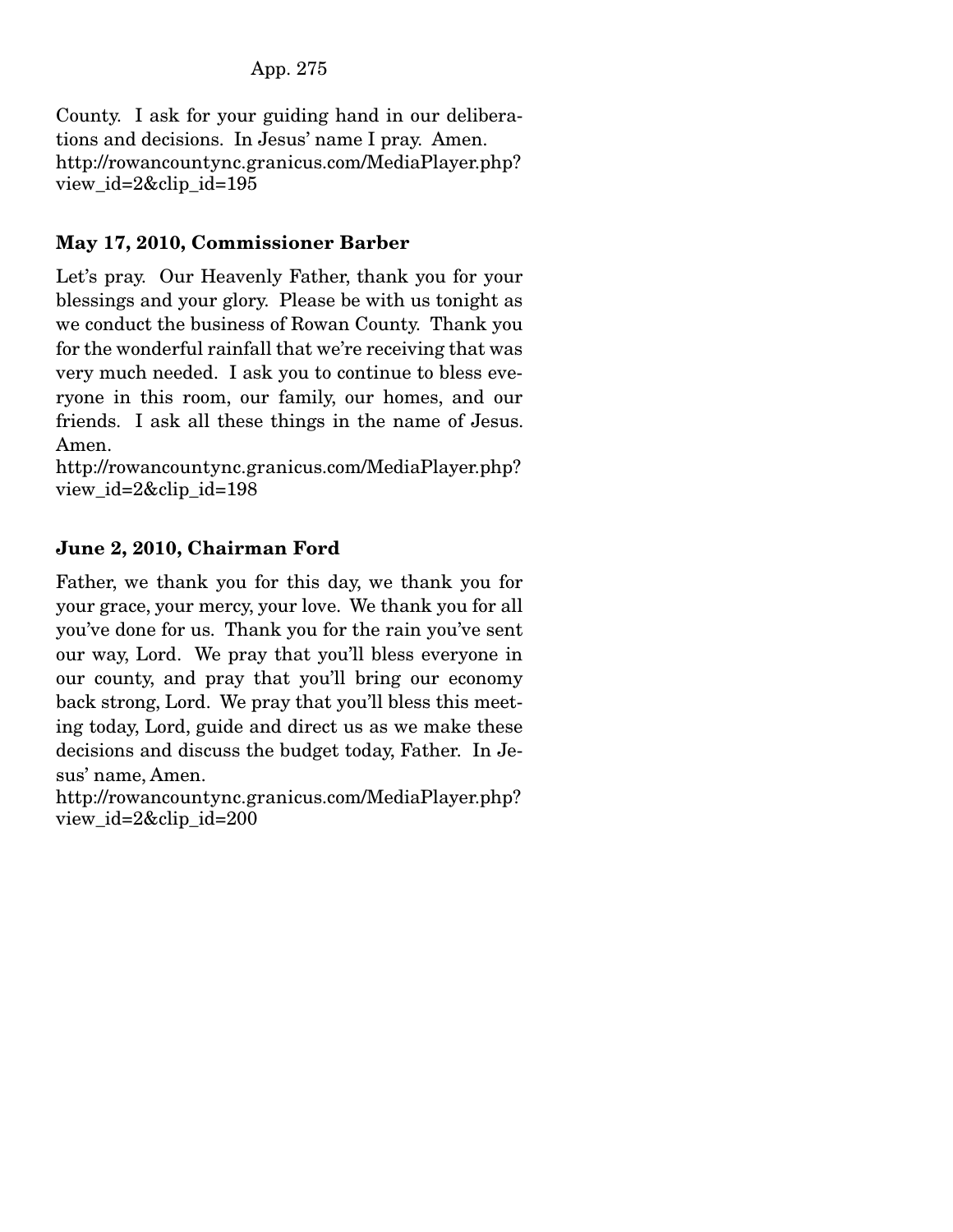#### June 7, 2010, Chairman Ford

Father, we thank you for this day. We thank you for this time together today. We pray that you'll guide and direct our minds as we make the decisions for the citizens of Rowan County. We pray that you'll bless those that are out of work during these tough times and bless them with a job and help us to bring many more jobs to this county. Lord, we thank you for the rain you've sent our way, Lord. We thank you for all that you do for us: your grace, your mercy, your love. We praise you tonight in Jesus' name. Amen.

http://rowancountync.granicus.com/MediaPlayer.php? view\_id=2&clip\_id=202

#### June 14, 2010, Chairman Ford

Father, we thank you for this day, we thank you for this time together, pray that you'll guide and direct our thoughts and everything we say and do today in here, Lord, to bring honor and glory to you. Guide and direct us. Father, we thank you for all you do, for your grace, mercy and love, in Jesus' name. Amen.

http://rowancountync.granicus.com/MediaPlayer.php? view\_id=2&clip\_id=205

### June 21, 2010, Commissioner Coltrain

Heavenly Father, again we give you thanks for the many blessings that you give to us each and every day. We give you thanks for the opportunity to be your instrument in the service of our fellow man for your honor and glory. We thank you for the weather that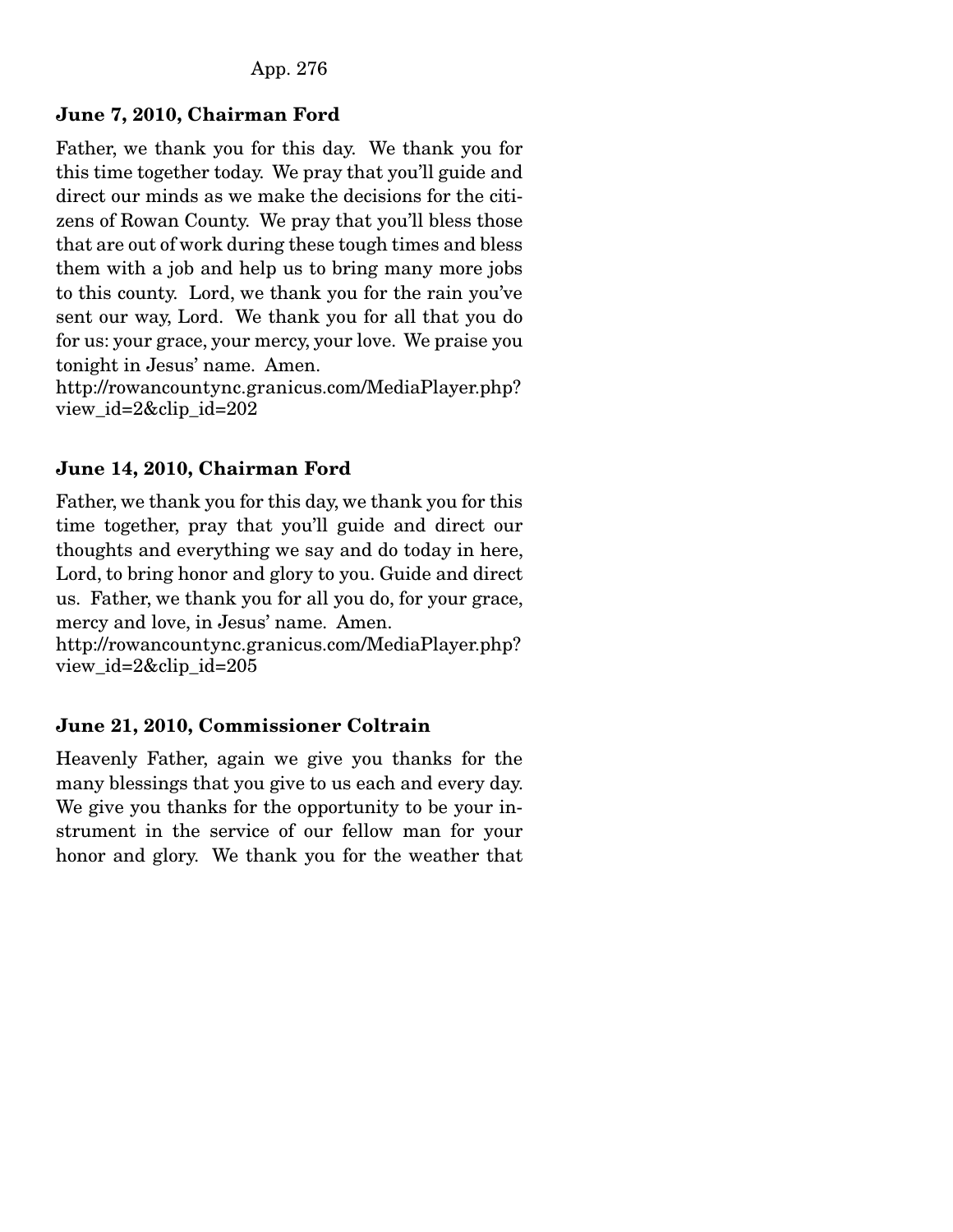#### App. 277

you've blessed us with so that the farmers can harvest the crops that you have blessed them with, and also the rain to nourish those that are growing this time of the year. In Jesus' name we pray. Amen. http://rowancountync.granicus.com/MediaPlayer.php?

view\_id=2&clip\_id=210

#### July 6, 2010, Chairman Ford [Special Meeting]

Father, we thank you for this day. We thank you for our recent Independence Day celebration, thank you for what it means to us. Lord God we thank you for all you do for us here in Rowan County. Bless in Jesus' name, Amen.

http://rowancountync.granicus.com/MediaPlayer.php? view\_id=2&clip\_id=212

#### July 19, 2010, Commissioner Hall

If you would, please pray with me. Heavenly Father, so often we listen to voices that are not your voice, especially when these voices tell us what we want to hear. Sadly we tend to follow the desires of our own hearts rather than perceiving your wisdom. Please allow your spirit within us to guide us in wise decisions and faithful behavior. In Jesus' name we pray. Amen. http://rowancountync.granicus.com/MediaPlayer.php? view  $id=2\&$ clip  $id=213$ 

#### August 2, 2010, Commissioner Mitchell

Let us pray. Dear Heavenly Father, we ask your guiding hands in our deliberations and our decisions as we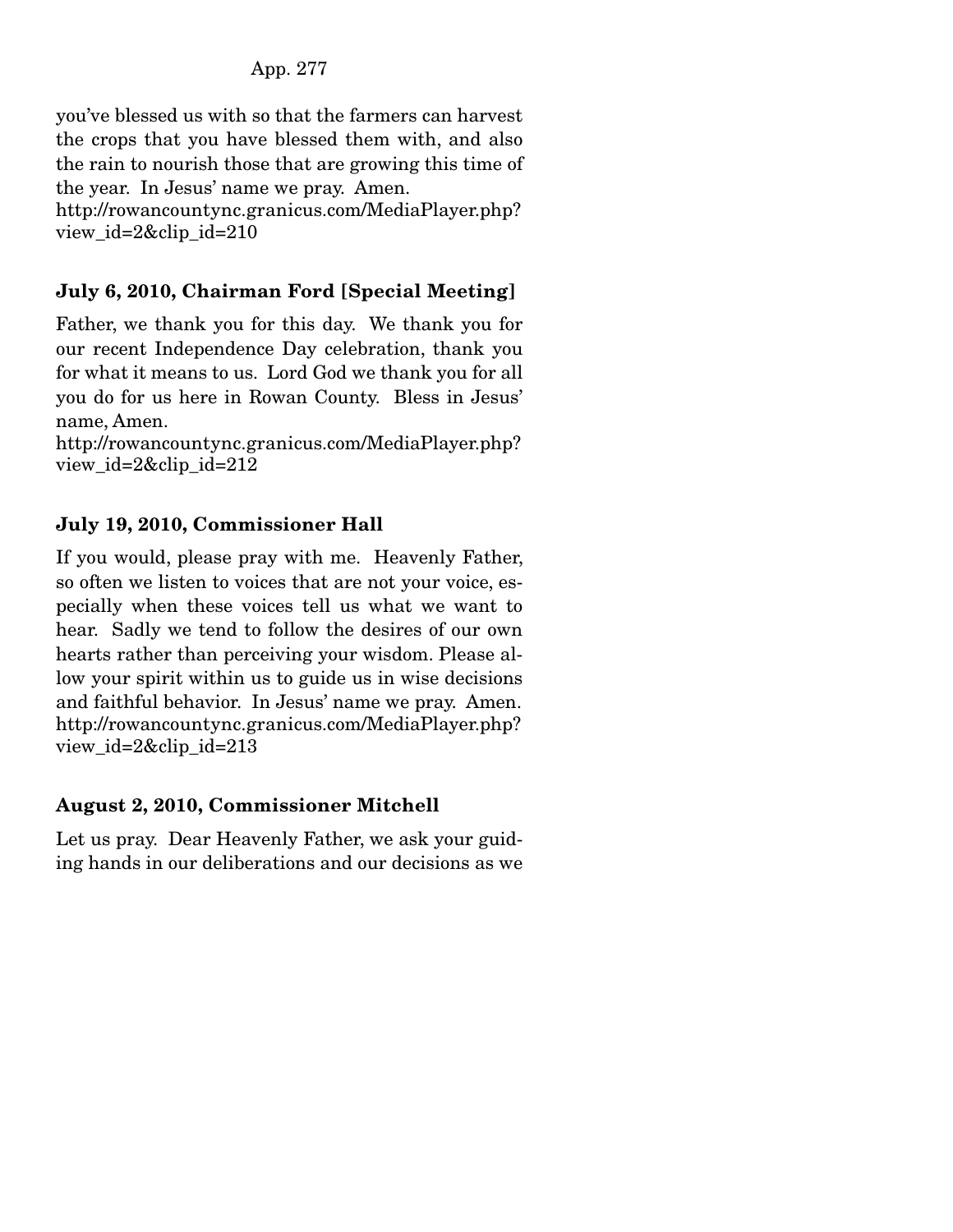discuss and work on the business for the citizens of Rowan County. In Jesus' name I pray. Amen. http://rowancountync.granicus.com/MediaPlayer.php? view\_id=2&clip\_id=215

### August 16, 2010, Commissioner Barber

Let us pray. God of healing mercies, we come to you this day confessing that we are an imperfect people. We know that you desire for us hope, happiness, and love, yet we have found so many ways to block your gifts or to treat them as if they were our entitlement. We acknowledge that we've been given the pathway to peace, in the witness of Jesus Christ and his instructions to live as people of compassion and service. Unfortunately, our service has been mostly for ourselves and oftentimes we have failed to witness on Earth. Forgive us, oh merciful God, heal our wounded spirits, turn us again to you that we may again learn of your love and mercy. Help us to become partners in peace and hope for others. For we ask this in Jesus' name, Amen.

http://rowancountync.granicus.com/MediaPlayer.php? view\_id=2&clip\_id=217

# September 7, 2010, Chairman Ford

Father, we thank you for this day. Thank you for your grace and mercy. Thank you for all you've done for us, Lord. We pray that you'll guide and direct our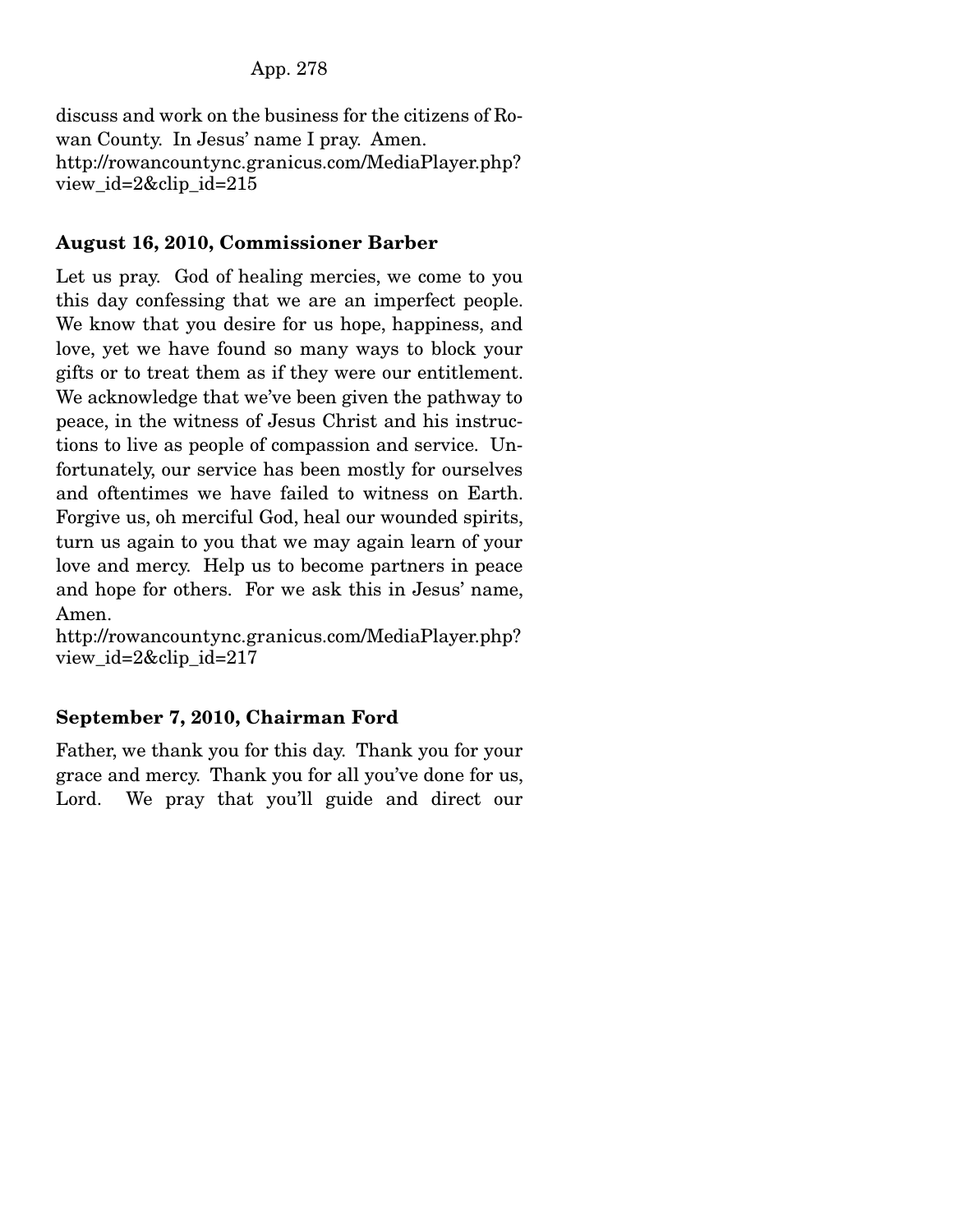thoughts and our minds tonight to make good decisions to bring honor and glory to you, Father. In Jesus' name, Amen.

http://rowancountync.granicus.com/MediaPlayer.php? view\_id=2&clip\_id=221

### September 20, 2010, Commissioner Coltrain

Our Heavenly Father, we give you thanks for the many, many blessings that you bestow upon us each and every day. We apologize and ask your forgiveness for the misuse of those blessings. We ask that you guide and direct us in that effort and allow you to use us as your investment for the benefit of our fellow man for your honor and glory, especially in this role as county commissioners. We ask you also, dear Lord, if you would please send us some rain to water the plants and animals, especially the soy beans that you have provided for us. In my Lord and Savior's name I pray. Amen.

http://rowancountync.granicus.com/MediaPlayer.php? view\_id=2&clip\_id=223

# October 4, 2010, Commissioner Hall

Please pray with me. Heavenly Father, we thank [you] for the opportunity to gather to discuss ways to improve the lives of the citizens of Rowan County. We ask your blessing and guidance as we discuss the issues before us. May we never forget your presence and your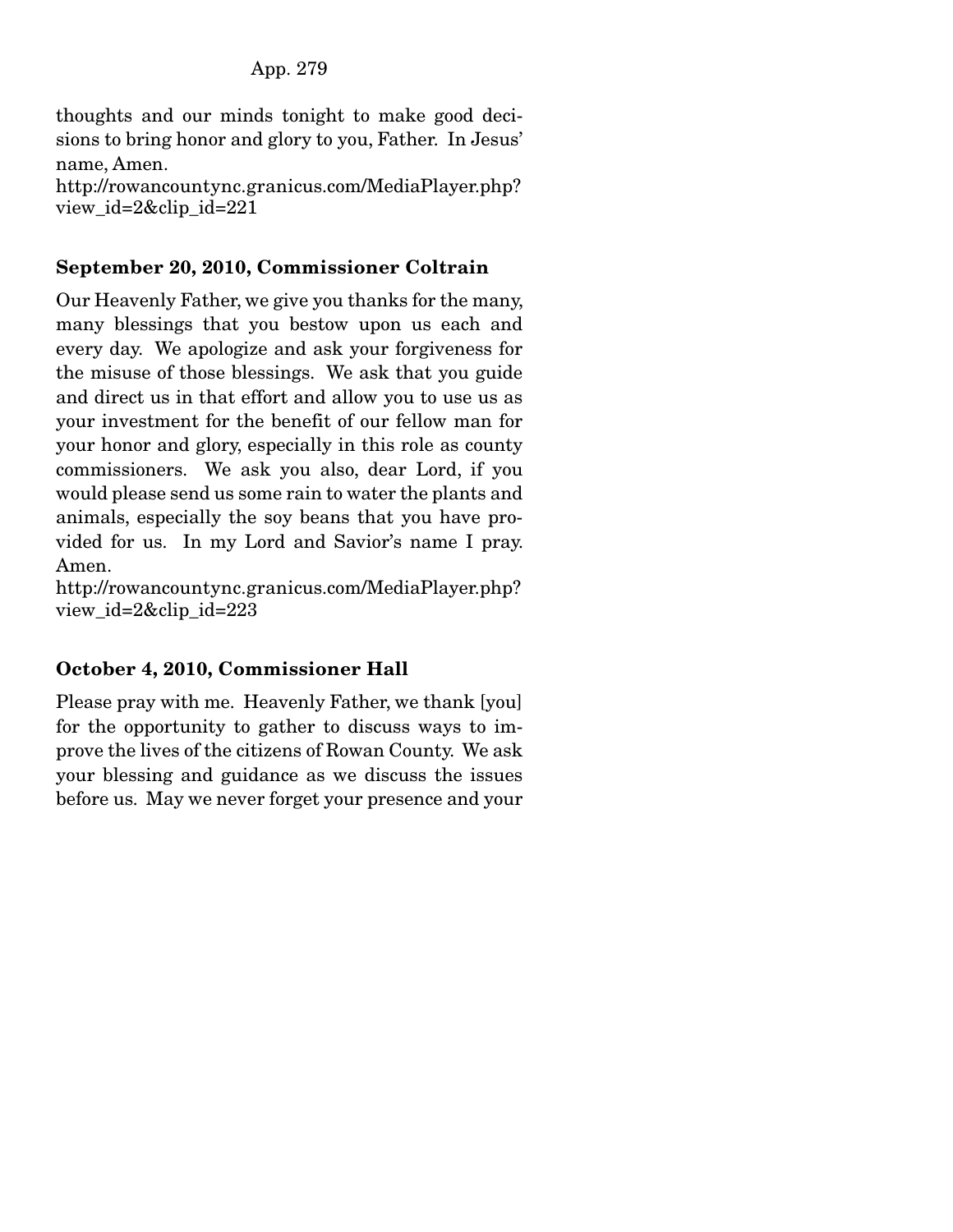### App. 280

gentle voice that calls us to your side. Show us the joy, meaning, and purpose that come through living our lives in you. In Christ our Savior, we pray. Amen. http://rowancountync.granicus.com/MediaPlayer.php? view\_id=2&clip\_id=225

### October 18, 2010, Commissioner Mitchell

Heavenly Father, I thank you for this opportunity for us to come together and work on the business for Rowan County. I ask your guiding hand in our deliberations and decisions. In Jesus' name I pray. Amen. http://rowancountync.granicus.com/MediaPlayer.php? view\_id=2&clip\_id=227

### November 1, 2010, Commissioner Barber

Let us pray. Guide us, oh God, by your word and Holy Spirit, that in your life we may see light, in your truth find freedom, and in your will discover peace. Through Jesus Christ our Lord, Amen.

http://rowancountync.granicus.com/MediaPlayer.php? view\_id=2&clip\_id=229

## November 15, 2010, Chairman Ford

Father, we thank you for this day. We thank you for this evening. Thank you for the rain you're sending our way. Thank you for our troops that are making sure we have our freedoms here. Lord, we pray that you'll bless all them around this world. God bless our elected officials from locally all the way to Raleigh to Washington, Lord, and guide and direct them in their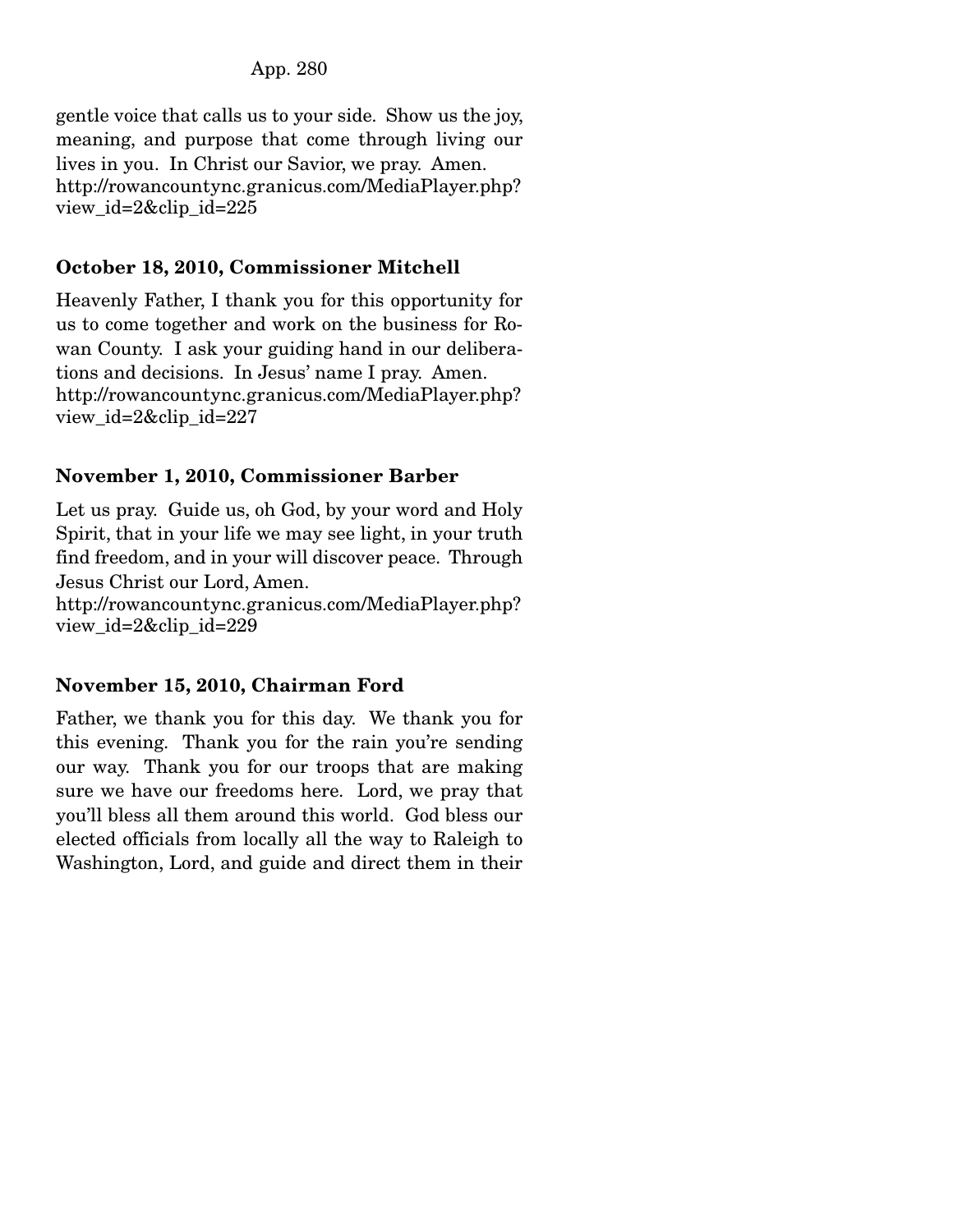decisions all across this land. Bless us here tonight. We praise you Lord for your grace, your mercy, your love, for everything. In Jesus' name. Amen. http://rowancountync.granicus.com/MediaPlayer.php? view\_id=2&clip\_id=231

### December 6, 2010, Chairman Ford

Father God, we thank you for this day, we thank you for this time together. We pray for our troops guarding our freedoms around the world. We pray for Commissioner Hall, who has served us well these last four years, pray for Commissioner Sides who is about to take his place on this board and with the other commissioners up here tonight. Pray that you'll bless each and every one of them, every one of the staff. We thank you so much for sending your Son Jesus Christ to this world, and we always remember that this time of year, Lord, and we should remember it always. Thank you for all you've done for us. Bless Rowan County. Bless these folks that have recently lost their jobs. God, help them and help us to help them, Father. In Jesus' name, Amen.

http://rowancountync.granicus.com/MediaPlayer.php? view\_id=2&clip\_id=234

## December 13, 2010, Commissioner Coltrain

Heavenly Father, we give you thanks for the many, many blessings that you give to us each and every day, especially during this time of the year when we celebrate the birth of your Son, our Savior, who came to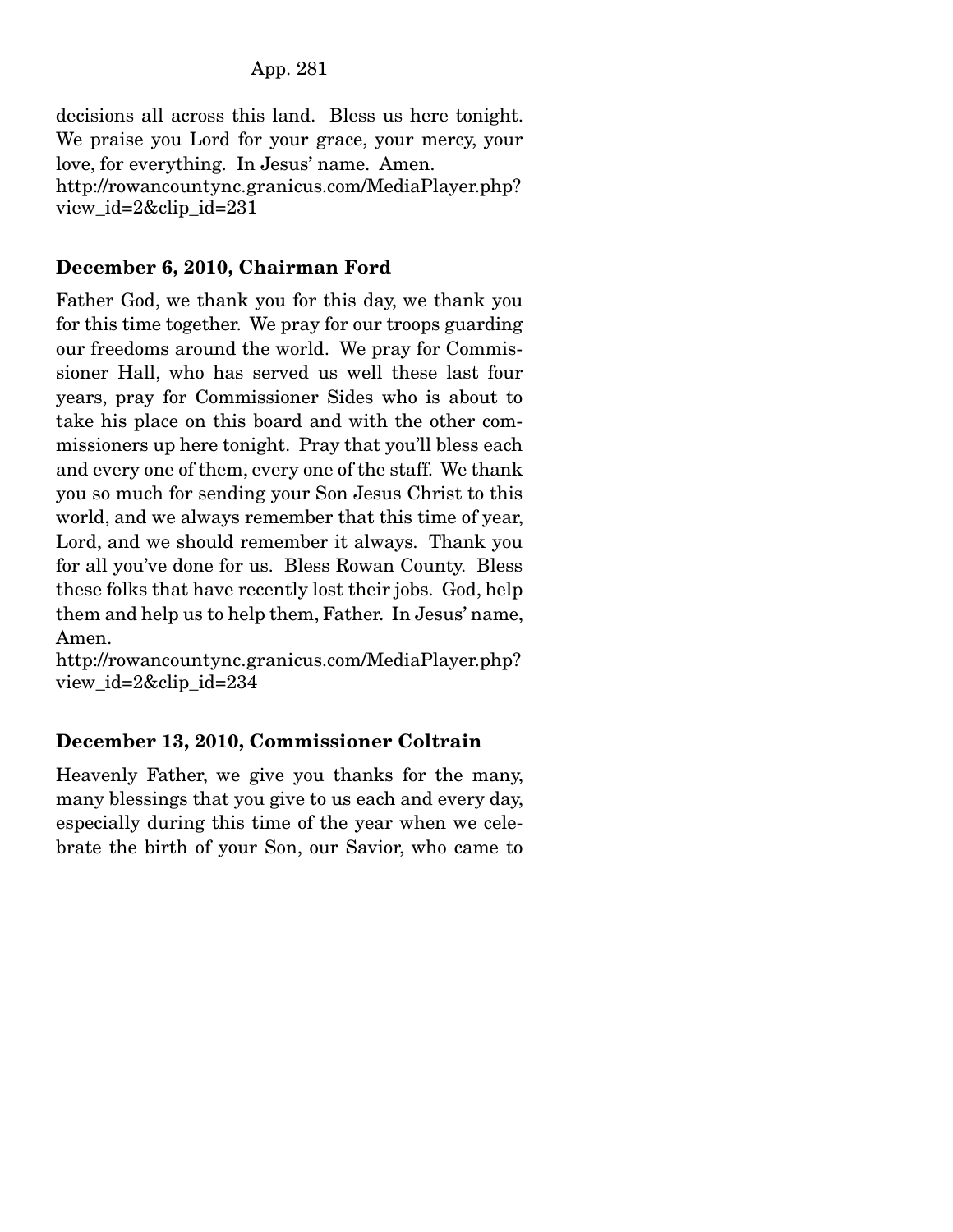show us how we should interact with each other for the benefit of each other. As servants for this community, please help us as the commissioners to really practice that principle so that we can have a positive effect on the lives of the citizens of the county, for your honor and glory. In Jesus' name we pray. Amen.

http://rowancountync.granicus.com/MediaPlayer.php? view\_id=2&clip\_id=236

## January 3, 2011, Commissioner Sides

Let us pray. Father we thank you for the beautiful sunshine, for the break in the bad weather, for the good weather, Lord we certainly pray for a break in the bad financial news that we continue to hear the economy. We pray that, Lord, this year will improve for our citizens, Lord, things will get better for all of us. We thank you for the opportunity to be here to serve today. We pray that you give us wisdom and direction and guidance in the decisions that we'll make. Lord we'll thank you and praise you for what you do. For we ask it in Christ's name, for His sake, Amen.

http://rowancountync.granicus.com/MediaPlayer.php? view\_id=2&clip\_id=237\

# January 18, 2011, Commissioner Ford

Let us pray. Father God, thank you for this day. Thank you for this time you've given us; thank you for this weather. Lord we praise you for the rain; we pray that you would bless our troops around the world fighting for our freedoms and keeping us free. We thank you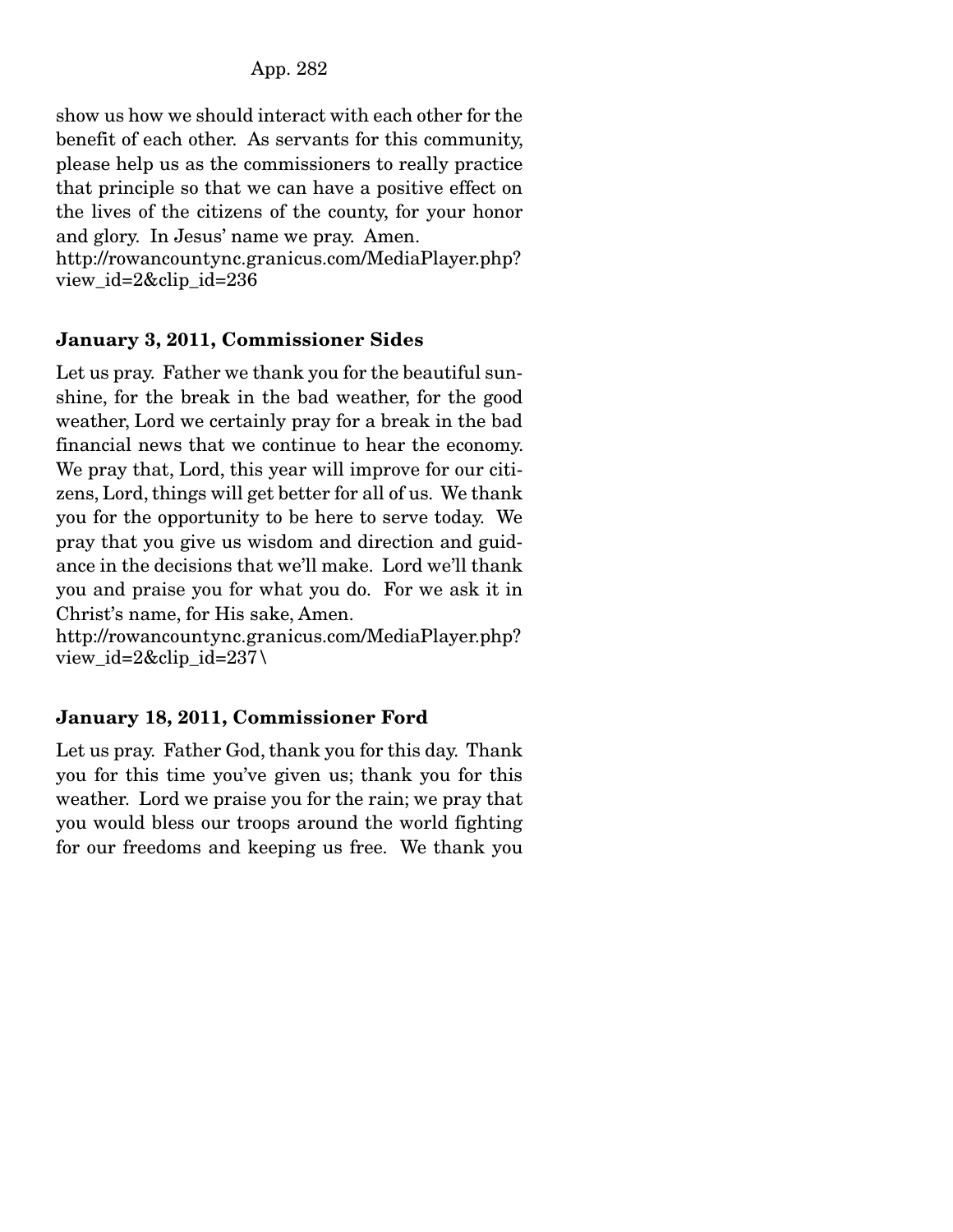for all you do for us—for your grace and mercy, Father. In Jesus' name, Amen. http://rowancountync.granicus.com/MediaPlayer.php? view\_id=2&clip\_id=239

### February 7, 2011, Commissioner Barber

Let us pray. Our heavenly Father, we thank you for your grace and your glory. I ask that you be with us today as we conduct the business of Rowan County. We realize that we cannot do anything without you. We love you, and we need you. I ask all these things in the name of Jesus. Amen.

http://rowancountync.granicus.com/MediaPlayer.php? view\_id=2&clip\_id=241

### February 16, 2011 [special meeting], Commissioner Mitchell

Dear heavenly Father, we thank you for the opportunity that you have given us to come together and work on the business for the citizens of Rowan County. I ask for your guiding hands in our deliberations and our decisions, in Jesus' name I pray. Amen.

http://rowancountync.granicus.com/MediaPlayer.php? view\_id=2&clip\_id=242

## February 21, 2011, Commissioner Coltrain

Heavenly Father, we give you thanks for the many, many blessings that you have bestowed upon us each and every day. We ask that you guide and direct us to let you use us—to use those blessings to be of service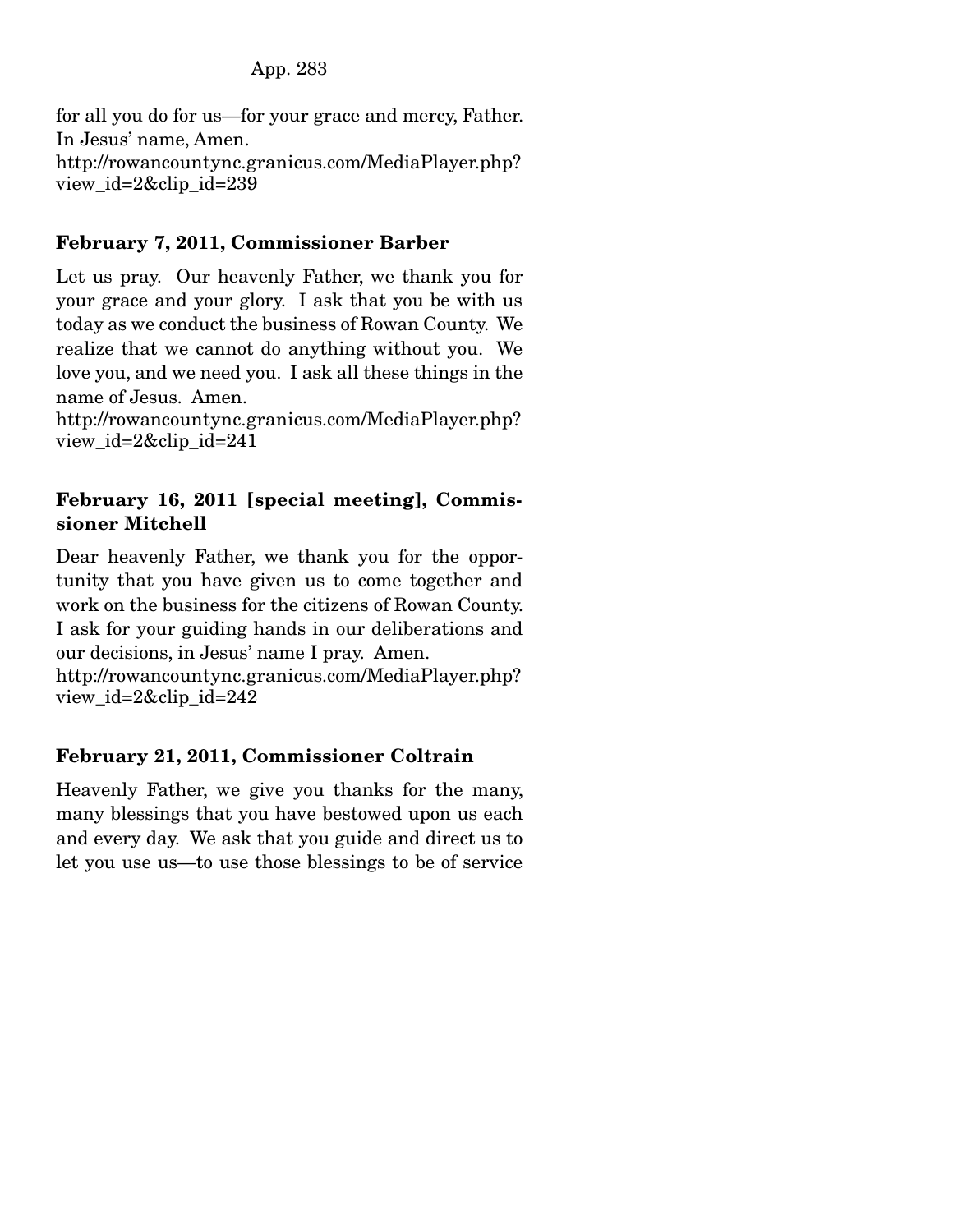to our fellow man for your honor and glory and not ours. Please guide and direct our discussions tonight so that we can make decisions that will be of benefit to all the people. In Jesus' name we pray. Amen. http://rowancountync.granicus.com/MediaPlayer.php? view\_id=2&clip\_id=245

# March 7, 2011, Commissioner Barber

Let us pray. Holy Spirit, open our hearts to Christ's teachings, and enable us to spread His message amongst the people we know and love through the applying of the sacred words in our everyday lives. In Jesus' name I pray, Amen.

http://rowancountync.granicus.com/MediaPlayer.php? view\_id=2&clip\_id=246

## March 21, 2011, Commissioner Sides

Let us pray. Father we do thank you for your love, and your mercy and your grace. For the beautiful day that you've given us, for health and for strength, and Lord for anything that we take for granted. And we thank you God for our country. We thank you Lord for the privilege that we have to serve in this capacity in Rowan County as commissioners. Lord I pray that you would give us wisdom and direction tonight in the decisions that we make—might they honor and glorify you. We'll thank and praise you for it in Jesus' name, for His sake. Amen.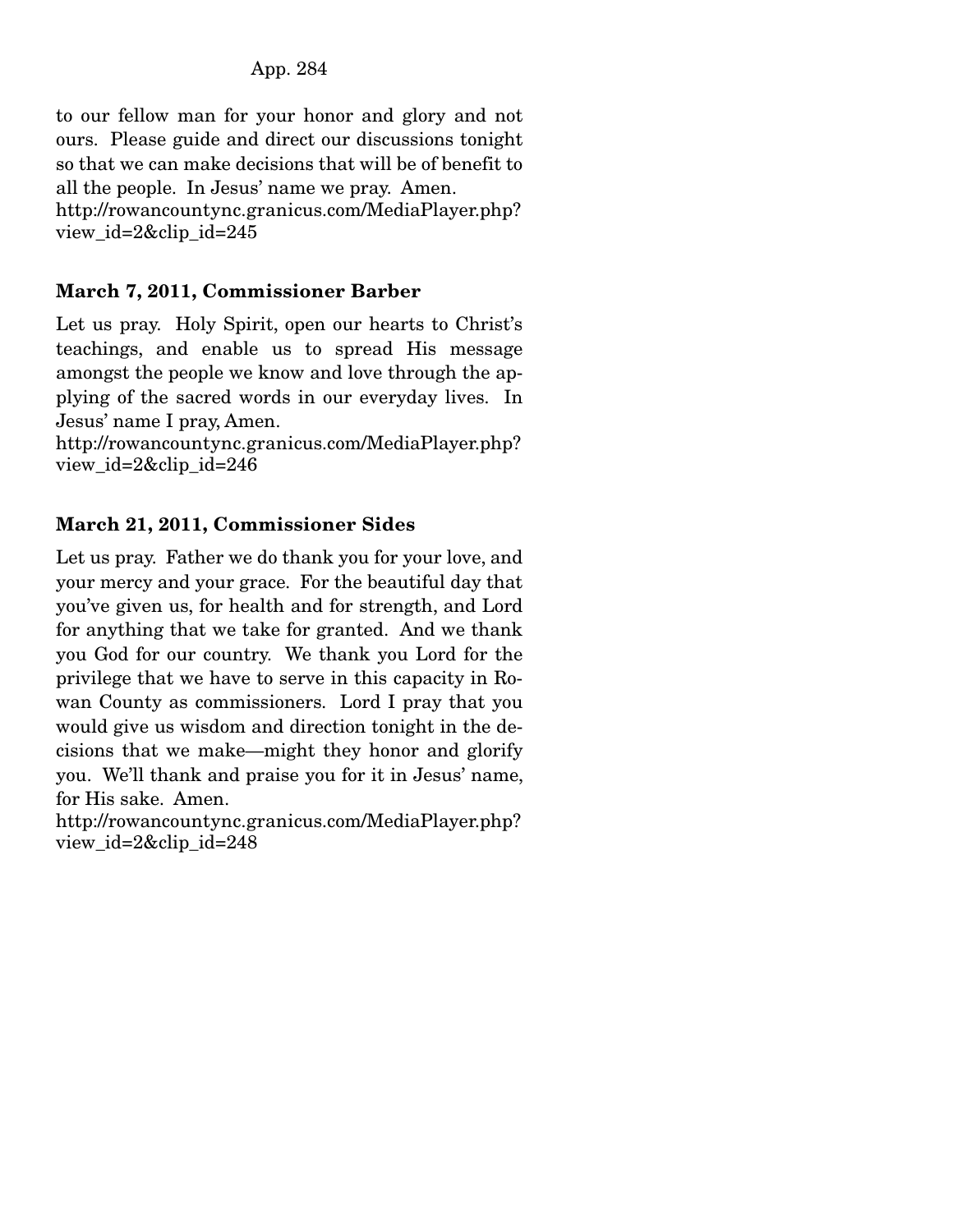## April 4, 2011, Commissioner Ford

Let us pray. Father, we thank you for this day, and thank you for this time here today. Guide and direct our decisions at it affects the citizens of Rowan County. We pray that you would protect us tonight with these storms expected to be here. Watch over our county, Lord. And we pray that you will watch over this meeting today. Thank you for all that you do for us, Lord. Thank you for your forgiveness and grace. In Jesus' name, Amen.

http://rowancountync.granicus.com/MediaPlayer.php? view\_id=2&clip\_id=250

## April 18, 2011, Commissioner Sides

Let us pray. Father, we do thank you for your grace, your mercy, for your love. We thank you for the beautiful day, for health and strength, and Lord, for the many things we take for granted. And Lord we do pray for those who suffered damage the other day in the storm. Those that lost family members, we pray for them, that you would be with them. We pray for our servicemen overseas; we had a big deployment recently—local people that went over to Iraq, we pray for them. Be with them and protect them. And Lord we pray that you would help us today. Give us wisdom and direction today about the decisions that we will make for the citizens of Rowan County. We'll thank you and praise you for it in Christ's name, for His sake. Amen.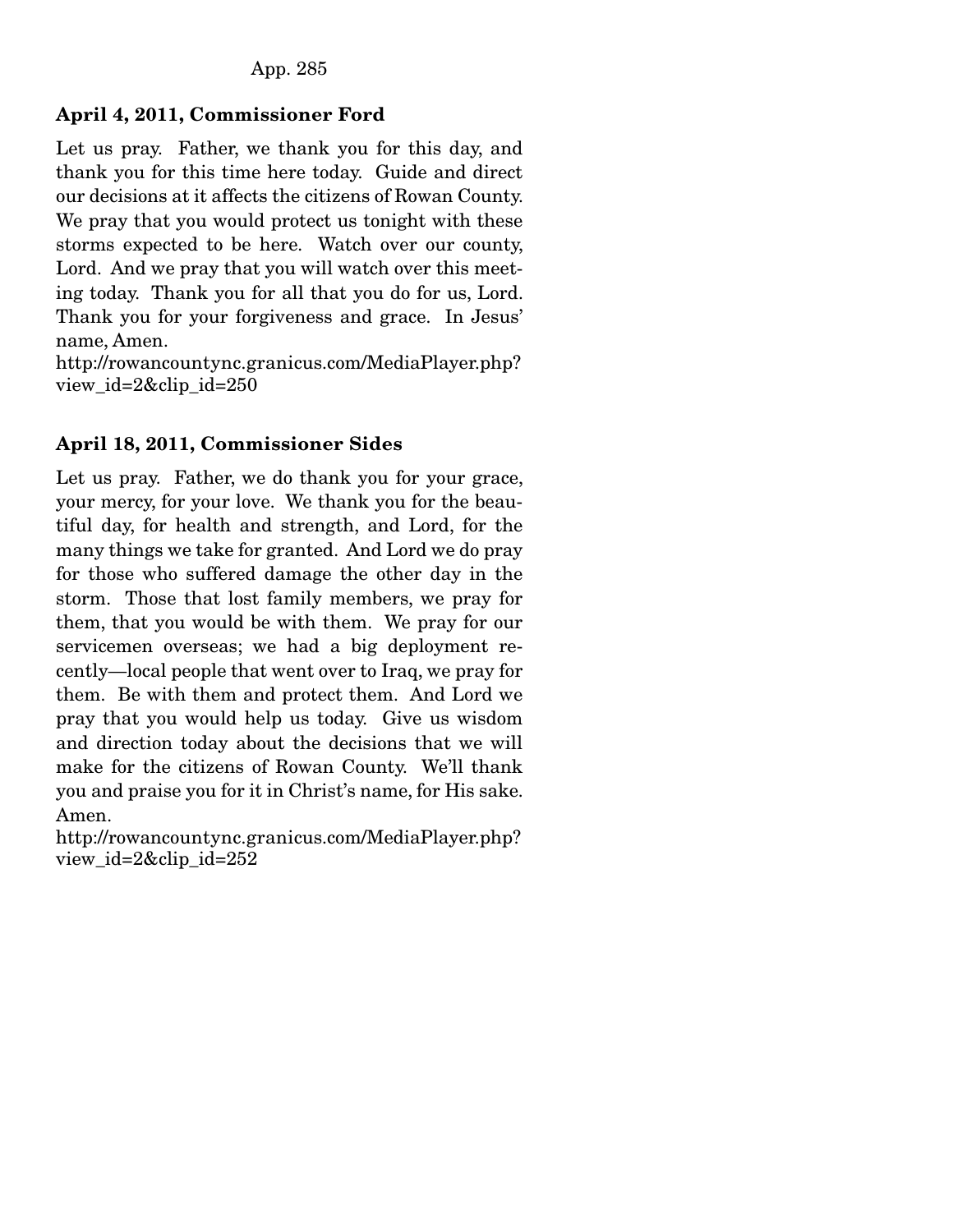## May 2, 2011, Commissioner Coltrain

Heavenly Father, we give you thanks for the many blessings that you have bestowed upon us each and every day. We ask that you guide and direct us so that we will use those blessings to be of significant effect and contribute it to the lives of our fellow man for your honor and glory, not ours. In Jesus' name we pray, Amen.

http://rowancountync.granicus.com/MediaPlayer.php? view\_id=2&clip\_id=254

## May 16, 2011, Commissioner Sides

Let us pray. Father, we come to you this evening wanting to thank you for your grace, and your mercy, for your goodness, for every good gift and for every perfect gift that you give us. Lord, we live in a privileged country in a privileged time. Lord, we would not forget those that are serving us in the military right now, protecting us. God, we pray that you would be with them. Lord, we thank you for this opportunity that we have to serve the citizens of Rowan County. We realize, God, that the business that we will discuss tonight is very important to them. We pray that you would give us wisdom and understanding, Lord, that the decisions that we make would be pleasing to you. And we will thank you and praise you for all that you do. We ask in the name of our Lord and Savior, Jesus Christ. Amen.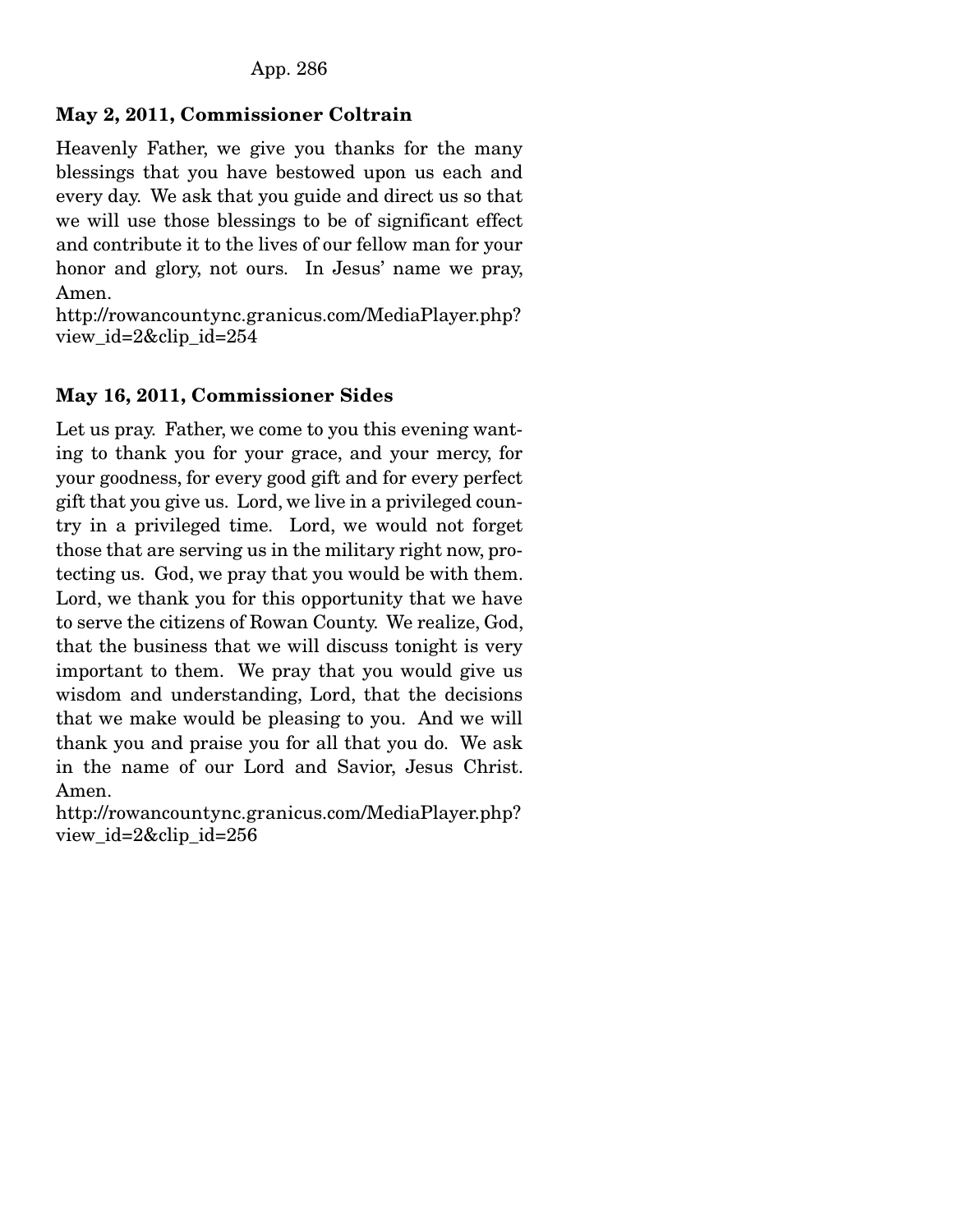## June 6, 2011, Commissioner Coltrain

Heavenly Father, we give you thanks for the many, many blessings that you give to us each and every day. We ask that you guide and direct us in the use of those blessings so you can use us to be a benefit for our fellow man for your honor and glory and not our ego. Please guide and direct all of our discussions today so that we can make the decisions that will be of benefit to our fellow citizens. In Jesus' name we pray, Amen. http://rowancountync.granicus.com/MediaPlayer.php? view\_id=2&clip\_id=259

### June 20, 2011 [special meeting], Commissioner Sides

Father, we do thank you for the beautiful day you have given us. We thank you for the health, strength, for the grace and the mercy that you provide us every day. We thank you Lord for the opportunity to serve the citizens of Rowan County and we ask you to Lord bless our deliberations today, guide our thoughts and our words that what we say would bring honor and glory to you. We'll thank you and praise you for it. In Jesus' name. Amen.

http://rowancountync.granicus.com/MediaPlayer.php? view\_id=2&clip\_id=260

## June 20, 2011, Commissioner Ford

Let us pray. Father God we thank you for this day. We thank you for the rain you've given us recently. We thank you for all that you do for us. Thank you for your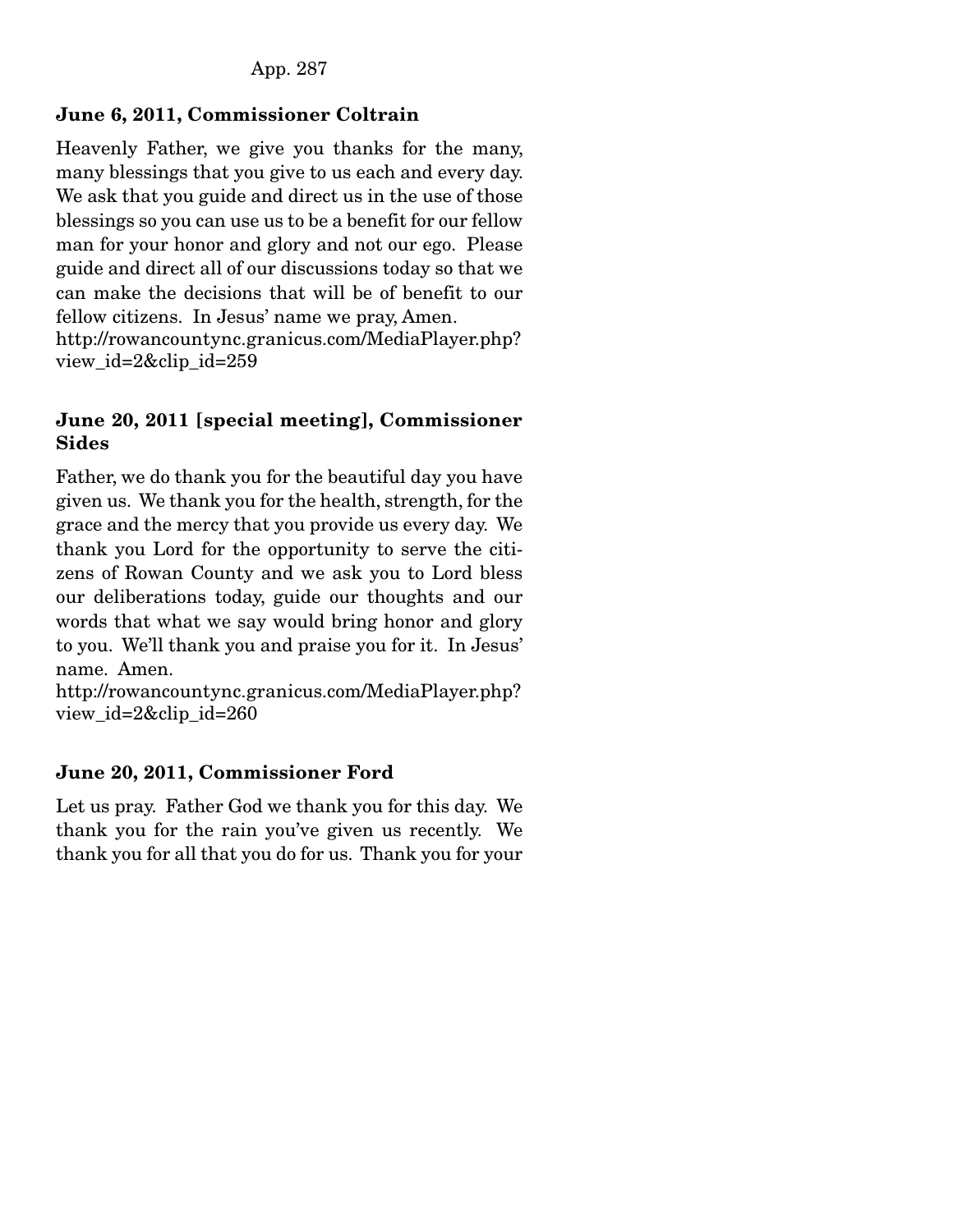grace and mercy. Oh God, we thank you for everyone in this room and all the citizens of Rowan County. I pray, right now, Lord, that you would bless my fellow commissioners and county staff. Help us and guide us through this meeting tonight, Father. We love you, and we thank you for all you do. In Jesus' name, Amen. http://rowancountync.granicus.com/MediaPlayer.php? view\_id=2&clip\_id=261

# July 5, 2011, Commissioner Mitchell

Dear heavenly Father, thank you for the opportunity you've given us to come together and work on the business of Rowan County. I ask for your guiding hand in our deliberations and decisions. In Jesus' name I pray. Amen.

http://rowancountync.granicus.com/MediaPlayer.php? view\_id=2&clip\_id=263

# July 18, 2011, Commissioner Mitchell

Dear heavenly Father, thank you for the opportunity that you've given us to come together and work on the business for Rowan County. I ask for your guiding hand in our deliberations and decisions. In Jesus' name I pray. Amen.

http://rowancountync.granicus.com/MediaPlayer.php? view  $id=2\&$ clip  $id=265$ 

# August 1, 2011, Commissioner Barber

Let us pray. Lord, we confess that we have not loved you with all our heart, and mind and strength, and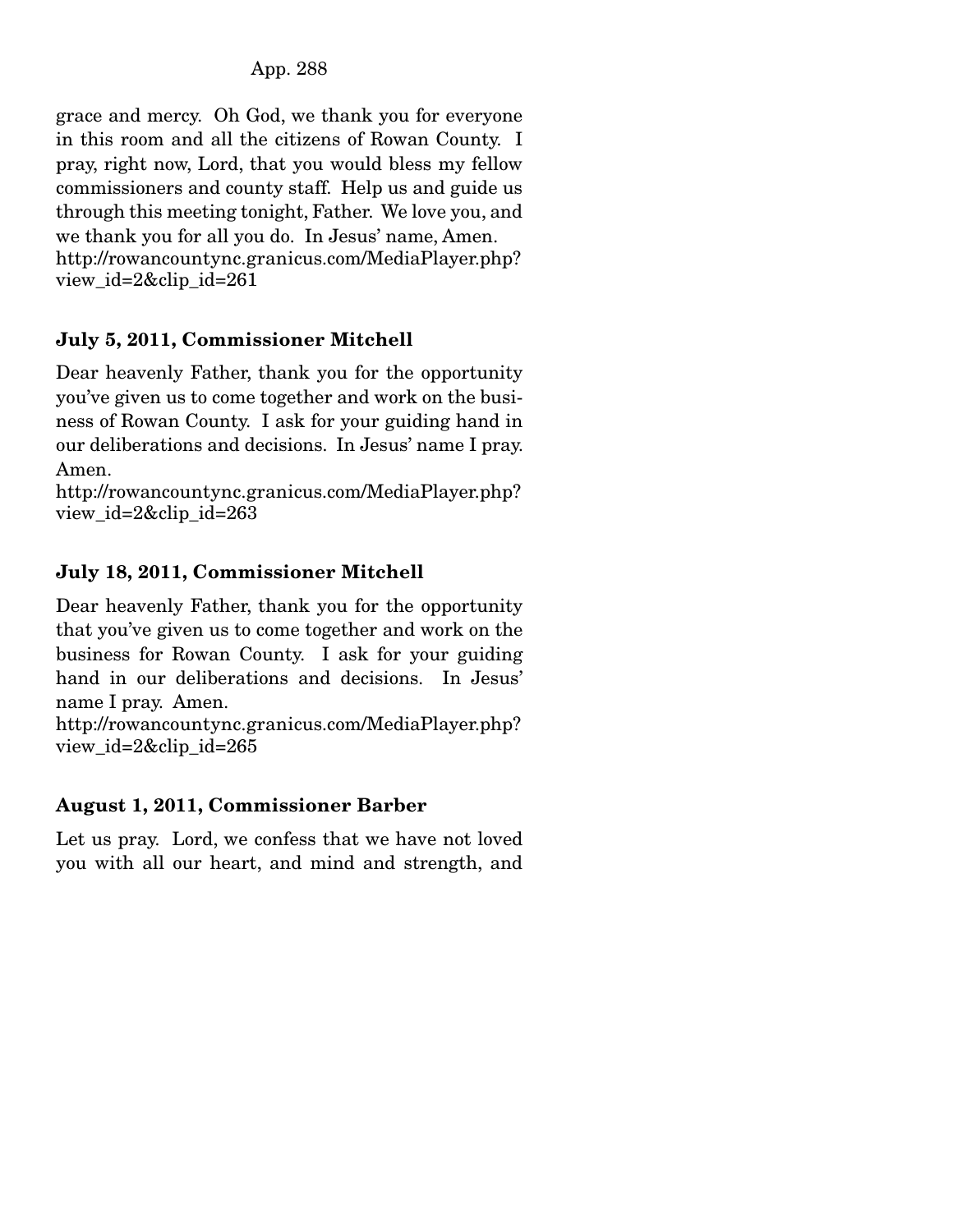that we have not loved one another as Christ loves us. We have also neglected to follow the guidance of your Holy Spirit, and have allowed sin to enter into our lives. Forgive us for what we've been, and by your spirit, direct what we shall be. In Jesus' name I pray. Amen.

http://rowancountync.granicus.com/MediaPlayer.php? view\_id=2&clip\_id=267

## August 15, 2011, Commissioner Coltrain

Let us pray. Heavenly Father, we give you thanks again for the many blessings that you've bestowed upon us each and every day. We ask that you guide and direct us so that we can be your servants for the benefit of the people in Rowan County for your honor and glory, to the Lord and not ours. In Jesus' name we pray. Amen.

http://rowancountync.granicus.com/MediaPlayer.php? view\_id=2&clip\_id=274

## September 6, 2011, Commissioner Sides

Let us pray. Father, we are grateful for your love, your mercy, for your grace, for all the things you give to us that God, we take so often for granted. We thank you for our country. We thank you Lord, for those that fight to give us our freedoms we have. We pray that you bless them and be with them. Lord, we pray for the business that will be conducted today. We pray that you would give us wisdom and understanding. Lord, guide our deliberations, and our words and our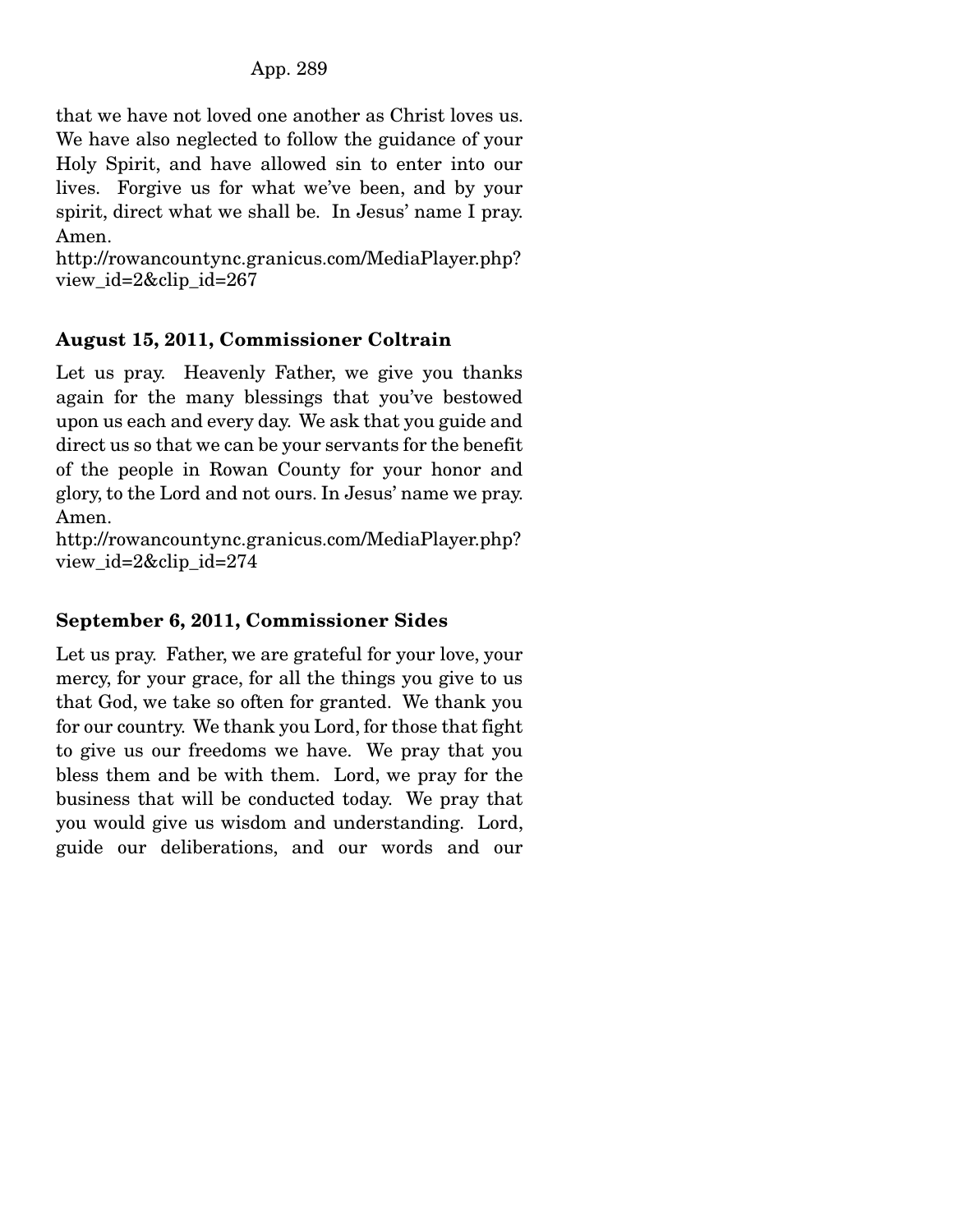thoughts. And may what we say and do be that would honor and please you. We'll thank you for it. In Jesus' name. Amen. http://rowancountync.granicus.com/MediaPlayer.php? view\_id=2&clip\_id=276

## September 19, 2011, Commissioner Ford

Let's pray. Father, thank you for this day. We thank you for your grace and mercy that you show toward us every day. I thank you for all that you do for us and I pray that you will bless Rowan County, bless our businesses, bless our citizens that really need help during these tough, tough times we're going through, Father. I pray that you will bless this commission tonight, each and every one of us as we make decisions. Father we ask that you would continue to bless our county. Lord, send us some rain. We thank you for all that you do, Father. In Jesus' name, Amen.

http://rowancountync.granicus.com/MediaPlayer.php? view\_id=2&clip\_id=276

## October 3, 2011, Commissioner Barber

Let us pray. Merciful God, although you made all people in your image, we confess that we live with deep division. Although you sent Jesus to be Savior of the world, we confess that we treat Him as our own personal God. Although you are one, and the body of Christ is one, we fail to display that unity in our worship, our mission, and our fellowship. Forgive our pride and arrogance, heal our souls, and renew our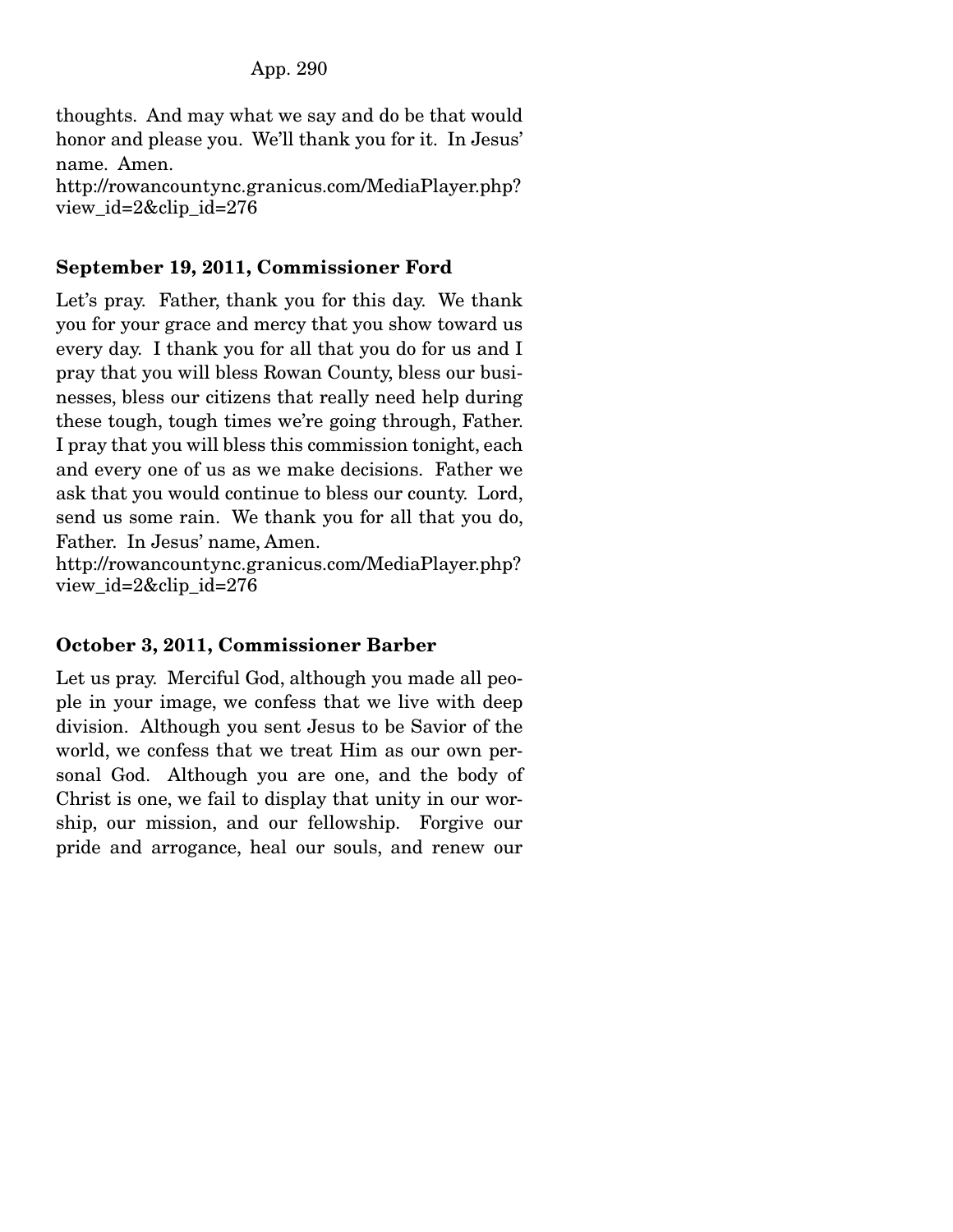vision. For the sake of your Son, our Savior, the Lord Jesus Christ, Amen. http://rowancountync.granicus.com/MediaPlayer.php? view\_id=2&clip\_id=279

## October 17, 2011, Commissioner Sides

Let us pray. Father we do thank you for the privilege of being here tonight. We thank you for the beautiful day you've given us, for health and strength, for all the things we take for granted. Lord, as we read in the paper today, the economic times are not good, and many people are suffering and doing without. We pray for them; we pray that you would help us to help. We pray for the decisions that we will make tonight, that God, they would honor and glorify you. We pray that you would give us wisdom and understanding. We'll thank you for it. In Jesus' name. Amen.

http://rowancountync.granicus.com/MediaPlayer.php? view\_id=2&clip\_id=280

### November 7, 2011, Commissioner Mitchell

Dear Heavenly Father, thank you for the opportunity you've given us to come together to work on the business for Rowan County. I ask for your guiding hands in our deliberations and decisions. In Jesus' name I pray. Amen.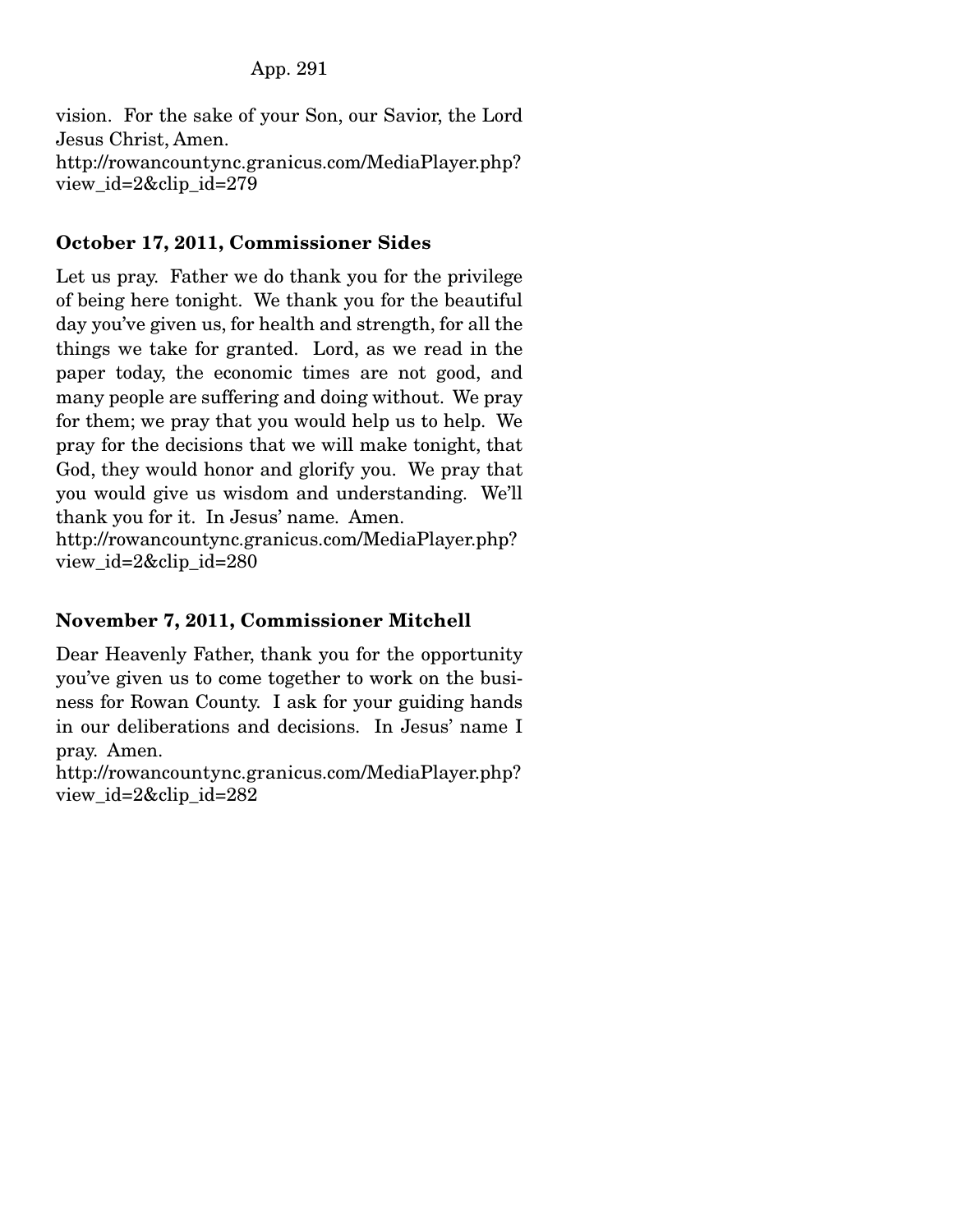### November 21, 2011, Commissioner Ford

Let us pray. Father God, thank you for this day that you've given us. I thank you for your grace, your forgiveness, Lord, I praise you for that. I pray that you'll bless us here tonight. Guide and direct each county commissioner as we go about the business of Rowan County. I pray that you'll bless those in attendance. Bless those in our county; bless the businesses, Lord, in this county, and those that are less fortunate, Father God. We pray that you'll bless us and help us tonight. We thank you for all you do for us, Father. In Jesus' name, Amen.

http://rowancountync.granicus.com/MediaPlayer.php? view\_id=2&clip\_id=284

### December 5, 2011, Commissioner Coltrain

Heavenly Father, we give you thanks for the many, many blessings that you give to us each and every day. We ask that you guide and direct us to be ambassadors of your spirit and your will, for the betterment of our fellow man, for your honor and glory. During this special time of the year, when we celebrate your birth and our Lord and Savior, we ask that you would help us remember that the greatest gift that we can give to people is ourselves—not material items, but ourselves. Please guide and direct us in our discussions today, and allow you to use us as your ambassadors in this will. In Jesus' name we pray. Amen.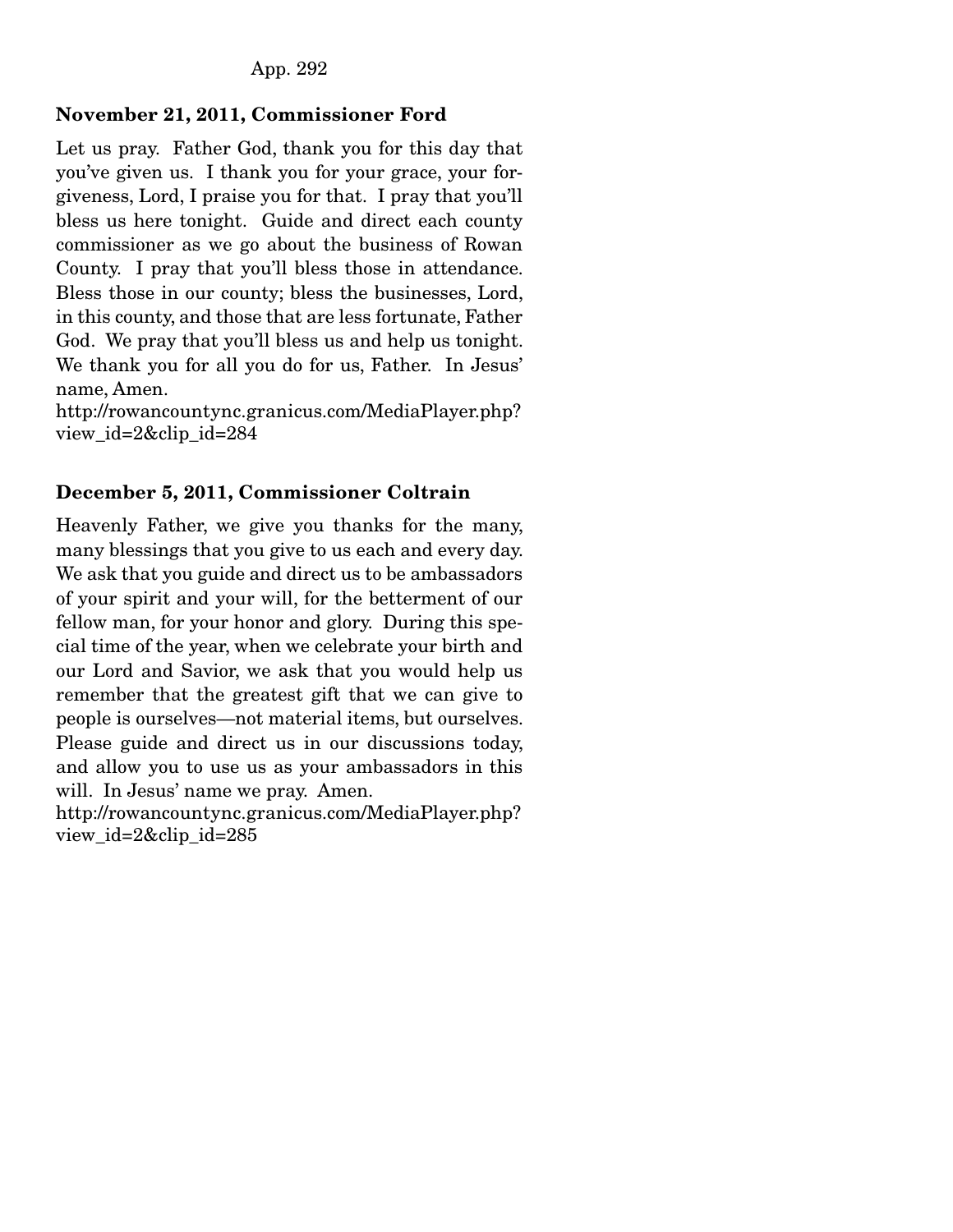### December 19, 2011, Commissioner Sides

Let us pray. Father we do thank you for your love, mercy, for your grace. We thank you for this time of the year when we celebrate the birth of Jesus Christ. Lord, we realize that the most important thing was not His birth, but His death that made a way for us to have life, and have it more abundantly. We pray that you would be with us today; give us grace and mercy. Lord, give us wisdom in the decisions that we need to make. I pray that you would help us, God, to guide this county in a way that you would see fit. Lord, we thank you for it. In Jesus' name, Amen.

http://rowancountync.granicus.com/MediaPlayer.php? view\_id=2&clip\_id=288

### January 3, 2012, Commissioner Ford

Let us pray. Father God, we thank you for this day. We thank you for your love, your grace toward us, your mercy. We pray that you will guide and direct us here today. Guide our thoughts, and our words. God, help us through this process of serving the citizens of Rowan County. Bless everyone that's here today; bless the citizens of Rowan County. We thank you so much Lord for all that you have done for us. Bless our troops around the world that are fighting for our freedoms, Lord; we thank you for them. In Jesus' name, Amen. http://rowancountync.granicus.com/MediaPlayer.php? view\_id=2&clip\_id=290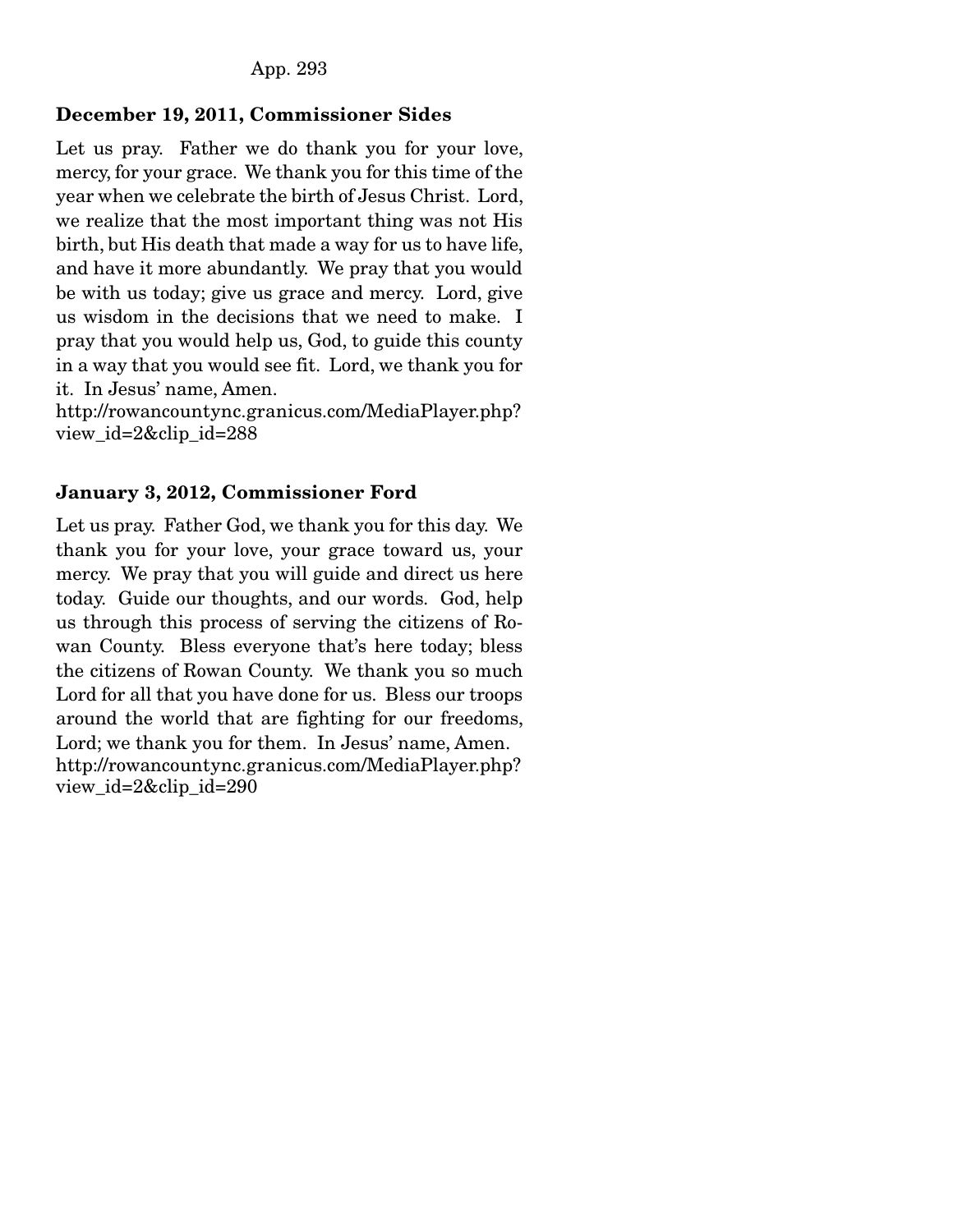## January 17, 2012, Commissioner Barber

Lord, we are meeting today to conduct matters of business for Rowan County. Guide our hearts and our minds in the spirit of fairness, right thought, and speech. Impart your supreme wisdom upon our activities so that our affairs may reach a successful conclusion. Thank you for being our source of guidance today, and always. Ask all these things in the name of Jesus. Amen.

http://rowancountync.granicus.com/MediaPlayer.php? view\_id=2&clip\_id=292

### January 25, 2012 [special meeting], Commissioner Coltrain

Heavenly Father, we give you thanks for this beautiful day that you have blessed us with along with all the other blessings that you give to us each and every day. Please guide and direct us in use of those blessings to be of service to our fellow man, for your honor and glory. In Jesus' name we pray, Amen.

http://rowancountync.granicus.com/MediaPlayer.php? view\_id=2&clip\_id=294

## February 6, 2012, Commissioner Sides

Let us pray. Father, we thank you for the beautiful day you've given us. We thank you for health and strength, for all your grace and mercy, and things we take for granted from day to day. We thank you for this great county, we thank you for this great opportunity you give us to serve the citizens. Lord I pray that you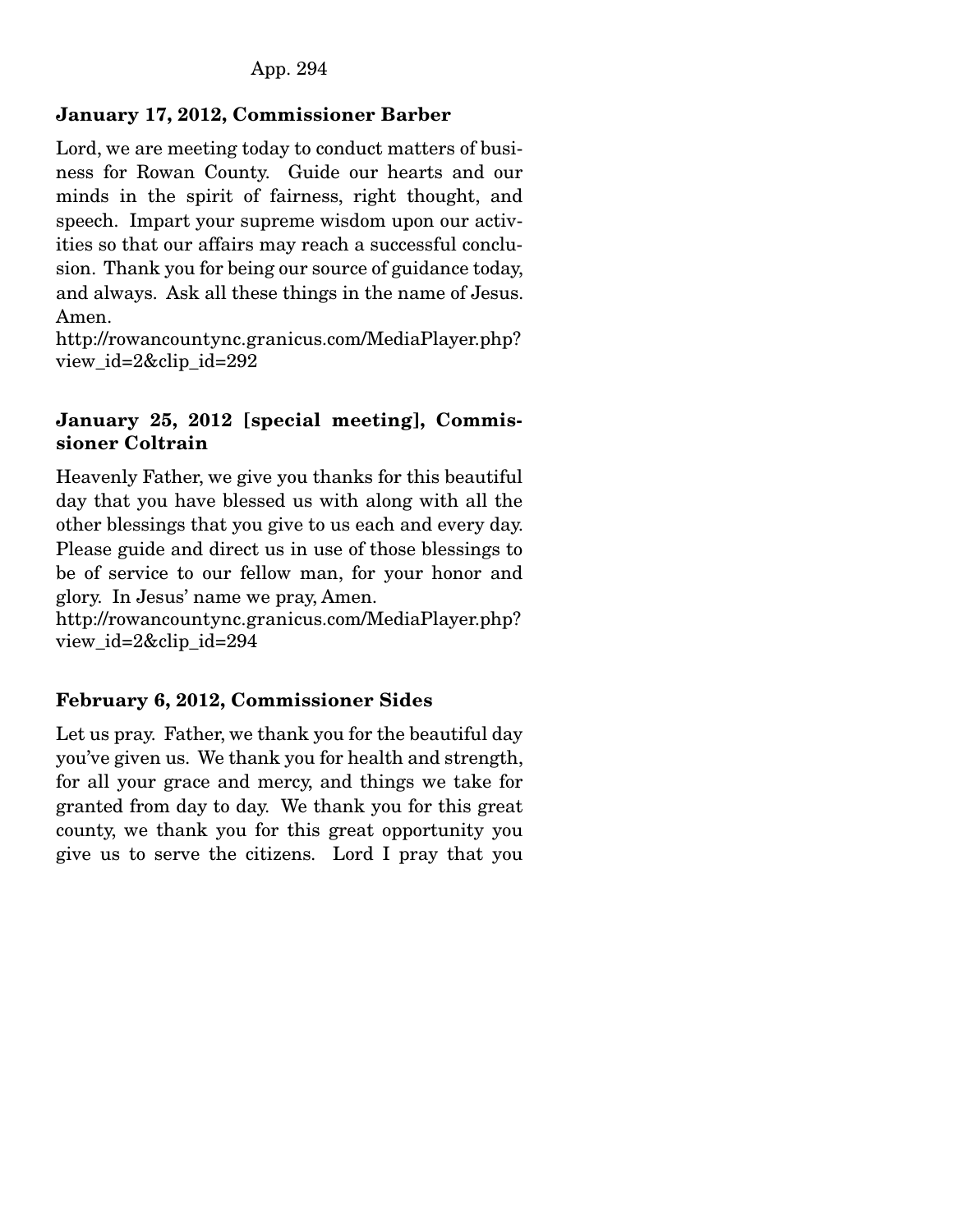App. 295

would help us today in the deliberations we make. Give us wisdom and understanding. We thank you for it. In Jesus' name, Amen. http://rowancountync.granicus.com/MediaPlayer.php?

#### view\_id=2&clip\_id=295

### February 20, 2012, Commissioner Mitchell

Heavenly Father, I thank you for the opportunity you've given us to come together and work on the business of Rowan County. On this president's day, I ask for your wisdom and grace for our elected representatives, and those in authority, and I ask for your guiding hand in our deliberations and decisions, in Jesus' name I pray, Amen.

http://rowancountync.granicus.com/MediaPlayer.php? view\_id=2&clip\_id=297

### February 29, 2012 [planning work session], Commissioner Ford

Father, we thank you for this day; thank you for the rain you're sending our way. Thank you for the forgiveness of our sins, and we praise you for that. We ask that you guide and direct our thoughts today, our words, and our decisions. Guide and direct us, Father, and direct our county. In Jesus' name, Amen. http://rowancountync.granicus.com/MediaPlayer.php? view\_id=2&clip\_id=298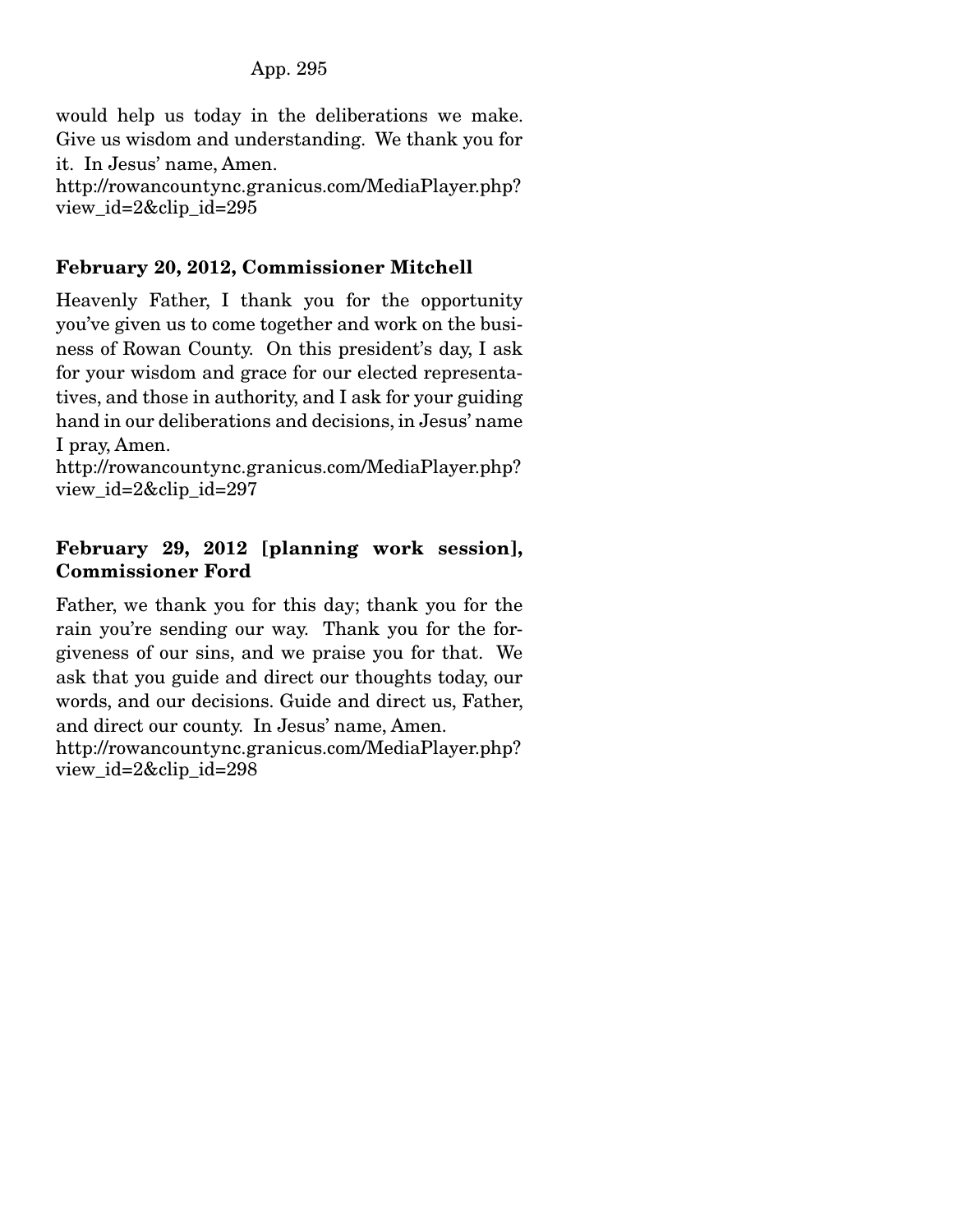# March 5, 2012, Commissioner Barber

Let us pray. Our heavenly Father, we will never ever forget that we are not alive unless your life is in us. We have been blessed to be the recipients of your immeasurable grace. We can't be defeated, we can't be destroyed, and we can't be denied because we are going to live forever with you through the salvation of Jesus Christ. Lord, be with us today and provide us with your supreme guidance and wisdom as we conduct the business of Rowan County. And as we pick up the Cross, we will proclaim His name above all names, as the only way to eternal life. I ask this in the name of the King of Kings, the Lord of Lords, Jesus Christ. Amen.

http://rowancountync.granicus.com/MediaPlayer.php? view\_id=2&clip\_id=300

# March 19, 2012, Commissioner Coltrain

Our heavenly Father, we give you thanks for the many, many blessings that you have bestowed upon us each and every day. We ask that you please guide and direct our thoughts and decisions tonight as we strive to serve you by trying to be of service to our fellow man. In His Holy name we pray. Amen.

http://rowancountync.granicus.com/MediaPlayer.php? view\_id=2&clip\_id=301

# April 2, 2012, Commissioner Sides

Let us pray. Father, we thank you for the beautiful day, for your grace and mercy. Lord, we take so many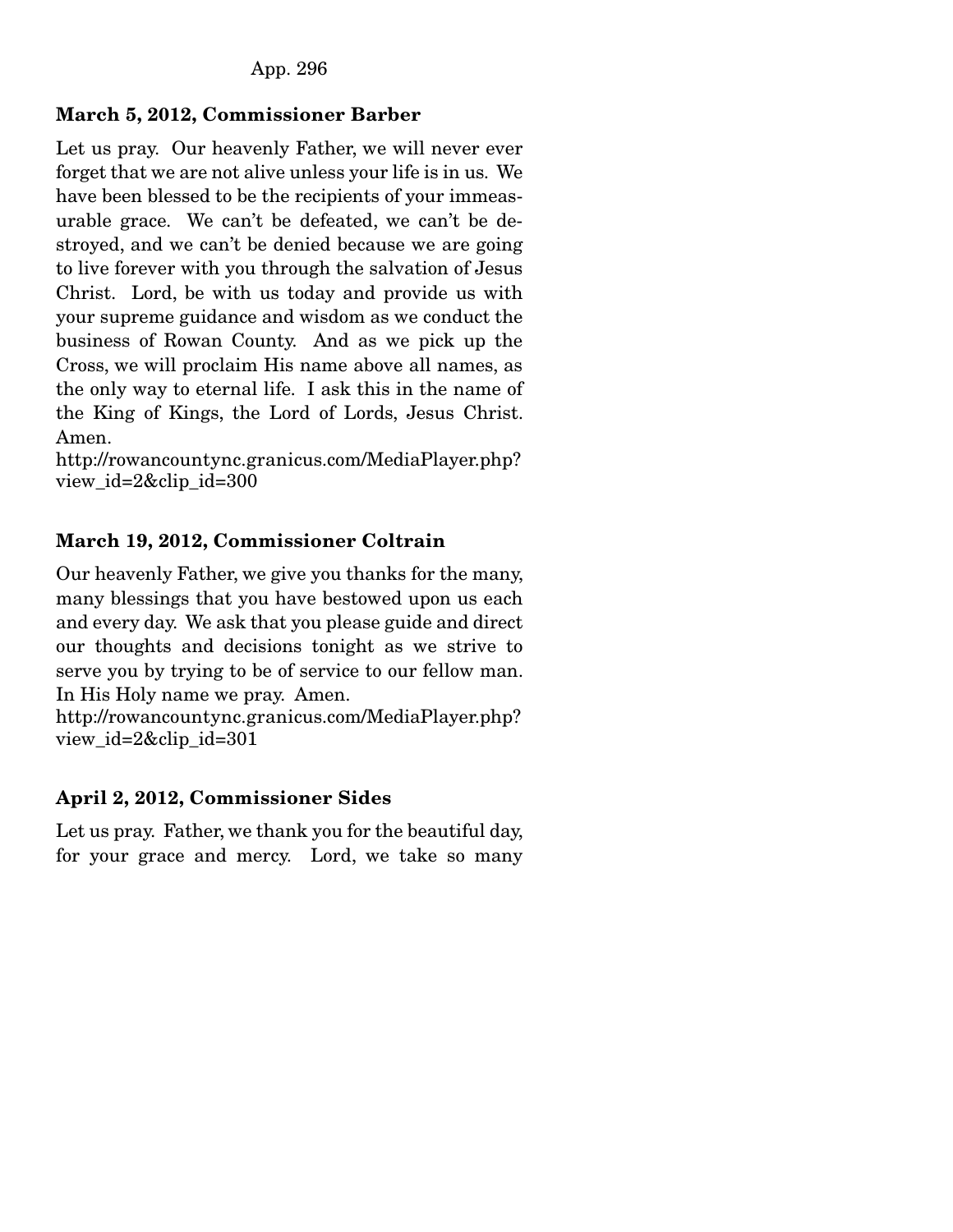things in life for granted. We thank you for this opportunity to serve the citizens of Rowan County. I pray you be with us in the deliberations we'll make today. Give us wisdom and understanding. Lord, we'll thank you and we'll praise you for it. We ask it in Christ's name, for His sake. Amen.

http://rowancountync.granicus.com/MediaPlayer.php? view\_id=2&clip\_id=303

## April 2, 2012 [special meeting], Commissioner Sides

Let us pray. Father, we do thank you for your love, your mercy, and your grace. We thank you for the beautiful day, for all the things we take for granted. We thank you for the opportunity to serve the citizens of Rowan County. We pray you give us wisdom, leadership, guidance, and direction. God, guard our words and our thoughts today. May they be pleasing to you. We'll thank you and praise you. In Jesus' name, Amen.

# April 16, 2012, Commissioner Mitchell

Dear heavenly Father, I thank you for this opportunity you've given us to come together and work on the business of Rowan County. I ask for your guiding hand in our deliberations and decisions. In Jesus' name I pray. Amen.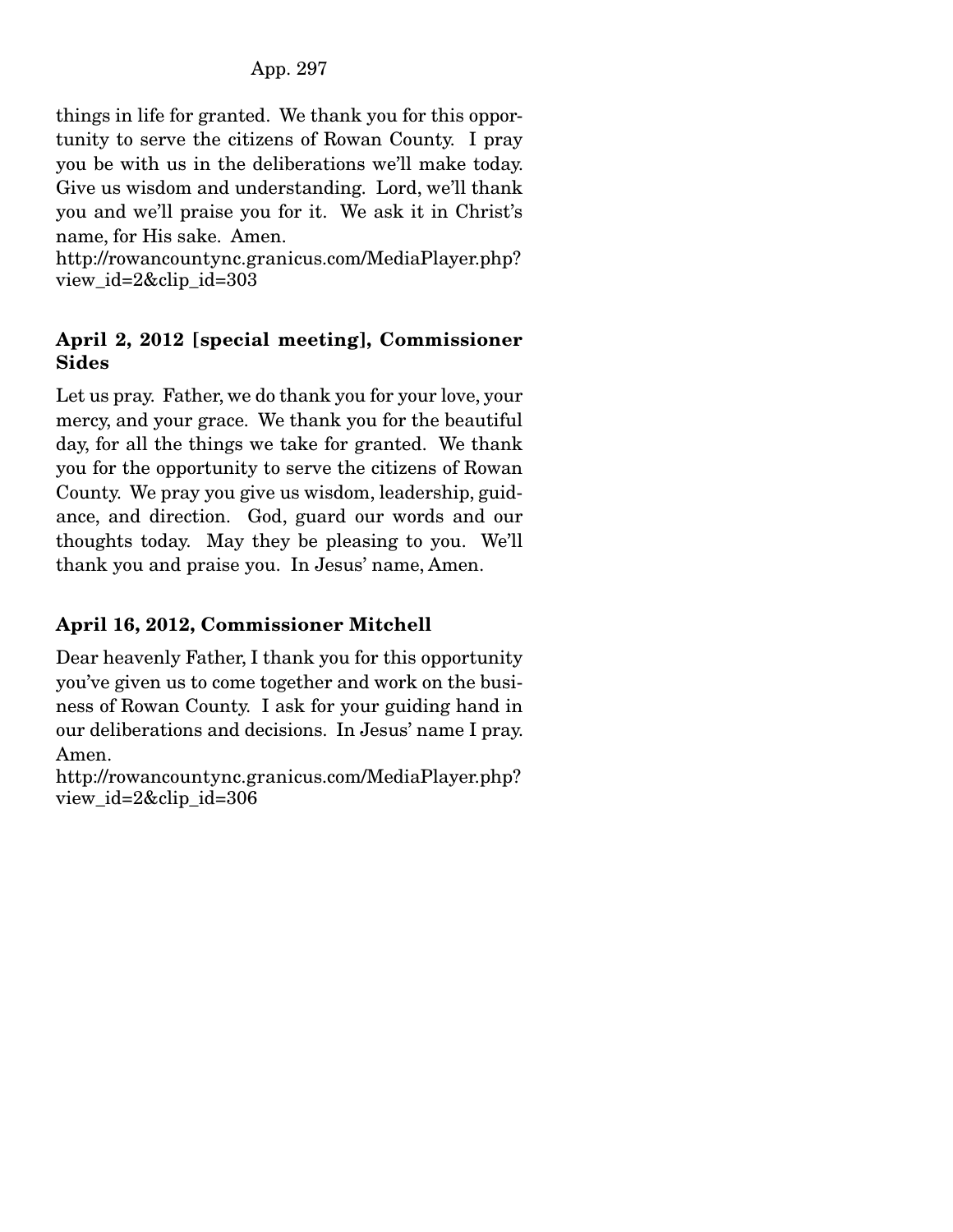# April 30, 2012 [special meeting], Commissioner Ford

Father God, we thank you for this day. Thank you for your love and your mercy, your forgiveness. Father, we pray that you'll bless us today and guide and direct our thoughts as we move through this decision today. We pray that you'll bless our county. We thank you for all you've done for us, Father. In Jesus' name, Amen. http://rowancountync.granicus.com/MediaPlayer.php? view  $id=2\&$ clip  $id=312$ 

## May 7, 2012, Commissioner Ford

Father God, we thank you for this day. Thank you for all that you have done for us, for your grace. We pray that you will guide and direct us here today as we make decisions for Rowan County. We pray that you will bless our citizens. Lord, bless this county; we praise you for all that you do for us Father. In Jesus' name, Amen.

http://rowancountync.granicus.com/MediaPlayer.php? view\_id=2&clip\_id=313

## May 21, 2012, Commissioner Barber

Let us pray. Lord, we do not look to the world for strength or encouragement, but we look to your word where we are convinced that you will protect and guard that which you have entrusted to us. By the empowerment of your indwelling holy spirit, help us boldly stand when the world, even those close to us, assault our faith. It is in your strength and your power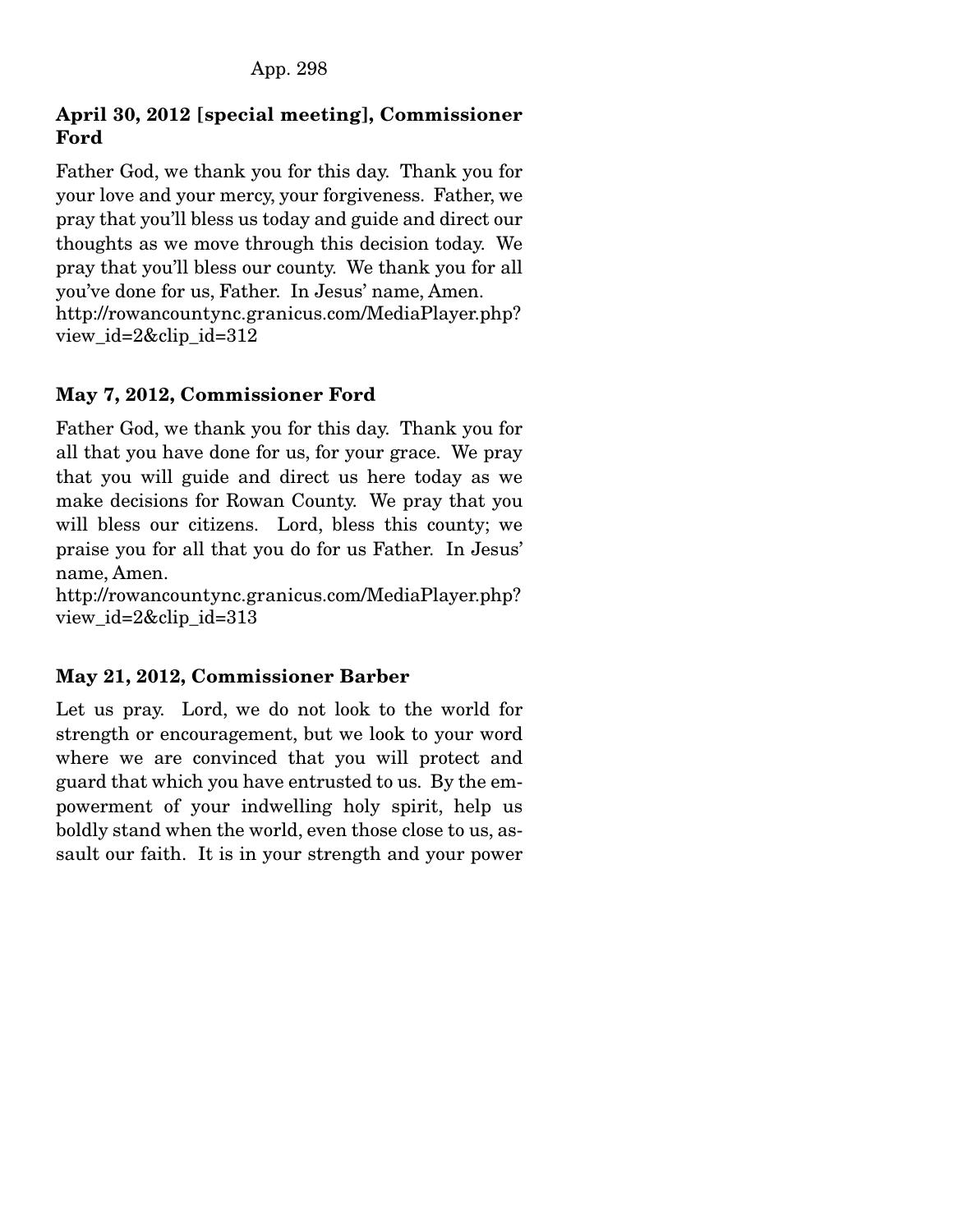that we remain faithful. May the purifying of our faith bring praise, glory and honor to Jesus, our Lord and Savior. Amen. http://rowancountync.granicus.com/MediaPlayer.php? view\_id=2&clip\_id=314

## June 4, 2012, Commissioner Coltrain

Let us have a moment of private meditation and prayer, please. (silence) Amen. http://rowancountync.granicus.com/MediaPlayer.php? view id=2&clip id=315

### June 11, 2012 [special meeting], Commissioner Sides

Let us pray. Father, we thank you for the beautiful day, for health, for strength, for all you do for us. Lord, our thoughts and our heart are with our finance officer today with the loss of her mother. We pray that, God, you'd be with her, be with her family, offer them comfort. Lord, I pray for my own mom going through some major physical problems right now. I pray you'd be with her and many others, Lord, that are hurting. I pray that you'd bless them. Lord, we ask that you bless our deliberations today, give us wisdom and understanding in the decisions that we have to make for the citizens of Rowan County. I pray that you'd help us to do what's best for them. We thank you for it. In Jesus' name, Amen.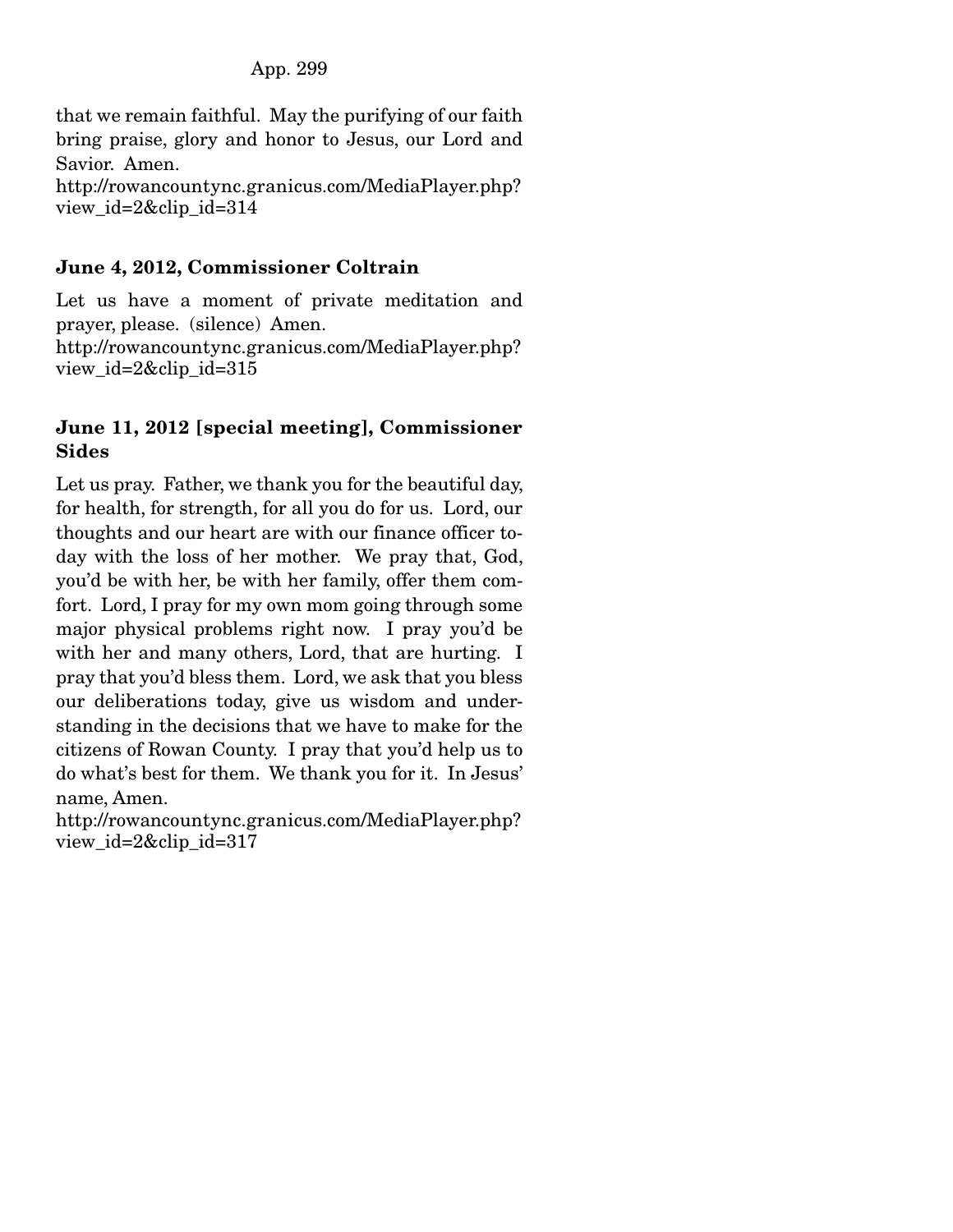# June 18, 2012, Commissioner Mitchell

Heavenly Father, thank you for the opportunity that you've given us to come together and work on the issues before Rowan County. I ask for your guiding hand in our deliberations and our decisions. In Jesus' name I pray. Amen.

http://rowancountync.granicus.com/MediaPlayer.php? view\_id=2&clip\_id=319

# July 2, 2012, Commissioner Ford

Father God in the name of Jesus, we come to you today thanking you for all you've done for us. Thank you for forgiving us of [ ]our sins and giving us eternal life. Lord, we pray that you'll bless in these meetings today. We pray that you'll guide and direct our thoughts. Help us to make the right decisions for Rowan County, Lord. We thank you so much for the rain you sent early this morning. We thank you for all you do. In Jesus' name, Amen.

http://rowancountync.granicus.com/MediaPlayer.php? view\_id=2&clip\_id=323

# August 6, 2012, Commissioner Barber

Let us pray. Our heavenly Father, thank you for another glorious day. We need you, we love you, and we realize that we can do nothing without you. Please be with us as we conduct the business of Rowan County this evening. I ask all these things in the name of Jesus, our King of Kings and Lord of Lords. Amen. http://rowancountync.granicus.com/MediaPlayer.php? view\_id=2&clip\_id=324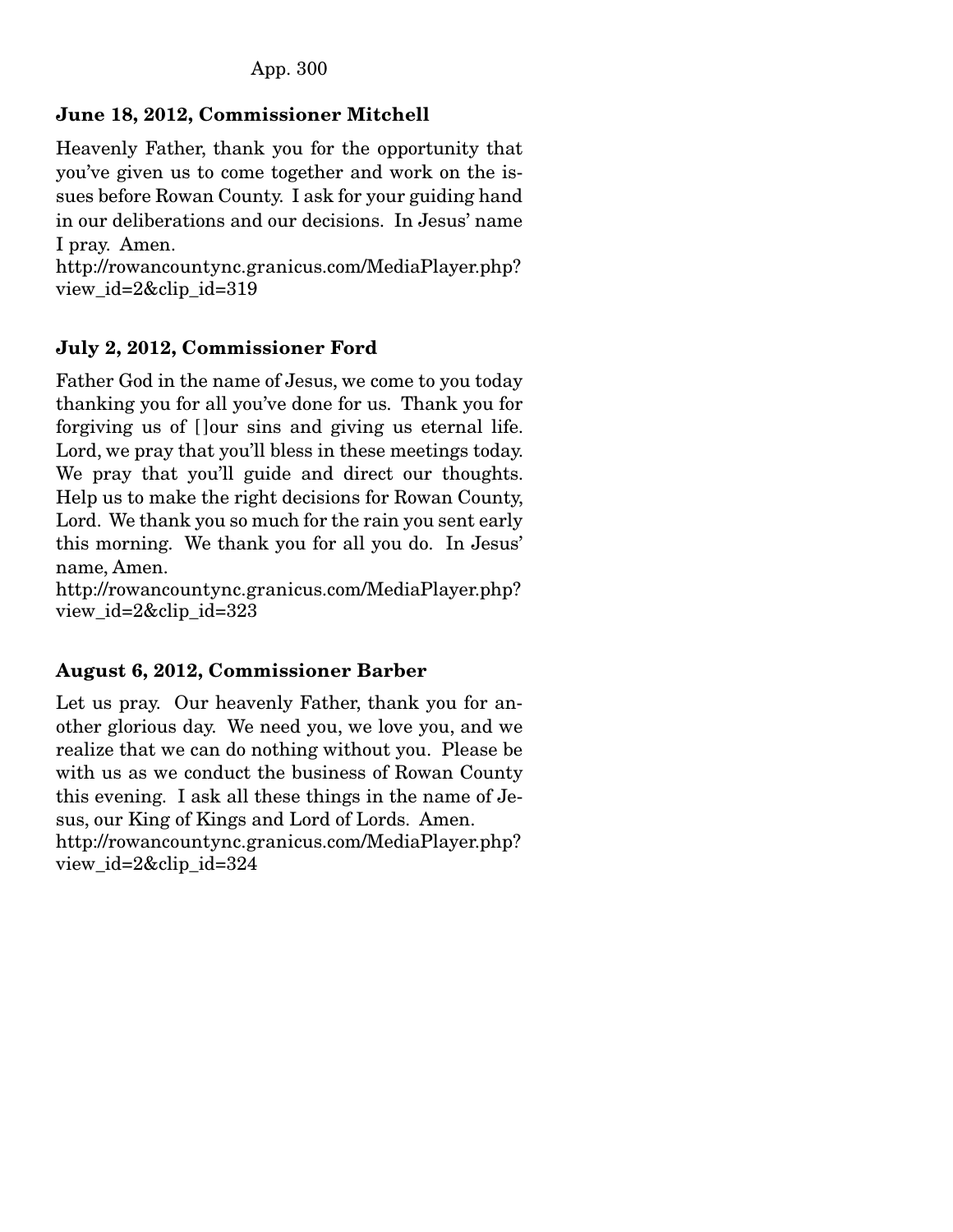### App. 301

## August 20, 2012, Commissioner Coltrain

Please join me in a moment of silence of prayer for our meeting, please. (silence) Amen. http://rowancountync.granicus.com/MediaPlayer.php? view\_id=2&clip\_id=326

### September 4, 2012, Commissioner Sides

Let us pray. Father, we thank you for the beautiful day you've given us. For health, for strength, for your mercy and your grace; for all that you do for us. We live in a blessed country, and Lord, we take a lot for granted. We thank you for your love and your mercy. Lord, we ask for your grace here in this meeting today. We pray that you would give us wisdom and guidance for the decisions that we make. Lord, might we honor you in all that we do and say. We'll thank you for it. In Jesus' name, Amen.

http://rowancountync.granicus.com/MediaPlayer.php? view\_id=2&clip\_id=327

### September 17, 2012, Commissioner Mitchell

Dear heavenly Father, thank you for the opportunity that you've given us to come together and work on the business of Rowan County. I ask for your guiding hands in our deliberations and decisions. In Jesus' name I pray. Amen.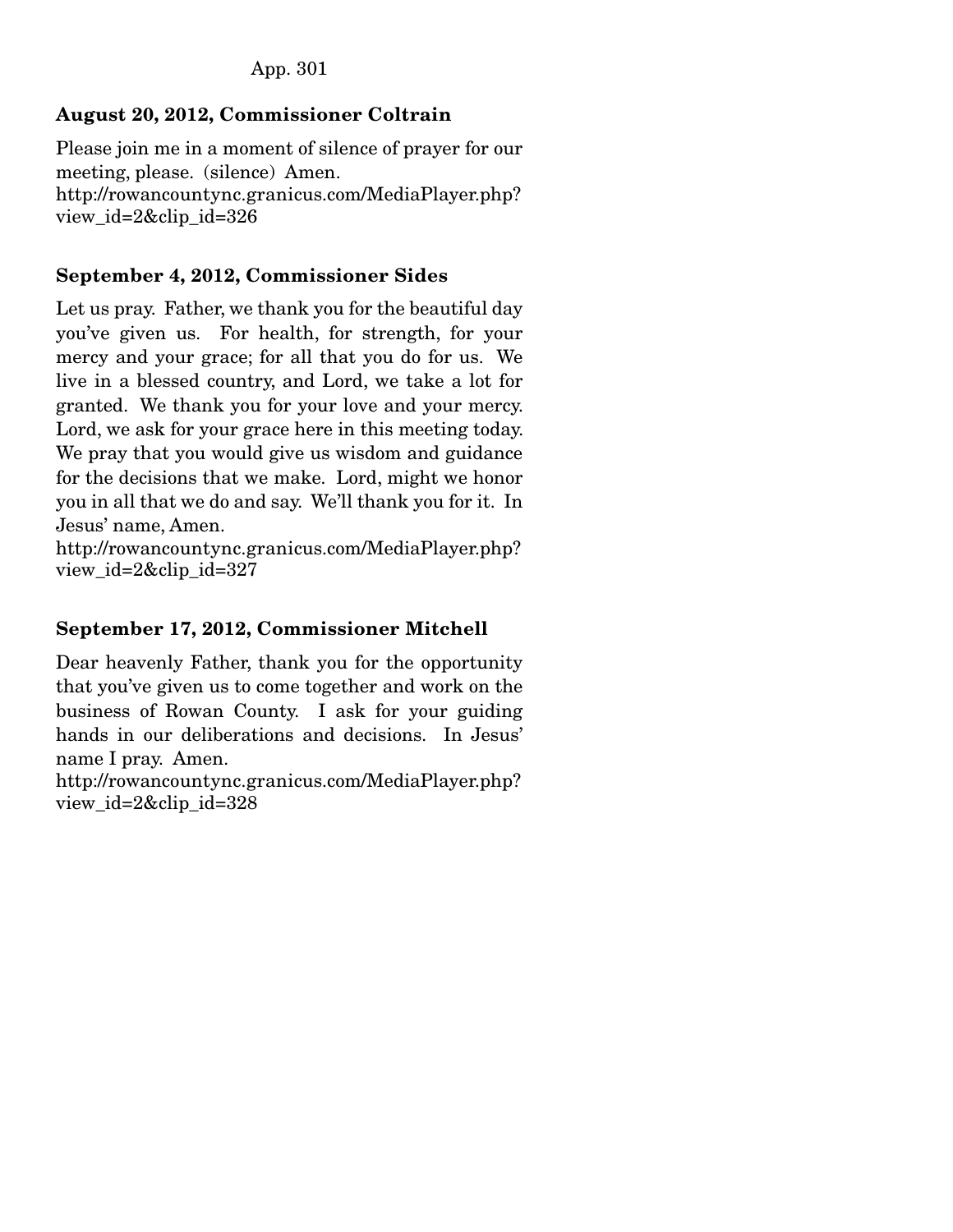# October 1, 2012, Commissioner Ford

Father God, we thank you for this day. We thank you for the rain that you've sent our way. Thank you for all your blessings. I pray that you'll bless Rowan County spiritually. I pray that you'll bless us financially, Lord. I thank you for all that you do for us, Father. I praise you for your grace. In Jesus' name, Amen.

http://rowancountync.granicus.com/MediaPlayer.php? view\_id=2&clip\_id=330

## October 15, 2012, Commissioner Barber

Let us pray. Our heavenly Father, we love you, we need you, and we realize that we cannot do anything without you. Please be with us as we conduct the business of Rowan County. Please forgive us for all of our sins, and thank you for the blessings we receive every day. I ask all these things in your name, Jesus. Amen. http://rowancountync.granicus.com/MediaPlayer.php? view\_id=2&clip\_id=337

## November 5, 2012, Commissioner Coltrain

Heavenly Father, we give you thanks for this beautiful day. We ask that you especially be with all people throughout the world who are working to repair and replace their homes and businesses that have been damaged by the recent storms, especially in the northeastern part of our country. We ask that you guide and direct us in our efforts to be of service to our fellow man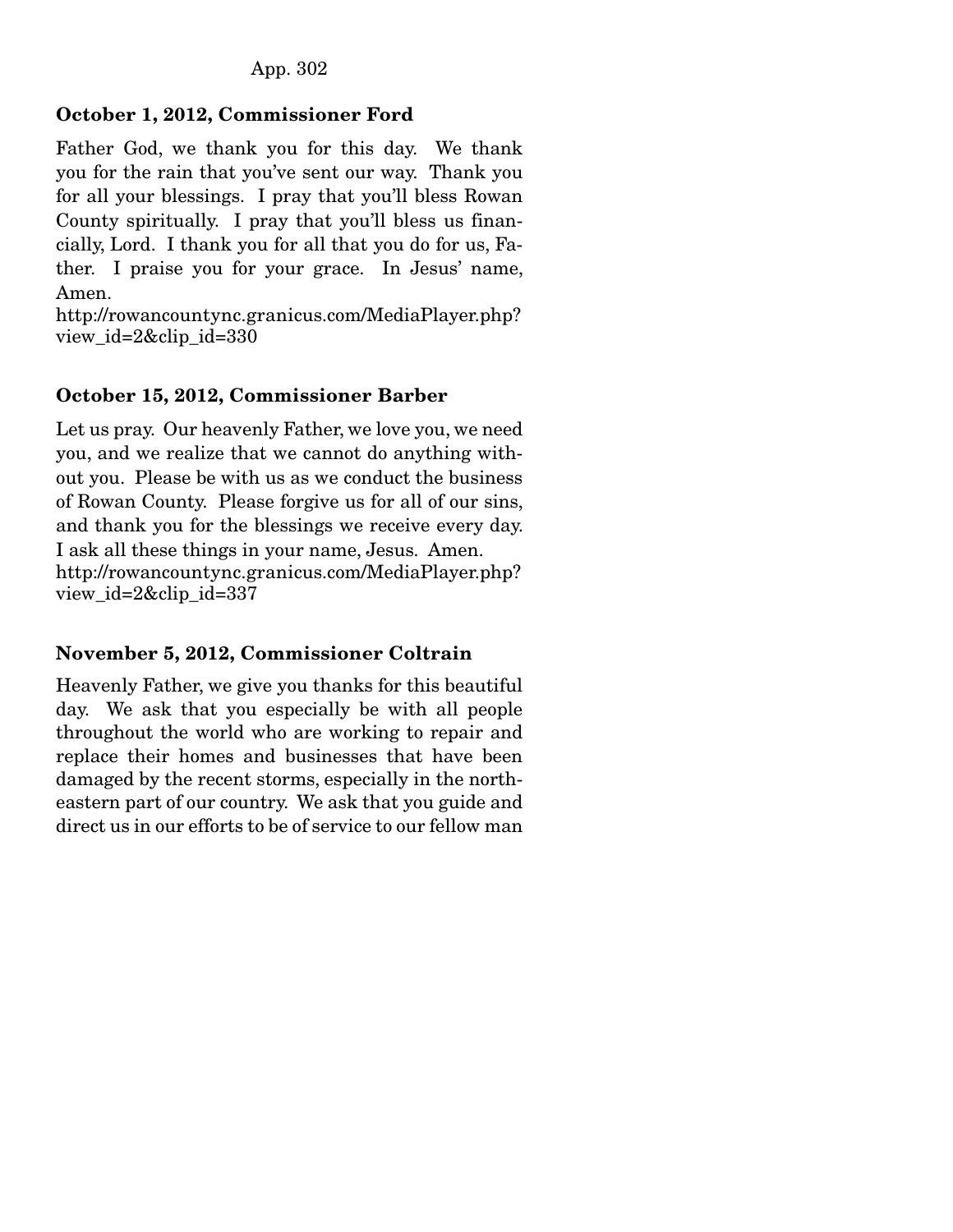and not to ourselves. (inaudible) In your Holy name we pray. Amen. http://rowancountync.granicus.com/MediaPlayer.php? view\_id=2&clip\_id=338

### November 19, 2012, Commissioner Sides

Let us pray. Father, we thank you for the opportunity to be here this evening to conduct the business of Rowan County. We pray you'd give us guidance and direction and wisdom in the decisions we make. Lord, we pray for our soldiers who are still in harm's way. We pray for those on the east coast that, Lord, still don't have houses to live in and power. We pray you'd be with them. Help us to be more thankful for what we have. We pray you'd give us wisdom tonight, and we'll thank you for it. In Jesus' name, Amen.

http://rowancountync.granicus.com/MediaPlayer.php? view\_id=2&clip\_id=342

### December 3, 2012, Commissioner Ford

Let us pray. Father God, we thank you for this day. Thank you for grace and mercy and love. I thank you so much, Lord, for sending your Son; this is the reason for the season, Jesus Christ. We thank you for all you've done for us these last four years. We pray that you'll bless these men and women. God, I pray to you today, I pray the new commissioners will seek your guidance. I pray that the citizens of Rowan County will love you, Lord, and put you first. In Jesus' name, Amen.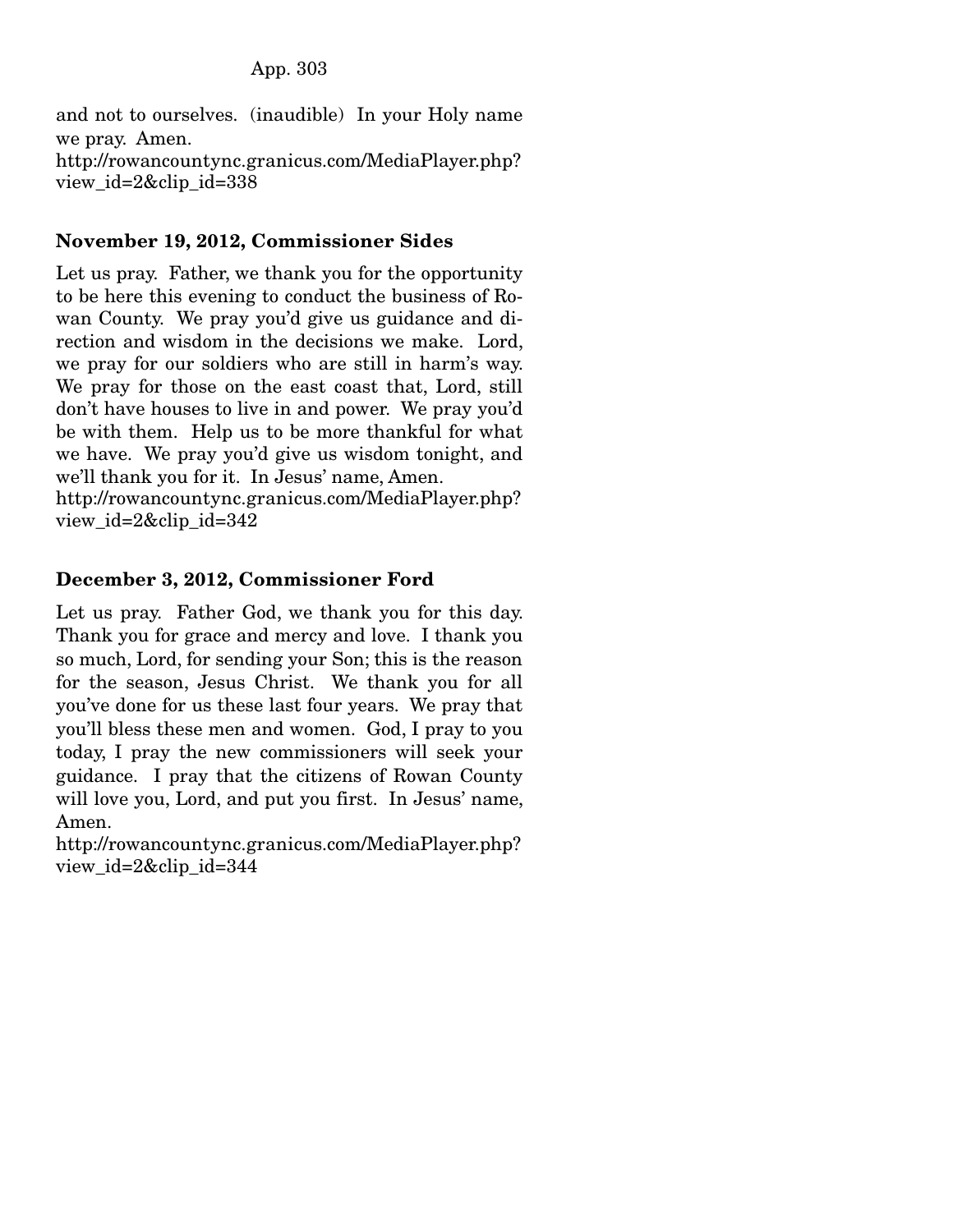## January 7, 2013, Commissioner Sides

Father, we want to thank you for the privilege that we have to serve the citizens of Rowan County. We thank you for this opportunity to come together to do their business. Lord, I pray you will give us wisdom and guidance and direction. Lord, I pray that everything we say would be that that would honor and glorify you. We'll thank you and praise you for all we do for we ask it in Christ's name, for His sake. Amen. http://rowancountync.granicus.com/MediaPlayer.php?

view\_id=2&clip\_id=346

### January 22, 2013 [special meeting], Commissioner Pierce

Dear Heavenly Father, we thank you for this beautiful day. We thank you for these people who are here representing Rowan County. And help us lead our citizens to a better future. We ask this in Jesus' name. Amen. http://rowancountync.granicus.com/MediaPlayer.php? view\_id=2&clip\_id=350

## January 22, 2013, Commissioner Pierce

Dear heavenly Father, thank you for the gathering of these concerned citizens. Thank you for the County Commissioners and thank you for Rowan County. Help us no[w] to guide through the problems of our county and give us the right answers to move this county into the future. In Jesus' name we pray. Amen.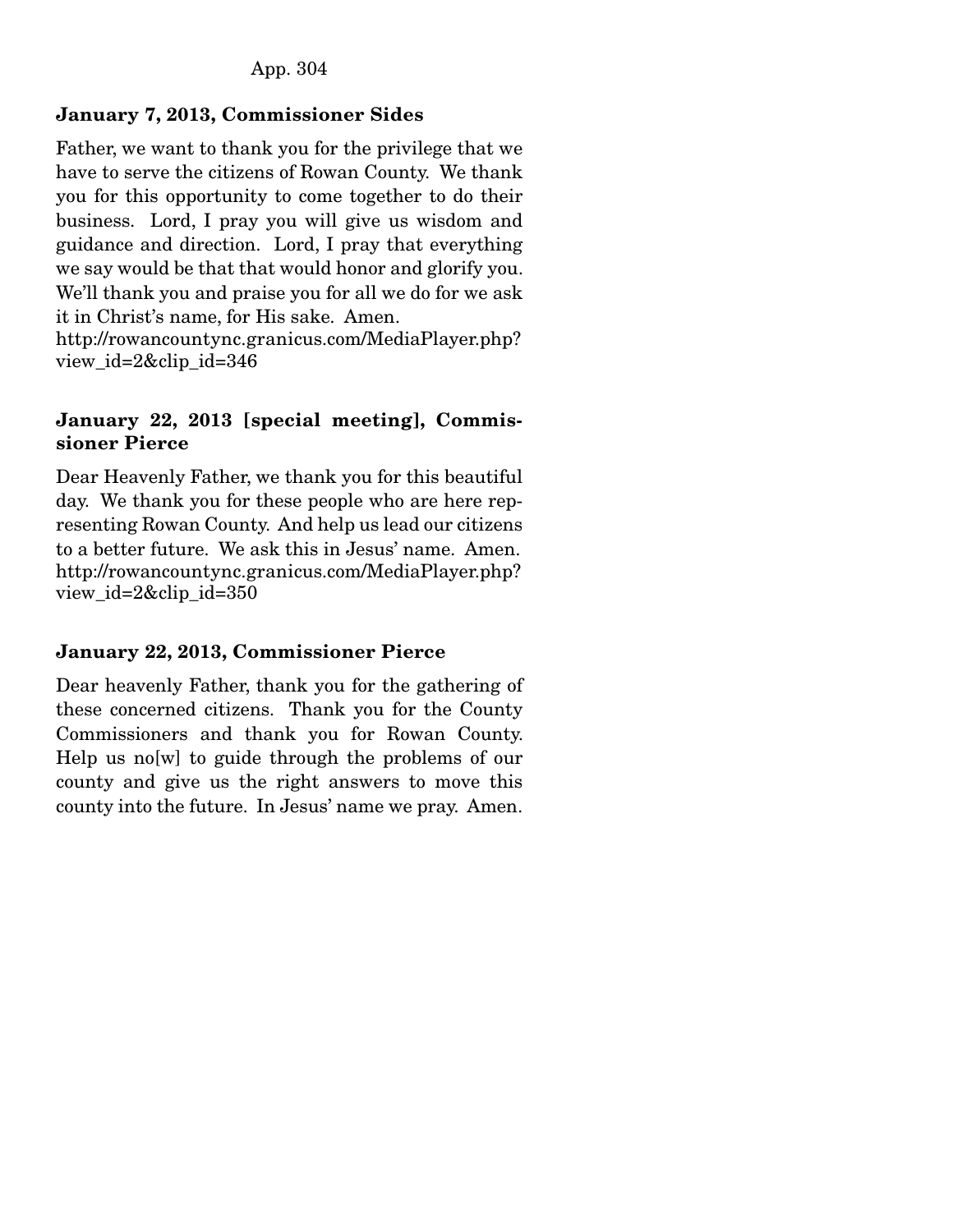# February 4, 2013, Commissioner Mitchell

Heavenly Father, thank you for the opportunity that you have given us to come together to work on the business for the people of Rowan County. I ask for your guiding hand in our deliberations and decisions, in Jesus' name I pray, Amen.

http://rowancountync.granicus.com/MediaPlayer.php? view\_id=2&clip\_id=354

# February 19, 2013, Commissioner Caskey

Let us pray. Dear Lord Jesus, we thank you for the day. Thank you we're in a free country and can worship you freely, we can assembly freely, and govern ourselves. Pray you will be with us, help us to make the right decisions for everyone in the county. We know we are not perfect but please give us wisdom. We pray that you be with our troops around the world, wherever they are today. Please protect them, keep them safe. Ask this all in Jesus' name. Amen.

http://rowancountync.granicus.com/MediaPlayer.php? view\_id=2&clip\_id=357

# March 4, 2013, Commissioner Sides

Father, we do thank you for the beautiful day you have given us. We thank you for health, for strength, for all the things we take for granted. We thank you for the great country that we live in. We thank you for the privilege we have as ordinary citizens to represent[ ] others in their business and I pray you give us wisdom and understanding today. I pray you'd guide our